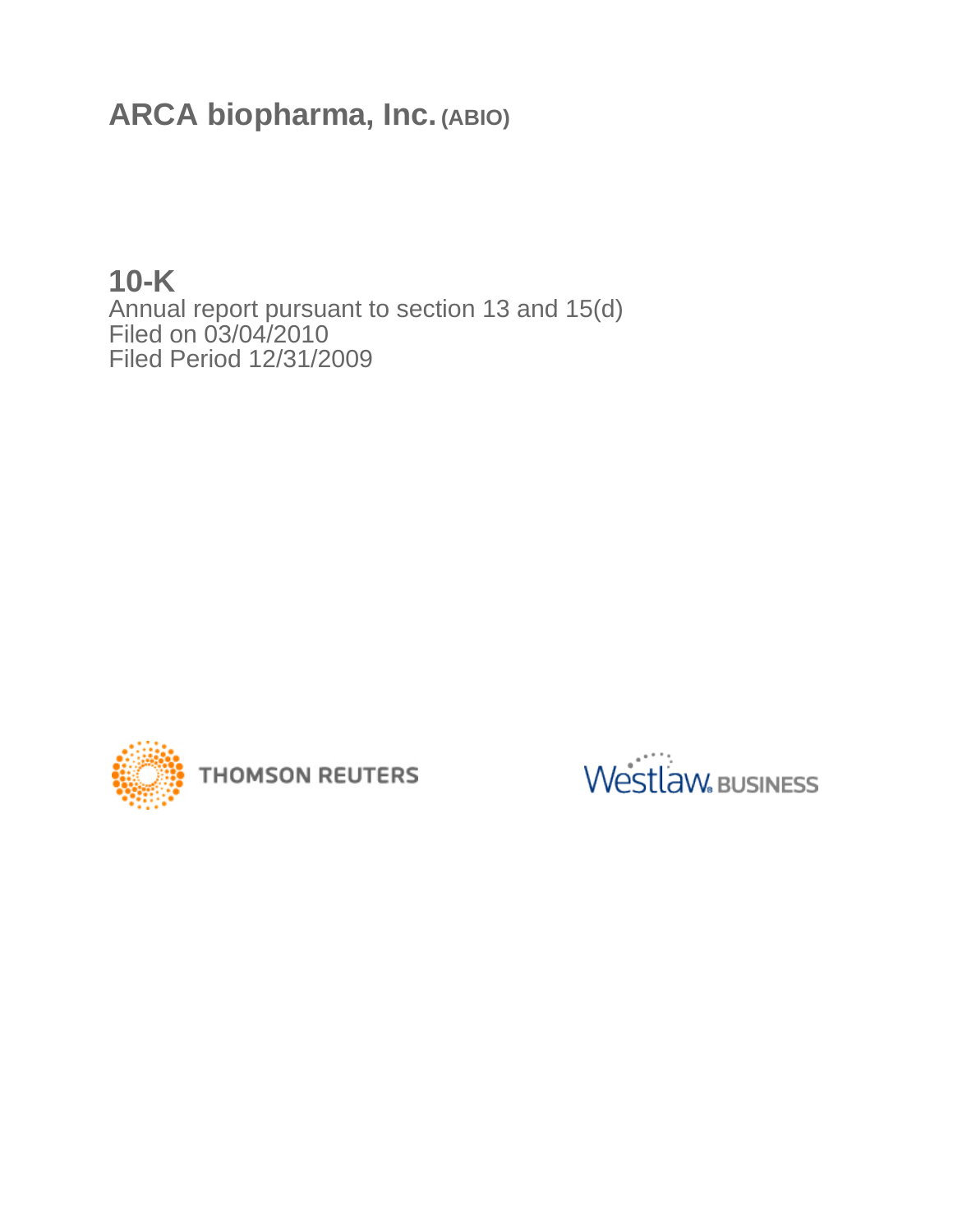# **UNITED STATES SECURITIES AND EXCHANGE COMMISSION Washington, D.C. 20549**

# **FORM 10-K**

**(Mark One)**

# $\boxtimes$  ANNUAL REPORT PURSUANT TO SECTION 13 OR 15(d) OF THE SECURITIES EXCHANGE ACT OF 1934

**For the fiscal year ended December 31, 2009 or**

□ **TRANSITION REPORT PURSUANT TO SECTION 13 OR 15(d) OF THE SECURITIES EXCHANGE ACT OF 1934** 

**For the transition period from to** 

**Commission File Number: 000-22873**

# **ARCA BIOPHARMA, INC.**

**(Exact Name of Registrant as Specified in Its Charter)**

**Delaware 36-3855489 (State or Other Jurisdiction of Incorporation or Organization) 8001 Arista Place, Suite 200 Broomfield, CO 80021 (Address of Principal Executive Offices) (Zip Code)**

**(I.R.S. Employer Identification No.)**

**(720) 940-2200**

**(Registrant's telephone number, including area code)**

**Securities registered pursuant to Section 12(b) of the Exchange Act:**

| <b>Title of Each Class</b>                                                  | Name of Each Exchange on Which Registered |  |  |  |  |  |
|-----------------------------------------------------------------------------|-------------------------------------------|--|--|--|--|--|
| Common Stock \$0.001 par value                                              | Nasdaq Global Market                      |  |  |  |  |  |
| Securities registered pursuant to Section $12(g)$ of the Exchange Act: None |                                           |  |  |  |  |  |

Indicate by check mark if the registrant is a well-known seasoned issuer, as defined in rule 405 of the Securities Act. Yes  $\Box$  No  $\Box$ Indicate by check mark if the registrant is not required to file reports pursuant to Section 13 and Section 15(d) of the Act. Yes  $\Box$  No  $\Box$ 

Indicate by check mark whether the registrant (1) has filed all reports required to be filed by Section 13 or 15(d) of the Securities Exchange Act of 1934

during the preceding 12 months (or for such shorter period that the registrant was required to file such reports), and (2) has been subject to such filing requirements for the past 90 days. Yes  $\boxtimes$  No  $\square$ 

Indicate by check mark whether the registrant has submitted electronically and posted on its corporate Website, if any, every Interactive Data File required to be submitted and posted pursuant to Rule 405 of Regulation S-T during the preceding 12 months (or for such shorter period that the registrant was required to submit and post such files). Yes  $\square$  No  $\square$ 

Indicate by check mark if disclosure of delinquent filers pursuant to Item 405 of Regulation S-K is not contained herein, and will not be contained, to the best of registrant's knowledge, in definitive proxy or information statements incorporated by reference in Part III of this Form 10-K or any amendment to this Form 10-K.  $\boxtimes$ 

Indicate by check mark whether the registrant is a large accelerated filer, an accelerated filer, a non-accelerated filer or a smaller reporting company. See the definitions of "large accelerated filer," "accelerated filer," and "small reporting company" in Rule 12b-2 of the Exchange Act. Large accelerated filer  $\Box$ 

Non-accelerated filer  $\Box$  (Do not check if a smaller reporting company) Smaller reporting company  $\Box$ 

Indicate by check mark whether the registrant is a shell company (as defined in Rule 12b-2 of the Act). Yes  $\Box$  No  $\Box$ 

The aggregate market value of the common stock held by non-affiliates of the Registrant on June 30, 2009, the last business day of the most recently completed second fiscal quarter, was \$14,933,686 based on the last sale price of the common stock as reported on that day by the Nasdaq Global Market.

As of March 1, 2009, the Registrant had 7,620,448 shares of common stock outstanding.

### **DOCUMENTS INCORPORATED BY REFERENCE**

Portions of the Registrant's Definitive Proxy Statement, which will be filed with the Commission pursuant to Section 14A in connection with the 2010 annual meeting of stockholders, are incorporated by reference into Part III of this Form 10-K.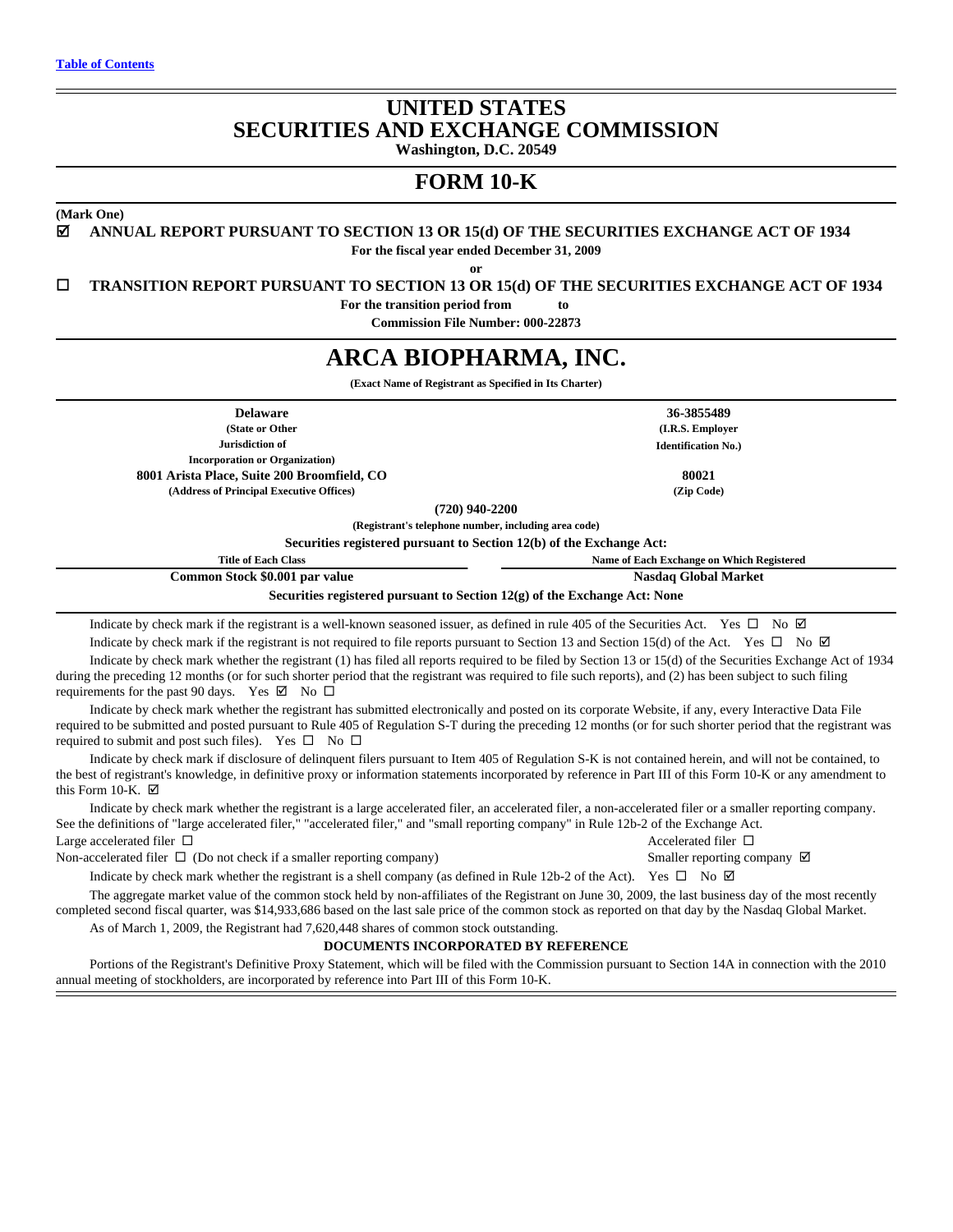# **TABLE OF CONTENTS**

<span id="page-2-0"></span>

| <b>PART I</b>                                                                                                        | 3   |
|----------------------------------------------------------------------------------------------------------------------|-----|
| <b>Item 1. Business</b>                                                                                              | 3   |
| <b>Item 1A. Risk Factors</b>                                                                                         | 20  |
| <b>Item 1B. Unresolved Staff Comments</b>                                                                            | 46  |
| <b>Item 2. Properties</b>                                                                                            | 46  |
| <b>Item 3. Legal Proceedings</b>                                                                                     | 46  |
| <b>Item 4. Submission of Matters to a Vote of Security Holders</b>                                                   | 47  |
| <b>PART II</b>                                                                                                       | 48  |
| Item 5. Market for Registrant's Common Equity, Related Stockholder Matters and Issuer Purchases of Equity Securities | 48  |
| <b>Item 6. Selected Financial Data</b>                                                                               | 48  |
| <b>Item 7. Management's Discussion and Analysis of Financial Condition and Results of Operations</b>                 | 49  |
| <b>Item 7A. Quantitative and Qualitative Disclosures About Market Risk</b>                                           | 59  |
| <b>Item 8. Financial Statements and Supplementary Data</b>                                                           | 60  |
| <b>REPORT OF KPMG LLP, INDEPENDENT REGISTERED PUBLIC ACCOUNTING FIRM</b>                                             | 61  |
| <b>CONSOLIDATED BALANCE SHEETS</b>                                                                                   | 62  |
| <b>CONSOLIDATED STATEMENTS OF OPERATIONS</b>                                                                         | 63  |
| <b>CONSOLIDATED STATEMENTS OF PREFERRED STOCK AND STOCKHOLDERS' EQUITY (DEFICIT)</b>                                 | 64  |
| <b>CONSOLIDATED STATEMENTS OF CASH FLOWS</b>                                                                         | 66  |
| <b>NOTES TO CONSOLIDATED FINANCIAL STATEMENTS</b>                                                                    | 67  |
| Item 9. Changes in and Disagreements with Accountants on Accounting and Financial Disclosure                         | 95  |
| <b>Item 9A(T). Controls and Procedures</b>                                                                           | 95  |
| <b>Item 9B. Other Information</b>                                                                                    | 95  |
| <b>PART III</b>                                                                                                      | 96  |
| <b>Item 10. Directors, Executive Officers and Corporate Governance</b>                                               | 96  |
| <b>Item 11. Executive Compensation</b>                                                                               | 96  |
| <b>Item 12. Security Ownership of Certain Beneficial Owners and Management and Related Stockholder Matters</b>       | 96  |
| Item 13. Certain Relationships and Related Transactions, and Director Independence                                   | 97  |
| <b>Item 14. Principal Accountant Fees and Services</b>                                                               | 97  |
| <b>PART IV</b>                                                                                                       | 98  |
| <b>Item 15. Exhibits and Financial Statement Schedules</b>                                                           | 98  |
| <b>SIGNATURES</b>                                                                                                    | 103 |
|                                                                                                                      |     |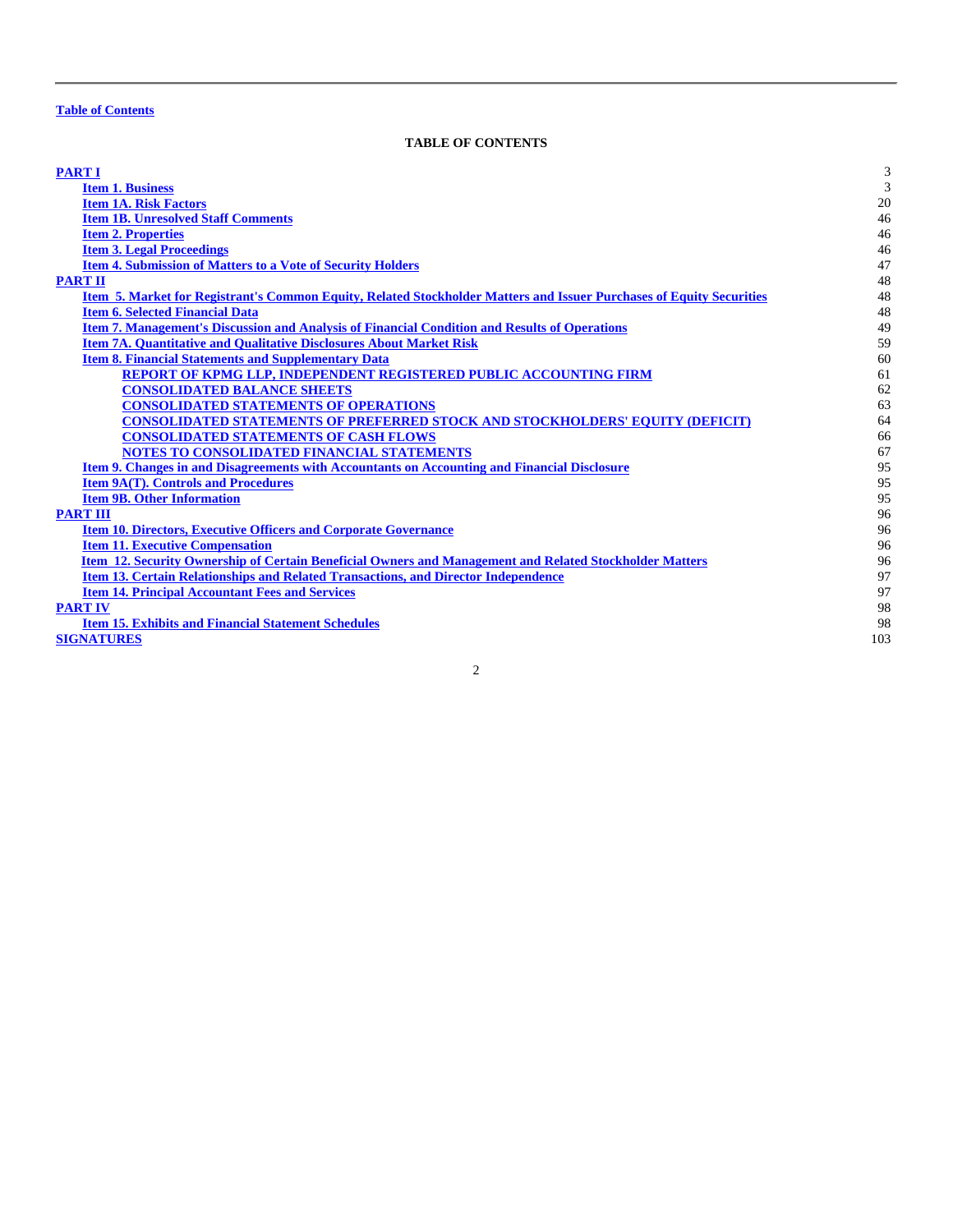# **PART I**

# <span id="page-3-0"></span>**Item 1.** *Business*

*Some of the statements under "Business," "Risk Factors," "Management's Discussion and Analysis of Financial Condition and Results of Operations" and elsewhere in this Annual Report constitute forward-looking statements. In some cases, you can identify forward-looking statements by the following words: "may," "will," "could," "would," "should," "expect," "intend," "plan," "anticipate," "believe," "estimate," "predict," "project," "potential," "continue," "ongoing" or the negative of these terms or other comparable terminology, although not all forward-looking statements contain these words. Examples of these statements include, but are not limited to, statements regarding the following: the timing and results of any clinical trials, including the additional trial regarding Gencaro required under the complete response letter received from the FDA, our ability to reach agreement with the United Stated Food and Drug Administration regarding a special protocol assessment with respect to Gencaro, our ability to obtain additional funding or enter into a strategic or other transaction, the extent to which our issued and pending patents may protect our products and technology, the potential of such product candidates to lead to the development of safe or effective therapies, our ability to enter into collaborations, our future operating expenses, our future losses, our future expenditures, and the sufficiency of our cash resources. These statements involve known and unknown risks, uncertainties and other factors that may cause our actual results, levels of activity, performance or achievements to be materially different from the information expressed or implied by these forwardlooking statements. While we believe that we have a reasonable basis for each forward-looking statement contained in this Annual Report, we caution you that these statements are based on a combination of facts and factors currently known by us and our projections of the future, about which we cannot be certain.*

*In addition, you should refer to the "Risk Factors" section of this Annual Report for a discussion of other important factors that may cause our actual results to differ materially from those expressed or implied by our forward-looking statements. As a result of these factors, we cannot assure you that the forward-looking statements in this Annual Report will prove to be accurate. Furthermore, if our forward-looking statements prove to be inaccurate, the inaccuracy may be material. In light of the significant uncertainties in these forward-looking statements, you should not regard these statements as a representation or warranty by us or any other person that we will achieve our objectives and plans in any specified time frame, or at all.*

*We undertake no obligation to publicly update any forward-looking statements, whether as a result of new information, future events or otherwise. You are advised, however, to consult any further disclosures we make on related subjects in our Quarterly Reports on Form 10-Q, Current Reports on Form 8-K, and our website.*

### *Overview*

ARCA is a biopharmaceutical company whose principal focus is developing genetically-targeted therapies for heart failure and other cardiovascular diseases. ARCA's lead product candidate is Gencaro<sup>TM</sup> (bucindolol hydrochloride), a pharmacologically unique beta-blocker and mild vasodilator being developed for the treatment of chronic heart failure, or HF. Gencaro is an oral tablet formulation intended to be dosed twice daily.

On January 27, 2009, Nuvelo, Inc., or Nuvelo, completed a merger between a wholly-owned subsidiary of Nuvelo and ARCA biopharma, Inc., or ARCA, a privately held developmental-stage biopharmaceutical company based in Broomfield, Colorado, with ARCA continuing after the merger as the surviving corporation and a wholly-owned subsidiary of Nuvelo. Immediately following the merger, Nuvelo changed its name to ARCA biopharma, Inc. On January 28, 2009, ARCA's common stock began trading on the Nasdaq Global Market under the new symbol "ABIO." Unless the context otherwise requires, all references herein to "ARCA," "the Company," "we," "us" and "our" refer to ARCA both before and after the completion of the merger, and all references to "Nuvelo" refer to Nuvelo and its business prior to the completion of the merger.

ARCA has identified common genetic variations in the cardiac nervous system that it believes interact with Gencaro's pharmacology and may predict patient response. ARCA currently holds worldwide rights to Gencaro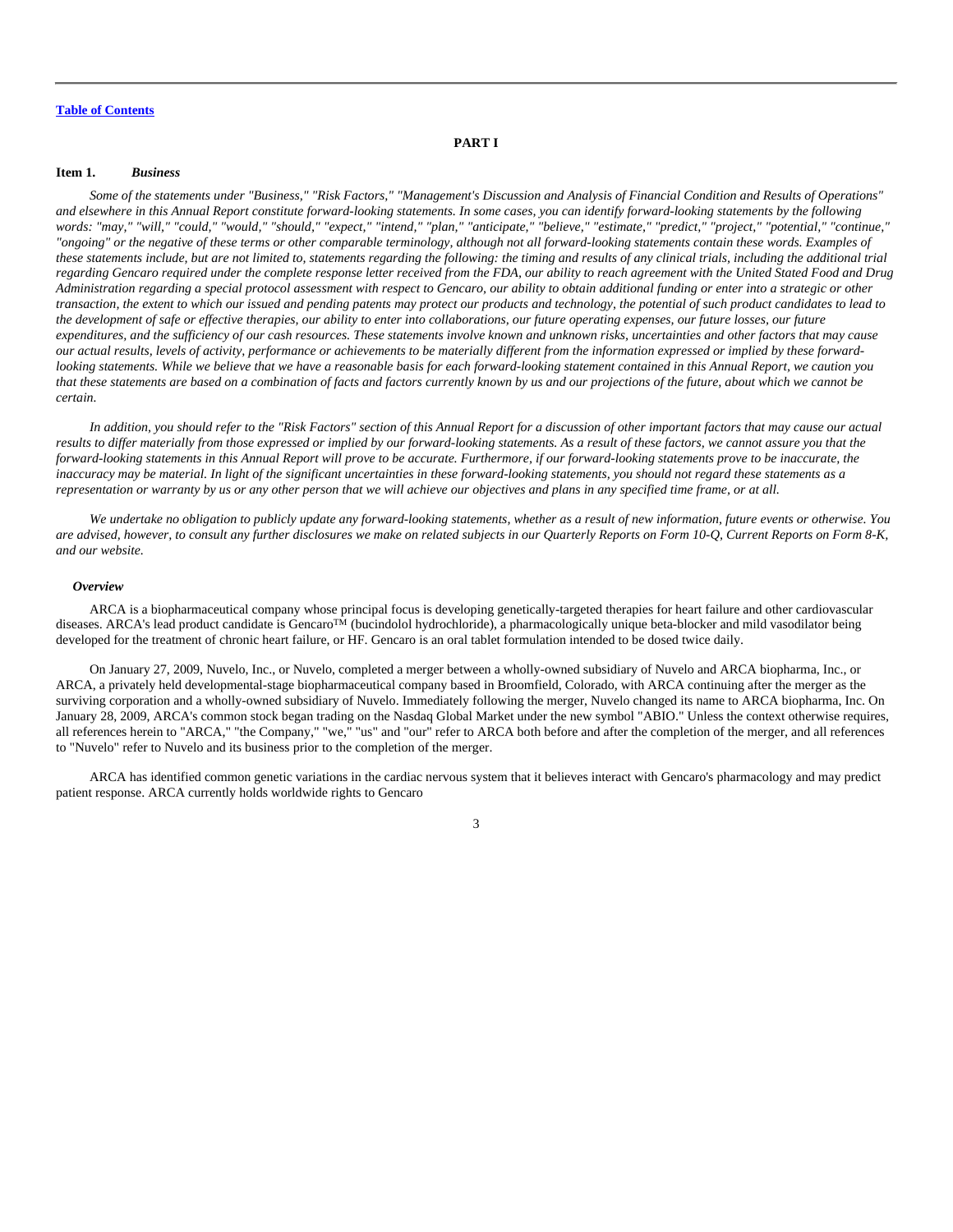and has been granted patents in the U.S. and Europe for methods of treating heart failure patients with bucindolol based on genetic testing, which ARCA believes will provide market exclusivity for Gencaro into 2025 in those markets. ARCA has collaborated with LabCorp to develop the Gencaro Test, a companion test for the genetic markers that may predict clinical response to Gencaro.

In September 2008, the U.S. Food and Drug Administration, or FDA, formally accepted for filing ARCA's New Drug Application, or NDA, for Gencaro as a potential treatment for HF, based on the BEST trial, which was a major, North America-based heart failure Phase 3 trial. On May 29, 2009, the FDA issued a Complete Response Letter, or CRL, to ARCA in which the FDA stated that it could not approve the Gencaro NDA in its current form and specified additional actions and information required for approval of the NDA. In the CRL, the FDA raised clinical effectiveness issues, asserting that the BEST trial did not adequately demonstrate efficacy of Gencaro in reducing all-cause mortality in HF patients. The CRL stated that in order to obtain approval of Gencaro, ARCA must conduct an additional clinical efficacy trial of Gencaro in HF patients, among other things.

To address the efficacy concerns raised in the CRL, in December 2009, ARCA submitted a clinical study protocol for review under the FDA's Special Protocol Assessment, or SPA, process for the design of a clinical trial to assess the safety and efficacy of Gencaro in patients with HF who have the genotype that appears to respond most favorably to Gencaro. The proposed trial protocol includes two interim data analyses at pre-specified numbers of primary endpoints. If the results of either of the interim analyses meet certain criteria we believe will be defined with the FDA during the SPA process, ARCA could formally submit a complete response to the FDA's CRL based on an interim analysis, which could serve as the clinical effectiveness basis for FDA approval of Gencaro. If ARCA obtains sufficient funding and FDA approval of the SPA, ARCA currently expects it could begin the proposed trial approximately one year after such funding and approval. ARCA anticipates that the proposed trial could reach the specified number of endpoint events for the first interim analysis as soon as approximately two years after the trial begins. ARCA believes that the proposed interim analyses will be acceptable as the basis for potential approval of Gencaro if the data supports Gencaro's effectiveness as defined in the SPA, if any, subject to an acceptable plan to ensure that the findings at the interim analyses do not influence the trial's subsequent course or design. ARCA has not yet reached agreement with the FDA on the study protocol. Any proposed trial protocol must be reviewed and agreed upon with the FDA and the final trial protocol may be significantly different from the Company's SPA submission.

In the fourth quarter of 2009, the FDA designated the investigation of Gencaro for the reduction of cardiovascular mortality and cardiovascular hospitalizations in a genotype-defined HF population as a fast track development program. According to the FDA's Fast Track Guidance document, fast track programs are designed to facilitate the development and expedite the review of new drugs that are intended to treat serious or life-threatening conditions and that demonstrate the potential to address unmet medical needs.

ARCA also holds exclusive rights to rNAPc2, a potent, long-acting recombinant protein anticoagulant with a unique mechanism of action involving inhibition of tissue factor. Previously, small studies of rNAPc2 in non-human primates demonstrated potential efficacy against two of the most deadly strains of hemorrhagic fever virus, or HFV, Ebola and Marburg. ARCA is currently seeking government funding to further develop rNAPc2 as a potential treatment for HFV. Considering the substantial cost associated with the development of rNAPc2 and ARCA's limited financial resources, further development of rNAPc2 will be dependent upon receipt of government funding, which may not be available.

In light of the substantial additional time and costs associated with the development of Gencaro and the need to raise a significant amount of capital on acceptable terms to finance the proposed clinical trial and ARCA's ongoing operations, in 2009 ARCA reduced its operating expenses and is evaluating strategic alternatives for funding continued operations and development programs. ARCA intends to seek interim funding that could allow the Company to operate while it continues to pursue strategic combination, partnering, financing or licensing opportunities. If ARCA is delayed in completing or is unable to complete an interim financing and/or a strategic transaction, ARCA may discontinue its development activities on Gencaro or discontinue its operations.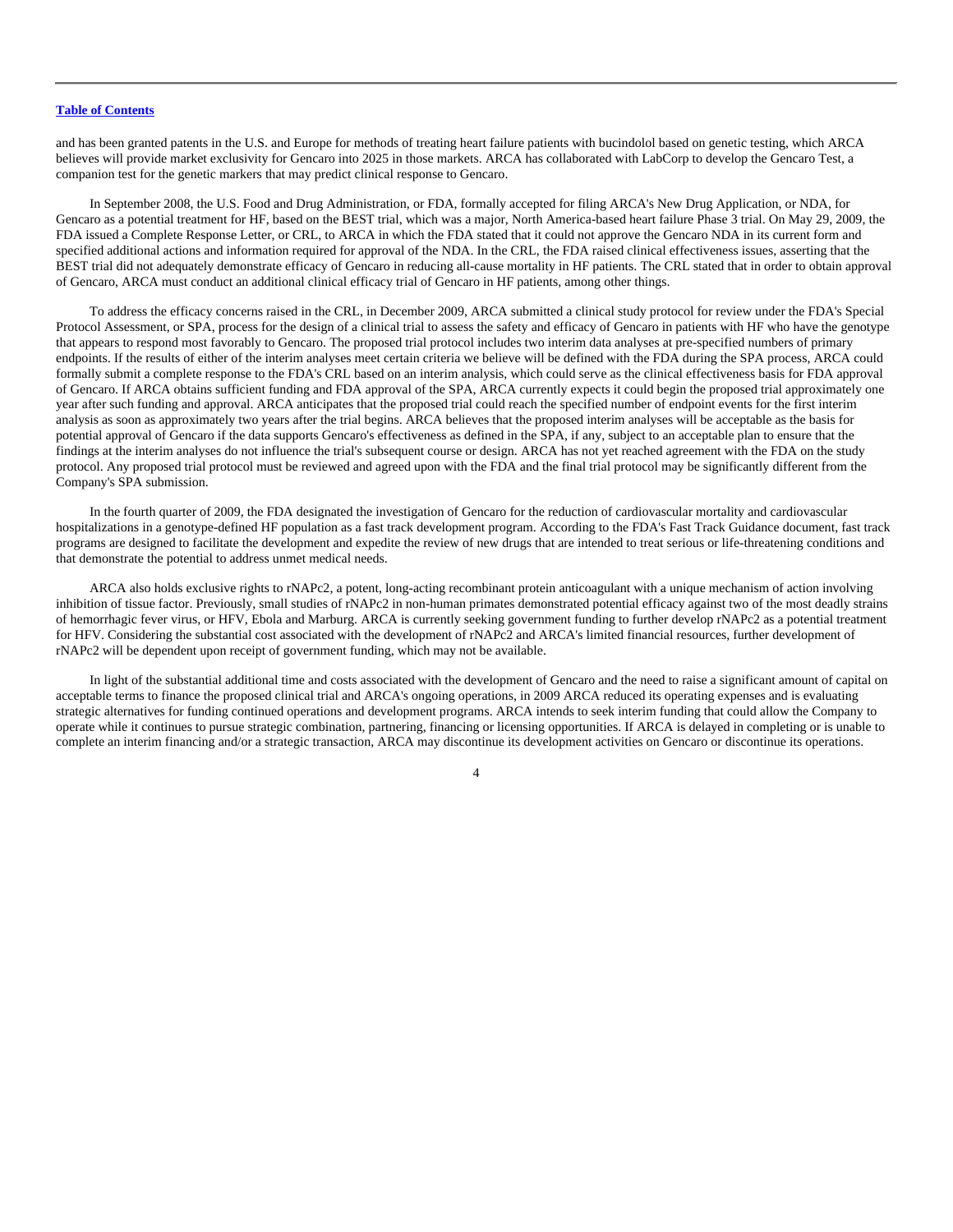ARCA believes that its cash and cash equivalents balance as of December 31, 2009 will be sufficient to fund its operations, at its current cost structure, through at least June 30, 2010. ARCA is unable to assert that its current cash and cash equivalents are sufficient to fund operations beyond that date, and as a result, there is substantial doubt about ARCA's ability to continue as a going concern. ARCA may not be able to raise sufficient capital on acceptable terms or at all to continue development of Gencaro or to continue operations and may not be able to execute any strategic transaction.

# *ARCA Strategy*

ARCA's mission is to become a leading biopharmaceutical company developing cardiovascular therapies, with an emphasis on genetically-targeted therapies. To achieve this goal, ARCA is pursuing the following strategies:

- *Advance the development of Gencaro.* In December 2009, ARCA submitted a clinical study protocol for review under the FDA's SPA process for the design of a clinical trial to assess the safety and efficacy of Gencaro in approximately 3,200 patients with chronic heart failure who have the genotype that appears to respond most favorably to Gencaro. The proposed trial protocol includes a superiority comparison to the beta-blocker metoprolol CR/XL, which is approved for heart failure and other indications. The proposed trial protocol includes two interim data analyses at pre-specified numbers of primary endpoints. If the results of either of the interim analyses meet certain criteria we believe will be defined with the FDA during the SPA process, ARCA could formally submit a complete response to the FDA's CRL based on an interim analysis, which could serve as the clinical effectiveness basis for FDA approval of Gencaro. ARCA anticipates that the proposed trial could reach the specified number of endpoint events for the first interim analysis as soon as approximately two years after the trial begins. The SPA submission proposes that a composite of cardiovascular mortality and cardiovascular hospitalization serve as the primary endpoint of the trial. ARCA believes that the proposed interim analyses will be acceptable as the basis for potential approval of Gencaro if the data supports Gencaro's effectiveness as defined in the SPA, if any, subject to an acceptable plan to ensure that the findings at the interim analyses do not influence the trial's subsequent course or design. ARCA has not yet reached agreement with the FDA on the study protocol. Any proposed trial protocol must be reviewed and agreed upon with the FDA and the final trial protocol may be significantly different from ARCA's SPA submission.
- *Complete a strategic transaction or raise substantial additional funding.* ARCA intends to complete a strategic transaction, such as a strategic combination or partnership of Gencaro commercialization rights, or raise substantial additional funding, through government funding or public or private debt or equity markets, to support the continued clinical development of Gencaro, including the proposed additional clinical trial. ARCA intends to seek interim funding that could allow the Company to operate through near term milestones while it continues to pursue strategic combination, partnering, financing or licensing opportunities. If ARCA is delayed in completing or is unable to complete an interim financing and/or a strategic transaction, ARCA may discontinue its development activities with Gencaro or discontinue its operations.
- *Leverage our existing assets*. ARCA is pursuing opportunities to leverage certain of its development-stage product candidates acquired through the merger. ARCA is pursuing government funding for the further development of rNAPc2, a recombinant protein and long-acting anticoagulant, and is pursuing a partnership for NU172, a direct thrombin inhibitor that has completed Phase 1 development for use as a short-acting anticoagulant during medical or surgical procedures.
- *Build a cardiovascular pipeline.* ARCA's management and employees, including its chief executive officer, have extensive experience in cardiovascular research, molecular genetics and clinical development of cardiovascular therapies. ARCA is seeking to leverage this expertise to identify, acquire and develop other cardiovascular products or candidates, with an emphasis on pharmacogenetic applications.

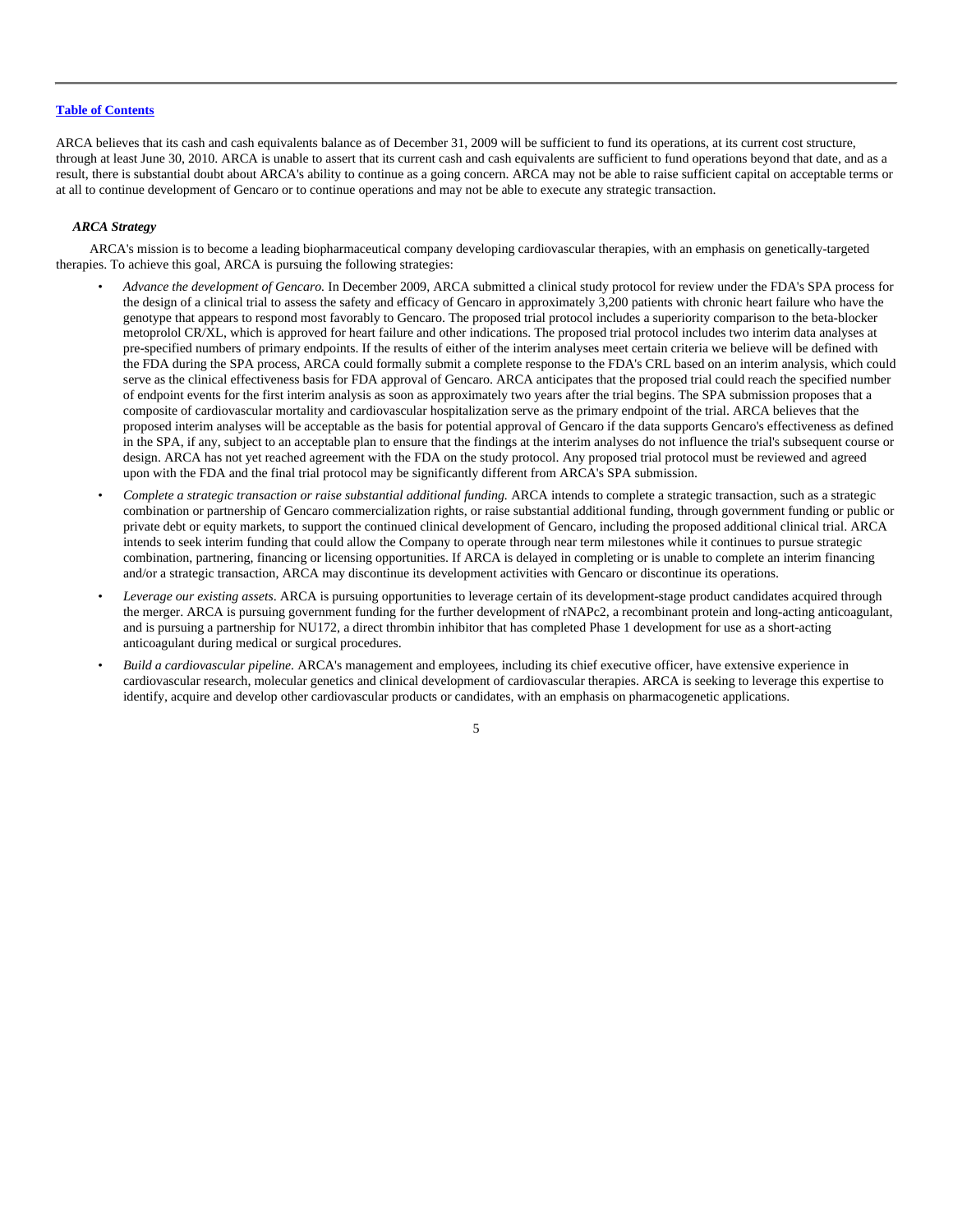# *Heart Failure Market Background and Opportunity*

HF is one of the world's most significant health care challenges. Industry sources estimate that about 5.7 million Americans have HF and nearly 670,000 new patients are diagnosed annually. In addition, HF is the underlying reason for approximately 12 to 15 million annual visits to physicians, 6.5 million annual hospital days and over \$37 billion in direct and indirect healthcare costs in the U.S. Some sources estimate that the number of chronic heart failure patients in countries within the European Union is significantly higher than in the U.S.

Medical therapy has made progress in treating HF, but morbidity and mortality remain high. The current standard of care for HF involves the use of various therapies that operate to inhibit the activity of the renin-angiotensin-aldosterone system (these include angiotensin converting enzyme, or ACE, inhibitors, angiotensin II receptor blockers, or ARB's, and aldosterone receptor antagonists), diuretics, and drugs in the class known as beta-blockers.

Beta-blockers are named for their characteristic mechanism of binding to certain receptors in the nervous system of the heart, and in doing so, blocking those receptors from being activated by binding with other molecules. This drug class is part of the current standard of care in patients with HF and left ventricular dysfunction. The American Heart Association and the American College of Cardiology physician guidelines for the treatment of HF state the following:

*Beta-blockers should be prescribed to all patients with stable heart failure due to reduced left ventricular ejection fraction, unless they have a contraindication to their use or have been shown to be unable to tolerate treatment with the drugs. Because of favorable effects of beta-blockers on survival and disease progression, treatment with a beta-blocker should be initiated as soon as left ventricular dysfunction is diagnosed.*

The benefits of beta-blockade are well established. Beta-blockers are potentially usable by a majority of the HF population, they are effective in reducing mortality, and they are considered to be the most effective drugs overall for the treatment of HF. However, many patients who could potentially benefit from therapy are not being treated. It is estimated that approximately 40% of eligible HF patients in the U.S., and 50% in the European Union, are not being treated with beta-blockers. Further, it is believed that a substantial portion of patients being treated with beta-blockers are not receiving the target dose. Based on analysis of this market and expert opinion, ARCA believes this lack of adoption may be due in part to the fact that a significant percentage of chronic heart failure patients do not tolerate one or more of the beta-blockers currently approved for HF, or do not respond well to them.

In addition, due to the fact that patients respond unevenly to beta-blockers, it is difficult to predict what a particular patient's response is likely to be in advance of therapy. This uncertainty creates special problems in the context of HF. The current standard of practice in administering a beta-blocker for HF involves a lengthy, often months-long process, in which the patient is gradually moved from a low initial dose up to one that has been proven to be clinically beneficial. This extended protocol is necessary because the therapeutic mechanism of this drug class inhibits processes in the failing heart that, while deleterious over the long term, initially provide support for diminished cardiac function. Thus, the dosage must be increased slowly to allow the patient to adjust to the therapy, and it may be months before it is known whether the patient will both tolerate the therapy and will benefit from it.

During this process, the patient may feel worse and exhibit no objective benefit. However, it can be difficult for the physician to determine whether this is due to the mechanism of the drug class, or whether it is a problem with the particular drug. A serious adverse event, such as hospitalization for an acute episode, or death, may be the first substantial evidence that the patient is not responding well to the particular therapy. ARCA believes that many HF patients on beta-blockers never reach their target dose, whether due to actual side effects or the perception that the patient is not benefiting. Some patients simply do not respond after enduring this long and potentially difficult process. Unfortunately, the physician has no good method to determine, in advance of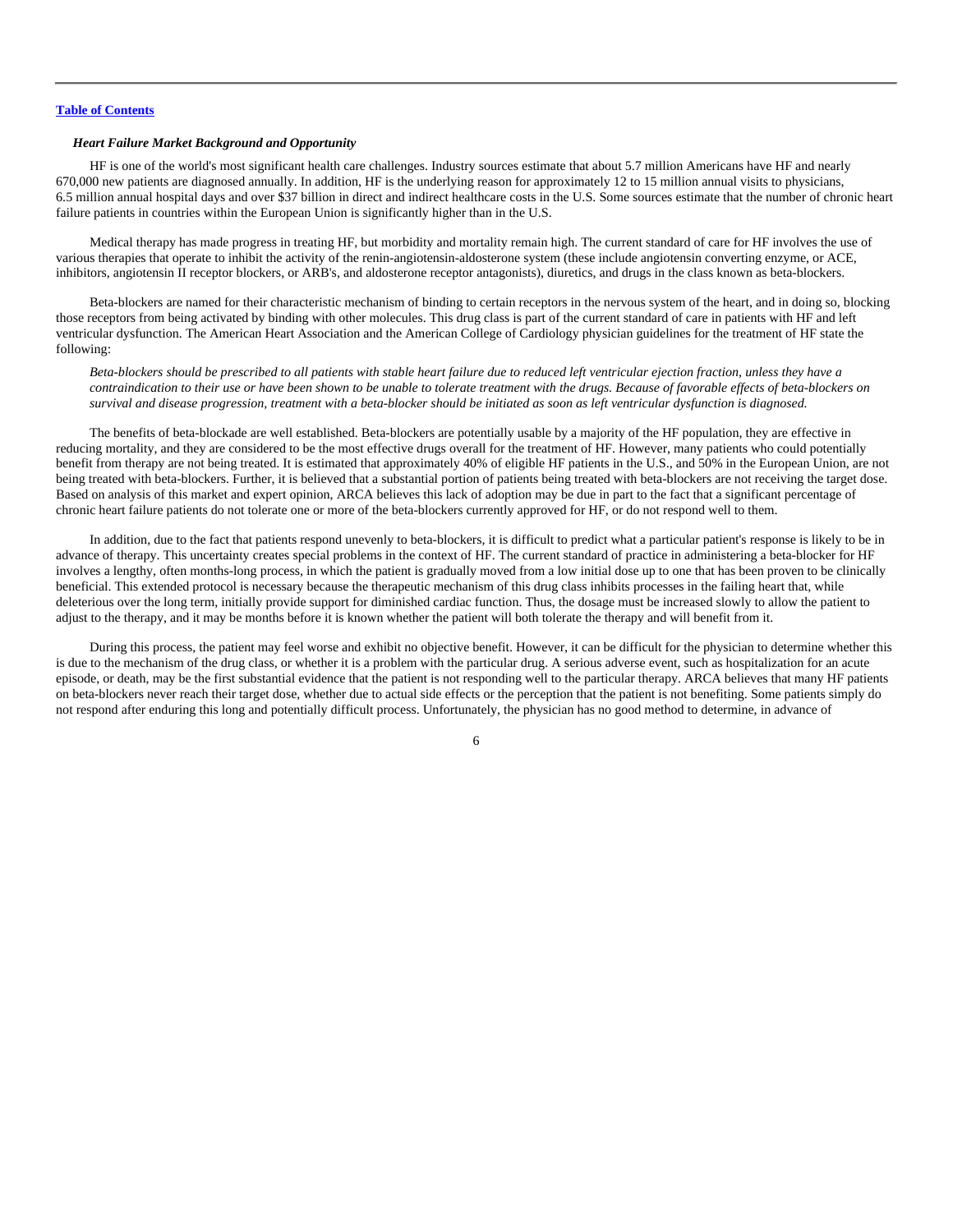therapy, whether a patient is likely to benefit, introducing an element of trial and error into the use of these agents that is frustrating to prescribers, potentially harmful to patients, and costly to payors. ARCA believes that a new HF therapy that includes a simple test to identify those patients likely to benefit, can help alleviate some of the problems encountered with the current standard of practice.

# *Gencaro*

Gencaro (bucindolol hydrochloride) is a pharmacologically unique beta-blocker and mild vasodilator being developed for the treatment of chronic heart failure. Gencaro is considered part of the beta-blocker class because of its property of blocking both beta-1, or  $\beta_1$  and beta-2, or  $\beta_2$  receptors in the cardiac nervous system. The blocking of these receptors prevents binding with other molecules that serve to activate these receptors. Because of its mild vasodilator effects, ARCA believes that Gencaro is well-tolerated in patients with advanced HF. Originally developed by Bristol-Myers Squibb, or BMS, the active pharmaceutical ingredient, or API, in Gencaro, bucindolol hydrochloride, has been tested clinically in approximately 4,500 patients. Gencaro was the subject of a Phase 3 heart failure mortality trial of over 2,700 patients, mostly in the U.S., known as the "BEST" trial. The BEST trial included a DNA bank of over 1,000 patients, which was used to evaluate the effect of genetic variation on patients' response to Gencaro.

At the time of the BEST trial, ARCA's founding scientists, Dr. Michael Bristow and Dr. Stephen Liggett, hypothesized that the unique pharmacologic properties of Gencaro would interact with common genetic variations of the  $\beta_1$ , and alpha2C, or  $a_{2C}$ , receptors, which are important receptors that regulate cardiac function. They tested this hypothesis prospectively in a substudy conducted using data from the BEST DNA bank. On the basis of this study, Drs. Bristow and Liggett determined that patients with certain variations in these receptors had substantially improved outcomes on primary and certain secondary clinical endpoints in the trial, such as mortality, heart failure progression and hospitalization, relative to the general patient population of the BEST trial. ARCA believes that these genetically determined receptor variations, which are detectable using standard genetic testing technology, can serve as diagnostic markers for predicting enhanced therapeutic response to Gencaro, and potentially avoiding adverse events, in individual patients. ARCA has patented its methods for treating heart failure patients with Gencaro based on genetic testing in the U.S. and Europe.

### *Pharmacology and Pharmacogenetics*

Gencaro's pharmacology appears to be different from other compounds in the beta-blocker class in two fundamental respects. First, studies conducted by ARCA researchers indicate that in human myocardial preparations, Gencaro significantly inactivates high functioning  $\beta_1$  receptors through a mechanism separate from  $B_1$ -blockade, in addition to inhibiting the binding activity of the  $B_1$  receptor like a typical beta-blocker. Second, these same ARCA studies indicate that Gencaro lowers the systemic levels of the neurotransmitter norepinephrine, or NE, which is released by cardiac and other sympathetic nerves. These two properties interact with common genetic variations in two cardiac receptors, the  $B_1$  and a <sub>2C</sub> receptors, to produce the unique pharmacogenetic profile of Gencaro. ARCA believes that these two properties, and their pharmacogenetic implications, are unique to Gencaro.

Gencaro has an important interaction with the  $\beta_1$  receptor found on muscle cells, or cardiac myocytes, of the heart. The general role of the  $\beta_1$  receptor and its downstream signaling cascades is to regulate the strength and rate of the heart's contractions. NE serves as an activator of the  $\beta_1$  receptor, causing the receptor to initiate signaling to the cardiac myocyte. Although this signaling may be beneficial to the failing heart in the short term, in chronic heart failure patients the  $B_1$  receptor also initiates harmful, or cardiomyopathic, signaling which, over time, exacerbates the heart's functional and structural decline. Betablockers counteract this destructive process by reducing  $\beta_1$  receptor signaling. They do this by binding to the receptor and blocking NE molecules from binding and activating the signaling activity, and in Gencaro's case by also inactivating the constitutively active (active in the absence of NE stimulation) state of certain  $\beta_1$  receptors.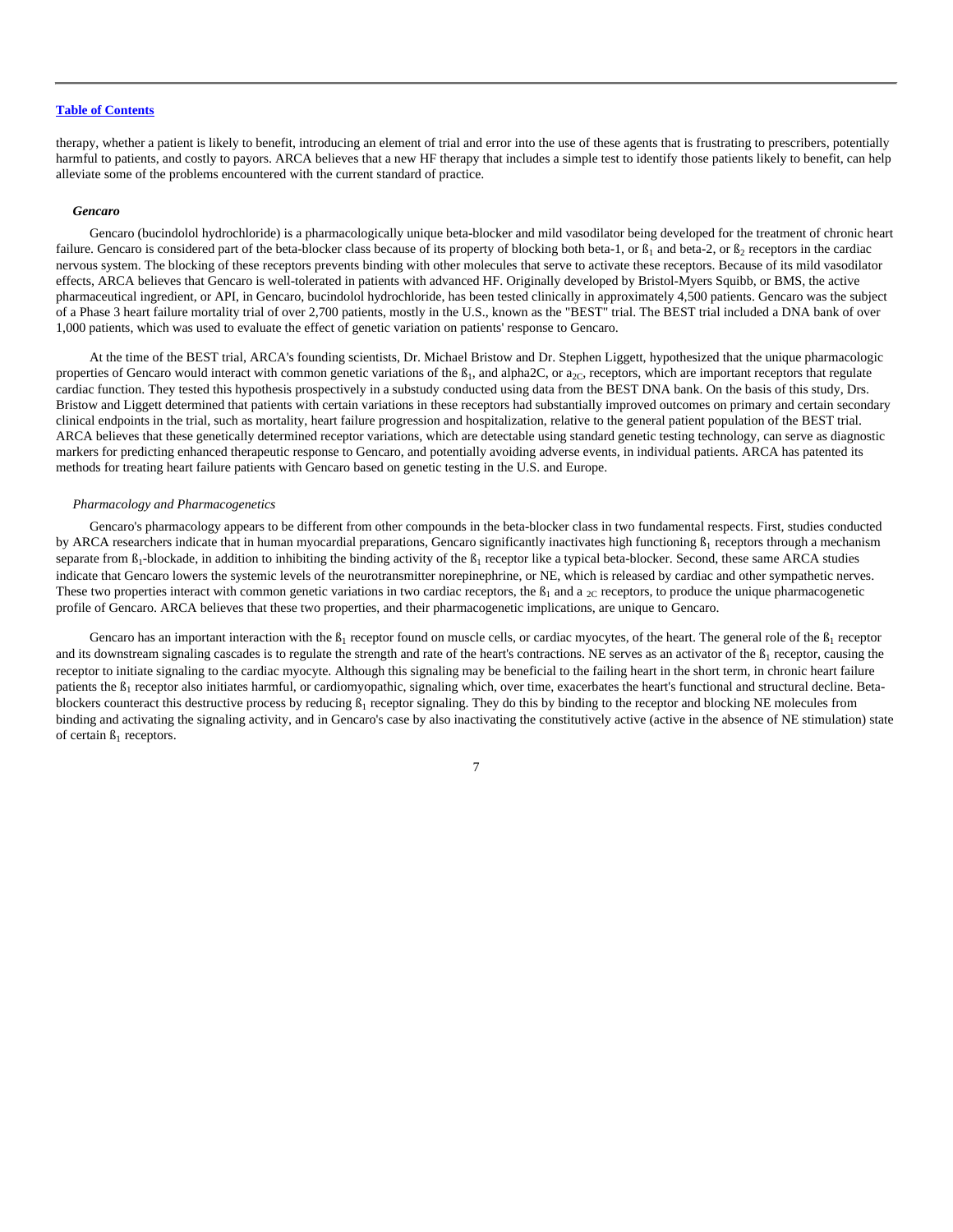There are two common genetic variations of the  $B_1$  receptor, each of which ARCA estimates is present in approximately 50% of the U.S. population. One of these variations is known as the " $B_1$ -Arg/Arg" variant. Laboratory studies indicate that this variation results in a higher functioning  $B_1$  receptor, one which has a greater ability to mediate the stimulatory effects of NE. In addition, this variation is also more likely to be constitutively active and signal the cardiac myocyte to contract in the absence of NE. Heart failure patients with this genotype may have the potential for greater cardiomyopathic  $\beta_1$  signaling. The other variation, the " $B_1$ -Gly carrier", also present in about 50% of the U.S. population, results in a  $B_1$  receptor that is much lower functioning and, according to laboratory studies, has less probability of being in a constitutively active state compared to the  $\beta_1$ -Arg/Arg receptor.

Gencaro has a powerful interaction with the higher-functioning  $B_1$ -Arg/Arg variation of the  $B_1$  receptor. Laboratory studies show that constitutively active receptors will continue to signal in the presence of standard beta-blockade. Laboratory studies in isolated human heart preparations also show that Gencaro has the unusual ability of being able to stop the signaling of constitutively active receptors. ARCA believes that individuals with the  $\beta_1$ -Arg/Arg genotype potentially will recognize an enhanced therapeutic response to Gencaro because of the greater potential for active state, cardiomyopathic signaling among individuals with this genotype, and the larger reduction in signaling that these individuals experience when taking Gencaro, relative to individuals with the  $\beta_1$ -Gly carrier genotype.

The other receptor that appears to give Gencaro its pharmacogenetic properties is the  $a_{2C}$  receptor. This receptor is located on the terminus of the sympathetic cardiac nerve, at its junction with the cardiac myocyte. The role of this receptor is to modulate the amount of NE that is present at this junction, which in turn affects the activation of  $\beta_1$  receptors and the heart's activity. There are two important genetic variations of this receptor that appear to affect the performance of Gencaro. Approximately 10-13% of the general population in the U.S. has a modified  $a_{2C}$  receptor resulting from at least one modified gene that functions poorly. Patients with this variant, also known as the "deletion variant", or "a<sub>2C</sub> DEL," are believed to have a diminished ability to regulate the amount of NE released by the cardiac nerve. The remaining 85% of the population has a normal functioning version of this receptor, referred to as the " $a_{2C}$  wild type."

Individuals with the deletion variant of the  $a_{2C}$  receptor tend to have abnormally high levels of NE in their cardiac nervous system. Gencaro, unlike other ß-blocking agents, exhibits the pharmacologic property of "sympatholysis", or the ability to lower systemic NE levels, through effects that are mediated at least in part by blockade of  $\beta_2$  receptors residing on sympathetic nerve terminals. Therefore, when chronic heart failure patients with the deletion variant of the a<sub>2C</sub> receptor are treated with Gencaro, some of them may be more likely to experience an exaggerated lowering of NE resulting from Gencaro interacting with this variant, leading to a loss of efficacy. This risk may be more pronounced with late stage chronic heart failure patients, who are more dependent on high NE levels to support cardiac function. In contrast to those with the a<sub>2C</sub> DEL variant, the majority of patients with the a<sub>2C</sub>-wild type variant appear to experience only a mild reduction in NE levels from Gencaro. In these patients, mild NE lowering by Gencaro appears to have a favorable therapeutic effect. In addition, patients with the  $B_1$ -Arg/Arg genotype can tolerate the greater amount of NE lowering associated with  $a_{2C}$  DEL genotypes, and in these patients any amount of sympatholysis appears to be beneficial.

The DNA substudy of patients from the BEST trial conducted by Drs. Bristow and Liggett indicated that the combinations of these receptor variations in individual patients appear to influence the response to Gencaro with respect to significant clinical endpoints. As a result, ARCA anticipates that only patients that possess the  $B_1$ -Arg/Arg variant will be candidates for Gencaro. The  $B_1$ -Arg/Arg variant group, or "very favorable" group, constitutes an estimated 47-50% of the U.S. population. ARCA believes these individuals may have an enhanced therapeutic response to Gencaro because of its effect on this higherfunctioning/constitutively active  $\beta_1$  receptor variant, and a favorable response to NE lowering, regardless of their a <sub>2C</sub> receptor genotype and the degree of bucindolol-associated sympatholysis. The clinical trial that is being proposed to the FDA will only enroll patients that possess this "very favorable" genotype.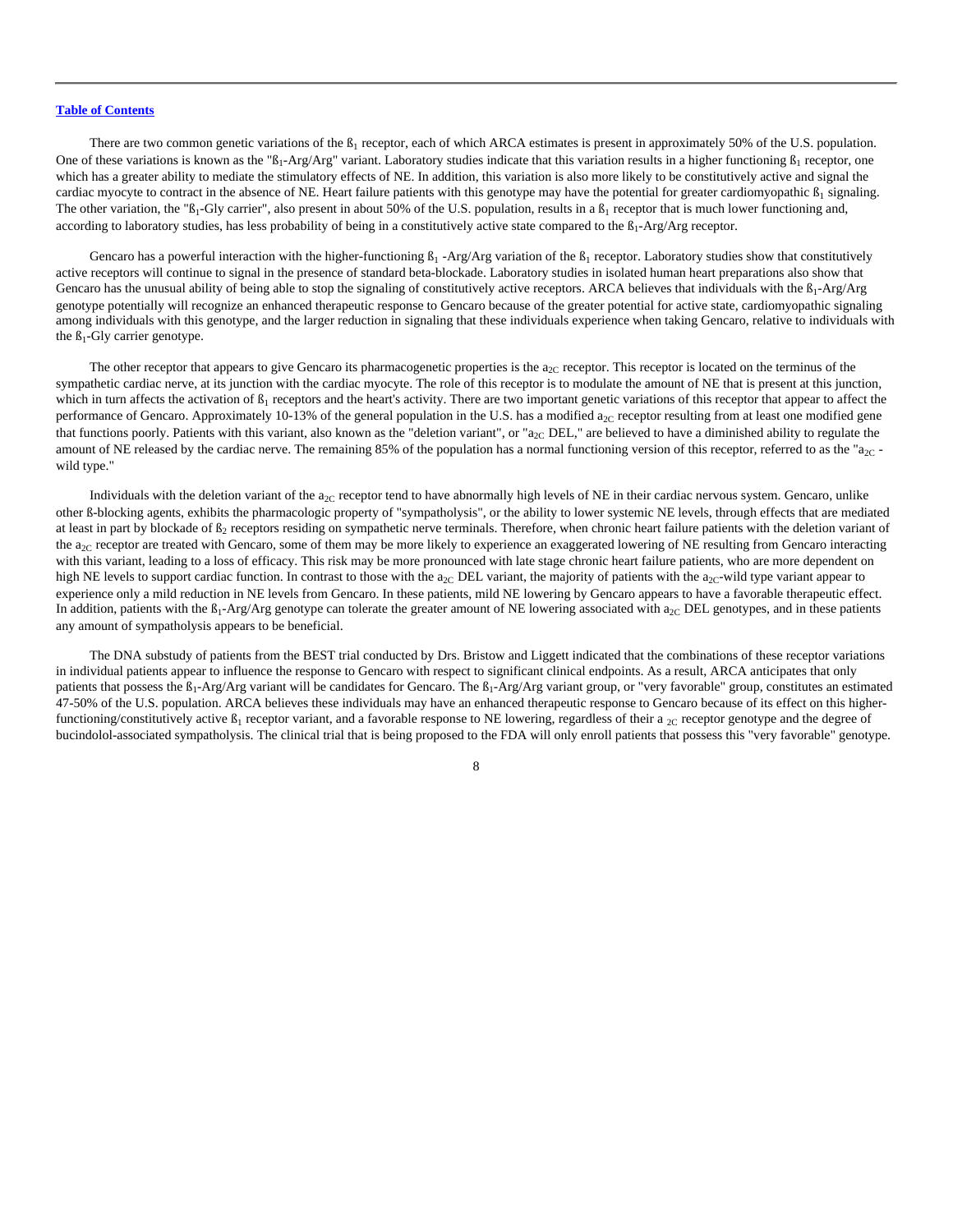# *The BEST Trial*

The BEST trial began in 1995. It was a double-blind, placebo-controlled, multi-center study of bucindolol on mortality and morbidity in an advanced chronic heart failure population. The primary endpoint of the BEST trial was total mortality and the pre-specified main secondary endpoint was progression of heart failure, defined as heart failure death, cardiac transplant, heart failure hospitalization, or emergency room visit for the treatment of worsening heart failure not requiring hospitalization. The trial was planned to run four and one-half years, and enroll 2,800 patients. The trial enrolled a total of 2,708 chronic heart failure patients, who were mostly from the United States. Under the umbrella of the BEST trial substudies program, a DNA bank and substudy was created, and 1,040 of the BEST patients participated by providing blood for DNA analysis. The DNA bank provided data for the DNA substudy of BEST patients conducted by Drs. Bristow and Liggett.

In 1999, the BEST trial was terminated prior to the completion of follow-up, in response to a recommendation of the BEST trial Data and Safety Monitoring Board. The primary reason for termination was loss of investigator equipoise; in other words, the fact that the BEST investigators were no longer uncertain regarding the comparative therapeutic merits of giving a placebo versus giving a beta-blocker to a HF patient. Positive mortality results from two other heart failure trials involving other beta-blockers had been reported, and a substantial number of BEST trial investigators concluded that it was unethical to continue to give placebo to BEST trial participants. As a result, some investigators began to prescribe these other beta-blockers to patients in the trial, which threatened to destroy the trial's integrity. Following termination, the preliminary results of the study were analyzed and published. The preliminary determination and general perception were that the BEST trial had failed, on the basis of not meeting its primary endpoint of total mortality. The published values were a 10% risk reduction in mortality with a p-value of 0.10. Subsequently, ARCA reanalyzed the results from BEST, in accordance with FDA approved, pre-specified statistical analysis plans, which had not been performed by the sponsors when the BEST trial was terminated. As reanalyzed by ARCA, there appeared to be a 13% risk reduction on the primary endpoint of all-cause mortality in the BEST trial with a p-value of 0.053.

### *Clinical Results and the DNA Substudy*

In 2003 and 2004, the results of the DNA substudy conducted by Drs. Bristow and Liggett began to be released and analyzed. The DNA substudy results indicated a significant enhancement of response on the major clinical endpoints from the BEST trial in patients with the "very favorable" genotype. The risk reduction on clinical efficacy endpoints such as mortality and hospitalization ranged from approximately 35% to approximately 48% in this genotype. In addition, in arrhythmia endpoints of atrial fibrillation or ventricular fibrillation tracked by safety analyses, the risk reduction by bucindolol in the "very favorable" genotype appeared to be even greater, by 62-70%.

Shown below are certain of the primary and secondary endpoint data from the BEST DNA substudy results, by genotype:

# *BEST Clinical Responses<sup>1</sup> by Genotype Groups*

|                                                    | <b>Very Favorable</b> |          | Favorable |          | <b>Unfavorable</b> |     |
|----------------------------------------------------|-----------------------|----------|-----------|----------|--------------------|-----|
| Endpoint                                           | patients              |          | patients  |          | patients           |     |
| (% of study population)                            | (47%)                 |          | (40%)     |          | (13%)              |     |
| All Cause Mortality (ACM), TTE                     |                       | $38\%*$  |           | 25%      | h                  | 4%  |
| Cardiovascular Mortality (CVM), TTE                |                       | $48\%*$  |           | $40\% *$ | h                  | 11% |
| $ACM + transplantation$                            |                       | 43%      |           | 24%      | h                  | 4%  |
| Heart failure (HF) Morbidity & Mortality, CRF, TTE |                       | $34\%**$ |           | 20%      |                    | 1%  |
| HF M&M, TTE (Adj.)                                 |                       | $42\%**$ |           | 27%      |                    | 16% |
| HF Hosp days/patient                               |                       | $48\%**$ |           | 17%      | h                  | 19% |
| AF prevention (from AE db)                         |                       | $62\%*$  |           | 11%      |                    | 4%  |
| VT/VF prevention (from AE db)                      |                       | $70\%**$ |           | 44%      |                    | 9%  |

1 Covariate adjusted, transplant censored analysis

p<0.05; \*\*p£0.007; TTE: Time To Event; CRF: Case Report Form; Adj.: Adjudicated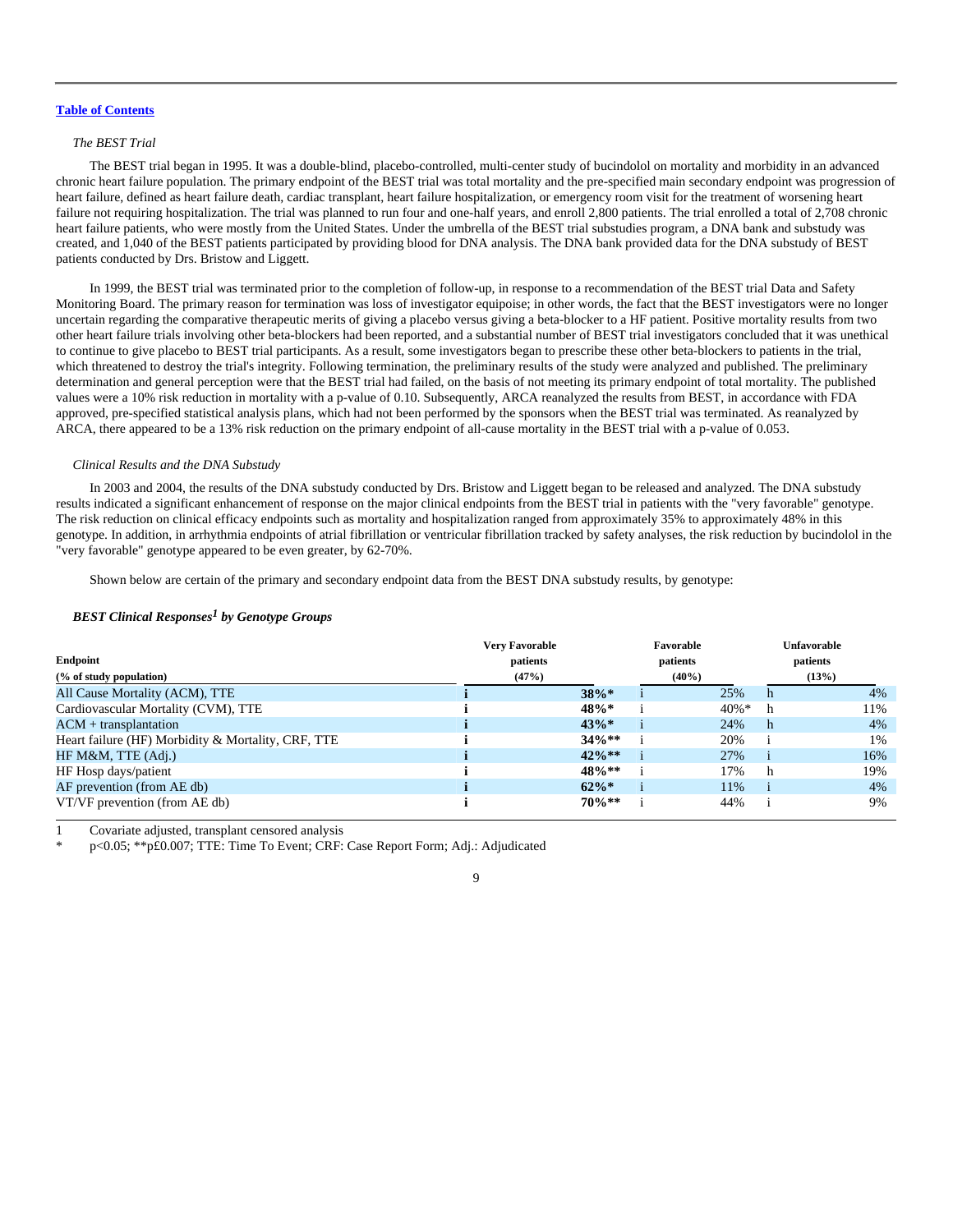# *Clinical and Regulatory Strategy*

In September 2008, the FDA formally accepted for filing ARCA's NDA for Gencaro as a potential treatment for HF, based on the BEST trial. On May 29, 2009, the FDA issued a CRL to ARCA in which the FDA stated that it could not approve the Gencaro NDA in its current form and specified additional actions and information required for approval of the NDA. In the CRL, the FDA raised clinical effectiveness issues, asserting that the BEST trial did not adequately demonstrate efficacy of Gencaro in reducing all-cause mortality in HF patients. The CRL stated that in order to obtain approval of Gencaro, ARCA must conduct an additional clinical efficacy trial of Gencaro in HF patients, among other things.

To address the efficacy concerns raised by the FDA in the CRL, ARCA submitted a clinical study protocol for review under the FDA's SPA process for the design of a clinical trial to assess the safety and efficacy of Gencaro in approximately 3,200 patients with chronic heart failure who have the genotype that appears to respond most favorably to Gencaro. An SPA is an agreement with the FDA that the proposed trial protocol design, clinical endpoints and statistical analyses are acceptable to support regulatory approval. The proposed trial protocol includes a superiority comparison to the beta-blocker metoprolol CR/XL, which is approved for heart failure and other indications. The proposed trial protocol includes two interim data analyses at pre-specified numbers of primary endpoints. If the results of either of the interim analyses meet certain criteria we believe will be defined with the FDA during the SPA process, ARCA could formally submit a complete response to the FDA's CRL based on an interim analysis, which could serve as the clinical effectiveness basis for FDA approval of Gencaro. ARCA believes that the proposed interim analyses will be acceptable as the basis for potential approval of Gencaro if the data supports Gencaro's effectiveness as defined in the SPA, if any, subject to an acceptable plan to ensure that the findings at the interim analyses do not influence the trial's subsequent course or design. ARCA anticipates that the proposed trial could reach the specified number of endpoint events for the first interim analysis as soon as approximately two years after the trial begins. ARCA has not yet reached agreement with the FDA on the study protocol.

Any proposed trial protocol must be reviewed and agreed upon with the FDA and the final trial protocol may be significantly different from the Company's SPA submission. If ARCA obtains sufficient funding and FDA approval of the SPA, ARCA currently expects it could begin the proposed trial approximately one year after such funding and approval.

The SPA submission proposes that the primary endpoint be the demonstration of superiority of bucindolol over metoprolol CR/XL on the time to first event for cardiovascular mortality or cardiovascular hospitalization in patients that possess the  $B_1$  Arg/Arg genotype. ARCA believes that Gencaro will demonstrate superiority benefits compared to metoprolol CR/XL based on the following observations:

- Gencaro has been shown to produce enhanced benefits in patients that possess the  $B_1$  Arg/Arg polymorphism. Metoprolol CR/XL has not demonstrated a similar enhancement. Three studies have looked at the potential relationship between the presence of  $\beta_1$ Arg/Arg genotype and outcomes in patients treated with metoprolol CR/XL, and have failed to show correlation. ARCA believes that this is likely related to the absence of an inverse agonism effect (the ability of being able to stop the signaling of constitutively active receptors) by metoprolol CR/XL at the  $\beta_1$  Arg/ Arg receptor.
- In post-hoc analyses, patients in the overall BEST trial population that had similar clinical characteristics at baseline to the patients that were studied in the metoprolol and carvedilol pivotal trials derived similar benefits from Gencaro compared to those from carvedilol or metoprolol in their respective clinical trials. Therefore, ARCA believes that Gencaro, even without identifying patients that are likely to experience an enhanced response, would produce comparable benefits to the other agents if used in similar patients. Based on this rationale, ARCA believes that identifying likely responders through pharmacogenetic targeting would lead to more favorable outcomes in the group that is randomized to Gencaro.
- Patients treated in the BEST trial, which was performed primarily in the U.S., appeared to have superior mortality outcomes than patients treated in the U.S. with metoprolol CR/XL in the MERIT-HF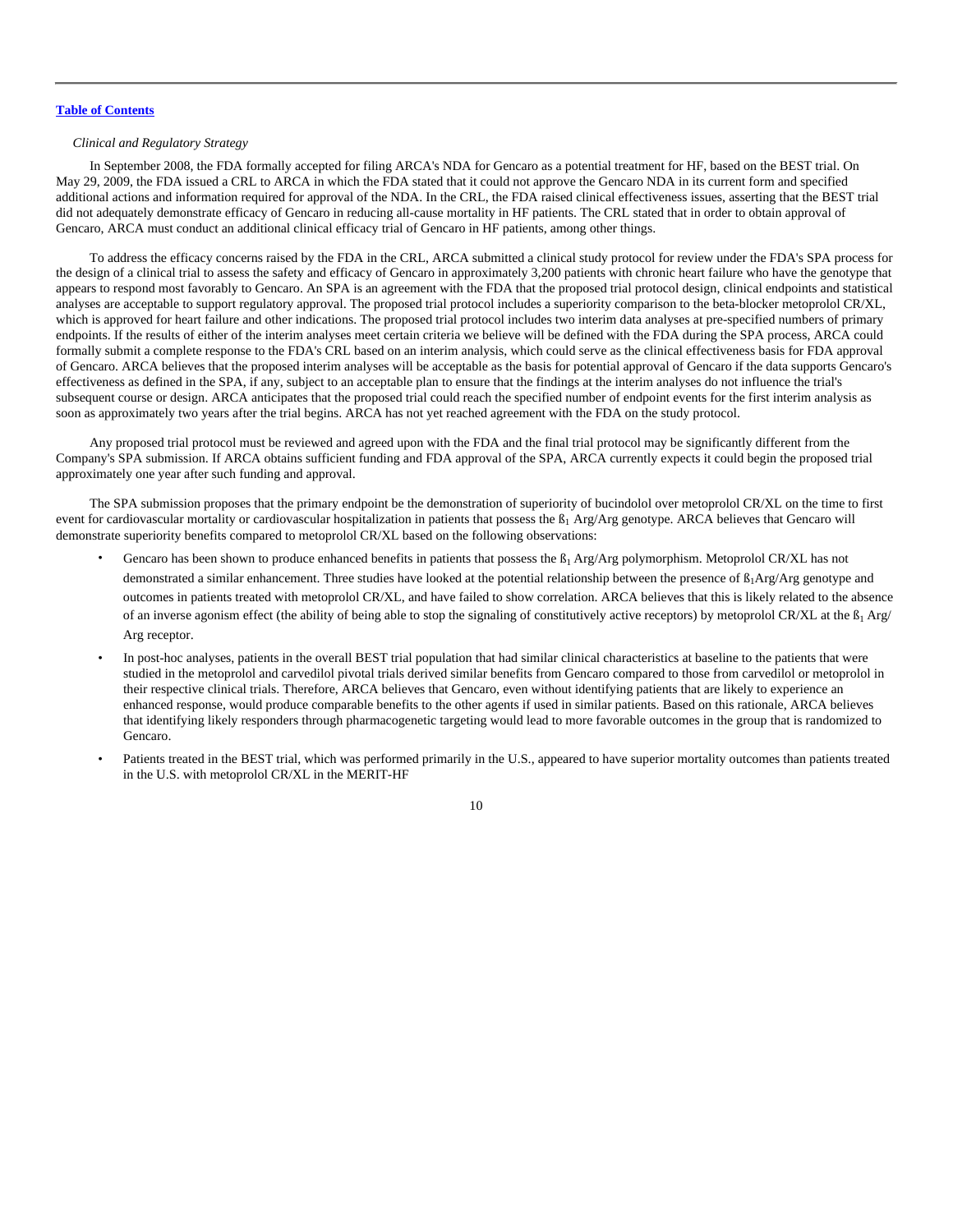trial. The MERIT-HF trial was a double-blind, placebo-controlled trial that enrolled nearly 4,000 patients from multiple countries, which was the basis of approval for the heart failure indication for Toprol XL, the branded version of metoprolol CR/XL. The observation with U.S.-treated patients in the MERIT-HF trial prevented the sponsor from getting an FDA indication to reduce all-cause mortality with Toprol XL.

For the proposed Gencaro trial, ARCA based the trial size assumptions on the experience from the BEST clinical trial, as well as from the other trials that investigated beta blockade in heart failure. Based on event rate estimates from these trials and the expected reduction in events from Gencaro, ARCA believes that a 3,200 patient trial will provide sufficient power to show a statistically and clinically significant benefit. ARCA cannot be certain that the design of, or data collected from, the proposed trial will be adequate to address the concerns raised by the FDA in the CRL or obtain the requisite regulatory approvals for Gencaro.

The FDA has designated the investigation of Gencaro for the reduction of cardiovascular mortality and cardiovascular hospitalizations in a genotypedefined heart failure population as a fast track development program. Fast track drug development designation is included in the FDA Modernization Act of 1997 as a formal process to enhance interactions with the FDA during drug development. Fast track drug development programs are reserved for drugs that are intended to treat serious or life-threatening conditions and that demonstrate the potential to address unmet medical needs. A drug development program with fast track designation would be eligible for consideration for some or all of the following programs for expediting development and review: scheduled meetings to seek FDA input into development plans, priority review of the NDA, the option of submitting portions of an NDA prior to submission of the complete application and potential accelerated approval. Although the FDA has designated the investigation of Gencaro as a fast track development program, such designation does not provide any assurance that Gencaro will receive FDA approval, and such designation does not constrain the FDA's ability to deny approval for Gencaro.

In addition to requiring an additional efficacy trial of Gencaro, the CRL also required additional actions and raised additional issues. The CRL stated that ARCA must conduct additional clinical pharmacology studies to address drug-drug interaction and pharmacokinetic issues, and additional non-clinical studies to further characterize Gencaro metabolites. If ARCA and the FDA reach agreement on the CRL response strategy, ARCA plans to submit a complete response to the CRL, except for the data from the proposed Phase 3 trial as permitted under the rules of the fast track designation.

### *Licensing and Royalty Obligations*

ARCA has licensed worldwide rights to Gencaro, including all preclinical and clinical data, from Cardiovascular Pharmacology and Engineering Consultants, LLC, or CPEC, who has licensed rights in Gencaro from BMS; ARCA has sublicensed CPEC's rights from BMS. CPEC is a licensing entity which holds the rights of the biotechnology companies that were the commercial sponsors of the BEST trial. If the FDA grants marketing approval for Gencaro, ARCA will owe CPEC a milestone payment of \$8.0 million, which is due within six months after FDA approval. ARCA also has the obligation under the CPEC license to make milestone payments of up to \$5.0 million in the aggregate upon regulatory marketing approval in Europe and Japan. Under the CPEC and BMS licenses, ARCA's royalty obligation ranges from 12.5% to 25% of revenue from the related product based on achievement of specified product sales levels, including a 5% royalty that CPEC is obligated to pay under its original license agreement for Gencaro. ARCA has the right to buy down the royalties to a range of 12.5% to 17% by making a payment to CPEC within six months of regulatory approval.

ARCA has also licensed worldwide rights to intellectual property covering the pharmacogenetic response of bucindolol hydrochloride based on the cardiac receptor polymorphisms, which is owned by the University of Colorado. ARCA has no material future financial obligations under this license. ARCA has also licensed the nonexclusive rights to develop and commercialize diagnostics for these receptor polymorphisms, for the purpose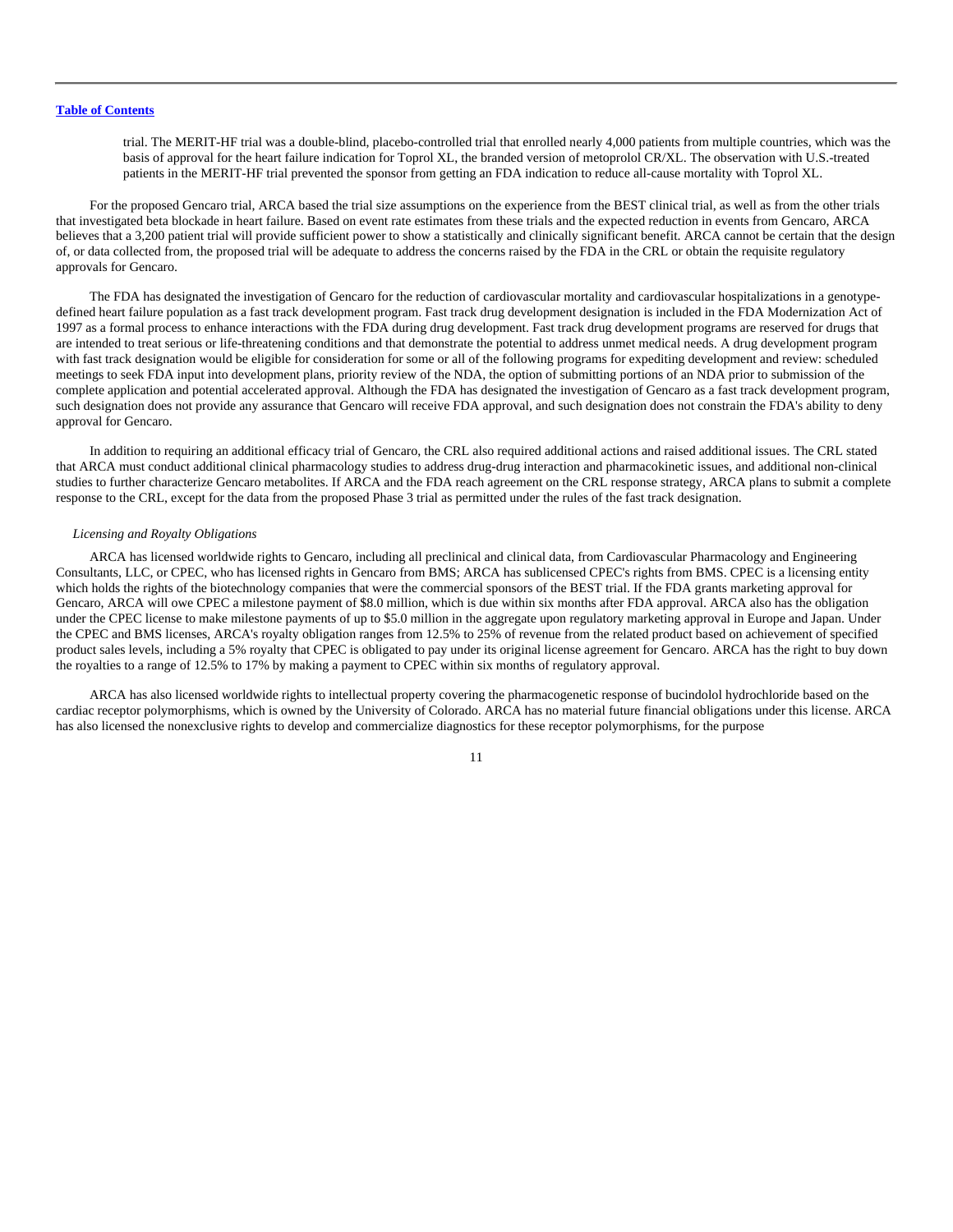of prescribing Gencaro, from the licensee of these rights, CardioDx, Inc. ARCA has certain milestone and royalty obligations under this license agreement, which have been assumed by LabCorp under the parties' collaboration agreement.

### *The Gencaro Test*

If cleared or approved, ARCA believes that Gencaro will be the first cardiovascular drug to be integrated with a companion diagnostic to predict enhanced efficacy. The drug label being sought for Gencaro would identify the patient receptor genotypes that can expect enhanced efficacy, as well as those with a likelihood of a standard beta-blocker response and the small unfavorable subgroup with a low probability of benefit. The label being sought would recommend receptor genotype testing prior to initiation of therapy. Accordingly, ARCA believes it is critical to the successful commercialization of Gencaro to develop a companion genetic test that is simple to administer and widely available.

ARCA has collaborated with LabCorp to develop and commercialize the Gencaro Test. Under the terms of the collaboration, ARCA has licensed to LabCorp the rights to commercialize a receptor genotype diagnostic for the  $B_1$  and  $a_{2C}$  polymorphisms. In return, LabCorp has agreed to develop the Gencaro Test, obtain FDA clearance or approval of the Gencaro Test, and commercially launch the Gencaro Test in parallel with the commercial launch of Gencaro. LabCorp has assumed all financial obligations of ARCA's license for the diagnostic technology, and retains all the economic benefits. The license agreement has a term of 10 years. LabCorp has the right to cancel the agreement and give the rights to the diagnostic back to ARCA.

LabCorp has developed the commercial method for the Gencaro Test, which will use either a blood draw or a cheek swab to obtain a sample. ARCA believes that the Gencaro Test involves a straightforward genetic test that relies on well-validated technology. Based on FDA guidance, LabCorp has submitted a Premarket Approval, or PMA, regulatory submission, which was formally accepted by the FDA in January 2009 and the review is currently under extension. ARCA believes that approval of the LabCorp PMA is dependent in part upon FDA approval of the Gencaro NDA, if any. LabCorp and ARCA believe that no further clinical trials will be required for the Gencaro Test PMA submission, though there is no guarantee that FDA will not require additional clinical data. ARCA believes that the PMA will either remain open until, or will be closed and reopened when, the complete response to the CRL is submitted, which will occur no earlier than the first interim analysis of the proposed Phase 3 trial.

#### *Competition*

The pharmaceutical industry is highly competitive. ARCA faces significant competition from pharmaceutical companies and biotechnology companies that are researching and selling products designed to treat cardiovascular conditions. Most of these companies have significantly greater financial, product development, manufacturing, and commercial resources than does ARCA.

If approved, Gencaro will compete against existing beta-blockers approved for HF and their generic equivalents. Currently, there are two beta-blockers (three branded formulations) approved for the treatment of HF in the U.S.:

- TOPROL-XL®;
- $Coreg^@$  and Coreg  $CR^@$  (a sustained release formulation)

TOPROL-XL and immediate release Coreg have generic equivalents commercially available in the U.S. (Metoprolol Succinate and Carvedilol respectively). It is anticipated that both of these generic equivalents will be priced at less than the price of Gencaro. Additionally, Gencaro may also compete against existing therapies whose follow-on indications may include treatment for HF.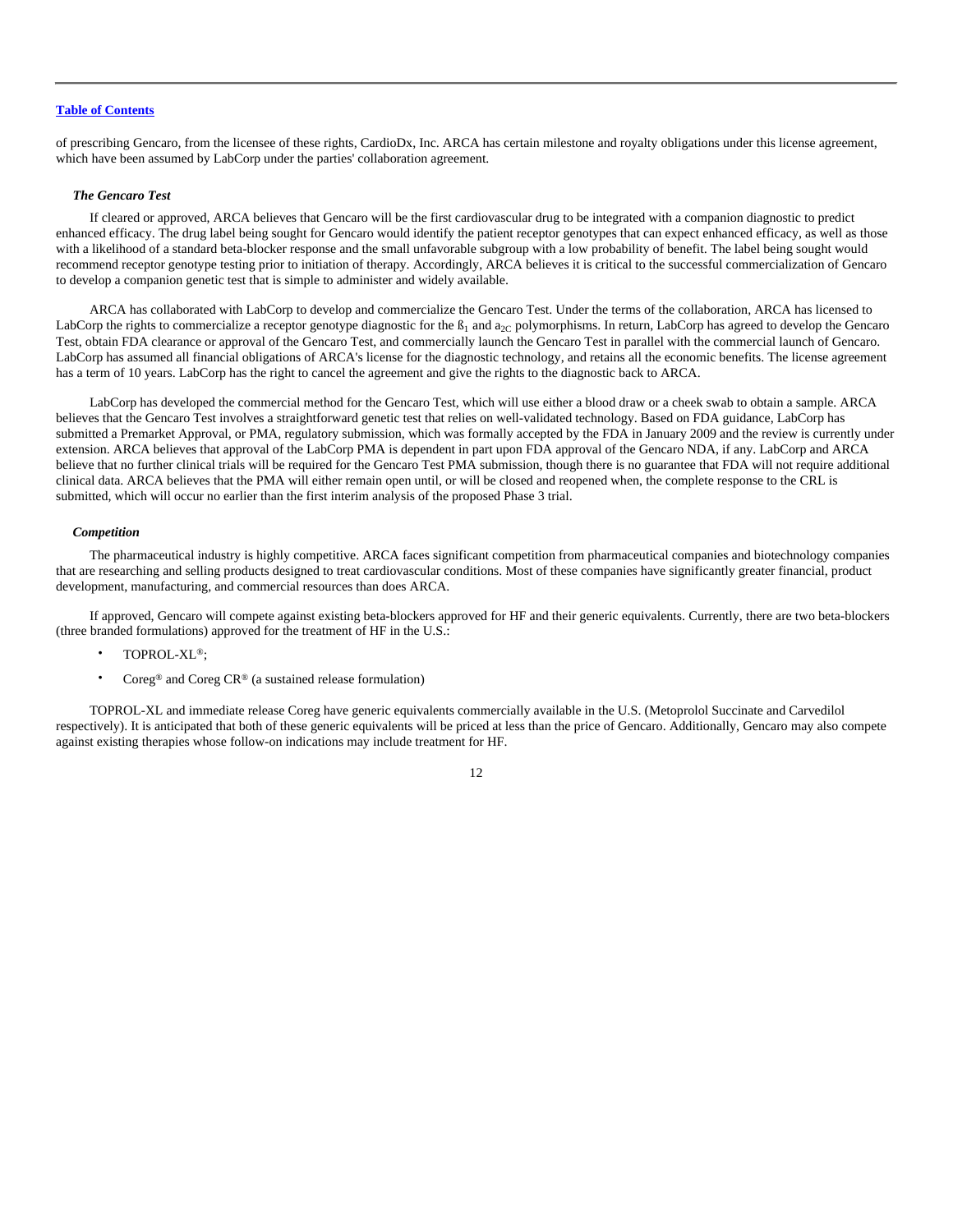ARCA's proposed prescribing information for Gencaro includes a recommendation for genetic testing, which will add additional cost and procedures to the process of prescribing Gencaro, and which could make it more difficult for ARCA to compete against existing therapies.

ARCA believes Gencaro may have potential for the prevention of atrial fibrillation, and/or ventricular tachycardia/ventricular fibrillation. ARCA believes these could be attractive follow-on indications. ARCA believes that data from the BEST trial suggest that Gencaro has potential for these indications, and that the clinical response is also pharmacogenetic, based on the same genetic markers that stratify response on HF endpoints.

# *Development Pipeline*

ARCA's development activities are substantially focused on its lead product candidate, Gencaro. ARCA is pursuing opportunities to leverage certain of its development-stage product candidates, which due to limited resources are not currently being developed. ARCA's development pipeline includes the following:

*rNAPc2*. rNAPc2 is a potent, long-acting recombinant protein anticoagulant with a unique mechanism of action involving inhibition of tissue factor. Previously, small studies of rNAPc2 in non-human primates demonstrated potential efficacy against two of the most deadly strains of HFV, Ebola and Marburg. ARCA is currently seeking government funding to further develop rNAPc2 as a potential treatment for HFV. Considering the substantial cost associated with the development of rNAPc2 and ARCA's limited financial resources, further development of rNAPc2 will be dependent upon receipt of government funding, which may not be available.

*NU172*. NU172 is a novel, short-acting anticoagulant, with potential as a new therapy in indications where heparin paired with its antidote, protamine, are the current standard of care, such as CABG surgery, kidney dialysis and a variety of vascular surgical and coronary interventions. NU172 is an aptamer, a single-stranded nucleic acid that forms a well-defined, three-dimensional shape conceptually similar to an antibody. NU172 was designed to directly inhibit thrombin's ability to stimulate blood clot formation in the setting of medical or surgical procedures where human blood is exposed to foreign materials. Data from its preclinical studies and Phase 1 clinical trials suggest that NU172 has the potential to produce rapid and predictable onset and offset of anticoagulation, work in stagnant blood, avoid thrombocytopenia, and has the potential for non-renal clearance. These studies also suggest that NU172 may have a short half-life in patients, giving it the potential to be rapidly reversed without the need for an antidote.

The development of NU172 is subject to a collaboration agreement with Archemix Corporation, under which ARCA is responsible for development and worldwide commercialization of NU172 and other potential product candidates that may be developed under this collaboration. If ARCA enrolls the first patient in a Phase 2 trial of NU172, ARCA will be obligated to pay Archemix a \$3.0 million milestone fee.

### *Manufacturing and Product Supply*

Gencaro is a small molecule drug with an established manufacturing history. Multiple manufacturers of both the API and drug product have successfully produced Gencaro for use in clinical trials over the course of its clinical development. ARCA outsources all manufacturing and analytical testing of the API of Gencaro and the drug product. Third party contract manufacturing organizations have been selected by ARCA on the basis of their technical and regulatory expertise. ARCA's approach with its contract manufacturing partners has been to replicate the manufacturing processes that were used to support the prior pivotal clinical trial with Gencaro, and to minimize any changes from these baseline processes, thereby reducing technical and regulatory risk. ARCA contracted with Groupe Novasep to complete the drug substance registration batches required for the Gencaro NDA. These batches were successful, and the resulting drug substance was used to supply the drug product registration campaign. Remaining inventory was placed in current Good Manufacturing Practice, or cGMP, storage to provide a backup supply for the proposed Phase 3 trial, and for use as an initial source of drug substance to support eventual product launch, if approved.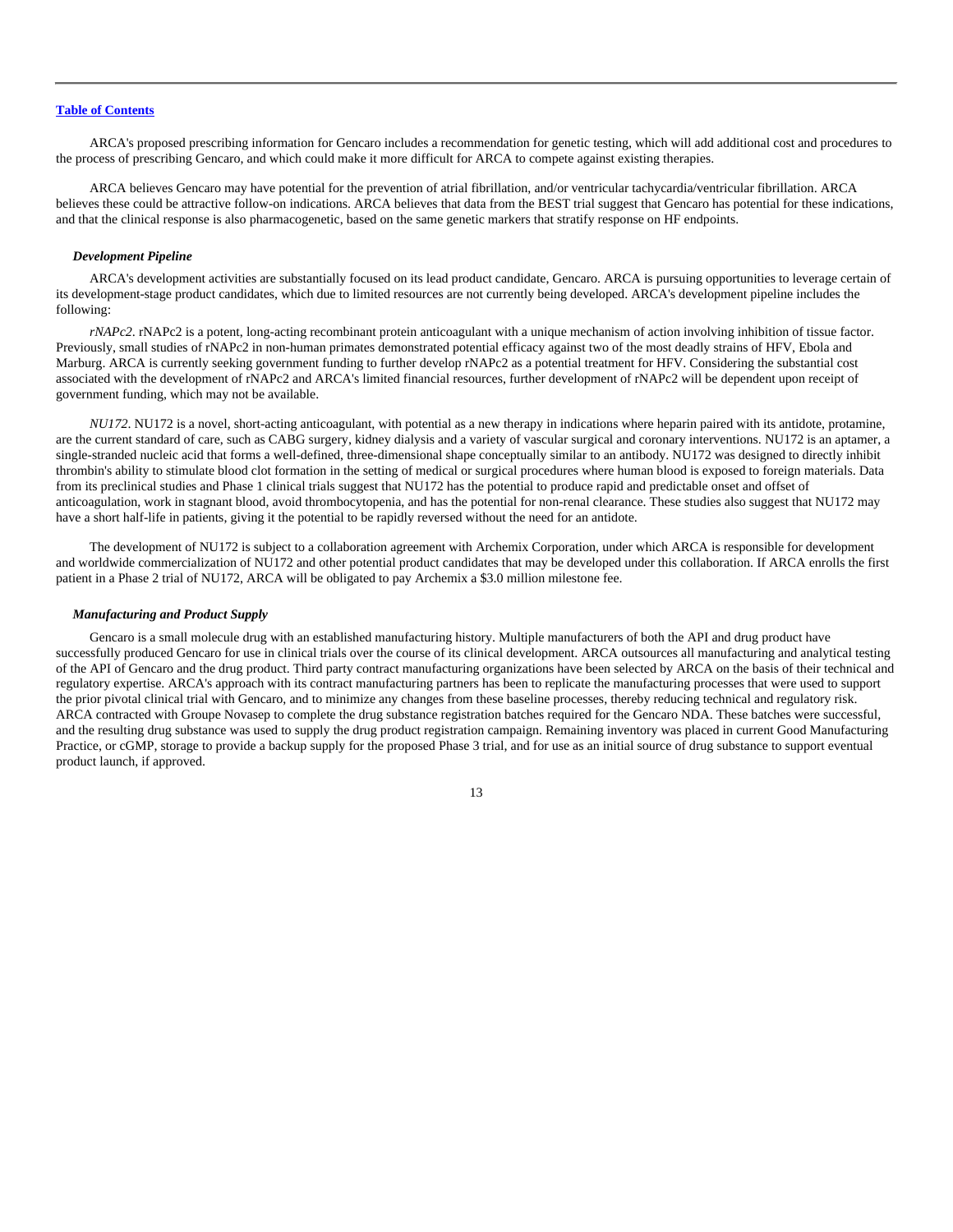For drug product production, ARCA has contracted with Patheon, Inc. to manufacture the Gencaro tablets. Gencaro is produced in a tablet form, utilizing standard solid oral dosage processing techniques. Six separate dosage strengths are manufactured, with the maximum recommended dose of 50mg twice daily for patient weighing 75kg or less and 100mg twice daily for patients weighing more than 75kg. Registration batches were successfully completed by Patheon, Inc. and tablets from these runs have been placed in cGMP storage to supply the proposed Phase 3 trial.

ARCA's manufacturing focus for 2010 will be to generate the blinded clinical trial supplies for Gencaro and the comparator compound, and to establish the appropriate packaging and clinical distribution channels necessary for the successful execution of the proposed Phase 3 trial.

### *Research and Development Expenses*

ARCA's research and development expenses totaled \$10.0 million for the year ended December 31, 2009 as compared to \$11.0 million for 2008, a decrease of approximately \$1.0 million. Research and development costs associated with the development of Gencaro decreased approximately \$3.2 million for 2009 year compared to 2008, partially offset by \$2.2 million of costs related to compounds obtained in the merger.

### *Government Regulation*

Governmental authorities in the U.S. at the federal, state, and local levels and foreign countries extensively regulate, among other things, the research, development, testing, manufacture, labeling, promotion, advertising, marketing, distribution, sampling, and import and export of pharmaceutical and medical device products.

# *Premarket Approval of Drugs*

FDA approval is required before any new drug, dosage form, indication, or strength can be marketed in the U.S. ARCA anticipates that all of its products will require regulatory approval by governmental agencies prior to commercialization. The process of obtaining approval and the subsequent process of maintaining compliance with appropriate federal, state, local and foreign statutes and regulations require the expenditure of substantial time and financial resources. In addition, these statutes, rules, regulations and policies may change and ARCA's products may be subject to new legislation or regulations. There are numerous FDA and other federal and state sanctions for non-compliance.

The steps required before new human therapeutic products are marketed in the U.S. and foreign countries include rigorous preclinical and clinical testing and other approval requirements by regulatory agencies, such as the FDA and comparable agencies in foreign countries.

*Preclinical Phase.* Preclinical studies are generally conducted in the laboratory to evaluate the potential efficacy and safety of a product candidate. These studies include laboratory evaluation of product chemistry, formulation and stability, as well as studies to evaluate toxicity in animals. Preclinical studies are governed by numerous regulations.

*Clinical Phase.* Before human clinical trials can commence, an Investigational New Drug, or IND, application, submitted to FDA must become effective. The clinical phase of development involves the performance of human studies, including adequate and well-controlled human clinical trials to establish the safety and efficacy of the product candidate for each proposed indication. Typically, clinical evaluation involves three sequential phases, which may overlap. During Phase 1, clinical trials are conducted with a relatively small number of subjects or patients to determine the early safety profile of a product candidate, as well as dose tolerance, absorption, and the pattern of drug distribution and drug metabolism. In Phase 2, trials are conducted with groups of patients afflicted by a specific target disease to determine preliminary efficacy, optimal dosages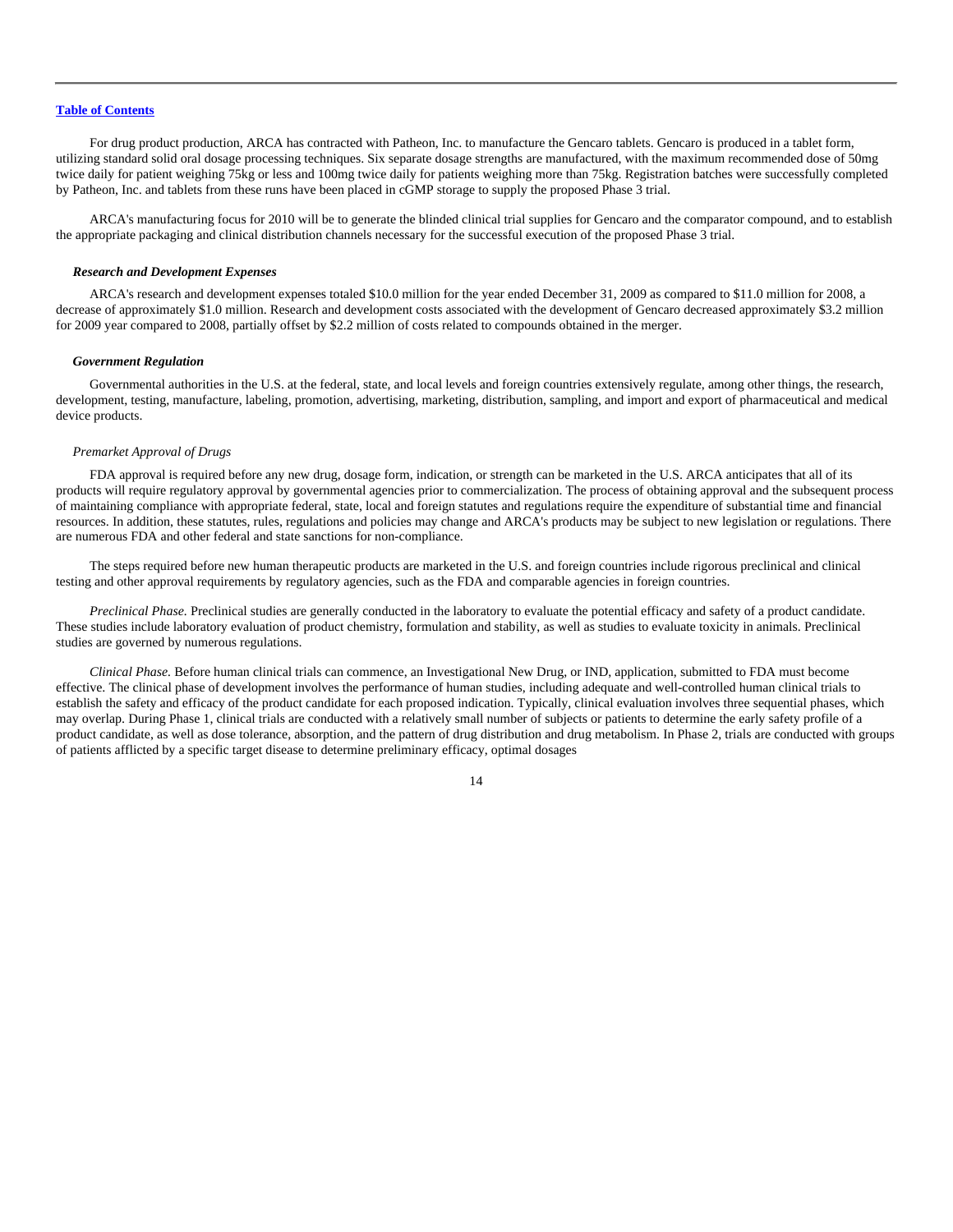and dosage tolerance and to identify possible adverse effects and safety risks. In Phase 3, larger-scale, multi- center trials are conducted with patients afflicted with a specific target disease to provide data for the statistical proof of efficacy and safety as required by regulatory agencies. The conduct of the clinical trials is subject to extensive regulation.

*NDA Submission.* In the U.S., the results of preclinical and clinical testing along with chemistry, manufacturing and controls information, are submitted to the FDA in the form of an NDA. In September 2008, the FDA formally accepted for filing ARCA's NDA for Gencaro as a potential treatment for chronic heart failure, based on the BEST trial.

Under the Prescription Drug User Fee Act, or PDUFA, after submission of an NDA and payment, or waiver, of the required fee, the FDA's goal is to review most standard NDAs within 10 months from sponsor submission of the application by which time, the FDA must issue a "complete response," or approve the NDA. The PDUFA date for Gencaro was May 31, 2009. On May 29, 2009, the FDA issued a CRL to ARCA which stated that it could not approve the Gencaro NDA in its current form and specified additional actions and information required by the FDA for approval of the NDA, including an additional clinical efficacy trial of Gencaro in patients with heart failure.

In responding to an NDA, the FDA may grant marketing approval or deny the application if the FDA determines that the application does not satisfy the statutory and regulatory approval criteria. A denial may include a request for additional information, including additional clinical data and/or an additional Phase 3 clinical trial. Data from clinical trials are not always conclusive and FDA may interpret data differently than ARCA interprets data. Under the Food and Drug Modernization Act of 1997, the FDA is authorized to approve a drug based on a single adequate and well-controlled study if such study and other confirmatory data are sufficient to establish the drug's effectiveness. However, it has long been the FDA's general position that the standard of proof of a drug's effectiveness generally requires at least two well-controlled and adequate Phase 3 clinical studies with p-values of less than 0.05 on the primary endpoint.

In addition, in accordance with current FDA law and regulations, the FDA may refer a drug to an advisory committee for review prior to approval. In some cases, FDA may require completion, within a specified time period, of additional clinical studies after approval, referred to as Phase 4 clinical studies, to monitor the effect of a new product and may prevent or limit future marketing of the product based on the results of these post-marketing programs. Furthermore, prior to granting approval, the FDA generally conducts an inspection of the facilities, including outsourced facilities that will be involved in the manufacture, production, packaging, testing and control of the drug substance and finished drug product for compliance with current Good Manufacturing Practice, or cGMP, requirements.

If the FDA approves the NDA, the sponsor is authorized to begin commercialization of the drug in accordance with the approval. Even if the FDA approves the NDA, the FDA may decide later to suspend or withdraw product approval if compliance with regulatory standards is not maintained or if safety problems are recognized after the product reaches the market. In addition, the FDA requires surveillance programs to monitor approved products that have been commercialized, and the agency has the power to require additional clinical studies, to require changes in labeling or to prevent further marketing of a product based on the results of these post-marketing programs. The FDA also has authority to request implementation of a risk evaluation and mitigation strategy, or REMS, that could restrict distribution of Gencaro or require ARCA to provide additional risk information to prescribers. Whether or not FDA approval has been obtained, approval of a product candidate by comparable foreign regulatory authorities is necessary prior to the commencement of marketing of a product candidate in those countries. The approval procedures vary among countries and can involve additional testing. The time required to obtain approval may differ from that required for FDA approval. Although there are some centralized procedures for filings in the European Union countries, in general each country has its own procedures and requirements.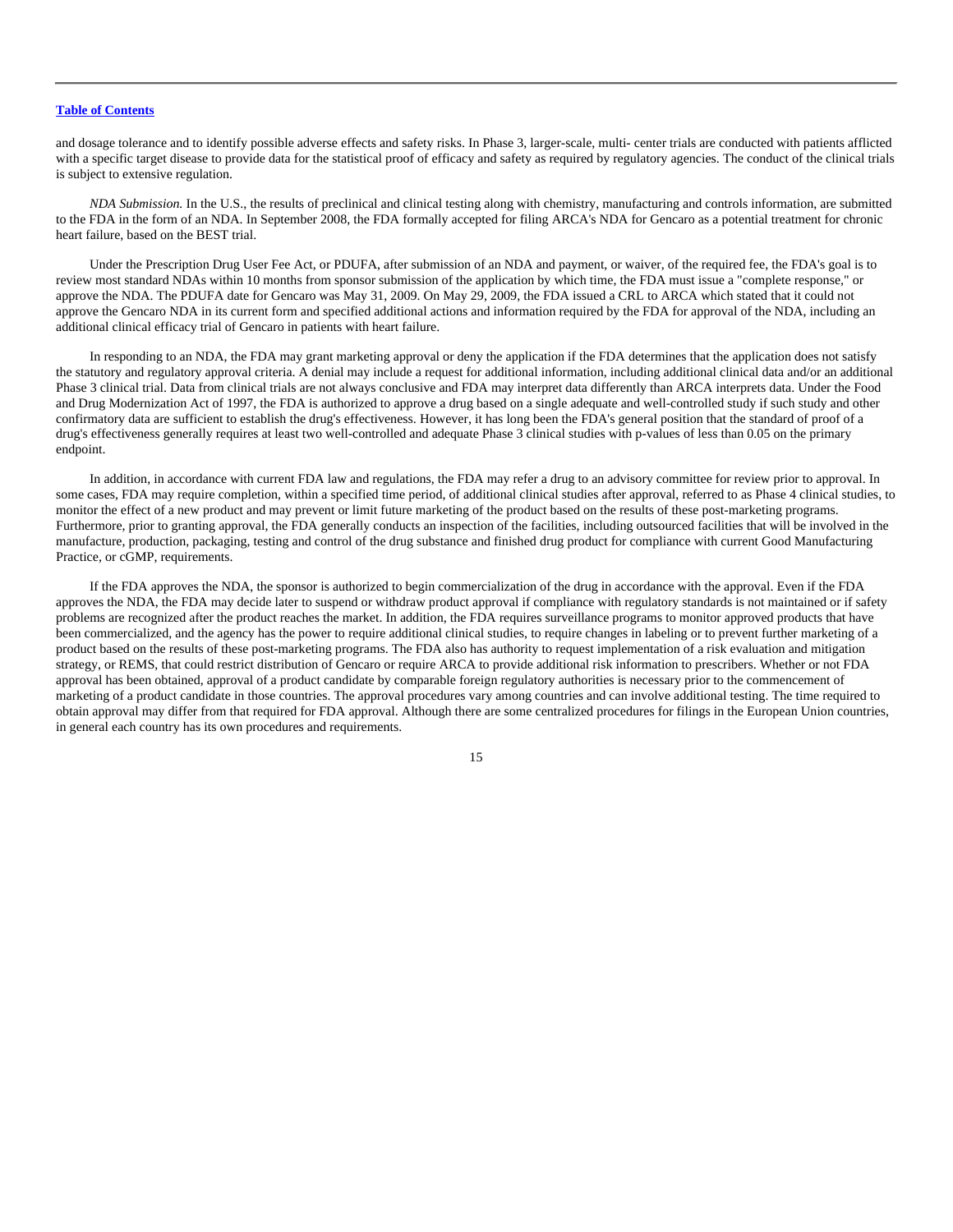*Post-approval Compliance.* If regulatory approval for a drug or medical device is obtained, the product and the facilities manufacturing the product are subject to periodic inspection and continued regulation by regulatory authorities, including compliance with cGMP, as well as labeling, advertising, promotion, recordkeeping, and reporting requirements, including the reporting of adverse events. In addition, the FDA closely regulates the post-approval marketing and promotion of drugs, including standards and regulations for direct-to-consumer advertising, off-label promotion, industry-sponsored scientific and educational activities and promotional activities involving the Internet. Drugs may be marketed only for the approved indications and in accordance with the provisions of the approved label. Failure to comply with these requirements can result in adverse publicity, warning letters, corrective advertising and potential civil and criminal penalties.

*Drug Price Competition and Patent Term Restoration Act of 1984.* Under the Drug Price Competition and Patent Term Restoration Act of 1984, also known as the Hatch-Waxman Act, Congress created an abbreviated FDA review process for generic versions of pioneer (brand name) drug products. The Hatch-Waxman Act also provides for patent term restoration and the award, in certain circumstances, of non-patent marketing exclusivities.

*Generic Drug Approval*. The Hatch-Waxman Act established an abbreviated FDA review process for drugs that are shown to be equivalent to approved pioneer drugs. Approval for a generic drug is obtained by filing an abbreviated NDA, or ANDA. Generic drug applications are "abbreviated" because they generally do not include clinical data to demonstrate safety and effectiveness. Instead, an ANDA applicant must establish that its product is bioequivalent to an approved drug and that it is the same as the approved drug with respect to active ingredient(s), route of administration, dosage form, strength and recommended conditions of use (labeling). The FDA will approve the generic as suitable for an ANDA if it finds that the generic does not raise questions of safety and effectiveness as compared to the pioneer drug. A drug is not eligible for ANDA approval if the FDA determines that it is not equivalent to the pioneer drug or if it is intended for a different use. Any applicant who files an ANDA seeking approval of a generic version of an approved drug listed in FDA's Approved Drug Products with Therapeutic Equivalence Evaluations, or the Orange Book, before expiration of the patent(s) listed in the Orange Book for that approved drug, must certify to the FDA for each patent that (i) no patent information on the drug has been submitted to the FDA; (ii) that such patent has expired; (iii) the date on which such patent expires; or (iv) that such patent is invalid, unenforceable or will not be infringed by the manufacture, use or sale of the generic drug. If the ANDA applicant makes a Paragraph IV certification and the NDA holder files an infringement suit against the ANDA applicant within 45 days of receiving the paragraph IV notification, the NDA owner is entitled to an automatic 30-month stay of FDA's ability to approve the ANDA. This 30-month stay will end early upon any decision by a court that the patent is invalid, unenforceable or not infringed by the generic drug.

*Patent Term Restoration.* The Hatch-Waxman Act provides for the restoration of a portion of the patent term lost during product development and FDA review of an application. However, the maximum period of restoration cannot exceed five years, or restore the total remaining term of the patent to greater than 14 years from the date of FDA approval of the product.

*Non-Patent Marketing Exclusivities.* Separate and apart from patent protection, the Hatch-Waxman Act entitles approved drugs to various periods of non-patent statutory protection, known as marketing exclusivity. The Hatch-Waxman Act provides five years of "new chemical entity" marketing exclusivity to the first applicant to gain approval of an NDA for a product that contains an active moiety not found in any other approved product. This exclusivity means that another manufacturer cannot submit an ANDA or 505(b)(2) NDA until the marketing exclusivity period ends. This exclusivity protects the entire new chemical entity franchise, including all products containing the active ingredient for any use and in any strength or dosage form, but will not prevent the submission or approval of stand-alone NDAs where the applicants have conducted their own clinical studies to demonstrate safety and effectiveness. There is an exception, however, for a competitor that seeks to challenge a patent with a Paragraph IV certification. Four years into the five-year exclusivity period, a manufacturer who alleges that one or more of the patents listed with the NDA is invalid, unenforceable or not infringed may submit an ANDA or 505(b)(2) NDA for a generic or modified version of the product.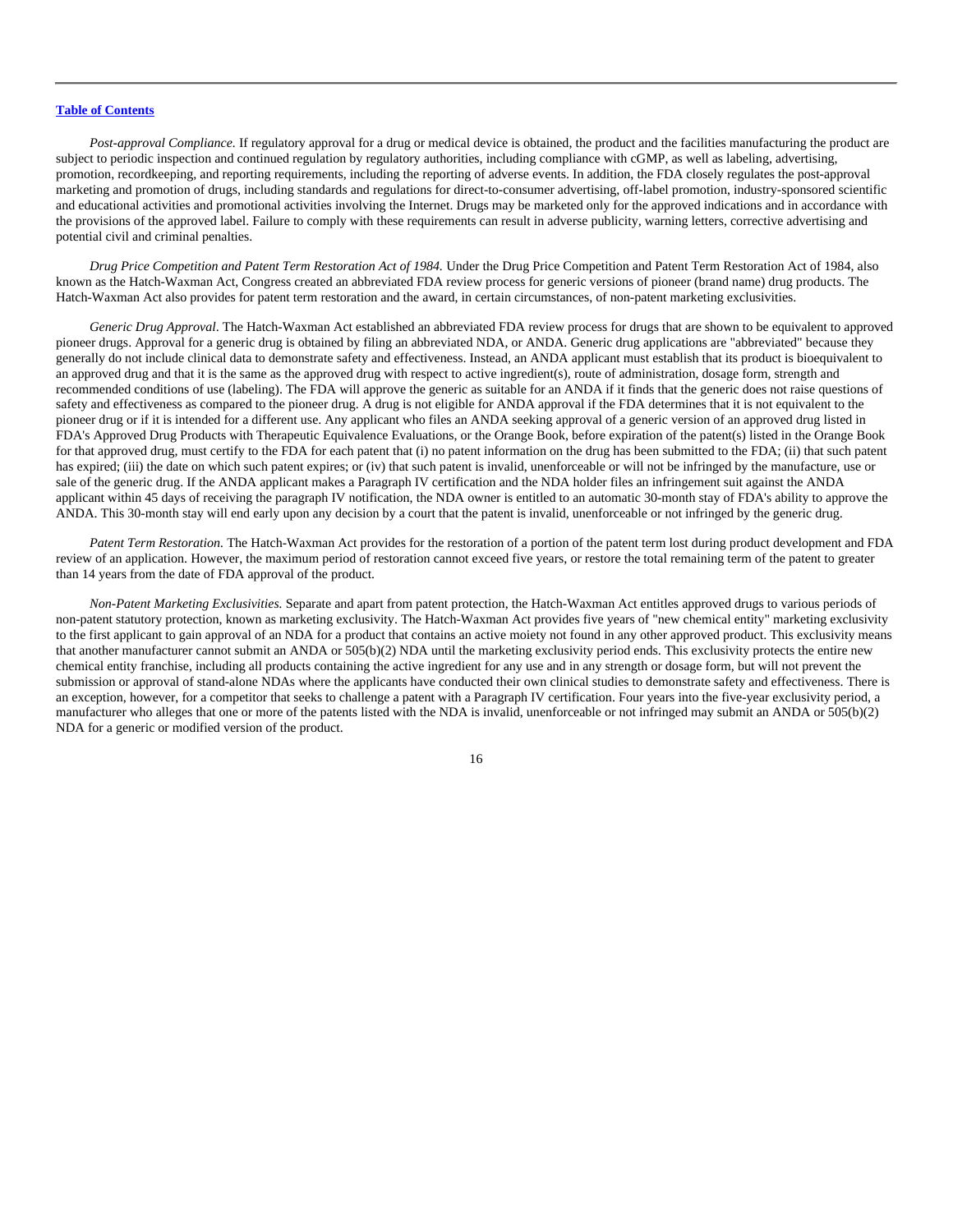The Hatch-Waxman Act also provides three years of "new use" marketing exclusivity for the approval of NDAs, and supplements, where those applications contain the results of new clinical investigations (other than bioavailability studies) essential to the FDA's approval of the applications. Such applications may be submitted for new indications, dosage forms, strengths, or new conditions of use of approved products. So long as the studies are essential to the FDA's approval or were conducted by or for the applicant, this three-year exclusivity prohibits the final approval of ANDAs or 505(b)(2) NDAs for products with the specific changes associated with those studies. It does not prohibit the FDA from approving ANDAs or 505(b)(2) NDAs for other products containing the same active ingredient, without those changes.

### *FDA Approval of Medical Devices*

Based on FDA guidance, LabCorp has submitted a PMA regulatory submission, which was formally accepted by the FDA in January 2009 and the review is currently under extension. ARCA believes that the PMA will either remain open until, or will be closed and reopened when, the complete response to the CRL is submitted, which will occur no earlier than the first interim analysis of the proposed Phase 3 trial. ARCA believes that approval of the LabCorp PMA is dependent in part upon FDA approval of the Gencaro NDA, if any.

Unless an exemption applies, each medical device that a company wishes to market in the U.S. will require either approval of a PMA or 510(k) clearance from the FDA. The FDA classifies medical devices into one of three classes. Devices deemed to pose lower risks are placed in either class I or II, which may require the manufacturer to submit to the FDA a 510(k) requesting permission to commercially distribute the device. This process is generally known as 510(k) clearance. Some low risk devices are exempted from this requirement. Devices deemed by the FDA to pose the greatest risks, or for which there is no predicate, are placed in class III, requiring approval of a PMA.

*PMA Pathway*. Generally, a PMA must be supported by extensive data including, but not limited to, technical, preclinical, clinical trials, manufacturing and labeling to demonstrate to the FDA's satisfaction a reasonable assurance of the safety and effectiveness of the device for its intended use. After a PMA is sufficiently complete, the FDA will accept the application and begin an in-depth review of the submitted information and will generally conduct a preapproval inspection of the manufacturing facility or facilities to ensure compliance. By statute, the FDA has 180 days to review the "accepted application", although, generally, review of the application can take between one and three years, but it may take significantly longer.

*Clinical Trials.* Clinical trials are generally required to support a PMA application and are sometimes required for 510(k) clearance.

*Continuing Regulation.* After a device is placed on the market, numerous regulatory requirements apply to the manufacturer, or holder of a PMA approval. With respect to the Gencaro Test, LabCorp will be responsible for compliance with such requirements. The FDA has broad post-market and regulatory enforcement powers. Accordingly, LabCorp's facilities and the manufacturing facilities of certain of its suppliers will be subject to inspections by the FDA to determine those facilities' level of compliance with various regulations.

*International Marketing Approvals.* International sales of medical devices are subject to foreign government regulations, which vary substantially from country to country and are subject to change. The time required to obtain approval by a foreign country may be longer or shorter than that required for FDA clearance or approval, and the requirements may differ.

*Other Regulatory Requirements.* ARCA is also subject to various federal, state and local laws, regulations and recommendations relating to safe working conditions, laboratory and manufacturing practices, the experimental use of animals and the use and disposal of hazardous or potentially hazardous substances, including radioactive compounds and infectious disease agents, used in connection with ARCA's work. The extent and character of governmental regulation that might result from future legislation or administrative action cannot be accurately predicted.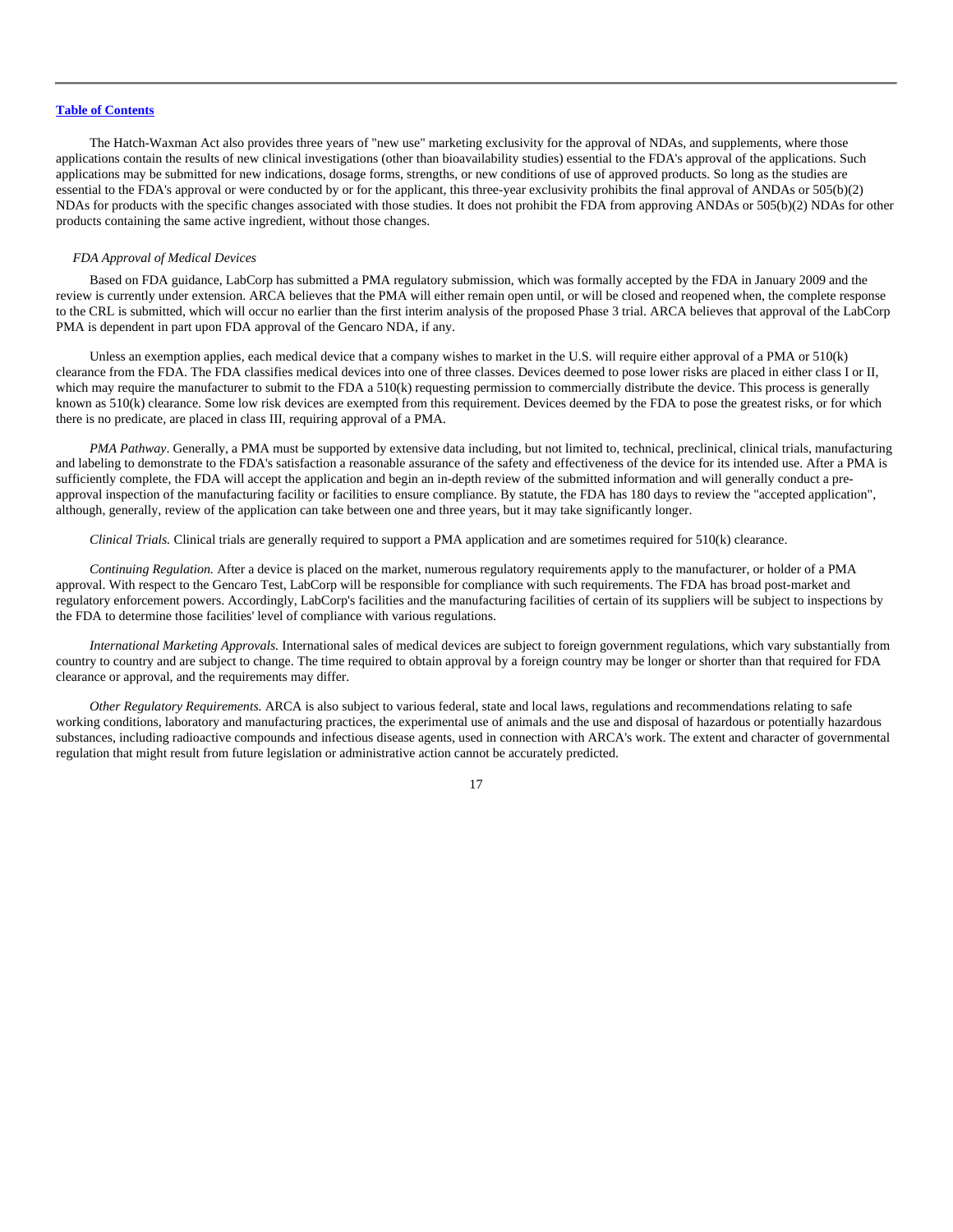# *Intellectual Property*

The future success of ARCA's business will partly depend on its ability to maintain market exclusivity in the United States and important international markets for Gencaro, and for other products or product candidates that it may acquire or develop. ARCA will rely on statutory protection, patent protection, trade secrets, know-how, and in-licensing of technology rights to maintain protection for its products.

ARCA believes that both patent protection and data exclusivity statutes will give Gencaro market exclusivity in the U.S. and in major international markets. If approved by the FDA or international regulatory agencies, Gencaro will qualify as a New Chemical Entity, or NCE, as it has never received regulatory approval in any jurisdiction. As an NCE, Gencaro will enjoy market exclusivity in the United States and most international markets under data exclusivity statutes. These laws provide for an exclusivity period beginning from regulatory approval, during which any generic competitor is barred from submitting an application that relies on the data that has been submitted in connection with the approval of the NCE. In the U.S., the Hatch-Waxman Act provides for an initial period of four or five years from approval of the NCE, during which a generic application attempting to rely on the data submitted for the NCE cannot be filed with the FDA. This period can be extended under certain circumstances, and ARCA believes that the maximum period of exclusivity under these provisions is seven and one-half years from FDA approval, as discussed below.

Many international markets have data exclusivity statutes that are analogous to Hatch-Waxman and often more protective. The analogous statute in the European Medicines Evaluation Agency will, in general, provide Gencaro with a minimum of ten years of protection before such a generic application may be approved. Protection under Hatch-Waxman and other data exclusivity statutes is sometimes considered superior to patent protection, as the generic cannot be marketed during the period of exclusivity, thus eliminating the need to initiate patent infringement litigation with its accompanying risks and costs.

In addition to protection under data exclusivity statutes, ARCA believes that its patent portfolio will extend Gencaro's market exclusivity. ARCA has filed patent applications in the United States and in major international markets that claim the use of Gencaro with the genetic polymorphisms of the  $\beta_1$  and  $a_{2c}$  receptors that predict Gencaro response. ARCA believes that this patent strategy will effectively serve to exclude generic competition, if the prescribing information in the Gencaro label includes a recommendation to genotype patients, a use covered by the patent applications. ARCA has received formal notice from the U.S. and European patent agencies that patents relating to its patent applications claiming the use of Gencaro with genetic polymorphisms of both the  $B_1$  and  $a_{2c}$  receptors will be issued in the U.S. and Europe. Consequently, if ARCA's patent strategy is successful, ARCA believes that the possibility of generic competition with Gencaro will be significantly reduced or eliminated until the expiration of these patents, which would be in 2025. ARCA also believes that the initial period of statutory exclusivity for Gencaro in the U.S. may be extended to seven and one-half years from approval, under a special Hatch-Waxman provision that permits an automatic 30-month extension of the exclusivity period by pursuing litigation against any company attempting to enter the market with a generic for a drug that is covered by a composition of matter or method of use patent.

ARCA also owns or has rights in a number of patents and patent applications relating to a number of clinical candidate molecules, including rNAPc2 and NU172. ARCA estimates that patents for rNAPc2 covering use as a treatment for HFVs will expire in 2023, and the primary patents for NU172 would expire in the U.S. and in Europe in 2025.

In some cases, certain of the U.S. patents may be entitled to an extension of their term and certain European patents may be entitled to supplemental protection in one or more countries in Europe. The length of any such extension, if an extension is granted, will vary by country. ARCA cannot predict whether any such extensions will be granted.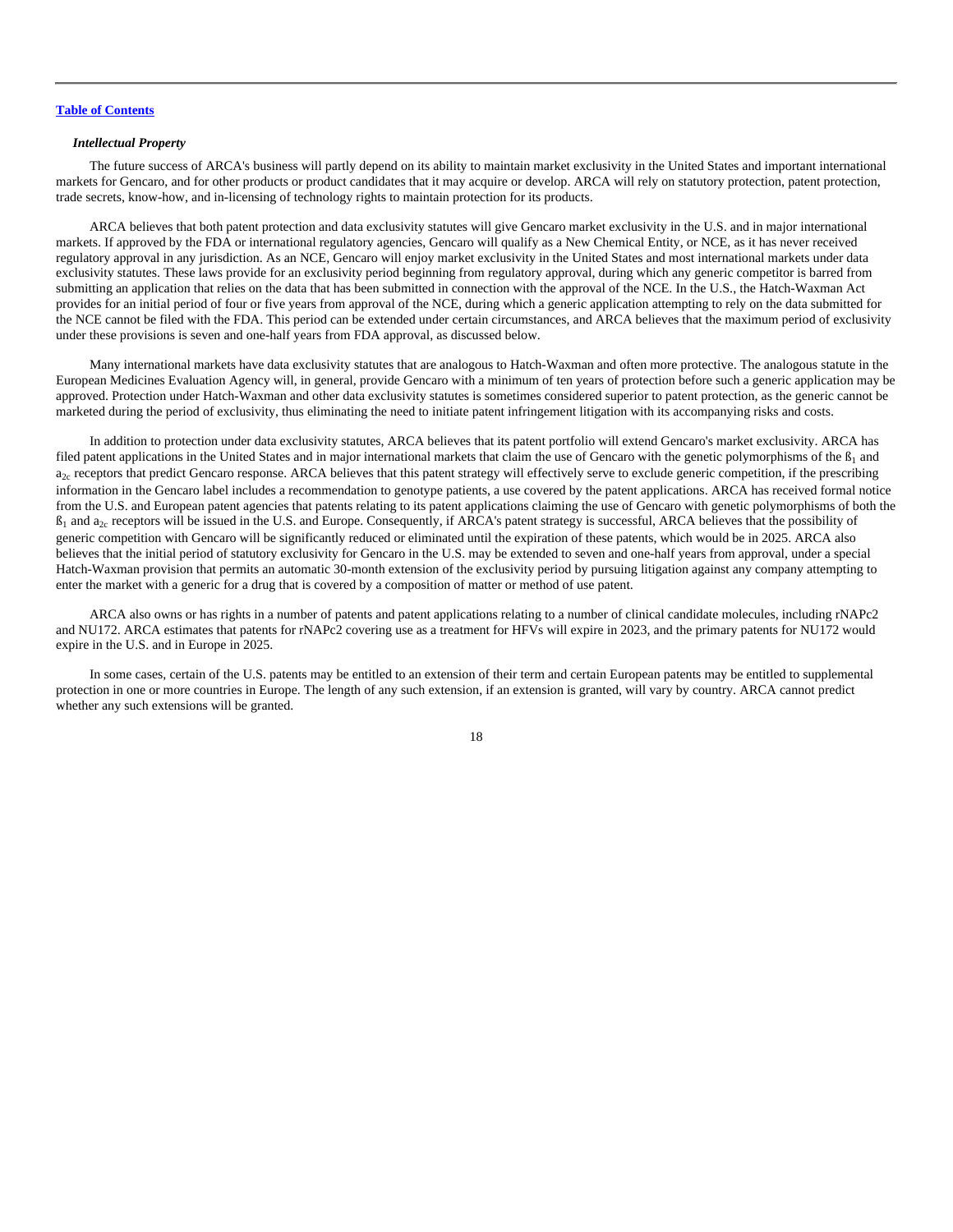# *Employees*

As of December 31, 2009, the Company had 22 full-time employees. Most of these employees operate out of the Broomfield, Colorado location while others operate from home-based offices in other states. None of the Company's employees are represented by any collective bargaining unit. The Company believes that it maintains good relations with its employees.

### *Corporate Information*

Nuvelo was originally incorporated as Hyseq, Inc. in Illinois in 1992 and reincorporated in Nevada in 1993. On January 31, 2003, Nuvelo merged with Variagenics, Inc., a publicly traded Delaware corporation based in Massachusetts, and, in connection with the merger, changed its name to Nuvelo, Inc. On March 25, 2004, Nuvelo was reincorporated from Nevada to Delaware. On January 27, 2009, in connection with the merger described above, Nuvelo changed its name to ARCA biopharma, Inc. Its principal offices are located in Broomfield, Colorado.

The Company files its annual reports on Form 10-K, quarterly reports on Form 10-Q and current reports on Form 8-K pursuant to Section 13(a) or 15(d) of the Securities Exchange Act of 1934 electronically with the SEC. The public may read or copy any materials that have been filed with the SEC at the SEC's Public Reference Rooms at 100 F Street, N.E., Washington, D.C. 20549. The public may obtain information on the operation of the Public Reference Room by calling the SEC at 1-800-SEC-0330. The SEC maintains an Internet site that contains reports, proxy and information statements, and other information regarding issuers that file electronically with the SEC. The address of that site is http://www.sec.gov.

You may obtain a free copy of the Company's annual reports on Form 10-K, quarterly reports on Form 10-Q, current reports on Form 8-K and amendments to those reports on the Company's website at http://www.arcabiopharma.com on the earliest practicable date following the filing with the SEC or by contacting the Investor Relations Department at the Company's corporate office by calling (720) 940-2200. Information found on the Company's website is not incorporated by reference into this report.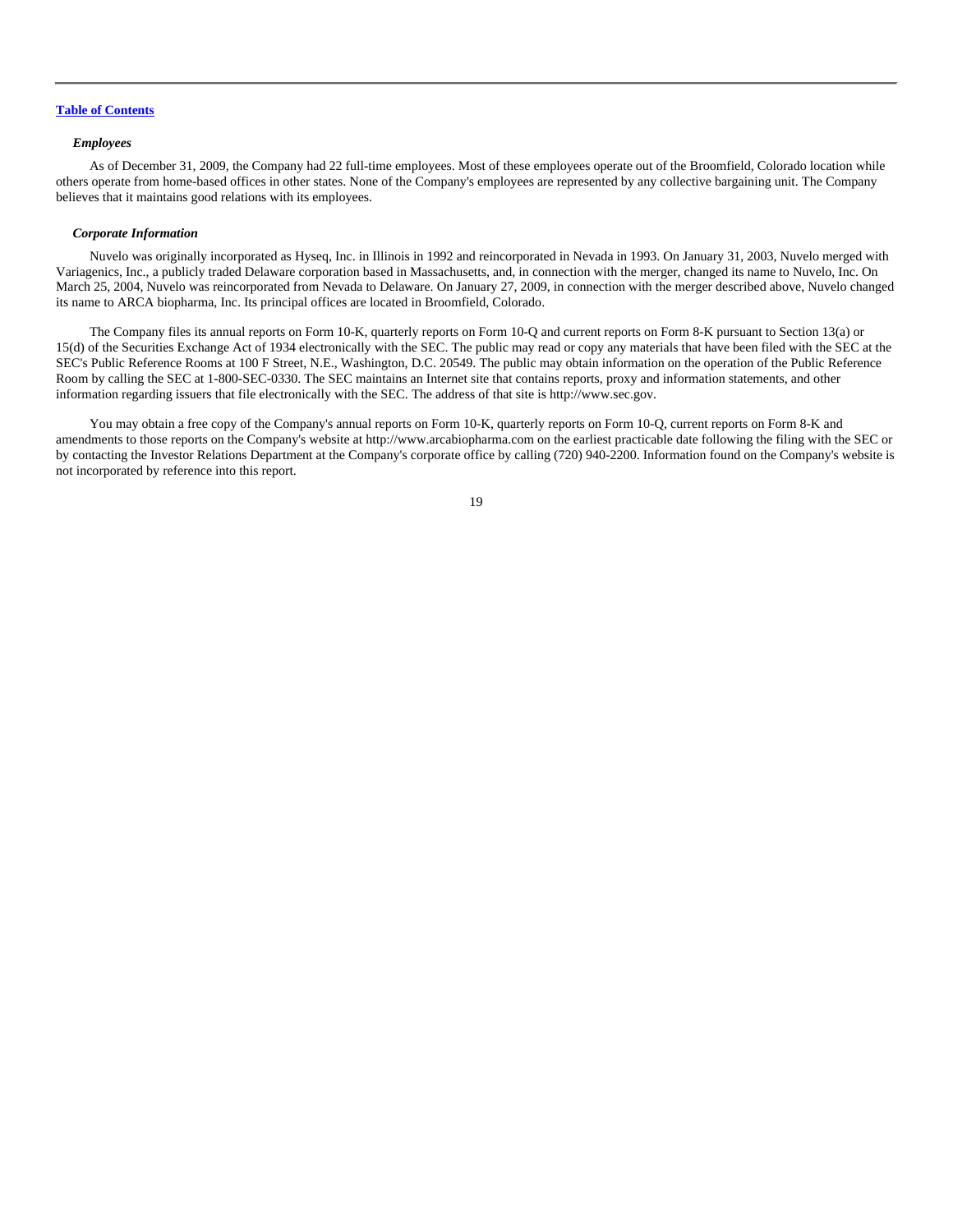### <span id="page-20-0"></span>**Item 1A.** *Risk Factors*

### **Risks Related to Our Business and Financial Condition**

# *Our management and our independent registered public accountants have concluded that due to our need for additional capital, and the uncertainties surrounding our ability to raise such funding, substantial doubt exists as to our ability to continue as a going concern.*

Our audited financial statements for the fiscal year ended December 31, 2009, were prepared on a going concern basis in accordance with United States generally accepted accounting principles. The going concern basis of presentation assumes that we will continue in operation for the foreseeable future and will be able to realize our assets and discharge our liabilities and commitments in the normal course of business and do not include any adjustments to reflect the possible future effects on the recoverability and classification of assets or the amounts and classification of liabilities that may result from our inability to continue as a going concern. Our management and our independent registered public accountants have concluded that due to our need for additional capital, and the uncertainties surrounding our ability to raise such funding, substantial doubt exists as to our ability to continue as a going concern. We may be forced to reduce our operating expenses and raise additional funds to meet our working capital needs, principally through the additional sales of our securities or debt financings. However, we cannot guarantee that will be able to obtain sufficient additional funds when needed or that such funds, if available, will be obtainable on terms satisfactory to us. If we are unable to raise sufficient additional capital or complete a strategic transaction, we may be unable to continue to fund our operations, develop Gencaro or our other product candidates, or realize value from our assets and discharge our liabilities in the normal course of business. These uncertainties raise substantial doubt about our ability to continue as a going concern. If we become unable to continue as a going concern, we may have to liquidate our assets, and might realize significantly less than the values at which they are carried on our financial statements, and stockholders may lose all or part of their investment in our common stock.

# *We will need to raise substantial additional funds through the public or private debt and equity markets or, alternatively, complete one or more strategic transactions, to continue development of and, if it is approved, commercialize Gencaro. If we are unable to raise such financing or complete such a transaction, we may not be able to continue operations.*

On May 29, 2009, the FDA issued a Complete Response Letter to us in which the FDA stated that it could not approve the Gencaro NDA in its current form and specified additional actions and information required for approval of the NDA. We are in the process of reviewing the Complete Response Letter with the FDA, including the necessary actions required to address the issues identified in the Complete Response Letter, which we expect will include conducting a new multi-year active comparator superiority trial involving approximately 3,200 patients in a genotype-defined heart failure population, in addition to other actions. We have submitted a protocol for this proposed clinical trial to the FDA for review under the special protocol assessment, or SPA, process, but we cannot assure you that we will be able to successfully negotiate an SPA with the FDA regarding this new clinical trial. As a result of the issues identified in the Complete Response Letter and subsequent discussions, we believe that FDA approval of Gencaro, if it occurs, will be substantially delayed. Although the FDA has designated the investigation of Gencaro as a fast track development program, such designation does not provide any assurance that Gencaro will receive FDA approval, and such designation does not constrain the FDA's ability to deny approval for Gencaro.

In light of the expected multi-year delay in obtaining FDA approval for Gencaro, if at all, the substantial additional costs associated with the development of Gencaro, including the costs associated with the expected additional clinical trial, the substantial cost of commercializing Gencaro if it is approved, and the need to raise a significant amount of capital on acceptable terms to finance the proposed clinical trial and our ongoing operations, we have reduced our operating expenses, suspended our development activities for programs other than Gencaro, and are evaluating strategic alternatives. We will need to complete a strategic transaction, such as a strategic combination or partnership of Gencaro commercialization rights, or raise substantial additional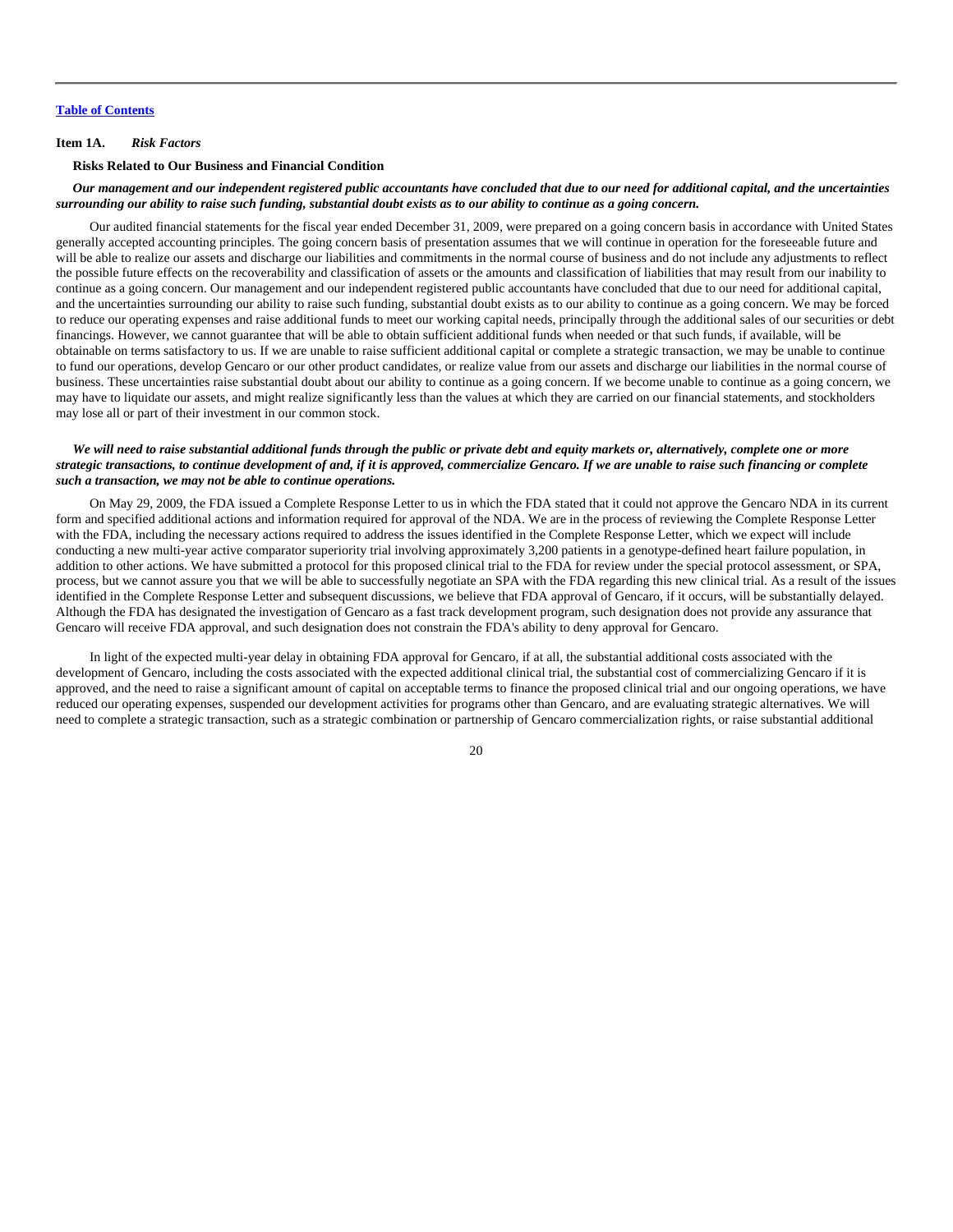funding through public or private debt or equity markets to support the continued development of Gencaro, including the expected additional clinical trial. Even if we are able to fund continued development and Gencaro is approved, we expect that we will need to complete a strategic transaction or raise substantial additional funding through public or private debt or equity markets to successfully commercialize Gencaro.

We believe that our cash and cash equivalents balance as of December 31, 2009 will be sufficient to fund our operations, at our current cost structure, through at least June 30, 2010. We are unable to assert that our current cash and cash equivalents are sufficient to fund operations beyond that date, and as a result, there is substantial doubt about our ability to continue as a going concern. As a result of the significant additional required development of Gencaro, including the additional clinical trial, we may not be able to raise sufficient capital on acceptable terms, or at all, to continue development of Gencaro or to continue operations and may not be able to execute any strategic transaction.

Our liquidity, and our ability to raise additional capital or complete any strategic transaction, depends on a number of factors, including, but not limited to, the following:

- results of discussions with the FDA regarding the requirements for approval of the Gencaro NDA, particularly, the requirements for a new clinical trial, the costs and timing of such a trial and our ability to successfully negotiate an SPA with respect to such a trial;
- the market price of our stock and the availability and cost of additional equity capital from existing and potential new investors;
- general economic and industry conditions affecting the availability and cost of capital;
- potential receipt of government funding to further develop rNAPc2;
- our ability to control costs associated with our operations;
- the costs of filing, prosecuting, defending and enforcing patent claims and other intellectual property rights; and
- the terms and conditions of our existing collaborative and licensing agreements.

The sale of additional equity or convertible debt securities would likely result in substantial dilution to our stockholders. If we raise additional funds through the incurrence of indebtedness, the obligations related to such indebtedness would be senior to rights of holders of our capital stock and could contain covenants that would restrict our operations. We also cannot predict what consideration might be available, if any, to us or our stockholders, in connection with any strategic transaction. Should strategic alternatives or additional capital not be available to us in the near term, or not be available on acceptable terms, we may be unable to realize value from our assets and discharge our liabilities in the normal course of business which may, among other alternatives, cause us to further delay, substantially reduce or discontinue operational activities to conserve our cash resources.

### *If we are not able to successfully develop, obtain FDA approval for and provide for the commercialization of Gencaro in a timely manner, we may not be able to continue our business operations.*

We currently have no products that have received regulatory approval for commercial sale. The process to develop, obtain regulatory approval for and commercialize potential product candidates is long, complex and costly. Gencaro is our only product candidate at a late stage of clinical development. In September 2008, the FDA accepted for filing the Gencaro NDA. On May 29, 2009, the FDA issued a Complete Response Letter to us, which stated that the FDA could not approve the Gencaro NDA in its current form and specified additional actions and information required by the FDA for approval of the NDA. As a result of issues identified in the Complete Response Letter, FDA approval of Gencaro, if it occurs, is expected to require years of additional clinical development, including a new multi-year active comparator superiority trial involving approximately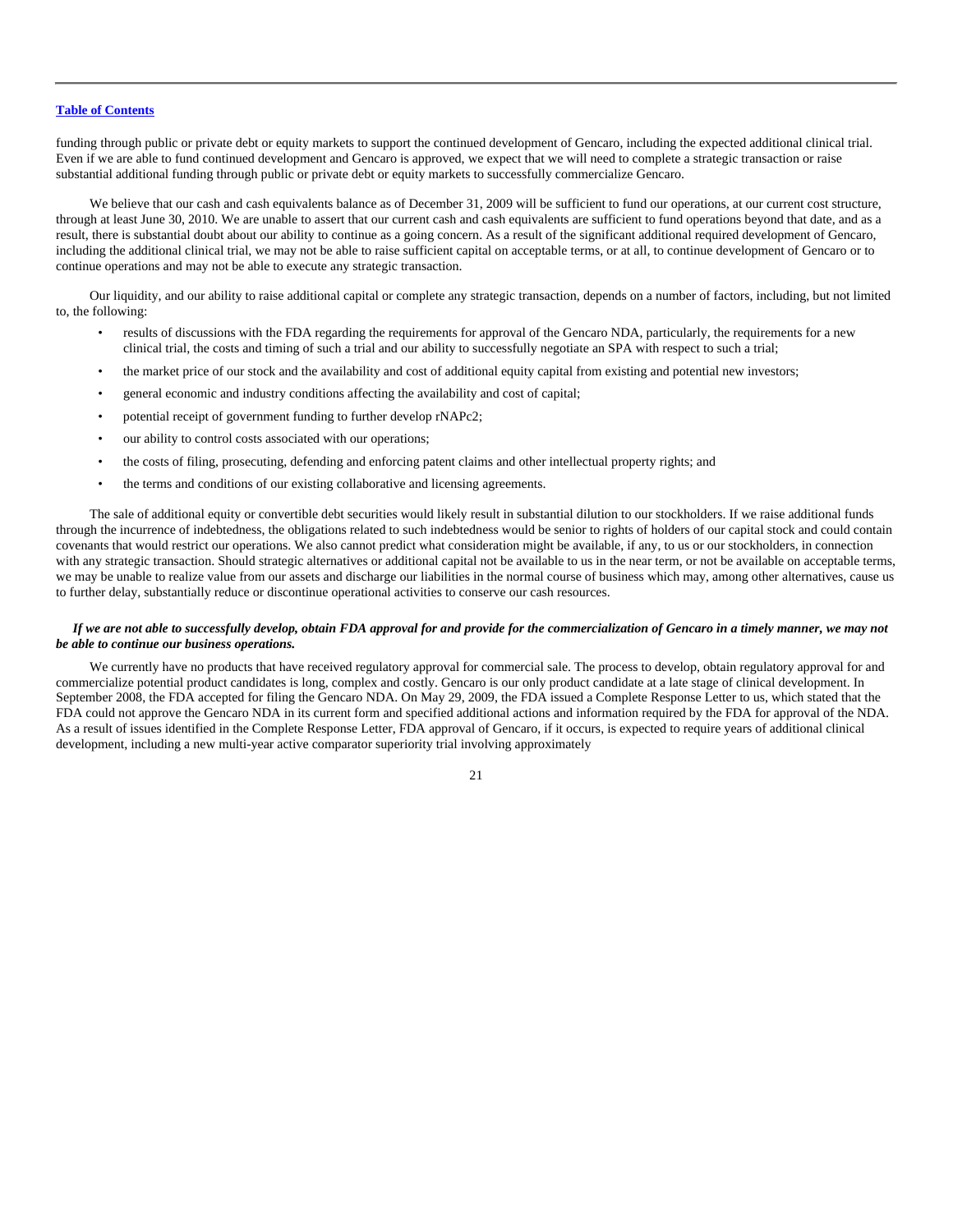3,200 patients in a genotype-defined heart failure population. We have submitted a protocol for this proposed clinical trial to the FDA for review under the SPA process, but we cannot assure you that we will be able to successfully negotiate an SPA with the FDA regarding this new clinical trial. Clinical trials in heart failure are typically lengthy, complex and expensive and we do not currently have the resources to fund such a trial. Although the FDA has designated the investigation of Gencaro as a fast track development program, such designation does not provide any assurance that Gencaro will receive FDA approval, and such designation does not constrain the FDA's ability to deny approval for Gencaro.

Failure to demonstrate that a product candidate, particularly Gencaro, is safe and effective, or significant delays in demonstrating such safety and efficacy, would adversely affect our business. Failure to obtain marketing approval of Gencaro from appropriate regulatory authorities, or significant delays in obtaining such approval, would also adversely affect our business and could, among other things, preclude us from completing a strategic transaction or obtaining additional financing necessary to continue as a going concern.

Even if approved for sale, a product candidate must be successfully commercialized to generate value. We do not currently have the capital resources or management expertise to commercialize Gencaro and, as a result, will need to complete a strategic transaction, or, alternatively, raise substantial additional funds to enable commercialization of Gencaro, if it is approved. Failure to successfully provide for the commercialization of Gencaro, if it is approved, would damage our business.

# *Fast track designation does not guarantee approval, or expedited approval, of Gencaro and there is no guarantee that Gencaro will maintain fast track designation.*

In November 2009, we announced that the FDA granted fast track designation to Gencaro for the treatment of chronic heart failure. However, such designation does not constrain the FDA's ability to deny approval for Gencaro. Furthermore, the FDA may revoke fast track designation from a product candidate at any time if it determines that the criteria for such designation are no longer met.

# *We are seeking agreement with the FDA as to the use of a special protocol assessment, or SPA, relating to our proposed active comparator superiority trial for Gencaro. We may not be able to obtain approval of an SPA, and even if we do obtain such approval, the use of an SPA does not guarantee any particular outcome from regulatory review of the clinical trial or Gencaro, including any regulatory approval.*

FDA approval of Gencaro, if it occurs, is expected to require years of additional clinical development, including a new multi-year active comparator superiority trial involving approximately 3,200 patients in a genotype-defined heart failure population. We are currently seeking agreement with the FDA under the special protocol assessment, or SPA, process on the design of such clinical trial. The SPA process allows for FDA evaluation of a clinical trial protocol intended to form the primary basis of an efficacy claim in support of a new drug application, and provides a binding agreement that the design of the clinical trial, including trial size, clinical endpoints and/or data analyses, are acceptable to the FDA. We submitted the protocol for the proposed Gencaro clinical trial to the FDA for review under the SPA process in December 2009. We cannot assure you that we will be able to successfully negotiate an SPA with the FDA regarding this new clinical trial. In addition, an SPA agreement is not a guarantee of approval, and we cannot assure you that the design of, or data collected from, the new Gencaro trial will be adequate to address the concerns raised by the FDA in the Complete Response Letter or obtain the requisite regulatory approvals for Gencaro. Further, an SPA agreement is not binding on the FDA if public health concerns unrecognized at the time the SPA agreement is entered into become evident, other new scientific concerns regarding product safety or efficacy arise, or if we fail to comply with the agreed upon trial protocols. In addition, an SPA agreement may be changed by us or the FDA on written agreement of both parties, and the FDA retains significant latitude and discretion in interpreting the terms of an SPA agreement and the data and results from the new Gencaro trial. As a result, we do not know how the FDA will interpret the parties' respective commitments under any SPA agreement, how it will interpret the data and results from the new Gencaro trial, or whether Gencaro will receive any regulatory approvals as a result of any SPA agreement we may enter into with the FDA or the new clinical trial.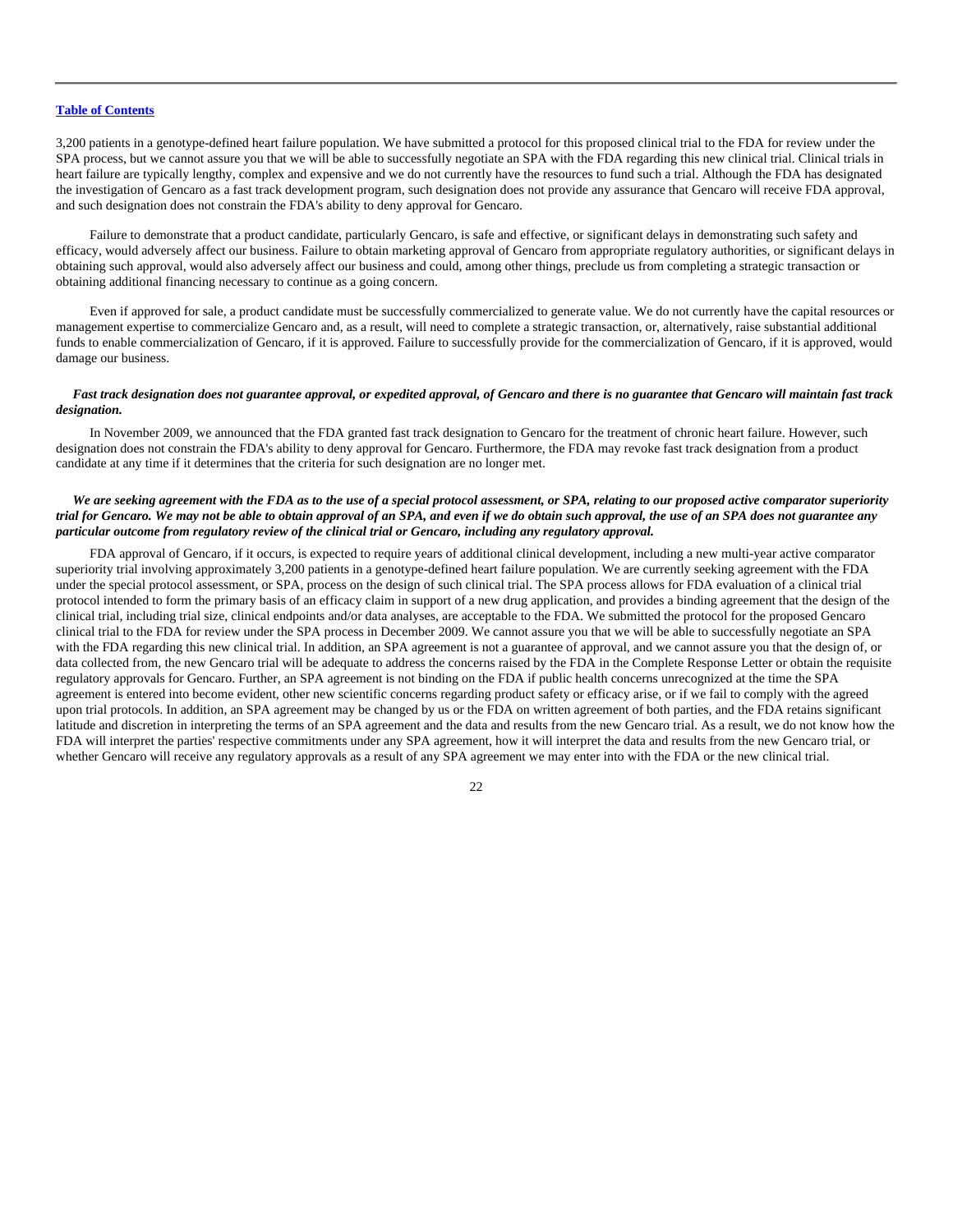Based on discussions with the FDA, we expect that an SPA agreement with respect to the new Gencaro trial, if it is reached, may provide for our presentation of additional clinical data to support the approval of Gencaro based on the achievement of a predefined result on either of the interim analyses in this clinical trial. We cannot assure you that any SPA agreement for the new Gencaro trial will provide for such interim analyses, or that any such data will be adequate to address the concerns raised by the FDA in the Complete Response Letter.

# *Our clinical trials for our product candidates may not yield results that will enable us to further develop our products and obtain the regulatory approvals necessary to sell them.*

We, and our collaborators, will only receive regulatory approval for our product candidates if we can demonstrate in carefully designed and conducted clinical trials that the product candidate is safe and effective. We do not know whether our current, or any future, clinical trials, including the anticipated additional clinical trial for Gencaro, will demonstrate sufficient safety and efficacy to obtain the requisite regulatory approvals or will result in marketable products. Clinical trials are lengthy, complex and expensive processes with uncertain results. We have spent, and expect to continue to spend, significant amounts of time and money in the clinical development of our product candidates. We have never conducted a clinical trial and do not currently have sufficient staff with the requisite experience to do so, and we expect therefore that we will have to rely on contract research organizations to conduct our clinical trials. While certain employees have experience in designing and administering clinical trials, these employees have no such experience since being with us.

The results we obtain in preclinical testing and early clinical trials may not be predictive of results that are obtained in later studies. We may suffer significant setbacks in advanced clinical trials, even after promising results in earlier studies. Based on results at any stage of clinical trials, we may decide to repeat or redesign a trial or discontinue development of one or more of our product candidates. If we fail to adequately demonstrate the safety and efficacy of our products under development, we will not be able to obtain the required regulatory approvals to commercialize our product candidates, and our business, results of operations and financial condition would be materially adversely affected.

Administering our product candidates to humans may produce undesirable side effects. These side effects could interrupt, delay or halt clinical trials of our product candidates and could result in the FDA or other regulatory authorities denying approval of our product candidates for any or all targeted indications.

If clinical trials for a product candidate are unsuccessful, we will be unable to commercialize the product candidate. If one or more of our clinical trials are delayed, we will be unable to meet our anticipated development timelines. Either circumstance could cause the market price of our common stock to decline.

### *We expect to rely on contract research organizations to conduct clinical trials, and as a result, will be unable to directly control the timing, conduct and expense of clinical trials.*

We expect that we, or any strategic partners, will rely primarily on third parties to conduct clinical trials, including the clinical trial that we expect will be necessary to respond to the FDA's requirements in the Complete Response Letter. As a result, we will have less control over the conduct of the clinical trials, the timing and completion of the trials, the required reporting of adverse events and the management of data developed through the trials than would be the case if we were relying entirely upon our own staff. Communicating with outside parties can also be challenging, potentially leading to mistakes as well as difficulties in coordinating activities. Outside parties may have staffing difficulties, may undergo changes in priorities or may become financially distressed, adversely affecting their willingness or ability to conduct our trials. We may experience unexpected cost increases that are beyond our control. Problems with the timeliness or quality of the work of a contract research organization may lead us or any strategic partner to seek to terminate the relationship and use an alternative service provider. However, making this change may be costly and may delay ongoing trials, and contractual restrictions may make such a change difficult or impossible. Additionally, it may be impossible to find a replacement organization that can conduct clinical trials in an acceptable manner and at an acceptable cost.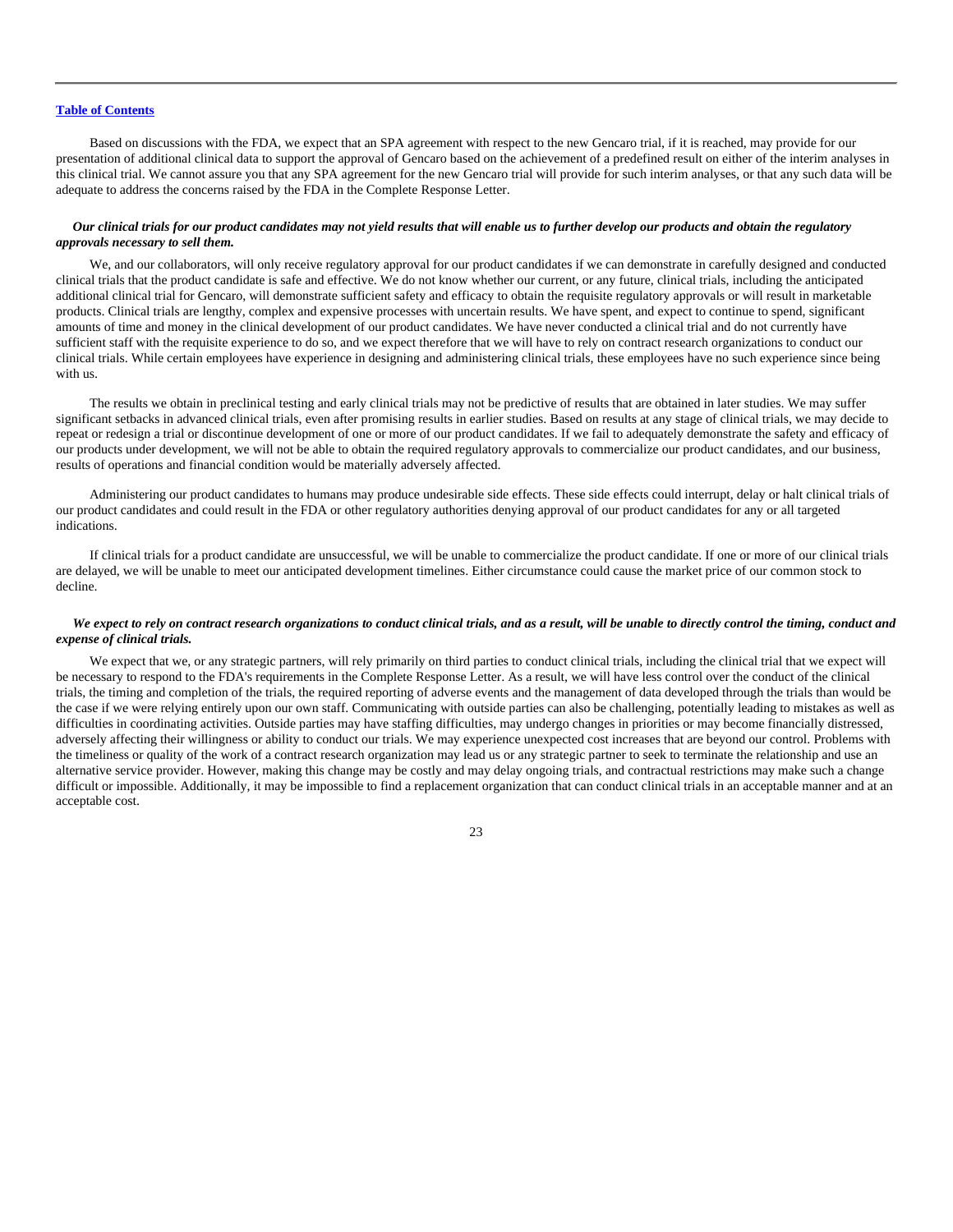Even if we do use a contract research organization to conduct clinical trials, we will have to devote substantial resources and rely on the expertise of our employees to manage the work being done by the contract research organization. We have never conducted a clinical trial and do not currently have sufficient staff with the requisite experience to do so. The inability of our staff to adequately manage any contract research organization that we hire may exacerbate the risks associated with relying on a contract research organization.

### *If we encounter difficulties enrolling patients in our clinical trials, our trials could be delayed or otherwise adversely affected.*

Clinical trials for our product candidates require that we identify and enroll a large number of patients with the disorder or condition under investigation. We may not be able to enroll a sufficient number of patients to complete our clinical trials in a timely manner.

Patient enrollment is affected by factors including:

- design of the protocol;
- the size of the patient population;
- eligibility criteria for the study in question;
- perceived risks and benefits of the drug under study;
- availability of competing therapies, including the off-label use of therapies approved for related indications;
- efforts to facilitate timely enrollment in clinical trials;
- the success of our personnel in making the arrangements with potential clinical trial sites necessary for those sites to begin enrolling patients;
- patient referral practices of physicians;
- availability of clinical trial sites; and
- other clinical trials seeking to enroll subjects with similar profiles.

If we have difficulty enrolling a sufficient number of patients to conduct our clinical trials as planned, we may need to delay or terminate ongoing or planned clinical trials, either of which would have a negative effect on our business. Delays in enrolling patients in our clinical trials would also adversely affect our ability to generate any product, milestone and royalty revenues under collaboration agreements, if any, and could impose significant additional costs on us or on any future collaborators.

# *We are currently pursuing a strategic transaction, such as a potential combination or partnership of Gencaro commercialization rights, which may divert attention from the development of Gencaro. The failure to enter into a strategic transaction may materially and adversely affect our business.*

Unless we are able to raise substantial additional funding through other means, we will need to complete a strategic transaction to continue the development of Gencaro. The strategic transactions that we may consider include a potential combination or partnership of Gencaro commercialization rights. Our board of directors and management team has and will continue to devote substantial time and resources to the consideration and implementation of any such strategic transaction. In addition, conditions in the financial markets may lead to an increased number of biotechnology companies that are also seeking to enter into strategic transactions, which may limit our ability to negotiate favorable terms for any such transaction. Further, our current employees do not have experience in the strategic transaction process, and our previous efforts to enter into a strategic transaction have not been successful. As a result of these and other factors, there is substantial risk that we may not be able to complete a strategic transaction on favorable terms, or at all. The failure to complete a strategic transaction may materially and adversely affect our business.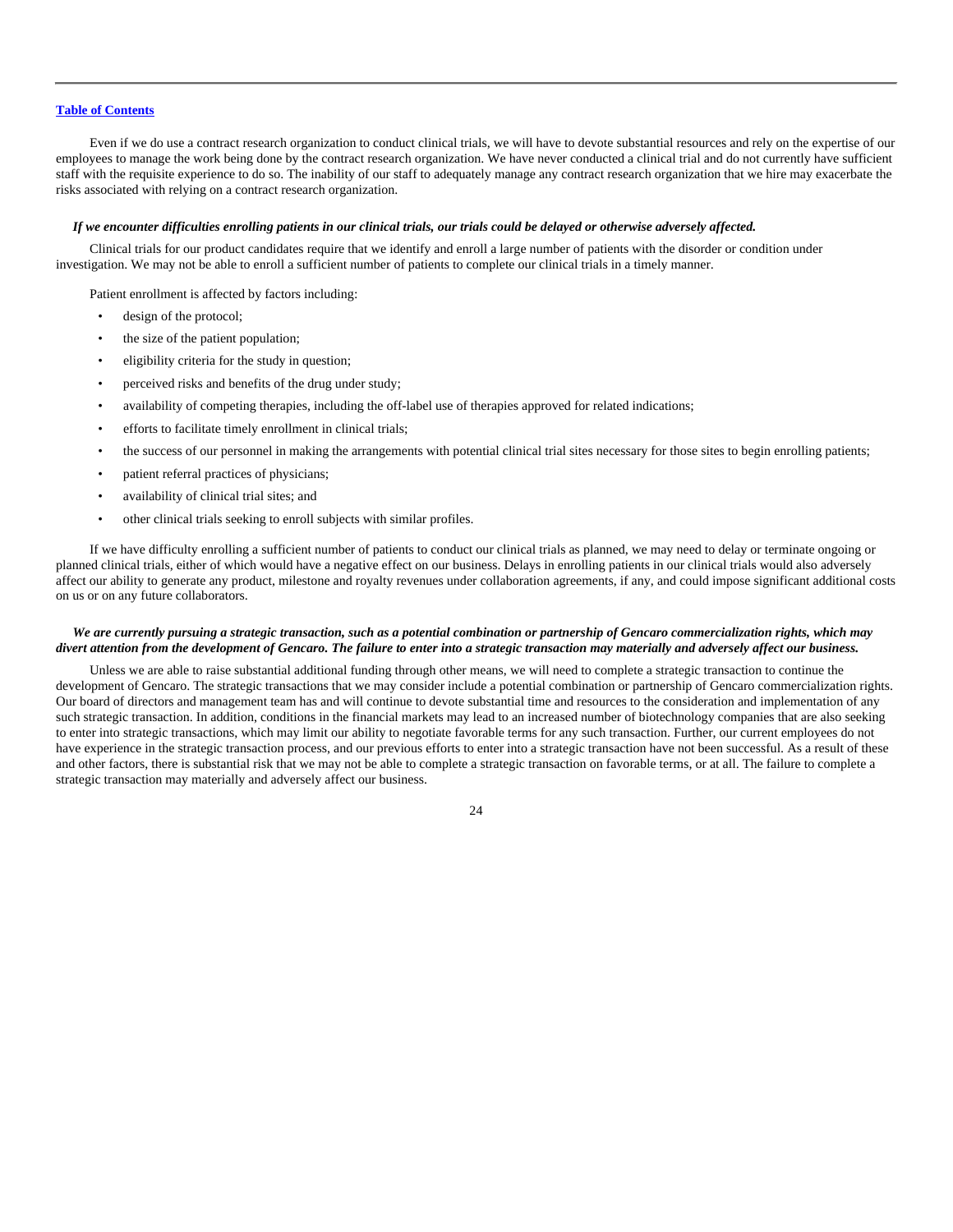# *We may be limited in our ability to access sufficient funding through a private equity or convertible debt offering.*

Nasdaq rules impose restrictions on our ability to raise funds through a private offering of our common stock, convertible debt or similar instruments without obtaining stockholder approval. Under Nasdaq rules, an offering of more than 20% of our total shares outstanding for less than the greater of book or market value requires stockholder approval unless the offering qualifies as a "public offering" for purposes of the Nasdaq rules. As of December 31, 2009, we had 7,620,448 shares of common stock outstanding, 20% of which is approximately 1,524,000 shares. To the extent we seek to raise funds through a private offering of stock, convertible debt or similar instruments, we may be limited in how much funding we could raise privately without requiring a stockholder vote.

# *Unless we are able to generate sufficient product revenue, we will continue to incur losses from operations and may not achieve or maintain profitability. We are years away from commercializing a product and generating product revenue.*

Our historical losses, among other things, have had and will continue to have an adverse effect on our stockholders' equity and working capital. We are years away from commercializing a product and generating any product revenue. As a result, we expect to continue to incur significant operating losses for the foreseeable future. Even if we ultimately receive regulatory approval for Gencaro or our other product candidates, sales of such products may not generate sufficient revenue for it to achieve or maintain profitability. Because of the numerous risks and uncertainties associated with developing therapeutic drugs, we may experience larger than expected future losses and may never reach profitability.

### *We may not achieve our projected development goals in the time frames we announce and expect.*

We set goals for, and make public statements regarding, the timing of certain accomplishments, such as the submission of responses to the Complete Response Letter, the commencement and completion of clinical trials, the disclosure of trial results, the obtainment of regulatory approval and the sale of drug product, which we sometimes refer to as milestones. These milestones may not be achieved, and the actual timing of these events can vary dramatically due to a number of factors such as delays or failures in our clinical trials, disagreements with current or future collaborative partners, the uncertainties inherent in the regulatory approval process and manufacturing scale-up and delays in achieving manufacturing or marketing arrangements sufficient to commercialize our products. FDA approval of Gencaro, if it occurs, is expected to require years of additional clinical development, including the completion of a new multi-year active comparator superiority trial involving approximately 3,200 patients in a genotype-defined heart failure population. We have submitted a protocol for this proposed clinical trial to the FDA for review under the SPA process, but we cannot assure you that we will be able to successfully negotiate an SPA with the FDA regarding this new clinical trial. There can be no assurance that our clinical trials will be completed, or that we will make regulatory submissions or receive regulatory approvals as planned. If we fail to achieve one or more of these milestones as planned, our business will be materially adversely affected.

# *Our product candidates are subject to extensive regulation, which can be costly and time-consuming, and unsuccessful or delayed regulatory approvals could increase our future development costs or impair our future revenue.*

The preclinical and clinical development, testing, manufacture, safety, efficacy, labeling, storage, recordkeeping, and subsequent advertising, promotion, sale, marketing, and distribution, if approved, of our product candidates are subject to extensive regulation by the FDA and other regulatory authorities in the United States and elsewhere. These regulations also vary in important, meaningful ways from country to country. We are not permitted to market a potential drug in the United States until we receive approval of an NDA from the FDA. We have not received an NDA approval from the FDA for Gencaro or any of our other product candidates. There can be no guarantees with respect to our product candidates that clinical studies will adequately support an NDA, that the products will receive necessary regulatory approvals, or that they will prove to be commercially successful.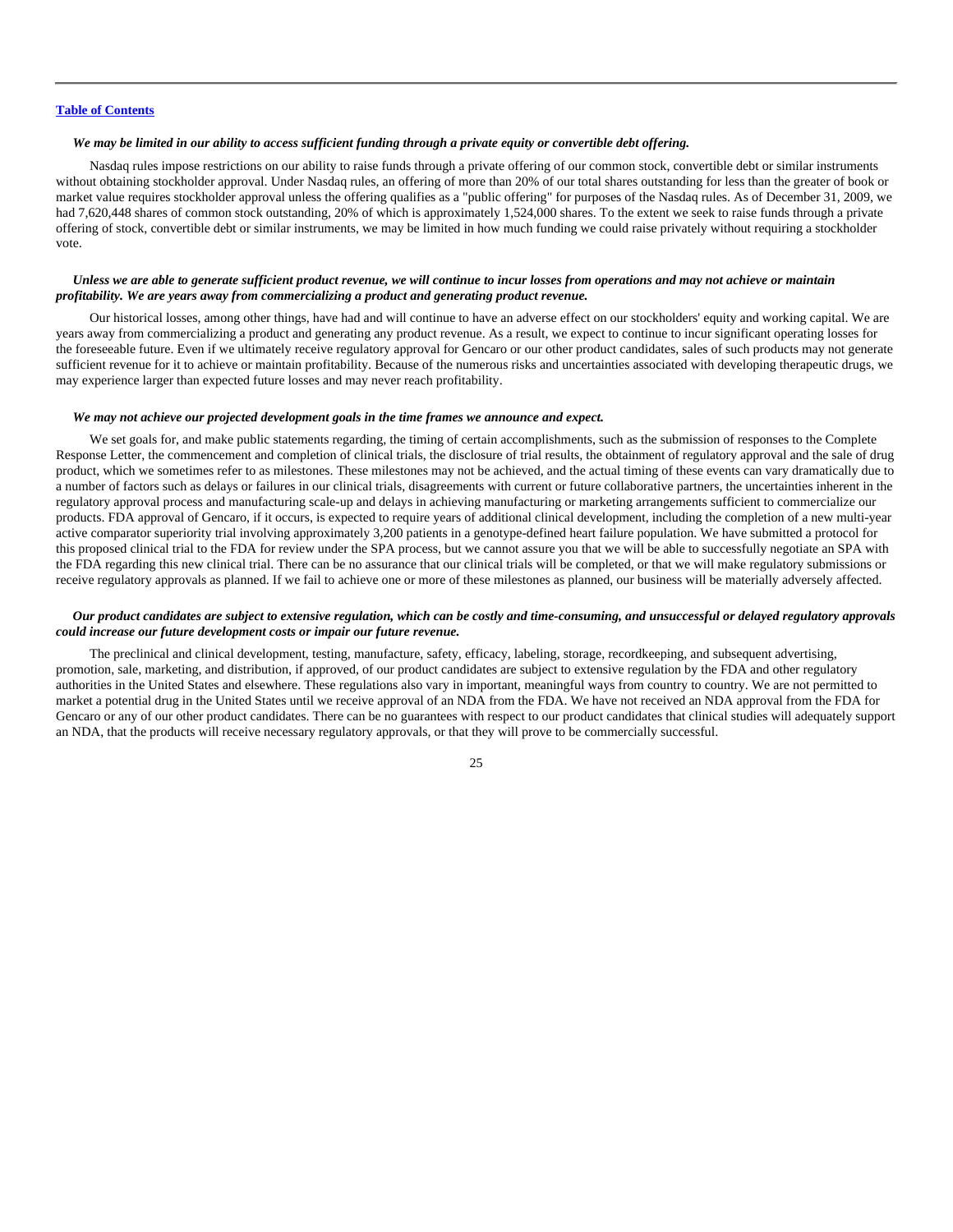To receive regulatory approval for the commercial sale of any product candidates, we must demonstrate safety and efficacy in humans to the satisfaction of regulatory authorities through preclinical studies and adequate and well-controlled clinical trials of the product candidates. This process is expensive and can take many years, and failure can occur at any stage of the testing. Our failure to adequately demonstrate the safety and efficacy of our product candidates will prevent regulatory approval and commercialization of such products. On May 29, 2009, the FDA issued a Complete Response Letter to us which stated that the FDA could not approve the Gencaro NDA in its current form and specified additional actions and information required by the FDA for approval of the NDA. We are in the process of reviewing the Complete Response Letter with the FDA, including the necessary actions required to address the issues identified in the Complete Response Letter, which we expect will include, among other things, completion of a new multi-year active comparator superiority trial involving approximately 3,200 patients in a genotype-defined heart failure population. We have submitted a protocol for this proposed clinical trial to the FDA for review under the SPA process, but we cannot assure you that we will be able to successfully negotiate an SPA with the FDA regarding this new clinical trial. As a result of the issues identified in the Complete Response Letter, FDA approval of Gencaro, if it occurs, is expected to require years of additional clinical development. Even if we conduct additional studies and submit the attendant data requested in the Complete Response Letter, the FDA may ultimately decide that the NDA does not satisfy the criteria for approval.

In the event that we or our collaborators conduct preclinical studies that did not comply with Good Laboratory Practices or incorrectly design or carry out human clinical trials or those clinical trials fail to demonstrate clinical significance, it is unlikely that we will be able to obtain FDA approval for product development candidates. Our inability to successfully and effectively complete clinical trials for any product candidates on schedule or at all will severely harm our business. Significant delays in clinical development could materially increase product development costs or allow our competitors to bring products to market before we do, impairing our ability to effectively commercialize any future product candidates. We do not know whether planned clinical trials will begin on time, will need to be redesigned or will be completed on schedule, if at all. Clinical trials can be delayed for a variety of reasons, including:

- delays or failures in obtaining regulatory authorization to commence a trial because of safety concerns of regulators relating to our product candidates or similar product candidates of our competitors or failure to follow regulatory guidelines;
- delays or failures in obtaining clinical materials and manufacturing sufficient quantities of the product candidate for use in trials;
- delays or failures in reaching agreement on acceptable terms with prospective study sites;
- delays or failures in obtaining approval of our clinical trial protocol from an institutional review board, or IRB, to conduct a clinical trial at a prospective study site;
- delays in recruiting patients to participate in a clinical trial, which may be due to the size of the patient population, eligibility criteria, protocol design, perceived risks and benefits of the drug, availability of other approved and standard of care therapies, availability of clinical trial sites;
- other clinical trials seeking to enroll subjects with similar profile;
- failure of our clinical trials and clinical investigators to be in compliance with the FDA's Good Clinical Practices;
- unforeseen safety issues, including negative results from ongoing preclinical studies;
- inability to monitor patients adequately during or after treatment;
- difficulty monitoring multiple study sites; and
- failure of our third-party contract research organizations, clinical site organizations and other clinical trial managers, to satisfy their contractual duties, comply with regulations or meet expected deadlines.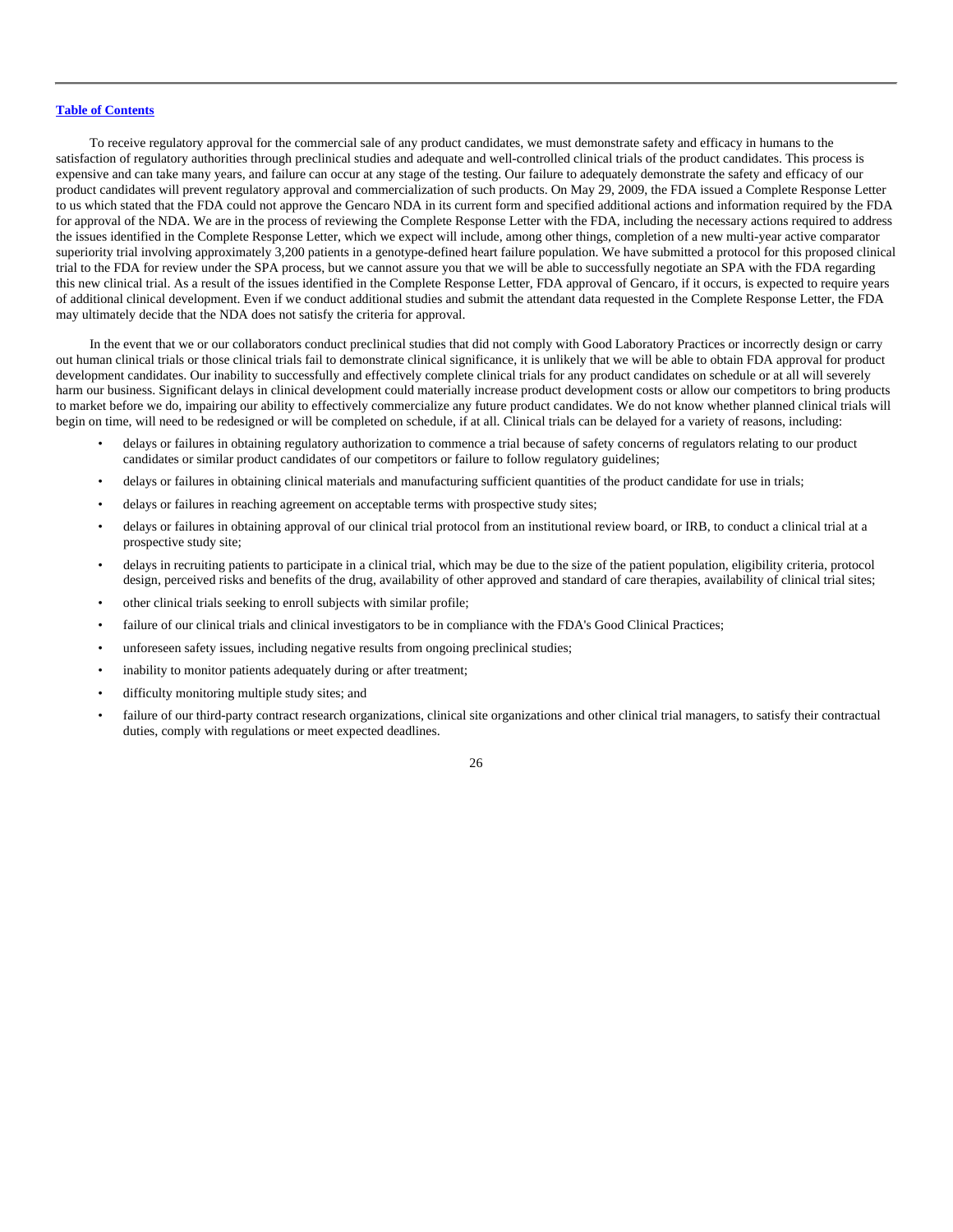In addition, any approvals we may obtain may not cover all of the clinical indications for which we seek approval or permit us to make claims of superiority over currently marketed competitive products. Also, an approval might contain significant limitations in the form of narrow indications, warnings, precautions or contraindications with respect to conditions of use. If the FDA determines that a risk evaluation and mitigation strategy, or REMS, is necessary to ensure that the benefits of the drug outweigh the risks, we may be required to include as part of the NDA a proposed REMS that may include a package insert directed to patients, a plan for communication with healthcare providers, restrictions on a drug's distribution, or a Medication Guide, to provide better information to consumers about the drug's risks and benefits. Finally, an approval could be conditioned on our commitment to conduct further clinical trials, which we may not have the resources to conduct or which may negatively impact our financial situation.

The manufacture and tableting of Gencaro is done by third party suppliers, who must also pass a pre-approval inspection of their facilities before we can obtain marketing approval.

All of our product candidates are prone to the risks of failure inherent in drug development. The results from preclinical animal testing and early human clinical trials may not be predictive of results obtained in later human clinical trials. Further, although a new product may show promising results in preclinical or early human clinical trials, it may subsequently prove unfeasible or impossible to generate sufficient safety and efficacy data to obtain necessary regulatory approvals. The data obtained from preclinical and clinical studies are susceptible to varying interpretations that may delay, limit or prevent regulatory approval, and the FDA and other regulatory authorities in the United States and elsewhere exercise substantial discretion in the drug approval process. The numbers, size and design of preclinical studies and clinical trials that will be required for FDA or other regulatory approval will vary depending on the product candidate, the disease or condition for which the product candidate is intended to be used and the regulations and guidance documents applicable to any particular product candidate. The FDA or other regulators can delay, limit or deny approval of any product candidate for many reasons, including, but not limited to:

- side effects:
- safety and efficacy;
- defects in the design of clinical trials;
- the fact that the FDA or other regulatory officials may not approve our or our third party manufacturer's processes or facilities; or
- the fact that new regulations may be enacted by the FDA or other regulators may change their approval policies or adopt new regulations requiring new or different evidence of safety and efficacy for the intended use of a product candidate.

In light of widely publicized events concerning the safety of certain drug products, regulatory authorities, members of Congress, the Government Accountability Office, medical professionals and the general public have raised concerns about potential drug safety issues. These events have resulted in the withdrawal of certain drug products, revisions to certain drug labeling that further limit use of the drug products and establishment of risk management programs that may, for instance, restrict distribution of drug products. The increased attention to drug safety issues may result in a more cautious approach by the FDA to clinical trials and approval. Data from clinical trials may receive greater scrutiny with respect to safety and the product's risk/benefit profile, which may make the FDA or other regulatory authorities more likely to terminate clinical trials before completion, or require longer or additional clinical trials that may result in substantial additional expense, and a delay or failure in obtaining approval or approval for a more limited indication than originally sought. Aside from issues concerning the quality and sufficiency of submitted preclinical and clinical data, the FDA may be constrained by limited resources from reviewing and determining the approvability of the Gencaro NDA in a timely manner. Indeed, in early 2008, the FDA announced that due to a lack of resources, NDAs may not be reviewed within the performance goals under PDUFA, and from time to time, the FDA has extended the review period for NDAs.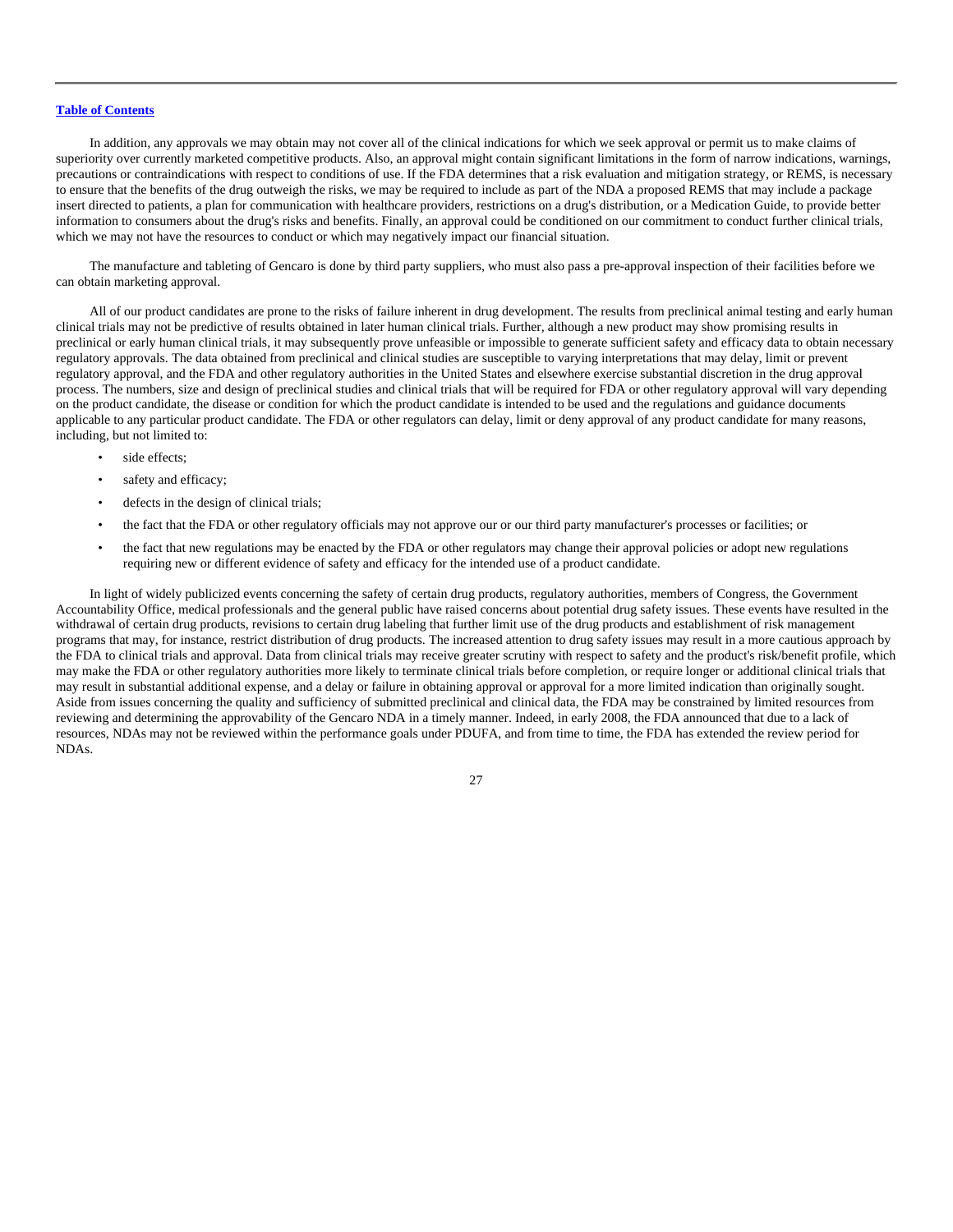In our NDA, we have requested that the FDA approve Gencaro as a therapy that can be prescribed by physicians for patients with heart failure, and specifically for its effect on certain clinical outcomes for these heart failure patients. We have also requested that certain information be included in the prescribing information distributed with Gencaro that shows the effect of genetic differences in patients on the clinical results for Gencaro. The FDA could approve Gencaro, but without including some or all of the prescribing information that we have requested. For instance, FDA could approve Gencaro without some or all of the pharmacogenetic information in the labeling. This, in turn, could substantially and detrimentally impact our ability to successfully commercialize Gencaro and effectively protect our intellectual property rights in Gencaro.

### *If our product candidates receive regulatory approval, we would be subject to ongoing regulatory obligations and restrictions, which may result in significant expenses and limit our ability to develop and commercialize other potential products.*

If a product candidate of ours is approved by the FDA or by another regulatory authority, we would be held to extensive regulatory requirements over product manufacturing, testing, distribution, labeling, packaging, adverse event reporting and other reporting to regulatory authorities, storage, advertising, marketing, promotion, distribution, and record keeping. Regulatory approvals may also be subject to significant limitations on the indicated uses or marketing of the product candidates. Potentially costly follow-up or post-marketing clinical studies may be required as a condition of approval to further substantiate safety or efficacy, or to investigate specific issues of interest to the regulatory authority. Previously unknown problems with the product candidate, including adverse events of unanticipated severity or frequency, may result in additional regulatory controls or restrictions on the marketing or use of the product or the need for post marketing studies, and could include suspension or withdrawal of the products from the market.

Furthermore, our third-party manufacturers and the manufacturing facilities that they use to make our product candidates are regulated by the FDA. Quality control and manufacturing procedures must continue to conform to cGMP after approval. Drug manufacturers and their subcontractors are required to register their facilities and products manufactured annually with the FDA and certain state agencies and are subject to periodic unannounced inspections by the FDA, state and/or other foreign authorities. Any subsequent discovery of problems with a product, or a manufacturing or laboratory facility used by us or our collaborators, may result in restrictions on the product, or on the manufacturing or laboratory facility, including a withdrawal of the drug from the market or suspension of manufacturing. Any changes to an approved product, including the way it is manufactured or promoted, often require FDA approval before the product, as modified, can be marketed. We and our third-party manufacturers will also be subject to ongoing FDA requirements for submission of safety and other post-market information.

The marketing and advertising of our drug products by our collaborators or us will be regulated by the FDA, certain state agencies or foreign regulatory authorities. Violations of these laws and regulations, including promotion of our products for unapproved uses or failing to disclose risk information, are punishable by criminal and civil sanctions and may result in the issuance of enforcement letters or other enforcement action by the FDA, U.S. Department of Justice, state agencies, or foreign regulatory authorities that could jeopardize our ability to market the product.

In addition to the FDA, state or foreign regulations, the marketing of our drug products by us or our collaborators will be regulated by federal, state or foreign laws pertaining to health care "fraud and abuse," such as the federal anti-kickback law prohibiting bribes, kickbacks or other remuneration for the order or recommendation of items or services reimbursed by federal health care programs. Many states have similar laws applicable to items or services reimbursed by commercial insurers. Violations of these laws are punishable by criminal and civil sanctions, including, in some instances, imprisonment and exclusion from participation in federal and state health care programs, including the Medicare, Medicaid and Veterans Affairs healthcare programs. Because of the far-reaching nature of these laws, we may be required to discontinue one or more of our practices to be in compliance with these laws. Health care fraud and abuse regulations are complex, and even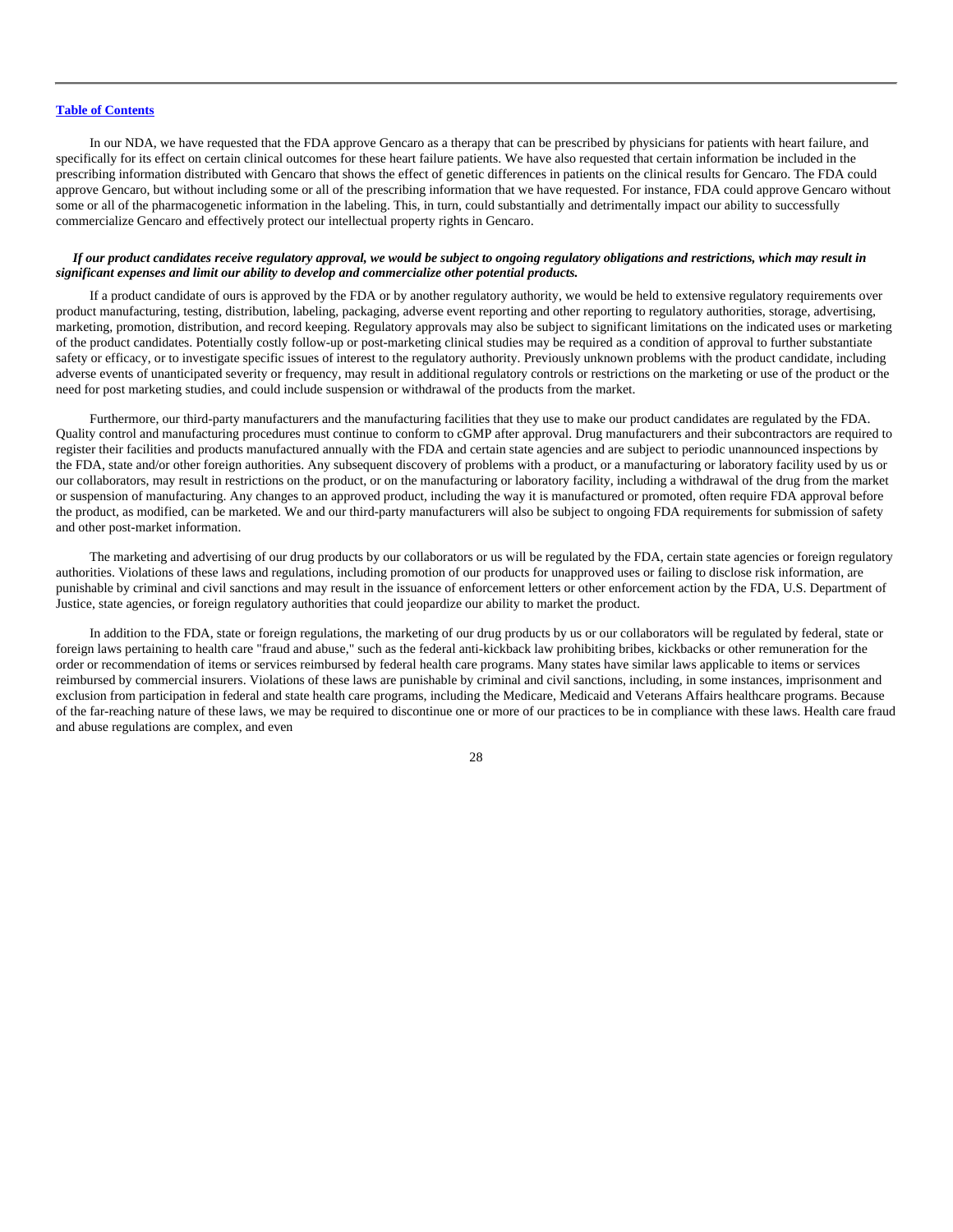minor irregularities can potentially give rise to claims that a statute or prohibition has been violated. Any violations of these laws, or any action against us for violations of these laws, even if we successfully defend against it, could have a material adverse effect on our business, financial condition and results of operations.

We could also become subject to false claims litigation under federal statutes, which can lead to civil money penalties, restitution, criminal fines and imprisonment, and exclusion from participation in Medicare, Medicaid and other federal and state health care programs. These false claims statutes include the False Claims Act, which allows any person to bring a suit on behalf of the federal government alleging submission of false or fraudulent claims, or causing to present such false or fraudulent claims, under federal programs or contracts claims or other violations of the statute and to share in any amounts paid by the entity to the government in fines or settlement. These suits against pharmaceutical companies have increased significantly in volume and breadth in recent years. Some of these suits have been brought on the basis of certain sales practices promoting drug products for unapproved uses. This new growth in litigation has increased the risk that a pharmaceutical company will have to defend a false claim action, pay fines or restitution, or be excluded from the Medicare, Medicaid, Veterans Affairs and other federal and state healthcare programs as a result of an investigation arising out of such action. We may become subject to such litigation and, if we are not successful in defending against such actions, those actions may have a material adverse effect on our business, financial condition and results of operations. We could also become subject to false claims litigation and consumer protection claims under state statutes, which also could lead to civil monetary penalties, restitution, criminal fines and imprisonment, and exclusion from participation in state health care programs.

Of note, over the past few years there has been an increased focus on the sales and marketing practices of the pharmaceutical industry at both the federal and state level. Additionally, the law or regulatory policies governing pharmaceuticals may change. New statutory requirements may be enacted or additional regulations may be adopted that could prevent or delay regulatory approval of our product candidates or limit our ability to commercialize our products. We cannot predict the likelihood, nature or extent of adverse government regulation that may arise from future legislation or administrative action, either in the U.S. or elsewhere.

If we, our collaborators or our third-party manufacturers fail to comply with applicable continuing regulatory requirements, our business could be seriously harmed because a regulatory agency may:

- issue untitled or warning letters;
- suspend or withdraw our regulatory approval for approved products;
- seize or detain products or recommend a product recall of a drug or medical device, or issue a mandatory recall of a medical device;
- refuse to approve pending applications or supplements to approved applications filed by us;
- suspend our ongoing clinical trials;
- restrict our operations, including costly new manufacturing requirements, or restrict the sale, marketing and/or distribution of our products;
- seek an injunction;
- pursue criminal prosecutions;
- close the facilities of our contract manufacturers; or
- impose civil or criminal penalties.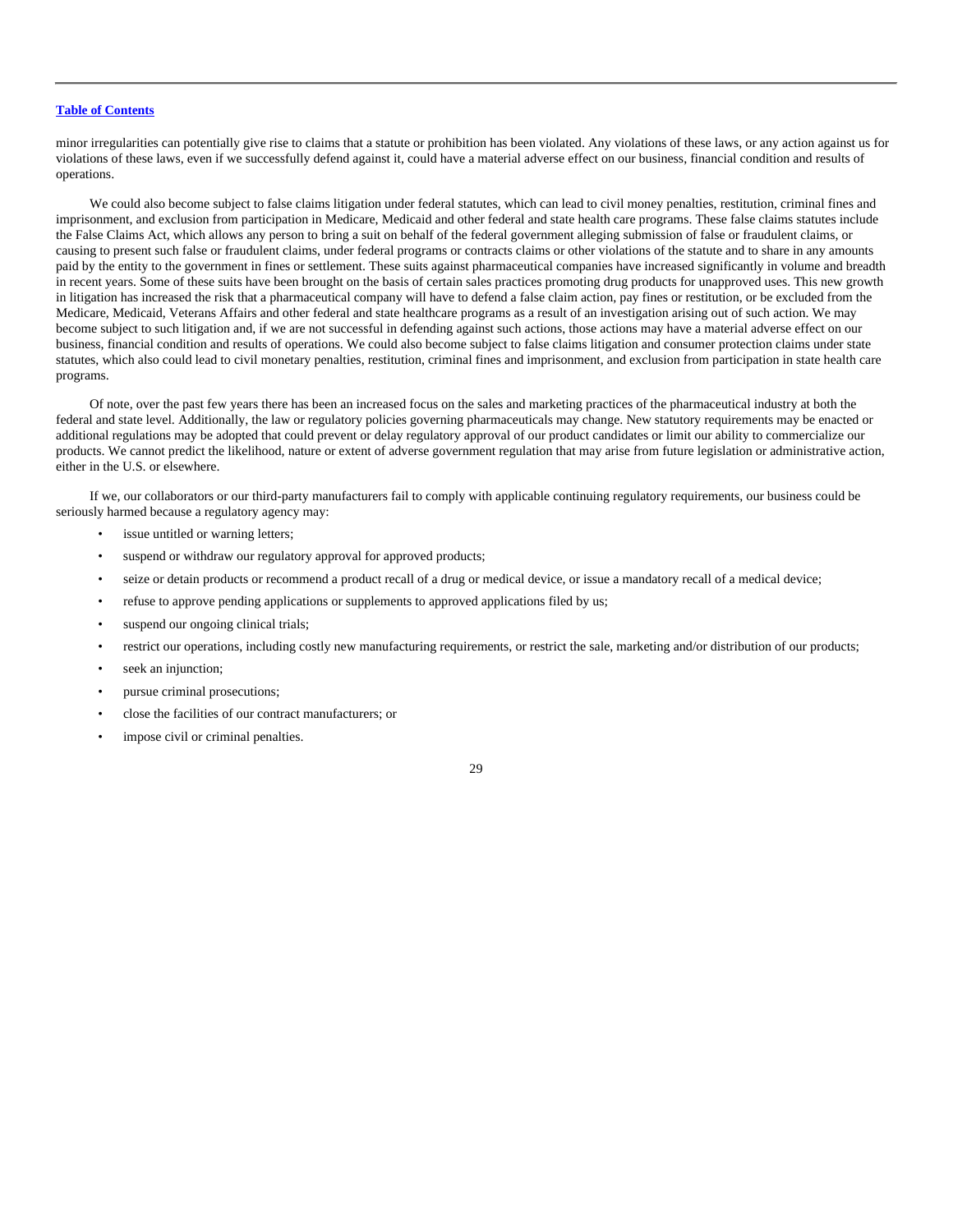# We are relying upon LabCorp to obtain marketing clearance or approval of the companion Gencaro Test. There is no guarantee that the FDA will *grant timely clearance or approval of the Gencaro Test, if at all, and failure to obtain such timely clearance or approval would adversely affect our ability to market Gencaro.*

The drug label being sought for Gencaro would identify the patient receptor genotypes with a potential for enhanced efficacy, as well as those with a likelihood of a standard beta-blocker response and the smaller unfavorable subgroup with a low probability of benefit. Accordingly, we believe it will be critical to the successful commercialization of Gencaro to develop a companion genetic test, or the Gencaro Test, that is simple to administer and widely available.

The Gencaro Test is subject to regulation by the FDA and by comparable agencies in various foreign countries. The process of complying with the requirements of the FDA and comparable agencies is costly, time consuming and burdensome.

Under our agreement with LabCorp, LabCorp is responsible for determining the appropriate regulatory pathway for the Gencaro Test and obtaining market clearance or approval from the FDA. Based on FDA guidance, LabCorp has submitted a PMA regulatory submission, which the FDA formally accepted in January 2009 and the review is currently under extension. ARCA believes that the PMA will either remain open until, or will be closed and reopened when, the complete response to the CRL is submitted, which will occur no earlier than the first interim analysis of the proposed Phase 3 trial. The FDA may decide that the Gencaro Test should be evaluated for clearance under the FDA's 510(k) notification process. We and LabCorp do not believe that any further clinical trials will be required for the Gencaro Test PMA, though there is no guarantee that the FDA will not require additional clinical data.

Despite the time and expense expended, regulatory clearance or approval is never guaranteed. If regulatory clearance or approval is delayed, or if LabCorp is unable to obtain FDA approval of the Gencaro Test at all or in parallel with the approval of Gencaro, or is unable to commercialize the test successfully and in a manner that effectively supports the commercial efforts for Gencaro, or if the information concerning the differential response to Gencaro resulting from certain genetic variation is not included in the approval label for Gencaro, the commercial launch of Gencaro may be significantly and adversely affected. If we believe it is necessary to identify a new third-party test provider, obtaining regulatory approval for that provider's genetic test could substantially delay and negatively affect the commercial prospects for Gencaro and our ability to continue as a going concern.

### *Reliance on third parties to commercialize Gencaro could negatively impact our business. If we are required to establish a direct sales force in the U.S. and are unable to do so, our business may be harmed.*

Commercialization of Gencaro, particularly the establishment of a sales organization, will require substantial additional capital resources. We currently intend to pursue a strategic alternative for the commercialization of Gencaro, if it is approved, and have suspended our efforts to build internal sales, marketing and distribution capabilities. If we elect to rely on third parties to sell Gencaro and any other products, then we may receive less revenue than if we sold such products directly. In addition, we may have little or no control over the sales efforts of those third parties.

If we are unable to complete a strategic transaction, we would be unable to commercialize Gencaro or any other product candidate without substantial additional capital. Even if such capital were secured, we would be required to build internal sales, marketing and distribution capabilities to market Gencaro in the U.S. None of our current employees have experience in establishing and managing a sales force.

In the event we are unable to sell Gencaro and other selected product candidates, either directly or through third parties via a strategic transaction, the commercialization of Gencaro, if it is approved, may be delayed indefinitely and we may be unable to continue as a going concern.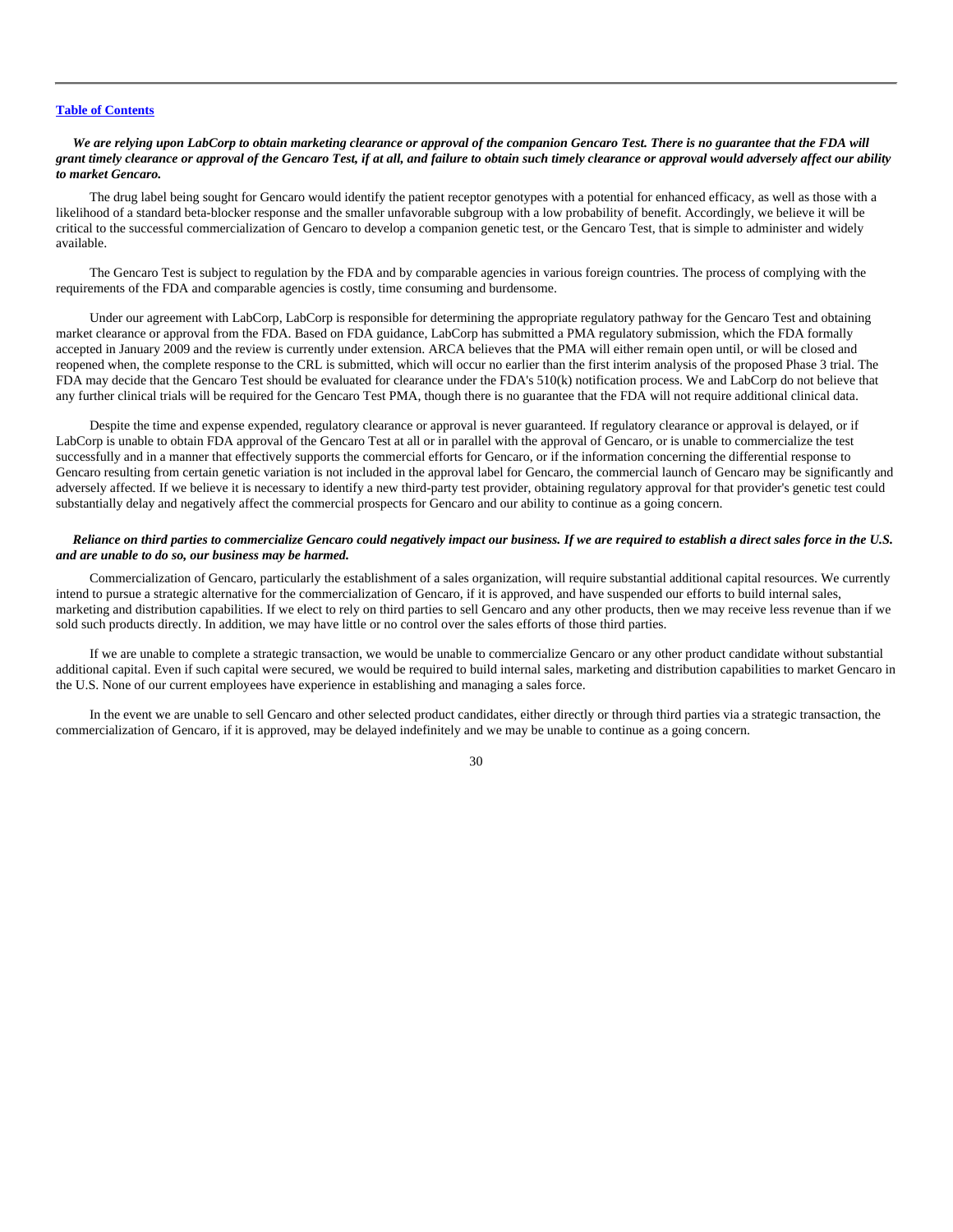# *Future sales of Gencaro may suffer if its marketplace acceptance is negatively affected by the Gencaro Test.*

The Gencaro Test is an important component of the commercial strategy for Gencaro. We believe that the Gencaro Test helps predict patient response to Gencaro, and that this aspect of the drug is important to its ability to compete effectively with current therapies. The Gencaro Test adds an additional step in the prescribing process, an additional cost for the patient and payors, the risk that the test results may not be rapidly available and the possibility that it may not be available at all to hospitals and medical centers. Although we anticipate that Gencaro, if approved in a timely manner, would be the first geneticallytargeted cardiovascular drug, Gencaro will be one of a number of successful drugs in the beta-blocker class currently on the market. Prescribers may be more familiar with these other beta-blockers, and may be resistant to prescribing Gencaro as an HF therapy. Any one of these factors could affect prescriber behavior, which in turn may substantially impede market acceptance of the Gencaro Test, which could cause significant harm to Gencaro's ability to compete, and in turn harm our business.

### *We are dependent on our key personnel.*

The success of our business is highly dependent on the principal members of our board of directors and executive management, including our Chairman of the Board, Richard B. Brewer, and our President and Chief Executive Officer, Michael R. Bristow. The loss of the services of any such individual might seriously harm our product development, partnering and financing efforts. Recruiting and training personnel with the requisite skills is challenging and we compete for talent with companies that are larger and have more financial resources.

### *We have no manufacturing capacity which puts us at risk of lengthy and costly delays of bringing our products to market.*

We do not currently operate manufacturing facilities for clinical or commercial production of our product candidates, including their active pharmaceutical ingredients, or API. We have no experience in drug formulation or manufacturing, and we lack the resources and the capabilities to manufacture any of our product candidates on a clinical or commercial scale. We do not intend to develop facilities for the manufacture of product candidates for clinical trials or commercial purposes in the foreseeable future.

We have contracted with Groupe Novasep to manufacture commercial quantities of the API for Gencaro. For drug production, we have contracted with Patheon, Inc. to manufacture the Gencaro tablets. These contract manufacturers may not perform as agreed or may not remain in the contract manufacturing business for the time required to successfully produce, store and distribute our products. In addition, these manufacturers may have staffing difficulties, may not be able to manufacture our products on a timely basis or may become financially distressed. In the event of errors in forecasting production quantities required to meet demand, natural disaster, equipment malfunctions or failures, technology malfunctions, strikes, lock-outs or work stoppages, regional power outages, product tampering, war or terrorist activities, actions of regulatory authorities, business failure, strike or other difficulty, we may be unable to find an alternative third-party manufacturer in a timely manner and the production of our product candidates would be interrupted, resulting in delays and additional costs, which could impact our ability to commercialize and sell our product candidates.

We or our contract manufacturers may also fail to achieve and maintain required manufacturing standards, which could result in patient injury or death, product recalls or withdrawals, an order by governmental authorities to halt production, delays or failures in product testing or delivery, cost overruns or other problems that could seriously hurt our business. Contract manufacturers also often encounter difficulties involving production yields, quality control and quality assurance, as well as shortages of qualified personnel. In addition, our contract manufacturers are subject to ongoing inspections and regulation by the FDA, the U.S. Drug Enforcement Agency and corresponding foreign and state agencies and they may fail to meet these agencies' acceptable standards of compliance. If our contract manufacturers fail to comply with applicable governmental regulations, such as quality control, quality assurance and the maintenance of records and documentation, we may not be able to continue production of the API or finished product. If the safety of any API or product supplied is compromised due to failure to adhere to applicable law or for other reasons, this may jeopardize our regulatory approval for Gencaro and other product candidates, and we may be held liable for any injuries sustained as a result.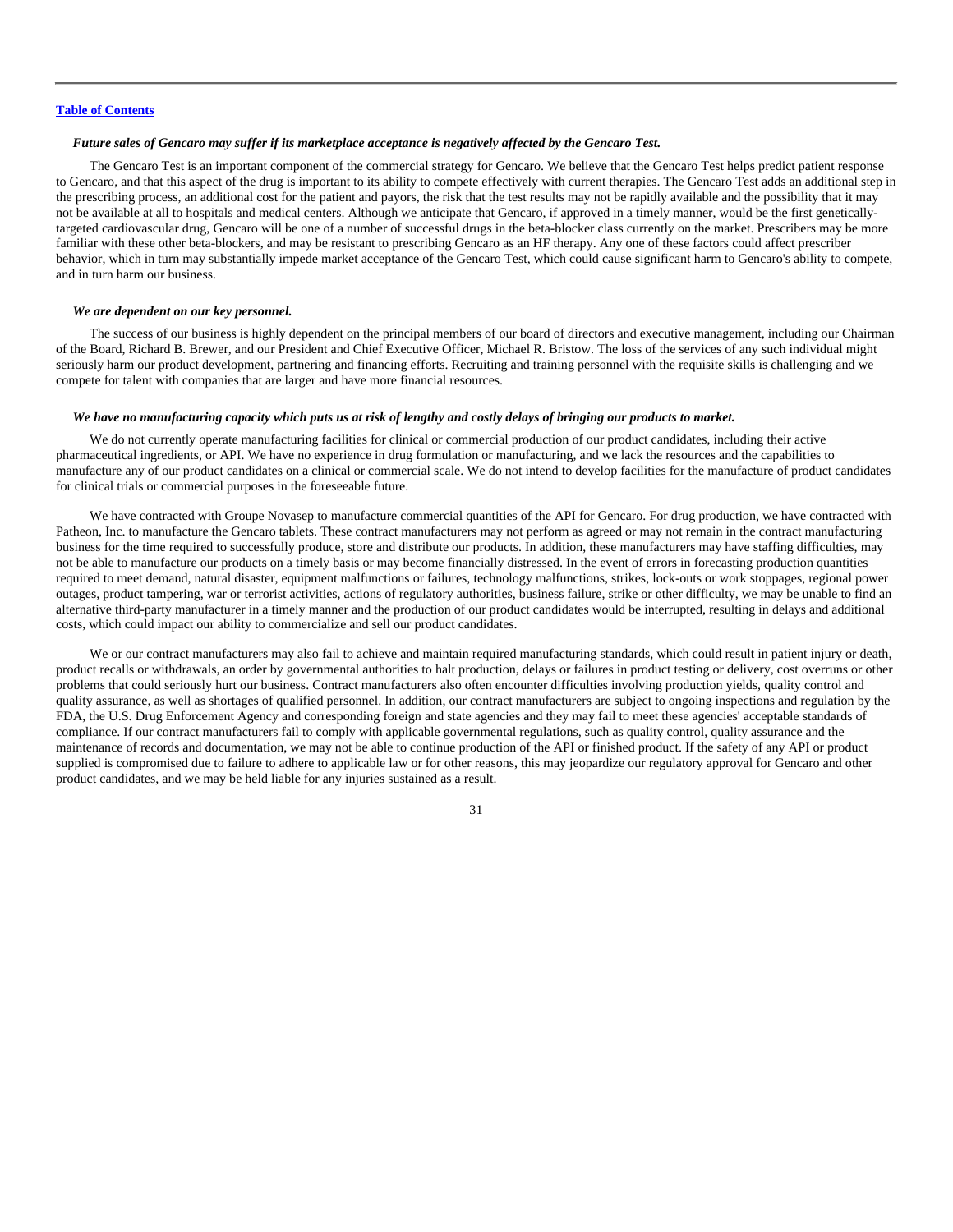Upon the occurrence of one of the aforementioned events, the ability to switch manufacturers may be difficult for a number of reasons, including:

- the number of potential manufacturers is limited and we may not be able to negotiate agreements with alternative manufacturers on commercially reasonable terms, if at all;
- long lead times are often needed to manufacture drugs;
- the manufacturing process is complex and may require a significant learning curve; and
- the FDA must approve any replacement prior to manufacturing, which requires new testing and compliance inspections.

### *If LabCorp or certain of its third-party suppliers fail to comply with ongoing FDA or other foreign regulatory authority requirements, or if there are unanticipated problems with the Gencaro Test, these products could be subject to restrictions or withdrawal from the market.*

Any medical device for which LabCorp obtains clearance or approval, and the manufacturing processes, reporting requirements, post-approval clinical data and promotional activities for such product, will be subject to continued regulatory review, oversight and periodic inspections by the FDA and other domestic and foreign regulatory bodies. With respect to the Gencaro Test, to the extent applicable, LabCorp and certain of its suppliers will be required to comply with the FDA's Quality System Regulation, or QSR, and International Standards Organization, or ISO, requirements which cover the methods and documentation of the design, testing, production, control, quality assurance, labeling, packaging, storage and shipping of any product for which clearance or approval is obtained. Regulatory bodies, such as the FDA, enforce the QSR and other regulations through periodic inspections. The failure by LabCorp, or certain of its third-party manufacturers or suppliers, as the case may be, to comply with applicable statutes and regulations administered by the FDA and other regulatory bodies, or the failure to timely and adequately respond to any adverse inspectional observations or product safety issues, could result in, among other things, enforcement actions. If any of these actions were to occur, it could harm our reputation and cause product sales and profitability of Gencaro to suffer and may prevent us from generating revenue.

Even if regulatory clearance or approval is granted, such clearance or approval may be subject to limitations on the intended uses for which the product may be marketed and reduce our potential to successfully commercialize the product and generate revenue from the product.

# *If LabCorp or certain of its third party suppliers fail to supply the Gencaro Test, we may be unable to obtain FDA approval for Gencaro or the product sales and profitability of Gencaro may suffer.*

LabCorp is our single-source supplier of the Gencaro Test and has the right to terminate its agreement with us for any reason. If LabCorp or its third party suppliers were to terminate their agreement with us or cease or interrupt production of or otherwise fail to supply the Gencaro Test, or the materials required to produce it, in a timely manner or at all, we could be unable to complete any additional clinical trials with Gencaro or to obtain a contract manufacturer of companion genetic test for Gencaro for an indeterminate period of time. This could adversely affect our ability to complete clinical development of Gencaro, including the expected additional clinical trial, or to commercialize Gencaro if it is ultimately approved, either of which could have an adverse effect on our financial condition and results of operations.

# *Medical devices related to Gencaro, such as the Gencaro Test, may in the future be subject to product recalls that could harm our reputation, business and financial results.*

The FDA and similar foreign governmental authorities have the authority to require the recall of commercialized products in the event of material deficiencies or defects in design or manufacture. In the case of the FDA, the authority to require a mandatory recall must be based on an FDA finding that there is a reasonable probability that the device would cause serious adverse health consequences or death. In addition, foreign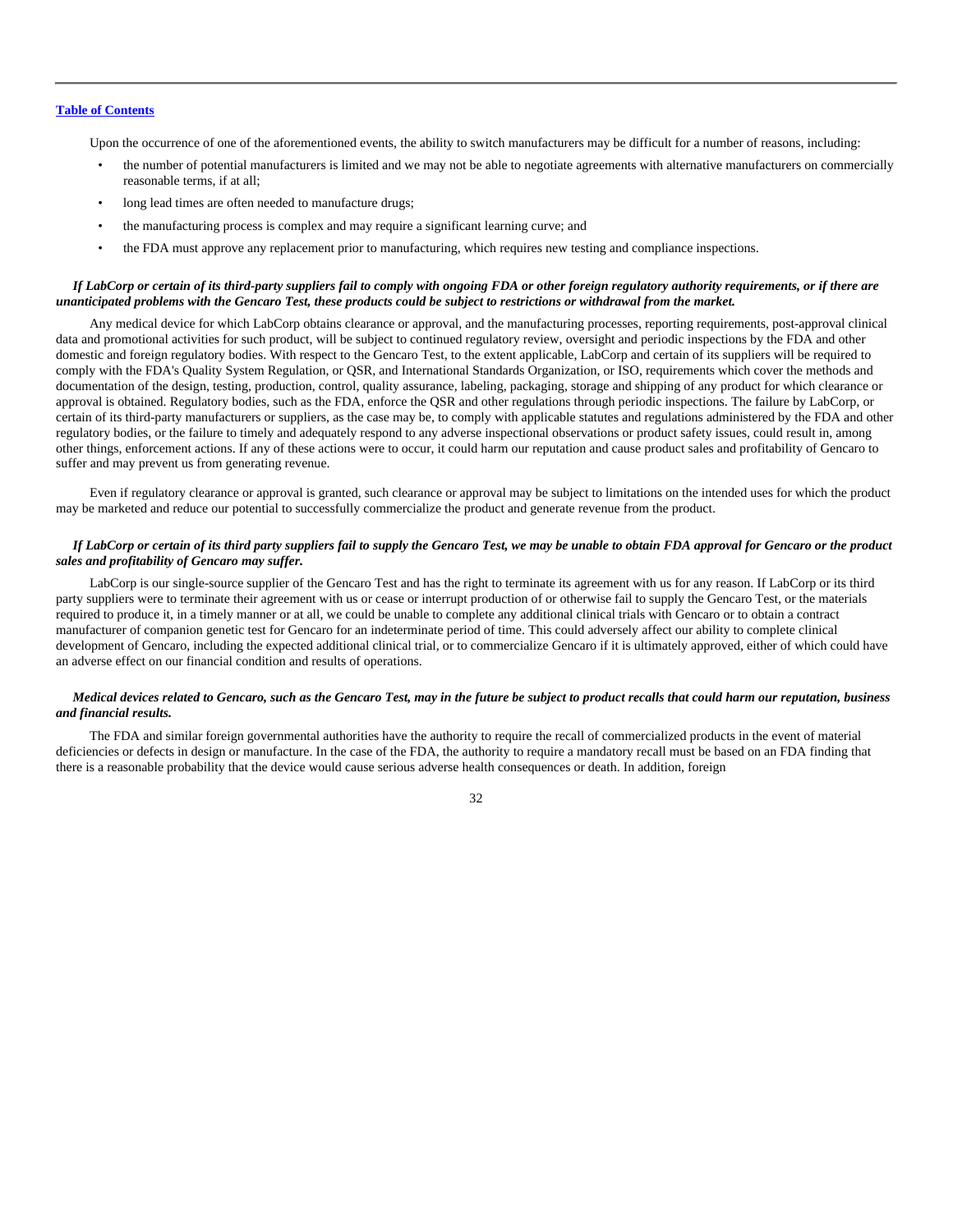governmental bodies have the authority to require the recall of our products in the event of material deficiencies or defects in design or manufacture. Manufacturers may, under their own initiative, initiate a field correction or removal, known as a recall, for a product if any material deficiency in a device is found. A government-mandated or voluntary recall by our third-party suppliers, including LabCorp, could occur as a result of component failures, manufacturing errors, design or labeling defects or other deficiencies and issues. Any such recalls would divert managerial and financial resources and may have an adverse effect on our financial condition and results of operations.

### *If medical devices related to Gencaro, such as the Gencaro Test, cause or contribute to a death or a serious injury, or malfunction in certain ways, our third-party suppliers will be subject to medical device reporting regulations, which can result in voluntary corrective actions or agency enforcement actions.*

Under the FDA's medical device reporting regulations, medical device manufacturers are required to report to the FDA information that a device has or may have caused or contributed to a death or serious injury or has malfunctioned in a way that would likely cause or contribute to death or serious injury if the malfunction of the device or one of our similar devices were to recur. If our third-party suppliers, including LabCorp, fail to report these events to the FDA within the required timeframes, or at all, the FDA could take enforcement action against our third-party suppliers, including LabCorp. Any such adverse event involving the Gencaro Test also could result in future voluntary corrective actions, such as recalls or customer notifications, or agency action, such as inspection or enforcement action. Any corrective action, whether voluntary or involuntary, taken by our third-party suppliers, including LabCorp, may significantly affect our ability to market Gencaro. In such cases, we could be forced to identify a new third-party test provider for the Gencaro Test.

# *LabCorp may need to conduct clinical trials to support current or future versions of the Gencaro Test. Delays or failures in any such clinical trials may prevent LabCorp from commercializing any modified or new versions of the Gencaro Test and will adversely affect our business, operating results and prospects.*

Based on discussions with the FDA, we and LabCorp do not believe that clinical data are needed for the Gencaro Test submission. However, the FDA may require clinical data for the Gencaro Test submission and/or future products. Initiating and completing clinical trials necessary to support 510(k)s or PMAs, if required, for current or future products will be time consuming and expensive and the outcome uncertain. Moreover, the results of early clinical trials are not necessarily predictive of future results, and any product we or our third party suppliers, including LabCorp, advance into clinical trials may not have favorable results in later clinical trials.

Conducting successful clinical studies may require the enrollment of large numbers of patients, and suitable patients may be difficult to identify and recruit. Patient enrollment in clinical trials and completion of patient participation and follow-up depends on many factors, including: the size of the patient population; the number of patients to be enrolled; the nature of the trial protocol; the attractiveness of, or the discomforts and risks associated with, the treatments received by enrolled subjects; the availability of appropriate clinical trial investigators, support staff, and proximity of patients to clinical sites; and the patients' ability to meet the eligibility and exclusion criteria for participation in the clinical trial and patient compliance. For example, patients may be discouraged from enrolling in clinical trials if the trial protocol requires them to undergo extensive post-treatment procedures or follow-up to assess the safety and effectiveness of our products or if they determine that the treatments received under the trial protocols are not attractive or involve unacceptable risks or discomforts. In addition, patients participating in clinical trials may die before completion of the trial or suffer adverse medical events unrelated to investigational products.

Development of sufficient and appropriate clinical protocols to demonstrate safety and efficacy are required, and we or LabCorp may not adequately develop such protocols to support clearance and approval. Significant risk trials will require the submission and approval of an investigational device exemption, or IDE, from the FDA. There is no guarantee that the FDA will approve LabCorp's or our future IDE submissions. Further, the FDA may require LabCorp or us to submit data on a greater number of patients than originally anticipated and/or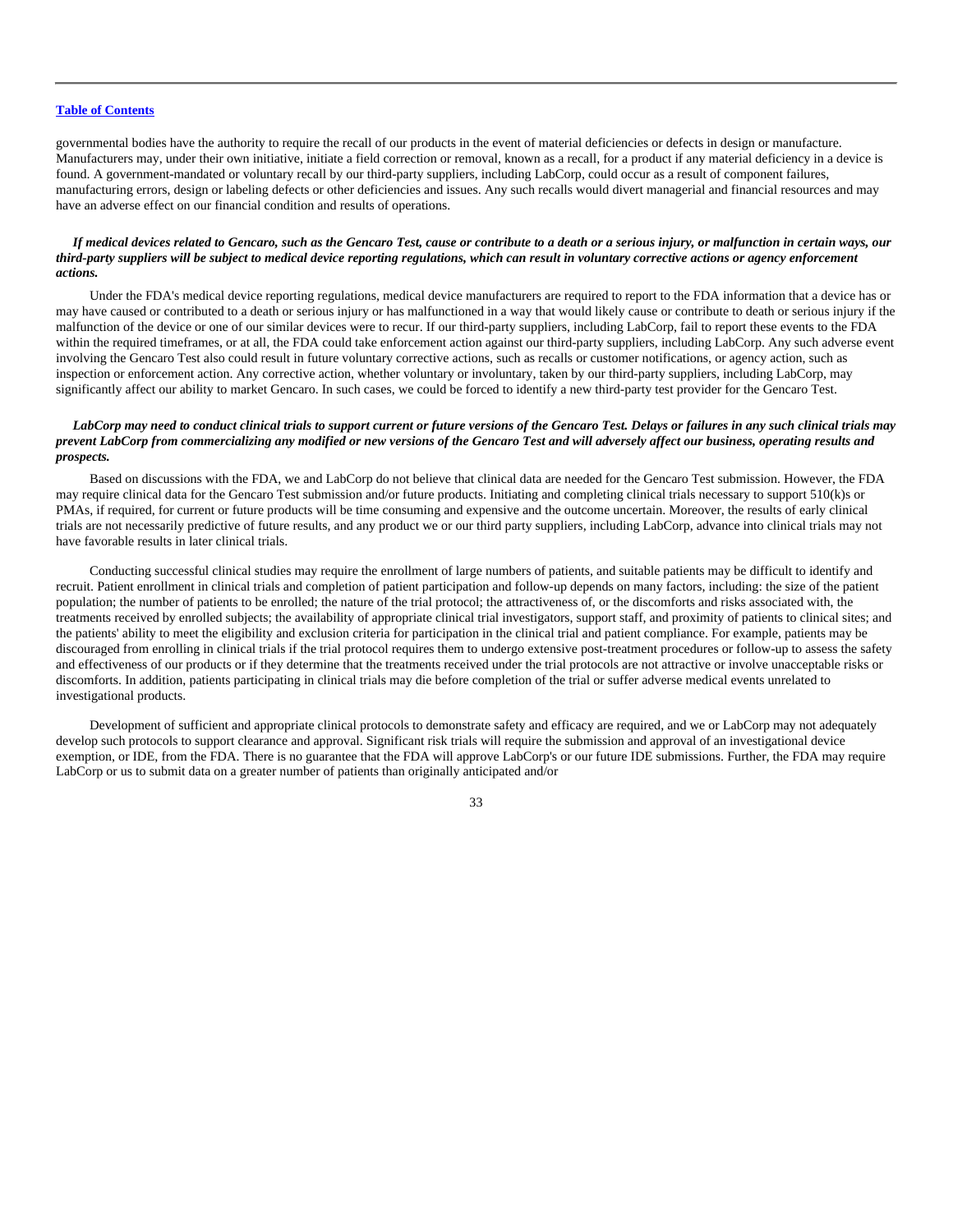for a longer follow-up period or change the data collection requirements or data analysis applicable to our clinical trials. Delays in patient enrollment or failure of patients to continue to participate in a clinical trial may cause an increase in costs and delays in the approval and attempted commercialization of future products or result in the failure of the clinical trial. In addition, despite considerable time and expense invested in such clinical trials, the FDA may not consider the data to be adequate to demonstrate safety and efficacy. Such increased costs and delays or failures could adversely affect our or our third party suppliers' business, operating results and prospects.

# *Transitioning from a developmental stage company will require successful completion of a number of steps, many of which are outside of our control and, consequently, we can provide no assurance of our successful and timely transition from a developmental stage company.*

We are a development stage biopharmaceutical company with a limited operating history. To date we have not generated any product revenue and have historically funded our operations through investment capital. Our future growth depends on our ability to emerge from the developmental stage and successfully commercialize or provide for the commercialization of Gencaro and our other product candidates, which in turn, will depend, among other things, on our ability to:

- conduct an additional clinical trial and develop and obtain regulatory approval for Gencaro or other product candidates;
- successfully partner a companion genetic test with the commercial launch of Gencaro;
- enter into a strategic transaction enabling the continued development and commercialization of Gencaro, or alternatively, raise significant additional capital to enable these activities;
- pursue additional indications for Gencaro and develop other product candidates, including other cardiovascular therapies; and
- obtain commercial quantities of Gencaro or other product candidates at acceptable cost levels.

Any one of these factors or other factors discussed in this report could affect our ability to successfully commercialize Gencaro and other product candidates, which could impact our ability to earn sufficient revenues to transition from a developmental stage company and continue our business.

### *Federal regulatory reforms may adversely affect our or our suppliers' ability to sell products profitably.*

From time to time, legislation is drafted and introduced in the U.S. Congress that could significantly change the statutory provisions governing the clearance or approval, manufacture and marketing of a medical device. In addition, FDA regulations and guidance are often revised or reinterpreted by the agency in ways that may significantly affect the way that medical devices are marketed and promoted. It is impossible to predict whether legislative changes will be enacted or FDA regulations, guidance or interpretations changed, and what the impact of such changes, if any, may be.

Without limiting the generality of the foregoing, in September 2007, the Food and Drug Administration Amendments Act of 2007, or the Amendments, were enacted. The Amendments require, among other things, that the FDA propose, and ultimately implement, regulations that will require manufacturers to label medical devices with unique identifiers unless a waiver is received from the FDA. Once implemented, compliance with those regulations may require manufacturers to take additional steps in the manufacture and labeling of medical devices. These steps may require additional resources and could be costly. In addition, the Amendments require medical device manufacturers to, among other things, comply with clinical trial registration requirements once clinical trials are initiated.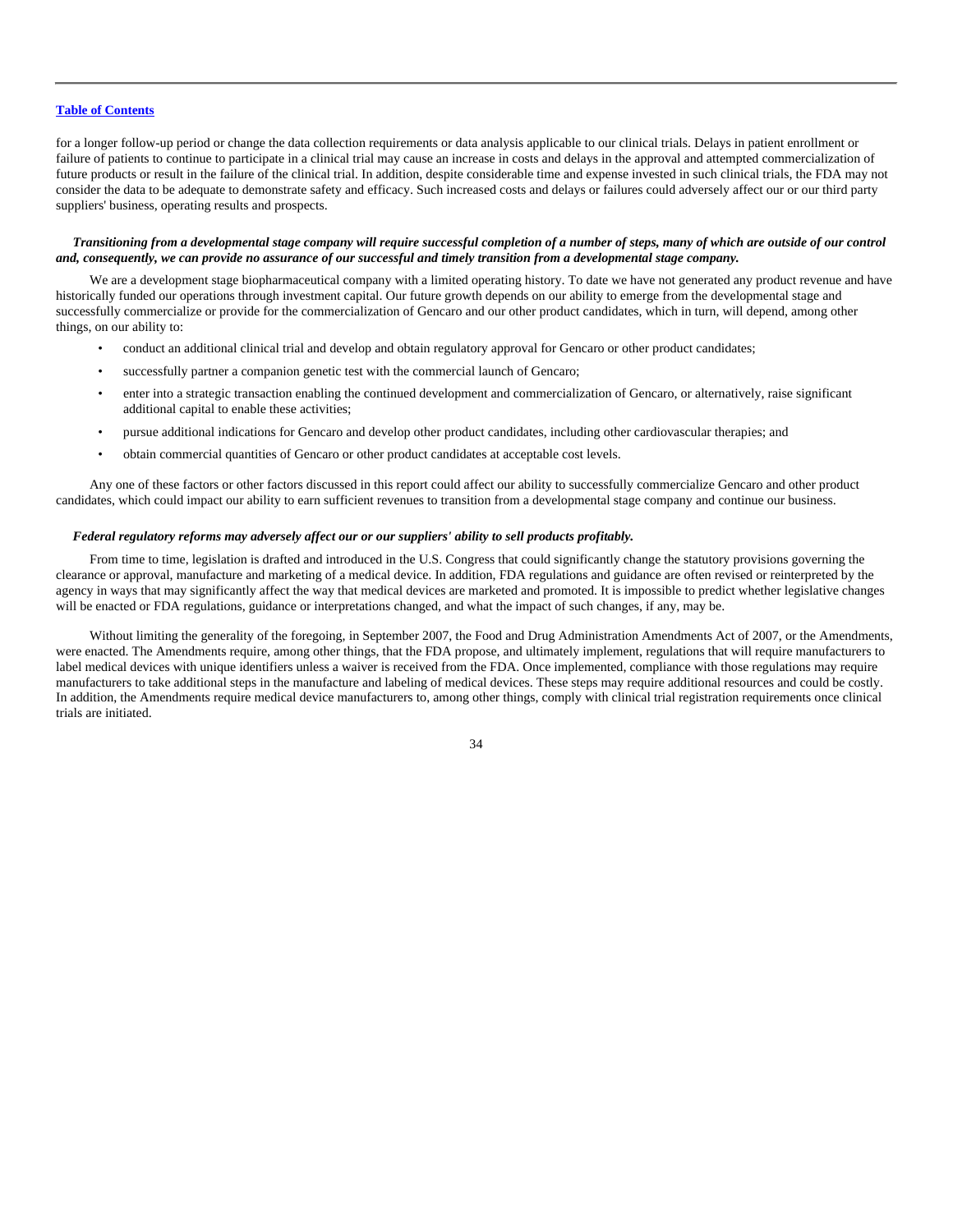# *If approved by the FDA, Gencaro will be entering a competitive marketplace and may not succeed.*

Gencaro is a new type of beta-blocker and vasodilator being developed for heart failure and other indications. While we anticipate that this drug, if approved, would be the first genetically-targeted cardiovascular drug, Gencaro will be one of a number of successful drugs in the beta-blocker class currently on the market. For example, currently, there are three branded beta-blockers indicated for chronic heart failure in New York Health Association, or NYHA, class II-IV patients: TOPROL-XL (once-a-day formulation), Coreg and Coreg CR (once-a-day). TOPROL-XL and Coreg have generic equivalents commercially available in the U.S. (Metoprolol Succinate and Carvedilol, respectively). The price of the generic forms of these drugs will be less than the anticipated price of Gencaro, if approved. As a result, Gencaro may not be successful in competing against these existing drugs.

Additionally, Forest Laboratories has applied for approval to use Bystolic, a drug currently used to treat high blood pressure, for treatment of heart failure. If approved for treatment of heart failure, Gencaro may not be successful in competing against Bystolic, an already well-known name brand.

Our commercial opportunity may be reduced or eliminated if competitors develop and commercialize products that are safer, more effective, have fewer side effects, are more convenient or are less expensive than Gencaro. If products with any of these properties are developed, or any of the existing products are better marketed, then prescriptions of Gencaro by physicians and patient use of Gencaro could be significantly reduced or rendered obsolete and noncompetitive. Further, public announcements regarding the development of any such competing drugs could adversely affect the market price of our common stock and the value of our assets.

# *Future sales of our products may suffer if they are not accepted in the marketplace by physicians, patients and the medical community.*

Gencaro or our other product candidates may not gain market acceptance among physicians, patients and the medical community. The degree of market acceptance of Gencaro or our other product candidates will depend on a number of factors, such as its effectiveness and tolerability, as compared with competitive drugs. Also, prevalence and severity of side-effects could negatively affect market acceptance of Gencaro or our other product candidates. Failure to achieve market acceptance of Gencaro would significantly harm our business.

# *If we are unable to obtain acceptable prices or adequate reimbursement from third-party payors for Gencaro, or any other product candidates that we may seek to commercialize, then our revenues and prospects for profitability will suffer.*

Our or any strategic partner's ability to commercialize Gencaro, or any other product candidates that we may seek to commercialize, is highly dependent on the extent to which coverage and reimbursement for these product candidates will be available from:

- governmental payors, such as Medicare and Medicaid;
- private health insurers, including managed-care organizations; and
- other third-party payors.

Many patients will not be capable of paying for our potential products themselves and will rely on third-party payors to pay for their medical needs. A primary current trend in the U.S. health care industry is toward cost containment. Large private payors, managed-care organizations, group purchasing organizations and similar organizations are exerting increasing influence on decisions regarding the use of, and reimbursement levels for, particular treatments. Such third-party payors, including Medicare, are challenging the prices charged for medical products and services, and many third-party payors limit reimbursement for newly approved health care products.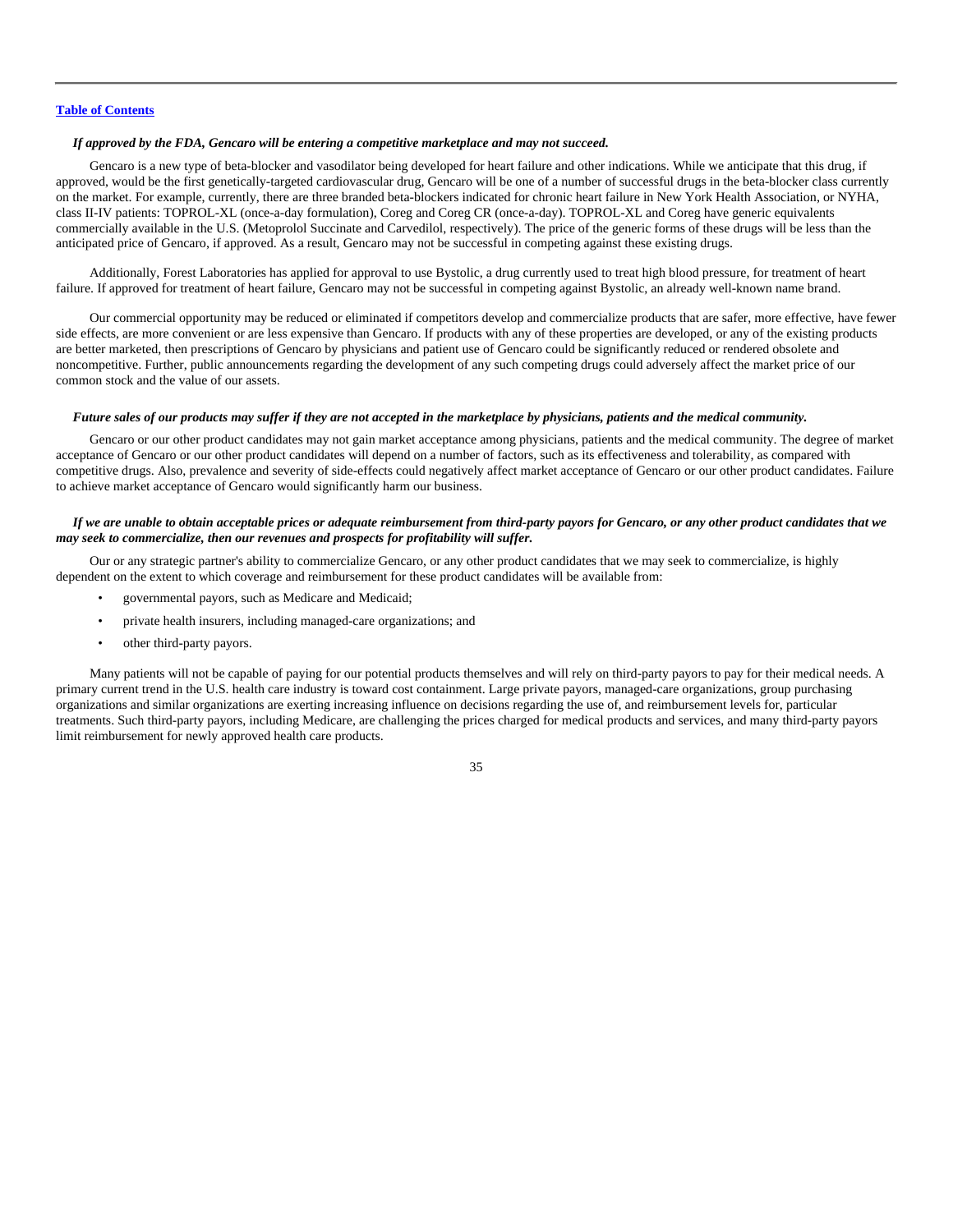Cost-control initiatives could decrease the price we might establish for products, which could result in product revenues lower than anticipated. If the prices for our product candidates decrease, or if governmental and other third-party payors do not provide adequate coverage and reimbursement levels, then our revenue and prospects for profitability will suffer.

# *Health care reform measures could materially and adversely affect our business.*

In the United States and in foreign jurisdictions there have been, and we expect that there will continue to be, a number of legislative and regulatory proposals aimed at changing the health care system in ways that could impact our ability to sell our products. The current administration has stated that it is committed to reforming the health care system in the United States and multiple proposals to effect such reform have been introduced in Congress. It is likely that any legislation that is enacted will affect the biopharmaceutical industry. We are unable to predict what additional legislation or regulation, if any, relating to the health care industry or third-party coverage and reimbursement may be enacted in the future or what effect such legislation or regulation would have on our business. For example, we or any strategic partner's ability to commercialize Gencaro, or any other product candidates that we may seek to commercialize, is highly dependent on the extent to which coverage and reimbursement for these product candidates will be available from government payors, such as Medicare and Medicaid, private health insurers, including managed care organizations, and other third-party payors, and any change in reimbursement levels from those currently existing could materially and adversely affect our business. Existing laws affecting the pricing and coverage of pharmaceuticals and other medical products by government programs and other third party payors may change before any of our product candidates are approved for marketing. The uncertainty as to the nature and scope of any proposed reforms limits our ability to forecast changes that may affect our business and to manage our business accordingly. This uncertainty may also make it more difficult for us to enter into a strategic transaction or raise additional financing. The pendency or approval of such proposals or reforms could materially and adversely affect our business.

## *Our competitors may be better positioned in the marketplace and thereby may be more successful than us at developing, manufacturing and marketing approved products.*

Many of our competitors currently have significantly greater financial resources and expertise in conducting clinical trials, obtaining regulatory approvals, managing manufacturing and marketing approved products than us. Other early-stage companies may also prove to be significant competitors, particularly through collaborative arrangements with large and established companies. In addition, these third parties compete with us in recruiting and retaining qualified scientific and management personnel, establishing clinical trial sites and patient registration for clinical trials, as well as in acquiring therapies and therapy licenses complementary to our programs or advantageous to our business. We expect that our ability to compete effectively will depend upon our ability to:

- successfully and rapidly complete clinical trials for any product candidates and obtain all requisite regulatory approvals in a cost-effective manner;
- build an adequate sales and marketing infrastructure, raise additional funding, or enter into strategic transactions enabling the commercialization of our products;
- develop competitive formulations of our product candidates;
- attract and retain key personnel; and
- identify and obtain other product candidates on commercially reasonable terms.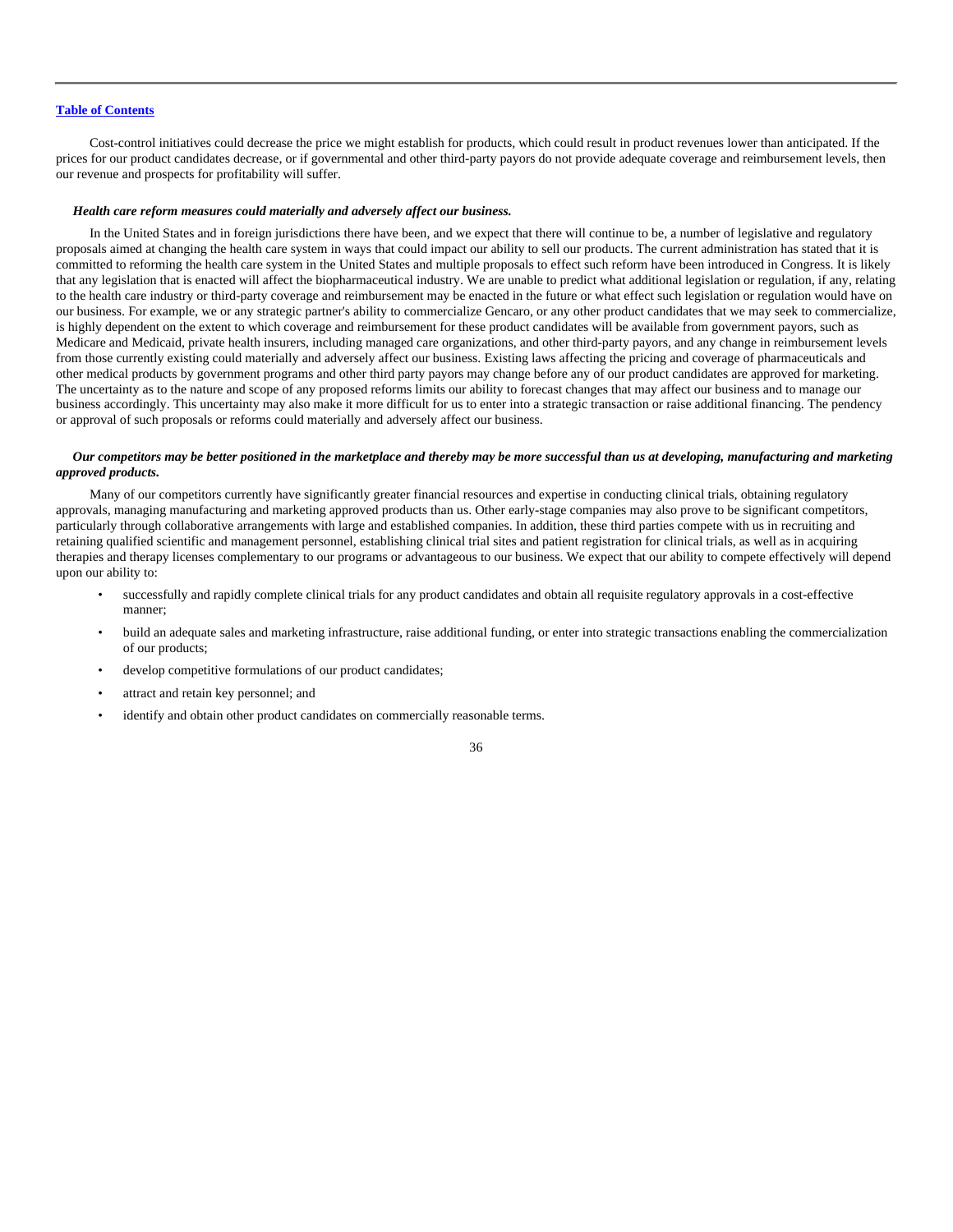# *If we fail to identify and license or acquire other products or product candidates, then we may be unable to expand our business, and the acquisition or licensing of other products or product candidates may put a strain on our operations and will likely require us to seek additional financing.*

One of our strategies is to license or acquire clinical-stage products or product candidates and further develop them for commercialization. The market for licensing and acquiring products and product candidates is intensely competitive and many of our competitors may have greater resources than us. If we undertake any additional acquisitions, whether of product candidates or other biopharmaceutical companies, the process of integrating an acquired product candidate or complementary company into our business may put a strain on our operations, divert personnel, financial resources and management's attention. In 2010, we expect our research and development activities, other than those associated with Gencaro, will be limited, unless government funding is received for the further development of rNAPc2. If we are not able to substantially expand our research and development efforts and identify and license or acquire other products or product candidates or complete future acquisitions, then we will likely be unable expand our pipeline of product candidates. In addition, any future acquisition would give rise to additional operating costs and will likely require us to seek additional financing. Future acquisitions could result in additional issuances of equity securities that would dilute the ownership of existing stockholders. Future acquisitions could also result in the incurrence of debt, contingent liabilities or the amortization of expenses related to other intangible assets, any of which could adversely affect our operating results.

# *Any future product revenues could be reduced by imports from countries where our product candidates are available at lower prices.*

Even if we obtain FDA approval to market Gencaro or other products in the U.S., our or a strategic partner's sales in the U.S. may be reduced if our products are imported into the U.S. from lower priced markets, whether legally or illegally. In the U.S., prices for pharmaceuticals are generally higher than in the bordering nations of Canada and Mexico. From time to time, legislative proposals have been introduced which would legalize the import of pharmaceuticals from outside the U.S. If such legislation were enacted, then our future revenues could be reduced.

# *We would be subject to applicable regulatory approval requirements of the foreign countries in which we markets our products, which are costly and may prevent or delay us from marketing our products in those countries.*

In addition to regulatory requirements in the United States, we would be subject to the regulatory approval requirements in each foreign country where we market our products. In addition, we might be required to identify one or more collaborators in these foreign countries to develop, seek approval for and manufacture our products and any companion genetic test for Gencaro. If we determine to pursue regulatory approvals and commercialization of our product candidates internationally, we may not be able to obtain the required foreign regulatory approvals on a timely basis, if at all, and any failure to do so may cause us to incur additional costs or prevent us from marketing our products in foreign countries, which may have a material adverse effect on our business, financial condition and results of operations.

#### *We have incurred and will continue to incur increased costs as a result of being a public company.*

As a public company, we have incurred and will continue to incur significant levels of legal, accounting and other expenses. The Sarbanes-Oxley Act of 2002, or the Sarbanes-Oxley Act, and related rules of the SEC and Nasdaq regulate corporate governance practices of public companies and impose significant requirements relating to disclosure controls and procedures and internal control over financial reporting. Compliance with these public company requirements has increased our costs, required additional resources and made some activities more expensive and time consuming. We are required to expend considerable time and resources complying with public company regulations.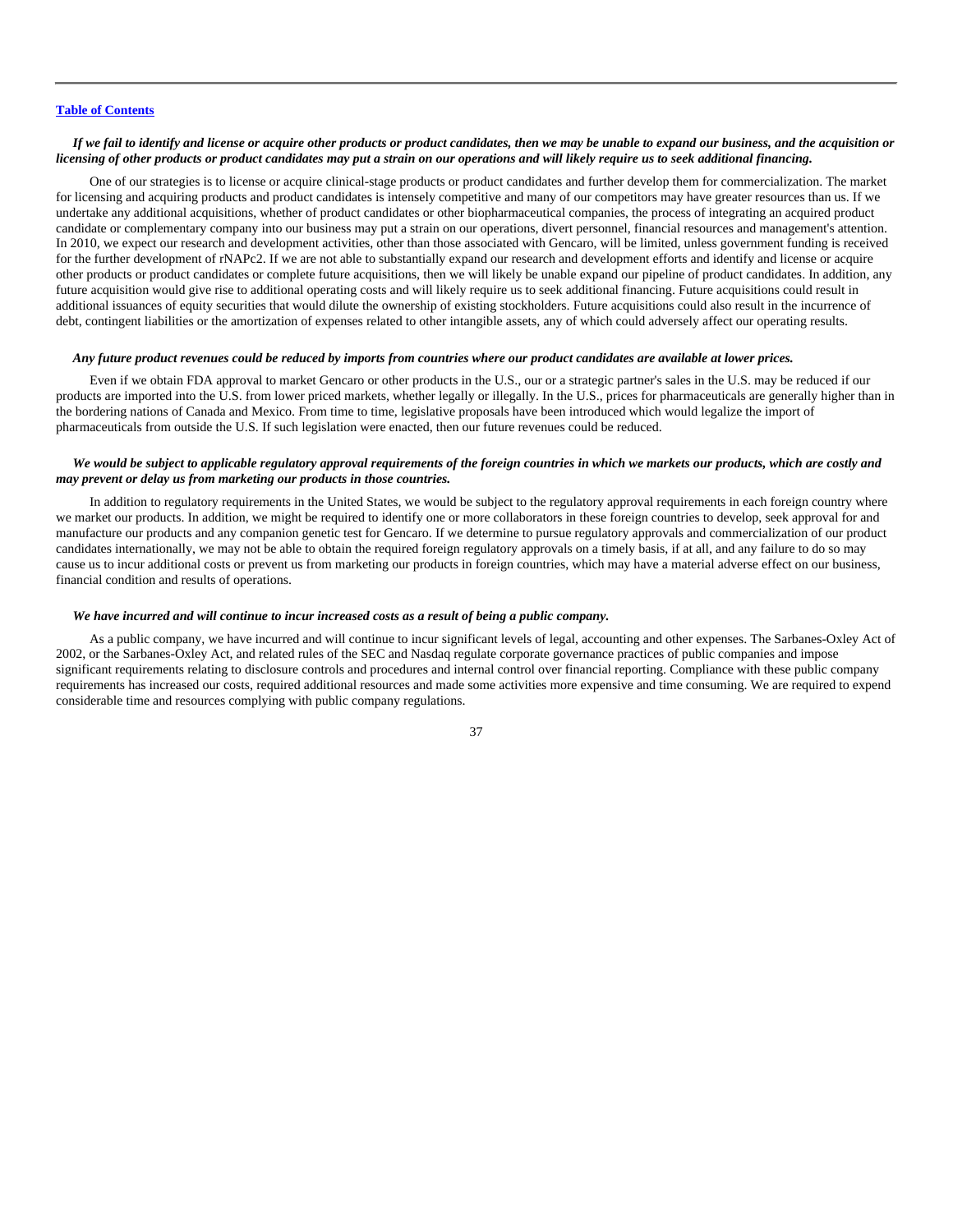# *If our internal controls over financial reporting are not considered effective, our business and stock price could be adversely affected.*

Section 404 of the Sarbanes-Oxley Act of 2002 requires us to evaluate the effectiveness of our internal controls over financial reporting as of the end of each fiscal year, and to include a management report assessing the effectiveness of our internal controls over financial reporting in our annual report on Form 10-K for that fiscal year. Our management, including our chief executive officer and principal financial officer, does not expect that our internal controls over financial reporting will prevent all error and all fraud. A control system, no matter how well designed and operated, can provide only reasonable, not absolute, assurance that the control system's objectives will be met. Further, the design of a control system must reflect the fact that there are resource constraints, and the benefits of controls must be considered relative to their costs. Because of the inherent limitations in all control systems, no evaluation of controls can provide absolute assurance that all control issues and instances of fraud involving a company have been, or will be, detected. The design of any system of controls is based in part on certain assumptions about the likelihood of future events, and we cannot assure you that any design will succeed in achieving its stated goals under all potential future conditions. Over time, controls may become ineffective because of changes in conditions or deterioration in the degree of compliance with policies or procedures. Because of the inherent limitations in a cost-effective control system, misstatements due to error or fraud may occur and not be detected. We cannot assure you that we or our independent registered public accounting firm will not identify a material weakness in our internal controls in the future. A material weakness in our internal controls over financial reporting would require management and our independent registered public accounting firm to consider our internal controls as ineffective. If our internal controls over financial reporting are not considered effective, we may experience a loss of public confidence, which could have an adverse effect on our business and on the market price of our common stock. For the year ended December 31, 2009, our independent registered public accountant, KPMG LLP, is not required under Section 404 of the Sarbanes-Oxley Act of 2002 to audit or give an opinion on the effectiveness of our internal controls. However, for the year ended December 31, 2010, KPMG LLP will be required to audit the effectiveness of our internal controls and determine whether any material deficiencies exist. There is a risk that KPMG will not be able to determine that we maintained, in all material respects, effective internal control over our financial reporting as of December 31, 2010. In addition to the risk that KPMG may not be able to determine that we maintained effective internal controls, any failure to develop or maintain effective controls, or difficulties encountered in their implementation, or other effective improvement of our internal controls could harm our operating results.

#### *The continued economic downturn could adversely affect our business and operating results.*

Business activity across a wide range of industries and regions has substantially reduced, and many companies are in serious difficulty due to the lack of consumer spending, reduced access to credit, cash flow shortages, deterioration of their businesses, and lack of liquidity in the capital markets. Challenging economic and market conditions may also result in:

- reductions to our workforce;
- increased price competition, which may adversely affect the revenue and gross margins we anticipate from any of our product candidates, once commercialized;
- financial strain on the health care system, which may lead to lower than anticipated sales of our product candidates, once commercialized;
- the bankruptcy or insolvency of our collaborators and third party manufacturers; and
- difficulties in forecasting, budgeting and planning due to limited visibility into economic conditions.

A prolonged national or regional economic recession, or other events that have produced or could produce major changes economic patterns, such as the housing market crisis, the credit crisis or a terrorist attack, could have a material adverse effect on our business, results of operations and financial condition.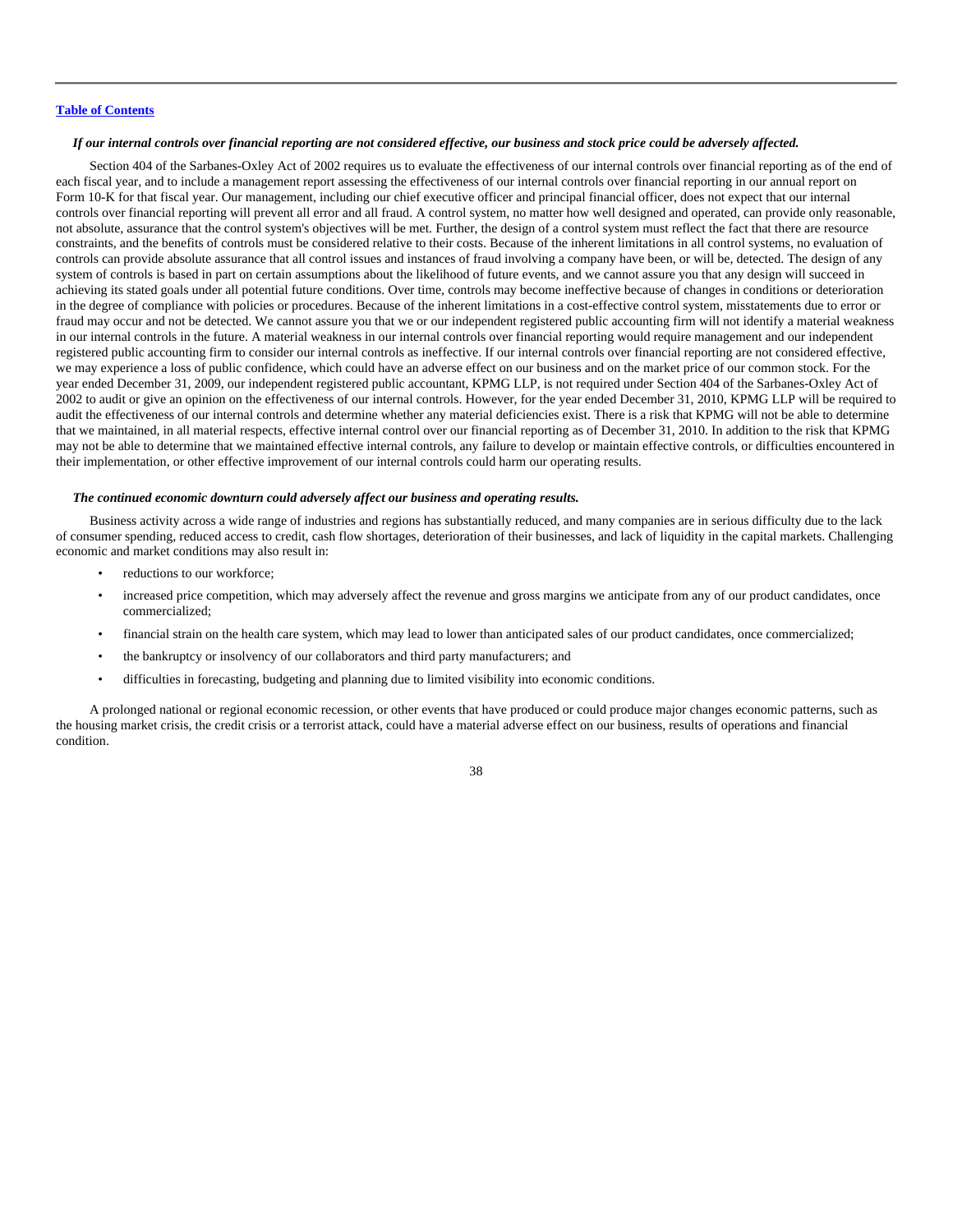# **Risks Related to Intellectual Property and Other Legal Matters**

## *We are party to securities litigation and defending these lawsuits could hurt our business. The volatility of the market price could engender additional class action securities litigation.*

Following periods of volatility in the market price of a company's securities, class action securities litigation has often been instituted against such a company. This risk is especially acute for biotechnology companies, which have experienced greater than average stock price volatility in recent years and, as a result, have been subject to, on average, a greater number of securities class action claims than companies in other industries. Any such litigation instigated against us could result in substantial costs and a diversion of management's attention and resources, which could significantly harm our business, financial condition and operating results.

For example, in December 2006, after Nuvelo announced that alfimeprase did not meet its primary endpoint in the first of two planned Phase 3 trials for the treatment of acute peripheral arterial occlusion and in the first of two planned Phase 3 trials for the treatment of catheter occlusion, the closing price of one share of Nuvelo's common stock was \$81 (as adjusted for the 20-to-1 reverse stock split) on the day of the announcement, as compared with a closing price of \$391 (as adjusted for the 20-to-1 reverse stock split) on the trading day prior to the announcement. On February 9, 2007, Nuvelo and certain of Nuvelo's former and current officers and directors were named as defendants in a purported securities class action lawsuit filed in the U.S. District Court for the Southern District of New York. The suit alleged violations of the Exchange Act related to the clinical trial results of alfimeprase, which Nuvelo announced on December 11, 2006, and sought damages on behalf of purchasers of Nuvelo's common stock during the period between January 5, 2006 and December 8, 2006. Specifically, the suit alleged that Nuvelo misled investors regarding the efficacy of alfimeprase and the drug's likelihood of success. The plaintiff sought unspecified damages and injunctive relief. Three additional lawsuits were filed in the Southern District of New York on February 16, 2007, March 1, 2007 and March 6, 2007, respectively. On April 10, 2007, three separate motions to consolidate the cases, appoint lead plaintiff, and appoint lead plaintiff's counsel were filed. On April 18, 2007, Nuvelo filed a motion to transfer the four cases to the Northern District of California. The Court granted Nuvelo's motion to transfer the cases to the Northern District of California in July 2007. Plaintiffs have filed motions for consolidation, lead plaintiff and lead plaintiff's counsel in the Northern District of California. Plaintiffs filed their consolidated complaint in the Northern District of California on November 9, 2007. Nuvelo filed a motion to dismiss plaintiffs consolidated complaint on December 21, 2007. Plaintiffs filed an opposition to Nuvelo's motion to dismiss on February 4, 2008. On June 12, 2008, the Court held a hearing on the motion to dismiss.

On December 4, 2008, the Court issued an order dismissing plaintiff's complaint, and granting leave to amend. On January 23, 2009, the plaintiffs filed an amended complaint, alleging similar claims. On March 24, 2009, the defendants filed a motion to dismiss the amended complaint. On July 15, 2009, the Court held a hearing on the motion to dismiss. On August 17, 2009, the Court granted in part and denied in part defendants' motion. We filed our answer to plaintiff's complaint on October 1, 2009. The parties exchanged initial disclosures on October 13, 2009, and the parties are currently engaged in discovery. A case management conference is scheduled for March 25, 2010. Based on plaintiff's amended complaint, we believe that any attorneys' fees, loss or settlement payment with respect to this suit will be paid by our insurance provider. However, it is possible that we could be forced to incur material expenses in the litigation and, in the event of an adverse outcome, our business could be harmed.

In addition, Variagenics, with which Nuvelo merged in 2003, has been named as a defendant in a securities class action lawsuit alleging the failure to disclose additional and excessive commissions purportedly solicited by and paid to underwriters who are also named defendants in the lawsuit. Plaintiffs in the suit allege that underwriters took these commissions and in exchange allocated shares of Variagenics' stock to their preferred customers through alleged agreements with these preferred customers that tied the allocation of initial public offering shares to agreements by the customers to make additional aftermarket purchases at pre-determined prices. As a result of Nuvelo's merger with Variagenics, we are obligated to continue to defend against this litigation. On April 1, 2009 the parties entered into a settlement agreement and have filed a motion to approve the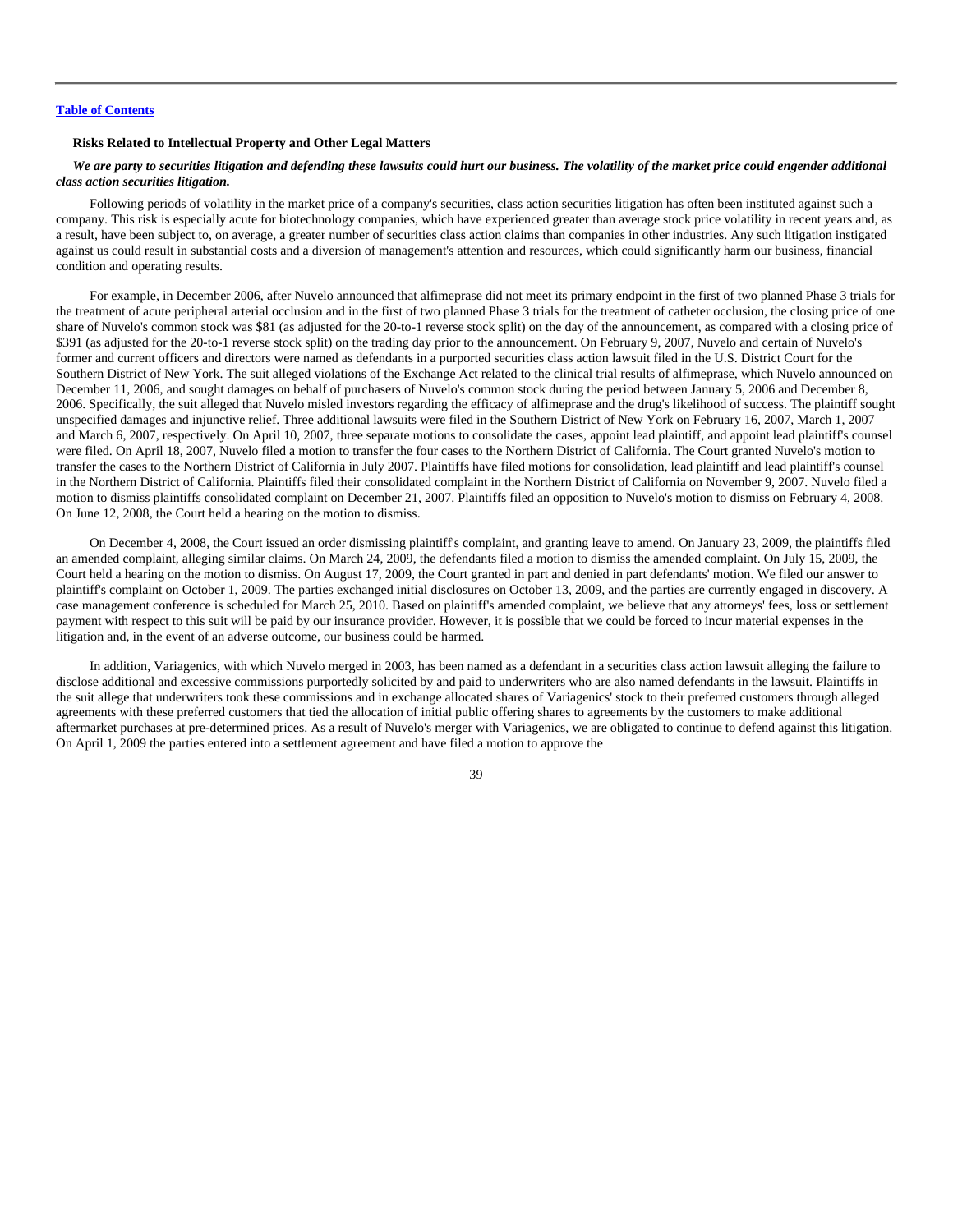settlement with the Court. On October 5, 2009, the Court approved the settlement agreement. Our share of the settlement is approximately \$385,000. Although the settlement has been approved, it has been appealed by members of the class. We believe that any attorneys' fees, loss or settlement payment with respect to this suit will be paid by our insurance provider. However, it is possible that we could be forced to incur material expenses in the litigation if the parties cannot complete a settlement, and, in the event of an adverse outcome, our business could be harmed.

# *If product liability lawsuits are successfully brought against us, then we will incur substantial liabilities and may be required to limit commercialization of Gencaro or other product candidates.*

We face product liability exposure related to the testing of our product candidates in human clinical trials, and may face exposure to claims by an even greater number of persons once we begin marketing and distributing our products commercially. If we cannot successfully defend against product liability claims, then we will incur substantial liabilities. Regardless of merit or eventual outcome, liability claims may result in:

- decreased demand for our products and product candidates;
- injury to our reputation;
- withdrawal of clinical trial participants;
- costs of related litigation;
- substantial monetary awards to patients and others;
- loss of revenues; and
- the inability to commercialize our products and product candidates.

We have obtained limited product liability insurance coverage. Such coverage, however, may not be adequate or may not continue to be available to us in sufficient amounts or at an acceptable cost, or at all. We may not be able to obtain commercially reasonable product liability insurance for any product candidate.

## *Defending against claims relating to improper handling, storage or disposal of hazardous chemicals, radioactive or biological materials could be time consuming and expensive.*

Our research and development of product candidates may involve the controlled use of hazardous materials, including chemicals, radioactive and biological materials. We cannot eliminate the risk of accidental contamination or discharge and any resultant injury from the materials. Various laws and regulations govern the use, manufacture, storage, handling and disposal of hazardous materials. We may be sued or be required to pay fines for any injury or contamination that results from our use or the use by third parties of these materials. Compliance with environmental laws and regulations may be expensive, and current or future environmental regulations may impair our research, development and production efforts.

## *The loss of any rights to market key products would significantly impair our operating results.*

We have licensed from CPEC, who has licensed rights in Gencaro from BMS, the exclusive rights to Gencaro for all therapeutic and diagnostic uses in any country until the later of (i) 10 years from the first commercial sale of Gencaro in such country, or (ii) the termination of our commercial exclusivity in such country. This license includes a sublicense to us from BMS. We are obligated to use commercially reasonable efforts to develop and commercialize Gencaro, including obtaining regulatory approvals. Our ability to develop and commercialize Gencaro is dependent on numerous factors, including some factors that are outside of our control. CPEC has the right to terminate our license if we materially breach our obligations under the license agreement and fail to cure any such breach within the terms of the license.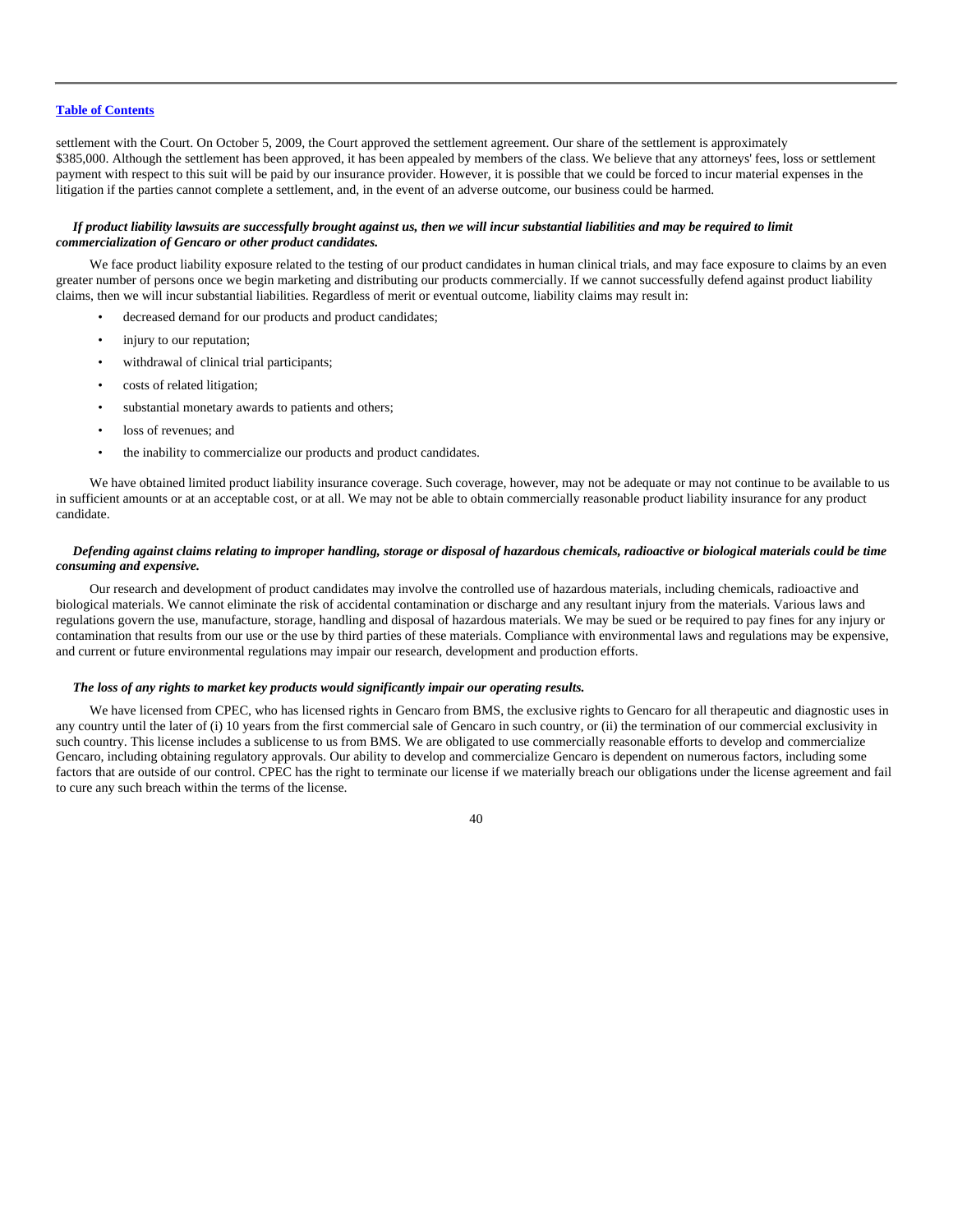If our license agreement with CPEC is terminated for reasons related to non-payment of fees, or for any other breach, then we would have no further rights to develop and commercialize Gencaro for any indication. The termination of this license, or of any other agreement which enables us to market a key product or product candidate, could significantly and adversely affect our business.

Certain intellectual property licensed by us are the subject of additional licensing arrangements to which the party that has licensed rights to us is subject. If such parties were to breach the terms of such licenses or such licenses were otherwise to terminate, our and our partners' rights to use such technology and develop and commercialize their products such as the Gencaro Test may terminate and our business would be materially harmed.

# *Third parties may own or control patents or patent applications that we may be required to license to commercialize our product candidates or that could result in litigation that would be costly and time consuming.*

Our or any strategic partner's ability to commercialize Gencaro and other product candidates depends upon our ability to develop, manufacture, market and sell these drugs without infringing the proprietary rights of third parties. A number of pharmaceutical and biotechnology companies, universities and research institutions have or may be granted patents that cover technologies similar to the technologies owned by or licensed to us. We may choose to seek, or be required to seek, licenses under third party patents, which would likely require the payment of license fees or royalties or both. We may also be unaware of existing patents that may be infringed by Gencaro, the genetic testing we intend to use in connection with Gencaro or our other product candidates. Because patent applications can take many years to issue, there may be other currently pending applications that may later result in issued patents that are infringed by Gencaro or our other product candidates. Moreover, a license may not be available to us on commercially reasonable terms, or at all.

There is a substantial amount of litigation involving patent and other intellectual property rights in the biotechnology and biopharmaceutical industries generally. If a third party claims that we are infringing on its technology, then our business and results of operations could be harmed by a number of factors, including:

- infringement and other intellectual property claims, even if without merit, are expensive and time-consuming to litigate and can divert management's attention from our core business;
- monetary damage awards for past infringement can be substantial;
- a court may prohibit us from selling or licensing product candidates unless the patent holder chooses to license the patent to us; and
- if a license is available from a patent holder, we may have to pay substantial royalties.

We may also be forced to bring an infringement action if we believe that a competitor is infringing our protected intellectual property. Any such litigation will be costly, time-consuming and divert management's attention, and the outcome of any such litigation may not be favorable to us.

# *Our intellectual property rights may not preclude competitors from developing competing products and our business may suffer.*

Our competitive success will depend, in part, on our ability to obtain and maintain patent protection for our inventions, technologies and discoveries, including intellectual property that we license. The patent positions of biotechnology companies involve complex legal and factual questions, and we cannot be certain that our patents and licenses will successfully preclude others from using our technology. Although Gencaro has an established patent strategy, the timing of the grant of a patent cannot be predicted. Patent applications describing and seeking patent protection of methods, compositions or processes relating to proprietary inventions involving human therapeutics could require us to generate data, which may involve substantial costs. In addition, the coverage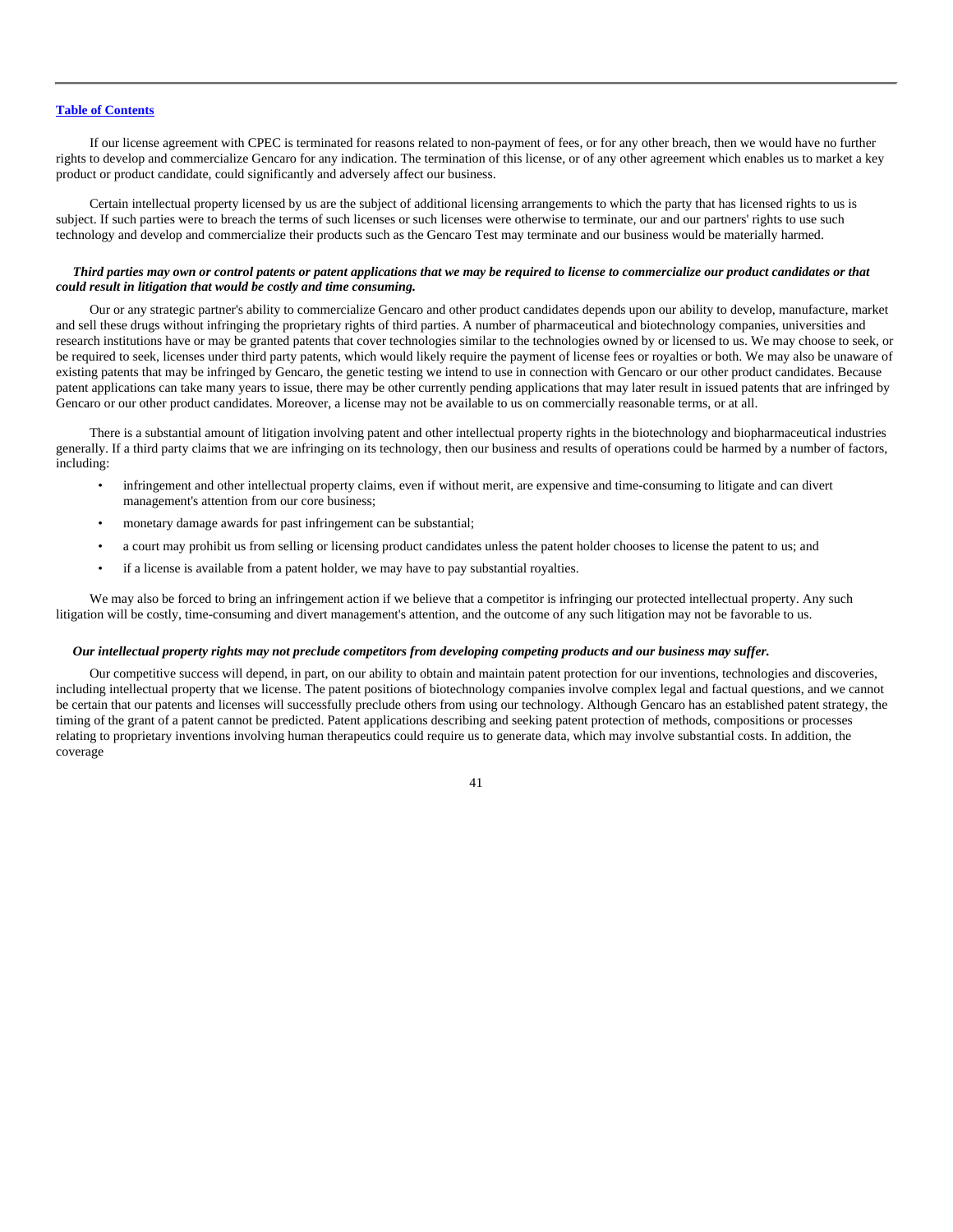claimed in a patent application can be significantly reduced before the patent is issued. Consequently, we cannot be certain that any of our pending patent applications will result in the issuance of patents or, if any patents are issued, that they will provide significant market protection or will not be circumvented or challenged and found to be unenforceable or invalid. In some cases, patent applications in the U.S. and certain other jurisdictions are maintained in secrecy until patents issue, and since publication of discoveries in the scientific or patent literature often lags behind actual discoveries, we cannot be certain of the priority of inventions covered by pending patent applications. Moreover, we may have to participate in interference proceedings declared by the U.S. Patent and Trademark Office to determine priority of invention or in opposition proceedings in a foreign patent office, any of which could result in substantial cost to us, even if the eventual outcome is favorable. There can be no assurance that a court of competent jurisdiction would hold any patents issued valid. An adverse outcome could subject us to significant liabilities to third parties, require disputed rights to be licensed from third parties or require us to cease using such technology. Regardless of merit, the listing of potential patents in the FDA Orange Book for Gencaro may be challenged as being improperly listed. We may have to defend against such claims and possible associated antitrust issues. We could also incur substantial costs in seeking to enforce our proprietary rights against infringement.

While the composition of matter patents on the compound that comprises Gencaro have expired, we hold the intellectual property arising from the discovery of the interaction of Gencaro with the polymorphisms of the  $\beta_1$  and  $a_{2C}$  receptors. We have filed patent applications that claim the use of Gencaro with the diagnosis of a patient's receptor genotype. Our NDA requested a label that will include a claim that efficacy varies based on receptor genotype and a recommendation in the prescribing information that prospective patients be tested for their receptor genotype. We believe that under applicable law, a generic bucindolol label would likely be required to include this recommendation as it pertains directly to the safe or efficacious use of the drug. Such a label could be considered as inducing infringement, carrying the same liability as direct infringement. If the label with the genotype information for Gencaro is not approved, or if generic labels are not required to copy the approved label, competitors could have an easier path to introduce bioequivalent products and our business may suffer. Even if the patents are granted, the approved label may not contain language covered by the patents, or we may be unsuccessful in enforcing them.

We may not be able to effectively protect our intellectual property rights in some foreign countries, as many countries do not offer the same level of legal protection for intellectual property as the U.S. Furthermore, the patent applications describing our proprietary methods are filed only in the U.S.

We require our employees, consultants, business partners and members of our scientific advisory board to execute confidentiality agreements upon the commencement of employment, consulting or business relationships with us. These agreements provide that all confidential information developed or made known during the course of the relationship with us be kept confidential and not disclosed to third parties except in specific circumstances. In the case of employees, the agreements provide that all inventions resulting from work performed for us, utilizing the property or relating to our business and conceived or completed by the individual during employment shall be our exclusive property to the extent permitted by applicable law.

Third parties may breach these and other agreements with us regarding our intellectual property and we may not have adequate remedies for the breach. Third parties could also fail to take necessary steps to protect our licensed intellectual property, which could seriously harm our intellectual property position.

If we are not able to protect our proprietary technology, trade secrets and know-how, then our competitors may develop competing products. Any issued patent may not be sufficient to prevent others from competing with us. Further, we have trade secrets relating to Gencaro, and such trade secrets may become known or independently discovered. Our issued patents and those that may issue in the future, or those licensed to us, may be challenged, opposed, invalidated or circumvented, which could limit our ability to stop competitors from marketing related products or the term of patent protection that we may have for our product candidates. All of these factors may affect our competitive position.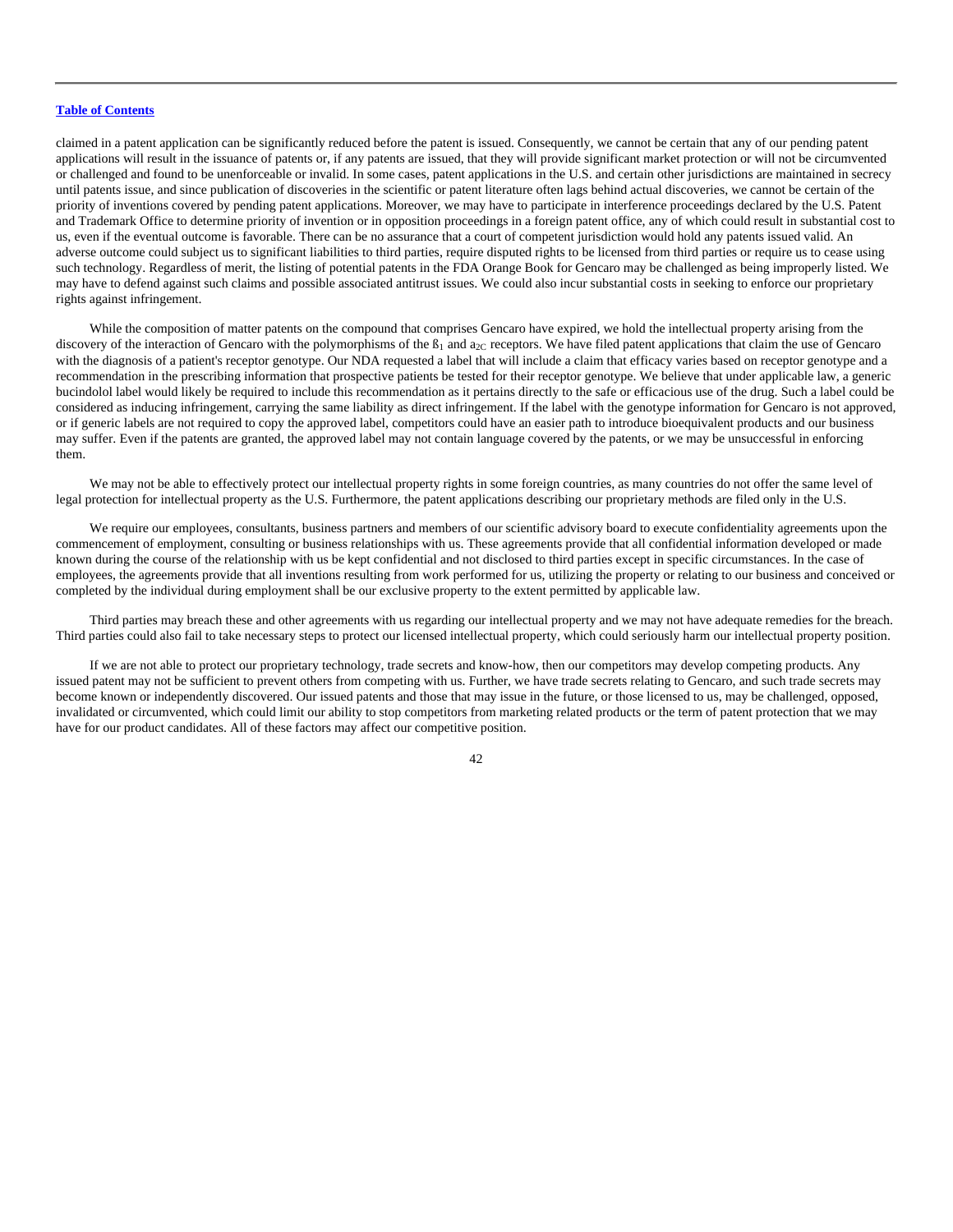# *If the manufacture, use or sale of our products infringe on the intellectual property rights of others, we could face costly litigation, which could cause us to pay substantial damages or licensing fees and limit our ability to sell some or all of our products.*

Extensive litigation regarding patents and other intellectual property rights has been common in the biopharmaceutical industry. Litigation may be necessary to assert infringement claims, enforce patent rights, protect trade secrets or know-how and determine the enforceability, scope and validity of certain proprietary rights. Litigation may even be necessary to defend disputes of inventorship or ownership of proprietary rights. The defense and prosecution of intellectual property lawsuits, U.S. Patent and Trademark Office interference proceedings, and related legal and administrative proceedings (e.g., a reexamination) in the U.S. and internationally involve complex legal and factual questions. As a result, such proceedings are costly and time-consuming to pursue, and their outcome is uncertain.

Regardless of merit or outcome, our involvement in any litigation, interference or other administrative proceedings could cause us to incur substantial expense and could significantly divert the efforts of our technical and management personnel. Any public announcements related to litigation or interference proceedings initiated or threatened against us could cause our stock price to decline. Adverse outcomes in patent litigation may potentially subject us to antitrust litigation which, regardless of the outcome, would adversely affect our business. An adverse determination may subject us to the loss of our proprietary position or to significant liabilities, or require us to seek licenses that may include substantial cost and ongoing royalties. Licenses may not be available from third parties, or may not be obtainable on satisfactory terms. An adverse determination or a failure to obtain necessary licenses may restrict or prevent us from manufacturing and selling our products, if any. These outcomes could materially harm our business, financial condition and results of operations.

#### **Risks Related to Stock Price Volatility**

# *Ownership of our common stock is highly concentrated, and it may prevent you and other stockholders from influencing significant corporate decisions and may result in conflicts of interest that could cause our stock price to decline.*

Our executive officers, directors and their affiliates beneficially owned approximately 38% of our outstanding common stock as of December 31, 2009. Accordingly, these executive officers, directors and their affiliates, acting individually or as a group, have substantial influence over the outcome of a corporate action of ours requiring stockholder approval, including the election of directors, any merger, consolidation or sale of all or substantially all of our assets or any other significant corporate transaction. These stockholders may also delay or prevent a change in control of us, even if such change in control would benefit our other stockholders. The significant concentration of stock ownership may adversely affect the value of our common stock due to investors' perception that conflicts of interest may exist or arise.

#### *Our stock price is expected to be volatile.*

Our common stock could be subject to significant fluctuations. Market prices for securities of early-stage pharmaceutical, biotechnology and other life sciences companies have historically been particularly volatile. Some of the factors that may cause the market price of our common stock to fluctuate include:

- the regulatory status of Gencaro and the Gencaro Test, and whether and when they are approved for sale, if at all, and the labeling or other conditions of use imposed by the FDA;
- our ability to secure substantial additional funding or complete a strategic transaction or to complete development of and commercialize Gencaro;
- potential receipt of government funding to further develop rNAPc2;
- the results of our future clinical trials and any future NDAs of our current and future product candidates;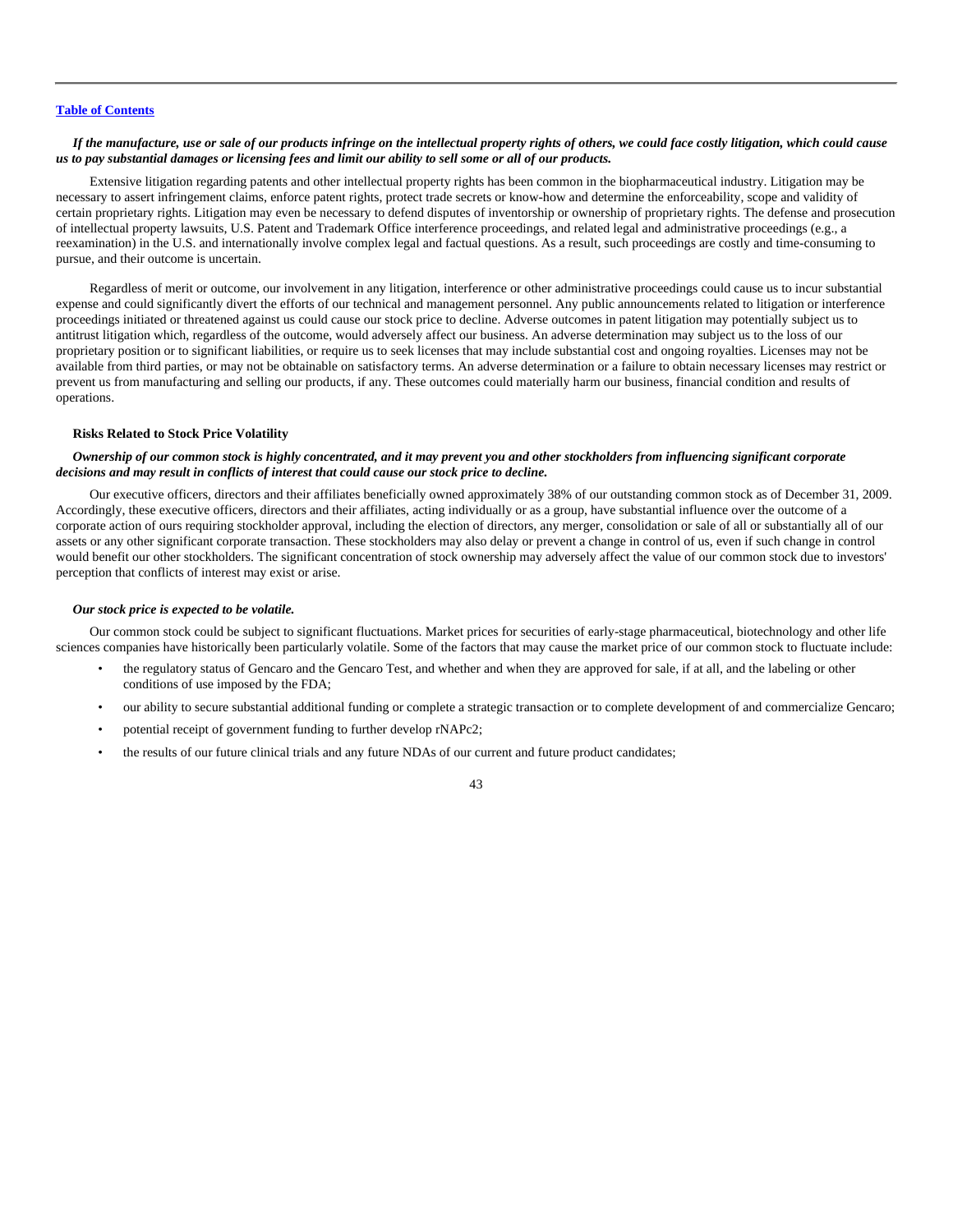- the entry into, or termination of, key agreements, including key strategic alliance agreements;
- the results and timing of regulatory reviews relating to our product candidates;
- failure of any of our product candidates, if approved, to achieve commercial success;
- general and industry-specific economic conditions that may affect our research and development expenditures;
- the results of clinical trials conducted by others on drugs that would compete with our product candidates;
- issues in manufacturing our product candidates or any approved products;
- the initiation of or material developments in or the conclusion of litigation to enforce or defend any of our intellectual property rights;
- the loss of key employees;
- the introduction of technological innovations or new commercial products by our competitors;
- changes in estimates or recommendations by securities analysts, if any, who cover our common stock;
- future sales of our common stock;
- changes in the structure of health care payment systems; and
- period-to-period fluctuations in our financial results.

Moreover, the stock markets in general have experienced substantial volatility that has often been unrelated to the operating performance of individual companies. These broad market fluctuations may also adversely affect the trading price of our common stock.

In the past, following periods of volatility in the market price of a company's securities, stockholders have often instituted class action securities litigation against those companies. Such litigation, if instituted, could result in substantial costs and diversion of management attention and resources, which could significantly harm our profitability and reputation.

## *Future sales or the possibility of future sales of our common stock may depress the market price of our common stock.*

Sales in the public market of substantial amounts of our common stock, including pursuant to our equity distribution agreement with Wedbush Securities Inc., could depress prevailing market prices of our common stock. As of December 31, 2009, we had 7,620,448 shares of common stock outstanding. All of these shares are freely transferable without restriction or further registration under the Securities Act, except for shares held by our directors, officers and other affiliates and unregistered shares held by non-affiliates. The sale of these additional shares, or the perception that such sales may occur, could depress the market price of our common stock.

As of December 31, 2009, there were approximately 921,000 shares of our common stock which may be issued upon exercise of outstanding stock options. If and when these options are exercised, such shares will be available for sale in the open market without further registration under the Securities Act. The existence of these outstanding options may negatively affect our ability to complete future equity financings at acceptable prices and on acceptable terms. The exercise of those options, and the prompt resale of shares of our common stock received, may also result in downward pressure on the price of our common stock.

As of December 31, 2009, approximately 341,000 shares of our common stock were issuable upon the exercise of outstanding warrants, all of which were exercisable as of this date. Once a warrant is exercised, if the shares of our common stock issued upon the exercise of any such warrant are not available for sale in the open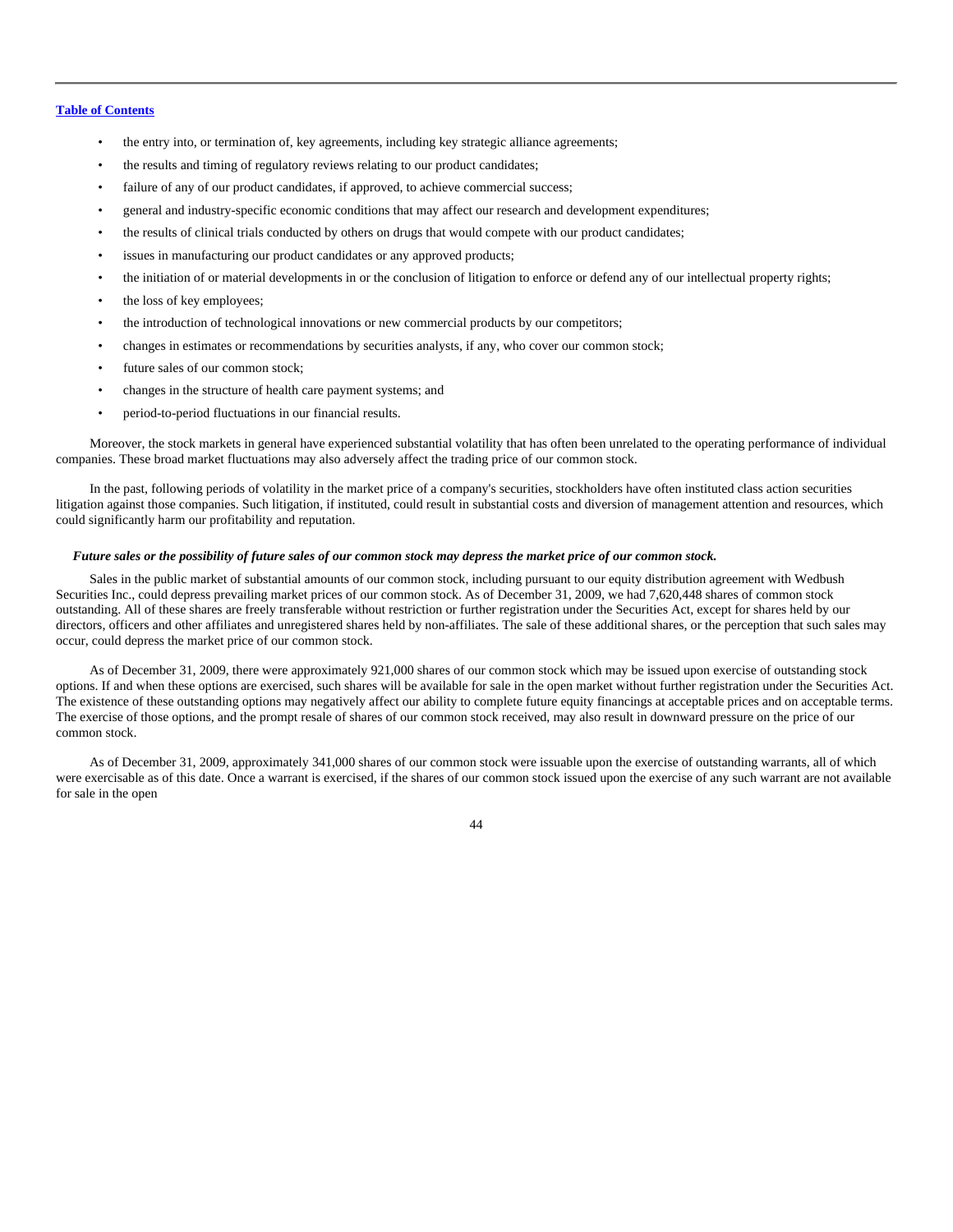market without further registration under the Securities Act, then the holder can arrange for the resale of shares either by invoking any applicable registration rights, causing the shares to be registered under the Securities Act and thus freely transferable, or by relying on an exemption to the Securities Act. If these registration rights, or similar registration rights that may apply to securities we may issue in the future, are exercised, it could result in additional sales of our common stock in the market, which may have an adverse effect on our stock price.

In the absence of a significant strategic transaction, we will need to raise significant additional capital to finance our capital requirements, including the research, development and commercialization of our drug products. If future securities offerings occur, they would dilute our current stockholders' equity interests and could reduce the market price of our common stock.

#### *We do not expect to pay cash dividends, and accordingly, stockholders must rely on stock appreciation for any return on their investment.*

We anticipate that we will retain our earnings, if any, for future growth and therefore do not anticipate paying cash dividends in the future. As a result, only appreciation of the price of our common stock will provide a return to stockholders. Investors seeking cash dividends should not invest in our common stock.

# *We have implemented anti-takeover provisions that could discourage, prevent or delay a takeover, even if the acquisition would be beneficial to our stockholders.*

Provisions of our certificate of incorporation and bylaws, as well as provisions of Delaware law, could make it more difficult for a third party to acquire us, even if doing so would benefit our stockholders. These provisions:

- establish a classified board of directors so that not all members of our board may be elected at one time;
- authorize the issuance of up to 5 million additional shares of preferred stock that could be issued by our board of directors to increase the number of outstanding shares and hinder a takeover attempt;
- limit who may call a special meeting of stockholders;
- prohibit stockholder action by written consent, thereby requiring all stockholder actions to be taken at a meeting of our stockholders; and
- establish advance notice requirements for nominations for election to our board of directors or for proposing matters that can be acted upon at a stockholder meeting.

Specifically, our certificate of incorporation provides that all stockholder action must be effected at a duly called meeting and not by a written consent. The bylaws provide, however, that our stockholders may call a special meeting of stockholders only upon a request of stockholders owning at least 50% of our outstanding common stock. These provisions of our certificate of incorporation and bylaws could discourage potential acquisition proposals and could delay or prevent a change in control. We designed these provisions to reduce our vulnerability to unsolicited acquisition proposals and to discourage certain tactics that may be used in proxy fights. These provisions, however, could also have the effect of discouraging others from making tender offers for our shares. As a consequence, they also may inhibit fluctuations in the market price of our shares that could result from actual or rumored takeover attempts. Such provisions also may have the effect of preventing changes in our management.

We are permitted to issue shares of our preferred stock without stockholder approval upon such terms as our board of directors determines. Therefore, the rights of the holders of our common stock are subject to, and may be adversely affected by, the rights of the holders of our preferred stock that may be issued in the future. In addition, the issuance of preferred stock could have a dilutive effect on the holdings of our current stockholders.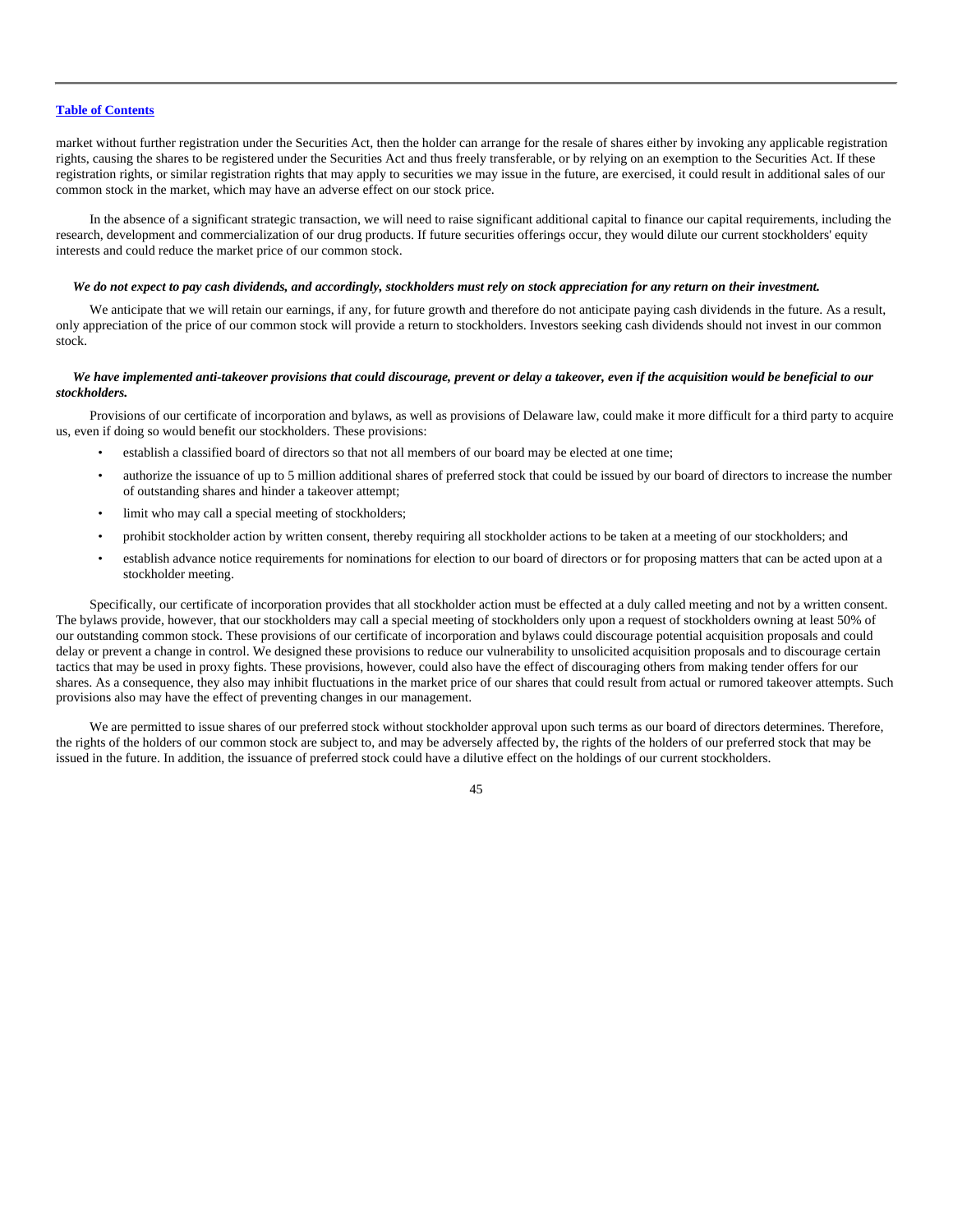We are subject to the Delaware anti-takeover laws regulating corporate takeovers. These anti-takeover laws prevent a Delaware corporation from engaging in a merger or sale of more than 10% of its assets with any stockholder, including all affiliates and associates of the stockholder, who owns 15% or more of the corporation's outstanding voting stock, for three years following the date that the stockholder acquired 15% or more of the corporation's stock unless:

- the board of directors approved the transaction where the stockholder acquired 15% or more of the corporation's stock;
- after the transaction in which the stockholder acquired 15% or more of the corporation's stock, the stockholder owned at least 85% of the corporation's outstanding voting stock, excluding shares owned by directors, officers and employee stock plans in which employee participants do not have the right to determine confidentially whether shares held under the plan will be tendered in a tender or exchange offer; or
- on or after this date, the merger or sale is approved by the board of directors and the holders of at least two-thirds of the outstanding voting stock that is not owned by the stockholder.

The provisions of our governing documents and current Delaware law may, collectively:

- lengthen the time required for a person or entity to acquire control of us through a proxy contest for the election of a majority of our board of directors;
- discourage bids for our common stock at a premium over market price; and
- generally deter efforts to obtain control of us.

# **Item 1B.** *Unresolved Staff Comments*

Not applicable.

# **Item 2.** *Properties*

The Company's headquarters facility consists of approximately 15,000 square feet of newly constructed office space in Broomfield, Colorado, which is leased until June 2013. It also leases approximately 1,500 square feet of laboratory facilities located in Aurora, Colorado, which is leased until September 2010.

The Company believes that these facilities are adequate to meet its current needs.

#### **Item 3.** *Legal Proceedings*

On February 9, 2007, Nuvelo and certain of Nuvelo's former and current officers and directors were named as defendants in a purported securities class action lawsuit filed in the United States District Court for the Southern District of New York. The suit alleges violations of the Securities Exchange Act of 1934 related to the clinical trial results of alfimeprase, which Nuvelo announced on December 11, 2006, and seeks damages on behalf of purchasers of Nuvelo's common stock during the period between January 5, 2006 and December 8, 2006. Specifically, the suit alleges that Nuvelo misled investors regarding the efficacy of alfimeprase and the drug's likelihood of success. The plaintiff seeks unspecified damages and injunctive relief. Three additional lawsuits were filed in the Southern District of New York on February 16, 2007, March 1, 2007 and March 6, 2007, respectively. On April 10, 2007, three separate motions to consolidate the cases, appoint lead plaintiff, and appoint lead plaintiff's counsel were filed. On April 18, 2007, Nuvelo filed a motion to transfer the four cases to the Northern District of California. The Court granted Nuvelo's motion to transfer the cases to the Northern District of California in July 2007. Plaintiffs have filed motions for consolidation, lead plaintiff and lead plaintiff's counsel in the Northern District of California. Plaintiffs filed their consolidated complaint in the Northern District of California on November 9, 2007. Nuvelo filed a motion to dismiss plaintiffs consolidated complaint on December 21, 2007. Plaintiffs filed an opposition to Nuvelo's motion to dismiss on February 4, 2008. On June 12, 2008, the Court held a hearing on the motion to dismiss.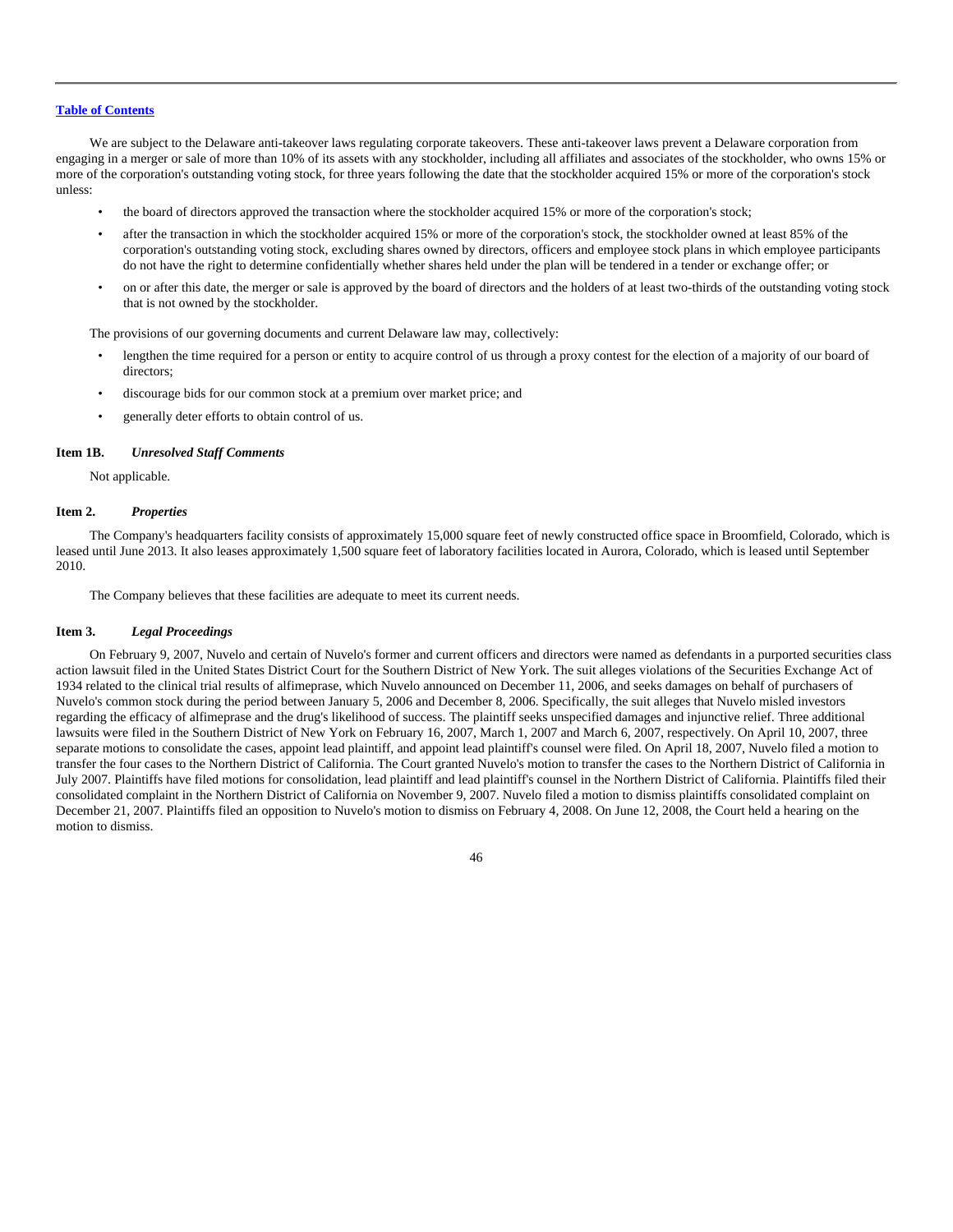On December 4, 2008, the Court issued an order dismissing plaintiff's complaint, and granting leave to amend. On January 23, 2009, plaintiffs filed an amended complaint, alleging similar claims. On March 24, 2009, defendants filed a motion to dismiss the amended complaint. On July 15, 2009, the Court held a hearing on the motion to dismiss. On August 17, 2009, the Court granted in part and denied in part defendants' motion. ARCA filed its answer to plaintiff's complaint on October 1, 2009. The parties exchanged initial disclosures on October 13, 2009, and the parties are currently engaged in discovery. A case management conference is scheduled for March 25, 2010. Based on plaintiff's amended complaint, ARCA believes that any attorneys' fees, loss or settlement payment with respect to this suit will be paid by its insurance provider. However, it is possible that ARCA could be forced to incur material expenses in the litigation and, in the event of an adverse outcome, ARCA's business could be harmed.

In addition, on or about December 6, 2001, Variagenics, Inc. was sued in a complaint filed in the United States District Court for the Southern District of New York naming it and certain of its officers and underwriters as defendants. The complaint purportedly is filed on behalf of persons purchasing Variagenics' stock between July 21, 2000 and December 6, 2000, and alleges violations of Sections 11, 12(a)(2) and 15 of the Securities Act of 1933, as amended and Section 10(b) of the Securities Exchange Act of 1934, as amended, and Rule 10b-5 promulgated thereunder. The complaint alleges that, in connection with Variagenics' July 21, 2000 initial public offering, or IPO, the defendants failed to disclose additional and excessive commissions purportedly solicited by and paid to the underwriter defendants in exchange for allocating shares of Variagenics' stock to preferred customers and alleged agreements among the underwriter defendants and preferred customers tying the allocation of IPO shares to agreements to make additional aftermarket purchases at predetermined prices. Plaintiffs claim that the failure to disclose these alleged arrangements made Variagenics' registration statement on Form S-1 filed with the SEC in July 2000 and the prospectus, a part of the registration statement, materially false and misleading. Plaintiffs seek unspecified damages. On or about April 19, 2002, an amended complaint was filed which makes essentially the same allegations. ARCA is involved in this litigation as a result of Nuvelo's merger with Variagenics in January 2003. On April 1, 2009 the parties entered into a settlement agreement. On October 5, 2009, the Court approved the settlement agreement. ARCA's share of the settlement is approximately \$385,000. Although the settlement has been approved, it has been appealed by members of the class. ARCA believes that any attorneys' fees, loss or settlement payment with respect to this suit will be paid by its insurance provider. However, it is possible that ARCA could be forced to incur material expenses in the litigation if the parties cannot complete a settlement, and, in the event of an adverse outcome, ARCA's business could be harmed.

**Item 4.** *Submission of Matters to a Vote of Security Holders*

Not applicable.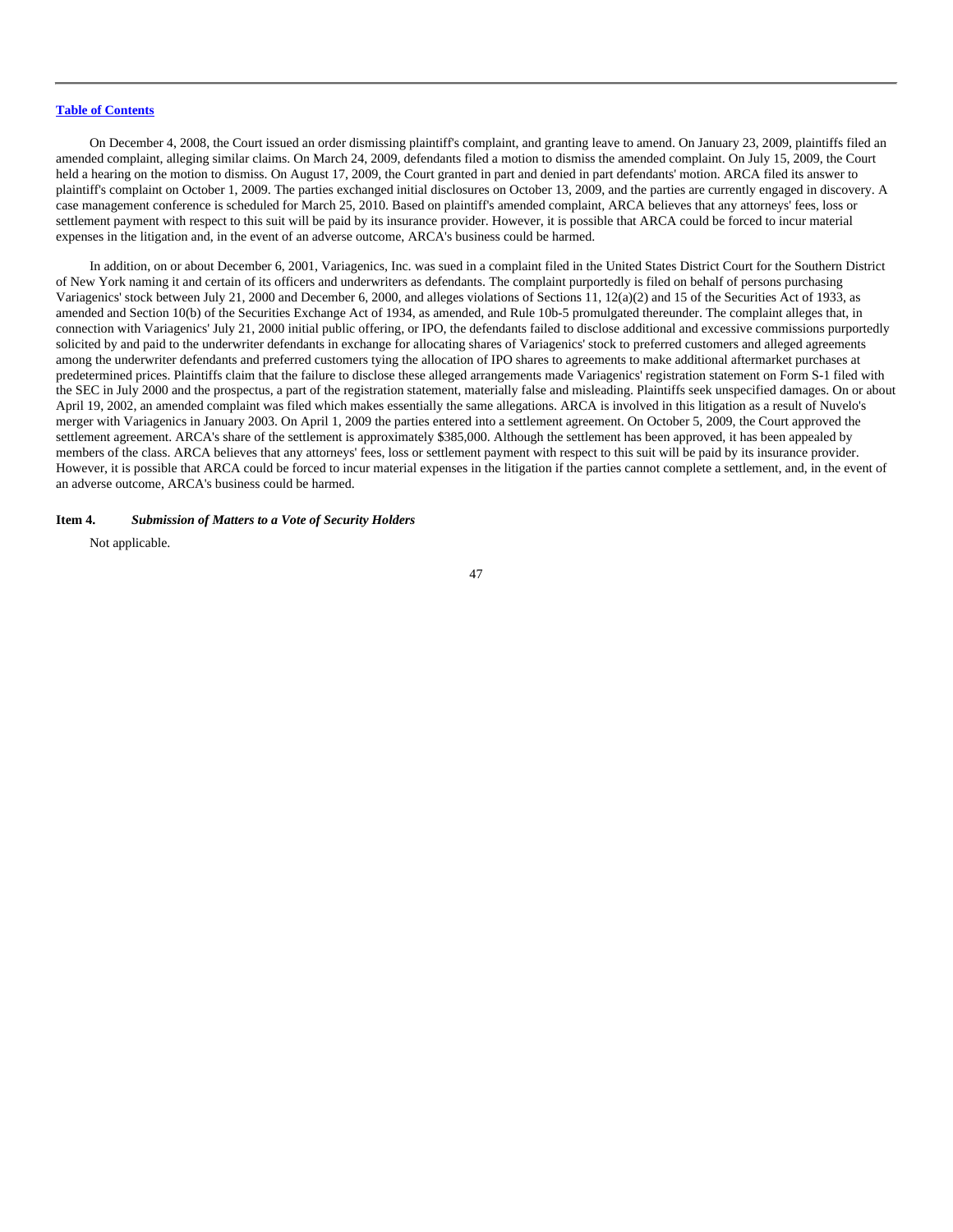# **PART II**

## **Item 5.** *Market for Registrant's Common Equity, Related Stockholder Matters and Issuer Purchases of Equity Securities*

ARCA's common stock is traded on the NASDAQ Global Market under the symbol "ABIO". Prior to completion of the merger with Nuvelo, Nuvelo's common stock traded under the symbol "NUVO" on the Nasdaq Global Market from January 31, 2003 to January 27, 2009 (except for the period between June 19, 2003 and March 19, 2004, where it temporarily traded under the symbol "NUVOD"). After the close of market on January 27, 2009, Nuvelo completed a 20-to-1 reverse stock split of its common stock and changed its name to ARCA biopharma, Inc. Unless otherwise indicated, all per share amounts, except for the par value per share, in this Form 10-K have been adjusted retroactively to reflect the reverse stock split.

The following table sets forth, for the periods indicated, the high and low sales prices for the Company's common stock, as reported by the Nasdaq Global Market under these symbols and as adjusted for the reverse stock split:

|                                     | High        |    | Low   |
|-------------------------------------|-------------|----|-------|
| <b>Year ended December 31, 2009</b> |             |    |       |
| First quarter                       | \$<br>6.60  | S  | 2.00  |
| Second quarter                      | 13.45       |    | 2.50  |
| Third quarter                       | 4.88        |    | 2.20  |
| Fourth quarter                      | 4.50        |    | 2.21  |
| Year ended December 31, 2008        |             |    |       |
| First quarter                       | \$<br>37.60 | -S | 11.00 |
| Second quarter                      | 19.40       |    | 11.00 |
| Third quarter                       | 15.00       |    | 6.80  |
| Fourth quarter                      | 9.40        |    | 4.21  |

## *Stockholders*

As of March 1, 2010, ARCA had approximately 150 stockholders of record of its common stock, and the last sale price reported on the Nasdaq Global Market for ARCA's common stock was \$3.00 per share.

# *Dividend Policy*

The holders of ARCA's common stock are entitled to dividends in such amounts and at such times, if any, as may be declared by ARCA's Board of Directors out of legally available funds. ARCA has not paid any dividends on its common stock and does not anticipate paying any cash dividends in the foreseeable future.

#### *Securities Authorized for Issuance Under Equity Compensation Plans*

Information relating to ARCA's equity compensation plans as of December 31, 2009, under which ARCA's equity securities were authorized for issuance, is included in Item 12 of Part III of this Annual Report.

#### *Unregistered Sales of Equity Securities and Use of Proceeds*

None.

*Issuer Purchases of Equity Securities*

None.

## **Item 6.** *Selected Financial Data*

Not applicable.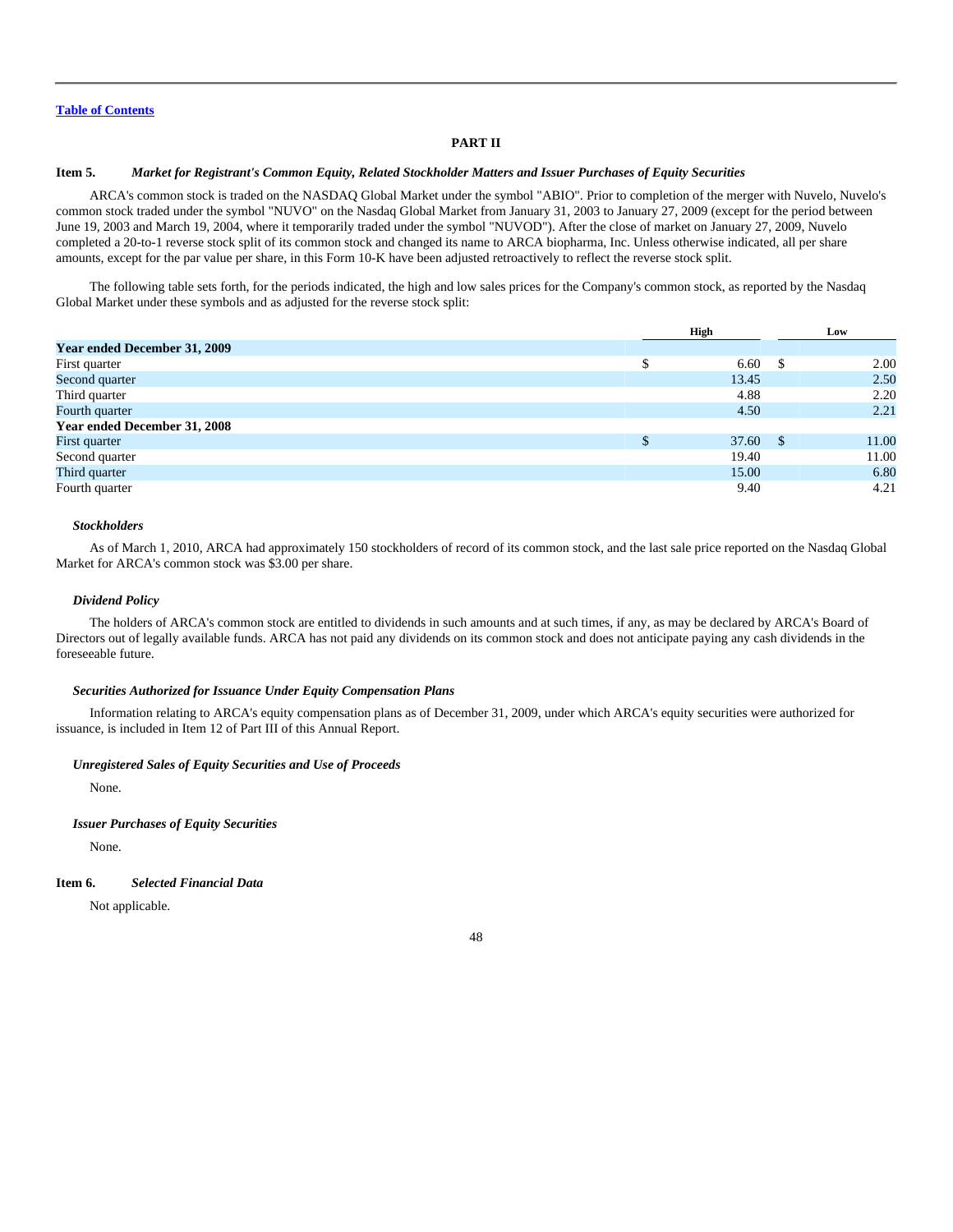### **Item 7.** *Management's Discussion and Analysis of Financial Condition and Results of Operations*

We have included or incorporated by reference into this Management's Discussion and Analysis of Financial Condition and Results of Operations and elsewhere in this Annual Report on Form 10-K, and from time to time our management may make, statements that constitute "forward-looking statements" within the meaning of Section 27A of the Securities Act and Section 21E of the Exchange Act. Forward-looking statements may be identified by words including "anticipate," "plan," "believe," "intend," "estimate," "expect," "should," "may," "potential" and similar expressions. Such statements are based on our management's current expectations and involve risks and uncertainties. Our actual results and performance could differ materially from those projected in the forward-looking statements as a result of many factors discussed in this Annual Report, including those set forth in this Item 7 as well as under "Item 1. Business" and "Item 1A. Risk Factors." We do not intend to update any of the forward-looking statements after the date of this Annual Report to conform these statements to actual results unless required by law.

#### *Overview*

ARCA is a biopharmaceutical company whose principal focus is developing genetically-targeted therapies for heart failure and other cardiovascular diseases. ARCA's lead product candidate is Gencaro<sup>TM</sup> (bucindolol hydrochloride), a pharmacologically unique beta-blocker and mild vasodilator being developed for the treatment of chronic heart failure. Gencaro is an oral tablet formulation intended to be dosed twice daily.

Chronic heart failure, or HF, is one of the largest health care problems in the United States and the rest of the world. Beta-blockers are part of the current standard of care for HF, and are considered to be among the most effective drug classes for the disease. However, a significant percentage of eligible patients in the United States is not being treated with, or does not tolerate or respond well to, those beta-blockers currently approved for the treatment of HF. ARCA believes that new therapies for which patient response can be predicted before a drug is prescribed can help improve the current standard of practice in the treatment of HF.

ARCA has identified common genetic variations in the cardiac nervous system that it believes interact with Gencaro's pharmacology and may predict patient response. ARCA currently holds worldwide rights to Gencaro and has been granted patents in the U.S. and Europe for methods of treating heart failure patients with bucindolol based on genetic testing, which ARCA believes will provide market exclusivity for Gencaro into 2025 in those markets. ARCA has collaborated with LabCorp to develop the Gencaro Test, a companion test for the genetic markers that may predict clinical response to Gencaro.

In September 2008, the FDA formally accepted for filing ARCA's NDA for Gencaro as a potential treatment for HF, based on the BEST trial, which was a major, North America-based heart failure Phase 3 trial. On May 29, 2009, the FDA issued a CRL to ARCA in which the FDA stated that it could not approve the Gencaro NDA in its current form and specified additional actions and information required for approval of the NDA. In the CRL, the FDA raised clinical effectiveness issues, asserting that the BEST trial did not adequately demonstrate efficacy of Gencaro in reducing all-cause mortality in patients with heart failure. The CRL stated that in order to obtain approval of Gencaro, among other things, ARCA must conduct an additional clinical efficacy trial of Gencaro in patients with heart failure.

To address the efficacy concerns raised in the CRL, in December 2009, ARCA submitted a clinical study protocol for review under the FDA's SPA process for the design of a clinical trial to assess the safety and efficacy of Gencaro in patients with chronic heart failure who have the genotype that appears to respond most favorably to Gencaro. The proposed trial protocol includes two interim data analyses at pre-specified numbers of primary endpoints. If the results of either of the interim analyses meet certain criteria we believe will be defined with the FDA during the SPA process, ARCA could formally submit a complete response to the FDA's CRL based on an interim analysis, which could serve as the clinical effectiveness basis for FDA approval of Gencaro. If ARCA obtains sufficient funding and FDA approval of the SPA, ARCA currently expects it could begin the proposed trial approximately one year after such funding and approval. ARCA anticipates that the proposed trial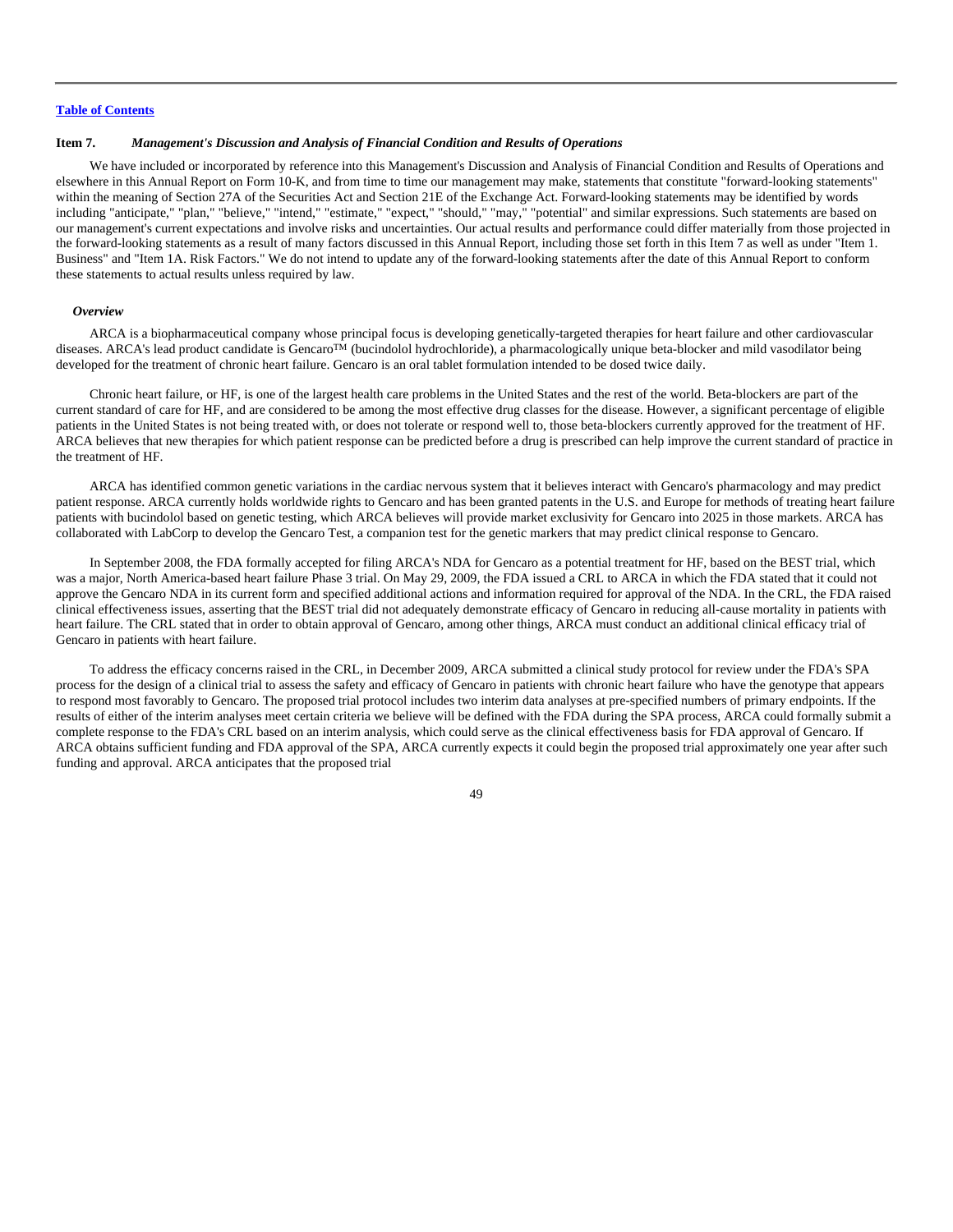could reach the specified number of endpoint events for the first interim analysis as soon as approximately two years after the trial begins. ARCA believes that the proposed interim analyses will be acceptable as the basis for potential approval of Gencaro if the data supports Gencaro's effectiveness as defined in the SPA, if any, subject to an acceptable plan to ensure that the findings at the interim analyses do not influence the trial's subsequent course or design. ARCA has not yet reached agreement with the FDA on the study protocol. Any proposed trial protocol must be reviewed and agreed upon with the FDA and the final trial protocol may be significantly different from the Company's SPA submission.

In the fourth quarter of 2009, the FDA designated the investigation of Gencaro for the reduction of cardiovascular mortality and cardiovascular hospitalizations in a genotype-defined heart failure population as a fast track development program. According to the FDA's Fast Track Guidance document, fast track programs are designed to facilitate the development and expedite the review of new drugs that are intended to treat serious or life-threatening conditions and that demonstrate the potential to address unmet medical needs.

In addition to requiring an additional efficacy trial of Gencaro, the CRL also required additional actions and raised additional issues. The CRL stated that ARCA must conduct additional clinical pharmacology studies to address drug-drug interaction and pharmacokinetic issues, and additional non-clinical studies to further characterize Gencaro metabolites. If ARCA and the FDA reach agreement on the CRL response strategy, ARCA plans to submit a complete response to the CRL, except for the data from the proposed Phase 3 trial as permitted under the rules of the fast track designation.

ARCA also holds exclusive rights to rNAPc2, a potent, long-acting recombinant protein anticoagulant with a unique mechanism of action involving inhibition of tissue factor. Previously, small studies of rNAPc2 in non-human primates demonstrated potential efficacy against two of the most deadly strains of HFV, Ebola and Marburg. ARCA is currently seeking government funding to further develop rNAPc2 as a potential treatment for HFV. Considering the substantial cost associated with the development of rNAPc2 and ARCA's limited financial resources, further development of rNAPc2 will be dependent upon receipt of government funding, which may not be available.

In light of the substantial additional time and costs associated with the development of Gencaro and the need to raise a significant amount of capital on acceptable terms to finance the proposed clinical trial and ARCA's ongoing operations, in 2009 ARCA reduced its operating expenses and is evaluating strategic alternatives for funding continued operations and development programs. ARCA intends to seek interim funding that could allow the Company to operate while it continues to pursue strategic combination, partnering, financing or licensing opportunities. If ARCA is delayed in completing or is unable to complete an interim financing and/or a strategic transaction, ARCA may discontinue its development activities on Gencaro or discontinue its operations. ARCA believes that its cash and cash equivalents balance as of December 31, 2009 will be sufficient to fund its operations, at its current cost structure, through at least June 30, 2010. ARCA is unable to assert that its current cash and cash equivalents are sufficient to fund operations beyond that date, and as a result, there is substantial doubt about ARCA's ability to continue as a going concern. ARCA may not be able to raise sufficient capital on acceptable terms or at all to continue development of Gencaro or to continue operations and may not be able to execute any strategic transaction.

# *Merger of ARCA and Nuvelo*

On January 27, 2009, ARCA, which then was named Nuvelo, Inc., or Nuvelo, completed the merger contemplated by that Agreement and Plan of Merger and Reorganization, dated September 24, 2008, as amended October 28, 2008, by and among Nuvelo, Dawn Acquisition Sub, Inc., a wholly-owned subsidiary of Nuvelo, or Merger Sub, and ARCA biopharma, Inc., or ARCA, a privately held developmental-stage biopharmaceutical company based in Broomfield, Colorado, which merger agreement, as amended, is referred to herein as the Merger Agreement.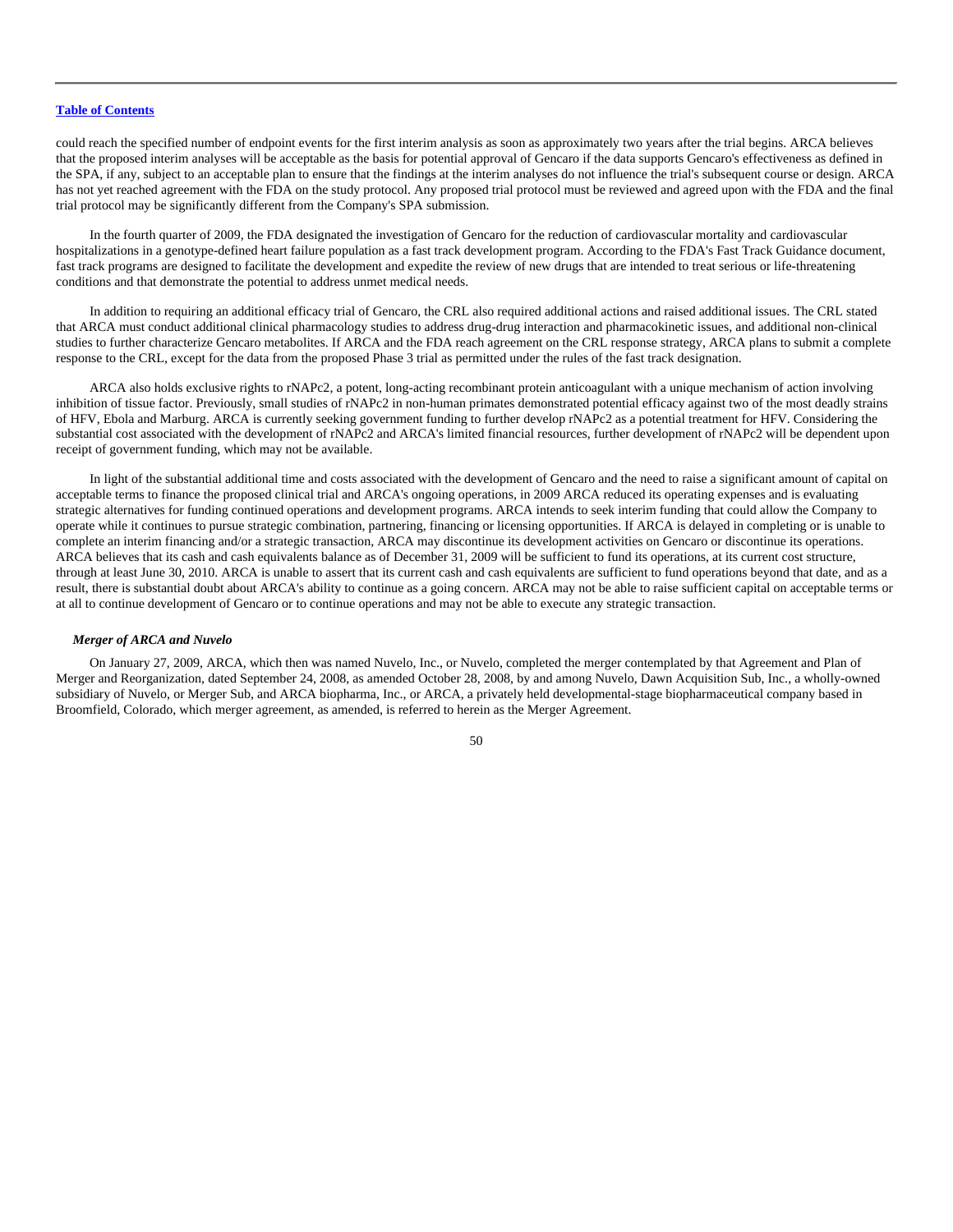In accordance with the Merger Agreement, immediately prior to the consummation of the merger, Nuvelo effected a reverse stock split of its common stock. Pursuant to this reverse stock split, each 20 shares of Nuvelo's common stock that were issued and outstanding immediately prior to the merger were converted into one share of Nuvelo's common stock. In addition, pursuant to the Merger Agreement, Merger Sub merged with and into ARCA, with ARCA continuing after the merger as the surviving corporation and a wholly-owned subsidiary of Nuvelo. Immediately following the merger, Nuvelo changed its name to ARCA biopharma, Inc.

Unless otherwise indicated, all references herein to "ARCA" refer to ARCA both before and after the completion of the merger, and all references to "Nuvelo" refer to Nuvelo prior to the completion of the merger and the name change. The financial information included in this Management's Discussion and Analysis of Financial Condition and Results of Operations is that of ARCA.

Under the terms of the Merger Agreement, holders of ARCA capital stock prior to the merger were entitled to receive shares of post-merger ARCA common stock, such that Nuvelo stockholders were expected to own approximately 33% of the common stock of the combined company immediately after the merger and ARCA stockholders, together with holders of ARCA options and warrants, were expected to own or had the right to acquire approximately 67% of the common stock of the combined company immediately after the merger, after giving effect to the issuance of shares pursuant to outstanding options and warrants primarily on the treasury stock method. The merger is intended to qualify for federal income tax purposes as a tax-free reorganization under the provisions of Section 368(a) of the U.S. Internal Revenue Code of 1986, as amended.

The merger was treated by ARCA as a reverse merger and accounted for as a business combination using the acquisition method of accounting in accordance with Accounting Standards Codification topic 805, *Business Combinations*, or ASC 805. For accounting purposes, ARCA is considered to have acquired Nuvelo in the merger, as the stockholders of ARCA prior to the merger now have a controlling interest in the combined company and ARCA's management is the management of the combined company. The results of operations and cash flows for the year ended December 31, 2009 include the activities of the acquired company since the date of the Merger.

## *Results of Operations*

## *Research and Development Expenses*

ARCA's research and development, or R&D, expenses were \$10.0 million for year ended December 31, 2009 as compared to \$11.0 million for 2008, a decrease of approximately \$1.0 million. R&D costs associated with the development of Gencaro decreased approximately \$3.2 million in 2009 compared to 2008, partially offset by \$2.2 million of costs related to compounds obtained in the Merger. The decrease in R&D costs related to Gencaro is comprised of the following:

- Approximately \$1.7 million of decreased manufacturing and process controls costs due to lower activity. In 2008, there were significant costs for manufacturing process development projects in support of the NDA filing and in anticipation of a potential commercial launch. There were no projects of similar scale in 2009.
- \$500,000 of decreased licensing fees. In 2008, ARCA incurred a \$500,000 licensing milestone expense upon acceptance of the NDA filing. There was no comparable expense in 2009.
- Approximately \$860,000 of decreased clinical and regulatory costs. In 2008, ARCA incurred costs for finalizing studies, filing the NDA with the FDA, and preparing for anticipated FDA inquiries and audits. These activities and costs were not recurring in 2009.

Partially offsetting the decrease in spending on Gencaro was approximately \$2.2 million of increased clinical development costs for projects initiated prior to the Merger by Nuvelo on the NU172 and NU206 compounds acquired in the Merger. These expenses consisted primarily of pre-clinical studies, costs related to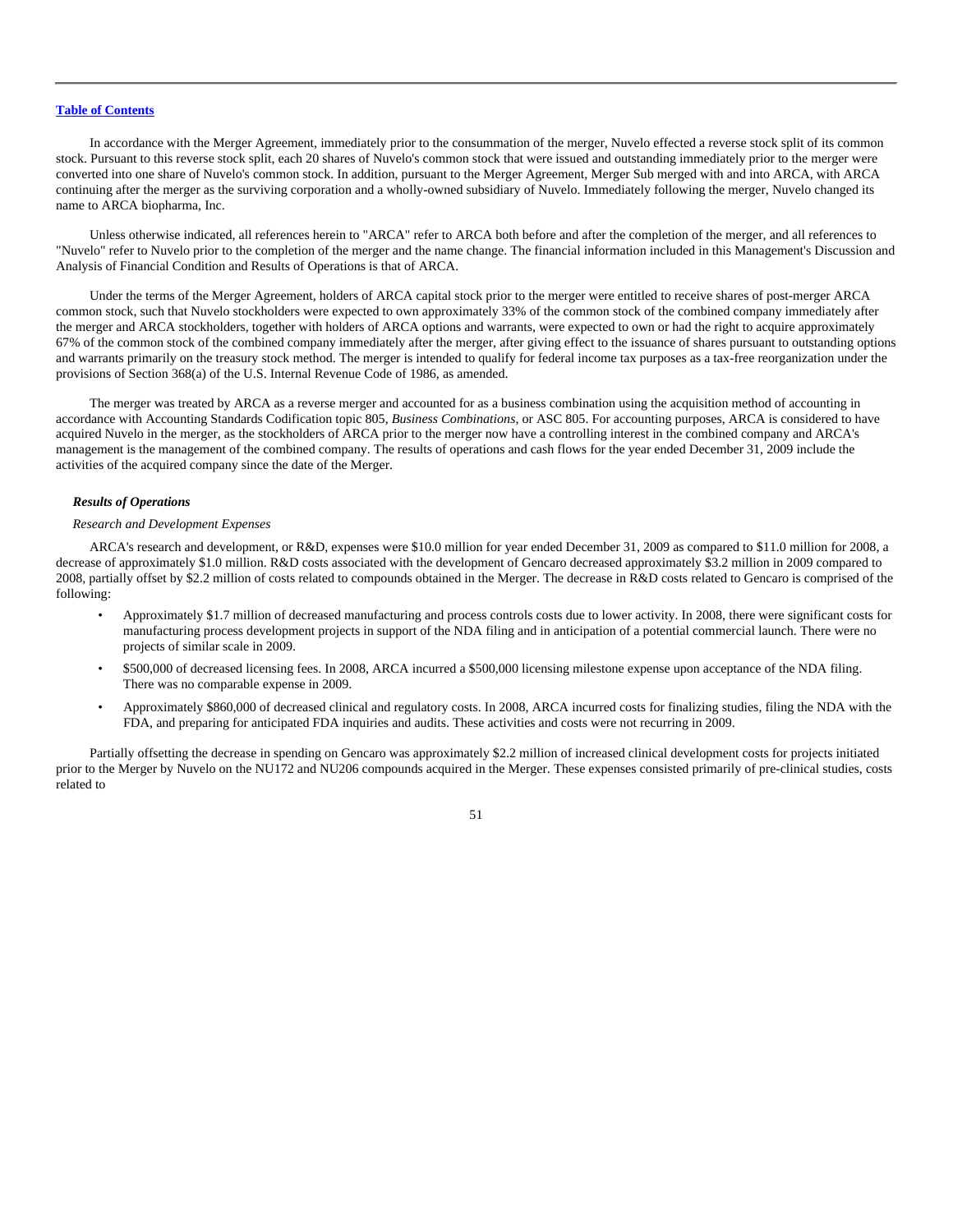collaborative development arrangements, and personnel costs of former Nuvelo employees while on transition plans. Employees on transition plans were employed for periods up to twelve weeks after the Merger to facilitate the transition of the business to ARCA. In 2009, ARCA's development expense under the collaboration agreement with Archemix totaled approximately \$875,000. The obligation to fund such development under the collaboration agreement concluded early in the third quarter of 2009.

Development expenses for Gencaro are expected to decrease further in 2010, and are contingent upon ARCA completing a strategic transaction or raising substantial additional funding in combination with a strategic transaction. Development expenses for rNAPc2 will be dependent upon receipt of government funding. Should ARCA receive funds from one or a combination of these sources, research and development expenses could be substantially higher to support increased activities.

#### *Selling, General and Administrative Expenses*

Selling, general and administrative expenses, or SG&A, primarily consist of personnel costs, consulting and professional fees, insurance, facilities and depreciation expenses, and various other administrative costs. Direct costs paid to third parties related to the Merger were classified as merger transaction costs on the consolidated statement of operations and costs of our restructuring plan implemented in the second quarter of 2009 are classified as restructuring expense on the consolidated statement of operations, and therefore are excluded from SG&A. Merger transaction costs and restructuring expenses are discussed below.

ARCA's SG&A expenses were \$12.8 million for the year ended December 31, 2009, compared to \$8.5 million for 2008, an increase of approximately \$4.4 million.

The increase in SG&A expenses for the year is comprised of the following:

- \$1.7 million of increased facilities expenses primarily related to lease agreements assumed in the Merger for Nuvelo facilities. Early termination of these lease agreements were negotiated and paid during the third quarter of 2009 and are more fully described under the Restructuring Expense caption.
- \$1.1 million of increased personnel costs, of which \$766,000 is attributable to personnel costs of former Nuvelo employees that had transitional employment plans, generally for up to twelve weeks following the Merger, to facilitate the integration of business activities. The remainder of the increase in personnel costs is due to increased headcount in the first half of 2009 in preparation for potential commercialization of Gencaro. The change in strategy and restructuring plan implemented during the second quarter of 2009 eliminated certain SG&A personnel.
- \$2.5 million of increased costs related to legal, auditing and tax compliance, and insurance, incurred primarily to complete post-Merger transitions, corporate governance, transitional SEC filings, and NASDAQ fees associated with being a public company, including costs for our Equity Distribution Agreement, completed in the fourth quarter of 2009.
- \$1.2 million of decreased costs primarily in marketing preparation services and travel costs. The decrease is the result of the change in strategy and restructuring plan implemented during the second quarter of 2009 in which ARCA ceased commercialization activities.

SG&A expenses for 2010 are expected to be lower than 2009 primarily due to the absence of merger and transition activities and savings as a result of the restructuring plan undertaken in the second quarter of 2009.

#### *Merger Transaction Costs*

During the year ended December 31, 2009, ARCA expensed approximately \$5.5 million in transaction costs related to the Merger. These costs are comprised primarily of financial advisory fees paid upon completion of the Merger and legal fees incurred in the first quarter of 2009 totaling approximately \$3.8 million. Prior to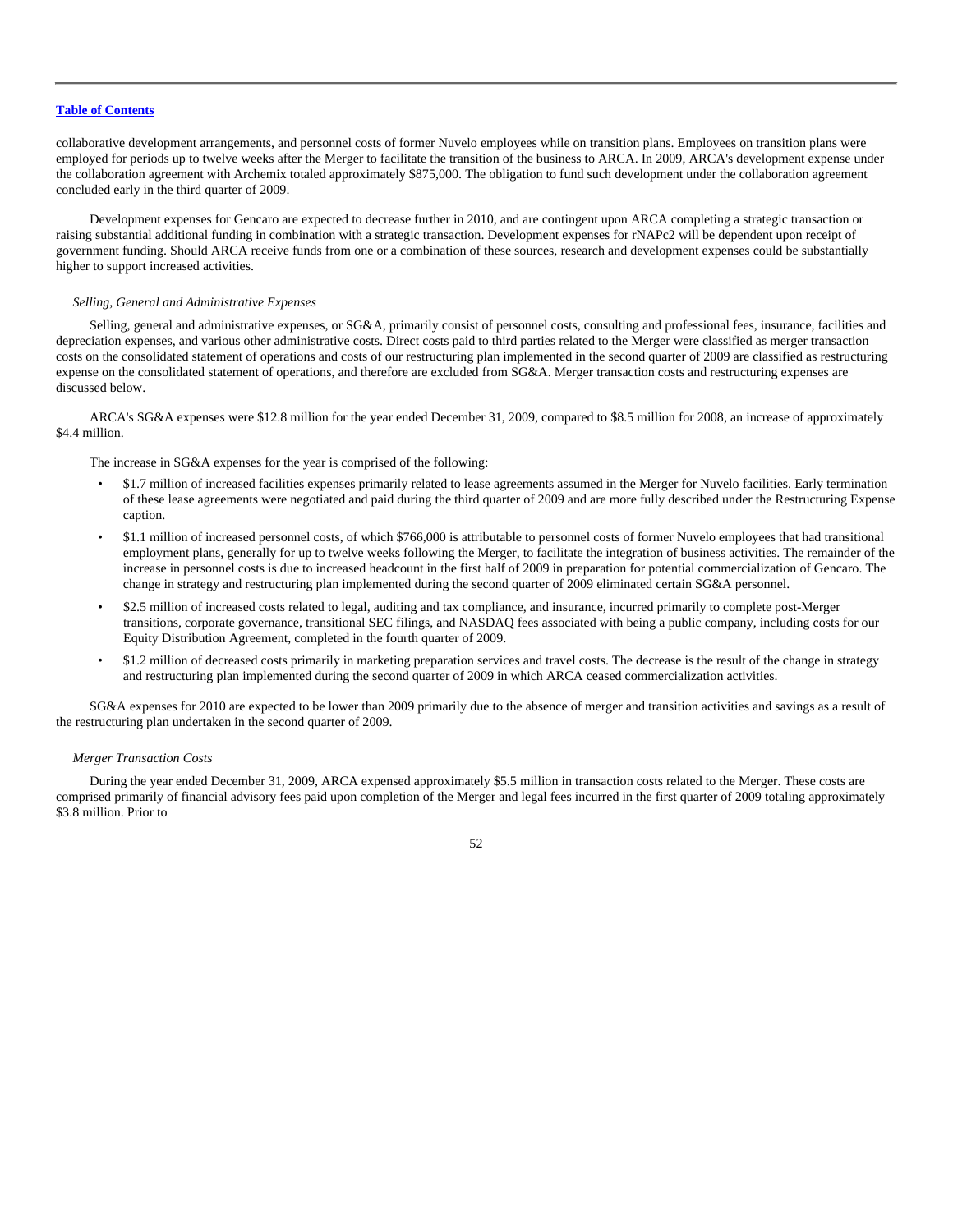December 31, 2008, ARCA had incurred merger transaction expenses, including legal, accounting and due diligence costs of approximately \$1.7 million. These costs were recorded on ARCA's consolidated balance sheet as deferred transaction costs on December 31, 2008. On January 1, 2009, as part of ARCA's adoption of ASC 805, these deferred transaction costs were expensed.

#### *Restructuring Expense, net*

In the second quarter of 2009, ARCA implemented a restructuring plan under which it terminated 44 employees from its R&D and SG&A functions. ARCA implemented the restructuring plan in connection with its strategy to seek strategic alternatives for commercializing Gencaro and to lower operating expenses to preserve capital resources. ARCA honored the Nuvelo, Inc. Change in Control Severance Benefit Plan for legacy Nuvelo employees affected, honored the employment agreement of one affected employee, and for the balance of affected employees, offered cash severance, acceleration of vesting on outstanding options representing the number of options that would have vested in one year had such employees continued to provide service, and an extension of the post-termination exercise period of the outstanding stock options to approximately one year.

As result of the restructuring plan, ARCA recorded a restructuring charge of \$1.2 million for personnel-related termination costs in the second quarter of 2009, of which \$795,000 relates to severance amounts to be paid in cash and \$387,000 relates to the acceleration of vesting on outstanding stock options. In the third quarter of 2009, ARCA reduced the restructuring charge by \$120,000 due to a change in estimate of severance costs. ARCA completed all payments associated with these restructuring charges in 2009.

During the third quarter of 2009, ARCA negotiated early terminations of the lease obligations related to the facilities in Sunnyvale, CA and San Carlos, CA, which were assumed in the Merger. The leases were terminated in consideration of payments by ARCA to the landlords consisting of: (i) retention by the landlords of security deposits totaling \$1.0 million; (ii) cash payments totaling \$5.4 million; (iii) \$6.0 million of restricted cash, securing a letter of credit previously issued to secure tenant obligations under the lease, was retained by the landlord; and (iv) issuance of warrants to purchase ARCA's common stock with an estimated fair value of \$377,000 in accordance with the provisions of the San Carlos facility lease termination. As a result of the early lease terminations, ARCA wrote-off the accrued facility exit cost balance relating to the Sunnyvale facility of \$11.0 million and the unfavorable lease liability and deferred rent balances of \$848,000 relating to the San Carlos facility, incurred transaction costs of \$117,000, and recognized a net charge for terminating the leases of approximately \$1.2 million. The \$1.2 million net charge is classified as restructuring expense in the consolidated statement of operations.

As part of the restructuring and lease terminations, management reviewed excess computer and office equipment for impairment, and recorded impairment charges of \$125,000 for 2009, based on the excess of the carrying value over the estimated fair value less estimated costs to sell. The impairment charge is classified as restructuring expense in the consolidated statement of operations.

#### *Loss on Impairment of In-process Research and Development*

In the fourth quarter of 2009, ARCA performed its annual test for impairment of the in-process research and development asset acquired in the Merger. The test considered multiple factors influencing the value of the assets including:

- the impact of capital market conditions, particularly increases in the cost of capital for the biopharmaceutical industry;
- the impact of delays in the drug development timeline, including, but not limited to,
	- the impact of the limited development activity subsequent to the Merger,
	- the impact on the drugs projected revenue as a result of a delay in commercialization, considering the fixed patent expiry, and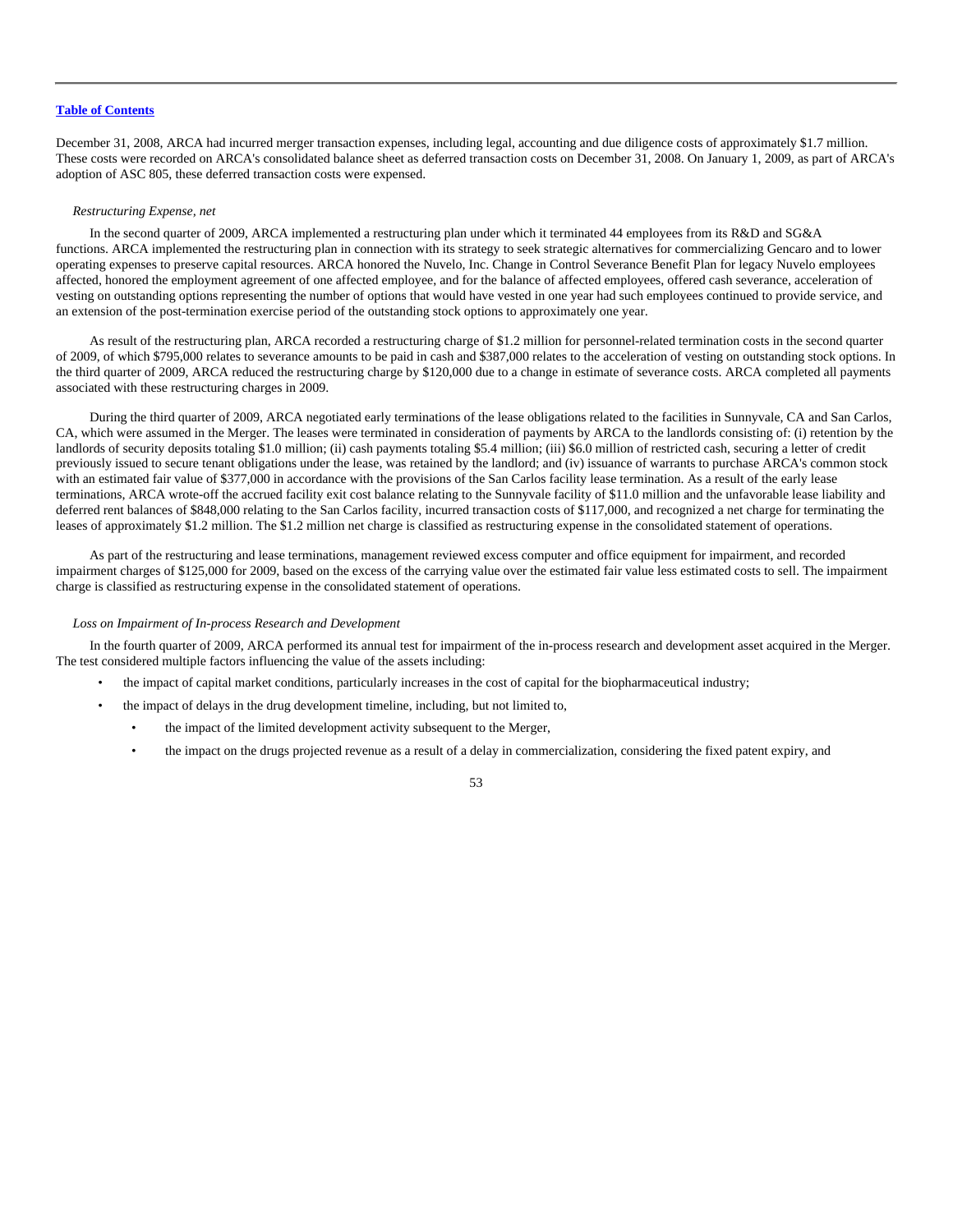- the impact of increased risk of competition; and
- the increasing likelihood of new healthcare legislation that could negatively impact the reimbursement and increase pricing pressure for the drug.

The evaluation of these factors, along with other uncertainties, leads ARCA to believe that the in-process research and development asset no longer has value as the fair value indicated by the Company's analysis was zero. Accordingly, ARCA recorded a loss on impairment for the full balance of the asset totaling \$6.0 million and wrote-off the related deferred tax liability of \$2.3 million in the fourth quarter of 2009.

#### *Gain on Bargain Purchase*

In accordance with ASC 805, any excess of fair value of acquired net assets over the acquisition consideration results in a gain on bargain purchase, and as a result, ARCA recorded a gain on bargain purchase of \$25.3 million for the year ended December 31, 2009 in connection with the Merger. This gain is largely determined by the trading price of Nuvelo's common stock on Nasdaq prior to the Merger, which ARCA believes is the most reliable measure of the consideration effectively transferred to effect the acquisition of Nuvelo. ARCA believes the gain on bargain purchase resulted from various factors that may have impacted the trading price of Nuvelo's common stock, including, without limitation, the significant declines in the securities markets during the fourth quarter of 2008; uncertainty concerning the combined entities ability to obtain regulatory approval of the Gencaro NDA, ability to successfully commercialize Gencaro, if approved, and to raise additional capital to support the commercialization of Gencaro and to fund other business objectives; uncertainty regarding the combined entity's ability to successfully integrate the business operations of Nuvelo; and uncertainty regarding the combined entities' ability to further identify, develop and achieve commercial success for products and technologies; all of which may have impacted Nuvelo's market capitalization at the time the Merger was consummated.

#### *Interest and Other Income*

Interest and other income was \$217,000 for the year ended December 31, 2009, as compared to \$240,000 for 2008. During 2009, ARCA had higher average investable balances representing the cash and investments acquired in the Merger. Despite the increase in cash and investments as a result of the Merger, interest and other income decreased compared to 2008 as a result of decreases in investment yields. ARCA expects interest income to be nominal in 2010 due to low investment yields and declining cash and investment balances.

#### *Interest and Other Expense*

Interest and other expense was \$185,000 for the year ended December 31, 2009, as compared to \$178,000 for 2008. The increase in interest and other expense in 2009 was primarily due to interest on the outstanding indebtedness under the Credit Facility and convertible notes. The convertible notes were converted into common stock upon closing of the Merger on January 27, 2009. The outstanding indebtedness under the Credit Facility was repaid in full in July 2009. Based on ARCA's current capital structure, interest expense for 2010 is expected to be minimal.

#### *Benefit from income taxes, net*

Associated with the \$6.0 million loss on impairment of the IPR&D asset, ARCA has written-off the related \$2.3 million deferred tax liability. The write-off of the deferred tax liability was recorded as benefit from income taxes on the consolidated statement of operations.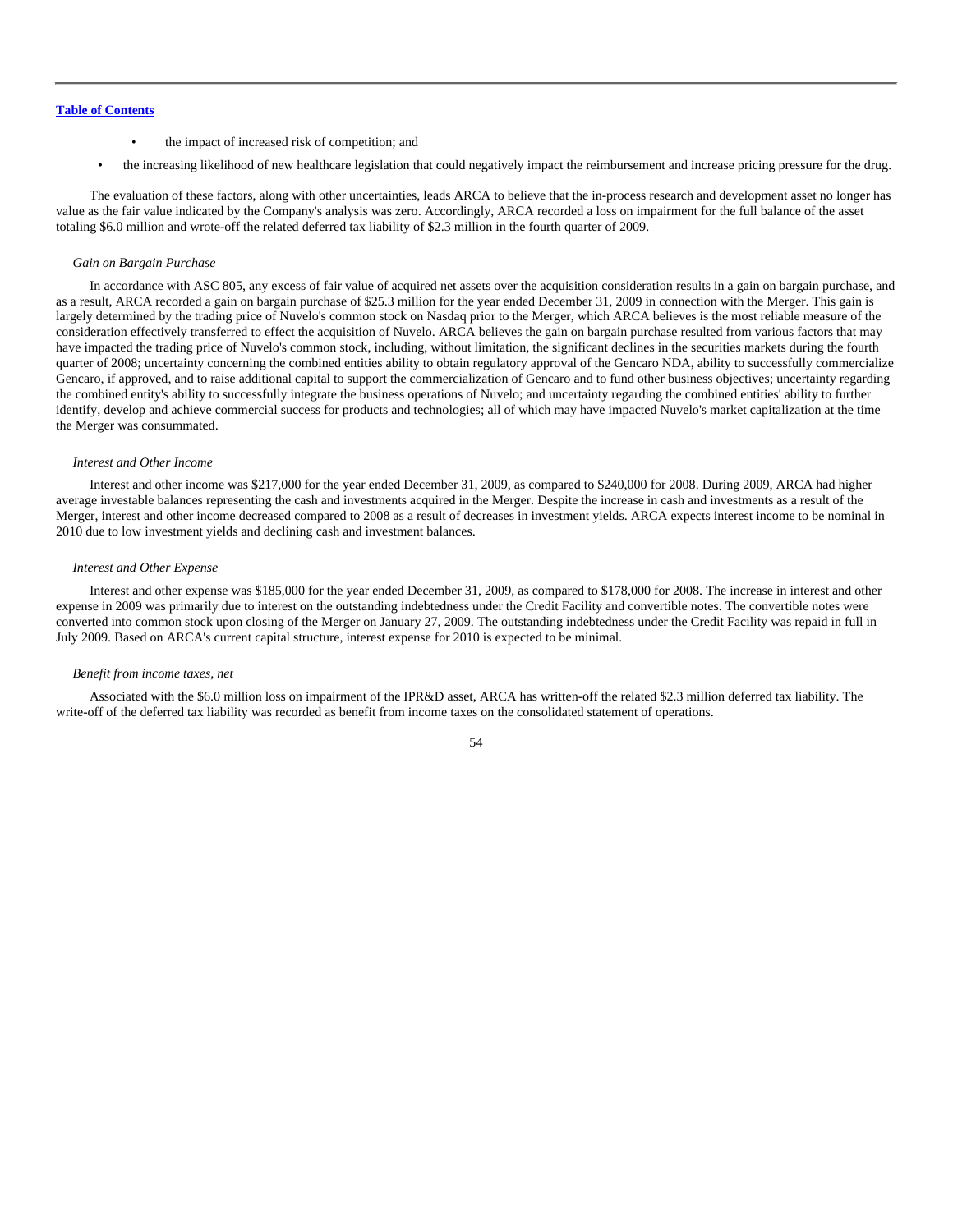# *Liquidity and Capital Resources*

*Cash and Cash Equivalents*

|                           | December 31.   | December 31. |       |  |
|---------------------------|----------------|--------------|-------|--|
|                           | 2009           | 2008         |       |  |
|                           | (in thousands) |              |       |  |
| Cash and cash equivalents | 7,763          | ۰D           | 7,740 |  |

As of December 31, 2009, ARCA had total cash and cash equivalents of \$7.8 million, as compared to \$7.7 million as of December 31, 2008. The net increase of \$23,000 is primarily comprised of \$45.5 million of cash, cash equivalents and marketable securities acquired in the Merger, offset by \$41.7 million of cash used for operating activities and \$3.9 million used for financing activities during the period.

*Cash Flows from Operating, Investing and Financing Activities*

|                                                      |   | <b>Years Ended</b> |  |           |  |  |
|------------------------------------------------------|---|--------------------|--|-----------|--|--|
|                                                      |   | December 31,       |  |           |  |  |
|                                                      |   | 2008<br>2009       |  |           |  |  |
|                                                      |   | (in thousands)     |  |           |  |  |
| Net cash (used in) provided by:                      |   |                    |  |           |  |  |
| Operating activities                                 | S | (41, 726)          |  | (18, 401) |  |  |
| Investing activities                                 |   | 45,635             |  | (2,525)   |  |  |
| Financing activities                                 |   | (3,886)            |  | 12,804    |  |  |
| Net increase (decrease) in cash and cash equivalents |   | 23                 |  | (8,122)   |  |  |

Net cash used in operating activities for the year ended December 31, 2009 increased \$23.3 million compared with the 2008 period primarily due to increases in SG&A expenses, as well as \$11.4 million of lease termination payments, \$4.3 million of merger transaction costs, and \$4.0 million of severance costs.

Net cash provided by investing activities for the year ended December 31, 2009 increased \$48.2 million compared with the 2008 period primarily due to \$30.4 million of cash acquired in the Merger and \$15.1 million of proceeds from the sale of marketable securities, also acquired in the Merger.

Net cash used in financing activities for the year ended December 31, 2009 primarily represents the repayment of \$4.0 million related to the Credit Facility. Net cash provided by financing activities for the year ended December 31, 2008 was primarily the result of \$8.8 million of proceeds from the issuance of convertible promissory notes and related warrants for common stock, and \$4.0 million was borrowed under the Credit Facility.

## *Sources and Uses of Capital*

ARCA's primary source of liquidity to date has been capital raised from issuances of convertible promissory notes, shares of its common and preferred stock and funds provided by the Merger. ARCA's primary uses of capital resources to date have been to fund operating activities, including research, clinical development and drug manufacturing expenses, license payments, and spending on capital items.

In light of ARCA's strategic direction and capital needs, ARCA implemented a plan of restructuring in the second quarter of 2009. ARCA implemented the restructuring plan in connection with its strategy to seek strategic alternatives for further development of Gencaro and to lower operating expenses to preserve its capital resources.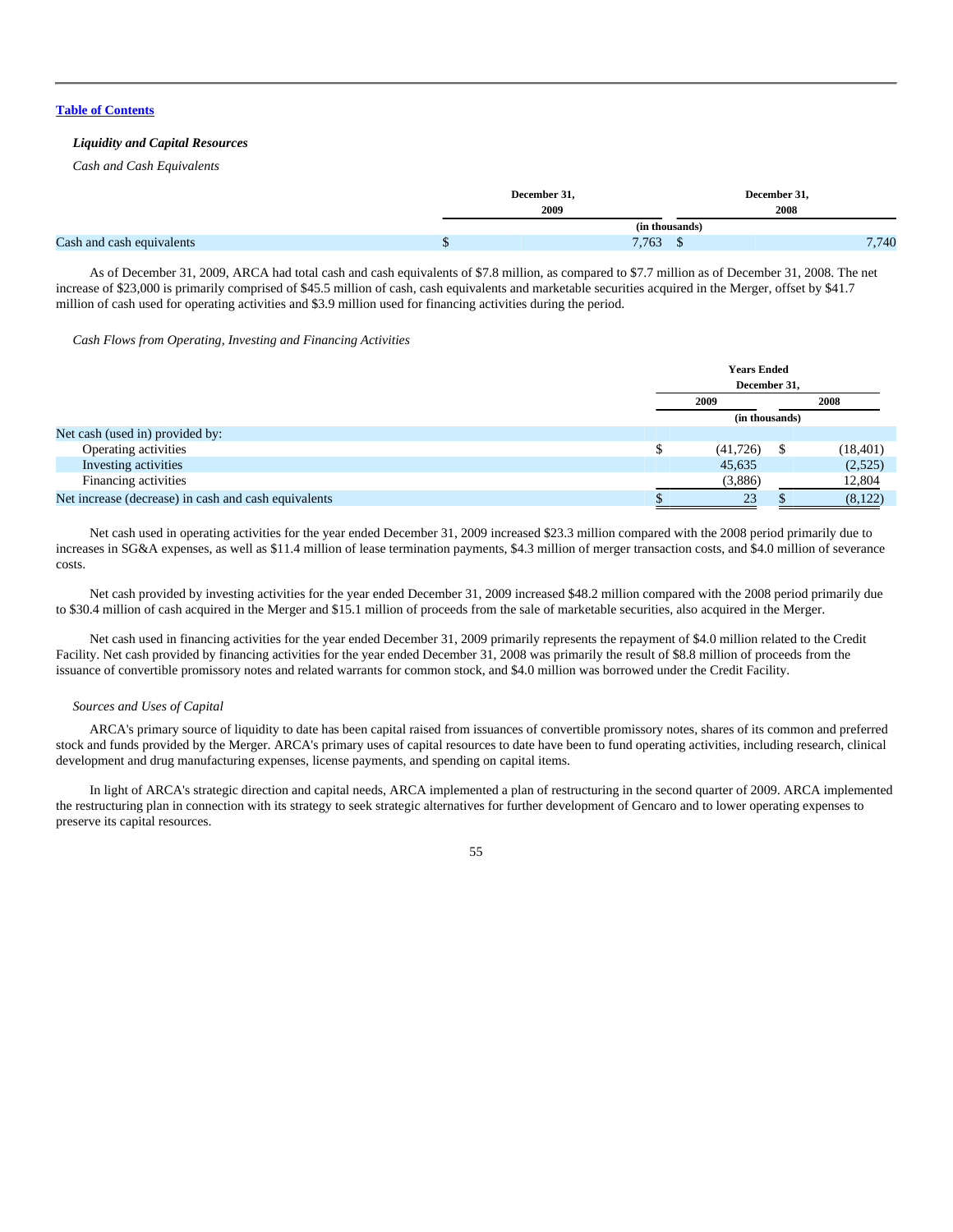In the third quarter of 2009, after giving consideration to future financing needs, forecasted cash balances, interest expense, covenants impacting liquidity, and lease payments on unneeded facilities, ARCA settled the following obligations:

- ARCA repaid the balance due under the Credit Facility, consisting of \$2.9 million of outstanding principal and interest.
- ARCA and the landlord for the facility in Sunnyvale, CA entered into an agreement providing for the early termination of the lease agreement associated with the Sunnyvale facility, which had been entered into by Nuvelo. The lease was terminated effective July 31, 2009 in consideration of a termination payment to the landlord consisting of: (i) retention by the landlord of a security deposit in the amount of \$543,000; (ii) \$6.0 million of restricted cash, securing a letter of credit previously issued to secure tenant obligations under the lease, was retained by the landlord; and (iii) an additional cash payment of \$2.0 million. ARCA estimates net cash savings as a result of this lease termination to be approximately \$2.6 million over the remaining term of the lease.
- ARCA and the landlord for the facility in San Carlos, CA entered into an agreement providing for the early termination of the lease agreement dated January 11, 2005, as amended, which had been entered into by Nuvelo, and the issuance of a warrant to BioMed to purchase shares of common stock of ARCA. The lease was terminated effective September 18, 2009 in consideration of a termination payment to the landlord consisting of: (i) a cash payment of \$3.4 million; (ii) retention by the landlord of a security deposit in the amount of \$490,000; (iii) issuance to BioMed of a warrant to purchase 130,890 shares of common stock of ARCA at an exercise price of \$3.82 per share, the closing price for ARCA's common stock on the Nasdaq Global Market on the date the agreement was executed; and (iv) the assignment to the landlord of a certain sublease dated January 17, 2008 of a portion of the San Carlos facility. ARCA estimates net cash savings as a result of this lease termination to be approximately \$2.2 million over the remaining term of the lease.

In light of the substantial additional time and costs associated with the development of Gencaro and the need to raise a significant amount of capital on acceptable terms to finance the proposed clinical trial and ARCA's ongoing operations, in 2009 ARCA reduced its operating expenses and is evaluating strategic alternatives for funding continued operations and development programs. ARCA will need to complete a strategic transaction, such as a strategic combination or partnership of Gencaro commercialization rights, or raise substantial additional funding through public or private debt or equity markets to support the continued clinical development of Gencaro, including the proposed additional clinical trial. ARCA intends to seek interim funding that could allow the Company to continue to operate while it continues to pursue a strategic combination, partnering, financing or licensing opportunities. If ARCA is delayed in completing or is unable to complete an interim financing and/or a strategic transaction, it may discontinue its development activities on Gencaro or to discontinue its operations. Considering the substantial cost associated with the development of rNAPc2 and ARCA's limited financial resources, further development of rNAPc2 will be dependent upon receipt of government funding, which may not be available.

On December 8, 2009, ARCA entered into an equity distribution agreement, or the Agreement, with Wedbush Securities Inc., or the Agent, under which ARCA may, from time to time, offer and sell its common stock through the Agent up to an aggregate of \$10 million in shares, which have been registered on a registration statement on Form S-3 (File No. 333-148288). Sales of ARCA's common stock through the Agent, if any, will be made by means of ordinary brokers' transactions on the NASDAQ Global Market or otherwise at market prices prevailing at the time of sale, in block transactions, or as otherwise agreed by ARCA and the Agent. The Agent will use commercially reasonable efforts to sell ARCA's common stock from time to time, based upon instructions from ARCA, including any price, time or size limits or other customary parameters or conditions ARCA may impose. ARCA will pay the Agent a commission, or allow a discount, as the case may be, in each case equal to 4.5% of the gross sales proceeds of any common stock sold through the Agent, acting as an agent, under the Agreement. ARCA may also sell shares of common stock to the Agent, as principal for its own account, at a price to be agreed upon at the time of sale. ARCA has not yet sold any shares of common stock under this Agreement.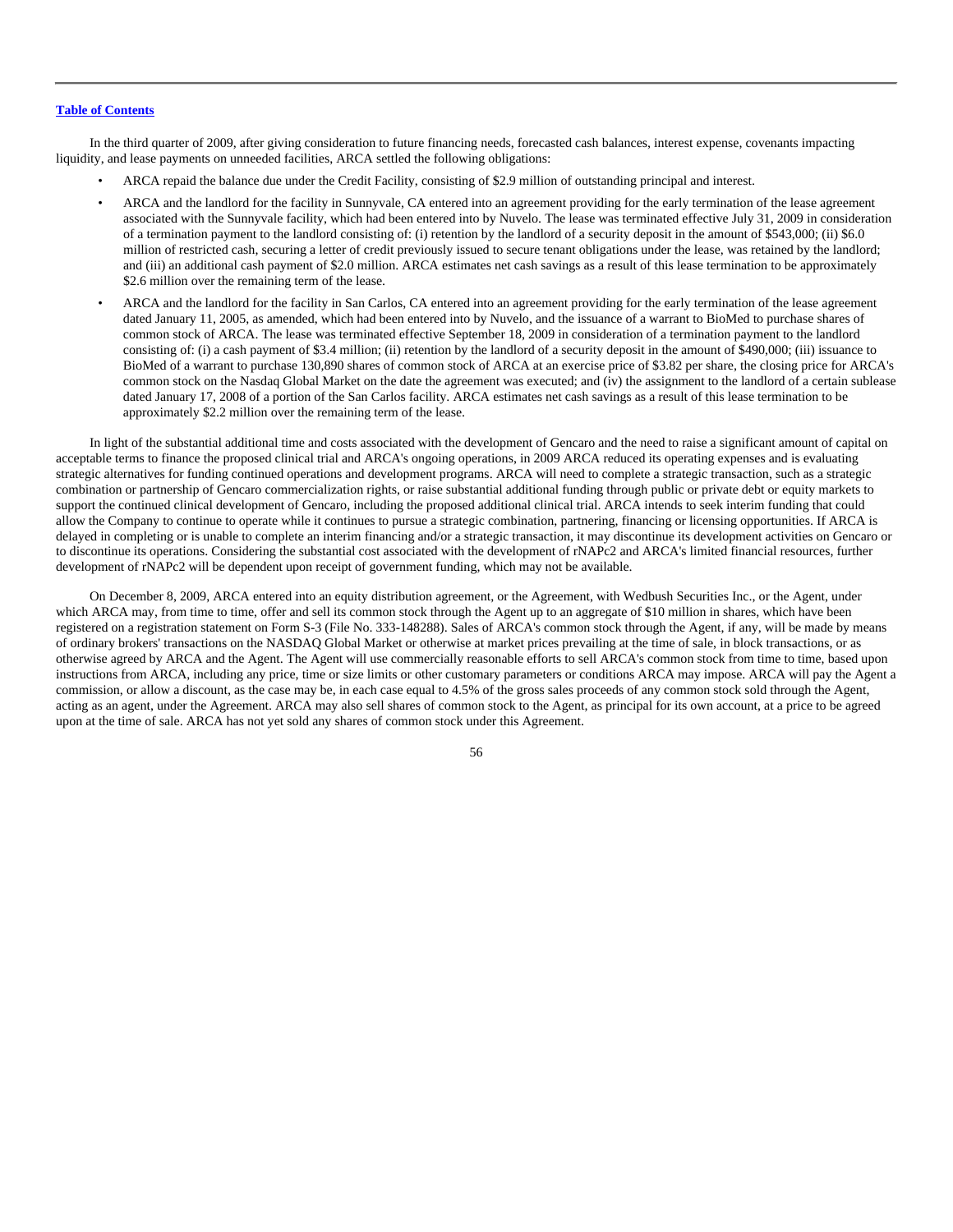ARCA believes that its cash and cash equivalents balance as of December 31, 2009 will be sufficient to fund its operations, at its current cost structure, through at least June 30, 2010. ARCA is unable to assert that its current cash and cash equivalents are sufficient to fund operations beyond that date, and as a result, there is substantial doubt about ARCA's ability to continue as a going concern. The consolidated financial statements contained in this report have been prepared with the assumption that ARCA will continue as a going concern and will be able to realize its assets and discharge its liabilities in the normal course of business and do not include any adjustments to reflect the possible future effects on the recoverability and classification of assets or the amounts and classification of liabilities that may result from the inability of ARCA to continue as a going concern. ARCA may not be able to raise sufficient capital on acceptable terms or at all to continue development of Gencaro or to continue operations and may not be able to execute any strategic transaction.

ARCA's liquidity, and its ability to raise additional capital or complete any strategic transaction, depends on a number of factors, including, but not limited to, the following:

- results of discussions with the FDA regarding the requirements for approval of the Gencaro NDA, particularly, the requirements for a new clinical trial, the costs and timing of such a trial, and ARCA's ability to successfully negotiate an SPA with respect to such a trial;
- the market price of ARCA's stock and the availability and cost of additional equity capital from existing and potential new investors;
- general economic and industry conditions affecting the availability and cost of capital;
- potential receipt of government funding to further develop rNAPc2;
- ARCA's ability to control costs associated with its operations;
- the costs of filing, prosecuting, defending and enforcing any patent claims and other intellectual property rights; and
- the terms and conditions of ARCA's existing collaborative and licensing agreements.

The sale of additional equity or convertible debt securities would likely result in substantial additional dilution to ARCA's stockholders. If ARCA raises additional funds through the incurrence of indebtedness, the obligations related to such indebtedness would be senior to rights of holders of ARCA's capital stock and could contain covenants that would restrict ARCA's operations. ARCA also cannot predict what consideration might be available, if any, to ARCA or its stockholders, in connection with any strategic transaction. Should strategic alternatives or additional capital not be available to ARCA in the near term, or not be available on acceptable terms, ARCA may be unable to realize value from its assets and discharge its liabilities in the normal course of business which may, among other alternatives, cause ARCA to further delay, substantially reduce or discontinue operational activities to conserve its cash resources.

#### *Critical Accounting Policies and Estimates*

A critical accounting policy is one that is both important to the portrayal of ARCA's financial condition and results of operation and requires management's most difficult, subjective or complex judgments, often as a result of the need to make estimates about the effect of matters that are inherently uncertain. While ARCA's significant accounting policies are described in Note 1 of "Notes to the Consolidated Financial Statements" included within Item 8 in this report, ARCA believes the following critical accounting policy affected its most significant judgments, assumptions, and estimates used in the preparation of its consolidated financial statements and, therefore, is important in understanding its financial condition and results of operations.

## *Valuation & Impairment Review of Acquired In-process Research and Development*

ARCA acquired a significant in-process research and development (IPR&D) asset through the Merger related to NU172, a direct acting thrombin inhibitor that has completed Phase 1 development for use as a short-acting anticoagulant during medical or surgical procedures. A valuation firm was engaged to assist ARCA in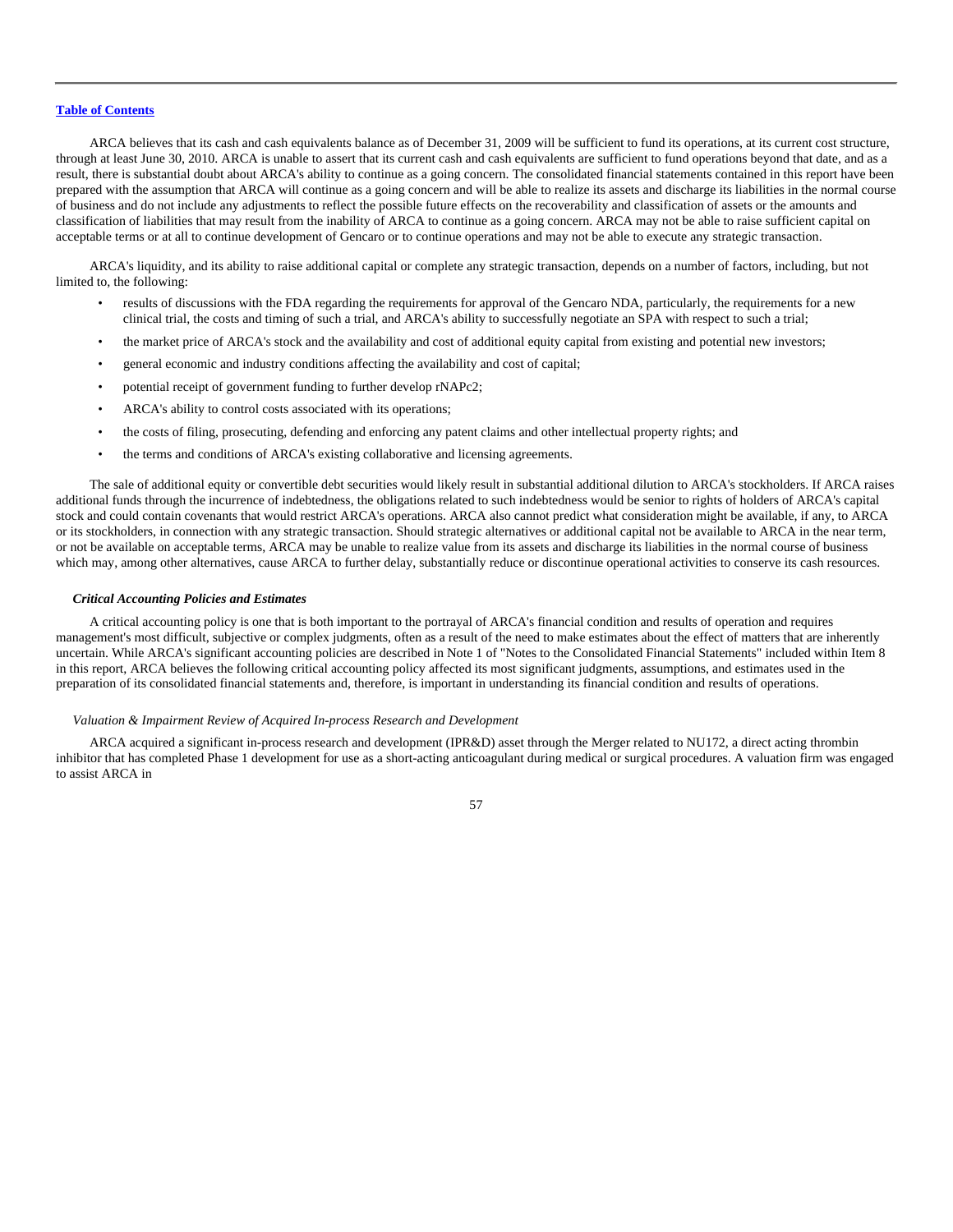determining the estimated fair value of this asset as of the acquisition date. The discounted cash flow model used in this valuation is highly sensitive to changes in the underlying assumptions. ARCA is required to make significant judgment and estimates when determining the underlying assumptions, including, but not limited to:

- projected development costs, timing of such costs, and outcomes of clinical trials,
- projecting regulatory approvals,
- estimating future cash flows from product sales resulting from completed products and in-process projects, and
- developing appropriate discount rates and probability rates by project.

The IPR&D asset is considered an indefinite-lived intangible asset and is not subject to amortization. IPR&D must be tested for impairment annually or more frequently if events or changes in circumstances indicate that the asset might be impaired. The annual test for impairment was performed as of November 30. The impairment test consists of a comparison of the fair value of the IPR&D with its carrying amount. If the carrying amount of the IPR&D exceeds its estimated fair value, an impairment loss must be recognized in an amount equal to that excess. After an impairment loss is recognized, the adjusted carrying amount of the IPR&D will be its new accounting basis. Subsequent reversal of a previously recognized impairment loss is prohibited. The initial determination and subsequent evaluation for impairment of the IPR&D asset requires management to make significant judgments and estimates. See Note 5 of "Notes to the Consolidated Financial Statements" included within Item 8 in this report for discussion of loss on impairment recorded as a result of the annual test for impairment performed in the fourth quarter of 2009.

#### *Accounting Standards Updates*

In June 2009, the Financial Accounting Standards Board, or FASB, issued its final Statement of Financial Accounting Standard, or SFAS. SFAS No. 168, *The FASB Accounting Standards Codification and the Hierarchy of Generally Accepted Accounting Principles, a replacement of FASB Statement No. 162*, made the FASB Accounting Standards Codification, or the Codification or ASC, the single source of U.S. Generally Accepted Accounting Principles, or U.S. GAAP, used by nongovernmental entities in the preparation of financial statements, except for rules and interpretive releases of the SEC under authority of federal securities laws, which are sources of authoritative accounting guidance for SEC registrants. The Codification is meant to simplify user access to all authoritative accounting guidance by reorganizing U.S. GAAP pronouncements into accounting topics within a consistent structure. The Codification supersedes all existing non-SEC accounting and reporting standards and was effective for the company beginning July 1, 2009. Following SFAS No. 168, the Board will not issue new standards in the form of Statements, FASB Staff Positions, or Emerging Issues Task Force Abstracts; instead, it will issue Accounting Standards Updates. The FASB will not consider Accounting Standards Updates as authoritative in their own right. These updates will serve only to update the Codification, provide background information about the guidance, and provide the bases for conclusions on the change(s) in the Codification. References made to FASB guidance throughout this document have been updated for the Codification.

Effective January 1, 2009 the Company adopted the provisions of FASB ASC Topic 805, *Business Combinations*, or ASC 805. ASC 805 requires the acquirer of a business to recognize and measure the identifiable assets acquired, the liabilities assumed, and any non-controlling interest in the acquiree at fair value on the acquisition date. ASC 805 also requires that transactions costs related to the business combination be expensed as incurred and that changes in accounting for business combination related deferred tax asset valuation allowances and income tax uncertainties after the measurement period be recognized as current period income tax expense. ASC 805 applies prospectively to business combinations for which the acquisition date is on or after the beginning of the first annual reporting period beginning on or after December 15, 2008. The Company applied the provisions of ASC 805 to the Merger, as discussed in Note 2 to consolidated financial statements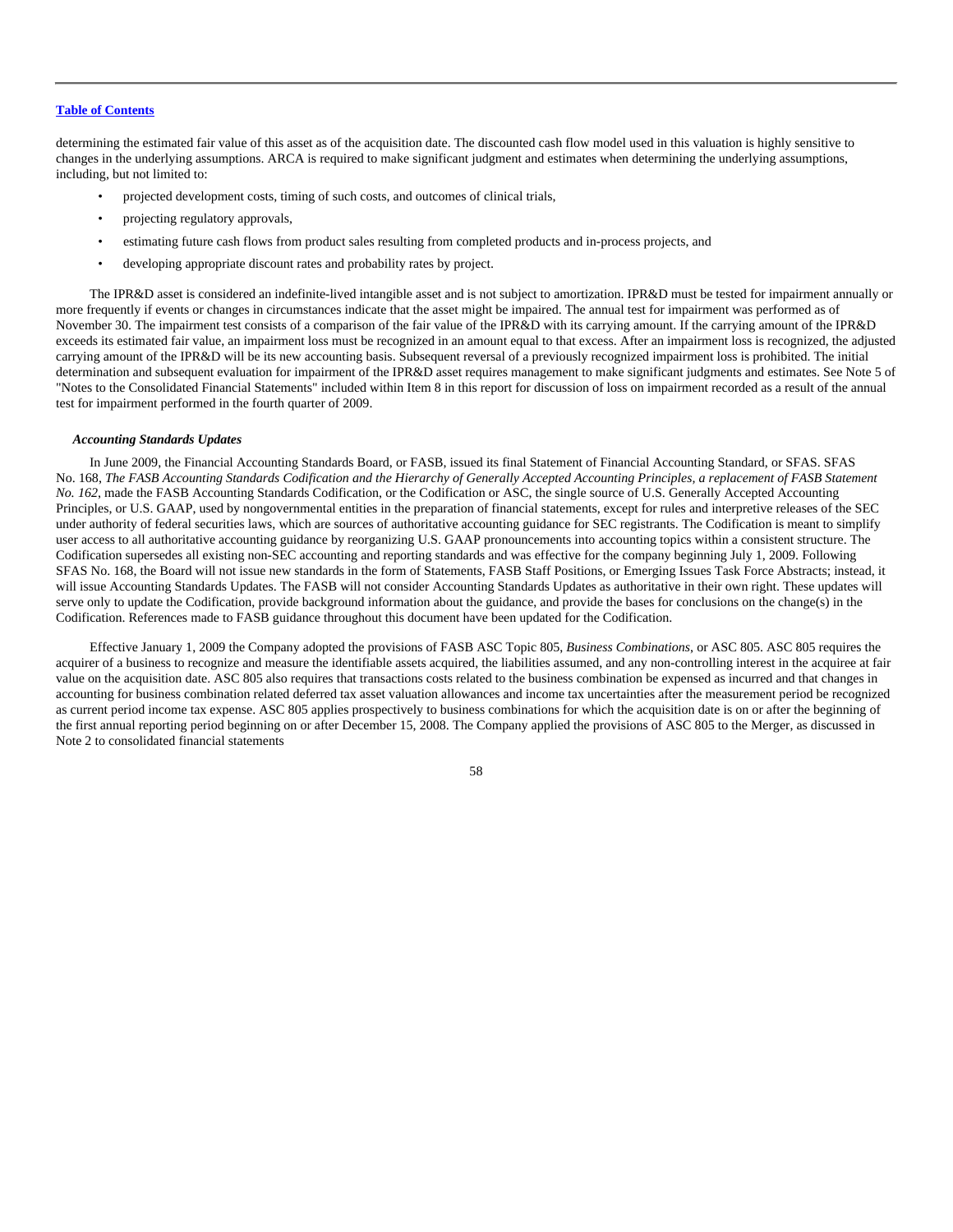within Item 8 of this annual report. Costs incurred during 2008 associated with the Merger were recorded as deferred transaction costs at December 31, 2008. On January 1, 2009, as part of the Company's adoption of ASC 805, the balance of deferred transaction costs was expensed.

#### *Off-Balance Sheet Arrangements*

ARCA has not participated in any transactions with unconsolidated entities, such as special purpose entities, which would have been established for the purpose of facilitating off-balance sheet arrangements.

## *Indemnifications*

In the ordinary course of business, ARCA enters into contractual arrangements under which ARCA may agree to indemnify certain parties from any losses incurred relating to the services they perform on our behalf or for losses arising from certain events as defined within the particular contract. Such indemnification obligations may not be subject to maximum loss clauses. ARCA has entered into indemnity agreements with each of its directors, officers and certain employees. Such indemnity agreements contain provisions, which are in some respects broader than the specific indemnification provisions contained in Delaware law. ARCA also maintains an insurance policy for our directors and executive officers insuring against certain liabilities arising in their capacities as such.

# **Item 7A.** *Quantitative and Qualitative Disclosures About Market Risk*

Not applicable.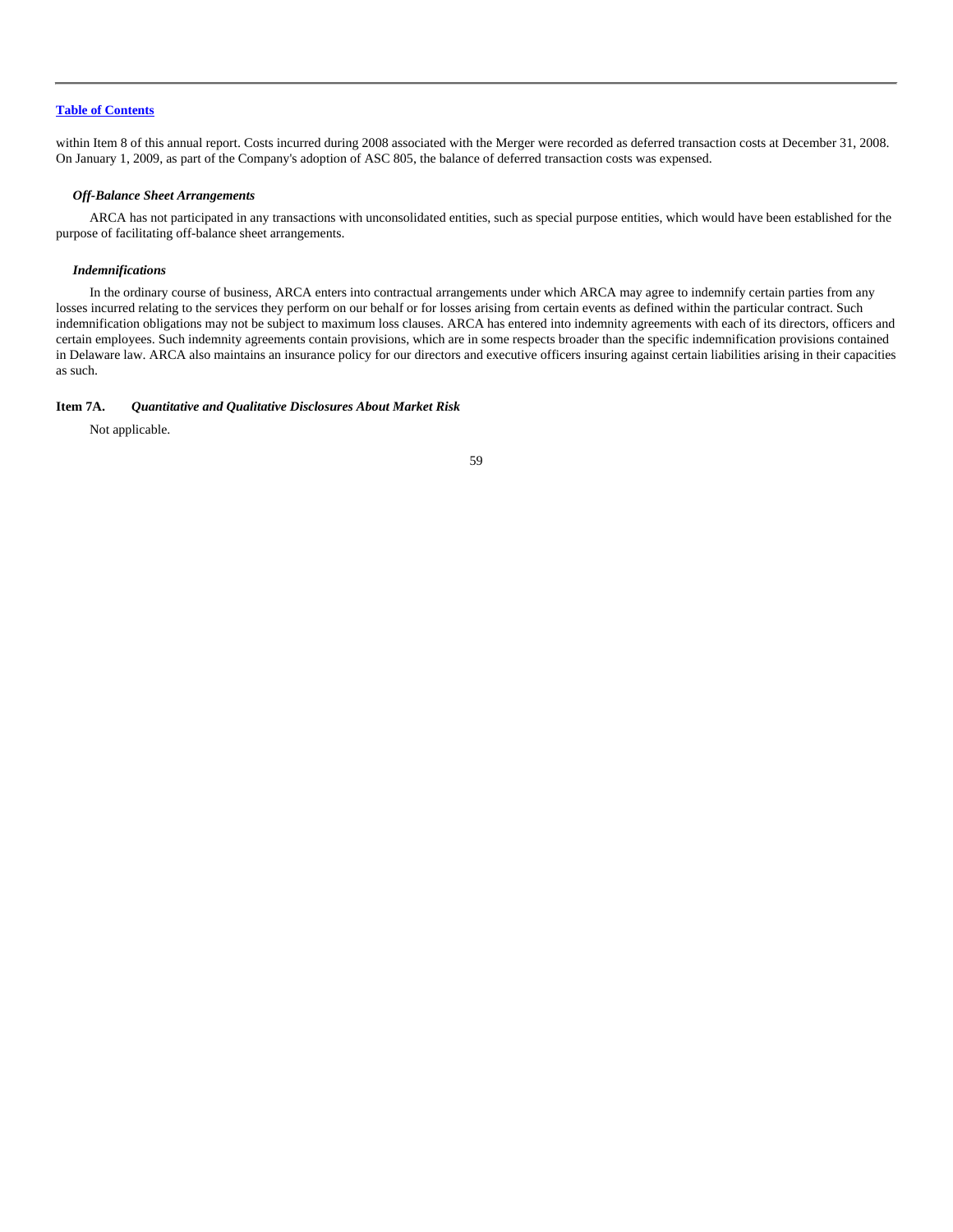# **Item 8.** *Financial Statements and Supplementary Data*

|                                                                                                                              | Page |
|------------------------------------------------------------------------------------------------------------------------------|------|
| <b>Report of KPMG LLP, Independent Registered Public Accounting Firm</b>                                                     | -61  |
| <b>Consolidated Balance Sheets as of December 31, 2009 and 2008</b>                                                          | 62   |
| <b>Consolidated Statements of Operations for the years ended December 31, 2009 and 2008</b>                                  | 63   |
| Consolidated Statements of Preferred Stock and Stockholders' Equity (Deficit) for the years ended December 31, 2009 and 2008 | 64   |
| <b>Consolidated Statements of Cash Flows for the years ended December 31, 2009 and 2008</b>                                  | 66   |
| <b>Notes to Consolidated Financial Statements</b>                                                                            | 67   |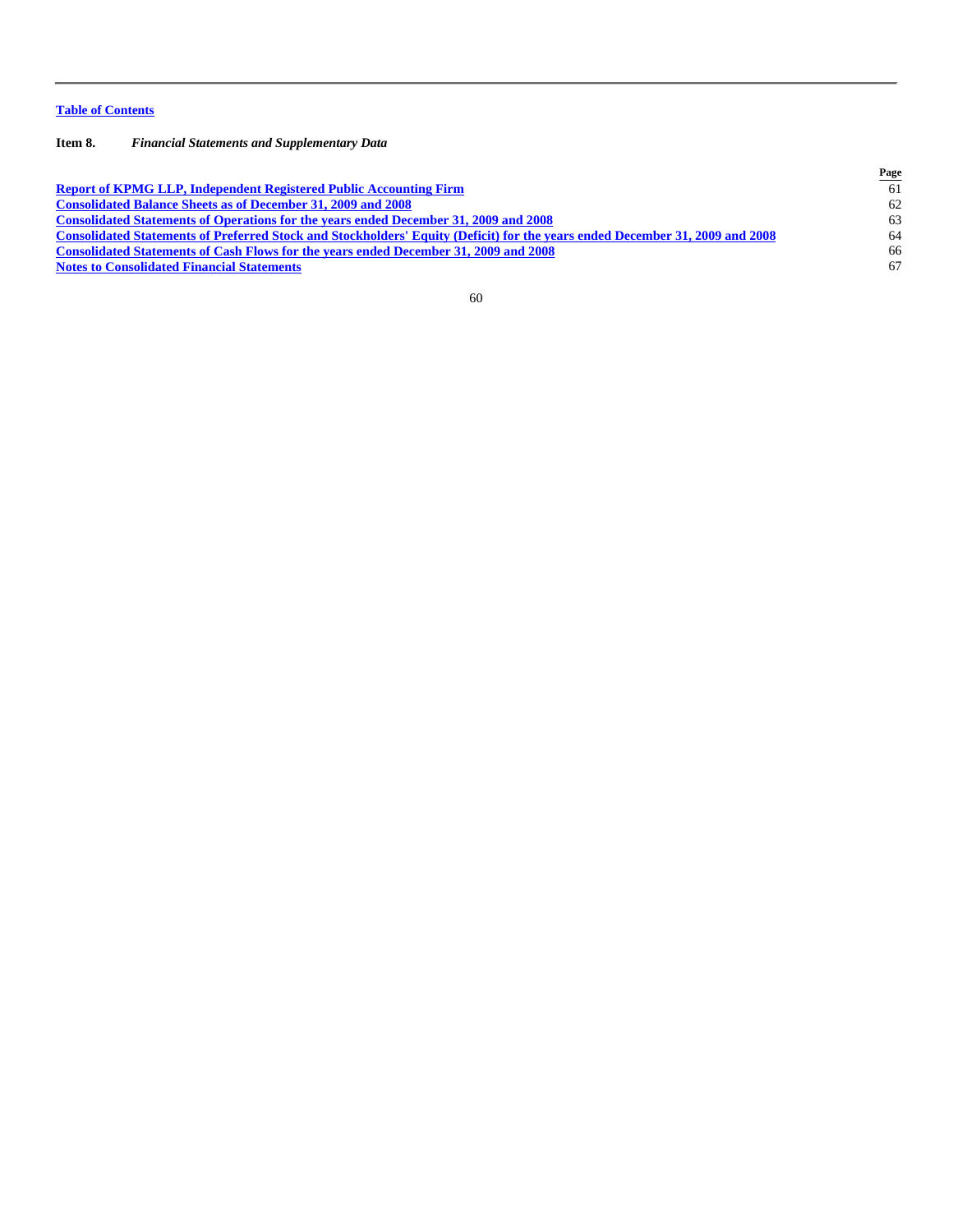# **Report of Independent Registered Public Accounting Firm**

<span id="page-61-0"></span>The Board of Directors and Stockholders ARCA biopharma, Inc.:

We have audited the accompanying consolidated balance sheets of ARCA biopharma, Inc. (a development stage enterprise) and subsidiaries (the Company) as of December 31, 2009 and 2008, and the related consolidated statements of operations, preferred stock and stockholders' equity (deficit), and cash flows for each of the years in the two-year period ended December 31, 2009 and for the period from December 17, 2001 (inception) to December 31, 2009. These consolidated financial statements are the responsibility of the Company's management. Our responsibility is to express an opinion on these consolidated financial statements based on our audits.

We conducted our audits in accordance with the standards of the Public Company Accounting Oversight Board (United States). Those standards require that we plan and perform the audit to obtain reasonable assurance about whether the financial statements are free of material misstatement. An audit includes examining, on a test basis, evidence supporting the amounts and disclosures in the financial statements. An audit also includes assessing the accounting principles used and significant estimates made by management, as well as evaluating the overall financial statement presentation. We believe that our audits provide a reasonable basis for our opinion.

In our opinion, the consolidated financial statements referred to above present fairly, in all material respects, the financial position of ARCA biopharma, Inc. (a development stage enterprise) and subsidiaries as of December 31, 2009 and 2008, and the results of their operations and their cash flows for each of the years in the two-year period ended December 31, 2009 and for the period from December 17, 2001 (inception) to December 31, 2009, in conformity with U.S. generally accepted accounting principles.

The accompanying consolidated financial statements have been prepared assuming that the Company will continue as a going concern. As discussed in note 1 to the consolidated financial statements, the Company has suffered recurring losses from operations and is dependent upon raising additional funds from strategic transactions, sales of equity, and/or issuance of debt. The Company's ability to consummate such transactions is uncertain. As a result, there is substantial doubt about its ability to continue as a going concern. Management's plans in regard to these matters are also described in note 1. The consolidated financial statements do not include any adjustments that might result from the outcome of this uncertainty.

# /s/ KPMG LLP

Boulder, Colorado March 4, 2010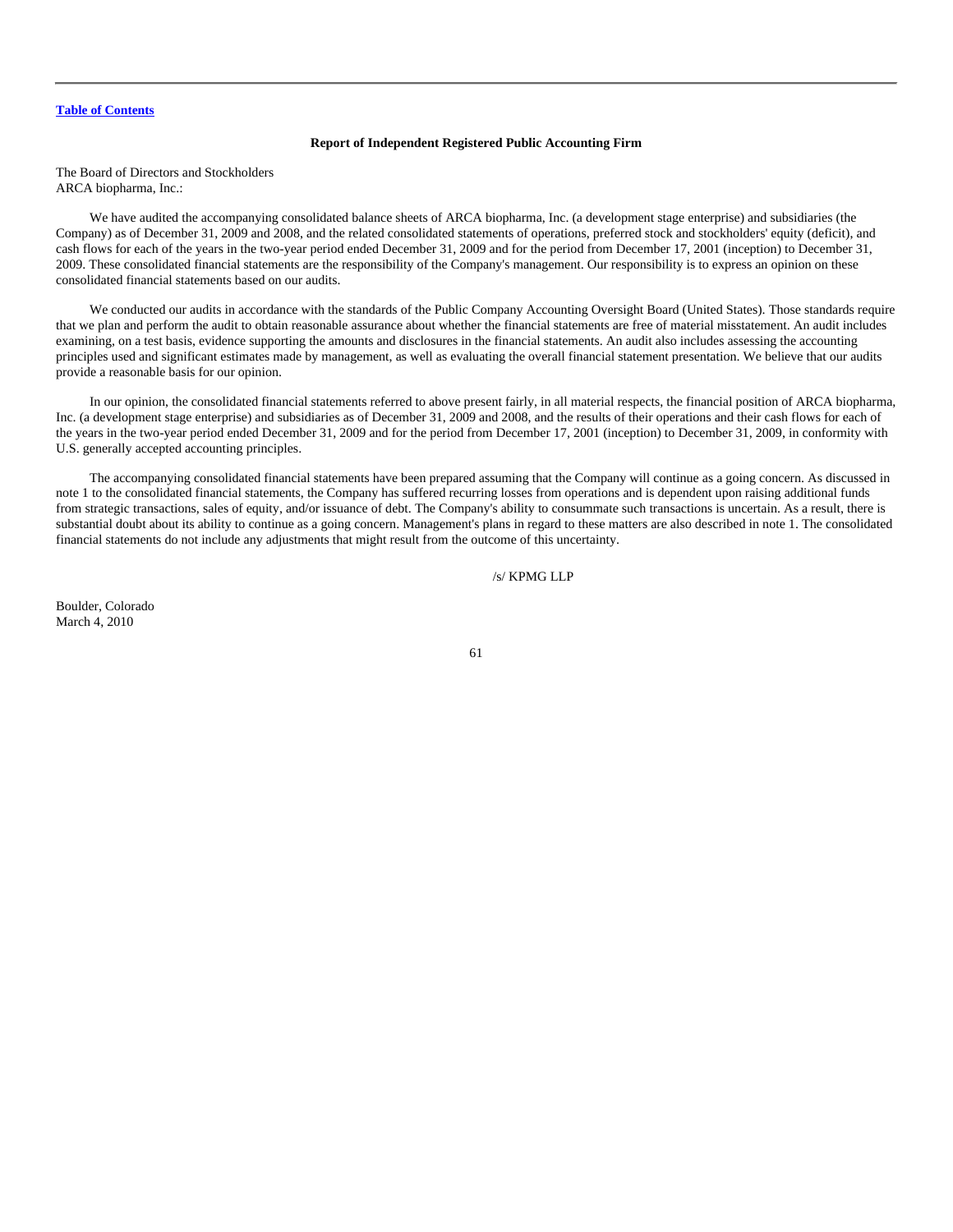# **ARCA BIOPHARMA, INC. (a development stage enterprise) CONSOLIDATED BALANCE SHEETS**

<span id="page-62-0"></span>

|                                                                                                                               |                                                       | As of December 31,       |    |           |
|-------------------------------------------------------------------------------------------------------------------------------|-------------------------------------------------------|--------------------------|----|-----------|
|                                                                                                                               |                                                       | 2009                     |    | 2008      |
|                                                                                                                               | (in thousands, except share<br>and per share amounts) |                          |    |           |
|                                                                                                                               |                                                       |                          |    |           |
| <b>ASSETS</b>                                                                                                                 |                                                       |                          |    |           |
| Current assets:                                                                                                               |                                                       |                          |    |           |
| Cash and cash equivalents                                                                                                     | $\mathbb{S}$                                          | 7.763                    | \$ | 7,740     |
| Deferred transaction costs                                                                                                    |                                                       |                          |    | 1,668     |
| Other current assets                                                                                                          |                                                       | 522                      |    | 270       |
| Total current assets                                                                                                          |                                                       | 8,285                    |    | 9,678     |
| Property and equipment, net                                                                                                   |                                                       | 1,026                    |    | 1,303     |
| Other assets                                                                                                                  |                                                       | 61                       |    | 98        |
| <b>Total assets</b>                                                                                                           | \$                                                    | 9,372                    | \$ | 11,079    |
| LIABILITIES AND STOCKHOLDERS' EQUITY (DEFICIT)                                                                                |                                                       |                          |    |           |
| <b>Current liabilities:</b>                                                                                                   |                                                       |                          |    |           |
| Accounts payable                                                                                                              | \$                                                    | 533                      | \$ | 804       |
| Accrued compensation and employee benefits                                                                                    |                                                       | 241                      |    | 1,071     |
| Accrued expenses and other liabilities                                                                                        |                                                       | 756                      |    | 1,549     |
| Bank note payable                                                                                                             |                                                       |                          |    | 3,948     |
| Convertible notes payable                                                                                                     |                                                       | $\overline{\phantom{a}}$ |    | 8,351     |
| Deferred rent, current portion                                                                                                |                                                       | 114                      |    | 107       |
| Total current liabilities                                                                                                     |                                                       | 1,644                    |    | 15,830    |
| Deferred rent, net of current portion                                                                                         |                                                       | 316                      |    | 430       |
| Other long-term liabilities                                                                                                   |                                                       |                          |    | 132       |
| <b>Total liabilities</b>                                                                                                      |                                                       | 1.960                    |    | 16,392    |
| Commitments and contingencies                                                                                                 |                                                       |                          |    |           |
| <b>Preferred Stock:</b>                                                                                                       |                                                       |                          |    |           |
| Preferred stock, \$0.001 par value; 5 million shares authorized; none issued and outstanding as of December 31, 2009 and 2008 |                                                       |                          |    |           |
| Redeemable, convertible preferred stock, \$0.001 par value.                                                                   |                                                       |                          |    |           |
| Series A, 9,222,257 shares authorized; 0 and 9,222,257 shares issued and outstanding at December 31, 2009 and                 |                                                       |                          |    |           |
| December 31, 2008, respectively; liquidation preference of \$15 million at December 31, 2008                                  |                                                       |                          |    | 14,958    |
| Series B, 6,511,961 shares authorized; 0 and 6,455,579 shares issued and outstanding at December 31, 2009 and                 |                                                       |                          |    |           |
| December 31, 2008, respectively; liquidation preference of \$18 million at December 31, 2008                                  |                                                       |                          |    | 17,907    |
| Stockholders' equity (deficit):                                                                                               |                                                       |                          |    |           |
| Common stock, \$0.001 par value; 100 million and 40 million shares authorized at December 31, 2009 and December 31,           |                                                       |                          |    |           |
| 2008, respectively; 7,620,448 and 954,420 shares issued and outstanding at December 31, 2009 and December 31, 2008,           |                                                       |                          |    |           |
| respectively                                                                                                                  |                                                       | 8                        |    | -1        |
| Additional paid-in capital                                                                                                    |                                                       | 57,294                   |    | 2.573     |
| Deficit accumulated during the development stage                                                                              |                                                       | (49, 890)                |    | (40, 752) |
| Total stockholders' equity (deficit)                                                                                          |                                                       | 7,412                    |    | (38, 178) |
| Total liabilities and stockholders' equity (deficit)                                                                          | \$                                                    | 9,372                    | \$ | 11,079    |

See accompanying Notes to Consolidated Financial Statements.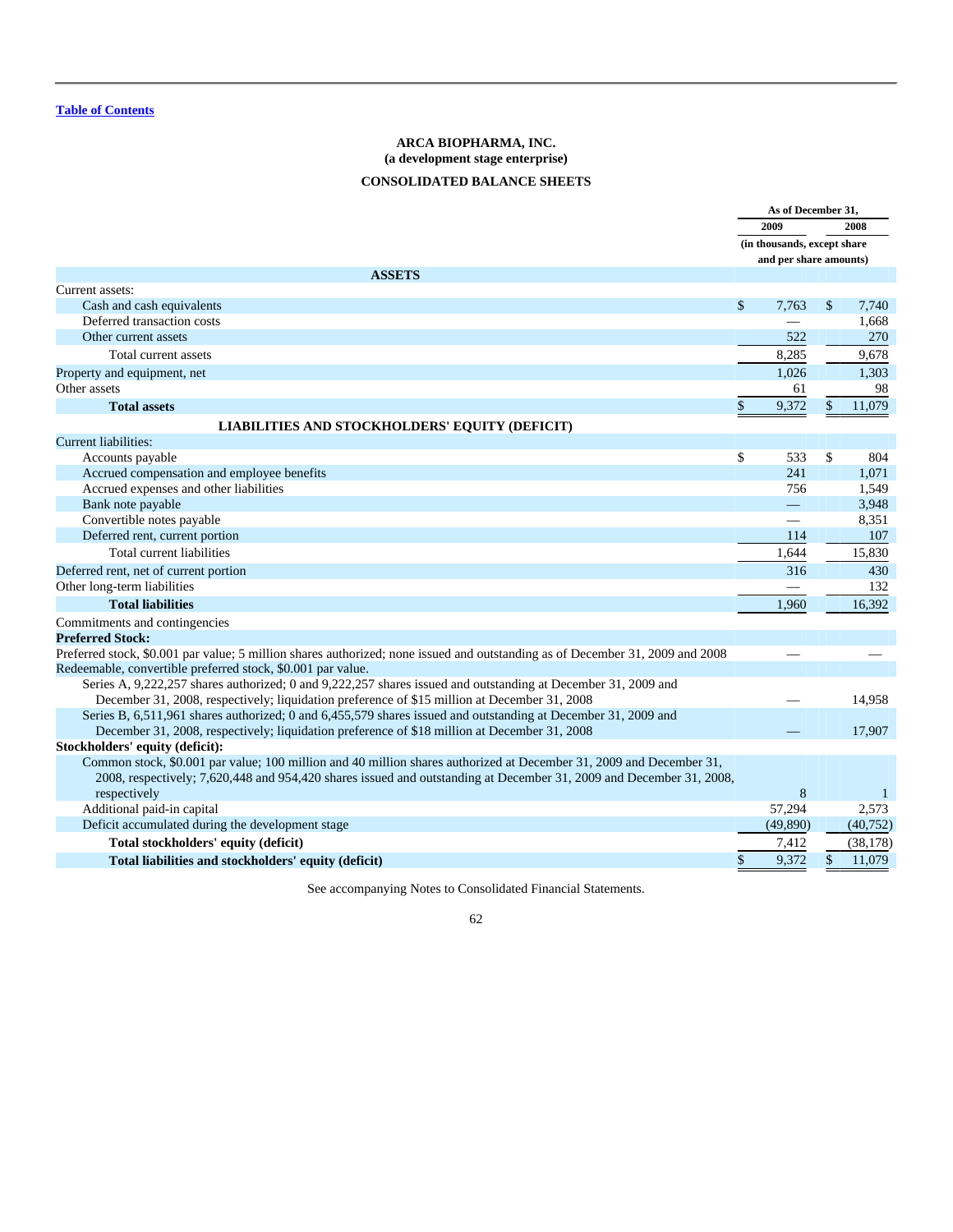# **ARCA BIOPHARMA, INC. (a development stage enterprise) CONSOLIDATED STATEMENTS OF OPERATIONS**

<span id="page-63-0"></span>

|                                                                                                            |                           | <b>Year Ended December 31.</b> | <b>Period from</b>                |               |
|------------------------------------------------------------------------------------------------------------|---------------------------|--------------------------------|-----------------------------------|---------------|
|                                                                                                            |                           |                                |                                   | December 17,  |
|                                                                                                            |                           |                                |                                   | 2001 (date of |
|                                                                                                            |                           |                                |                                   | inception) to |
|                                                                                                            |                           |                                |                                   | December 31,  |
|                                                                                                            |                           | 2009                           | 2008                              | 2009          |
|                                                                                                            |                           |                                | (in thousands,                    |               |
|                                                                                                            |                           |                                | except share and                  |               |
|                                                                                                            |                           |                                | per share amounts)                |               |
| Costs and expenses:                                                                                        |                           |                                |                                   |               |
| Research and development                                                                                   | \$                        | 10.010                         | $\mathbf{\hat{S}}$<br>$11,026$ \$ | 36,164        |
| Selling, general and administrative                                                                        |                           | 12,840                         | 8,467                             | 28,241        |
| Merger transaction costs                                                                                   |                           | 5,470                          |                                   | 5,470         |
| Restructuring expense, net                                                                                 |                           | 2,413                          |                                   | 2,413         |
| Loss on impairment of in-process research and development                                                  |                           | 6.000                          | --                                | 6,000         |
| Total costs and expenses                                                                                   |                           | 36,733                         | 19,493                            | 78,288        |
| Loss from operations                                                                                       |                           | (36, 733)                      | (19, 493)                         | (78, 288)     |
| Gain on bargain purchase                                                                                   |                           | 25,282                         |                                   | 25,282        |
| Interest and other income                                                                                  |                           | 217                            | 240                               | 1,261         |
| Interest and other expense                                                                                 |                           | (185)                          | (178)                             | (426)         |
| Loss before income taxes                                                                                   |                           | (11, 419)                      | (19, 431)                         | (52, 171)     |
| Benefit from income taxes                                                                                  |                           | 2,281                          |                                   | 2,281         |
| Net loss                                                                                                   | \$                        | (9,138)                        | $$(19,431)$ \\$                   | (49, 890)     |
| Less: Accretion of redeemable convertible preferred stock                                                  |                           | (135)                          | (56)                              | (245)         |
| Less: Deemed preferred stock dividend for additional common shares issuable under anti-dilution provisions |                           | (781)                          |                                   | (781)         |
| Net loss available to common stockholders                                                                  | \$                        |                                | $(10,054)$ \$ $(19,487)$ \$       | (50, 916)     |
| Net loss available to common stockholders per share:                                                       |                           |                                |                                   |               |
| Basic and diluted                                                                                          | $\boldsymbol{\mathsf{S}}$ | $(1.42)$ \$                    | (25.72)                           |               |
| Weighted average shares outstanding:                                                                       |                           |                                |                                   |               |
| Basic and diluted                                                                                          |                           | 7,092,318                      | 757,572                           |               |

See accompanying Notes to Consolidated Financial Statements.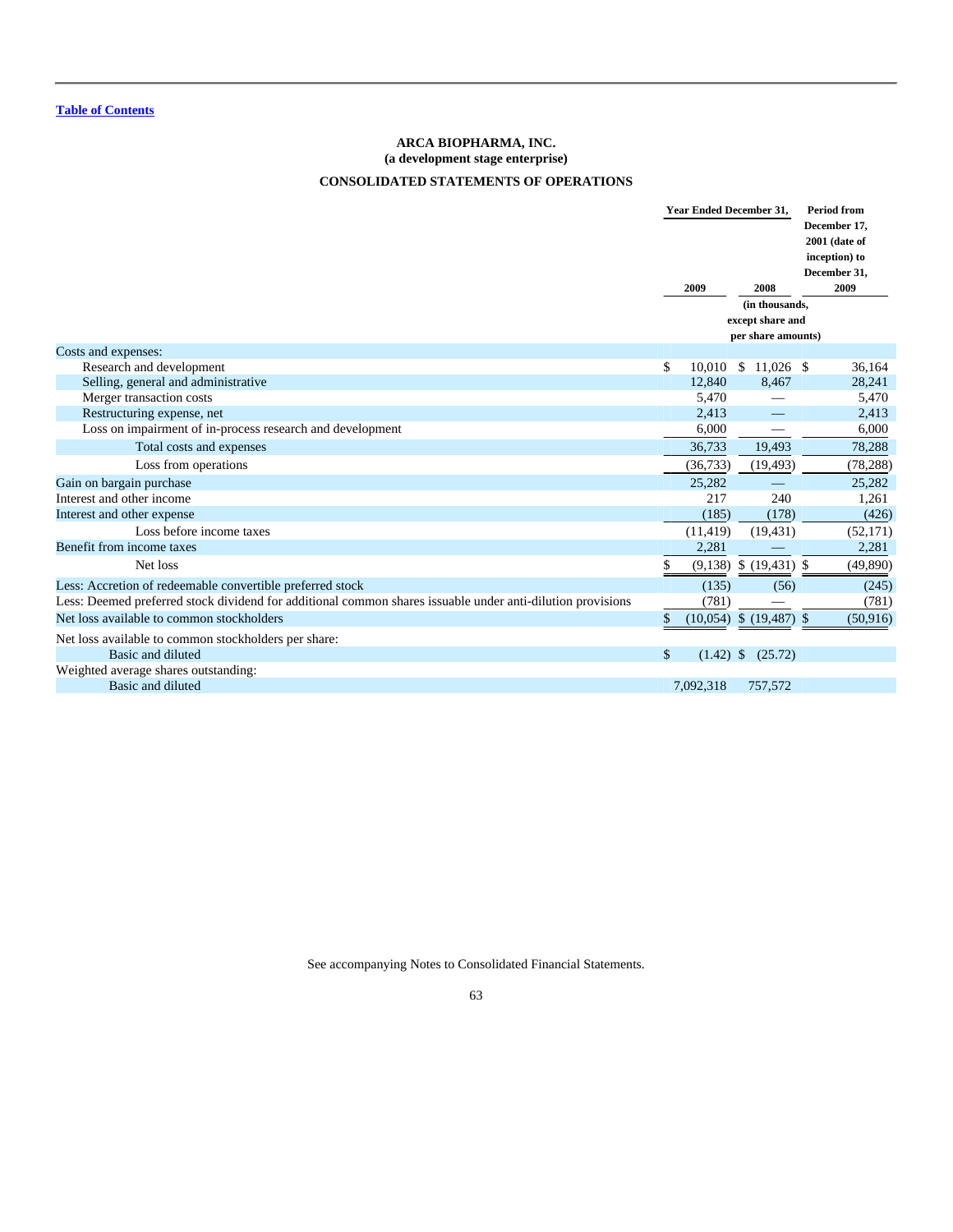# **ARCA BIOPHARMA, INC. (a development stage enterprise)**

# **CONSOLIDATED STATEMENTS OF PREFERRED STOCK AND STOCKHOLDERS' EQUITY (DEFICIT)**

<span id="page-64-0"></span>

|                                                                                      |                          | <b>Preferred Stock</b>    |                          |                                    | <b>Stockholders' Equity (Deficit)</b> |                          |                                                    |                          |                 |
|--------------------------------------------------------------------------------------|--------------------------|---------------------------|--------------------------|------------------------------------|---------------------------------------|--------------------------|----------------------------------------------------|--------------------------|-----------------|
|                                                                                      |                          |                           |                          | <b>Series B</b>                    |                                       |                          |                                                    |                          |                 |
|                                                                                      | <b>Series A</b>          |                           |                          | <b>Redeemable</b>                  |                                       |                          |                                                    | Deficit                  |                 |
|                                                                                      |                          | Redeemable<br>Convertible |                          | Convertible                        |                                       |                          |                                                    | <b>Accumulated</b>       |                 |
|                                                                                      |                          |                           |                          | Preferred                          |                                       |                          | <b>Additional</b>                                  | During the               |                 |
|                                                                                      | <b>Preferred Stock</b>   |                           | <b>Stock</b>             |                                    | <b>Common stock</b>                   |                          | Paid In                                            | <b>Development</b>       |                 |
|                                                                                      | <b>Shares</b> Amount     |                           |                          | <b>Shares</b> Amount Shares Amount |                                       |                          | Capital                                            | <b>Stage</b>             | <b>Total</b>    |
|                                                                                      |                          |                           |                          |                                    |                                       |                          | (in thousands, except share and per share amounts) |                          |                 |
| Balance, December 17, 2001 (date of inception)                                       | $-$ \$                   |                           |                          | \$                                 |                                       | $\mathbb{S}$<br>$-$ \$   |                                                    | $\sqrt$                  | \$              |
| Issuance of common stock to founders on December 31, 2002, for cash, at \$0.06 per   |                          |                           |                          |                                    |                                       |                          |                                                    |                          |                 |
| share                                                                                |                          |                           |                          |                                    | 15,529                                |                          | 1                                                  |                          | -1              |
| Net loss                                                                             |                          |                           |                          |                                    |                                       |                          |                                                    | (116)                    | (116)           |
| Balance, December 31, 2003                                                           |                          |                           |                          |                                    | 15,529                                | $\overline{\phantom{0}}$ | $\mathbf{1}$                                       | (116)                    | (115)           |
| Issuance of common stock on September 30, 2004, for cash, at \$0.06 per share        |                          |                           |                          |                                    | 118,319                               |                          | $\overline{7}$                                     | $\equiv$                 | $7\phantom{.0}$ |
| Net loss                                                                             |                          |                           |                          |                                    |                                       |                          |                                                    | (511)                    | (511)           |
| Balance, December 31, 2004                                                           |                          |                           |                          |                                    | 133,848                               | $\qquad \qquad -$        | 8                                                  | (627)                    | (619)           |
| Issuance of common stock on January 3, 2005, for cash, at \$0.06 per share           |                          |                           |                          |                                    | 17,533                                |                          | 1                                                  | $\overline{\phantom{0}}$ | -1              |
| Issuance of common stock on January 3, 2005, upon conversion of notes payable        |                          |                           |                          |                                    |                                       |                          |                                                    |                          |                 |
| and related accrued interest at \$0.06 per share                                     |                          |                           |                          |                                    | 17,867                                |                          | $\mathbf{1}$                                       |                          | 1               |
| Issuance of common stock on October 14, 2005, for intellectual property license      |                          |                           |                          |                                    |                                       |                          |                                                    |                          |                 |
| rights, at \$8.14 per share                                                          |                          |                           |                          |                                    | 5,419                                 |                          | 44                                                 |                          | 44              |
| Issuance of common stock on October 14, 2005, upon conversion of notes payable       |                          |                           |                          |                                    |                                       |                          |                                                    |                          |                 |
| and related accrued interest                                                         |                          |                           |                          |                                    | 186,571                               |                          | 1,354                                              |                          | 1,354           |
| Net loss                                                                             |                          |                           |                          |                                    |                                       |                          | $\overline{\phantom{0}}$                           | (1, 459)                 | (1,459)         |
| Balance, December 31, 2005                                                           |                          |                           |                          |                                    | 361,238                               |                          | 1,408                                              | (2,086)                  | (678)           |
| Issuance of common stock on February 21, 2006, for intellectual property license     |                          |                           |                          |                                    |                                       |                          |                                                    |                          |                 |
| rights, at \$0.72 per share                                                          |                          |                           |                          |                                    | 104,229                               |                          | 75                                                 |                          | 75              |
| Issuance of Series A on February 22, 2006, for cash, at \$1.6265 per share           | 5,727,354                | 9,316                     |                          |                                    |                                       |                          |                                                    |                          |                 |
| Issuance of Series A on February 22, 2006, upon conversion of notes payable and      |                          |                           |                          |                                    |                                       |                          |                                                    |                          |                 |
| related accrued interest, at \$1.6265 per share                                      | 420,817                  | 684                       |                          |                                    |                                       |                          |                                                    |                          |                 |
| Issuance of common stock upon exercise of stock options, for cash                    |                          |                           |                          |                                    | 48,111                                |                          | $\overline{3}$                                     |                          | 3               |
| Issuance of common stock on February 22, 2006, for intellectual property and         |                          |                           |                          |                                    |                                       |                          |                                                    |                          |                 |
| product license rights, at \$0.72 per share                                          |                          |                           |                          |                                    | 83,443                                | $\mathbf{1}$             | 59                                                 |                          | 60              |
| Issuance of common stock on June 23, 2006, for intellectual property license rights, |                          |                           |                          |                                    |                                       |                          |                                                    |                          |                 |
| at \$0.90 per share                                                                  |                          |                           |                          |                                    | 15,028                                |                          | 15                                                 |                          | 15              |
| Issuance of common stock on November 7, 2006, for intellectual property license      |                          |                           |                          |                                    |                                       |                          |                                                    |                          |                 |
| rights, at \$0.90 per share                                                          |                          |                           |                          |                                    | 229                                   |                          |                                                    |                          |                 |
| Issuance of Series A on December 8, 2006, for cash, at \$1.6265 per share            | 3,074,086                | 5,000                     |                          |                                    |                                       |                          |                                                    |                          |                 |
| Series A offering costs                                                              |                          | (98)                      | $\overline{\phantom{0}}$ |                                    |                                       |                          | and the                                            |                          |                 |
| Share-based compensation                                                             |                          | $\overline{\phantom{0}}$  |                          |                                    |                                       |                          | 39                                                 |                          | 39              |
| Accretion of offering costs of redeemable convertible preferred stock                | $\overline{\phantom{0}}$ | 17                        |                          |                                    |                                       |                          | (17)                                               |                          | (17)            |
| Net loss                                                                             |                          |                           |                          |                                    |                                       |                          |                                                    | (5,241)                  | (5,241)         |
| <b>Balance, December 31, 2006</b>                                                    | 9,222,257                | 14,919                    | $\overline{\phantom{0}}$ | $\overline{\phantom{0}}$           | 612,278                               | $\mathbf{1}$             | 1,582                                              | (7, 327)                 | (5,744)         |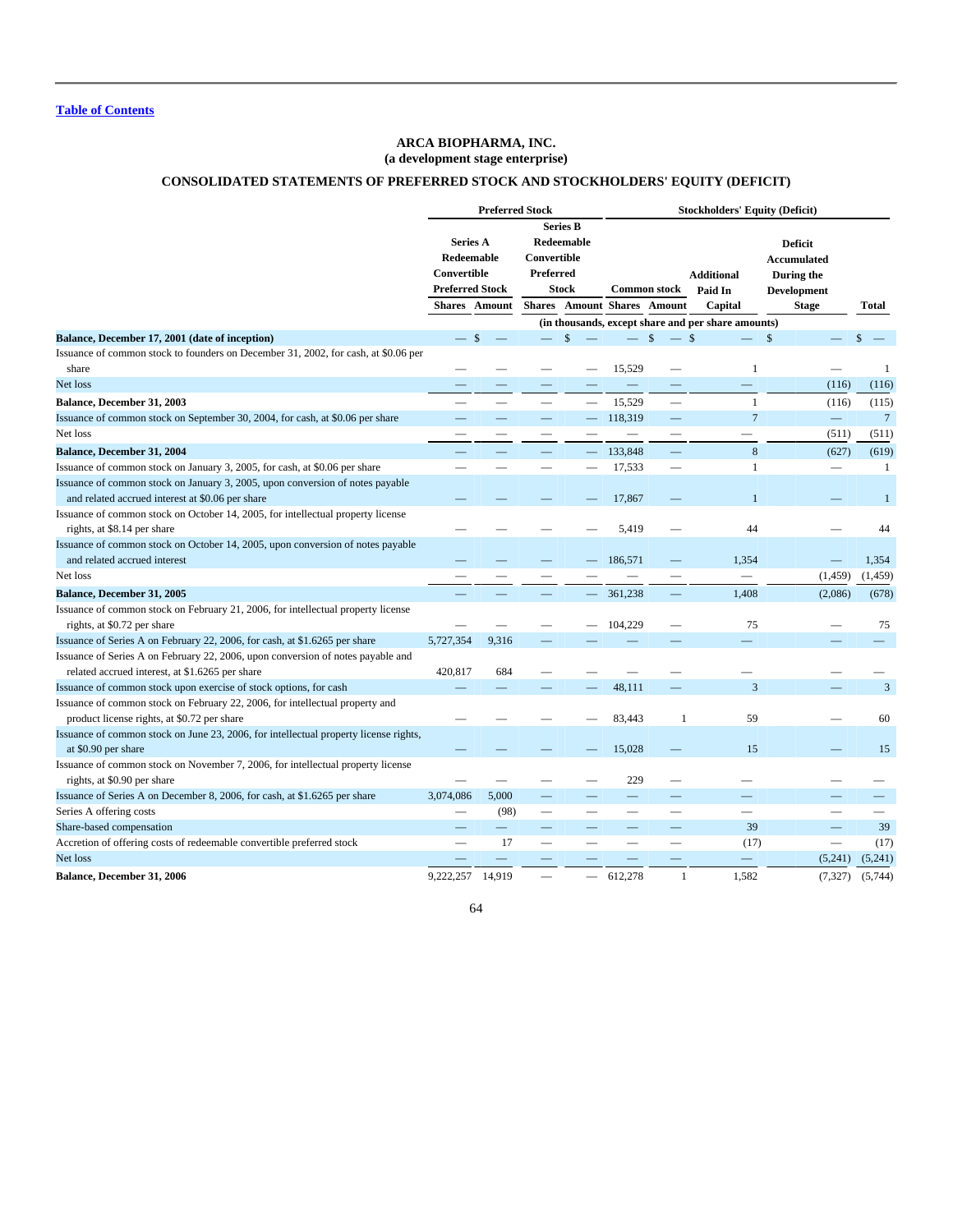# **ARCA BIOPHARMA, INC. (a development stage enterprise)**

# **CONSOLIDATED STATEMENTS OF PREFERRED STOCK AND STOCKHOLDERS' EQUITY (DEFICIT)—(Continued)**

|                                                                         |                          | <b>Preferred Stock</b>         |                          |                                | <b>Stockholders' Equity (Deficit)</b> |                                 |                                                    |                    |                          |
|-------------------------------------------------------------------------|--------------------------|--------------------------------|--------------------------|--------------------------------|---------------------------------------|---------------------------------|----------------------------------------------------|--------------------|--------------------------|
|                                                                         | Series A                 |                                | <b>Series B</b>          |                                |                                       |                                 |                                                    | <b>Deficit</b>     |                          |
|                                                                         | Redeemable               |                                | Redeemable               |                                |                                       |                                 |                                                    | <b>Accumulated</b> |                          |
|                                                                         | Convertible              |                                | Convertible              |                                |                                       |                                 | <b>Additional</b>                                  | During the         |                          |
|                                                                         | <b>Preferred Stock</b>   |                                | <b>Preferred Stock</b>   |                                | <b>Common stock</b>                   |                                 | Paid In                                            | <b>Development</b> |                          |
|                                                                         | <b>Shares</b>            | Amount                         | <b>Shares</b>            | Amount                         | <b>Shares</b>                         | Amount                          | Capital                                            | <b>Stage</b>       | Total                    |
|                                                                         |                          |                                |                          |                                |                                       |                                 | (in thousands, except share and per share amounts) |                    |                          |
| Issuance of Series B convertible redeemable preferred stock, on May 31, |                          |                                |                          |                                |                                       |                                 |                                                    |                    |                          |
| 2007 for \$2.439 per share                                              |                          |                                | 3,688,902                | 9,000                          |                                       |                                 |                                                    |                    |                          |
| Issuance of Series B convertible redeemable preferred stock, on         |                          |                                |                          |                                |                                       |                                 |                                                    |                    |                          |
| December 28, 2007 for \$3.253 per share                                 |                          |                                | 2,766,677                | 9,000                          |                                       |                                 |                                                    |                    |                          |
| Series B offering Costs                                                 |                          |                                |                          | (147)                          |                                       |                                 |                                                    |                    |                          |
| Accretion of Series A offering costs                                    |                          | 19                             |                          |                                | -                                     |                                 | (19)                                               |                    | (19)                     |
| Accretion of Series B offering costs                                    |                          |                                |                          | 18                             |                                       |                                 | (18)                                               |                    | (18)                     |
| Issuance of common stock for intellectual property license rights, on   |                          |                                |                          |                                |                                       |                                 |                                                    |                    |                          |
| January 18, 2007 at \$1.68 per share                                    |                          |                                |                          |                                | 7,817                                 |                                 | 13                                                 |                    | 13                       |
| Issuance of common stock for intellectual property license rights, on   |                          |                                |                          |                                |                                       |                                 |                                                    |                    |                          |
| June 30, 2007 at \$1.80 per share                                       |                          |                                |                          |                                | 3,852                                 |                                 | $\overline{7}$                                     |                    | $\overline{7}$           |
| Issuance of common stock for commercial license rights, on July 19,     |                          |                                |                          |                                |                                       |                                 |                                                    |                    |                          |
| 2007, vests upon achievement of specified criteria                      |                          |                                |                          |                                | 16,698                                |                                 |                                                    |                    |                          |
| Share-based compensation                                                |                          |                                |                          |                                |                                       |                                 | 50                                                 |                    | 50                       |
| Issuance of shares to executive on February 19, 2007, vesting upon      |                          |                                |                          |                                |                                       |                                 |                                                    |                    |                          |
| achievement of specified criteria, subject to repurchase                |                          |                                |                          |                                | 83,490                                |                                 |                                                    |                    |                          |
| Issuance of common stock upon exercise of stock options for cash        |                          |                                |                          |                                | 13,359                                | -                               | 16                                                 |                    | 16                       |
| Net loss                                                                | $\overline{\phantom{0}}$ |                                |                          |                                | $\overline{\phantom{0}}$              | $\hspace{0.1mm}-\hspace{0.1mm}$ |                                                    | (13,994)           | (13,994)                 |
| Balance, December 31, 2007                                              | 9.222.257                | 14,938                         | 6,455,579                | 17,871                         | 737,494                               | $\mathbf{1}$                    | 1,631                                              | (21, 321)          | (19,689)                 |
| Accretion of Series A offering costs                                    |                          | 20                             |                          |                                |                                       |                                 | (20)                                               | -                  | (20)                     |
| Accretion of Series B offering costs                                    |                          |                                |                          | 36                             |                                       |                                 | (36)                                               |                    | (36)                     |
| Share-based compensation                                                |                          |                                |                          |                                |                                       |                                 | 545                                                |                    | 545                      |
| Estimated fair value of warrants issued in connection with convertible  |                          |                                |                          |                                |                                       |                                 |                                                    |                    |                          |
| notes payable                                                           |                          |                                |                          |                                |                                       |                                 | 399                                                |                    | 399                      |
| Issuance of common stock upon exercise of stock options, for cash       |                          |                                |                          |                                | 216,926                               |                                 | 54                                                 |                    | 54                       |
| Net loss                                                                |                          |                                |                          |                                |                                       |                                 |                                                    | (19, 431)          | (19, 431)                |
| Balance, December 31, 2008                                              | 9,222,257                | 14,958                         | 6,455,579                | 17,907                         | 954,420                               | 1                               | 2,573                                              | (40,752)           | (38, 178)                |
| Adjustment for fractional shares on common conversion                   |                          |                                |                          |                                | (39)                                  |                                 |                                                    |                    |                          |
| Deemed preferred stock dividend for additional common shares issuable   |                          |                                |                          |                                |                                       |                                 |                                                    |                    |                          |
| under anti-dilution provision                                           |                          |                                |                          | 781                            |                                       |                                 | (781)                                              |                    | (781)                    |
| Accretion of Series A offering costs                                    |                          | 42                             |                          |                                |                                       |                                 | (42)                                               |                    | (42)                     |
| Accretion of Series B offering costs                                    |                          |                                |                          | 93                             |                                       |                                 | (93)                                               |                    | (93)                     |
| Conversion of preferred stock                                           | (9,222,257)              |                                | $(15,000)$ $(6,455,579)$ |                                | $(18,781)$ 3,042,740                  | $\overline{3}$                  | 33,778                                             |                    | 33,781                   |
| Restricted stock release from restriction                               |                          |                                |                          |                                |                                       |                                 | 75                                                 |                    | 75                       |
| Conversion of convertible notes and related accrued interest            |                          |                                |                          |                                | 872,792                               | $\mathbf{1}$                    | 8,500                                              |                    | 8,501                    |
| Conversion of warrants for preferred stock                              |                          |                                | -                        |                                |                                       |                                 | 36                                                 |                    | 36                       |
| Merger with Nuvelo, Inc.                                                |                          |                                |                          |                                | 2,686,957                             | 3                               | 11,910                                             |                    | 11,913                   |
| Adjustment for fractional shares                                        |                          |                                |                          | $\qquad \qquad$                | (609)                                 | $\qquad \qquad$                 | $\overline{\phantom{0}}$                           | -                  | $\overline{\phantom{0}}$ |
| Share-based compensation                                                | $\overline{\phantom{0}}$ |                                | $\qquad \qquad$          | $\qquad \qquad -$              | $\qquad \qquad -$                     |                                 | 845                                                | $\qquad \qquad -$  | 845                      |
| Issuance of common stock upon exercise of stock options for cash        | $\overline{\phantom{0}}$ |                                |                          |                                | 63,123                                |                                 | 114                                                |                    | 114                      |
| Issuance of common stock under employee stock purchase plan and upon    |                          |                                |                          |                                |                                       |                                 |                                                    |                    |                          |
| vesting of restricted stock units                                       |                          |                                |                          |                                | 1,064                                 |                                 | $\overline{c}$                                     |                    | $\overline{c}$           |
| Estimated fair value of warrants issued in connection with lease        |                          |                                |                          |                                |                                       |                                 |                                                    |                    |                          |
| termination                                                             |                          |                                |                          |                                | -                                     |                                 | 377                                                |                    | 377                      |
| Net loss                                                                | -                        | $\overline{\phantom{m}}$       |                          | $\qquad \qquad$                | $\qquad \qquad -$                     | $\qquad \qquad -$               | $\overline{\phantom{0}}$                           | (9, 138)           | (9, 138)                 |
| Balance, December 31, 2009                                              | $\qquad \qquad -$        | \$<br>$\overline{\phantom{m}}$ | $\overline{\phantom{0}}$ | \$<br>$\overline{\phantom{m}}$ | 7,620,448 \$                          | 8\$                             | 57,294 \$                                          |                    | $(49,890)$ \$ 7,412      |

See accompanying Notes to Consolidated Financial Statements.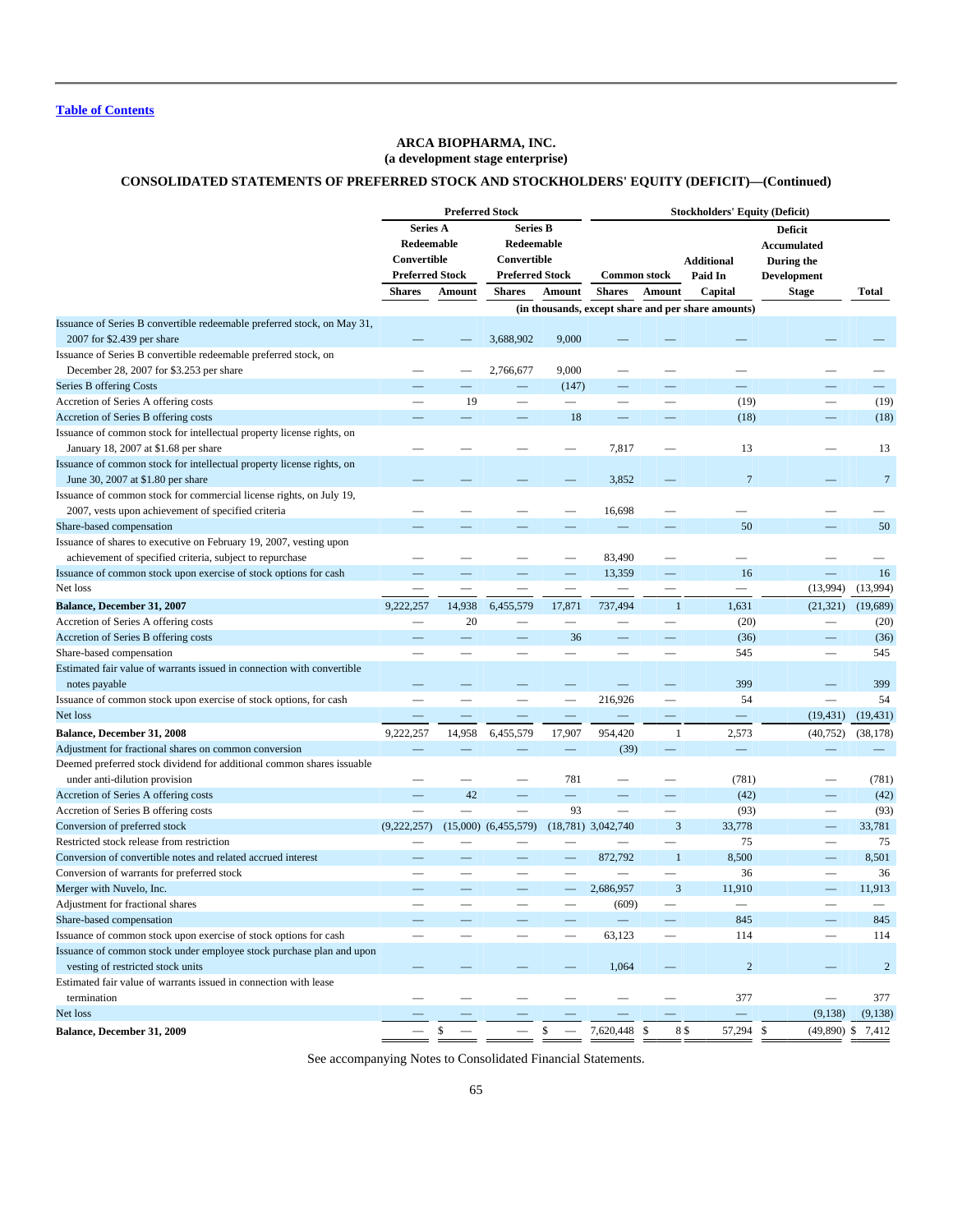# **ARCA BIOPHARMA, INC. (a development stage enterprise) CONSOLIDATED STATEMENTS OF CASH FLOWS**

<span id="page-66-0"></span>

|                                                                                           |                          | <b>Years Ended December 31,</b> |                                                                        |                      |
|-------------------------------------------------------------------------------------------|--------------------------|---------------------------------|------------------------------------------------------------------------|----------------------|
|                                                                                           | 2009                     |                                 | December 17,<br>2001 (date of<br>inception) to<br>December 31,<br>2009 |                      |
|                                                                                           |                          |                                 | (in thousands)                                                         |                      |
| Cash flows used in operating activities:                                                  |                          |                                 |                                                                        |                      |
| Net loss                                                                                  | \$<br>(9,138)            | \$                              | $(19, 431)$ \$                                                         | (49, 890)            |
| Adjustments to reconcile net loss to net cash used in operating activities:               |                          |                                 |                                                                        |                      |
| Gain on bargain purchase                                                                  | (25, 282)                |                                 |                                                                        | (25, 282)            |
| Depreciation and amortization                                                             |                          | 457                             | 220                                                                    | 797                  |
| Non-cash interest expense<br>Share-based compensation                                     |                          | 102<br>845                      | 101<br>545                                                             | 211<br>1,516         |
| Issuance of warrants for lease termination                                                |                          | 377                             |                                                                        | 377                  |
| Issuance of common stock for license rights                                               | $\overline{\phantom{0}}$ |                                 |                                                                        | 214                  |
| Interest on notes converted to Series A Preferred Stock                                   |                          |                                 |                                                                        | 5                    |
| Interest on notes converted to common stock                                               | $\overline{\phantom{0}}$ |                                 |                                                                        | 48                   |
| Accretion of liabilities                                                                  |                          | 152                             |                                                                        | 152                  |
| Impairment of property and equipment                                                      |                          | 125                             |                                                                        | 125                  |
| Impairment of in-process research and development                                         | 6,000                    |                                 |                                                                        | 6,000                |
| Write-off of deferred tax liability                                                       | (2,281)                  |                                 | $\qquad \qquad$                                                        | (2,281)              |
| Loss from disposal of property and equipment                                              |                          | 47                              | 24                                                                     | 71                   |
| Change in operating assets and liabilities (net of amounts acquired):                     |                          |                                 |                                                                        |                      |
| Other current assets                                                                      | 2,807                    |                                 | (192)                                                                  | 2,543                |
| Other assets                                                                              | 7,084                    |                                 | (61)                                                                   | 7,009                |
| Accounts payable                                                                          | (2,460)                  |                                 | (865)                                                                  | (1,657)              |
| Accrued expenses and other liabilities                                                    | (20, 454)                |                                 | 721                                                                    | (18, 448)            |
| Deferred rent                                                                             |                          | (107)                           | 537                                                                    | 430                  |
| Net cash used in operating activities                                                     | (41, 726)                |                                 | (18, 401)                                                              | (78,060)             |
| Cash flows provided by (used in) investing activities:                                    |                          |                                 |                                                                        |                      |
| Cash received from Merger                                                                 | 30,392                   |                                 | $\qquad \qquad -$                                                      | 30,392               |
| Payment of deferred transaction costs                                                     |                          |                                 | (1, 186)                                                               | (1,186)              |
| Purchase of property and equipment                                                        |                          | (185)                           | (1, 344)                                                               | (1,856)              |
| Proceeds from sale of marketable securities                                               | 15,106                   |                                 |                                                                        | 15,106               |
| Proceeds from sale of property and equipment                                              |                          | 322                             | $\overline{5}$                                                         | 327                  |
| Net cash provided by (used in) investing activities                                       | 45,635                   |                                 | (2,525)                                                                | 42,783               |
| Cash flows (used in) provided by financing activities:                                    |                          |                                 |                                                                        |                      |
| Proceeds from issuance of convertible notes payable and related warrants for common stock |                          |                                 | 8,750                                                                  | 10,841               |
| Proceeds from issuance of bank note payable                                               |                          |                                 | 4,000                                                                  | 4,000                |
| Proceeds from stock subject to repurchase                                                 |                          |                                 |                                                                        | 38                   |
| Proceeds from the issuance of preferred stock                                             |                          |                                 | $\overline{\phantom{0}}$                                               | 32,316               |
| Preferred stock offering costs                                                            |                          |                                 |                                                                        | (246)                |
| Proceeds from the issuance of common stock                                                |                          | 114                             | 54                                                                     | 196                  |
| Repayment of principal on bank note payable                                               | (4,000)                  |                                 |                                                                        | (4,000)              |
| Repayment of principal on convertible notes payables                                      | -                        |                                 | $\qquad \qquad -$                                                      | (105)                |
| Net cash (used in) provided by financing activities                                       | (3,886)                  |                                 | 12,804                                                                 | 43,040               |
| Net increase (decrease) in cash and cash equivalents                                      |                          | 23                              | (8, 122)                                                               | 7,763                |
| Cash and cash equivalents, beginning of period                                            | 7,740                    |                                 | 15,862                                                                 |                      |
|                                                                                           |                          |                                 |                                                                        |                      |
| Cash and cash equivalents, end of period                                                  | \$<br>7,763              | \$                              | 7,740                                                                  | \$<br>7,763          |
| Supplemental cash flow information:                                                       |                          |                                 |                                                                        |                      |
| Interest paid                                                                             | \$                       | 97<br>\$                        | 7                                                                      | 107<br>\$            |
| Supplemental disclosure of noncash investing and financing transactions:                  |                          |                                 |                                                                        |                      |
| Accrued interest on notes payable converted to equity                                     | \$                       | \$<br>151                       |                                                                        | \$<br>163            |
| Warrant issued in connection with credit facility                                         | \$                       | \$                              | 62                                                                     | \$<br>111            |
| Accrued deferred transaction costs                                                        | \$                       | \$                              | 482                                                                    | $\frac{1}{2}$<br>482 |
|                                                                                           |                          |                                 |                                                                        |                      |

See accompanying Notes to Consolidated Financial Statements.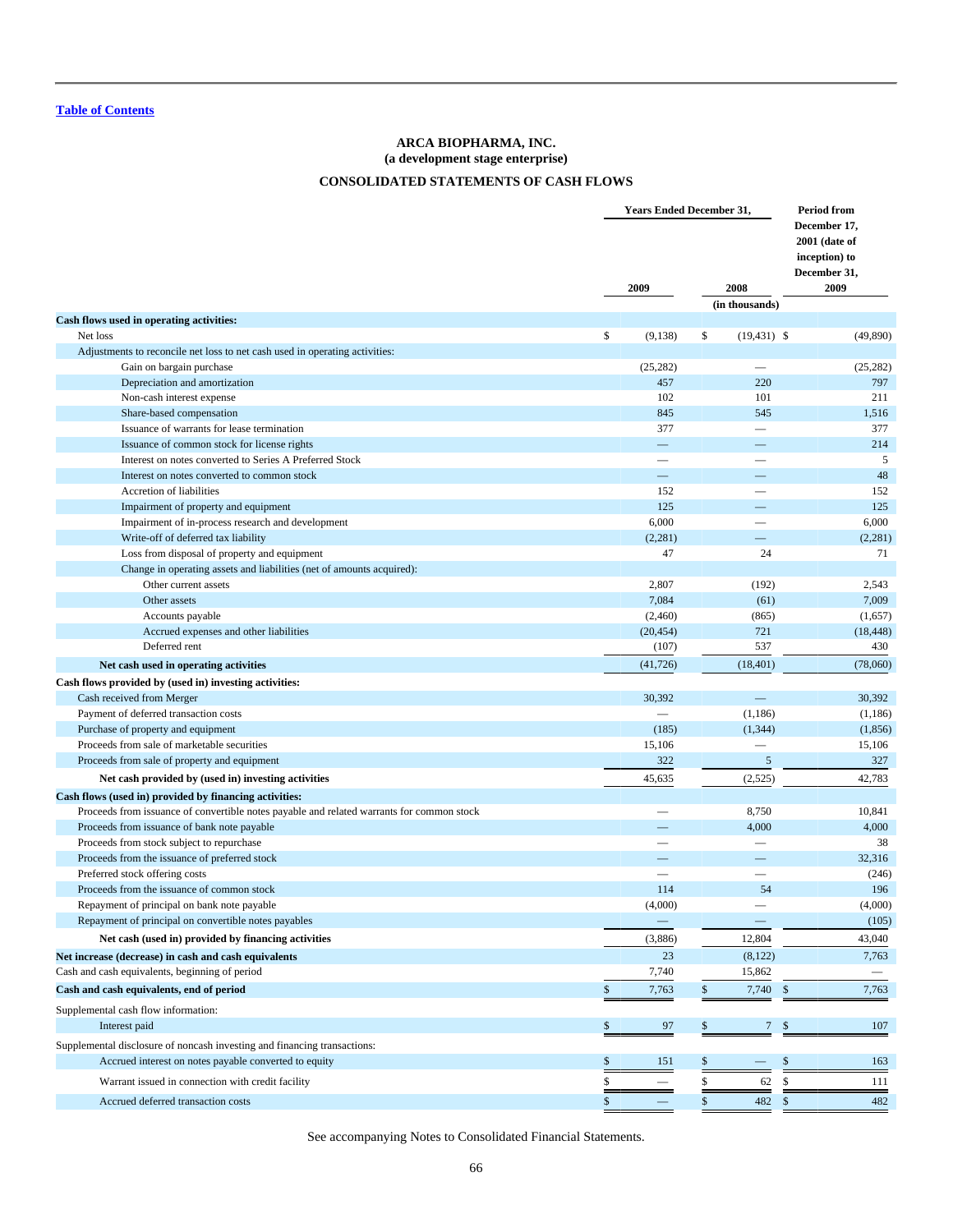#### <span id="page-67-0"></span>**(1) The Company and Summary of Significant Accounting Policies**

### *Description of Business*

ARCA biopharma, Inc., or the Company or ARCA, a Delaware corporation, is headquartered in Broomfield, Colorado and is principally focused on developing genetically-targeted therapies for heart failure and other cardiovascular diseases. The Company's lead product candidate is Gencaro™ (bucindolol hydrochloride), a pharmacologically unique beta-blocker and mild vasodilator for chronic heart failure, or HF. The Company has identified common genetic variations in the cardiac nervous system that it believes interact with Gencaro's pharmacology and may predict patient response. The Company has licensed exclusive, worldwide rights to Gencaro and has been granted patents in the U.S. and Europe for methods of treating heart failure patients with bucindolol based on genetic testing, which ARCA believes will provide market exclusivity for Gencaro into 2025 in those markets.

In September 2008, the U.S. Food and Drug Administration, or FDA, accepted for filing the Company's New Drug Application, or NDA, for Gencaro. On May 29, 2009, the FDA issued a Complete Response Letter, or CRL, to the Company which stated that the FDA could not approve the Gencaro NDA in its current form and specified additional actions and information required by the FDA for approval of the NDA. The CRL stated that in order to obtain approval of Gencaro, ARCA must conduct an additional clinical efficacy trial of Gencaro in patients with heart failure, among other things. In December 2009, ARCA submitted a clinical study protocol for review under the FDA's Special Protocol Assessment, or SPA, process for the design of a clinical trial to assess the safety and efficacy of Gencaro in patients with chronic heart failure who have the genotype that appears to respond most favorably to Gencaro. The proposed trial protocol includes two interim data analyses at pre-specified numbers of primary endpoints. If the results of either of the interim analyses meet certain criteria we believe will be defined with the FDA during the SPA process, ARCA could formally submit a complete response to the FDA's CRL based on an interim analysis, which could serve as the clinical effectiveness basis for FDA approval of Gencaro. ARCA believes that the proposed interim analyses will be acceptable as the basis for potential approval of Gencaro if the data supports Gencaro's effectiveness as defined in the SPA, if any, subject to an acceptable plan to ensure that the findings at the interim analyses do not influence the trial's subsequent course or design. ARCA has not yet reached agreement with the FDA on the study protocol. Any proposed trial protocol must be reviewed and agreed upon with the FDA and the final trial protocol may be significantly different from the Company's SPA submission.

## *Merger with Nuvelo, Inc.*

On January 27, 2009, the Company completed a business combination, or the Merger, with ARCA Colorado in accordance with the terms of that Agreement and Plan of Merger and Reorganization, dated September 24, 2008, and amended on October 28, 2008 (as amended, the "Merger Agreement"), in which a wholly-owned subsidiary of Nuvelo merged with and into ARCA Colorado, with ARCA Colorado continuing after the Merger as the surviving corporation and a wholly-owned subsidiary of Nuvelo. Immediately following the Merger, the Company changed its name from Nuvelo, Inc. to ARCA biopharma, Inc. The business combination is treated as a reverse merger for accounting purposes, and ARCA Colorado is the accounting acquirer, and the entity formerly known as Nuvelo, Inc. is the acquired company ("Nuvelo" or the "acquired company"). The results of operations and cash flows for the year ended December 31, 2009 include the activities of the acquired company since the date of the Merger. Pursuant to the rules and regulations of the United States Securities and Exchange Commission, or the SEC, the historical financial statements of ARCA Colorado replaced the historical financial statements of the acquired company, and the disclosures in this report relating to the pre-Merger business of the Company, unless noted as being the business of Nuvelo prior to the Merger, pertain to the business of ARCA Colorado prior to the Merger. See Note 2 for further discussion of the Merger.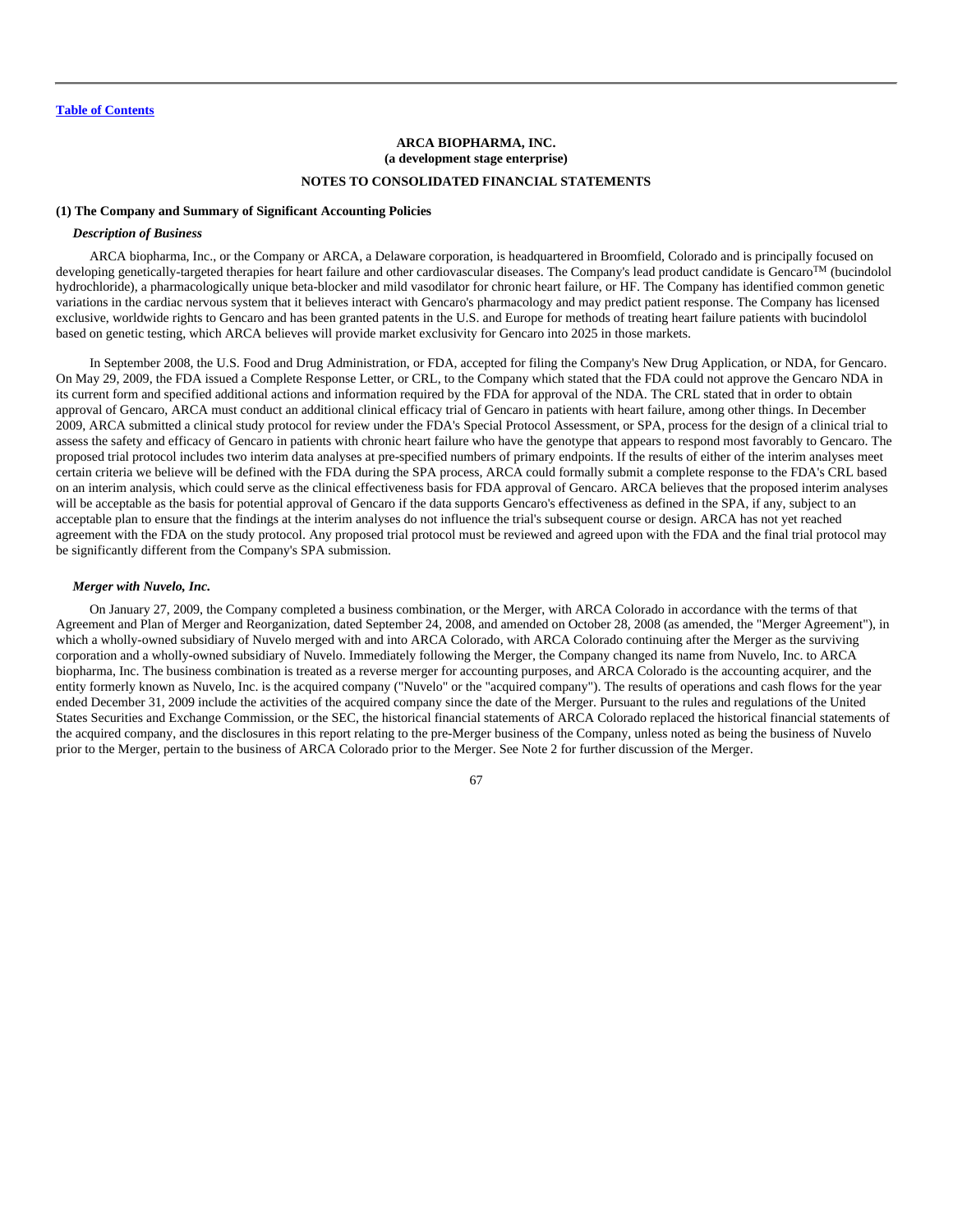#### *Merger Exchange Ratio and Reverse Stock Split*

In conjunction with and immediately prior to the Merger, Nuvelo effected a 20-for-1 reverse stock split. As a result, and in accordance with the Merger Agreement, each outstanding common share and warrant or option to purchase ARCA Colorado's common stock prior to the Merger was converted into the right to receive or purchase 0.16698070, or the Exchange Ratio, shares of the Company's common stock (see Note 2), which Exchange Ratio incorporates the effect of the reverse stock split. All common shares, options and warrants to purchase common shares and per common share amounts for all periods presented in the accompanying financial statements and notes have been adjusted retroactively to reflect the effect of the Exchange Ratio, except for the par value per share and the number of shares authorized, which are not affected by the Exchange Ratio.

The accompanying consolidated financial statements and notes have not been adjusted to retroactively reflect the effect of the Exchange Ratio on preferred shares, warrants to purchase preferred shares, and per preferred share amounts. The ratios used to convert ARCA Colorado's preferred stock and warrants to purchase ARCA Colorado's preferred stock prior to the Merger into the right to receive or purchase shares of the Company's common stock as a result of the Merger is discussed in Note 2.

#### *Development Stage Risks, Liquidity and Going Concern*

The Company is in the development stage and devotes substantially all of its efforts towards obtaining regulatory approval, exploring strategic alternatives for further developing Gencaro, and raising capital necessary to fund its operations. The Company has not generated revenue to date and is subject to a number of risks similar to those of other development stage companies, including dependence on key individuals, the development of and regulatory approval of commercially viable products, the need to raise adequate additional financing necessary to fund the development and commercialization of its products, and competition from larger companies. The Company has historically funded its operations through issuances of convertible promissory notes, and shares of its common and preferred stock. Additionally, as a result of the Merger, the Company acquired \$45.5 million in cash and short-term investments.

Since ARCA Colorado was founded on December 17, 2001, or Inception, the Company has incurred substantial losses and negative cash flows from operations. For the year ended December 31, 2009, the Company incurred a loss from operations of \$36.7 million and had negative cash flows from operations of \$41.7 million.

In light of the substantial additional time and costs associated with the development of Gencaro and the need to raise a significant amount of capital on acceptable terms to finance the proposed clinical trial and the Company's ongoing operations, in 2009, the Company reduced its operating expenses, suspended its development activities for programs other than Gencaro, and is evaluating strategic alternatives. The Company will need to complete a strategic transaction, such as a strategic combination or partnership of Gencaro commercialization rights, or raise substantial additional funding through public or private debt or equity markets to support the continued development of Gencaro, including the proposed additional clinical trial. The Company intends to seek interim funding that could allow it to operate through near term milestones while it continues to pursue strategic combination, partnering, financing or licensing opportunities. If the Company is delayed in completing or is unable to complete an interim financing and/or a strategic transaction the Company may discontinue its development activities on Gencaro.

On December 8, 2009, the Company entered into an equity distribution agreement, or the Agreement, with Wedbush Securities Inc., or the Agent, under which the Company may, from time to time, offer and sell its common stock through the Agent up to an aggregate of \$10 million in shares, which have been registered on a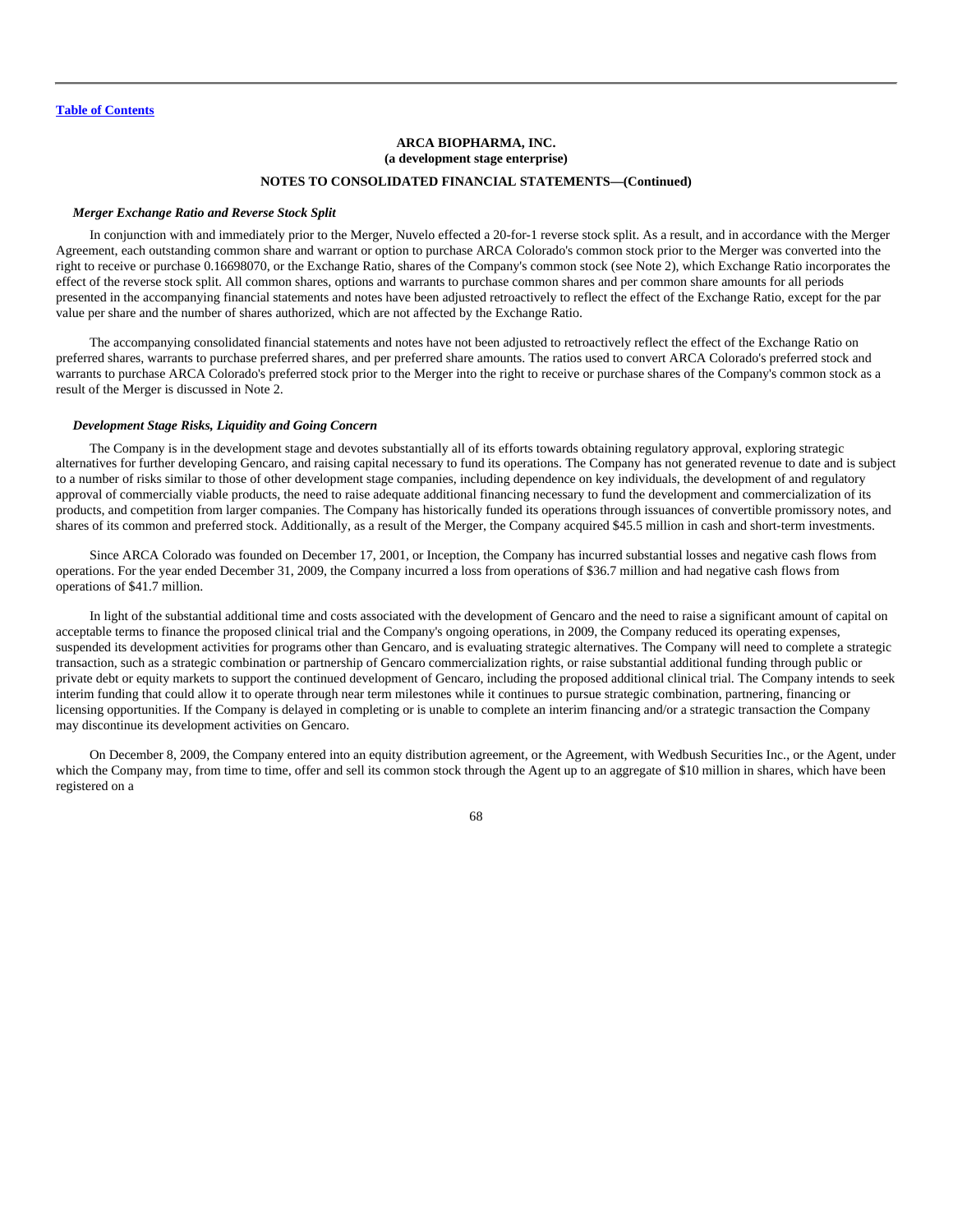registration statement on Form S-3 (File No. 333-148288). Sales of the Company's common stock through the Agent, if any, will be made by means of ordinary brokers' transactions on the NASDAQ Global Market at market prices prevailing at the time of sale. The Agent will use commercially reasonable efforts to sell the Company's common stock from time to time, based upon instructions from the Company, including any price, time or size limits or other customary parameters or conditions the Company may impose. The Company will pay the Agent a commission, or allow a discount, as the case may be, in each case equal to 4.5% of the gross sales proceeds of any common stock sold through the Agent under the Agreement. The Company has not yet sold any shares of common stock under this Agreement.

The Company believes that its cash and cash equivalents balance as of December 31, 2009 will be sufficient to fund its operations, at its current cost structure, through at least June 30, 2010. The Company is unable to assert that its current cash and cash equivalents are sufficient to fund operations beyond that date, and as a result, there is substantial doubt about the Company's ability to continue as a going concern. These consolidated financial statements have been prepared with the assumption that the Company will continue as a going concern and will be able to realize its assets and discharge its liabilities in the normal course of business and do not include any adjustments to reflect the possible future effects on the recoverability and classification of assets or the amounts and classification of liabilities that may result from the inability of the Company to continue as a going concern. The Company may not be able to raise sufficient capital on acceptable terms or at all to continue development of Gencaro or to continue operations and may not be able to execute any strategic transaction.

The Company's liquidity, and its ability to raise additional capital or complete any strategic transaction, depends on a number of factors, including, but not limited to, the following:

- results of discussions with the FDA regarding the requirements for approval of the Gencaro NDA, particularly, the requirements for a new clinical trial, the costs and timing of such a trial, and the Company's ability to successfully negotiate an SPA with respect to such a trial;
- the market price of the Company's stock and the availability and cost of additional equity capital from existing and potential new investors;
- general economic and industry conditions affecting the availability and cost of capital;
- potential receipt of government funding to further develop rNAPc2;
- the Company's ability to control costs associated with its operations;
- the costs of filing, prosecuting, defending and enforcing any patent claims and other intellectual property rights; and
- the terms and conditions of the Company's existing collaborative and licensing agreements.

The sale of additional equity or convertible debt securities would likely result in substantial additional dilution to the Company's stockholders. If the Company raises additional funds through the incurrence of indebtedness, the obligations related to such indebtedness would be senior to rights of holders of the Company's capital stock and could contain covenants that would restrict the Company's operations. The Company also cannot predict what consideration might be available, if any, to the Company or its stockholders, in connection with any strategic transaction. Should strategic alternatives or additional capital not be available to the Company in the near term, or not be available on acceptable terms, the Company may be unable to realize value from its assets and discharge its liabilities in the normal course of business which may, among other alternatives, cause the Company to further delay, substantially reduce or discontinue operational activities to conserve its cash resources.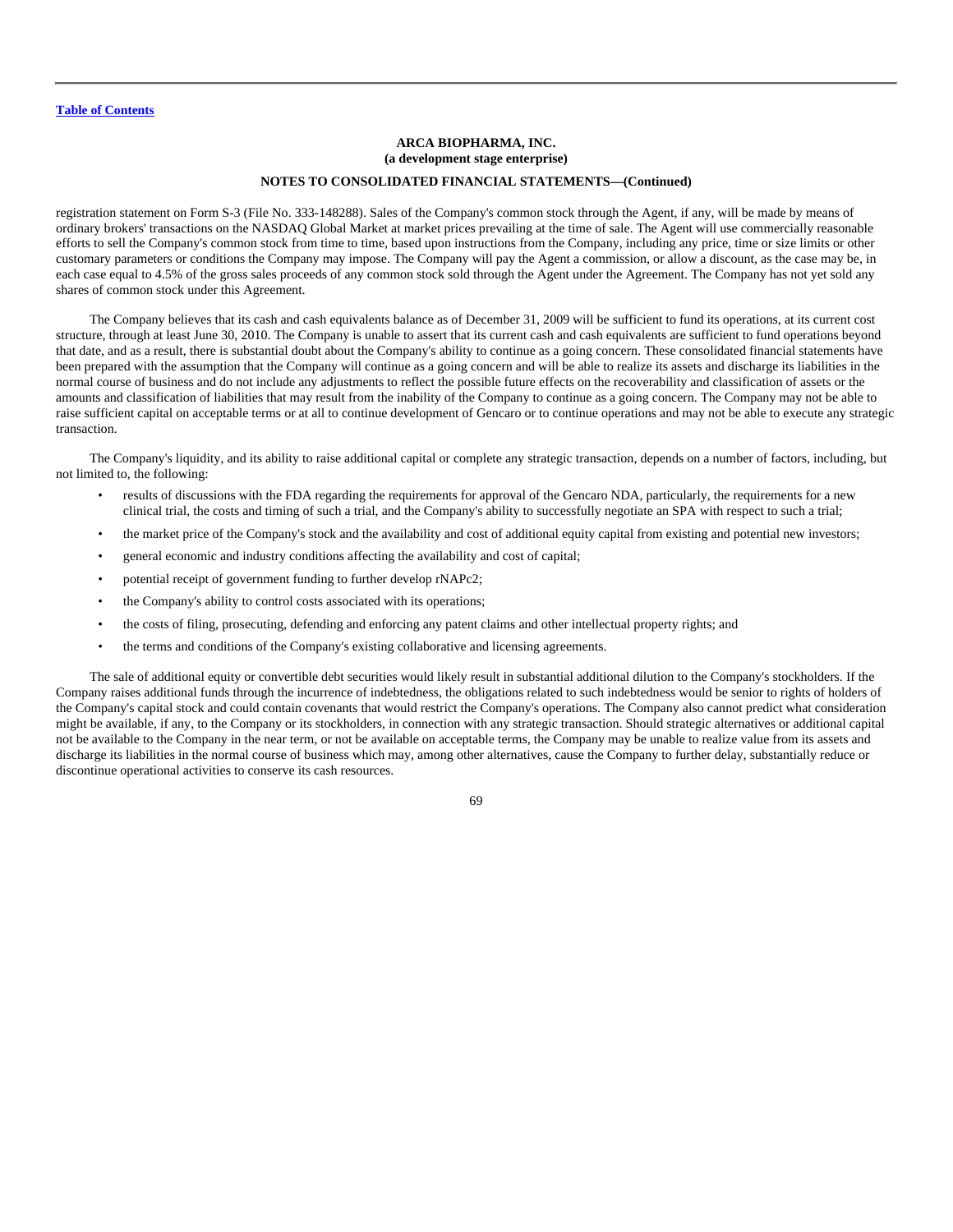#### *Basis of Presentation*

The Company has generated no revenue to date and its activities have consisted of seeking regulatory approval, exploring strategic alternatives for further developing and commercializing Gencaro, and raising capital. Accordingly, the Company is considered to be in the development stage at December 31, 2009.

#### *Accounting Estimates in the Preparation of Financial Statements*

The preparation of financial statements in conformity with accounting principles generally accepted in the United States of America requires management to make estimates and assumptions that affect the reported amounts of assets and liabilities and disclosure of contingent assets and liabilities at the date of the financial statements and the reported amounts of expenses during the reporting period. The Company bases estimates on various assumptions that are believed to be reasonable under the circumstances. The Company believes significant judgment was involved in estimating the fair value of assets acquired and liabilities assumed in the Merger, including in-process research and development, facility exit costs, clinical trial accruals, and in estimating other accrued liabilities, stock-based compensation, and income taxes. Additionally, significant estimates and judgment are required in the evaluation of inprocess research and development for impairment. Management is continually evaluating and updating these estimates, and it is possible that these estimates will change in the future or that actual results may differ from these estimates.

#### *Cash Equivalents*

Cash equivalents generally consist of money market funds and debt securities with maturities of 90 days or less at the time of purchase. The Company invests its excess cash in securities with strong ratings and has established guidelines relative to diversification and maturity with the objective of maintaining safety of principal and liquidity.

The Company classifies all cash equivalents as available-for-sale securities, and records investments at fair value. Unrealized holding gains and losses on available-for-sale securities, net of any tax effect, are excluded from earnings and are reported in accumulated other comprehensive income (loss), a separate component of stockholders' equity, until realized. The specific identification method is utilized to calculate the cost to determine realized gains and losses from the sale of available-for-sale securities. Realized gains and losses are included in interest income in the statements of operations.

#### *Concentrations of Credit Risk*

Financial instruments that potentially subject the Company to significant concentrations of credit risk consist primarily of cash and cash equivalents and other receivables. The Company has no off-balance-sheet concentrations of credit risk, such as foreign exchange contracts, option contracts, or foreign currency hedging arrangements. The Company maintains cash and cash equivalent balances in the form of bank demand deposits, money market fund accounts and debt securities with financial institutions that management believes are creditworthy. Such balances may at times exceed the insured amount.

## *Property and Equipment*

Property and equipment are stated at cost less accumulated depreciation and amortization. Cost includes expenditures for equipment, leasehold improvements, replacements, and renewals. Maintenance and repairs are charged to expense as incurred. When assets are sold, retired, or otherwise disposed of, the cost and accumulated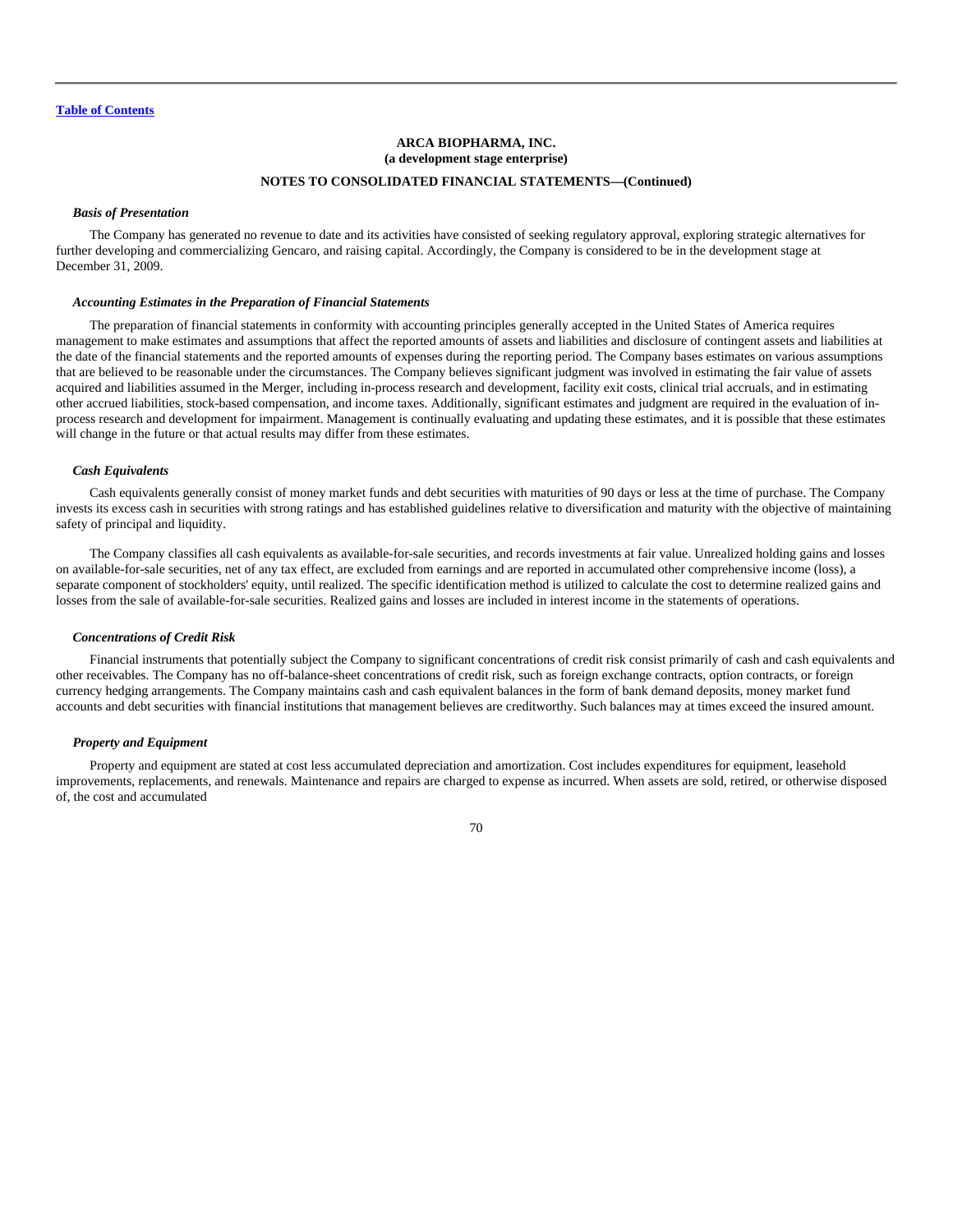depreciation are removed from the accounts and any resulting gain or loss is reflected in operations. The cost of property and equipment is depreciated using the straight-line method over the estimated useful lives of the related assets. Leasehold improvements are amortized over the shorter of the life of the lease or the estimated useful life of the assets. Property and equipment acquired in the Merger were recorded at the estimated fair value as of the date of the Merger, and are subsequently depreciated using the straight-line method over the estimated useful lives of the related assets.

## *Long-Lived Assets and Impairments*

The Company reviews long-lived assets whenever events or changes in circumstances indicate that the carrying value of such assets may not be recoverable. As a development stage company, the Company has not generated positive cash flows from operations, and such cash flows may not materialize for a significant period in the future, if ever. Additionally, the Company may make changes to its business plan that would result in changes to expected cash flows from long-lived assets. It is reasonably possible that future evaluations of long-lived assets, including changes from the Company's current expected use of long-lived assets, may result in material impairments.

#### *Valuation & Impairment Review of Acquired In-process Research and Development*

The Company acquired a significant in-process research and development, or IPR&D, asset through the Merger primarily related to NU172. A valuation firm was engaged to assist the Company in determining the estimated fair value of this asset as of the acquisition date. The discounted cash flow model used in this valuation is highly sensitive to changes in the underlying assumptions. The Company is required to make significant judgment and estimates when determining the underlying assumptions, including, but not limited to:

- projected development costs, timing of such costs, and outcomes of clinical trials,
- projecting regulatory approvals,
- estimating future cash flows from product sales resulting from completed products and in-process projects, and
- developing appropriate discount rates and probability rates by project.

The IPR&D asset is considered an indefinite-lived intangible asset and is not subject to amortization. IPR&D must be tested for impairment annually or more frequently if events or changes in circumstances indicate that the asset might be impaired. The annual test for impairment is performed in the fourth quarter. The impairment test consists of a comparison of the fair value of the IPR&D with its carrying amount. If the carrying amount of the IPR&D exceeds its estimated fair value, an impairment loss must be recognized in an amount equal to that excess. After an impairment loss is recognized, the adjusted carrying amount of the IPR&D will be its new accounting basis. Subsequent reversal of a previously recognized impairment loss is prohibited. The initial determination and subsequent evaluation for impairment of the IPR&D asset requires management to make significant judgments and estimates. See Note 5 for discussion of impairment recorded as a result of the annual test performed in the fourth quarter of 2009.

# *Accrued Expenses*

As part of the process of preparing its financial statements, the Company is required to estimate accrued expenses. This process involves identifying services that third parties have performed on the Company's behalf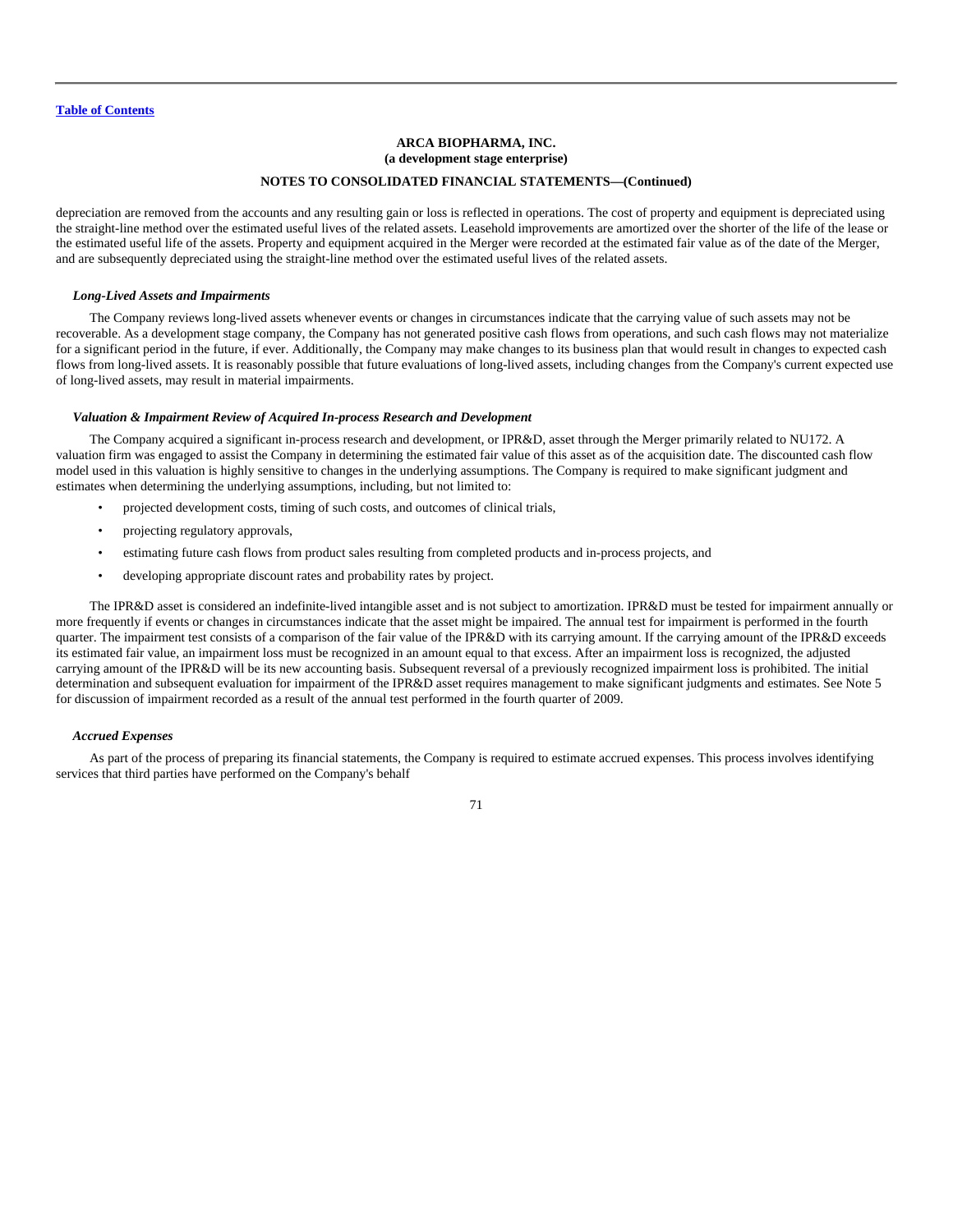and estimating the level of service performed and the associated cost incurred for these services as of the balance sheet date. Examples of estimated accrued expenses include contract service fees, such as fees payable to contract manufacturers in connection with the production of materials related to the Company's drug product, and professional service fees, such as attorneys, consultants, and clinical research organizations. The Company develops estimates of liabilities using its judgment based upon the facts and circumstances known at the time.

#### *Segments*

The Company operates in one segment. Management uses one measure of profitability and does not segment its business for internal reporting.

#### *Research and Development*

Research and development costs are expensed as incurred. These consist primarily of salaries, contract services, and supplies.

Costs related to clinical trial and drug manufacturing activities are based upon estimates of the services received and related expenses incurred by contract research organizations, or CROs, clinical study sites, drug manufacturers, collaboration partners, laboratories, consultants, or otherwise. Related contracts vary significantly in length, and could be for a fixed amount, a variable amount based on actual costs incurred, capped at a certain limit, or for a combination of these elements. Activity levels are monitored through communications with the vendors, including detailed invoices and task completion review, analysis of expenses against budgeted amounts, and pre-approval of any changes in scope of the services to be performed. Certain significant vendors may also provide an estimate of costs incurred but not invoiced on a periodic basis. Expenses related to the CROs and clinical studies are primarily based on progress made against specified milestones or targets in each period.

#### *Stock-Based Compensation*

The Company's stock-based compensation cost recognized includes: (a) compensation costs for current period vesting of all share-based awards granted prior to January 1, 2006, based on the intrinsic value method, and (b) compensation cost for current period vesting of all share-based awards granted or modified subsequent to January 1, 2006, based on the estimated grant date fair value. The Company recognizes compensation costs for its share-based awards on a straight-line basis over the requisite service period for the entire award, as adjusted for expected forfeitures.

From Inception through December 31, 2005, the Company accounted for issuances of stock-based compensation under the intrinsic-value-based method of accounting. Under this method, compensation expense is generally recorded on the date of grant only if the estimated fair value of the underlying stock exceeds the exercise price.

### *Income Taxes*

The current provision for income taxes represents actual or estimated amounts payable or refundable on tax returns filed or to be filed each year. Deferred tax assets and liabilities are recognized for the estimated future tax consequences attributable to differences between the financial statement carrying amounts of existing assets and liabilities and their respective tax bases and operating loss and tax credit carryforwards. The effect on deferred tax assets and liabilities of a change in tax rates is recognized in the period that includes the enactment date. The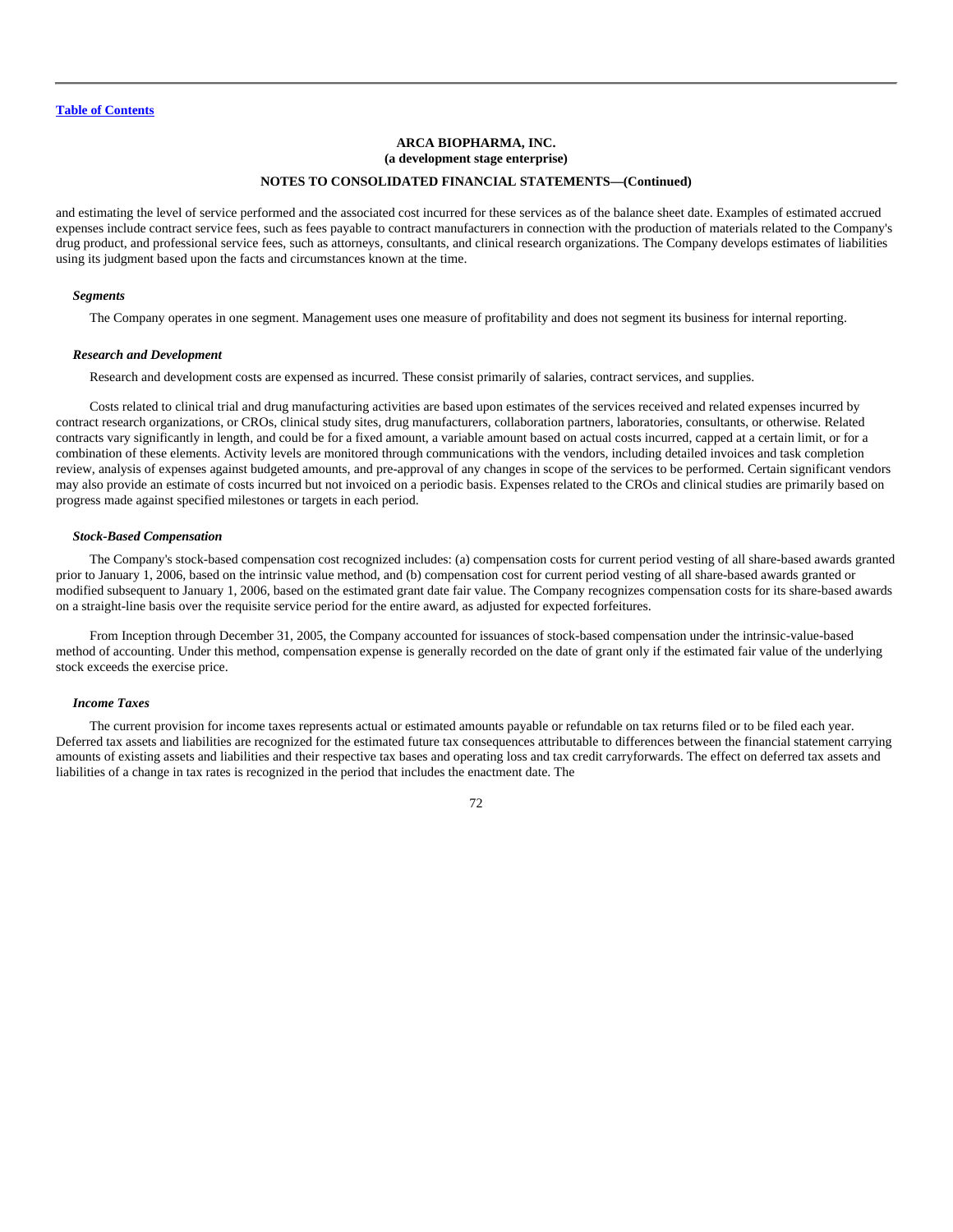overall change in deferred tax assets and liabilities for the period measures the deferred tax expense or benefit for the period. The measurement of deferred tax assets may be reduced by a valuation allowance based on judgmental assessment of available evidence if deemed more likely than not that some or all of the deferred tax assets will not be realized. The Company has recorded a valuation allowance against its deferred tax assets, as management has concluded that it is more likely than not that the net deferred tax asset will not be realized through future taxable income, based primarily on the Company's history of operating losses. As a result of the Merger, a change of ownership of Nuvelo per Internal Revenue Code Section 382 occurred, and accordingly, the Company's ability to utilize Nuvelo's pre-Merger net operating loss carryforwards has been substantially reduced.

#### *Earnings (Loss) Per Share*

The Company calculates basic earnings per share by dividing (loss) earnings attributable to common stockholders by the weighted average common shares outstanding during the period, excluding common stock subject to vesting provisions. Diluted earnings per share is computed by dividing (loss) earnings attributable to common stockholders by the weighted average number of common shares outstanding during the period increased to include, if dilutive, the number of additional common shares that would have been outstanding if the potential common shares had been issued. The Company's potentially dilutive shares include redeemable convertible preferred stock and convertible notes payable outstanding prior to the Merger and options and warrants.

A reconciliation of the numerator and denominator used in the calculation of basic and diluted loss per share follows:

|                                                                                                     |  |           | <b>Years Ended December 31,</b> |            |
|-----------------------------------------------------------------------------------------------------|--|-----------|---------------------------------|------------|
| (In thousands, except share and per-share data)                                                     |  | 2009      |                                 | 2008       |
| Net loss                                                                                            |  | (9,138)   |                                 | (19, 431)  |
| Less: Accretion of redeemable convertible preferred stock                                           |  | (135)     |                                 | (56)       |
| Deemed preferred stock dividend for additional common shares issuable under anti-dilution provision |  | (781)     |                                 |            |
| Net loss available to common shareholders                                                           |  | (10, 054) |                                 | (19, 487)  |
| Weighted average shares of common stock outstanding                                                 |  | 7.115.192 |                                 | 857,760    |
| Less: Weighted-average shares of unvested common stock                                              |  | (22, 874) |                                 | (100, 188) |
| Total weighted-average shares used in computing net loss per share available to common stockholders |  | 7,092,318 |                                 | 757,572    |
| Basic and diluted loss per share                                                                    |  | (1.42)    |                                 | (25.72)    |

Potentially dilutive securities representing 1.7 million and 3.2 million weighted average shares of common stock were excluded for the years ended December 31, 2009 and 2008, respectively, because including them would have an anti-dilutive effect on net loss attributable to common stockholders per share.

### *Accounting Standards Updates*

In June 2009, the Financial Accounting Standards Board, or FASB, issued its final Statement of Financial Accounting Standard, or SFAS. SFAS No. 168, *The FASB Accounting Standards Codification and the Hierarchy of Generally Accepted Accounting Principles, a replacement of FASB Statement No. 162*, made the FASB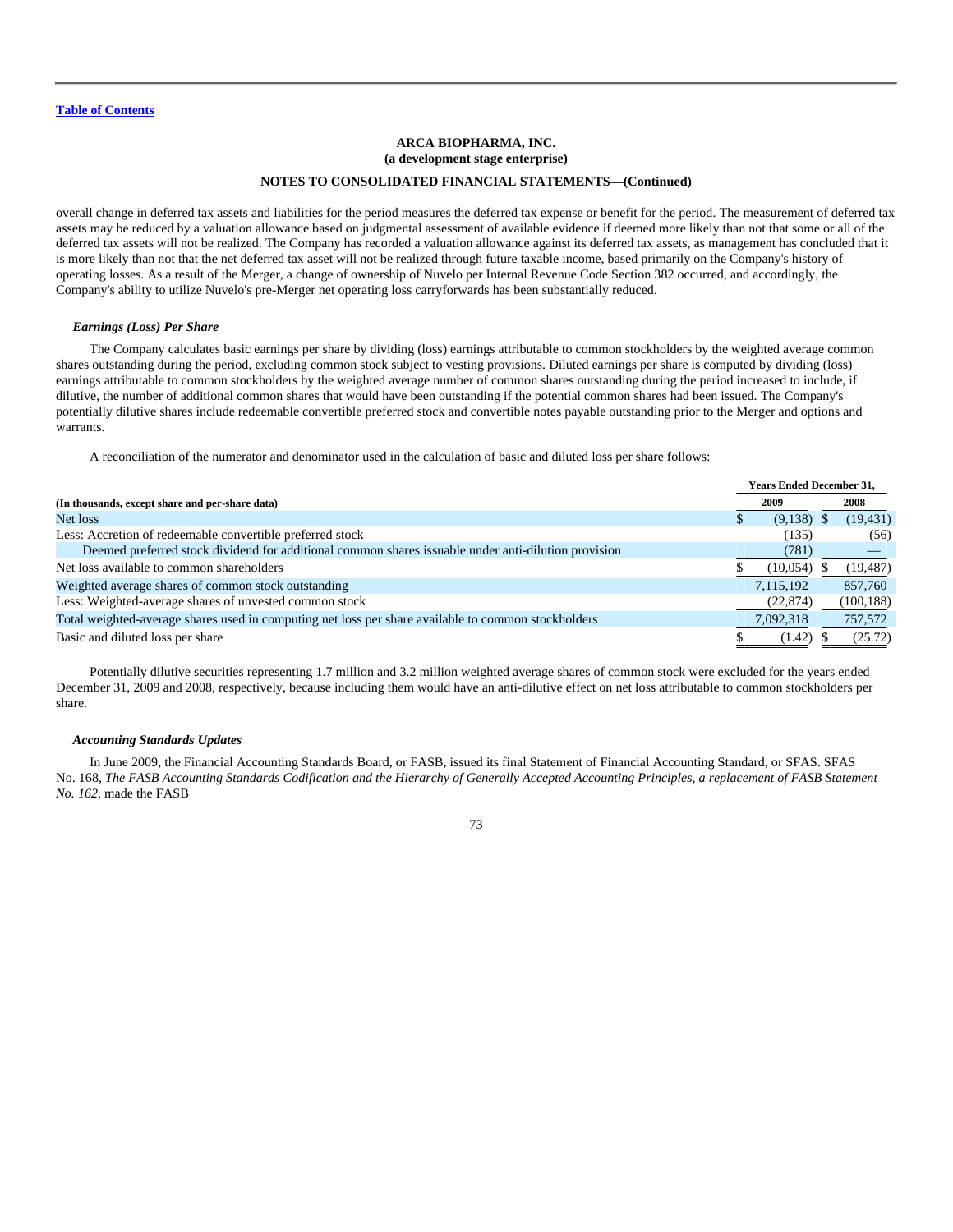Accounting Standards Codification, or the Codification or ASC, the single source of U.S. Generally Accepted Accounting Principles, or U.S. GAAP, used by nongovernmental entities in the preparation of financial statements, except for rules and interpretive releases of the SEC under authority of federal securities laws, which are sources of authoritative accounting guidance for SEC registrants. The Codification is meant to simplify user access to all authoritative accounting guidance by reorganizing U.S. GAAP pronouncements into accounting topics within a consistent structure. The Codification supersedes all existing non-SEC accounting and reporting standards and was effective for the company beginning July 1, 2009. Following SFAS No. 168, the Board will not issue new standards in the form of Statements, FASB Staff Positions, or Emerging Issues Task Force Abstracts; instead, it will issue Accounting Standards Updates. The FASB will not consider Accounting Standards Updates as authoritative in their own right. These updates will serve only to update the Codification, provide background information about the guidance, and provide the bases for conclusions on the change(s) in the Codification. References made to FASB guidance throughout this document have been updated for the Codification.

Effective January 1, 2009 the Company adopted the provisions of FASB ASC Topic 805, *Business Combinations*, or ASC 805. ASC 805 requires the acquirer of a business to recognize and measure the identifiable assets acquired, the liabilities assumed, and any non-controlling interest in the acquiree at fair value on the acquisition date. ASC 805 also requires that transactions costs related to the business combination be expensed as incurred and that changes in accounting for business combination related deferred tax asset valuation allowances and income tax uncertainties after the measurement period be recognized as current period income tax expense. ASC 805 applies prospectively to business combinations for which the acquisition date is on or after the beginning of the first annual reporting period beginning on or after December 15, 2008. The Company applied the provisions of ASC 805 to the Merger. Costs incurred during 2008 associated with the Merger were recorded as deferred transaction costs at December 31, 2008. On January 1, 2009, as part of the Company's adoption of ASC 805, the balance of deferred transaction costs was expensed.

#### **(2) Merger with Nuvelo, Inc. on January 27, 2009**

On January 27, 2009, the Company completed the Merger contemplated by the Merger Agreement. Pursuant to the Merger Agreement, a wholly-owned subsidiary of Nuvelo merged with and into ARCA Colorado, with ARCA Colorado continuing after the Merger as the surviving corporation and a whollyowned subsidiary of Nuvelo. Immediately following the Merger, the Company changed its name from Nuvelo, Inc. to ARCA biopharma, Inc., and its common stock began trading on the Nasdaq Global Market under the symbol "ABIO" on January 28, 2009.

The Merger is treated as a reverse merger and accounted for as a business combination using the acquisition method of accounting in accordance with ASC 805. For accounting purposes, ARCA Colorado is considered to have acquired Nuvelo in the Merger, as the stockholders of ARCA Colorado prior to the Merger now have a controlling interest in the combined company and the Company's management is the former management of ARCA Colorado. Under the acquisition method of accounting, the assets acquired and liabilities assumed of Nuvelo are recorded as of the acquisition date, at their respective fair values. The results of operations and cash flows for the year ended December 31, 2009 include the activities of the acquired company since the date of the Merger.

Immediately prior to the Merger, each share of ARCA Colorado's Series A preferred stock automatically converted into 1 share of ARCA Colorado's common stock; each share and warrant to purchase ARCA Colorado's Series B-1 preferred stock automatically converted into 1.219875 shares or warrants to purchase, as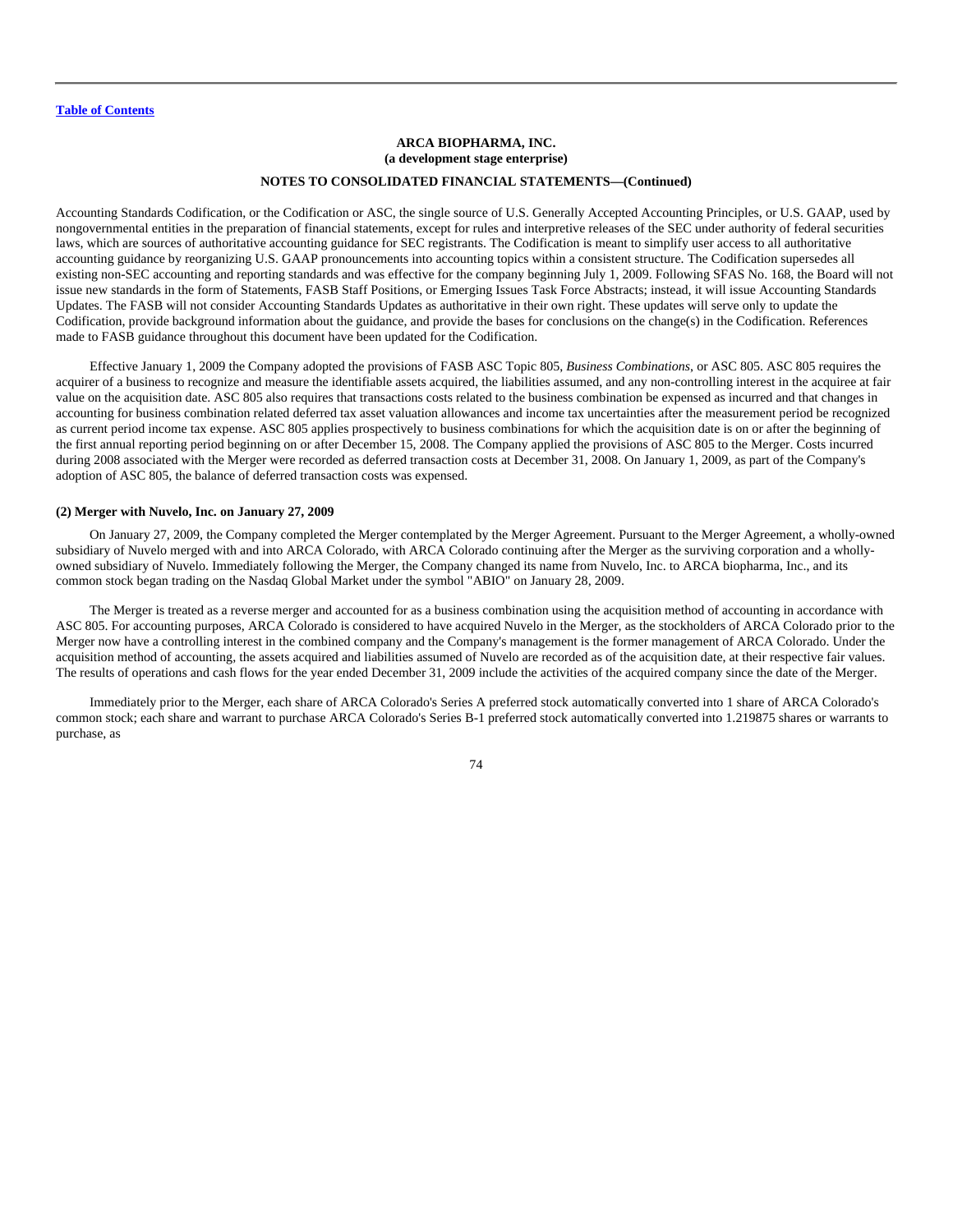# **ARCA BIOPHARMA, INC. (a development stage enterprise) NOTES TO CONSOLIDATED FINANCIAL STATEMENTS—(Continued)**

applicable, ARCA Colorado's common stock; each share and warrant to purchase ARCA Colorado's Series B-2 preferred stock automatically converted into 1.6265 shares or warrants to purchase, as applicable, ARCA Colorado's common stock. In connection with the Merger, each share of ARCA Colorado's common stock was converted into the right to receive 0.16698070 shares of the Company's common stock.

At the effective time of the Merger, each option and warrant to purchase shares of ARCA Colorado's common stock outstanding was assumed by the Company. Each such option or warrant became an option or warrant, as applicable, to acquire that number of shares of the Company's common stock equal to the product obtained by multiplying the number of shares of ARCA Colorado's common stock subject to such option or warrant by 0.16698070, rounded down to the nearest whole share of the Company's common stock. Following the Merger, each such option or warrant has an exercise price per share of the Company's common stock equal to the quotient obtained by dividing the per share purchase price of ARCA Colorado's common stock subject to such option or warrant by 0.16698070, rounded up to the nearest whole cent.

Immediately following the Merger, ARCA Colorado's former stockholders, together with the former holders of ARCA Colorado's options and warrants owned or had the right to acquire upon the exercise of outstanding options and warrants approximately 67% of the common stock of the Company and Nuvelo stockholders prior to the Merger owned approximately 33% of the common stock of the Company. The Merger is intended to qualify for federal income tax purposes as a tax-free reorganization under the provisions of Section 368(a) of the U.S. Internal Revenue Code of 1986, as amended.

Prior to the completion of the Merger, Nuvelo was developing drugs for acute cardiovascular disease, gastro-intestinal, or GI, diseases and other debilitating medical conditions. Its development pipeline included NU172, a direct acting thrombin inhibitor that has completed Phase 1 development for use as a short-acting anticoagulant during medical or surgical procedures, and Phase 1 clinical candidate NU206, a recombinant, secreted protein for the potential treatment of GI, diseases, including inflammatory bowel disease, mucositis and bone disease. In the first quarter of 2008, Nuvelo discontinued the clinical development of its only late clinical-stage product candidate, alfimeprase. ARCA Colorado merged with Nuvelo primarily to increase its cash resources in the short-term while enhancing its access to capital necessary to commercialize its late stage product candidate, Gencaro, and to build its product development pipeline.

The estimated total acquisition consideration to acquire Nuvelo is based on the market capitalization of Nuvelo as of January 27, 2009, and the estimated fair values of its vested stock options and warrants outstanding on that date, as this was deemed the most reliable measure of the consideration effectively transferred to acquire Nuvelo on that date, and is as follows (in thousands):

| Market capitalization of Nuvelo common stock         | \$11.824 |
|------------------------------------------------------|----------|
| Estimated fair value of options and warrants assumed | 88       |
| Total acquisition consideration                      | \$11.912 |

The Company considered alternative approaches to measure the acquisition consideration, such as basing the acquisition consideration on the fair value of Nuvelo's net assets, or based on ARCA Colorado's fair value rather than the fair value of Nuvelo's common stock on the consummation date. The Company believes the most reliable measurement of consideration is based on the market capitalization of Nuvelo and the fair values of its vested stock options and warrants as of the date of the Merger, as it is the most objectively verifiable value.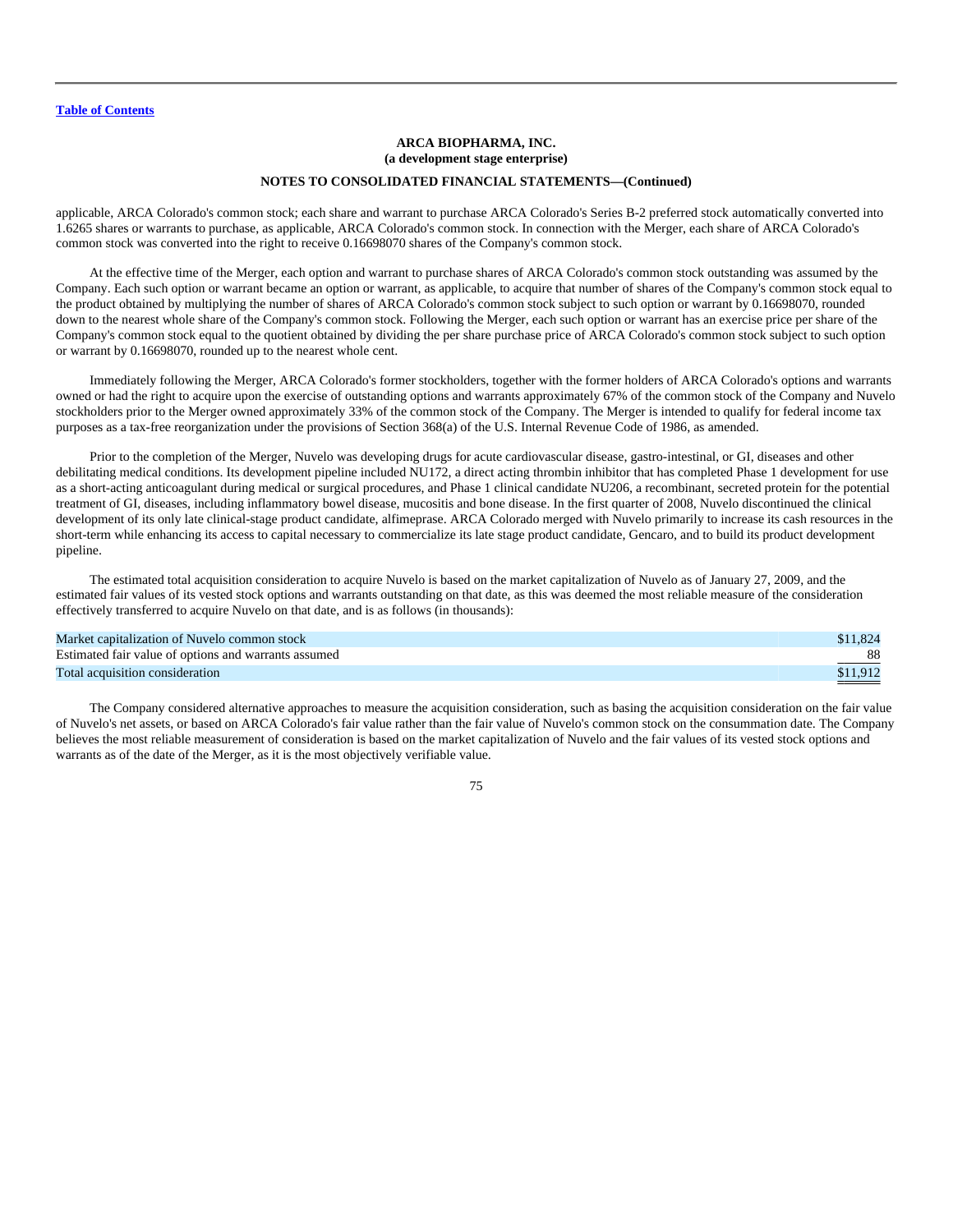## **ARCA BIOPHARMA, INC. (a development stage enterprise) NOTES TO CONSOLIDATED FINANCIAL STATEMENTS—(Continued)**

Under the acquisition method of accounting for business combinations, the total acquisition consideration is allocated to the assets acquired and liabilities assumed based on their estimated fair values as of the date of the Merger. The Company has finalized the acquisition consideration allocation, with the following amounts being allocated to the assets acquired and liabilities assumed based on the estimated fair values as of the date of the Merger, as follows (in thousands):

| Cash and cash equivalents           | \$<br>30,392 |
|-------------------------------------|--------------|
| Marketable securities               | 15,106       |
| Collaboration receivable            | 626          |
| Other current assets                | 1,247        |
| Restricted cash                     | 6,000        |
| Property and equipment              | 489          |
| In-process research and development | 6,000        |
| Other non-current assets            | 1,084        |
| Accounts payable                    | (2,189)      |
| Accrued employee liabilities        | (3,579)      |
| Other current liabilities           | (1,406)      |
| Accrued facility exit costs         | (13,278)     |
| Other liabilities                   | (74)         |
| Deferred tax liability              | (2,281)      |
| Unfavorable lease obligation        | (943)        |
| Gain on bargain purchase            | (25, 282)    |
| Total acquisition consideration     | 11,912       |

*Cash and cash equivalents, marketable securities and other tangible assets and liabilities*: The tangible assets and liabilities were valued at their respective carrying amounts by Nuvelo, except for adjustments to certain property and equipment, deferred revenue, deferred rent, facility exit costs and other liabilities, necessary to state such amounts at their estimated fair values at the acquisition date.

*In-process research and development:* IPR&D represents projects under development by Nuvelo at the date of the Merger that had not yet been completed and had not achieved regulatory approval. It is estimated that approximately \$6.0 million of the acquisition consideration represented purchased IPR&D primarily related to projects associated with the Nuvelo NU172 program. The fair value of IPR&D was determined using an income approach, as well as discussions with Nuvelo's management and a review of certain program-related documents and forecasts of future cash flows. The income approach, a valuation method that establishes the business value based on a stream of future economic benefits, such as net cash flows, discounted to their present value, included probability adjustments to projected expenses and revenue in order to reflect the expected probabilities of incurring development cost prior to commercialization and the probability of achieving commercial revenue due to risks associated with the drug discovery process and regulatory approval. A risk-adjusted discount rate was utilized to discount the probability adjusted net cash flows to their present value, to reflect the time value of money and risks of commercialization, sales, and competition, which are risk elements explicitly not addressed in the probability adjustments. The Company recorded a deferred tax liability of \$2.3 million related to the IPR&D asset. See Note 5 for discussion of loss on impairment recorded as a result of the annual test for impairment performed in the fourth quarter of 2009.

*Pre-acquisition contingencies:* The Company retains the obligations under Nuvelo's employment agreements and compensation plans, pursuant to which Nuvelo employees are entitled to termination benefits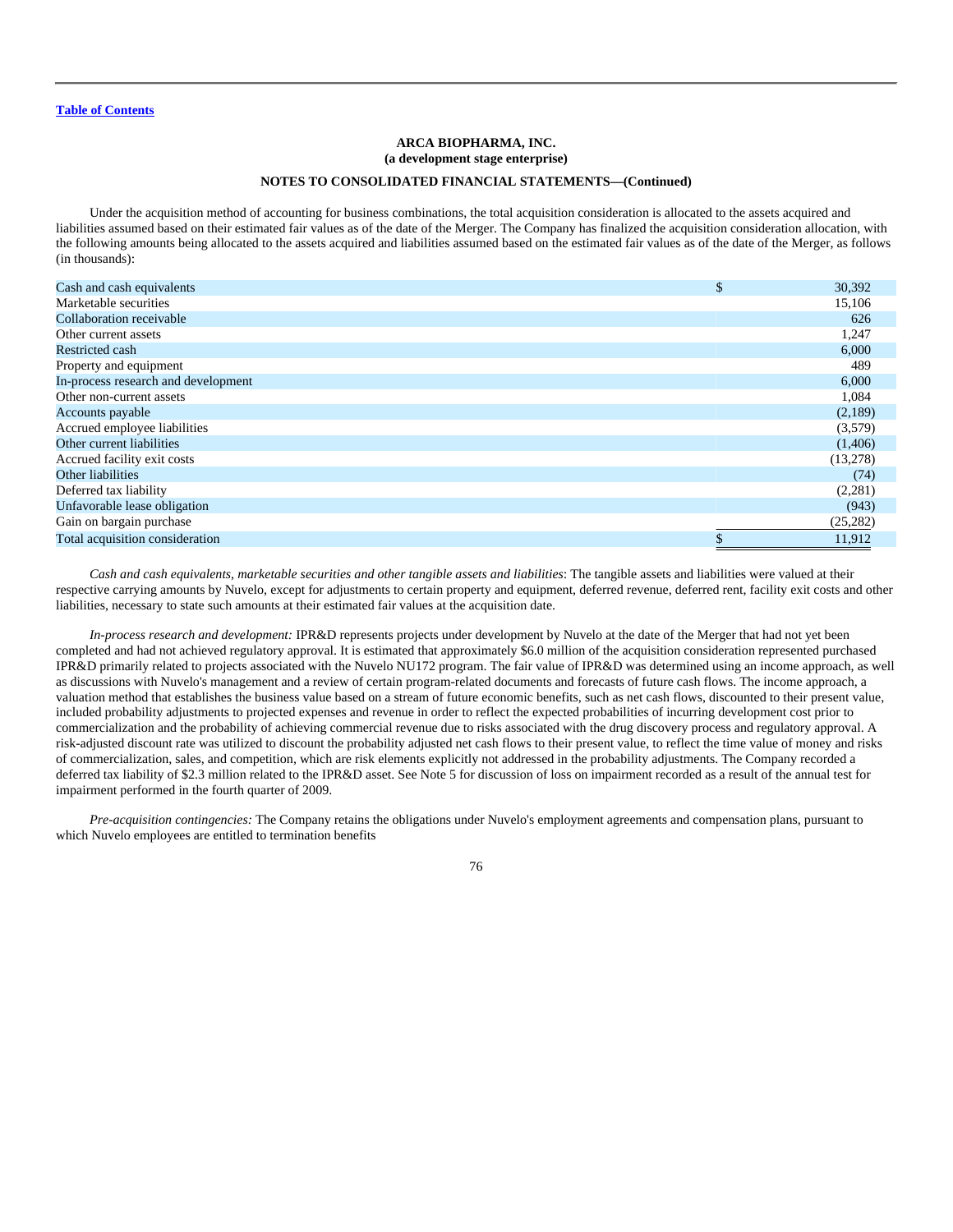upon change of control and involuntary termination. Such plans were established prior to merger negotiations with ARCA Colorado, and were not entered into to benefit ARCA Colorado. These plans created a contingent liability for the Company as of the acquisition date, which was estimated for employees expected to be involuntary terminated at \$1.7 million and is included in the consideration allocation above under the caption Accrued employee liabilities'. The Company has not identified any other pre-acquisition contingencies where an acquisition-date liability was probable and the amount of the liability could be reasonably estimated. As a result of the Merger, the Company also became party to the legal matters described in Note 14, for which an acquisition-date liability was not considered probable.

*Gain on bargain purchase:* In accordance with ASC 805, any excess of fair value of acquired net assets over the acquisition consideration results in a gain on bargain purchase. Prior to recording a gain, the acquiring entity must reassess whether all acquired assets and assumed liabilities have been identified and recognized and perform re-measurements to verify that the consideration paid, assets acquired, and liabilities assumed have been properly valued. The Company underwent such a reassessment and, as a result, has recorded a gain on bargain purchase of \$25.3 million.

The acquisition consideration allocation indicates that the Merger resulted in a gain on bargain purchase of \$25.3 million. In accordance with the acquisition method of accounting, any resulting gain on bargain purchase must be recognized in earnings on the acquisition date. This gain was largely determined by the trading price of Nuvelo's common stock on Nasdaq prior to the Merger. The Company believes that the gain on bargain purchase resulted from various factors that may have impacted the trading price of Nuvelo's common stock, including, without limitation, the significant declines in the securities markets during the fourth quarter of 2008; uncertainty concerning the combined entities' ability to obtain regulatory approval of the Gencaro NDA; timing and conditions of an approval, its ability to successfully commercialize Gencaro, if approved, and to raise additional capital to support the commercialization of Gencaro and to fund other business objectives; uncertainty regarding the combined entities' ability to successfully integrate the business operations of Nuvelo; and uncertainty regarding the combined entities' ability to further identify, develop and achieve commercial success for products and technologies; all of which may have impacted Nuvelo's market capitalization at the time the Merger was consummated.

*Merger transaction costs:* The Company incurred merger transaction costs of \$5.5 million, including financial advisory, legal, accounting and due diligence costs, which are recorded as merger transaction expenses on the consolidated statement of operations. Through December 31, 2008, the Company had incurred \$1.7 million of merger transaction expenses, which were recorded as deferred transaction costs on the consolidated balance sheet at that date. On January 1, 2009, as part of the adoption of ASC 805, the balance of deferred transaction costs was expensed to merger transaction expenses on the consolidated statement of operations.

In connection with the Merger, a substantial majority of Nuvelo's employees were involuntarily terminated, subsequent to transition periods of up to 12 weeks from the date of the Merger. Pursuant to pre-existing employment agreements and compensation plans, termination benefits of \$3.1 million had been accrued as of the date of the Merger. In addition to the termination benefits pursuant to the assumed Nuvelo compensation plans, the Company has offered retention bonuses to employees on transition plans totaling \$290,000, which were expensed as incurred over the transition period.

The following table provides supplemental pro forma financial information for the years ended December 31, 2009 and 2008 as if the acquisition had occurred as of the beginning of each year presented. For each period presented, the unaudited pro forma results exclude the nonrecurring charges for the merger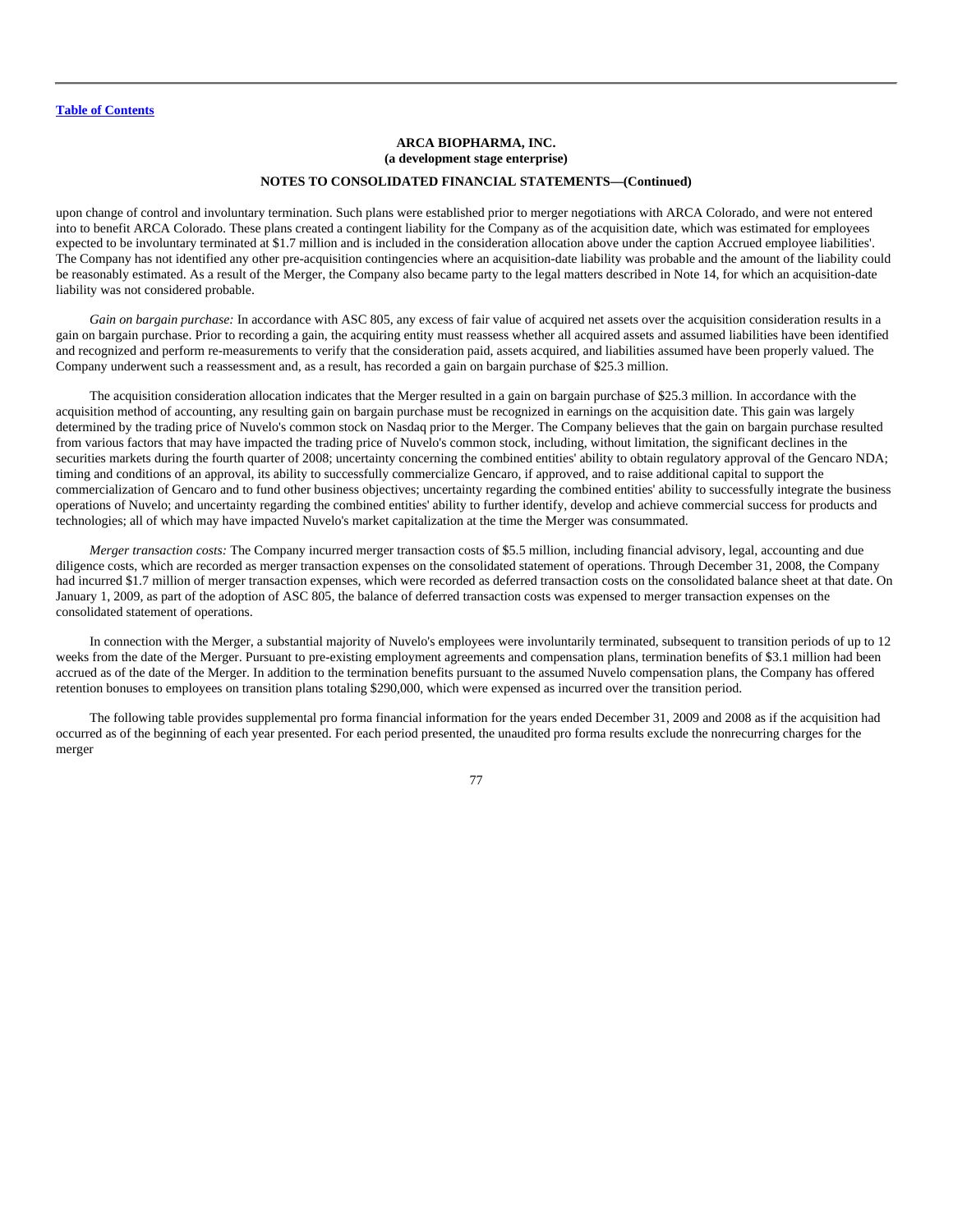transaction costs and the gain on bargain purchase. The unaudited pro forma results do not reflect any operating efficiencies or potential cost savings that may result from the consolidation of the operations of ARCA Colorado and Nuvelo. Accordingly, these unaudited pro forma results are presented for illustrative purposes and are not intended to represent or be indicative of the actual results of operations of the combined company that would have been achieved had the acquisition occurred at the beginning of each period presented, nor are they intended to represent or be indicative of future results of operations.

|                                       | <b>Years Ended</b> |  |          |  |  |  |  |
|---------------------------------------|--------------------|--|----------|--|--|--|--|
|                                       | December 31.       |  |          |  |  |  |  |
| (in thousands, except per share data) | 2009<br>2008       |  |          |  |  |  |  |
| Revenue                               |                    |  | 15,000   |  |  |  |  |
| Net loss                              | (34, 937)          |  | (44,706) |  |  |  |  |
| Net loss per share, Basic and diluted | (4.62)             |  | (6.08)   |  |  |  |  |

#### **(3) Financial Instruments**

Fair value is defined as the price that would be received to sell an asset or paid to transfer a liability in an orderly transaction between market participants at the measurement date (exit price). Inputs used to measure fair value are classified into the following hierarchy:

- Level 1—Unadjusted quoted prices in active markets for identical assets or liabilities
- Level 2—Unadjusted quoted prices in active markets for similar assets or liabilities; unadjusted quoted prices for identical or similar assets or liabilities in markets that are not active; or inputs other than quoted prices that are observable for the asset or liability
- Level 3—Unobservable inputs for the asset or liability

The following table represents the Company's fair value hierarchy for its financial assets (cash equivalents) measured at fair value on a recurring basis as of December 31, 2009 (in thousands):

|                                                                                                                                                                                                     | . .evel      | Level | $\textcolor{blue}{\text{Level 3}}$ | Total        |
|-----------------------------------------------------------------------------------------------------------------------------------------------------------------------------------------------------|--------------|-------|------------------------------------|--------------|
| Money<br>market fund<br>$\mathcal{L}^{\text{max}}_{\text{max}}$ and $\mathcal{L}^{\text{max}}_{\text{max}}$ and $\mathcal{L}^{\text{max}}_{\text{max}}$ and $\mathcal{L}^{\text{max}}_{\text{max}}$ | $\mathbf{z}$ |       | $\overline{\phantom{a}}$           | $\sqrt{1/1}$ |

The cost and fair value of the Company's available-for-sale investments as of December 31, 2009 and December 31, 2008 were as follows (in thousands):

|                   | <b>December 31, 2009</b> |                          |                   |                                 |                  |          |
|-------------------|--------------------------|--------------------------|-------------------|---------------------------------|------------------|----------|
|                   |                          | Gross                    | <b>Gross</b>      |                                 | <b>Estimated</b> |          |
|                   | Amortized                | <b>Unrealized</b>        | <b>Unrealized</b> |                                 | Fair             |          |
|                   | Cost                     | Gains                    | <b>Losses</b>     |                                 | <b>Value</b>     |          |
| Money market fund | 7,444                    |                          |                   | $\hspace{0.1mm}-\hspace{0.1mm}$ |                  | 7,444(a) |
|                   | <b>December 31, 2008</b> |                          |                   |                                 |                  |          |
|                   |                          | Gross                    | <b>Gross</b>      |                                 | <b>Estimated</b> |          |
|                   | Amortized                | <b>Unrealized</b>        | <b>Unrealized</b> |                                 | Fair             |          |
|                   | Cost                     | Gains                    | <b>Losses</b>     |                                 | <b>Value</b>     |          |
| Money market fund | 7,671                    | $\overline{\phantom{a}}$ |                   | $\overbrace{\hspace{25mm}}^{}$  |                  | 7,671(a) |
|                   |                          |                          |                   |                                 |                  |          |

78

(a) Reported as cash equivalents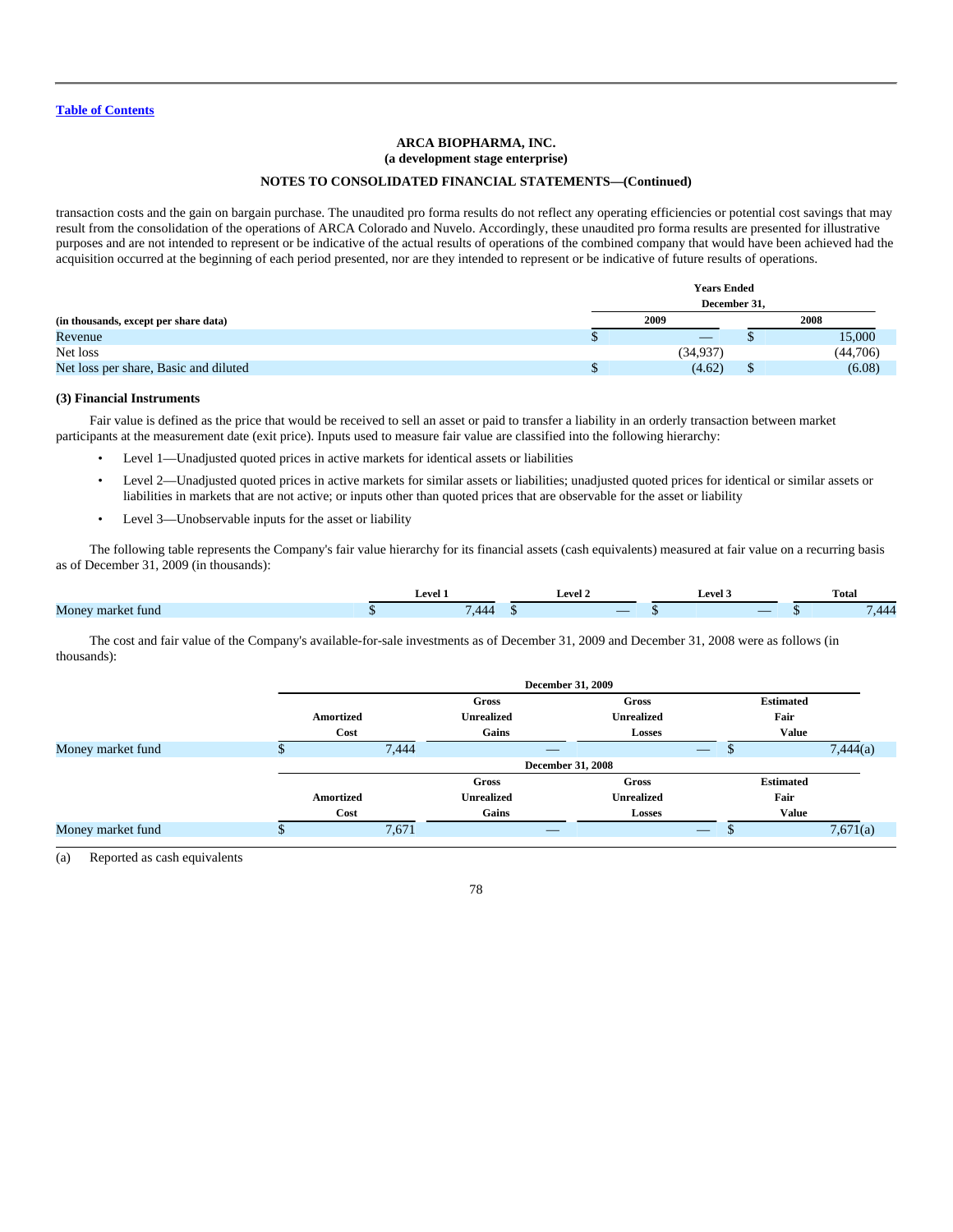The contract maturity of all of the Company's available-for-sale investments is less than one year.

#### *Fair Value of Other Financial Instruments*

The carrying amount of other financial instruments, including cash and accounts payable, approximated fair value due to their short maturities. As of December 31, 2009, the Company did not have any debt outstanding. As of December 31, 2008, the fair value of the Company's bank note approximated the carrying amount, as the applicable interest rate approximated market rate. As of December 31, 2008, the fair value of the Company's convertible notes also approximated the carrying amount, due to the then recent negotiation of the convertible notes and the short-term nature.

## **(4) Property and Equipment**

Property and equipment consist of the following (in thousands):

|                                                |                                            | December 31, | December 31, |
|------------------------------------------------|--------------------------------------------|--------------|--------------|
|                                                | <b>Estimated Life</b>                      | 2009         | 2008         |
| Computer equipment                             | 3 years                                    | <b>200</b>   | 218          |
| Lab equipment                                  | 5 years                                    | 142          | 85           |
| Furniture and fixtures                         | 5 years                                    | 398          | 415          |
| Computer software                              | 3 years                                    | 183          | 149          |
| Leasehold improvements                         | Lesser of useful life or life of the lease | 744          | 739          |
|                                                |                                            | 1,667        | 1.606        |
| Less accumulated depreciation and amortization |                                            | (641)        | (303)        |
|                                                |                                            | 1.026        | 1,303        |

For the years ended December 31, 2009 and 2008, and for the period from Inception through December 31, 2009, depreciation and amortization expense was \$457,000, \$220,000 and \$797,000, respectively.

For the year ended December 31, 2009, the Company recorded an impairment charge of \$125,000, based upon management's determination of excess carrying value of certain computer and office equipment over the fair value less cost to sell. In conjunction with the lease termination and exit of the San Carlos facility in the third quarter of 2009, the remaining office equipment was determined to be impaired resulting in a \$42,000 charge. In the second quarter of 2009, as a result of the reduction in force, management reviewed excess computer and office equipment for impairment and recognized a charge of \$83,000. The impairment charges are classified as restructuring expense in the consolidated statement of operations.

#### **(5) In-Process Research and Development**

The Company acquired an IPR&D asset through the Merger related to projects associated with Nuvelo's NU172 program. A valuation firm was engaged to assist the Company in determining the estimated fair value of this asset as of the acquisition date. The estimated fair value as of the acquisition date of \$6.0 million was determined using an income approach, as well as discussions with Nuvelo's management and a review of certain program-related documents and forecasts of future cash flows. The initial determination and subsequent evaluation for impairment of the IPR&D asset requires management to make significant judgments and estimates.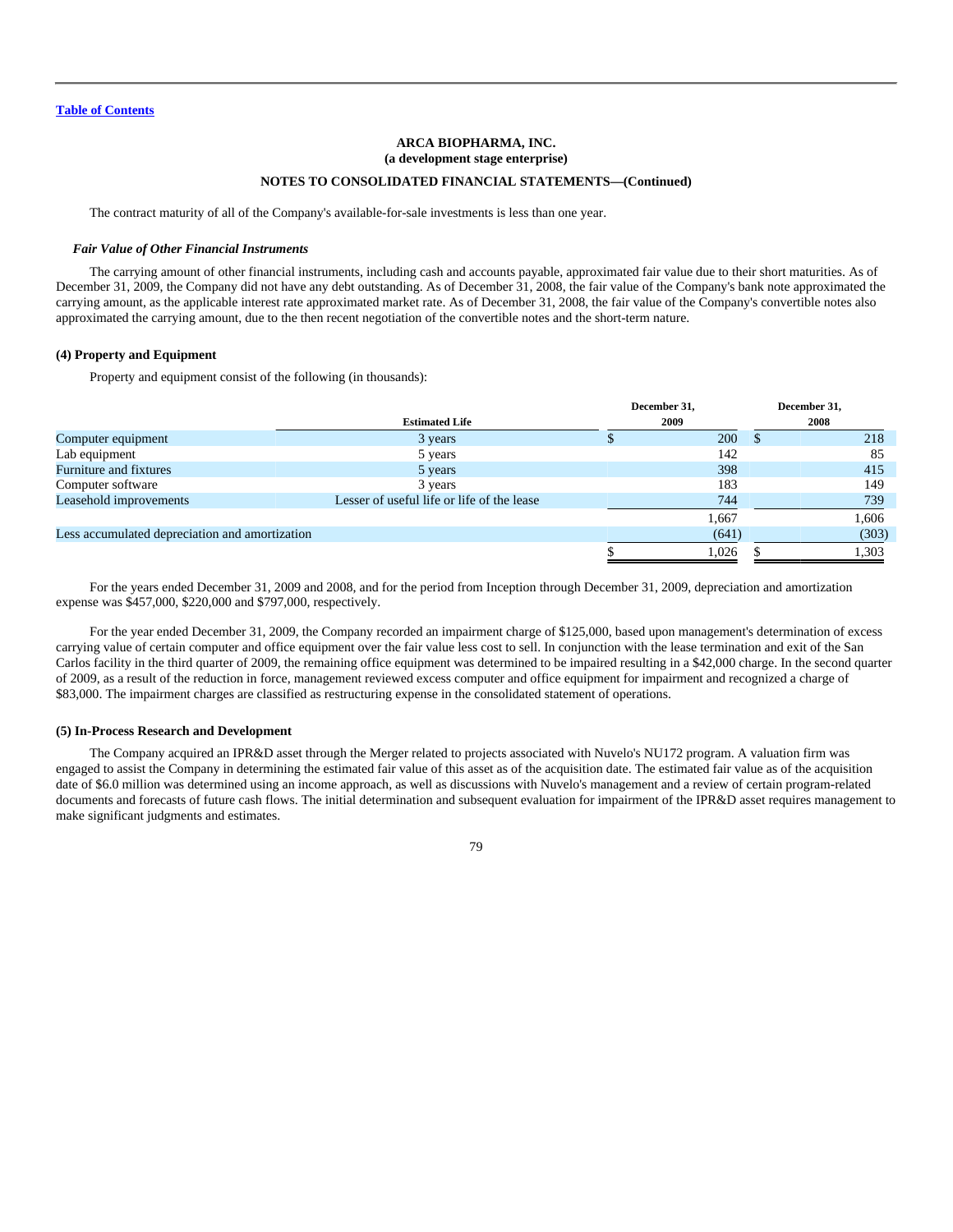The IPR&D asset was considered an indefinite-lived intangible asset and was therefore not subject to amortization. However, the asset is reviewed at least annually for impairment. ARCA performed its annual test for impairment as of November 30, 2009. The impairment test consists of a comparison of the fair value of the IPR&D with its carrying amount. The income approach, a valuation method that establishes the business value based on a stream of future economic benefits, such as net cash flows, discounted to their present value, included probability adjustments to projected expenses and revenue in order to reflect the expected probabilities of incurring development cost prior to commercialization and the probability of achieving commercial revenue due to risks associated with the drug discovery process and regulatory approval. A risk-adjusted discount rate was utilized to discount the probability adjusted net cash flows to their present value, to reflect the time value of money and risks of commercialization, sales, and competition, which are risk elements explicitly not addressed in the probability adjustments.

The evaluation considered multiple factors influencing the value of the asset, including:

- the impact of capital market conditions, particularly increases in the cost of capital for the biopharmaceutical industry;
- the impact of delays in the drug development timeline, including, but not limited to,
	- the impact of the limited development activity subsequent to the Merger,
	- the impact on the drugs projected revenue as a result of a delay in commercialization, considering the fixed patent expiry, and
	- the impact of increased risk of competition; and
- the increasing likelihood of new healthcare legislation that could negatively impact the reimbursement to be received and increase pricing pressure for the drug.

The evaluation of these factors, along with other uncertainties, leads the Company to believe that the in-process research and development asset no longer has value as the fair value indicated by the Company's analysis was zero. As the carrying amount of the IPR&D exceeds its estimated fair value, an impairment loss must be recognized in an amount equal to that excess. Accordingly, the Company recorded a loss on impairment for the full balance of the asset totaling \$6.0 million in the fourth quarter of 2009. The Company's related deferred tax liability of \$2.3 million was also written-off, and was recorded on the consolidated statement of operations as benefit from income taxes.

### **(6) Restructuring**

### *Reduction in Force*

In the second quarter of 2009, the Company implemented a restructuring plan under which it terminated 44 employees from its research and development and selling, general and administrative functions. The Company implemented the restructuring plan in connection with its strategy to seek alternatives for commercializing Gencaro and to lower operating expenses to preserve the Company's capital resources. The Company honored the Nuvelo, Inc. Change in Control Severance Benefit Plan for legacy Nuvelo employees affected; honored the employment agreement of one affected employee; and for the balance of affected employees, offered cash severance, acceleration of vesting on outstanding options representing the number of options that would have vested in one year had such employees continued to provide service to the Company, and an extension of the post-termination exercise period of the outstanding stock options to approximately one year. No employees were asked to perform service beyond a minimum retention period.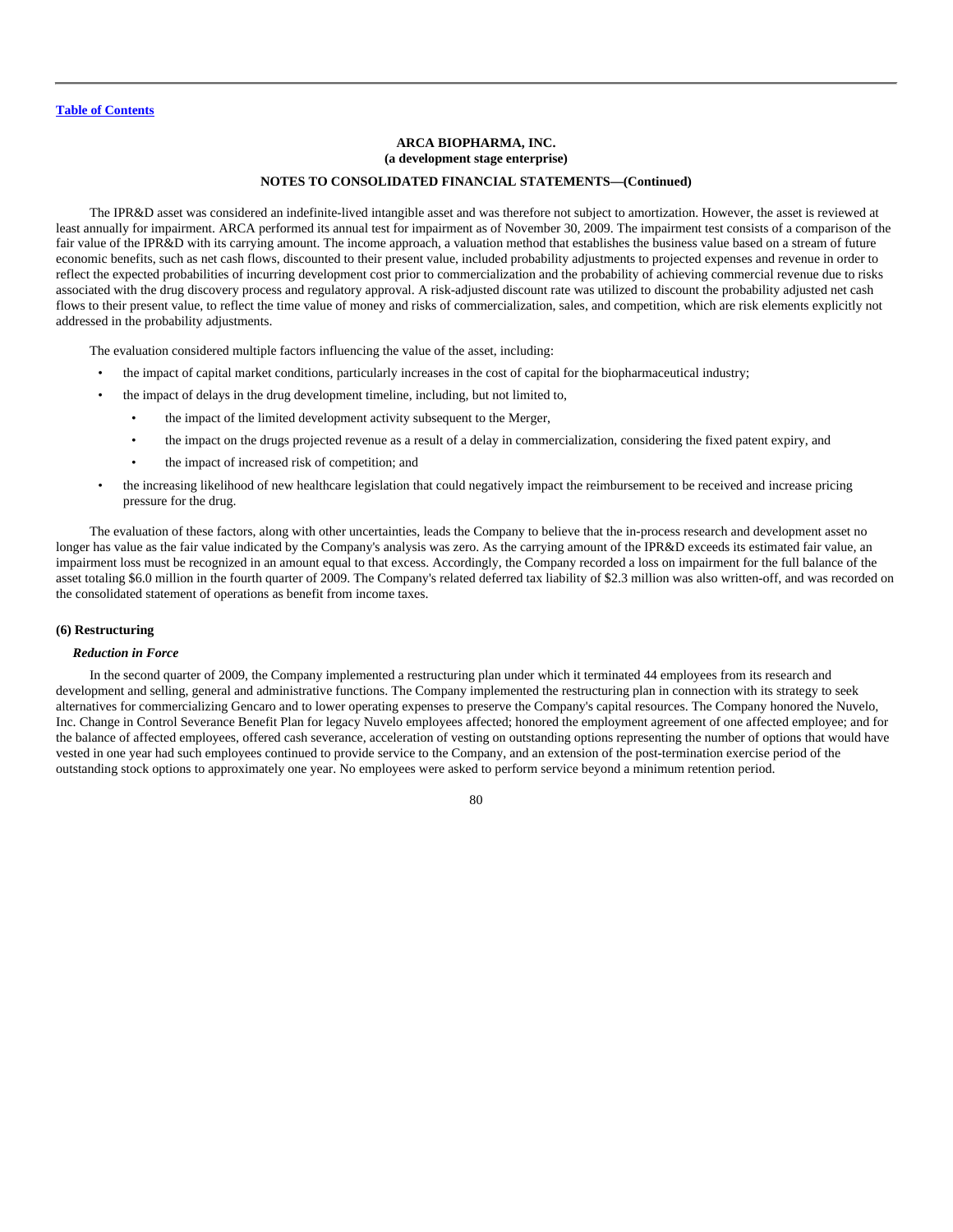As a result of the restructuring plan, the Company recorded a restructuring charge of \$1.1 million for personnel-related termination costs, of which \$675,000 relates to severance amounts to be paid in cash and \$387,000 relates to the acceleration of vesting on outstanding stock options (see Note 16, Stockbased Compensation). The Company completed all payments associated with this restructuring plan by December 31, 2009.

The following table summarizes activity in the severance accrual for the year ended December 31, 2009 (in thousands):

| Severance costs expected to be paid in cash, accrued during 2009 | 67' |
|------------------------------------------------------------------|-----|
| Cash payments                                                    |     |
| Severance accrual at December 31, 2009                           |     |

As a result of the reduction in force, management reviewed excess computer and office equipment for impairment. The Company recorded an impairment charge of \$83,000, based on the excess of the carrying value over the fair value less cost to sell. The impairment charge is classified as restructuring expense in the consolidated statement of operations.

### *Lease Termination—Sunnyvale facility*

As a result of the Merger, the Company assumed an operating lease for a 139,000-square-foot facility in Sunnyvale, California, or the Sunnyvale Facility, which had previously been exited by Nuvelo. The term of the lease for the facility was set to expire on May 31, 2011. The Company recorded a facility exit liability of \$13.3 million as of the acquisition date to reflect the estimated fair value of this liability using a discounted cash flow method.

In the third quarter of 2009, the Company and landlord for the Sunnyvale Facility entered into a Lease Surrender and Termination Agreement, or the Sunnyvale Termination Agreement, providing for the early termination of the lease agreement associated with the Sunnyvale Facility. Under the terms and conditions of the Sunnyvale Termination Agreement, the lease was terminated effective July 31, 2009 in consideration of a termination payment by the Company to the landlord consisting of: (i) retention by the landlord of a security deposit in the amount of \$543,000; (ii) \$6.0 million of restricted cash, securing a letter of credit previously issued to secure tenant obligations under the lease, was retained by the landlord; and (iii) an additional cash payment of \$2.0 million. As a result of the early termination of the lease agreement, the Company wrote-off the accrued facility exit cost balance of \$11.0 million and recognized a gain of \$2.4 million, which is included within restructuring expense in the consolidated statement of operations.

The following table summarizes the activities related to accrued facility exit costs for the year ended December 31, 2009 (in thousands):

| Fair value of facility exit cost liability assumed in the Merger: | 13,278   |
|-------------------------------------------------------------------|----------|
| Amounts paid prior to termination                                 | (2,860)  |
| Amounts received for sublease prior to termination                | 268      |
| Non-cash accretion, net                                           | 306      |
| Extinguishment upon lease termination                             | (10,992) |
| Balance as of December 31, 2009                                   |          |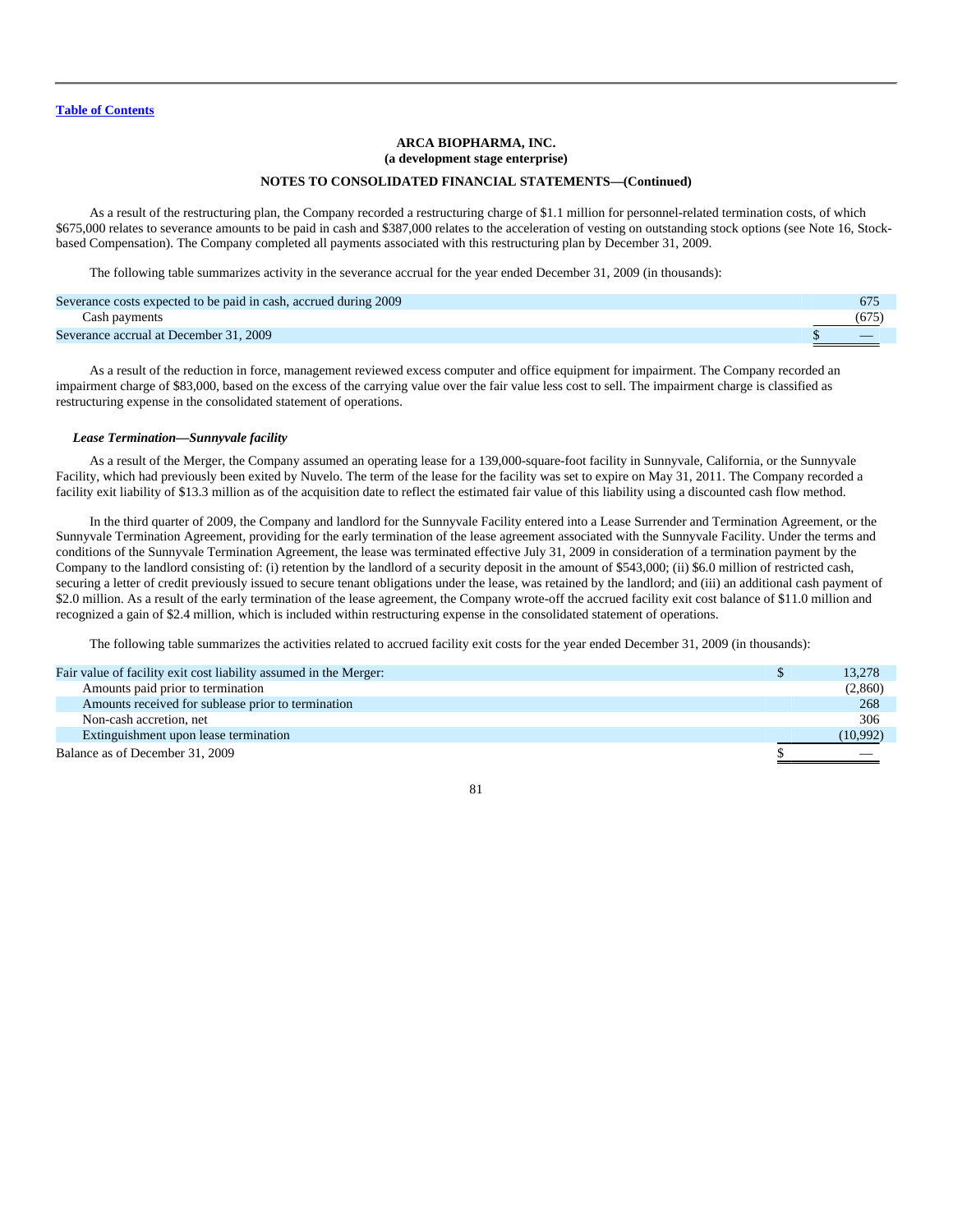The non-cash accretion expense of \$306,000 for the year ended December 31, 2009 was included in general and administrative expenses.

#### *Lease Termination—San Carlos facility*

As a result of the Merger, the Company also assumed a seven-year lease agreement for approximately 69,000 square feet of space in San Carlos, California, or the San Carlos Facility. The lease term commenced on September 1, 2005, and contained an option to cancel after five years upon payment of certain amounts specified in the lease, and two options to extend the lease for five additional years, each at 95% of the then-current fair market rental rate (but not less than the existing rental rate). Nuvelo used this facility for its headquarters prior to the Merger. The Company also assumed a sublease agreement related to this facility for approximately 6,800 square feet of the space. The sublease agreement dated January 2008 and expiring in January 2011, could be extended by the subtenant for three additional periods of one year each, subject to certain conditions contained in the sublease agreement. The Company had continued to use this facility for certain laboratory and general business purposes. As of the date of the Merger, the Company determined that the net terms of the lease and sublease were unfavorable compared with the market terms of leases for similar facilities, and as a result recorded a liability representing the estimated fair value of such unfavorable terms. The Company estimated the fair value of the unfavorable lease liability to be \$943,000 as of the acquisition date using a discounted cash flow model comparing the contractual lease payments and receipts to an estimated market rate for such payment and receipts. The unfavorable lease liability was classified on the accompanying consolidated balance sheet as accrued expenses and other liabilities' for the current portion and as other long-term liabilities' for the non-current portion and was being amortized to operating expense on a straight-line basis over the term of the lease and sublease.

In the third quarter of 2009, the Company and the landlord of the San Carlos Facility and BioMed Realty, L.P., or BioMed, entered into a Lease Termination and Warrant Purchase Agreement, or the San Carlos Termination Agreement, providing for the early termination of the lease agreement dated January 11, 2005, as amended, and the issuance of a warrant to BioMed to purchase shares of common stock of the Company. Under the terms and conditions of the San Carlos Termination Agreement, the lease was terminated effective September 18, 2009 in consideration of a termination payment by the Company to the landlord consisting of: (i) a cash payment of \$3.4 million; (ii) retention by the landlord of a security deposit in the amount of \$490,000; (iii) issuance to BioMed of a warrant to purchase 130,890 shares of common stock of the Company at an exercise price of \$3.82 per share, the closing price for the Company's common stock on the Nasdaq Global Market on the date the San Carlos Termination Agreement was executed; and (iv) the assignment to the landlord of the sublease described above. The Company estimated the fair value of the warrants using the Black-Scholes model to be \$377,000. In connection with the San Carlos Termination Agreement and the exiting of the San Carlos Facility, the Company also wrote-off the unfavorable lease liability and deferred rent balances of \$848,000 and incurred transaction costs of \$117,000, and as a result recognized a restructuring charge of \$3.7 million. Additionally, an asset impairment charge was recorded in third quarter of 2009 for \$42,000 representing the excess carrying value over fair value less cost to sell relating to the remaining office equipment at the San Carlos Facility. The impairment charge is classified as restructuring expense in the consolidated statement of operations.

#### **(7) Convertible Promissory Notes**

In October 2008, the Company entered into convertible promissory notes with certain of ARCA Colorado's existing investors. The principal amount of the convertible notes was \$8.4 million and the notes bore interest at 6% per annum. The entire principal and accrued interest on the notes were scheduled to be due on March 31,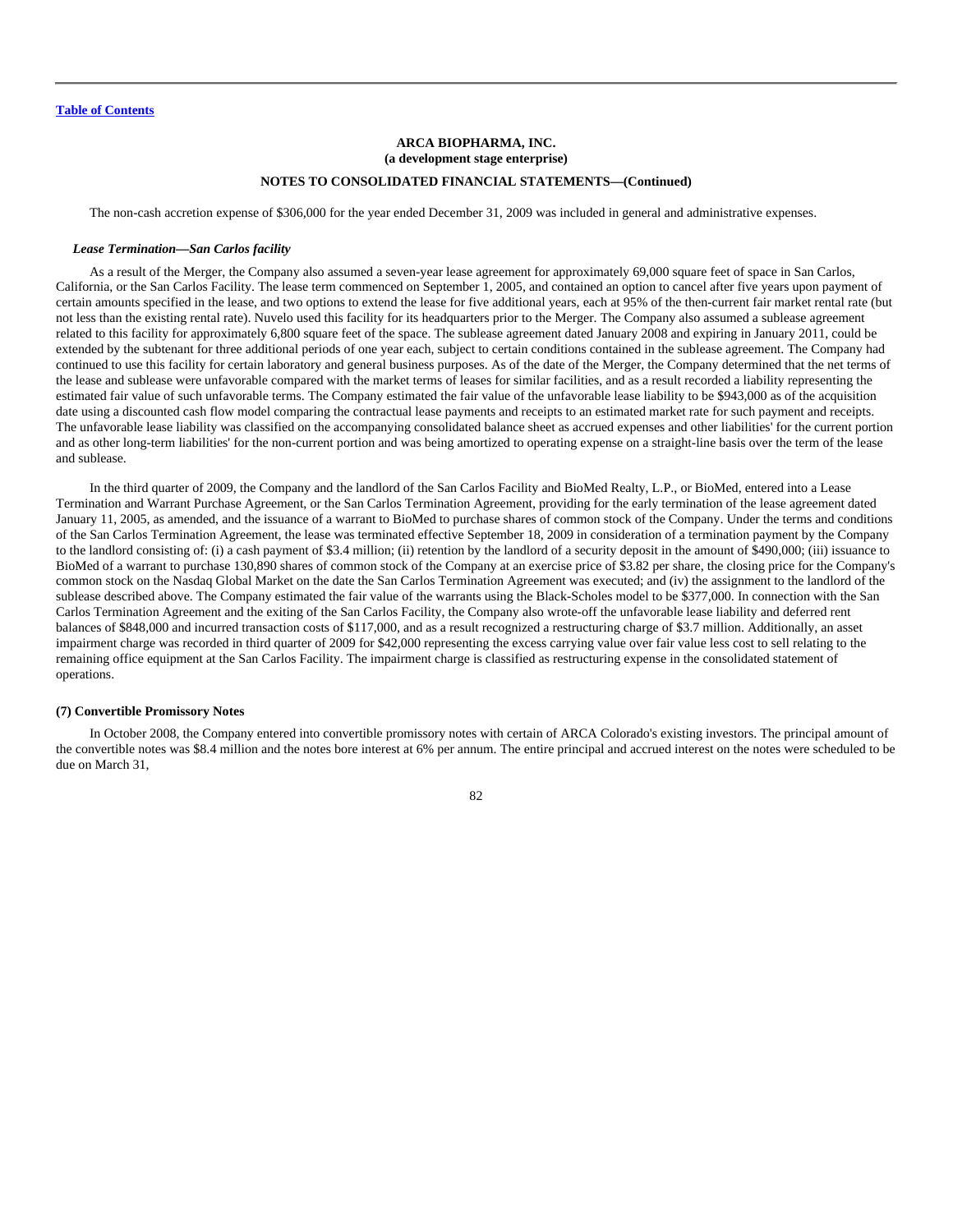2009. In January 2009, upon closing of the Merger, the principal balance of \$8.4 million and the accrued interest of \$151,000 were converted into common stock at a rate consistent with the Series B-2 Preferred Stock into 872,792 shares of common stock. In connection with the issuance of the notes, the Company issued warrants, with an estimated fair value of \$399,000, to the noteholders which allows them to purchase 179,659 shares of common stock at an exercise price of \$9.7406 per share.

#### **(8) Bank Note Payable**

In July 2007, the Company obtained a credit facility of \$4.0 million, or the Credit Facility, from Silicon Valley Bank, or SVB, to be used solely for working capital and to fund general business requirements. In August 2008, the Company borrowed the full \$4.0 million available under the Credit Facility. The principal amount outstanding under the Credit Facility bore interest at a rate of 4.25% per annum, unless the Company and its subsidiaries failed to maintain the lesser of \$10 million or 100% of all of their invested cash balances in designated accounts with SVB, in which event, the interest rate would have been permanently increased to a rate equal to SVB's prime rate plus 2.0%, which would be fixed as of the date such accounts fall below the thresholds. Monthly principal and interest payments were due on the Credit Facility through the maturity date of December 1, 2010. The Company's obligations under the Credit Facility were secured by a majority of the Company's assets. The Company also agreed to pledge to SVB restricted certificates of deposit, or CD's, issued by SVB, with the aggregate amount of the pledged CD's varying from time to time depending on the aggregate amount of unrestricted cash maintained by the Company with SVB.

On July 10, 2009, the Company repaid all amounts due under the Credit Facility, which totaled \$2.9 million of outstanding principal and interest.

#### **(9) Related Party Arrangements**

### *(a) Transactions with the Company's President and Chief Executive Officer*

The Company has entered into certain transactions with its President and Chief Executive Officer for the advancement of research in chronic heart failure. Effective July 1, 2009, the Company entered into an unrestricted research grant with its President and Chief Executive Officer's research laboratory, or the Lab, for \$242,000 for a one-year term. For the period from July 1, 2008 through June 30, 2009, the Company provided funding to the Lab under another unrestricted research grant, also for \$242,000. In the first half of 2008 the Company provided research funding for the lab of approximately \$150,000, in accordance with a similar unrestricted research grant arrangement. Funding of the unrestricted research grants is contingent upon the Company's financial condition, and can be deferred or terminated at the Company's discretion. Total expense under these arrangements for the years ended December 31, 2009 and 2008 was \$220,000 and \$294,000, respectively, and \$971,000 from Inception through December 31, 2009.

The Company is a party to a materials transfer agreement with the University of Colorado, under which the Company has agreed to pay \$35,000 per year to maintain the Heart Tissue Bank associated with the President and Chief Executive Officer's research lab at the University of Colorado. Total expense for each of the years ended December 31, 2009 and 2008 was \$35,000 and was \$175,000 from Inception through December 31, 2009.

The Company had an agreement with the University of Colorado for the development of certain data supporting its research and development, which was completed in 2008. Total expense under this arrangement for the year ended December 31, 2008 and from Inception through December 31, 2009 was \$76,000.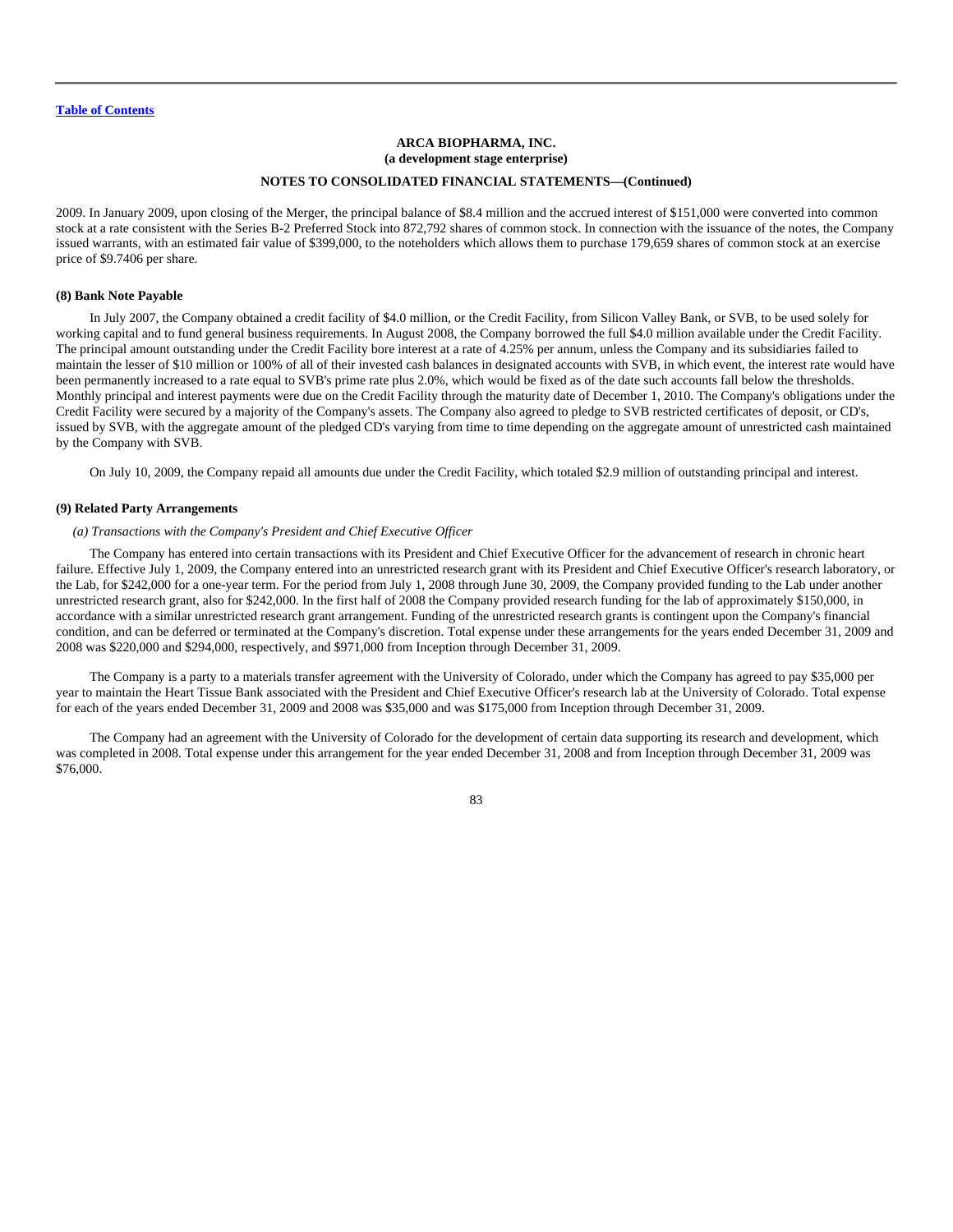#### *(b) Cardiovascular Pharmacology and Engineering Consultants, LLC*

The Company has entered into a strategic license agreement with CPEC, a licensing subsidiary of Indevus Pharmaceuticals Inc., which holds ownership rights to certain clinical trial data of Gencaro, for exclusive license rights to use this data and an exclusive sublicense to develop, make, have made, use, import, offer for sale, market, commercialize, distribute, and sell and otherwise dispose of the product Gencaro. In connection with this agreement, the Company issued 66,792 shares of common stock. The estimated fair value of shares granted was \$0.72 per share. The Company recorded the estimated fair value of the shares as research and development expense because the rights granted under the agreement have no alternate use other than the Company's research and development efforts. In addition, the Company owes royalties based upon its commercial sales and certain regulatory milestones. In August 2008, the Company paid CPEC a milestone payment of \$500,000 based on the July 31, 2008 submission of its NDA with the FDA. Total expense during 2009 and 2008 was \$0 and \$500,000, respectively, and \$1.5 million from Inception through December 31, 2009.

#### **(10) Commitments and Contingencies**

In addition to the legal matters discussed in Note 14, the Company has or is subject to the following commitments and contingencies:

#### *Employment Agreements*

The Company maintains employment agreements with several key executive employees. The agreements may be terminated at any time by the Company with or without cause upon written notice to the employee, and entitle the employee to wages in lieu of notice for periods not exceeding one calendar year from date of termination without cause or by the employee for good reason. Certain of these agreements also provide for payments to be made under certain conditions related to a change in control of the Company.

### *Operating Leases*

On February 8, 2008, the Company entered into a lease agreement for approximately 15,000 square feet of newly constructed office facilities in Broomfield, Colorado, which serves as the Company's primary business offices. The Company relocated to the new facility upon its completion in July 2008. The lease has a term of 5 years with rights to extend the term for two additional three year periods. Per the lease agreement, base rent is subject to annual increases of approximately three percent per year. The rent expense for the lease is being recognized on a straight-line basis over the lease term. Tenant improvement reimbursements from the landlord totaled \$593,000 which were recorded as deferred rent and are amortized as reductions to rent expense over the lease term. Rent expense under this lease for the years ended December 31, 2009 and 2008 was \$123,000 and \$72,000, respectively, and was \$195,000 from Inception through December 31, 2009.

Below is a summary of the future minimum lease payments committed under Company's facility in Broomfield, Colorado as of December 31, 2009 (in thousands):

| 2010                                 | ሐሴ ሰረተ |
|--------------------------------------|--------|
| 2011                                 | 244    |
| 2012                                 | 251    |
| 2013                                 | 128    |
| Total future minimum rental payments | \$860  |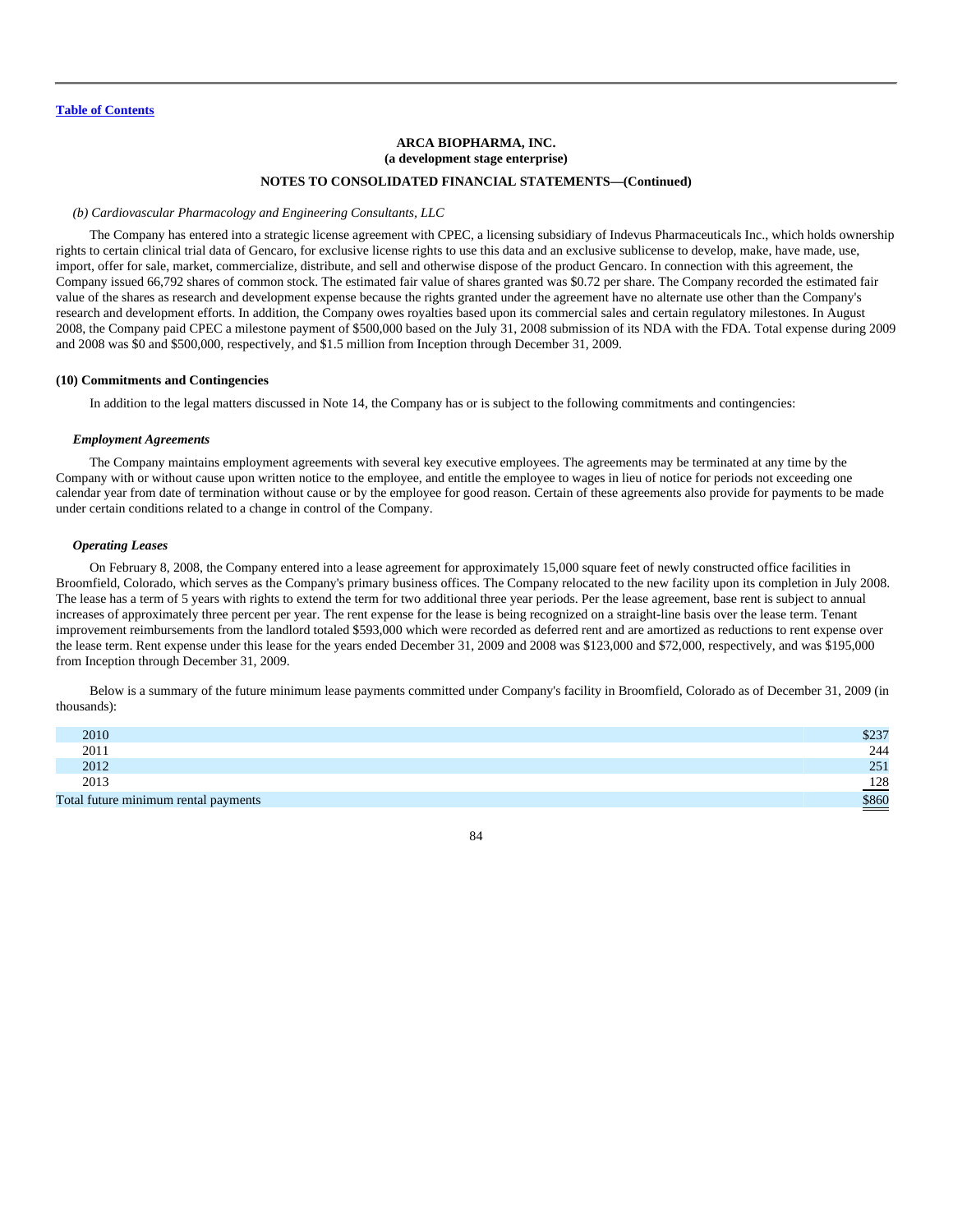### *CardioDx, Inc.*

In June 2006, the Company entered into a license agreement, or License Agreement, with CardioDx, Inc., or CardioDx. The license gives the Company a nonexclusive, royalty bearing license for diagnostic rights to key genetic markers that are relevant for prescribing Gencaro. The term of the License Agreement extends to the latest expiring patent underlying the diagnostic rights. The license permits the Company to sublicense its rights under certain conditions, and in February 2007, the Company sublicensed its rights and transferred its royalty and other fee obligations to Laboratory Corporation of America. In October 2009, CardioDx gave notice to the owner of the rights covered by the License Agreement, the University of Cincinnati, or Cincinnati, that it was terminating its license agreement with Cincinnati, which would automatically terminate the license with the Company. The Company has entered into an exclusive option with Cincinnati to exclusively license diagnostic rights to genetic markers, including the rights included in the license agreement with CardioDx.

#### *Laboratory Corporation of America*

In February 2007, the Company entered into a commercialization and licensing agreement with Laboratory Corporation of America, or LabCorp, to develop, make, market and sell diagnostic tests in connection with the medical prescription of the Company's lead compound, Gencaro. Under the agreement the Company granted to LabCorp an exclusive license to its diagnostic rights under the CardioDx agreement and the Company's diagnostic rights associated with Gencaro. The license agreement has a term of 10 years. LabCorp has the right to cancel the agreement and give the rights to the diagnostic back to the Company. The sublicense transferred the royalty and all other fee obligations of the Company arising out of the sale of diagnostic tests by LabCorp. If LabCorp does not fulfill its royalty payment and other fee obligations, the Company is responsible for the payments. In addition, the Company granted to LabCorp 16,698 shares of common stock. The shares are subject to a restricted stock agreement in which shares vest upon the attainment of certain regulatory approval and drug product sales milestones.

### *Cardiovascular Pharmacology and Engineering Consultants, LLC, or CPEC*

Under the terms of its strategic license agreement with CPEC, a licensing subsidiary of Indevus Pharmaceuticals Inc. (a wholly owned subsidiary of Endo Pharmaceuticals), holding ownership rights to certain clinical trial data of Gencaro, the Company will incur milestone and royalty obligations upon the occurrence of certain events. In August 2008, the Company paid CPEC a milestone payment of \$500,000 based on the July 31, 2008 submission of its NDA with the FDA. If the FDA grants marketing approval for Gencaro, the Company will owe CPEC another milestone payment of \$8.0 million, which is due within six months after FDA approval. The Company also has the obligation to make milestone payments of up to \$5.0 million in the aggregate upon regulatory marketing approval in Europe and Japan. The Company's royalty obligation ranges from 12.5% to 25% of revenue from the related product based on achievement of specified product sales levels, including a 5% royalty that CPEC is obligated to pay under its original license agreement for Gencaro. The Company has the right to buy down the royalties to a range of 12.5% to 17% by making a payment to CPEC within six months of regulatory approval.

#### **(11) Collaborative Agreements**

### *Archemix*

In July 2006, Nuvelo entered into a collaboration agreement with Archemix Corporation. Under the agreement, Archemix is responsible for the discovery of short-acting aptamers targeting the coagulation cascade for use in acute cardiovascular procedures, and the Company is responsible for development and worldwide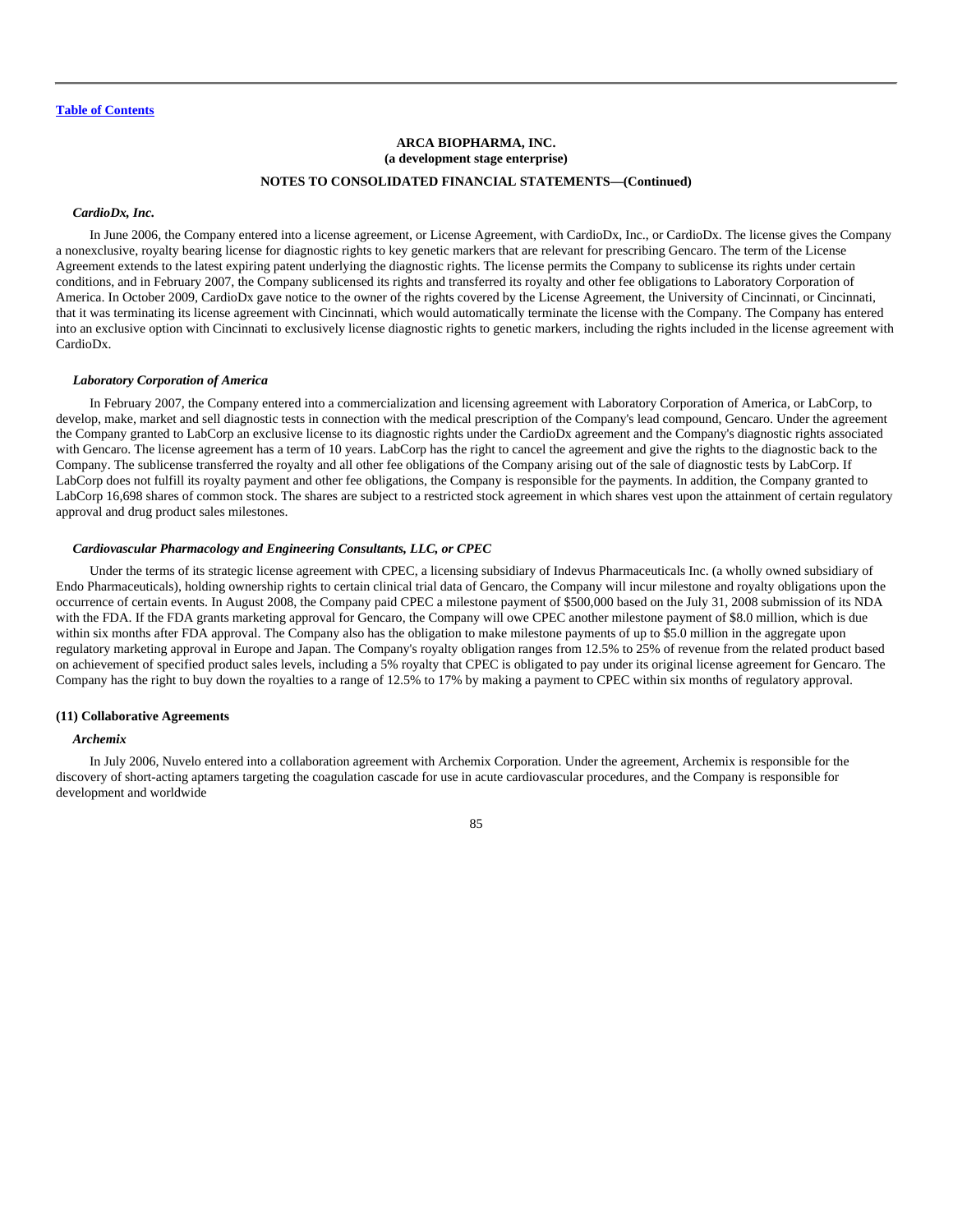commercialization of these product candidates. In August 2006, Nuvelo made an upfront license fee payment to Archemix of \$4.0 million, and pursuant to the terms of the agreement committed to funding at least \$5.25 million of Archemix's research over the first three years of the agreement. In 2009, the Company's development expense under the collaboration agreement with Archemix totaled approximately \$875,000. As of July 2009, this funding commitment had been satisfied. Archemix may receive payments totaling up to \$35.0 million per development compound on the achievement of specified development and regulatory milestones, along with potential royalty payments based on sales of licensed compounds. In February 2008, Nuvelo paid Archemix a \$1.0 million milestone fee that was accrued upon dosing of the first patient in the Phase 1 trial for NU172. If the Company enrolls the first patient in a Phase 2 trial of NU172, the Company is obligated to pay Archemix a \$3.0 million milestone fee. At the initiation of the first Phase 3 study for any licensed compound, Archemix has the option to elect to participate in profits from sales of the compound by funding its pro rata share of prior and future product development and commercialization expenses, in lieu of receiving milestone payments and royalties with respect to that compound. In addition, the Company is obligated to purchase Archemix common stock having a value equal to the lesser of \$10.0 million or 15% of the shares issued by Archemix in a qualified initial public offering of Archemix stock occurring within five years of the effective date of the 2006 collaboration agreement.

#### *Dendreon*

In February 2004, Nuvelo obtained exclusive worldwide rights to all indications of rNAPc2 and all other rNAPc molecules owned by Dendreon Corporation as a result of a licensing agreement entered into with them. Under the terms of the agreement, Nuvelo paid Dendreon an upfront fee of \$4.0 million (\$0.5 million in cash and \$3.5 million in Nuvelo common stock) in 2004. Future milestone payments to Dendreon could reach as much as \$23.5 million if all development and commercialization milestones are achieved. ARCA currently cannot predict if or when any of these milestones will be achieved. If rNAPc2 is commercialized, ARCA will be responsible for paying royalties to Dendreon based on sales of rNAPc2.

#### **(12) Equity Distribution Agreement**

On December 8, 2009, the Company entered into an equity distribution agreement, or the Agreement, with Wedbush Securities Inc., or the Agent, under which the Company may, from time to time, offer and sell its common stock through the Agent up to an aggregate of \$10 million in shares, which have been registered on a registration statement on Form S-3 (File No. 333-148288). Sales of the Company's common stock through the Agent, if any, will be made by means of ordinary brokers' transactions on the NASDAQ Global Market or otherwise at market prices prevailing at the time of sale, in block transactions, or as otherwise agreed upon by us and the Agent. The Agent will use commercially reasonable efforts to sell the Company's common stock from time to time, based upon instructions from the Company, including any price, time or size limits or other customary parameters or conditions the Company may impose. The Company will pay the Agent a commission, or allow a discount, as the case may be, in each case equal to 4.5% of the gross sales proceeds of any common stock sold through the Agent, acting as an agent, under the Agreement. The Company may also sell shares of common stock to the Agent, as principal for its own account, at a price to be agreed upon at the time of sale. The Company has not yet sold any shares of common stock under this Agreement.

### **(13) Preferred Stock**

#### *(a) Series A Redeemable Convertible Preferred Stock*

In February 2006, the Company issued 6,148,171 shares of Series A Redeemable Convertible Preferred Stock, or Series A Preferred Stock, at a price of \$1.6265 per share. In December 2006, the Company issued an additional 3,074,086 shares of Series A Preferred Stock at a price of \$1.6265 per share. Each share was initially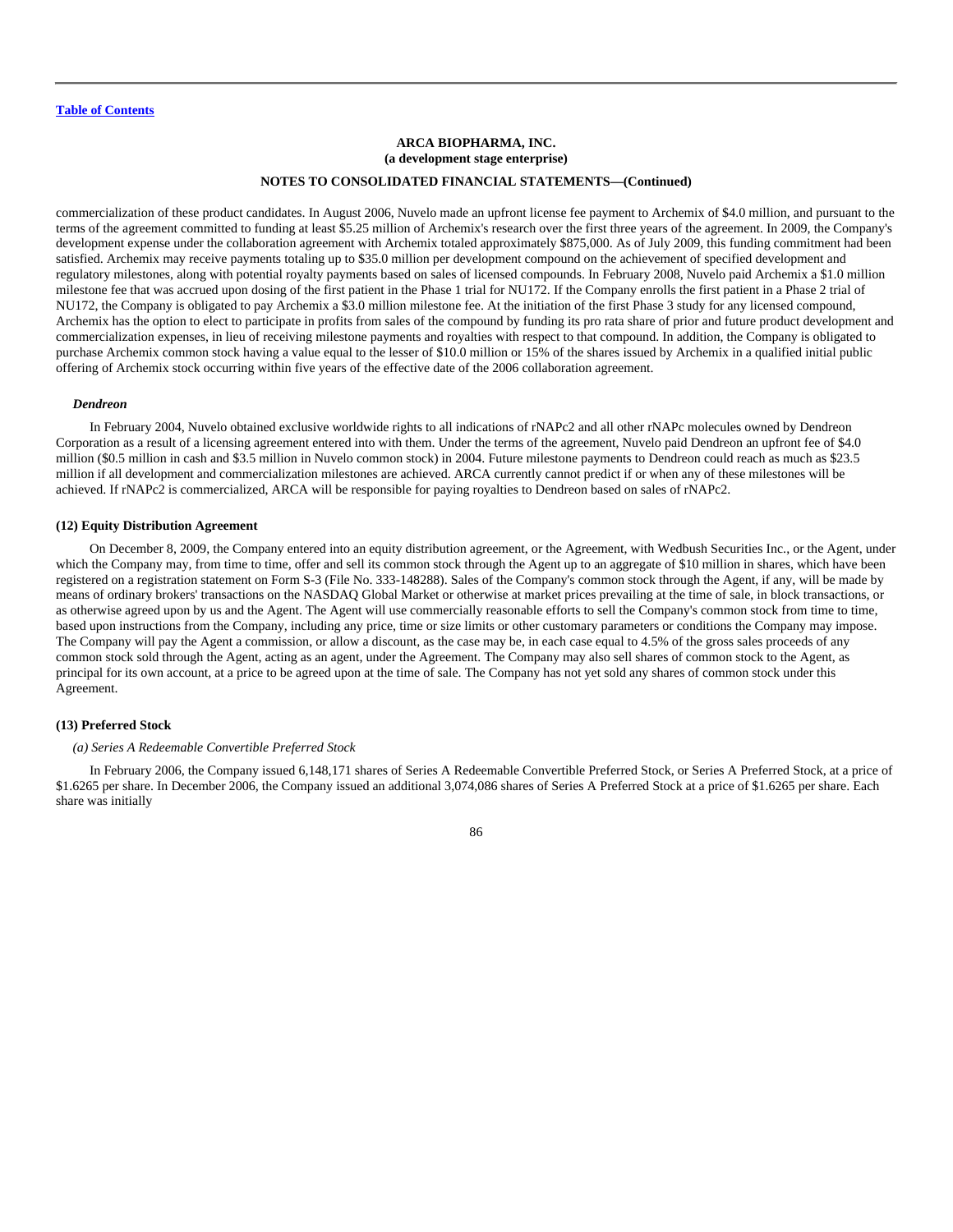convertible into one share of common stock. Each holder of Series A Preferred Stock was entitled to receive, if and when declared, payment of an equivalent per-share dividend based on the number of common shares into which each share of Series A Preferred Stock was convertible, as of the date of declaration. The rate of conversion of Series A Preferred Stock into common stock was required to be adjusted in the event the Company issued dilutive shares of common stock according to a formula defined in the Company's Restated Certificate of Incorporation. Holders of Series A Preferred Stock were entitled to vote as though the Series A Preferred Stock were converted into common stock.

#### *(b) Series B Redeemable Convertible Preferred Stock*

In May 2007, the Company issued 3,688,902 shares of Series B Redeemable Convertible Preferred Stock, or Series B-1 Preferred Stock, at a price of \$2.439 per share. In December 2007, the Company issued 2,766,677 shares of Series B-2 Redeemable Convertible Preferred Stock, or Series B-2 Preferred Stock, at a price of \$3.253 per share. Each share of Series B-1 Preferred Stock and Series B-2 Preferred Stock was initially convertible into one share of ARCA Colorado common stock. Each holder of Series B-1 Preferred Stock and Series B-2 Preferred Stock was entitled to receive, if and when declared, payment of an equivalent per-share dividend based on the number of shares of ARCA Colorado common stock into which each share of Series B-1 Preferred Stock and Series B-2 Preferred Stock was convertible, as of the date of declaration. The rate of conversion of Series B-1 Preferred Stock and Series B-2 Preferred Stock into ARCA Colorado common stock was required to be adjusted in the event the Company issues dilutive shares of ARCA Colorado common stock according to a formula defined in the Company Restated Certificate of Incorporation. Holders of Series B-1 Preferred Stock and Series B-2 Preferred Stock were entitled to vote as though the Series B-1 Preferred Stock and Series B-2 Preferred Stock were converted into ARCA Colorado common stock.

#### *(c) Conversion of Preferred Stock*

As a result of the Merger on January 27, 2009:

- each share of Series A Preferred Stock automatically converted into one share of ARCA Colorado's common stock;
- each share of Series B-1 Preferred Stock automatically converted into 1.219875 shares of ARCA Colorado's common stock;
- each share of Series B-2 Preferred Stock automatically converted into 1.6265 shares of ARCA Colorado's common stock; and
- each share of ARCA Colorado's common stock, including each share issued upon conversion of the Series A Preferred Stock, Series B-1 Preferred Stock and Series B-2 Preferred Stock, was converted into the right to receive 0.16698070 shares of common stock of the Company.

In aggregate the 15,677,836 shares of Preferred Stock outstanding at the time of the Merger were converted into 3,042,740 shares of the common stock of the Company. In January 2009, the Company recorded a \$781,000 charge against net income (loss) attributable to common shareholders related to the additional common shares issuable to holders of Series B-1 Preferred Stock and Series B-2 Preferred Stock as a result of Series B-1 Preferred Stock and Series B-2 Preferred Stock anti-dilution provisions in effect at the consummation of the Merger.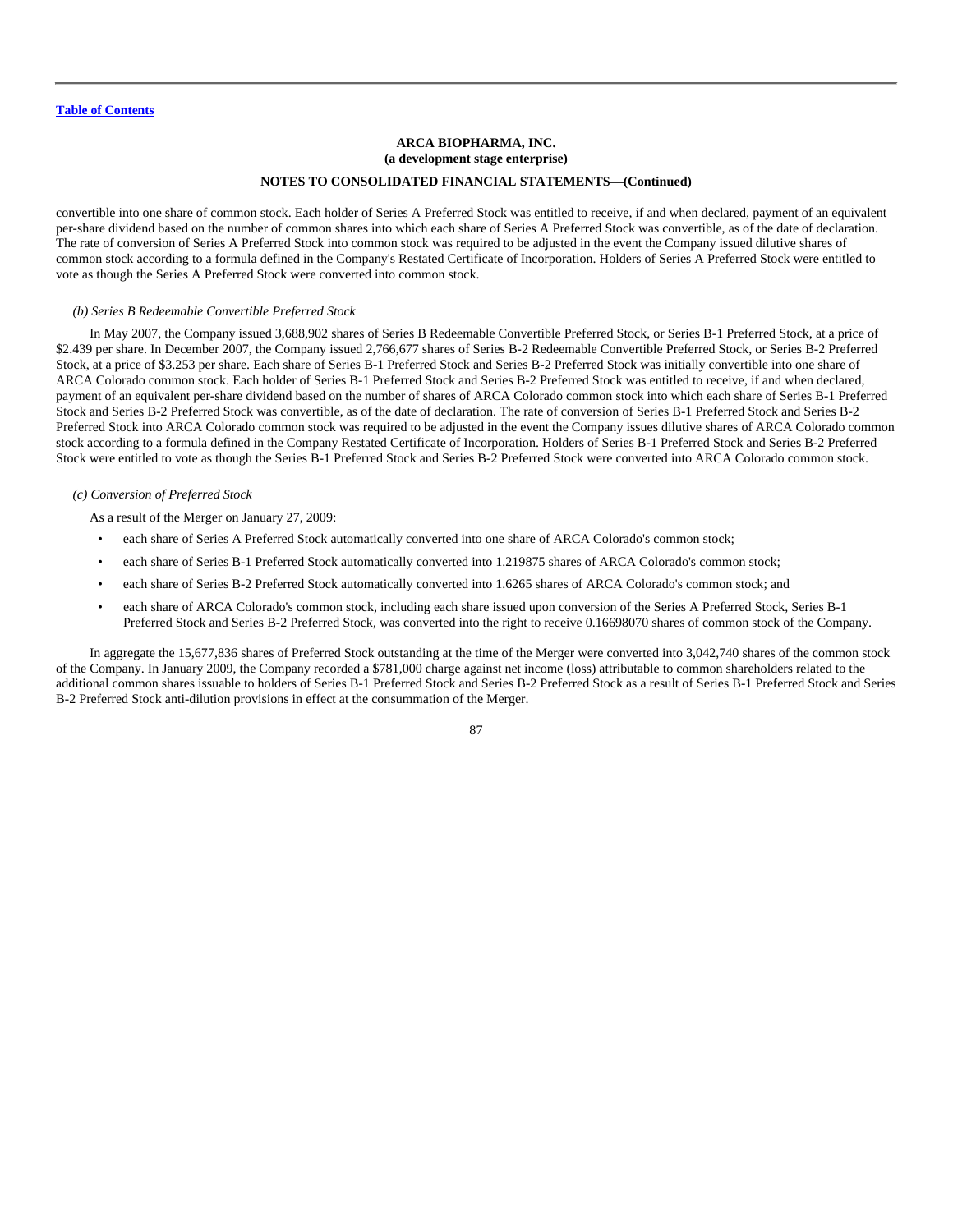#### *(d) Warrants for Series B Redeemable Preferred Stock*

In July 2007, the Company issued warrants to purchase 31,790 shares of Series B-1 Preferred Stock to SVB in connection with the Credit Facility. The warrants had an exercise price of \$2.439 per share, a 10-year life, and were fully vested and exercisable at the time of grant. As a result of the Merger, these warrants were converted into warrants to purchase 6,475 shares of common stock at an exercise price of \$14.61 per share. In August 2008, the Company issued 24,592 warrants for its Series B-2 Preferred Stock to SVB in connection with a borrowing under the Credit Facility. The warrants had an exercise price of \$3.253 per share, a 10-year life, and were fully vested and exercisable at the time of grant. As a result of the Merger, such warrants were converted into warrants to purchase 6,679 shares of common stock at an exercise price of \$19.48 per share. The estimated fair value of the warrants at the time of issuance was accounted for as a debt discount within long-term liabilities, and was being reflected as additional interest expense over the term of the Credit Facility. See Note 8, Bank Note Payable, for discussion of the repayment of the Credit Facility.

#### **(14) Legal Matters**

On February 9, 2007, Nuvelo and certain of Nuvelo's former and current officers and directors were named as defendants in a purported securities class action lawsuit filed in the United States District Court for the Southern District of New York. The suit alleges violations of the Securities Exchange Act of 1934 related to the clinical trial results of alfimeprase, which Nuvelo announced on December 11, 2006, and seeks damages on behalf of purchasers of Nuvelo's common stock during the period between January 5, 2006 and December 8, 2006. Specifically, the suit alleges that Nuvelo misled investors regarding the efficacy of alfimeprase and the drug's likelihood of success. The plaintiff seeks unspecified damages and injunctive relief. Three additional lawsuits were filed in the Southern District of New York on February 16, 2007, March 1, 2007 and March 6, 2007, respectively. On April 10, 2007, three separate motions to consolidate the cases, appoint lead plaintiff, and appoint lead plaintiff's counsel were filed. On April 18, 2007, Nuvelo filed a motion to transfer the four cases to the Northern District of California. The Court granted Nuvelo's motion to transfer the cases to the Northern District of California in July 2007. Plaintiffs have filed motions for consolidation, lead plaintiff and lead plaintiff's counsel in the Northern District of California. Plaintiffs filed their consolidated complaint in the Northern District of California on November 9, 2007. Nuvelo filed a motion to dismiss plaintiffs consolidated complaint on December 21, 2007. Plaintiffs filed an opposition to Nuvelo's motion to dismiss on February 4, 2008. On June 12, 2008, the Court held a hearing on the motion to dismiss.

On December 4, 2008, the Court issued an order dismissing plaintiff's complaint, and granting leave to amend. On January 23, 2009, plaintiffs filed an amended complaint, alleging similar claims. On March 24, 2009, defendants filed a motion to dismiss the amended complaint. On July 15, 2009, the Court held a hearing on the motion to dismiss. On August 17, 2009, the Court granted in part and denied in part defendants' motion. The Company filed its answer to plaintiff's complaint on October 1, 2009. The parties exchanged initial disclosures on October 13, 2009, and the parties are currently engaged in discovery. A case management conference is scheduled for March 25, 2010. Based on plaintiff's amended complaint, the Company believes that any attorneys' fees, loss or settlement payment with respect to this suit will be paid by its insurance provider. However, it is possible that the Company could be forced to incur material expenses in the litigation and, in the event of an adverse outcome the Company's business could be harmed.

In addition, on or about December 6, 2001, Variagenics, Inc. was sued in a complaint filed in the United States District Court for the Southern District of New York naming it and certain of its officers and underwriters as defendants. The complaint purportedly is filed on behalf of persons purchasing Variagenics' stock between July 21, 2000 and December 6, 2000, and alleges violations of Sections 11, 12(a)(2) and 15 of the Securities Act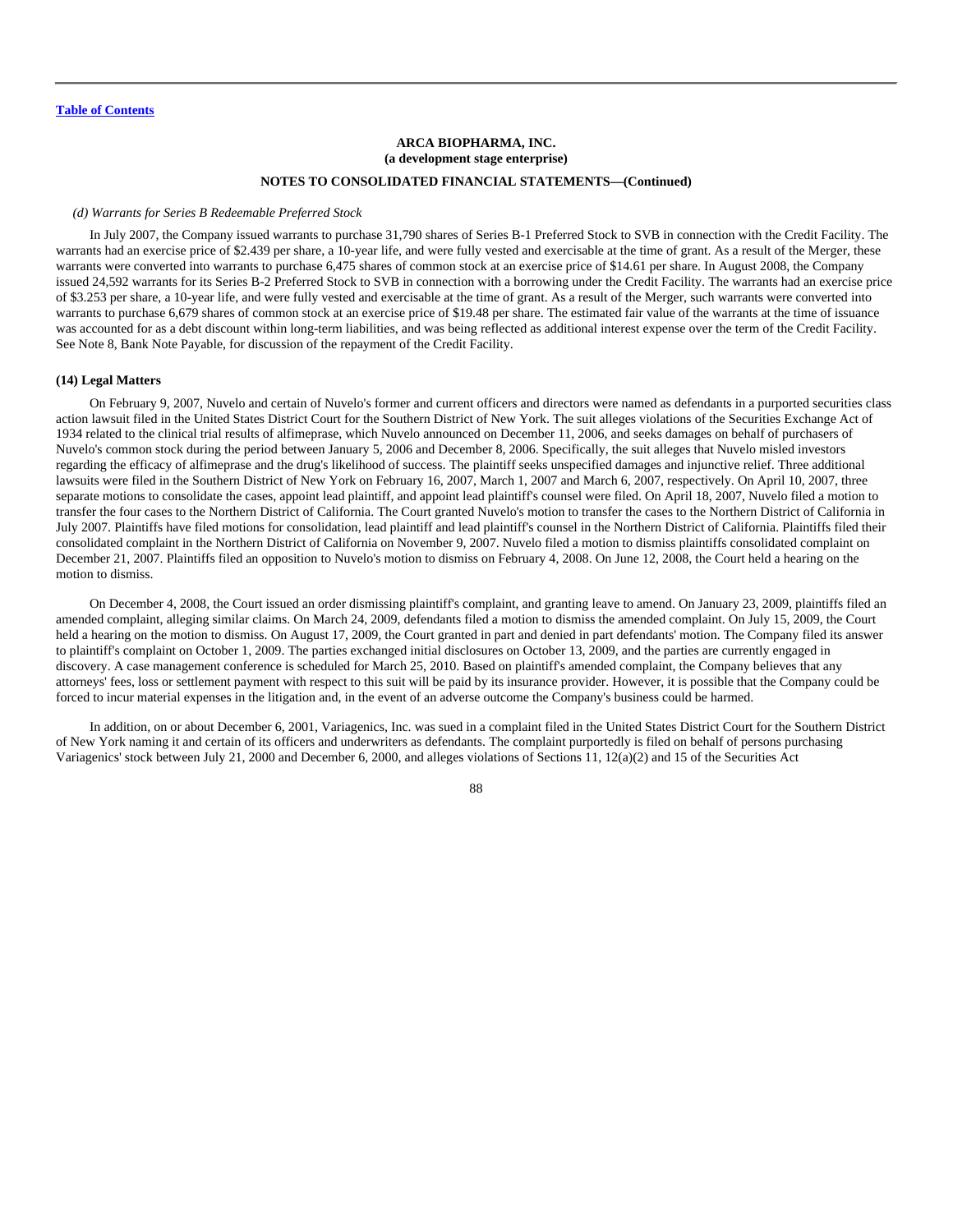of 1933, as amended and Section 10(b) of the Securities Exchange Act of 1934, as amended, and Rule 10b-5 promulgated thereunder. The complaint alleges that, in connection with Variagenics' July 21, 2000 initial public offering, or IPO, the defendants failed to disclose additional and excessive commissions purportedly solicited by and paid to the underwriter defendants in exchange for allocating shares of Variagenics' stock to preferred customers and alleged agreements among the underwriter defendants and preferred customers tying the allocation of IPO shares to agreements to make additional aftermarket purchases at predetermined prices. Plaintiffs claim that the failure to disclose these alleged arrangements made Variagenics' registration statement on Form S-1 filed with the SEC in July 2000 and the prospectus, a part of the registration statement, materially false and misleading. Plaintiffs seek unspecified damages. On or about April 19, 2002, an amended complaint was filed which makes essentially the same allegations. The Company is involved in this litigation as a result of Nuvelo's merger with Variagenics in January 2003. On April 1, 2009 the parties entered into a settlement agreement. On October 5, 2009, the Court approved the settlement agreement. The Company's share of the settlement is approximately \$385,000. Although the settlement has been approved, it has been appealed by members of the class. The Company believes that any attorneys' fees, loss or settlement payment with respect to this suit will be paid by its insurance provider. However, it is possible the Company could be forced to incur material expenses in the litigation if the parties cannot complete a settlement, and, in the event of an adverse outcome, the Company's business could be harmed.

#### **(15) Employee Benefit Plans**

The Company has a 401(k) plan and makes a matching contribution equal to 100% of the employee's first 3% of the employee's contributions and 50% of the employee's next 2% of contributions. The Company adopted the plan in 2006 and contributed \$157,000 and \$136,000 for the years ended December 31, 2009 and 2008, respectively, and has contributed \$394,000 from Inception through December 31, 2009.

### **(16) Stock-based Compensation**

#### *Warrants*

As of December 31, 2009, warrants to purchase 341,201 shares of common stock were outstanding and exercisable at exercise prices ranging from \$3.82 to \$241.44, with a weighted average exercise price per share of \$19.64. These warrants, which were granted as part of various financing and business agreements, expire at various times between February 2011 and August 2018. Warrants were recorded in additional paid-in capital at their estimated fair market value at the date of grant using the Black-Scholes option-pricing model.

### *Stock Plans*

The Company's equity incentive plan was amended, as approved by shareholders on June 25, 2009, to (i) change the name of the plan from the *Amended and Restated Nuvelo, Inc. 2004 Equity Incentive Plan* to the *Amended and Restated ARCA biopharma, Inc. 2004 Equity Incentive Plan*, or the Equity Plan, (ii) increase the maximum number of shares issuable under the plan, revise the formula for determining the maximum number of shares issuable under the plan and implement new share usage rules; and (iii) adjust the award limitations for stock options and stock appreciation rights. As a result of such amendment, the maximum number of shares issuable under the Equity Plan was increased by 326,323 shares.

The Equity Plan provides for the granting of stock options (including indexed options), stock appreciation rights, restricted stock purchase rights, restricted stock bonuses, restricted stock units, performance shares,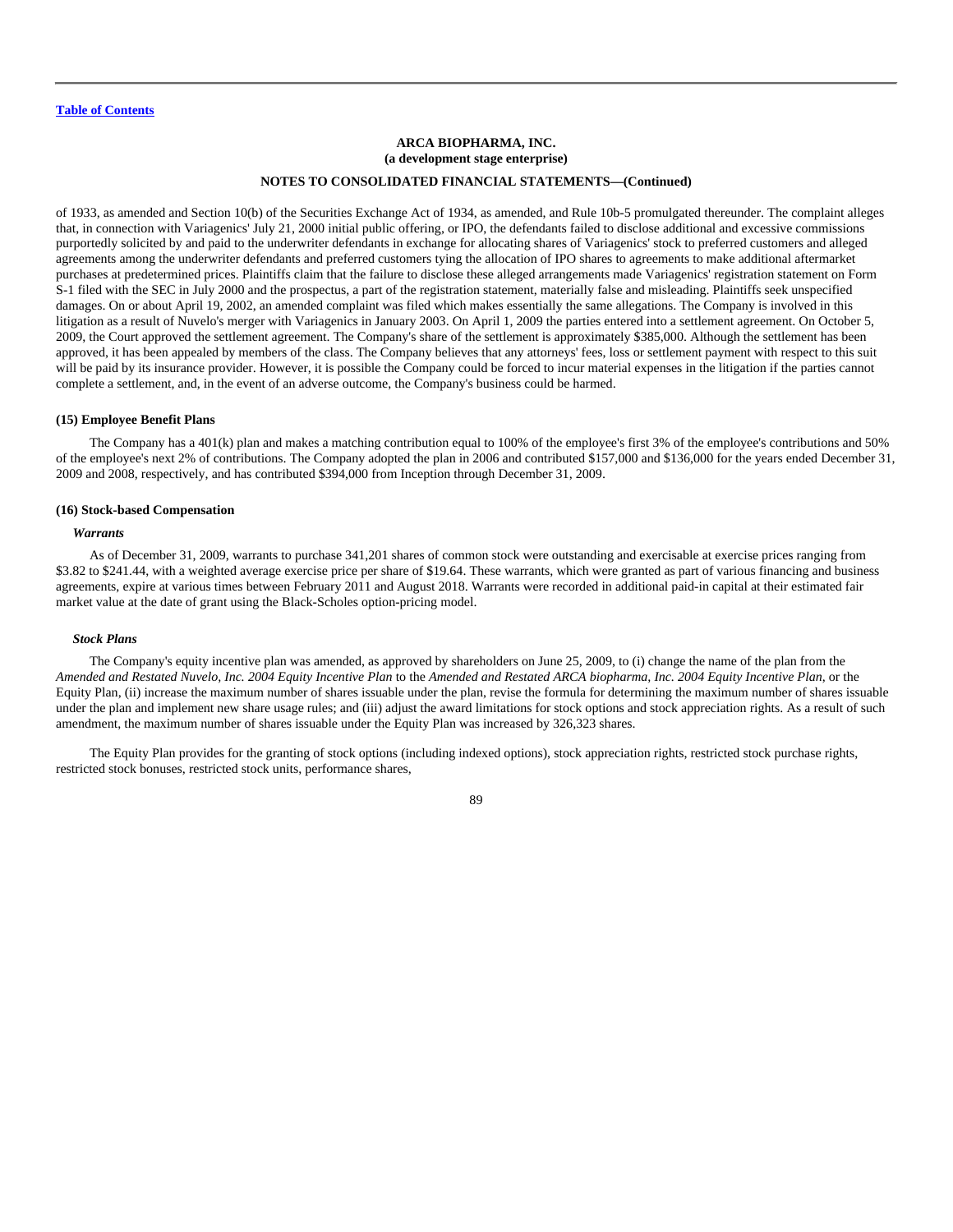performance units and deferred stock units. Under the Equity Plan, awards may be granted to employees, directors and consultants of ARCA, except for incentive stock options, which may be granted only to employees. As of December 31, 2009, options to purchase 330,073 shares were outstanding under the Equity Plan, and 565,541 shares were reserved for future awards.

In general, the Equity Plan authorizes the grant of stock options that vest at rates set by the Board of Directors or the Compensation Committee thereof. Generally, stock options granted by ARCA under the equity incentive plans become exercisable ratably for a period of three to four years from the date of grant and have a maximum term of ten years. The exercise prices of stock options under the equity incentive plan generally meet the following criteria: the exercise price of incentive stock options must be at least 100% of the fair market value on the grant date and exercise price of options granted to 10% (or greater) stockholders must be at least 110% of the fair market value on the grant date.

ARCA's other stock plans under which options remained outstanding as of December 31, 2009 are the 1995 Employee Stock Option Plan, the Non-Employee Director Stock Option Plan and the 2002 Equity Incentive Plan. As of December 31, 2009, options to purchase 14,760 shares were outstanding under these stock plans. Additionally, as of December 31, 2009, options to purchase 21,969 shares granted outside of any of Nuvelo's stock plans were outstanding. In conjunction with the Merger, the Company discontinued grants under its 2004 Stock Option Plan effective January 27, 2009. As of December 31, 2009, options to purchase 554,302 shares with a weighted-average exercise price of \$2.42 per share were outstanding under this plan. Options and awards outstanding under this plan will continue to vest according to the original terms of each grant. No new awards will be granted under this plan. Subsequent to the Merger, the Company has granted stock-based compensation awards under the Equity Plan.

The Company granted options to purchase 491,974 and 304,539 shares of common stock in the years ended December 31, 2009 and 2008, respectively. The fair values of employee stock options granted in the years ended December 31, 2009 and 2008 were estimated at the date of grant using the Black-Scholes model with the following assumptions and had the following estimated weighted-average grant date fair value per share:

| <b>Years Ended</b><br>December 31, |           |  |  |
|------------------------------------|-----------|--|--|
|                                    |           |  |  |
| 6.4 years                          | 6.0 years |  |  |
| 79%                                | 63%       |  |  |
| 1.3%                               | 3.2%      |  |  |
| 0%                                 | 0%        |  |  |
| \$3.21                             | \$1.79    |  |  |
|                                    |           |  |  |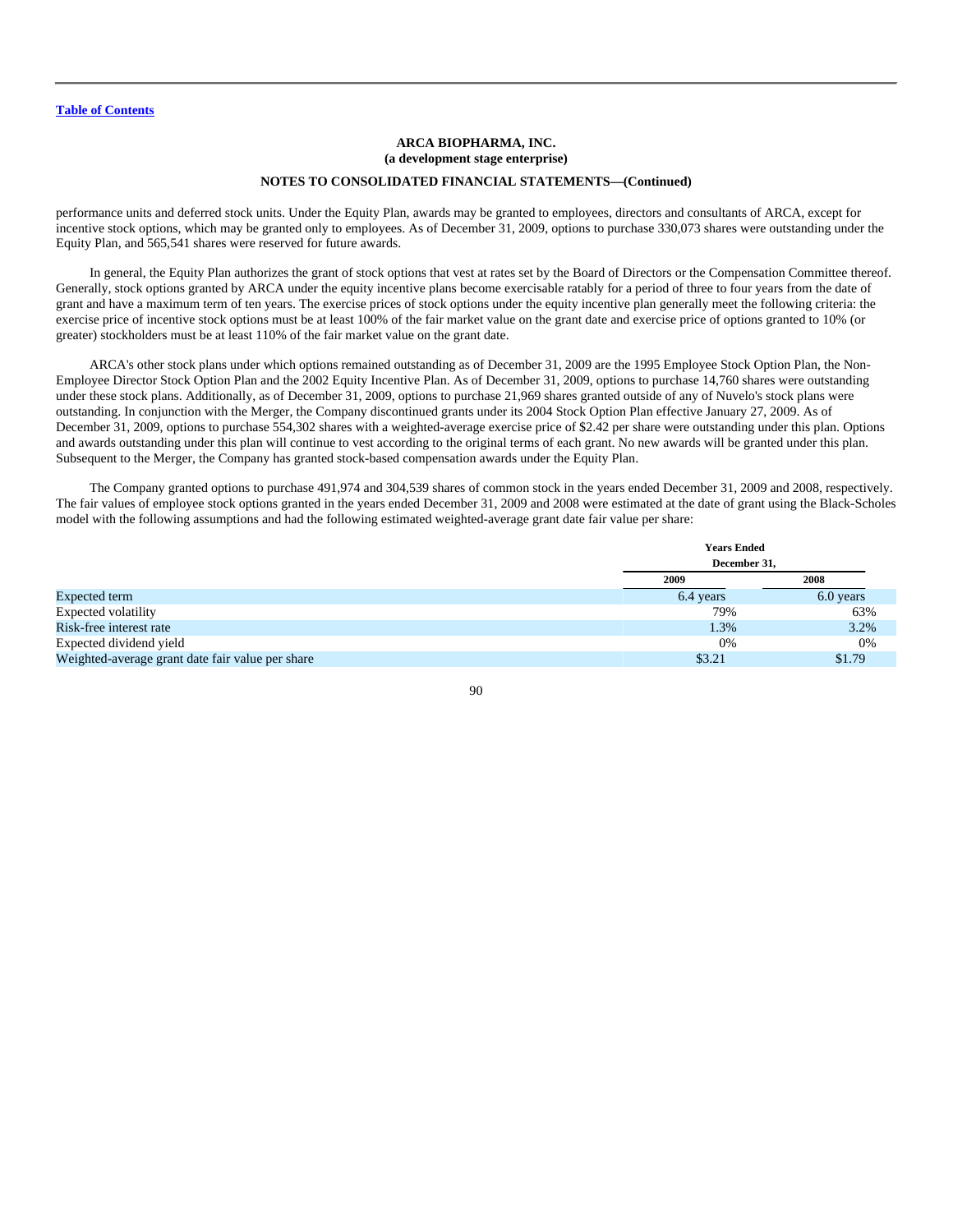A summary of ARCA's stock option activities for the years ended December 31, 2009 and 2008, and related information as of December 31, 2009, is as follows:

|                                          |                | For the years ended December 31, |                   |    |                 |      |  |
|------------------------------------------|----------------|----------------------------------|-------------------|----|-----------------|------|--|
|                                          |                | 2009                             |                   |    | 2008            |      |  |
|                                          |                | Weighted                         |                   |    | Weighted        |      |  |
|                                          |                | Average                          |                   |    | Average         |      |  |
|                                          | # of           | <b>Exercise</b>                  | # of              |    | <b>Exercise</b> |      |  |
|                                          | <b>Options</b> | Price                            | <b>Options</b>    |    | Price           |      |  |
| Options outstanding, beginning of period | 584,668        | \$                               | 1.74<br>530,806   | \$ |                 | 0.78 |  |
| Assumed in Merger                        | 278,025        | 284.59                           |                   |    |                 |      |  |
| Fractional option adjustment             | (41)           |                                  | 1.74              |    |                 |      |  |
| Granted                                  | 491,974        |                                  | 304,539<br>4.56   |    |                 | 2.46 |  |
| Exercised                                | (63, 123)      |                                  | 1.80<br>(216,926) |    |                 | 0.24 |  |
| Forfeited and cancelled                  | (370, 399)     | 49.03                            | (33,751)          |    |                 | 1.44 |  |
| Options outstanding, end of period       | 921,104        | 69.60                            | 584,668           |    |                 | 1.74 |  |
| Options exercisable, end of period       | 543,279        | 115.67                           | 272,517           |    |                 | 1.26 |  |
| Options vested and expected to vest      | 896,868        | 71.39                            |                   |    |                 |      |  |

The total intrinsic value of options exercised for the years ended December 31, 2009 and 2008 was \$105,000 and \$452,000, respectively. As of December 31, 2009, the unrecognized compensation expense related to unvested options, excluding estimated forfeitures, was \$784,000, and the weightedaverage period over which compensation expense related to these options was expected to be recognized was 2.7 years. The Company recognizes compensation costs for its share-based awards on a straight-line basis over the requisite service period for the entire award, as adjusted for expected forfeitures.

The following table summarizes information about stock options outstanding and exercisable as of December 31, 2009:

|             |          |                                 | <b>Options Outstanding</b> |             |                       |                    | <b>Options Exercisable</b> |  |  |
|-------------|----------|---------------------------------|----------------------------|-------------|-----------------------|--------------------|----------------------------|--|--|
|             |          |                                 |                            | Weighted    |                       |                    |                            |  |  |
|             |          |                                 |                            | Average     |                       |                    |                            |  |  |
|             |          |                                 |                            | Remaining   | Weighted              |                    | Weighted                   |  |  |
|             |          |                                 |                            | Contractual | Average               |                    | Average                    |  |  |
|             |          |                                 | <b>Number</b>              | <b>Term</b> | <b>Exercise</b>       | <b>Number</b>      | <b>Exercise</b>            |  |  |
|             |          | <b>Range of Exercise Prices</b> | Outstanding                | (in years)  | Price                 | <b>Exercisable</b> | Price                      |  |  |
| $$0.06 - $$ | 0.60     |                                 | 11,589                     | 5.28        | $\mathcal{S}$<br>0.36 | 11,589 \$          | 0.36                       |  |  |
| $0.90 -$    | 0.90     |                                 | 203,691                    | 6.83        | 0.90                  | 152,760            | 0.90                       |  |  |
| $1.68 -$    | 1.86     |                                 | 144,426                    | 7.43        | 1.81                  | 83,324             | 1.80                       |  |  |
| $1.86 -$    | 2.90     |                                 | 195,689                    | 8.66        | 2.83                  | 54,137             | 2.79                       |  |  |
| $3.78 -$    | 9.60     |                                 | 205,185                    | 8.10        | 5.47                  | 81,283             | 5.48                       |  |  |
| $9.60 -$    | 198.10   |                                 | 88,331                     | 5.31        | 126.50                | 88,051             | 126.80                     |  |  |
| $198.10 -$  | 1,901.28 |                                 | 72,193                     | 3.57        | 703.80                | 72,135             | 704.10                     |  |  |
|             |          |                                 | 921,104                    | 7.17S       | 69.60                 | 543,279 \$         | 115.67                     |  |  |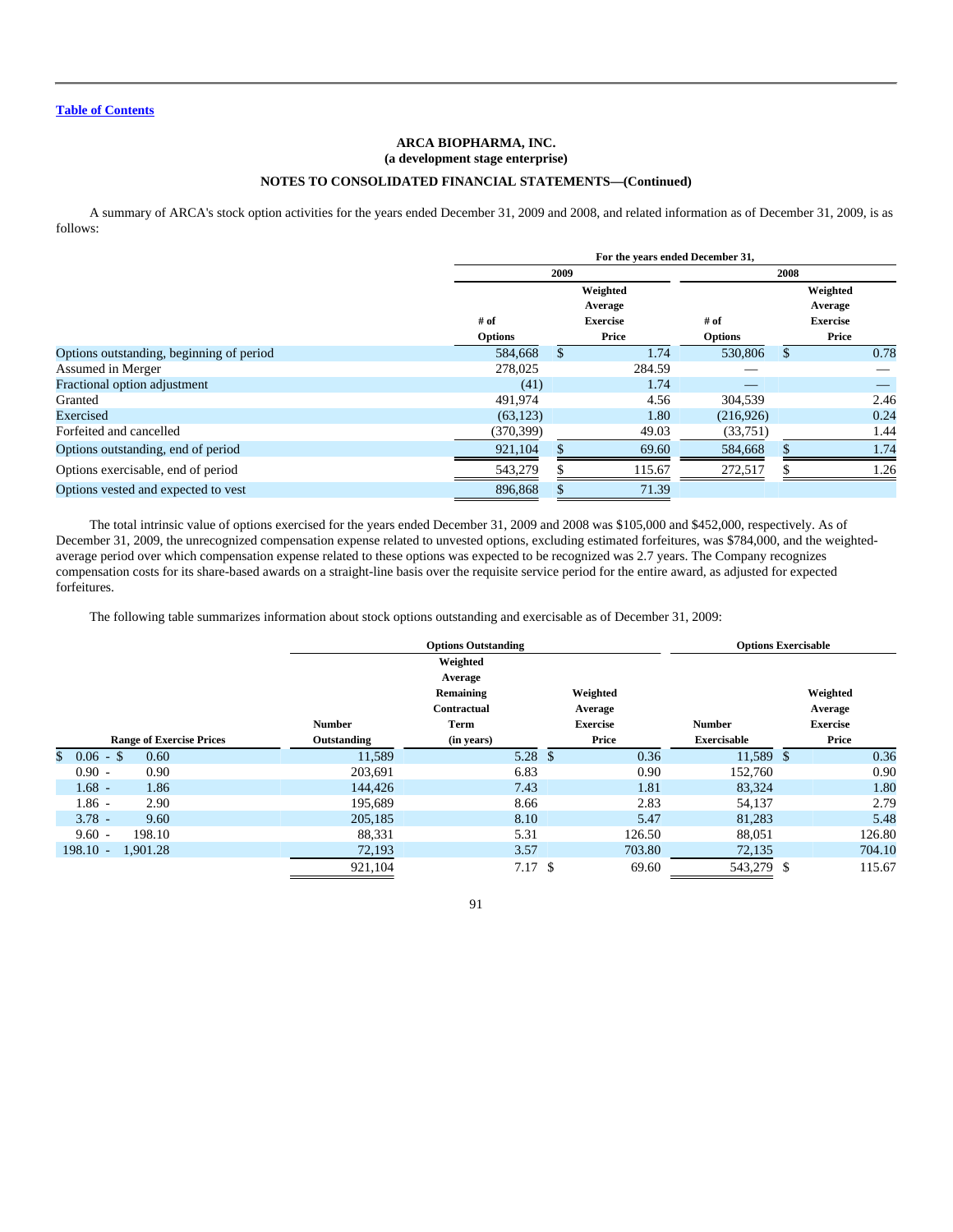For the years ended December 31, 2009 and 2008 and for the period from Inception through December 31, 2009, the Company recognized the following non-cash, share-based compensation expense (in thousands):

|                                     | <b>Years Ended</b><br>December 31, |    |      | <b>Period from</b><br><b>December 17, 2001</b><br>(date of<br>inception) |                 |
|-------------------------------------|------------------------------------|----|------|--------------------------------------------------------------------------|-----------------|
|                                     |                                    |    |      |                                                                          | to December 31, |
|                                     | 2009                               |    | 2008 |                                                                          | 2009            |
| <b>Research and Development</b>     | 114                                | -S | 121  |                                                                          | 251             |
| Selling, General and Administrative | 344                                |    | 424  |                                                                          | 878             |
| <b>Restructuring Expense</b>        | 387                                |    |      |                                                                          | 387             |
| Total                               | 845                                |    | 545  |                                                                          | 1.516           |

Stock-based compensation expense related to non-employees was negligible in 2009 and 2008. ARCA did not recognize any tax benefit related to employee stock-based compensation cost, as a result of the full valuation allowance on its net deferred tax assets.

### *Stock Option and Restricted Stock Award Modifications*

As discussed above in Note 6, the restructuring plan implemented by the Company in the second quarter modified certain outstanding unvested stock options held by the affected employees. Outstanding stock options held by affected employees not formerly employed by Nuvelo were modified such that vesting was accelerated on outstanding options representing the number of options that would have vested in one year had such employees continued to provide service to the Company, and the post-termination exercise period of the outstanding stock options was extended to approximately one year. The Company accelerated the vesting on 55,441 stock options.

The Company estimated the fair value of the modified awards using the Black-Scholes model with the following inputs: 1 year expected term; 94% volatility, 0.52% risk-free interest rate, and 0% dividend yield. As a result, the Company recorded a net charge of \$381,000 for the option acceleration.

In November 2006, the Company entered into a restricted stock agreement with its President and CEO for 83,490 shares, whereby the President and CEO could purchase the shares at their estimated fair value of \$0.90 per share. The Company retained certain repurchase rights (allowing the Company to repurchase the shares at the price paid by this individual) on 41,745 shares that would have lapsed on the date that the trading value of Company's common stock, listed on a national exchange, resulted in market capitalization of the Company, as reported by such exchange over the immediately preceding ten business days, of at least \$250.0 million, or a corporate transaction resulted in consideration paid by the acquirer of at least \$250.0 million. Repurchase rights on the remaining 41,745 shares would have lapsed on the same terms as the first 41,745 shares if the two conditions above were met with values of at least \$500.0 million. In February 2007, the Company amended the purchase terms of the restricted stock agreement to provide that the purchase price for 41,745 shares was deemed to be satisfied in consideration for services rendered to the Company, with an estimated fair value of \$37,250. The estimated fair value of the services was expensed, and the total consideration received of \$75,000 was reflected as a long-term liability. In October 2008, the restricted stock agreement was amended to provide that the Company's repurchase rights would lapse with respect to all 83,490 shares upon close of the Merger. As a result of such amendment, the Company estimated the fair value of the modification to be \$438,000 of which \$88,000 was recognized as share-based compensation expense in the first quarter of 2009, and the remainder was recognized in the fourth quarter of 2008.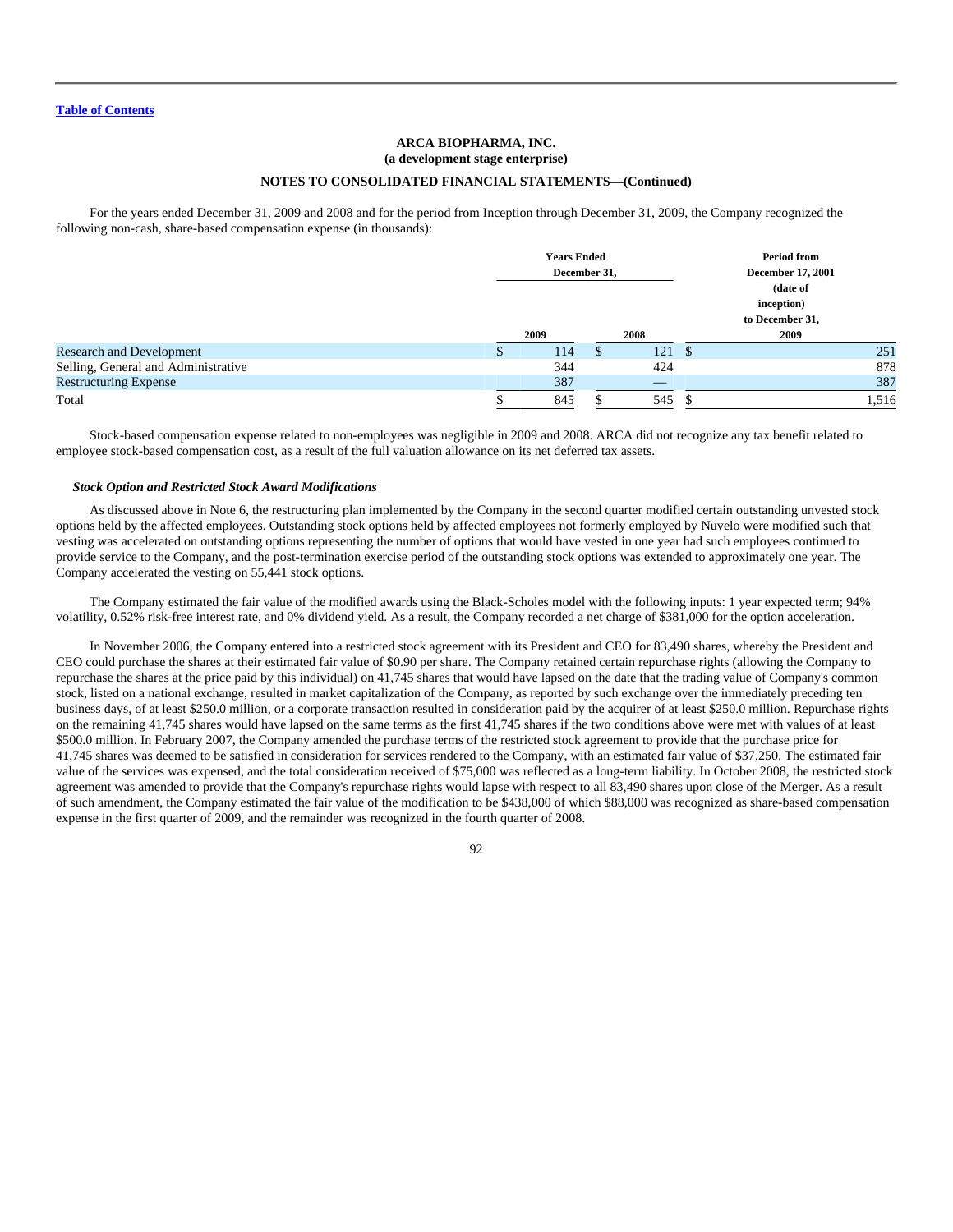### **(17) Income Taxes**

The Company recorded a \$2.3 million benefit from income taxes in 2009 on the consolidated statement of operations due to the write-off of the deferred tax liability related to the IPR&D asset. See Note 5 for discussion of loss on impairment of IPR&D recorded as a result of the annual test for impairment performed in the fourth quarter of 2009.

Effective June 1, 2005, the Company changed from an S-Corporation to a C-Corporation. As an S-Corporation, the net operating loss carryforwards were distributed to the Company's stockholders; such amounts were not significant. Since June 2005 through December 31, 2009, for federal income tax purposes, the Company has net operating loss carryforwards of approximately \$69.8 million, and approximately \$563,000 of research and development credits may be used to offset future taxable income. The net operating loss carryforwards will expire beginning 2025 through 2029. Utilization of net operating losses and tax credits, including those acquired as a result of the Merger, will be subject to an annual limitation due to ownership change limitations provided by IRC Section 382. The annual limitation may result in the expiration of the net operating losses and credits before utilization. As such, a portion of the Company's net operating loss carryforwards may be limited.

In assessing the realizability of deferred tax assets, management considers whether it is more likely than not that some portion or all of the deferred tax assets will not be realized. The ultimate realization of deferred tax assets is dependent upon the generation of future taxable income during the period in which those temporary differences become deductible. Management considers the scheduled reversal of deferred tax liabilities, projected future taxable income and tax planning strategies in making this assessment. Due primarily to the Company's history of operating losses, management is unable to conclude that it is more likely than not that the Company will realize the benefits of these deductible differences, and accordingly has provided a valuation allowance against the entire net deferred tax asset of approximately \$28.4 million at December 31, 2009, reflecting an increase of approximately \$12.9 million from December 31, 2008. The deferred tax assets are primarily comprised of net operating loss carryforwards and research and experimentation credit carryforwards. As of December 31, 2009 the Company has not performed a Section 382 limitation study. Depending on the outcome of such a study, the gross amount of net operating losses recognizable in future tax periods could be limited. A limitation in the carryforwards would decrease the carrying amount of the gross amount of the net operating loss carryforwards, with a corresponding decrease in the valuation allowance recorded against these gross deferred tax assets.

The differences between the provision for income taxes and the amounts computed by applying the U.S. federal statutory income tax rate to the loss before provision for income taxes is as follows (in thousands):

|                                                    | Year ended December 31, |  |         |
|----------------------------------------------------|-------------------------|--|---------|
|                                                    | 2009                    |  | 2008    |
| U.S. federal income tax benefit at statutory rates | (3,997)                 |  | (6,800) |
| State income tax benefit, net of federal benefit   | (630)                   |  | (585)   |
| Research and experimentation credits               | (136)                   |  | (224)   |
| Gain on bargain purchase                           | (10,232)                |  |         |
| Non-deductible merger costs                        | 2.219                   |  |         |
| Deferred tax liability on impaired IPR&D asset     | (2,281)                 |  |         |
| Other                                              | (173)                   |  |         |
| Change in valuation allowance                      | 12,949                  |  | 7,536   |
|                                                    | (2,281)                 |  |         |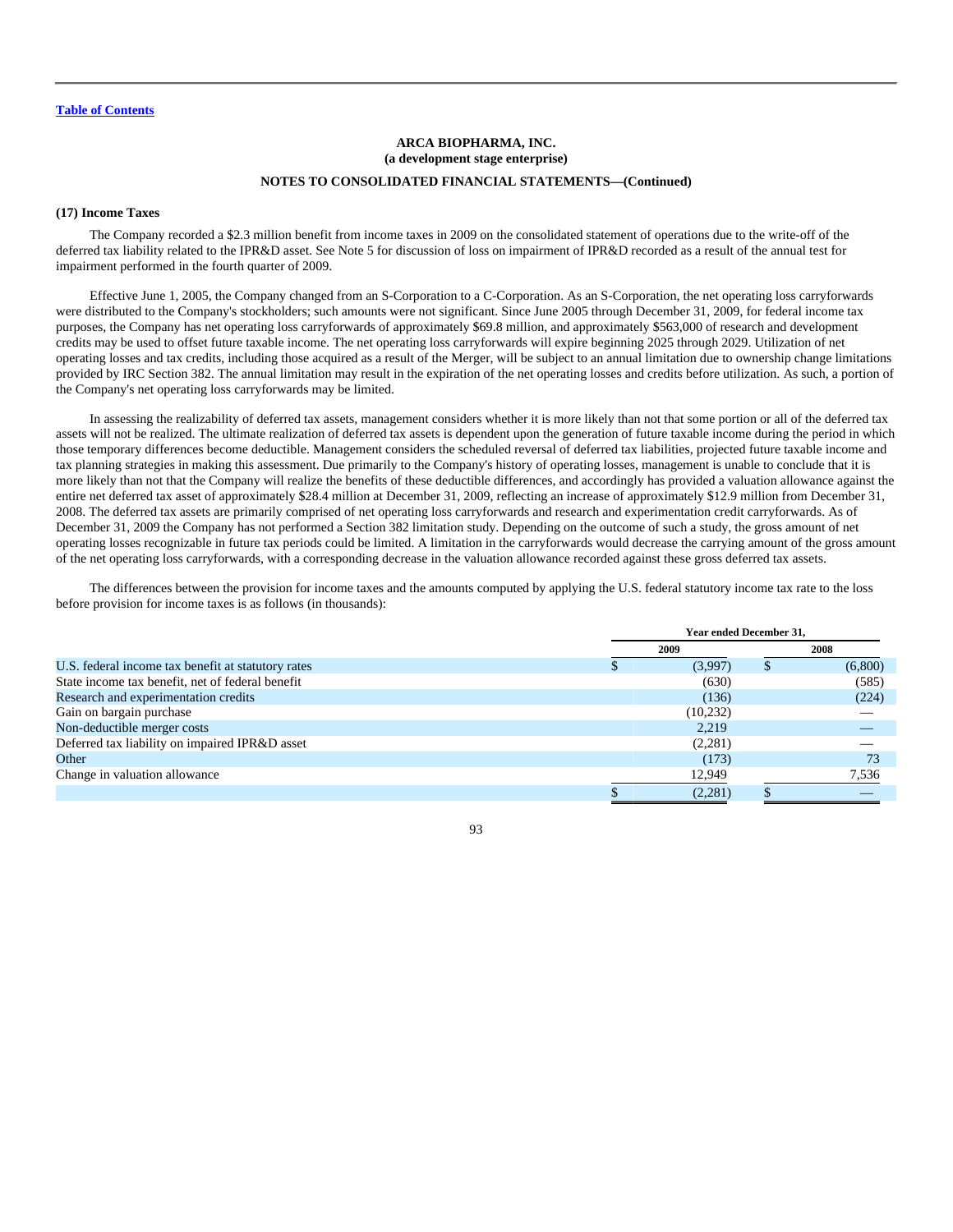Without regard to the deferred tax liability on the impaired IPR&D, the Company has had no provision for income taxes since inception due to its Scorporation status and its subsequent net operating losses.

Deferred income taxes reflect the net tax effects of temporary differences between the carrying amounts of assets and liabilities for financial reporting and the amounts used for income tax purposes, as well as operating loss and tax credit carryforwards. The income tax effects of temporary differences and carryforwards that give rise to significant portions of the Company's net deferred tax assets are as follows (in thousands):

|                                           | December 31, |               |           |
|-------------------------------------------|--------------|---------------|-----------|
|                                           | 2009         |               | 2008      |
| Deferred tax assets:                      |              |               |           |
| Current deferred tax assets:              |              |               |           |
| Accrued vacation                          | \$<br>44     | $\mathbf{\$}$ | 45        |
| Total current deferred tax assets         | 44           |               | 45        |
| Valuation allowance                       | (44)         |               | (45)      |
| Net current deferred tax assets           |              |               |           |
| Noncurrent deferred tax assets:           |              |               |           |
| Net operating loss carryforwards          | 26,536       |               | 14,357    |
| Charitable contribution carryforwards     | 317          |               | 233       |
| Research and experimentation credits      | 563          |               | 427       |
| Capitalized intangibles                   | 473          |               | 392       |
| Stock based compensation                  | 336          |               | 156       |
| Depreciation and amortization             | 56           |               |           |
| Other                                     | 117          |               |           |
| Total noncurrent deferred tax assets      | 28,398       |               | 15,565    |
| Valuation allowance                       | (28, 398)    |               | (15, 448) |
| Net noncurrent deferred tax assets        |              |               | 117       |
| Deferred tax liabilities:                 |              |               |           |
| Noncurrent deferred tax liabilities:      |              |               |           |
| Depreciation and amortization             |              |               | (82)      |
| Other                                     |              |               | (35)      |
| Total noncurrent deferred tax liabilities |              |               | (117)     |
| Net deferred tax assets                   |              |               |           |
|                                           |              |               |           |

Since the Company is in a loss carryforward position, the Company is generally subject to U.S. federal and state income tax examinations by tax authorities for all years for which a loss carryforward is available. Thus, the Company's open tax years extend back to 2005. The Company believes that its tax filing positions and deductions related to tax periods subject to examination will be sustained upon audit and does not anticipate any adjustment will result in a material adverse effect on the Company's financial condition, result of operations, or cash flow. For the years ended December 31, 2009 and 2008, the Company had no tax positions for which it is reasonably possible that the total amounts of unrecognized tax benefits will significantly increase or decrease within the subsequent twelve months, and therefore, no reserve for uncertain income tax positions has been recorded. In the event the Company concludes it is subject to interest or penalties arising from uncertain tax positions, the Company will record interest and penalties as a component of other income and expense. No amounts of interest or penalties were recognized in the financial statements for the years ended December 31, 2009 and 2008.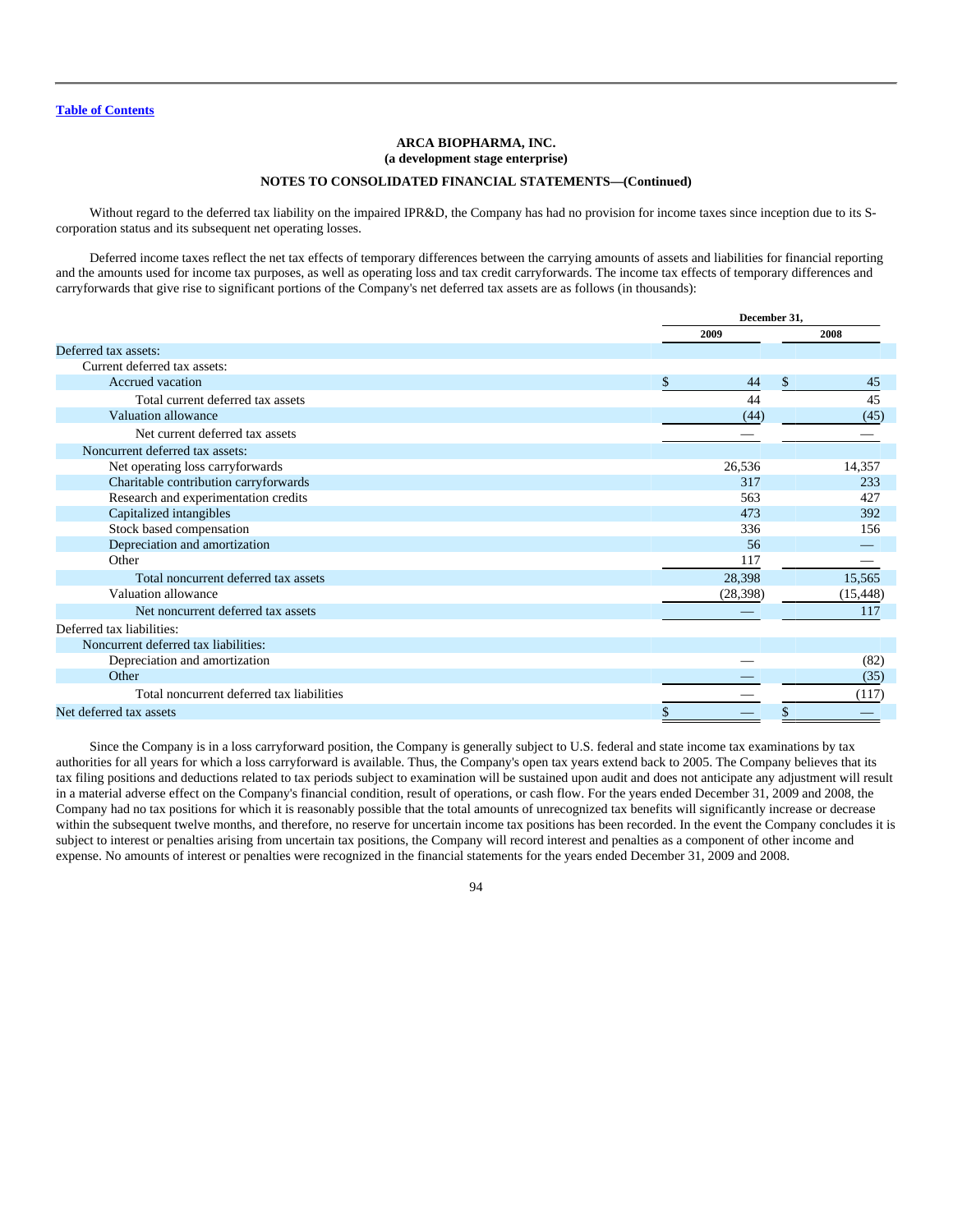#### **Item 9.** *Changes in and Disagreements with Accountants on Accounting and Financial Disclosure*

Not applicable.

#### **Item 9A(T).** *Controls and Procedures*

#### *Evaluation of Disclosure Controls and Procedures*

Under the supervision and with the participation of management, including our Chief Executive Officer and our Acting Chief Financial Officer, we have evaluated the effectiveness of the design and operation of ARCA's disclosure controls and procedures. Disclosure controls and procedures are controls and procedures that are designed to ensure that information required to be disclosed in our reports filed or submitted under the Exchange Act is recorded, processed, summarized and reported within the time periods specified in the SEC's rules and forms. Based on this evaluation, our Chief Executive Officer and Acting Chief Financial Officer have concluded that ARCA's disclosure controls and procedures were effective as of the end of the period covered by this annual report.

#### *Management's Report on Internal Control Over Financial Reporting*

Our management is responsible for establishing and maintaining adequate internal control over financial reporting (as defined in Rules 13a-15(f) and 15(d)-15(f) under the Exchange Act). Our internal control system was designed to provide reasonable assurance to management and our board of directors regarding the preparation and fair presentation of published financial statements.

Because of its inherent limitations, internal control over financial reporting may not prevent or detect misstatements. Also, projections of any evaluation of effectiveness to future periods are subject to the risk that controls may become inadequate because of changes in conditions, or that the degree of compliance with the policies or procedures may deteriorate.

Under the supervision and with the participation of management, including our Chief Executive Officer and Acting Chief Financial Officer, we have assessed the effectiveness of ARCA's internal control over financial reporting as of December 31, 2009. In making our assessment of internal control over financial reporting, we used the criteria issued in the report Internal Control-Integrated Framework by the Committee of Sponsoring Organizations of the Treadway Commission (COSO). We have concluded that ARCA's internal control over financial reporting was effective as of December 31, 2009 based on these criteria.

This annual report does not include an attestation report of the Company's independent registered public accounting firm regarding internal control over financial reporting. Management's report was not subject to attestation by the Company's independent registered public accounting firm pursuant to temporary rules of the SEC that permit the Company to provide only management's report in this annual report.

#### *Changes in Internal Control over Financial Reporting*

During the fourth quarter of 2009, there were no changes in our internal control over financial reporting that have materially affected, or are reasonably likely to materially affect, our internal control over financial reporting.

#### *Limitations on the Effectiveness of Controls*

Our management, including the Chief Executive Officer and Acting Chief Financial Officer, does not expect that our disclosure controls and procedures or our internal control over financial reporting will prevent all errors and all fraud. A control system, no matter how well designed and operated, can provide only reasonable, not absolute, assurance that the objectives of the control system are met. Because of the inherent limitations in all control systems, no evaluation of controls can provide absolute assurance that all control issues and instances of fraud, if any, within the Company have been detected.

### **Item 9B.** *Other Information*

None.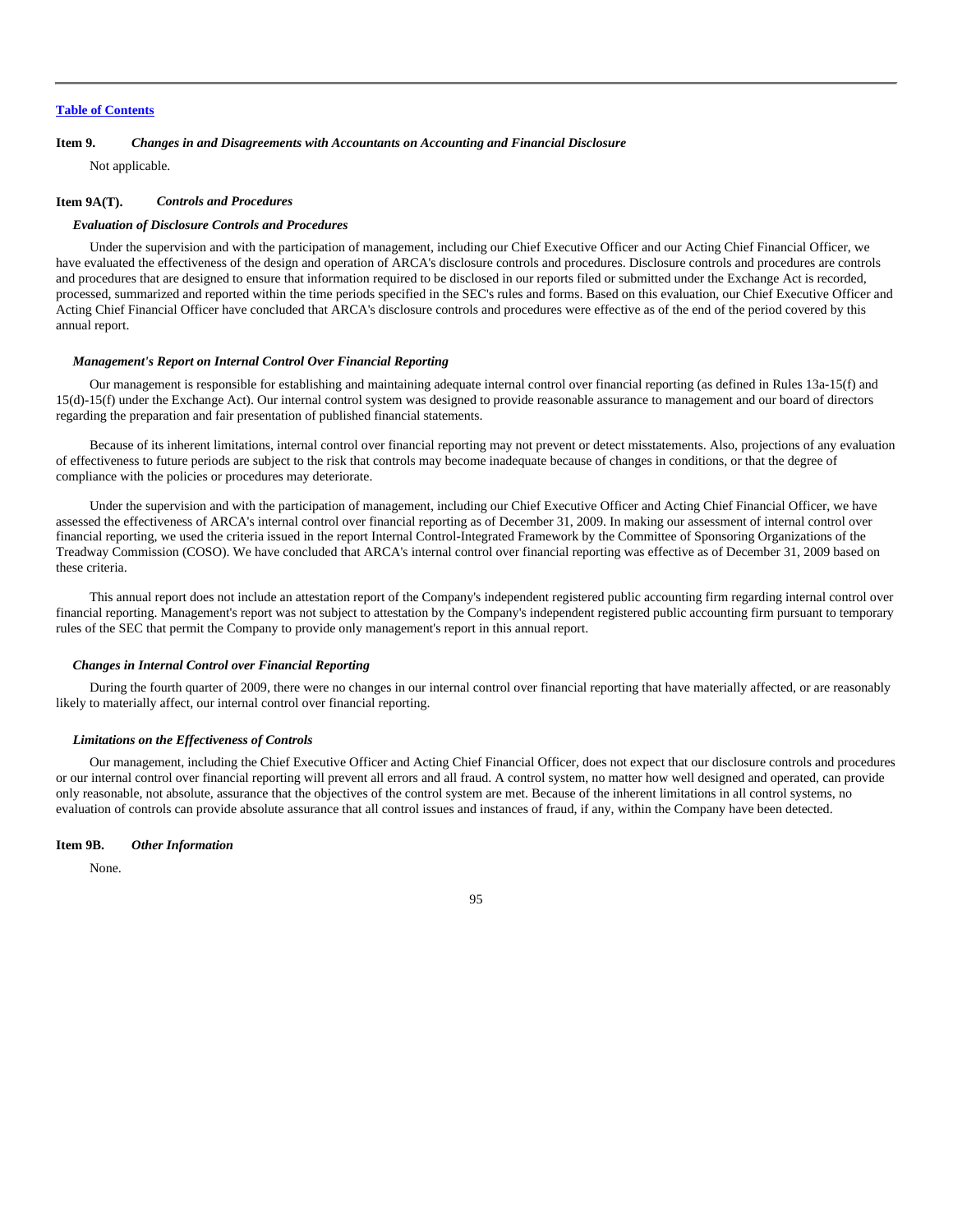### **PART III**

#### **Item 10.** *Directors, Executive Officers and Corporate Governance*

The information required by this item is incorporated by reference to "Election of Board of Directors," "Section 16(a) Beneficial Ownership Reporting Compliance" and "Executive Officers" in our Definitive Proxy Statement to be filed pursuant to Regulation 14A under the Securities Exchange Act of 1934, relating to our 2010 Annual Meeting of Stockholders.

#### **Item 11.** *Executive Compensation*

The response to this item is incorporated by reference to "Executive Compensation" in our Definitive Proxy Statement to be filed pursuant to Regulation 14A under the Exchange Act, relating to our 2010 Annual Meeting of Stockholders.

### **Item 12.** *Security Ownership of Certain Beneficial Owners and Management and Related Stockholder Matters*

The response to this item, except for Equity Compensation Plan Information disclosed below, is incorporated by reference to "Security Ownership of Certain Beneficial Owners and Management" and "Executive Compensation" in our Definitive Proxy Statement to be filed pursuant to Regulation 14A under the Exchange Act, relating to our 2010 Annual Meeting of Stockholders.

#### *Equity Compensation Plan Information*

The following table sets forth information as of December 31, 2009 for all of ARCA's equity compensation plans:

|                                                                  |                                |                             | <b>No. of Securities Remaining</b> |
|------------------------------------------------------------------|--------------------------------|-----------------------------|------------------------------------|
|                                                                  |                                | Weighted                    | <b>Available for Future</b>        |
|                                                                  | No. of Securities to be        | Average                     | <b>Issuance Under Equity</b>       |
|                                                                  | <b>Issued Upon Exercise of</b> | <b>Exercise Price of</b>    | <b>Compensation Plans</b>          |
|                                                                  | <b>Outstanding Options,</b>    | <b>Outstanding Options,</b> | <b>Excluding Securities</b>        |
|                                                                  | <b>Warrants and Rights</b>     | <b>Warrants and Rights</b>  | Reflected in Column(a)             |
|                                                                  | (a)                            | (b)                         | (c)                                |
| Equity compensation plans approved by security holders           | 915,801 \$                     | 65.66                       | 565,541                            |
| Equity compensation plans not approved by security holders $(1)$ | 5,303 \$                       | 750.00                      |                                    |
| Total                                                            | 921.104 \$                     | 69.60                       | 565,541                            |
|                                                                  |                                |                             |                                    |

(1) Consists of option granted to a former executive officer of Nuvelo described below which is not required to be and has not been approved by its stockholders.

A description of the equity incentive plans we maintain is set forth in Note 16 of the notes to consolidated financial statements in Item 8.

### *Non-Stockholder Approved Equity Arrangements*

In 2001, Nuvelo granted Dr. Ted W. Love options to purchase shares of common stock in connection with and as an inducement to his commencement of employment with Nuvelo. Specifically, on January 11, 2001, Nuvelo granted Dr. Love an option to purchase 7,802 shares of common stock at an exercise price of \$750.00 per share, the closing price on the date of grant, of which 5,303 remained outstanding as of December 31, 2009. Dr. Love's employment as the president and chief executive officer of Nuvelo was terminated on January 27, 2009. Dr. Love continues to serve as a member of the board of directors of ARCA after the merger, and his stock options remain exercisable until his service as a board member terminates.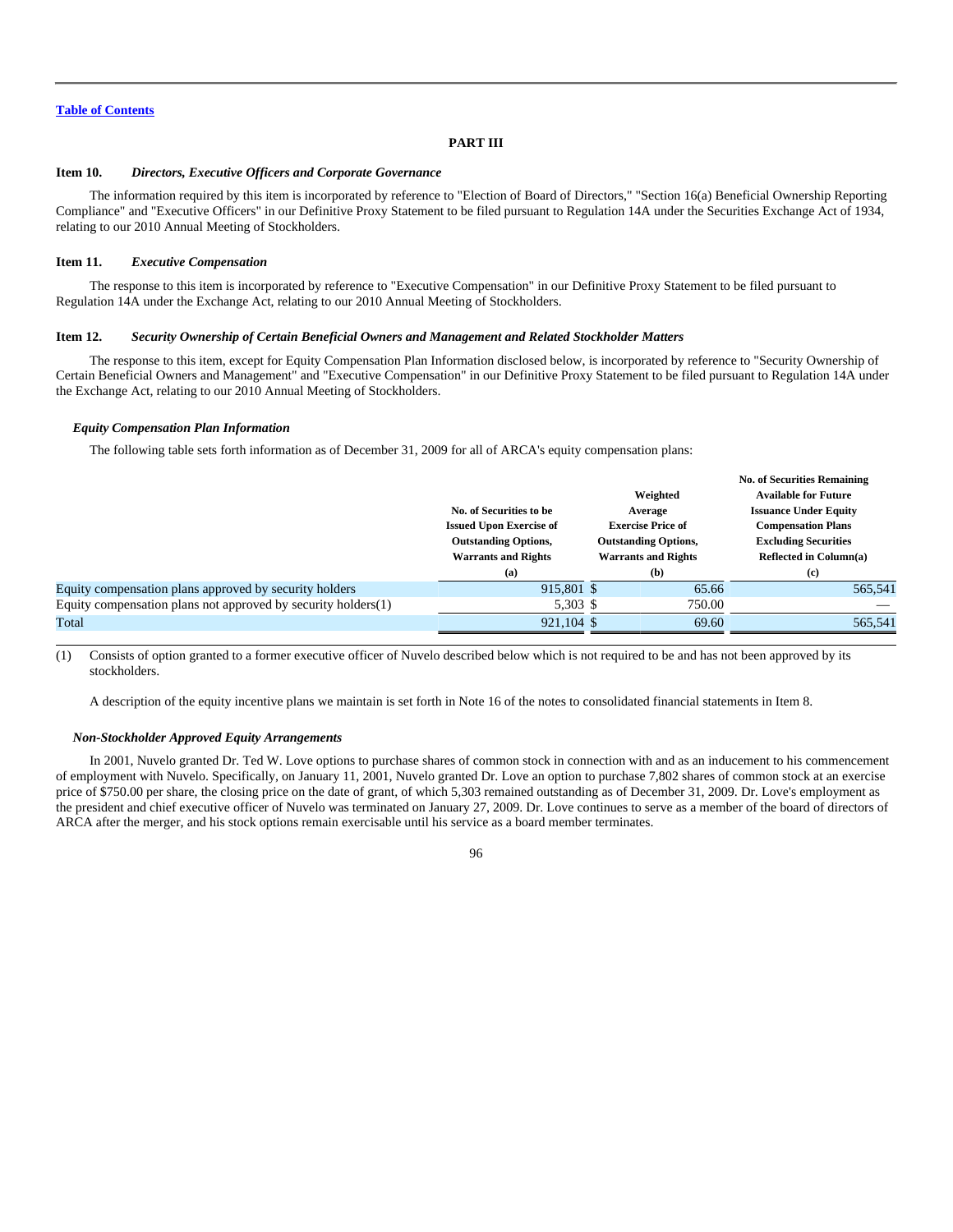#### **Item 13.** *Certain Relationships and Related Transactions, and Director Independence*

The response to this item is incorporated by reference to "Certain Relationships and Related Transactions" in our Definitive Proxy Statement to be filed pursuant to Regulation 14A under the Securities Exchange Act of 1934, relating to our 2010 Annual Meeting of Stockholders.

### **Item 14.** *Principal Accountant Fees and Services*

The response to this item is incorporated by reference to "Ratification of Selection of Independent Auditors" in our Definitive Proxy Statement to be filed pursuant to Regulation 14A under the Securities Exchange Act of 1934, relating to our 2010 Annual Meeting of Stockholders.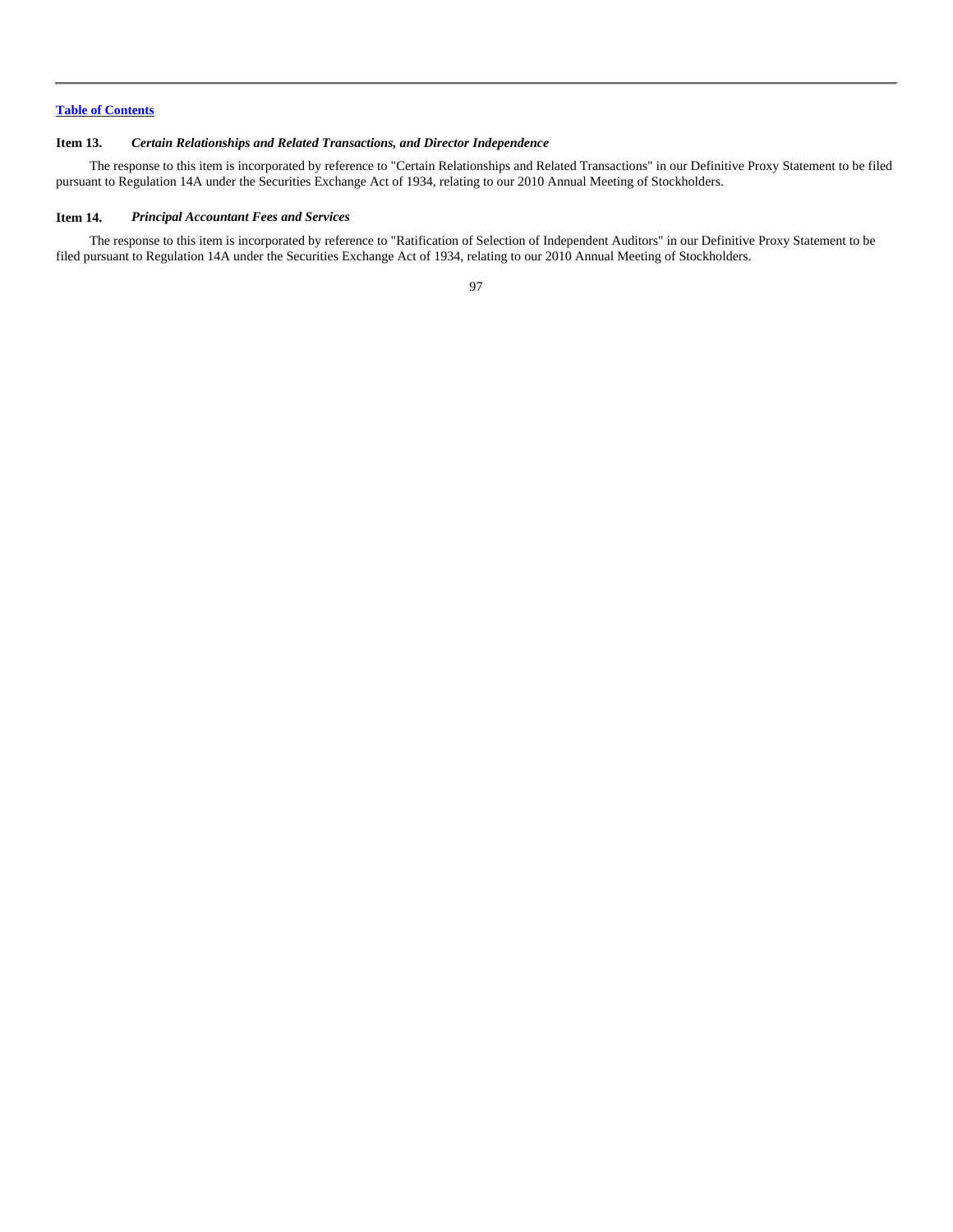### **PART IV**

### **Item 15.** *Exhibits and Financial Statement Schedules*

(a) *The following documents are filed as part of this Report:*

- 1. Consolidated financial statements filed as part of this Report are listed under Part II, Item 8, page 60 of this Form 10-K.
- 2. No schedules are required because either the required information is not present or is not present in amounts sufficient to require submission of the schedule, or because the information required is included in the consolidated financial statements or the notes thereto.

### (b) *Exhibits*

The following documents are filed as part of this annual report on Form 10-K. The Company will furnish a copy of any exhibit listed to requesting stockholders upon payment of the Company's reasonable expenses in furnishing those materials.

| <b>Number</b><br><b>Description</b>                                                                                                       |  |
|-------------------------------------------------------------------------------------------------------------------------------------------|--|
| 2.1<br>Agreement and Plan of Merger and Reorganization, dated September 24, 2008, among Nuvelo, Inc., Dawn Acquisition Sub, Inc. and ARCA |  |
| biopharma, $Inc.(5)$                                                                                                                      |  |
| Amendment No. 1 to Agreement and Plan of Merger and Reorganization, dated October 28, 2008, by and among Nuvelo, Inc., Dawn<br>2.2        |  |
| Acquisition Sub, Inc. and ARCA biopharma, Inc. (6)                                                                                        |  |
| Amended and Restated Certificate of Incorporation of the Registrant, as amended. (8)<br>3.1                                               |  |
| 3.2<br>Second Amended and Restated Bylaws of the Registrant, as amended. (10)                                                             |  |
| 4.1<br>Form of Common Stock Certificate.(7)                                                                                               |  |
| 4.2<br>Certificate of Designations of Series A Junior Participating Preferred Stock. (included as part of Exhibit 3.1)                    |  |
| 4.3<br>Warrant to Purchase Stock Agreement, dated July 17, 2007, by and between ARCA Discovery, Inc. and Silicon Valley Bank. (8)         |  |
| 4.4<br>Amendment No. 1 to Warrant to Purchase Stock Agreement, dated February 19, 2009, by and between ARCA biopharma, Inc. and SVB       |  |
| Financial Group.(8)                                                                                                                       |  |
| 4.5<br>Warrant to Purchase Stock Agreement, dated August 19, 2008, by and between ARCA biopharma, Inc. and Silicon Valley Bank.(8)        |  |
| 4.6<br>Amendment No. 1 to Warrant to Purchase Stock Agreement, dated February 19, 2009, by and between ARCA biopharma, Inc. and SVB       |  |
| Financial Group.(8)                                                                                                                       |  |
| 4.7<br>Warrant to Purchase Stock Agreement, dated October 10, 2008, by and between ARCA biopharma, Inc. and Boulder Ventures IV, L.P.(8)  |  |
| Amendment No. 1 to Warrant to Purchase Stock Agreement, dated February 19, 2009, by and between ARCA biopharma, Inc. and Boulder<br>4.8   |  |
| Ventures IV, $L.P.(8)$                                                                                                                    |  |
| 4.9<br>Warrant to Purchase Stock Agreement, dated October 10, 2008, by and between ARCA biopharma, Inc. and Boulder Ventures IV (Annex),  |  |
| L.P.(8)                                                                                                                                   |  |

 4.10 Amendment No. 1 to Warrant to Purchase Stock Agreement, dated February 19, 2009, by and between ARCA biopharma, Inc. and Boulder Ventures IV (Annex), L.P.(8)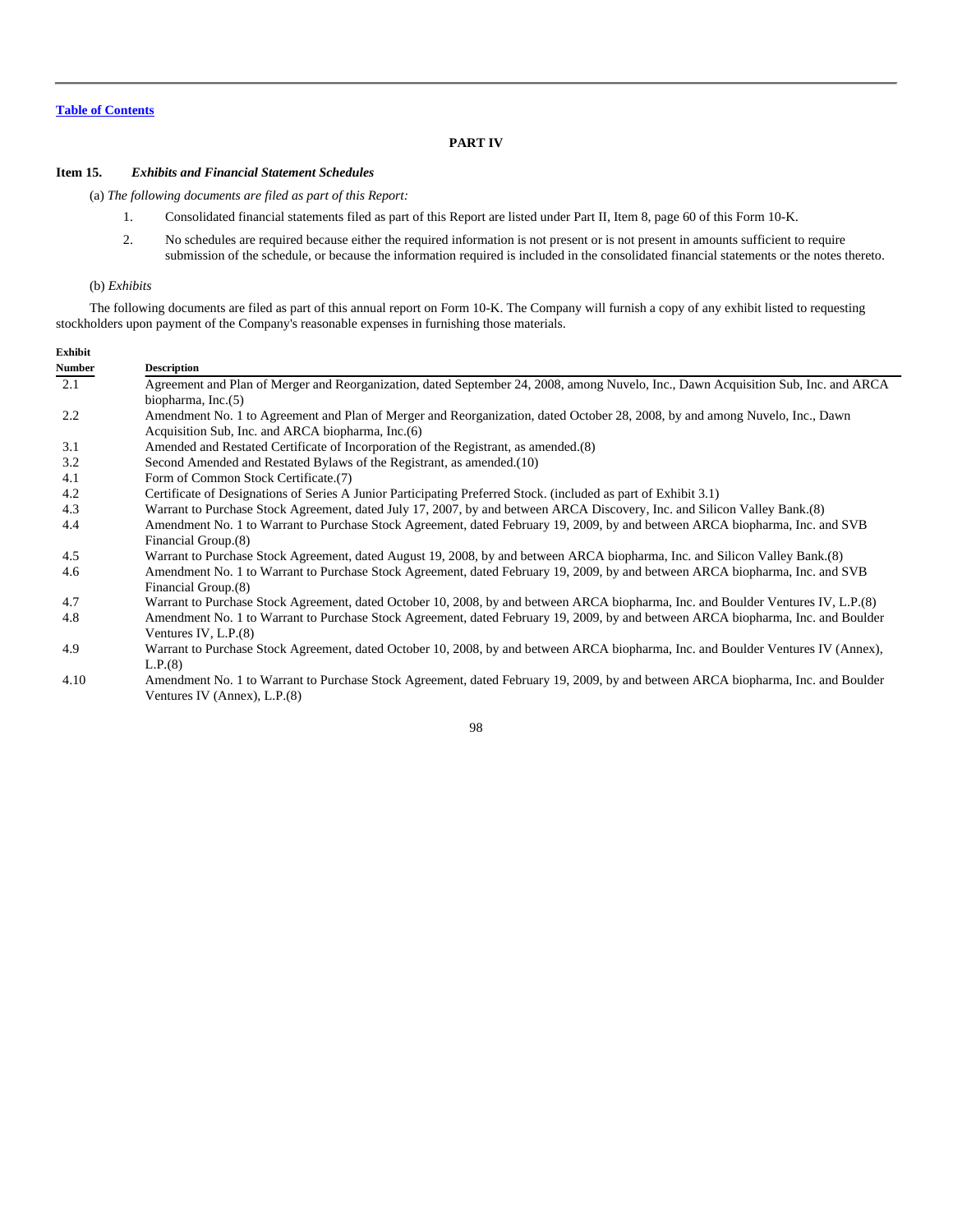**Exhibit Number Description** 4.11 Warrant to Purchase Stock Agreement, dated October 10, 2008, by and between ARCA biopharma, Inc. and InterWest Partners IX, LP.(8) 4.12 Amendment No. 1 to Warrant to Purchase Stock Agreement, dated February 19, 2009, by and between ARCA biopharma, Inc. and InterWest Partners IX, LP.(8) 4.13 Warrant to Purchase Stock Agreement, dated October 10, 2008, by and between ARCA biopharma, Inc. and Atlas Venture Fund VII, L.P.(8) 4.14 Amendment No. 1 to Warrant to Purchase Stock Agreement, dated February 19, 2009, by and between ARCA biopharma, Inc. and Atlas Venture Fund VII, L.P.(8) 4.15 Warrant to Purchase Stock Agreement, dated October 10, 2008, by and between ARCA biopharma, Inc. and The Peierls Foundation, Inc.(8) 4.16 Amendment No. 1 to Warrant to Purchase Stock Agreement, dated February 19, 2009, by and between ARCA biopharma, Inc. and The Peierls Foundation, Inc.(8) 4.17 Warrant to Purchase Stock Agreement, dated October 10, 2008, by and between ARCA biopharma, Inc. and Skyline Venture Partners Qualified Purchaser Fund IV, L.P.(8) 4.18 Amendment No. 1 to Warrant to Purchase Stock Agreement, dated February 19, 2009, by and between ARCA biopharma, Inc. and Skyline Venture Partners Qualified Purchaser Fund IV, L.P.(8) 4.19\* Warrant to Purchase Stock Agreement, dated October 18, 2009, by and between ARCA biopharma, Inc. and BioMed Realty, L.P. 10.1§ Amended and Restated Collaboration and License Agreement, dated July 31, 2006, by and between Nuvelo, Inc. and Archemix Corp.(2) 10.2 Lease, dated February 8, 2008, by and between ARCA Discovery, Inc. and Arista Place, LLC.(8) 10.3 Loan and Security Agreement, dated July 17, 2007, by and between ARCA Discovery, Inc. and Silicon Valley Bank.(8) 10.4 First Amendment to Loan and Security Agreement, dated January 21, 2009, by and between ARCA biopharma, Inc. and Silicon Valley Bank. (8) 10.5 Second Amendment to Loan and Security Agreement, dated March 23, 2009, by and between ARCA biopharma Colorado, Inc. and Silicon Valley Bank.(8) 10.6 Third Amendment to Loan and Security Agreement, dated April 6, 2009, by and between ARCA biopharma Colorado, Inc. and Silicon Valley  $Bank(15)$ 

10.7 Fourth Amendment to Assumption of Loan and Security Agreement, dated April 10, 2009, by and between ARCA biopharma, Inc., ARCA biopharma Colorado, Inc. and Silicon Valley Bank(15)

10.8§ License and Sublicense Agreement, dated October 28, 2003, by and between ARCA Discovery, Inc. and CPEC, L.L.C.(13)

10.9§ Amendment to License and Sublicense Agreement, dated February 22, 2006, by and between ARCA Discovery, Inc. and CPEC L.L.C.(14) 10.10§ Exclusive License Agreement, dated October 14, 2005, by and between ARCA Discovery, Inc. and the University of Colorado's License Equity Holdings, Inc.(13)

10.11§ First Amendment to Exclusive License Agreement, dated June 23, 2006, by and between ARCA Discovery, Inc. and the University of Colorado's License Equity Holdings, Inc.(13)

10.12§ Second Amendment to Exclusive License Agreement, dated July 20, 2006, by and between ARCA Discovery, Inc. and the University of Colorado's License Equity Holdings, Inc.(13)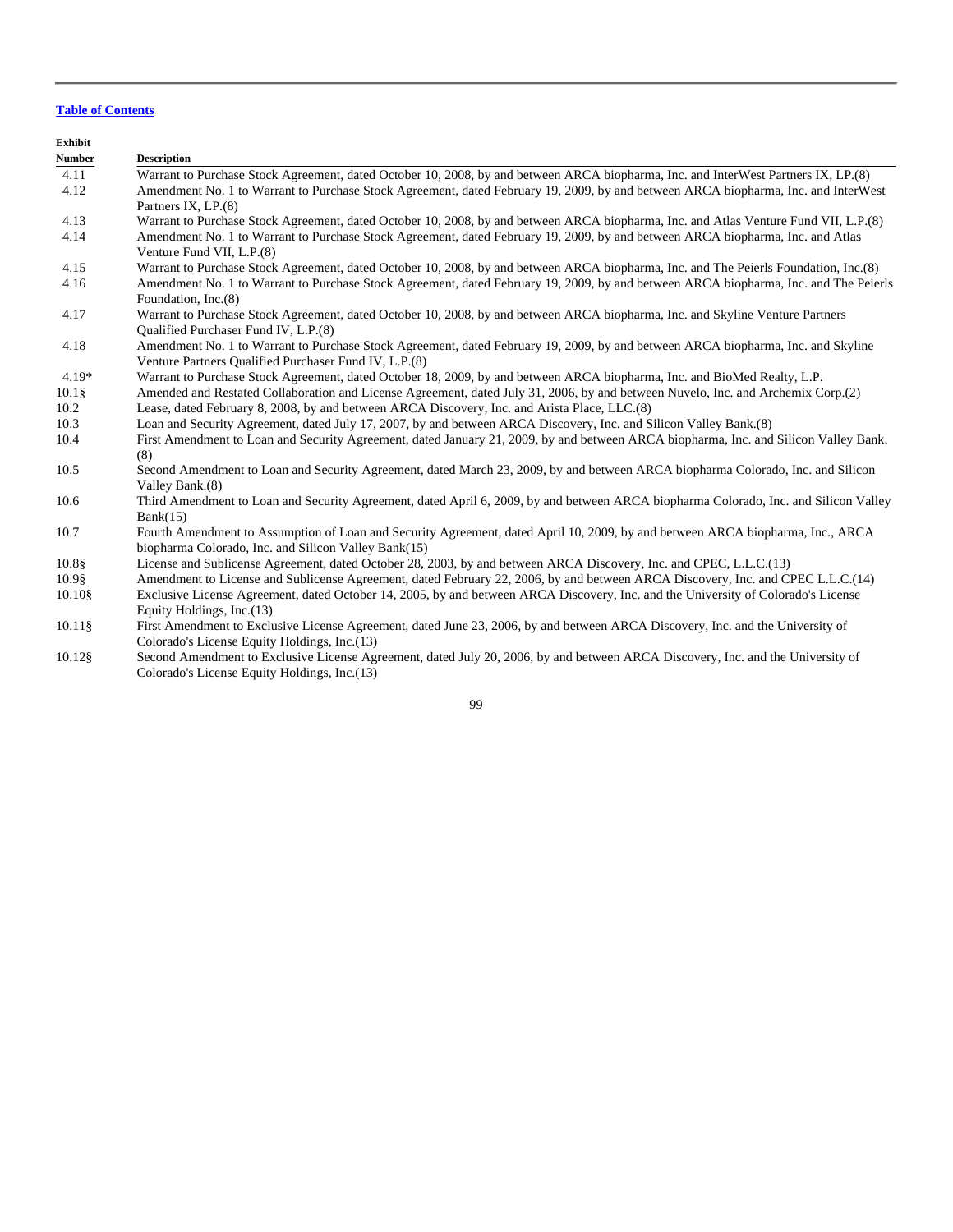| <b>Exhibit</b> |                                                                                                                                         |
|----------------|-----------------------------------------------------------------------------------------------------------------------------------------|
| <b>Number</b>  | <b>Description</b>                                                                                                                      |
| 10.13          | Third Amendment to Exclusive License Agreement, dated July 19, 2007, by and between ARCA Discovery, Inc. and the University of          |
|                | Colorado's License Equity Holdings, Inc. (13)                                                                                           |
| $10.14\$       | Fourth Amendment to Exclusive License Agreement, dated August 22, 2007, by and between ARCA Discovery, Inc. and the University of       |
|                | Colorado's License Equity Holdings, Inc. (13)                                                                                           |
| $10.15$ §      | Diagnostic, Collaboration and Option Agreement, dated June 23, 2006, by and between ARCA Discovery, Inc. and CardioDX, Inc. (13)        |
| $10.16$ §      | Amendment to Diagnostic, Collaboration and Option Agreement, dated October 1, 2007, by and between ARCA Discovery, Inc. and             |
|                | CardioDX, $Inc.(13)$                                                                                                                    |
| $10.17$ §      | Manufacturing Agreement, dated September 11, 2006, by and between ARCA Discovery, Inc. and Patheon, Inc. (13)                           |
| 10.18\$        | Development, Commercialization and Licensing Agreement, dated February 1, 2007, by and between ARCA Discovery, Inc. and Laboratory      |
|                | Corporation of America Holdings, Inc. (14)                                                                                              |
| 10.19          | Amendment No. 1 to Development, Commercialization and Licensing Agreement, dated May 14, 2007, by and between ARCA Discovery,           |
|                | Inc. and Laboratory Corporation of America Holdings, Inc. (13)                                                                          |
| 10.20\$        | Amendment No. 2 to Development, Commercialization and Licensing Agreement, dated June 10, 2008, by and between ARCA Discovery,          |
|                | Inc. and Laboratory Corporation of America Holdings, Inc.(13)                                                                           |
| $10.21\$       | Unrestricted Research Grant with the University of Colorado, dated July 27, 2007, by and between ARCA Discovery, Inc. and University of |
|                | Colorado Health Services Center. (13)                                                                                                   |
| $10.22$ §      | Unrestricted Research Grant with the University of Colorado, dated January 16, 2009, by and between ARCA biopharma, Inc. and University |
|                | of Colorado Health Services Center.(13)                                                                                                 |
| 10.23          | Materials Transfer Agreement, dated October 14, 2005, by and between ARCA Discovery, Inc. and the University of Colorado.(13)           |
| 10.24          | Equity Distribution Agreement, dated December 8, 2009, between ARCA biopharma, Inc. and Wedbush Securities, Inc.(9)                     |
| 10.25          | Lease Surrender and Termination Agreement, dated August 5, 2009, by and between ARCA biopharma, Inc. and The Irvine Company LLC.        |
|                | (10)                                                                                                                                    |
| 10.26          | Lease Termination and Warrant Purchase Agreement, dated September 18, 2009, by and between ARCA biopharma, Inc., BMR-201                |
|                | Industrial Road LLC and BioMed Realty, L.P.(11)                                                                                         |
| $10.27\$ *     | Exclusive Option Agreement, dated December 2, 2009, by and between ARCA biopharma, Inc. and the University of Cincinnati.               |
| 10.28†         | Nuvelo, Inc. Employee Stock Purchase Plan, as amended and restated on May 31, 2007.(3)                                                  |
| 10.29†         | ARCA Discovery, Inc. 2004 Stock Incentive Plan.(7)                                                                                      |
| 10.30+         | Amendment No. 1 to the ARCA Discovery, Inc. 2004 Stock Incentive Plan. (7)                                                              |
| $10.31\dagger$ | Amendment No. 2 to the ARCA Discovery, Inc. 2004 Stock Incentive Plan. (7)                                                              |
| $10.22 +$      | Amondmont No. 2 to the ADCA Discovery Lee 2004 Steels Incontine Dlan (7)                                                                |

- 10.32† Amendment No. 3 to the ARCA Discovery, Inc. 2004 Stock Incentive Plan.(7)<br>10.33† Amendment No. 4 to the ARCA Discovery, Inc. 2004 Stock Incentive Plan.(7)
- 10.33† Amendment No. 4 to the ARCA Discovery, Inc. 2004 Stock Incentive Plan.(7)
- 10.34† Amendment No. 5 to the ARCA Discovery, Inc. 2004 Stock Incentive Plan.(7)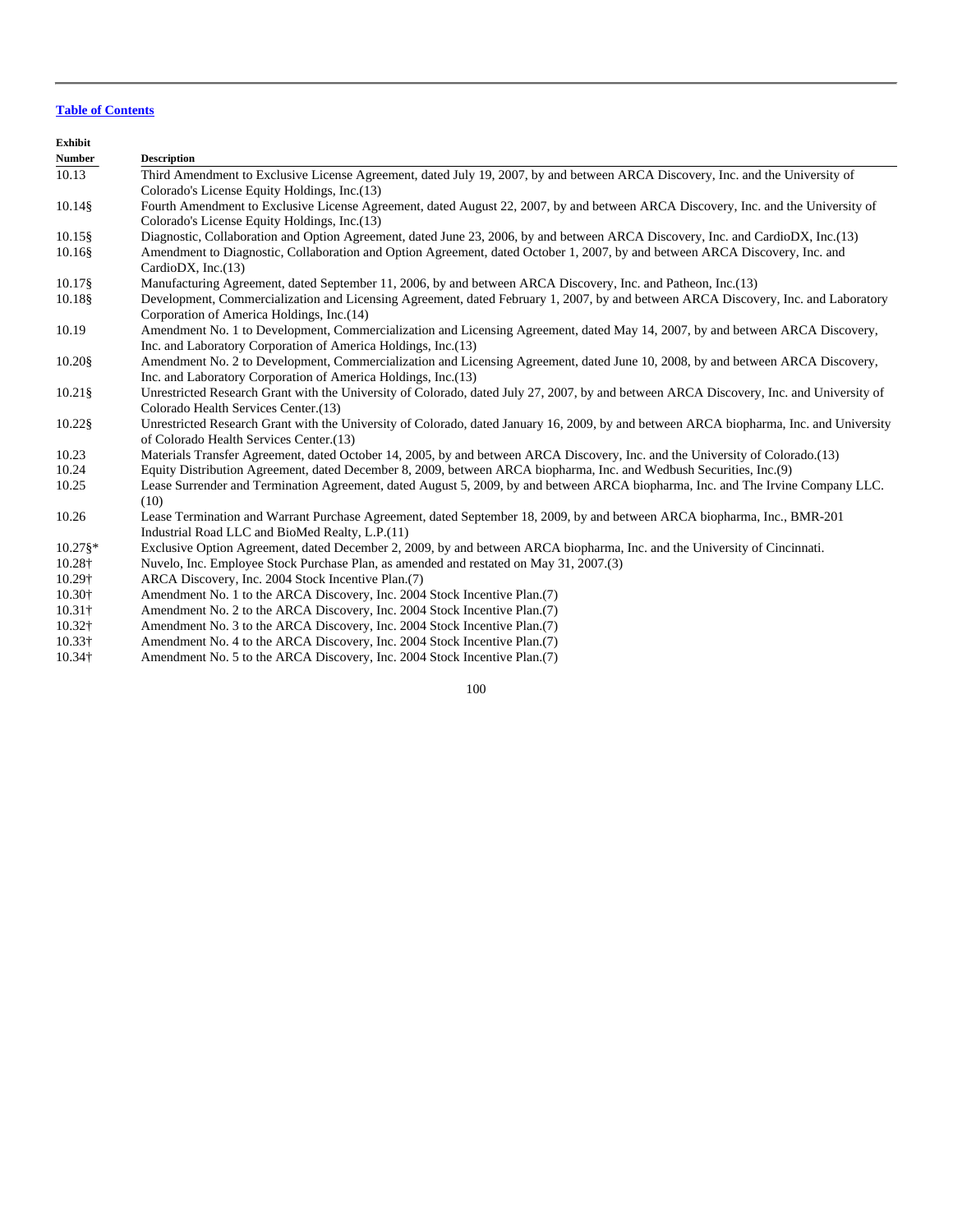| Exhibit        |                                                                                                                                                                    |
|----------------|--------------------------------------------------------------------------------------------------------------------------------------------------------------------|
| <b>Number</b>  | <b>Description</b>                                                                                                                                                 |
| $10.35\dagger$ | Amendment No. 6 to the ARCA Discovery, Inc. 2004 Stock Incentive Plan. (7)                                                                                         |
| 10.36†         | ARCA biopharma, Inc. 2004 Stock Incentive Plan, Form of Executive Incentive Stock Option Agreement.(7)                                                             |
| 10.37†         | ARCA biopharma, Inc. 2004 Stock Incentive Plan, Form of Non-Executive Incentive Stock Option Agreement.(7)                                                         |
| 10.38†         | ARCA biopharma, Inc. 2004 Stock Incentive Plan, Form of Nonqualified Stock Option Agreement.(7)                                                                    |
| 10.39+         | ARCA biopharma, Inc. 2004 Equity Incentive Plan (f/k/a Nuvelo, Inc. 2004 Equity Incentive Plan), Form of Partial Acceleration Stock Option<br>Agreement. $(8)$     |
| 10.40+         | ARCA biopharma, Inc. 2004 Equity Incentive Plan (f/k/a Nuvelo, Inc. 2004 Equity Incentive Plan), Form of No Acceleration Stock Option<br>Agreement. $(8)$          |
| 10.41†         | ARCA biopharma, Inc. 2004 Equity Incentive Plan (f/k/a Nuvelo, Inc. 2004 Equity Incentive Plan), Form of Director Stock Option<br>Agreement. $(8)$                 |
| 10.42†         | ARCA biopharma, Inc. 2004 Equity Incentive Plan (f/k/a Nuvelo, Inc. 2004 Equity Incentive Plan), Form of Notice of Grant of Stock Option.<br>(8)                   |
| 10.43†         | ARCA biopharma, Inc. 2004 Equity Incentive Plan (f/k/a Nuvelo, Inc. 2004 Equity Incentive Plan), Form of Notice of Director Grant of Stock<br>Option.(8)           |
| 10.44†         | Form of Indemnification Agreement between Nuvelo, Inc. and its directors and officers.(1)                                                                          |
| $10.45\dagger$ | Nuvelo, Inc. Amended Executive Change in Control and Severance Benefit Plan. (4)                                                                                   |
| 10.46†         | Amended and Restated Employment and Retention Agreement, dated June 4, 2008, by and between ARCA biopharma, Inc. and Michael R.<br>Bristow.(8)                     |
| 10.47†         | Amended and Restated Employment Agreement, dated June 12, 2008, by and between ARCA biopharma, Inc. and Christopher D. Ozeroff.(8)                                 |
| 10.48†         | Amended and Restated ARCA biopharma, Inc. 2004 Equity Incentive Plan(12)                                                                                           |
| 10.49†         | ARCA biopharma, Inc. Employee Severance Benefit Plan(12)                                                                                                           |
| 10.50+         | ARCA biopharma, Inc. 2009 Reduction in Force Severance Benefit Plan(12)                                                                                            |
| $10.51\dagger$ | Form of Option Amendment pursuant to ARCA biopharma, Inc. 2004 Equity Incentive Plan and ARCA biopharma, Inc. 2004 Stock Option<br>Plan (change of control) $(12)$ |
| $10.52\dagger$ | Form of Option Agreement and Grant Notice pursuant to ARCA biopharma, Inc. 2004 Equity Incentive Plan (NDA/change of control<br>acceleration)(12)                  |
| $10.53 +$ *    | Employment Agreement, dated February 11, 2009, by and between ARCA biopharma, Inc. and Patrick Wheeler.                                                            |
| 10.54          | Assignment and Assumption Agreement, dated January 26, 2009, by and between ARCA biopharma, Inc. and ARCA biopharma Colorado,<br>Inc.(8)                           |
| 10.55          | Assignment and Assumption Agreement, dated January 26, 2009, by and between ARCA biopharma, Inc. and ARCA biopharma Colorado,<br>Inc.(8)                           |
| 10.56          | Form of Indemnification Agreement between ARCA biopharma, Inc. and its directors and officers.(8)                                                                  |

14.1 Code of Business Conduct and Ethics(10)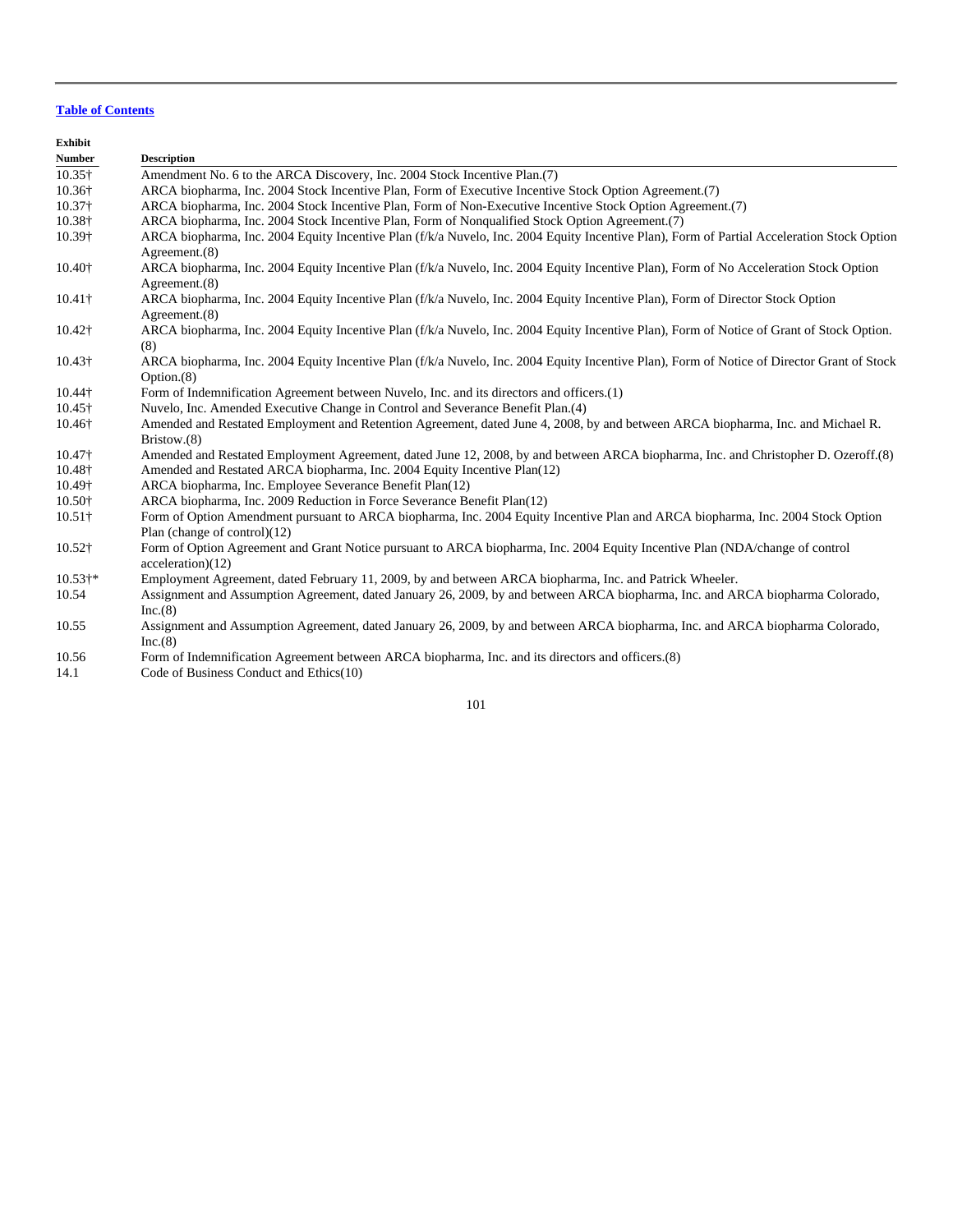| Exhibit            |                                                                                                                                                                                                                                                                                                              |
|--------------------|--------------------------------------------------------------------------------------------------------------------------------------------------------------------------------------------------------------------------------------------------------------------------------------------------------------|
| <b>Number</b>      | <b>Description</b>                                                                                                                                                                                                                                                                                           |
| 16.1               | Letter from Ernst & Young LLP to the Securities and Exchange Commission, dated March 30, 2009.(16)                                                                                                                                                                                                           |
| $23.1*$<br>$24.1*$ | Consent of KPMG LLP, Independent Registered Public Accounting Firm.<br>Power of Attorney (included in the signature page hereto).                                                                                                                                                                            |
| $31.1*$            | Certification of Chief Executive Officer pursuant to Rule 13a-14(a) or 15d-14(a) under the Securities Exchange Act of 1934, as adopted                                                                                                                                                                       |
|                    | pursuant to Section 302 of the Sarbanes-Oxley Act of 2002.                                                                                                                                                                                                                                                   |
| $31.2*$            | Certification of Chief Financial Officer pursuant to Rule 13a-14(a) or 15d-14(a) under the Securities Exchange Act of 1934, as adopted<br>pursuant to Section 302 of the Sarbanes-Oxley Act of 2002.                                                                                                         |
| $32.1*$            | Certification of Chief Executive Officer and Chief Financial Officer pursuant to 18 U.S.C. sec. 1350, as adopted pursuant to Section 906 of                                                                                                                                                                  |
|                    | the Sarbanes-Oxley Act of 2002.                                                                                                                                                                                                                                                                              |
|                    |                                                                                                                                                                                                                                                                                                              |
| $\ast$             | Filed herewith.                                                                                                                                                                                                                                                                                              |
| $^\dagger$         | Compensatory plan or agreement.                                                                                                                                                                                                                                                                              |
| ş<br>(1)           | Confidential treatment has been requested for portions of this document, which are omitted and filed separately with the SEC.<br>Previously filed with the SEC as an Exhibit to and incorporated herein by reference from Hyseq, Inc.'s Form S-1, filed on June 12, 1997, as amended,<br>File No. 333-29091. |
| (2)                | Previously filed with the SEC as an Exhibit to and incorporated herein by reference from Nuvelo, Inc.'s Form 10-Q, filed on November 8, 2006, File<br>No. 000-22873.                                                                                                                                         |
| (3)                | Previously filed with the SEC as an Appendix to and incorporated herein by reference from Nuvelo, Inc.'s Proxy Statement on Schedule 14A, filed on<br>April 18, 2007, File No. 000-22873.                                                                                                                    |
| (4)                | Previously filed with the SEC as an Exhibit to and incorporated herein by reference from Nuvelo, Inc.'s Form 10-Q, filed on November 7, 2007, File<br>No. 000-22873.                                                                                                                                         |
| (5)                | Previously filed with the SEC as an Exhibit to and incorporated herein by reference from Nuvelo, Inc.'s Form 8-K, filed on September 25, 2008, File<br>No. 000-22873.                                                                                                                                        |
| (6)                | Previously filed with the SEC as an Exhibit to and incorporated herein by reference from Nuvelo, Inc.'s Form 8-K, filed on October 29, 2008, File No.<br>000-22873.                                                                                                                                          |
| (7)                | Previously filed with the SEC as an Exhibit to and incorporated herein by reference from ARCA biopharma, Inc.'s Form 8-K, filed on January 28,<br>2009, File No. 000-22873.                                                                                                                                  |
| (8)                | Previously filed with the SEC as an Exhibit to and incorporated herein by reference from ARCA biopharma, Inc.'s Form 10-K, filed on March 27,<br>2009, File No. 000-22873.                                                                                                                                   |
| (9)                | Previously filed with the SEC as an Exhibit to and incorporated herein by reference from ARCA biopharma, Inc.'s Form 8-K, filed on December 8,<br>2009, File No. 000-22873.                                                                                                                                  |
| (10)               | Previously filed with the SEC as an Exhibit to and incorporated herein by reference from ARCA biopharma, Inc.'s Form 10-Q, filed on November 16,<br>2009, File No. 000-22873.                                                                                                                                |
| (11)               | Previously filed with the SEC as an Exhibit to and incorporated herein by reference from ARCA biopharma, Inc.'s Form 8-K, filed on September 24,<br>2009, File No. 000-22873.                                                                                                                                |
| (12)               | Previously filed with the SEC as an Exhibit to and incorporated herein by reference from ARCA biopharma, Inc.'s Form 10-Q/A, filed on August 21,<br>2009, File No. 000-22873.                                                                                                                                |
| (13)               | Previously filed with the SEC as an Exhibit to and incorporated herein by reference from ARCA biopharma, Inc.'s Form 10-Q, filed on May 15, 2009,<br>File No. 000-22873.                                                                                                                                     |
| (14)               | Previously filed with the SEC as an Exhibit to and incorporated herein by reference from ARCA biopharma, Inc.'s Form 10-Q/A, filed on November<br>6, 2009, File No. 000-22873.                                                                                                                               |
| (15)               | Previously filed with the SEC as an Exhibit to and incorporated herein by reference from ARCA biopharma, Inc.'s Form 8-K, filed on April 10, 2009,<br>File No. 000-22873.                                                                                                                                    |
| (16)               | Previously filed with the SEC as an Exhibit to and incorporated herein by reference from ARCA biopharma, Inc.'s Form 8-K, filed on March 30,<br>2009, File No. 000-22873.                                                                                                                                    |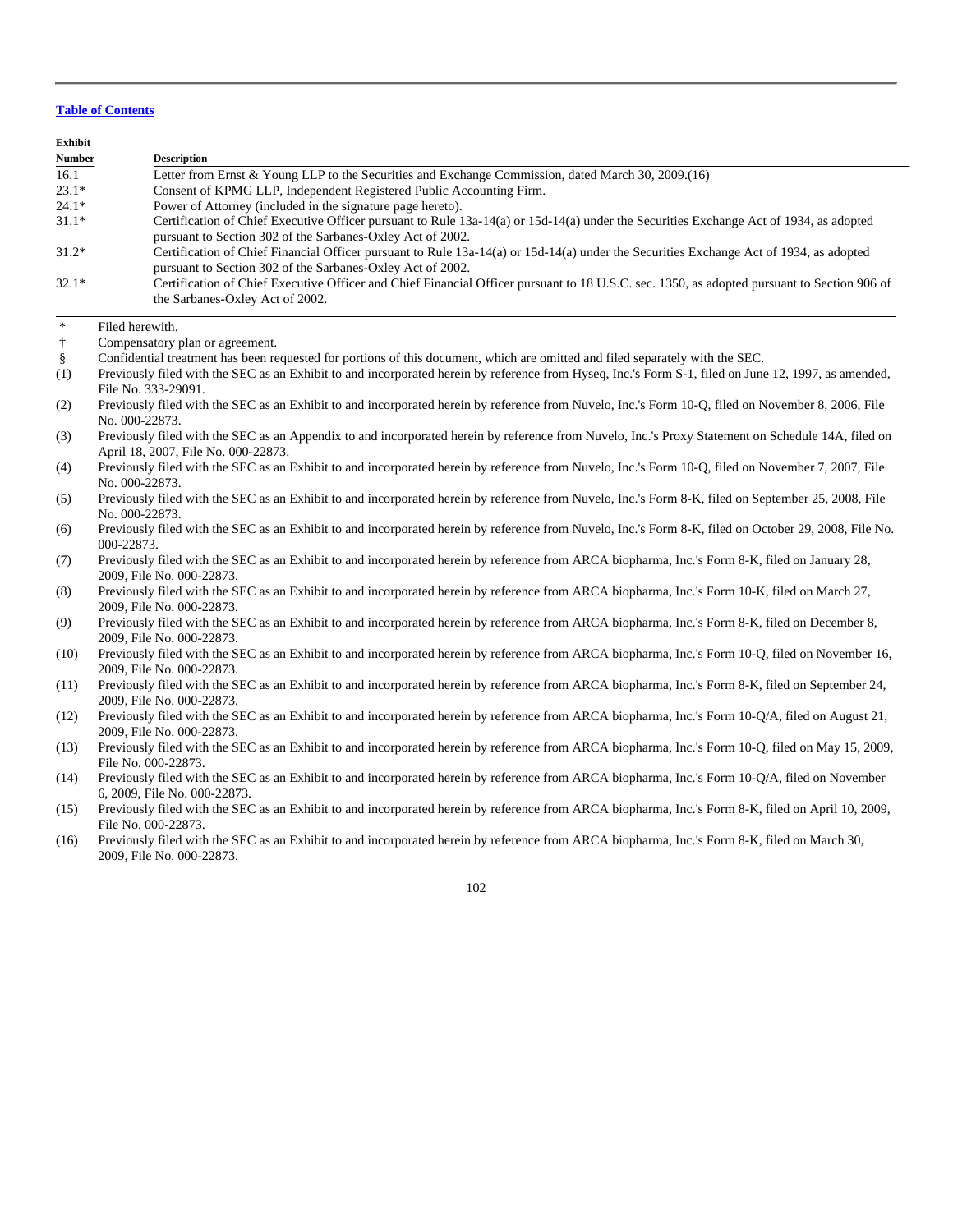### **SIGNATURES**

Pursuant to the requirements of Section 13 or 15(d) the Securities Exchange Act of 1934, the Registrant has duly caused this report to be signed on its behalf by the undersigned, thereunto duly authorized.

|  |  |  |  |  |  |  |  |  |  | ARCA biopharma, Inc. |  |
|--|--|--|--|--|--|--|--|--|--|----------------------|--|
|--|--|--|--|--|--|--|--|--|--|----------------------|--|

By:  $\sqrt{s}$  PATRICK M. WHEELER

**Patrick M. Wheeler**

**Principal Accounting Officer**

Date: March 4, 2010

## **POWER OF ATTORNEY**

KNOW ALL PERSONS BY THESE PRESENTS, that each person whose signature appears below constitutes and appoints Michael R. Bristow and Patrick M. Wheeler, and each of them, as his true and lawful attorneys-in-fact and agents, with full power of substitution for him, and in his name in any and all capacities, to sign any and all amendments to this Annual Report on Form 10-K, and to file the same, with exhibits thereto and other documents in connection therewith, with the Securities and Exchange Commission, granting unto said attorneys-in-fact and agents, and each of them, full power and authority to do and perform each and every act and thing requisite and necessary to be done therewith, as fully to all intents and purposes as he might or could do in person, hereby ratifying and confirming all that said attorneys-in-fact and agents, and any of them or his or her substitute or substitutes, may lawfully do or cause to be done by virtue hereof.

Pursuant to the requirements of the Securities Exchange Act of 1934, this report has been signed by the following persons on behalf of ARCA biopharma, Inc., in the capacities and on the dates indicated.

| <b>Signature</b>                           | Title                                                                            | Date          |
|--------------------------------------------|----------------------------------------------------------------------------------|---------------|
| <b>MICHAEL R. BRISTOW</b><br>/s/           | President and Chief Executive Officer and Director (Principal Executive Officer) | March 4, 2010 |
| <b>Michael R. Bristow</b>                  |                                                                                  |               |
| PATRICK M. WHEELER<br>/s/                  | Acting Chief Financial Officer (Principal Financial Officer)                     | March 4, 2010 |
| Patrick M. Wheeler                         |                                                                                  |               |
| <b>RICHARD B. BREWER</b><br>/s/            | Director                                                                         | March 4, 2010 |
| <b>Richard B. Brewer</b>                   |                                                                                  |               |
| <b>JEAN-FRANCOIS FORMELA</b><br>$\sqrt{s}$ | Director                                                                         | March 4, 2010 |
| Jean-Francois Formela                      |                                                                                  |               |
| <b>J. WILLIAM FREYTAG</b><br>/s/           | Director                                                                         | March 4, 2010 |
| J. William Freytag                         |                                                                                  |               |
| <b>LINDA GRAIS</b><br>/s/                  | Director                                                                         | March 4, 2010 |
| <b>Linda Grais</b>                         |                                                                                  |               |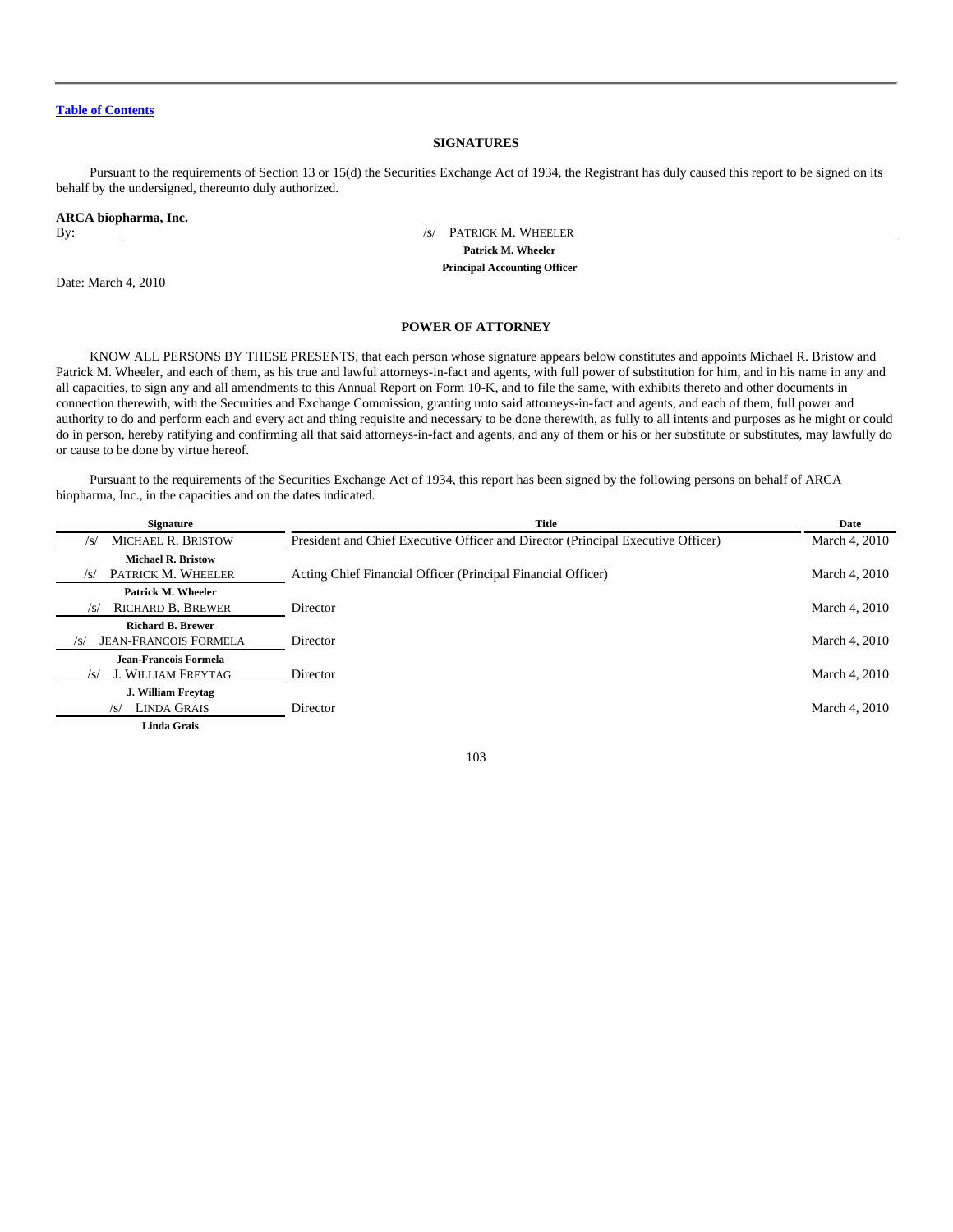| <b>Signature</b>                                          | <b>Title</b> | Date          |
|-----------------------------------------------------------|--------------|---------------|
| TED W. LOVE<br>/S/                                        | Director     | March 4, 2010 |
| <b>Ted W. Love</b><br>MARY K. PENDERGAST<br>/S/           | Director     | March 4, 2010 |
| Mary K. Pendergast<br><b>BURTON E. SOBEL</b><br>/S/       | Director     | March 4, 2010 |
| <b>Burton E. Sobel</b><br><b>JOHN L. ZABRISKIE</b><br>/S/ | Director     | March 4, 2010 |
| John L. Zabriskie                                         |              |               |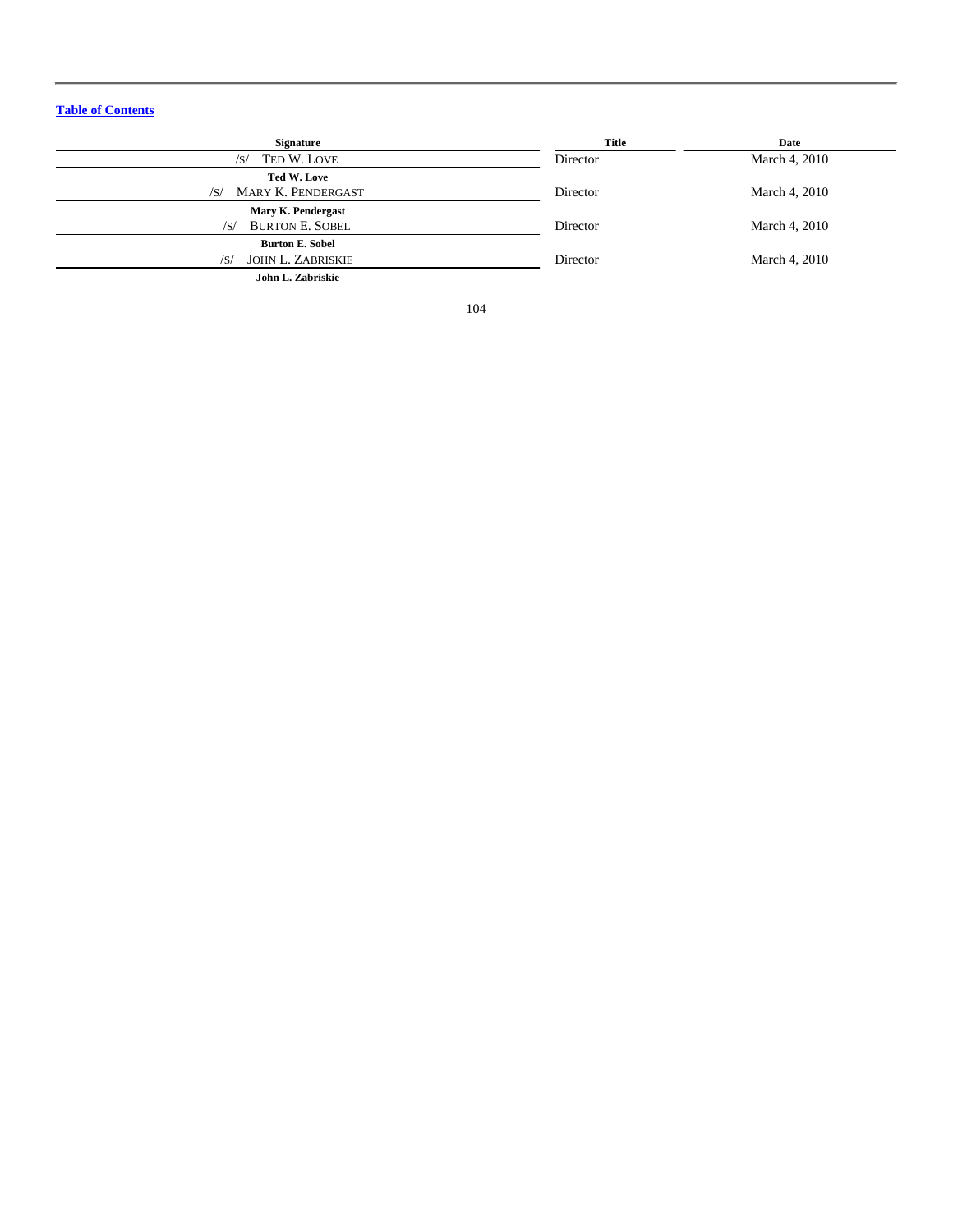# **EXHIBIT INDEX**

| Exhibit       |                                                                                                                                                     |
|---------------|-----------------------------------------------------------------------------------------------------------------------------------------------------|
| <b>Number</b> | <b>Description</b>                                                                                                                                  |
| 2.1           | Agreement and Plan of Merger and Reorganization, dated September 24, 2008, among Nuvelo, Inc., Dawn Acquisition Sub, Inc. and ARCA                  |
|               | biopharma, $Inc.(5)$                                                                                                                                |
| 2.2           | Amendment No. 1 to Agreement and Plan of Merger and Reorganization, dated October 28, 2008, by and among Nuvelo, Inc., Dawn                         |
|               | Acquisition Sub, Inc. and ARCA biopharma, Inc.(6)                                                                                                   |
| 3.1           | Amended and Restated Certificate of Incorporation of the Registrant, as amended. (8)                                                                |
| 3.2           | Second Amended and Restated Bylaws of the Registrant, as amended. (10)                                                                              |
| 4.1           | Form of Common Stock Certificate.(7)                                                                                                                |
| 4.2           | Certificate of Designations of Series A Junior Participating Preferred Stock. (included as part of Exhibit 3.1)                                     |
| 4.3           | Warrant to Purchase Stock Agreement, dated July 17, 2007, by and between ARCA Discovery, Inc. and Silicon Valley Bank.(8)                           |
| 4.4           | Amendment No. 1 to Warrant to Purchase Stock Agreement, dated February 19, 2009, by and between ARCA biopharma, Inc. and SVB<br>Financial Group.(8) |
| 4.5           | Warrant to Purchase Stock Agreement, dated August 19, 2008, by and between ARCA biopharma, Inc. and Silicon Valley Bank.(8)                         |
| 4.6           | Amendment No. 1 to Warrant to Purchase Stock Agreement, dated February 19, 2009, by and between ARCA biopharma, Inc. and SVB                        |
|               | Financial Group.(8)                                                                                                                                 |
| 4.7           | Warrant to Purchase Stock Agreement, dated October 10, 2008, by and between ARCA biopharma, Inc. and Boulder Ventures IV, L.P.(8)                   |
| 4.8           | Amendment No. 1 to Warrant to Purchase Stock Agreement, dated February 19, 2009, by and between ARCA biopharma, Inc. and Boulder                    |
|               | Ventures IV, L.P.(8)                                                                                                                                |
| 4.9           | Warrant to Purchase Stock Agreement, dated October 10, 2008, by and between ARCA biopharma, Inc. and Boulder Ventures IV (Annex),                   |
|               | L.P.(8)                                                                                                                                             |
| 4.10          | Amendment No. 1 to Warrant to Purchase Stock Agreement, dated February 19, 2009, by and between ARCA biopharma, Inc. and Boulder                    |
|               | Ventures IV (Annex), L.P.(8)                                                                                                                        |
| 4.11          | Warrant to Purchase Stock Agreement, dated October 10, 2008, by and between ARCA biopharma, Inc. and InterWest Partners IX, LP.(8)                  |
| 4.12          | Amendment No. 1 to Warrant to Purchase Stock Agreement, dated February 19, 2009, by and between ARCA biopharma, Inc. and InterWest                  |
|               | Partners IX, LP.(8)                                                                                                                                 |
| 4.13          | Warrant to Purchase Stock Agreement, dated October 10, 2008, by and between ARCA biopharma, Inc. and Atlas Venture Fund VII, L.P.(8)                |
| 4.14          | Amendment No. 1 to Warrant to Purchase Stock Agreement, dated February 19, 2009, by and between ARCA biopharma, Inc. and Atlas                      |
|               | Venture Fund VII, L.P.(8)                                                                                                                           |
| 4.15          | Warrant to Purchase Stock Agreement, dated October 10, 2008, by and between ARCA biopharma, Inc. and The Peierls Foundation, Inc. (8)               |
| 4.16          | Amendment No. 1 to Warrant to Purchase Stock Agreement, dated February 19, 2009, by and between ARCA biopharma, Inc. and The                        |
|               | Peierls Foundation, Inc.(8)                                                                                                                         |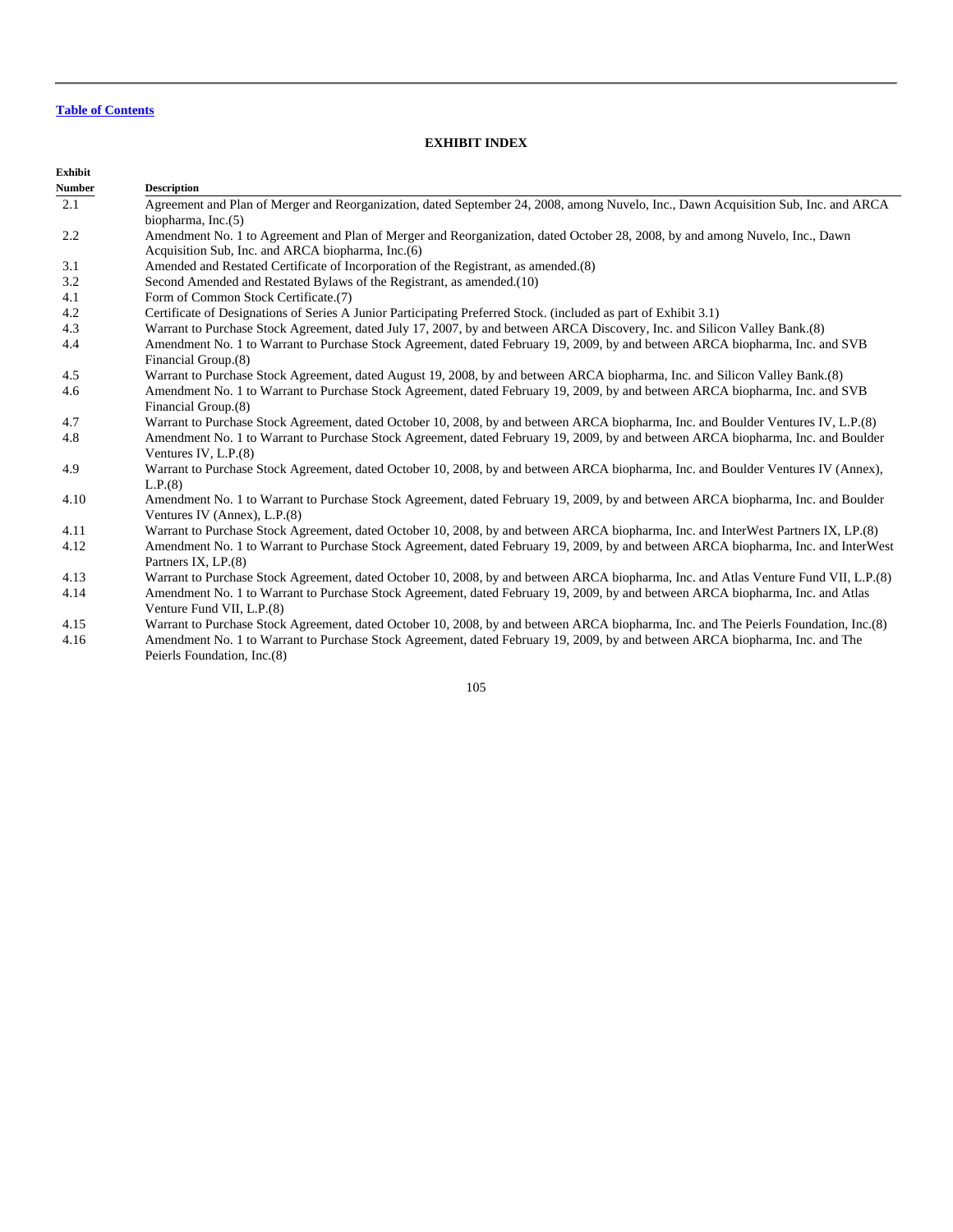**Exhibit**

| Exhibit       |                                                                                                                                                                                           |  |
|---------------|-------------------------------------------------------------------------------------------------------------------------------------------------------------------------------------------|--|
| <b>Number</b> | <b>Description</b>                                                                                                                                                                        |  |
| 4.17          | Warrant to Purchase Stock Agreement, dated October 10, 2008, by and between ARCA biopharma, Inc. and Skyline Venture Partners<br>Oualified Purchaser Fund IV, L.P.(8)                     |  |
| 4.18          | Amendment No. 1 to Warrant to Purchase Stock Agreement, dated February 19, 2009, by and between ARCA biopharma, Inc. and Skyline<br>Venture Partners Qualified Purchaser Fund IV, L.P.(8) |  |
| $4.19*$       | Warrant to Purchase Stock Agreement, dated October 18, 2009, by and between ARCA biopharma, Inc. and BioMed Realty, L.P.                                                                  |  |
| $10.1\$       | Amended and Restated Collaboration and License Agreement, dated July 31, 2006, by and between Nuvelo, Inc. and Archemix Corp.(2)                                                          |  |
| 10.2          | Lease, dated February 8, 2008, by and between ARCA Discovery, Inc. and Arista Place, LLC.(8)                                                                                              |  |
| 10.3          | Loan and Security Agreement, dated July 17, 2007, by and between ARCA Discovery, Inc. and Silicon Valley Bank. (8)                                                                        |  |
| 10.4          | First Amendment to Loan and Security Agreement, dated January 21, 2009, by and between ARCA biopharma, Inc. and Silicon Valley Bank.                                                      |  |
|               | (8)                                                                                                                                                                                       |  |
| 10.5          | Second Amendment to Loan and Security Agreement, dated March 23, 2009, by and between ARCA biopharma Colorado, Inc. and Silicon<br>Valley Bank.(8)                                        |  |
| 10.6          | Third Amendment to Loan and Security Agreement, dated April 6, 2009, by and between ARCA biopharma Colorado, Inc. and Silicon Valley<br>Bank(15)                                          |  |
| 10.7          | Fourth Amendment to Assumption of Loan and Security Agreement, dated April 10, 2009, by and between ARCA biopharma, Inc., ARCA<br>biopharma Colorado, Inc. and Silicon Valley Bank(15)    |  |
| 10.8\$        | License and Sublicense Agreement, dated October 28, 2003, by and between ARCA Discovery, Inc. and CPEC, L.L.C.(13)                                                                        |  |
| 10.98         | Amendment to License and Sublicense Agreement, dated February 22, 2006, by and between ARCA Discovery, Inc. and CPEC L.L.C.(14)                                                           |  |
| $10.10$ §     | Exclusive License Agreement, dated October 14, 2005, by and between ARCA Discovery, Inc. and the University of Colorado's License                                                         |  |
|               | Equity Holdings, Inc.(13)                                                                                                                                                                 |  |
| $10.11\$      | First Amendment to Exclusive License Agreement, dated June 23, 2006, by and between ARCA Discovery, Inc. and the University of                                                            |  |
|               | Colorado's License Equity Holdings, Inc. (13)                                                                                                                                             |  |
| 10.12§        | Second Amendment to Exclusive License Agreement, dated July 20, 2006, by and between ARCA Discovery, Inc. and the University of<br>Colorado's License Equity Holdings, Inc.(13)           |  |
| 10.13         | Third Amendment to Exclusive License Agreement, dated July 19, 2007, by and between ARCA Discovery, Inc. and the University of                                                            |  |
|               | Colorado's License Equity Holdings, Inc. (13)                                                                                                                                             |  |
| $10.14\$      | Fourth Amendment to Exclusive License Agreement, dated August 22, 2007, by and between ARCA Discovery, Inc. and the University of                                                         |  |
|               | Colorado's License Equity Holdings, Inc. (13)                                                                                                                                             |  |
| 10.15\$       | Diagnostic, Collaboration and Option Agreement, dated June 23, 2006, by and between ARCA Discovery, Inc. and CardioDX, Inc.(13)                                                           |  |
| 10.16§        | Amendment to Diagnostic, Collaboration and Option Agreement, dated October 1, 2007, by and between ARCA Discovery, Inc. and<br>CardioDX, Inc. $(13)$                                      |  |
| 10.17§        | Manufacturing Agreement, dated September 11, 2006, by and between ARCA Discovery, Inc. and Patheon, Inc.(13)                                                                              |  |
|               |                                                                                                                                                                                           |  |

10.18§ Development, Commercialization and Licensing Agreement, dated February 1, 2007, by and between ARCA Discovery, Inc. and Laboratory Corporation of America Holdings, Inc.(14)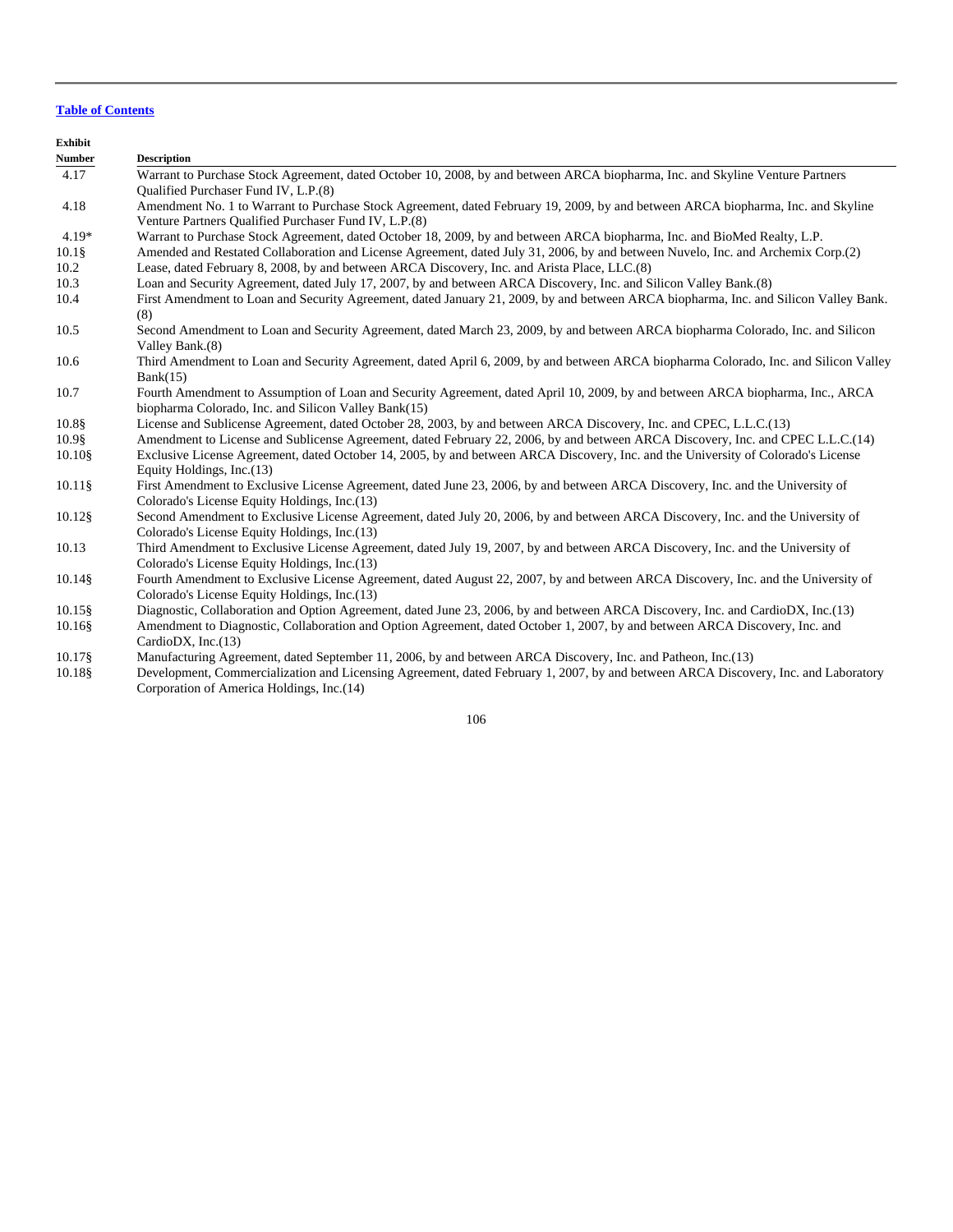**Exhibit**

| <b>Number</b>  | <b>Description</b>                                                                                                                      |
|----------------|-----------------------------------------------------------------------------------------------------------------------------------------|
| 10.19          | Amendment No. 1 to Development, Commercialization and Licensing Agreement, dated May 14, 2007, by and between ARCA Discovery,           |
|                | Inc. and Laboratory Corporation of America Holdings, Inc.(13)                                                                           |
| 10.20\$        | Amendment No. 2 to Development, Commercialization and Licensing Agreement, dated June 10, 2008, by and between ARCA Discovery,          |
|                | Inc. and Laboratory Corporation of America Holdings, Inc. (13)                                                                          |
| $10.21\$       | Unrestricted Research Grant with the University of Colorado, dated July 27, 2007, by and between ARCA Discovery, Inc. and University of |
|                | Colorado Health Services Center. (13)                                                                                                   |
| $10.22$ §      | Unrestricted Research Grant with the University of Colorado, dated January 16, 2009, by and between ARCA biopharma, Inc. and University |
|                | of Colorado Health Services Center. (13)                                                                                                |
| 10.23          | Materials Transfer Agreement, dated October 14, 2005, by and between ARCA Discovery, Inc. and the University of Colorado.(13)           |
| 10.24          | Equity Distribution Agreement, dated December 8, 2009, between ARCA biopharma, Inc. and Wedbush Securities, Inc. (9)                    |
| 10.25          | Lease Surrender and Termination Agreement, dated August 5, 2009, by and between ARCA biopharma, Inc. and The Irvine Company LLC.        |
|                | (10)                                                                                                                                    |
| 10.26          | Lease Termination and Warrant Purchase Agreement, dated September 18, 2009, by and between ARCA biopharma, Inc., BMR-201                |
|                | Industrial Road LLC and BioMed Realty, L.P.(11)                                                                                         |
| $10.27$ §*     | Exclusive Option Agreement, dated December 2, 2009, by and between ARCA biopharma, Inc. and the University of Cincinnati.               |
| 10.28+         | Nuvelo, Inc. Employee Stock Purchase Plan, as amended and restated on May 31, 2007.(3)                                                  |
| 10.29†         | ARCA Discovery, Inc. 2004 Stock Incentive Plan. (7)                                                                                     |
| 10.30+         | Amendment No. 1 to the ARCA Discovery, Inc. 2004 Stock Incentive Plan. (7)                                                              |
| $10.31\dagger$ | Amendment No. 2 to the ARCA Discovery, Inc. 2004 Stock Incentive Plan. (7)                                                              |
| $10.32\dagger$ | Amendment No. 3 to the ARCA Discovery, Inc. 2004 Stock Incentive Plan. (7)                                                              |
| $10.33\dagger$ | Amendment No. 4 to the ARCA Discovery, Inc. 2004 Stock Incentive Plan. (7)                                                              |
| $10.34\dagger$ | Amendment No. 5 to the ARCA Discovery, Inc. 2004 Stock Incentive Plan. (7)                                                              |

- 10.35† Amendment No. 6 to the ARCA Discovery, Inc. 2004 Stock Incentive Plan.(7)
- 10.36† ARCA biopharma, Inc. 2004 Stock Incentive Plan, Form of Executive Incentive Stock Option Agreement.(7)<br>10.37† ARCA biopharma, Inc. 2004 Stock Incentive Plan, Form of Non-Executive Incentive Stock Option Agreement
- 10.37† ARCA biopharma, Inc. 2004 Stock Incentive Plan, Form of Non-Executive Incentive Stock Option Agreement.(7)<br>10.38† ARCA biopharma, Inc. 2004 Stock Incentive Plan, Form of Nonqualified Stock Option Agreement.(7)
- ARCA biopharma, Inc. 2004 Stock Incentive Plan, Form of Nonqualified Stock Option Agreement.(7)
- 10.39† ARCA biopharma, Inc. 2004 Equity Incentive Plan (f/k/a Nuvelo, Inc. 2004 Equity Incentive Plan), Form of Partial Acceleration Stock Option Agreement.(8)
- 10.40† ARCA biopharma, Inc. 2004 Equity Incentive Plan (f/k/a Nuvelo, Inc. 2004 Equity Incentive Plan), Form of No Acceleration Stock Option Agreement.(8)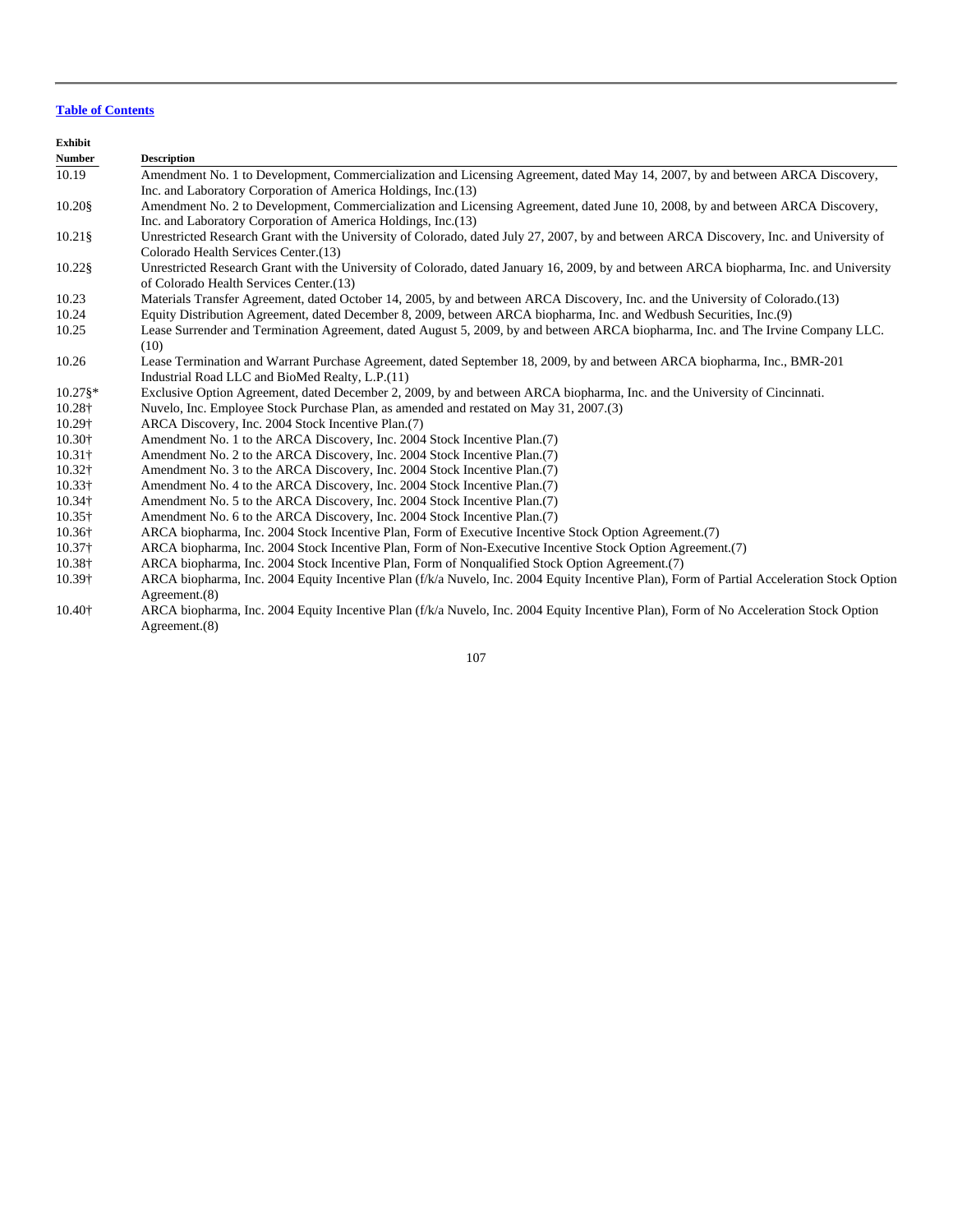## **[Table of Contents](#page-2-0)**

| Exhibit        |                                                                                                                                                                                                      |  |  |  |
|----------------|------------------------------------------------------------------------------------------------------------------------------------------------------------------------------------------------------|--|--|--|
| <b>Number</b>  | <b>Description</b>                                                                                                                                                                                   |  |  |  |
| $10.41\dagger$ | ARCA biopharma, Inc. 2004 Equity Incentive Plan (f/k/a Nuvelo, Inc. 2004 Equity Incentive Plan), Form of Director Stock Option<br>Agreement. $(8)$                                                   |  |  |  |
| 10.42†         | ARCA biopharma, Inc. 2004 Equity Incentive Plan (f/k/a Nuvelo, Inc. 2004 Equity Incentive Plan), Form of Notice of Grant of Stock Option.<br>(8)                                                     |  |  |  |
| 10.43†         | ARCA biopharma, Inc. 2004 Equity Incentive Plan (f/k/a Nuvelo, Inc. 2004 Equity Incentive Plan), Form of Notice of Director Grant of Stock<br>Option.(8)                                             |  |  |  |
| 10.44†         | Form of Indemnification Agreement between Nuvelo, Inc. and its directors and officers.(1)                                                                                                            |  |  |  |
| 10.45†         | Nuvelo, Inc. Amended Executive Change in Control and Severance Benefit Plan.(4)                                                                                                                      |  |  |  |
| 10.46†         | Amended and Restated Employment and Retention Agreement, dated June 4, 2008, by and between ARCA biopharma, Inc. and Michael R.<br>Bristow.(8)                                                       |  |  |  |
| 10.47†         | Amended and Restated Employment Agreement, dated June 12, 2008, by and between ARCA biopharma, Inc. and Christopher D. Ozeroff.(8)                                                                   |  |  |  |
| 10.48†         | Amended and Restated ARCA biopharma, Inc. 2004 Equity Incentive Plan(12)                                                                                                                             |  |  |  |
| 10.49†         | ARCA biopharma, Inc. Employee Severance Benefit Plan(12)                                                                                                                                             |  |  |  |
| 10.50+         | ARCA biopharma, Inc. 2009 Reduction in Force Severance Benefit Plan(12)                                                                                                                              |  |  |  |
| $10.51\dagger$ | Form of Option Amendment pursuant to ARCA biopharma, Inc. 2004 Equity Incentive Plan and ARCA biopharma, Inc. 2004 Stock Option<br>Plan (change of control) $(12)$                                   |  |  |  |
| $10.52\dagger$ | Form of Option Agreement and Grant Notice pursuant to ARCA biopharma, Inc. 2004 Equity Incentive Plan (NDA/change of control<br>acceleration(12)                                                     |  |  |  |
| $10.53+$ *     | Employment Agreement, dated February 11, 2009, by and between ARCA biopharma, Inc. and Patrick Wheeler.                                                                                              |  |  |  |
| 10.54          | Assignment and Assumption Agreement, dated January 26, 2009, by and between ARCA biopharma, Inc. and ARCA biopharma Colorado,<br>Inc.(8)                                                             |  |  |  |
| 10.55          | Assignment and Assumption Agreement, dated January 26, 2009, by and between ARCA biopharma, Inc. and ARCA biopharma Colorado,<br>Inc.(8)                                                             |  |  |  |
| 10.56          | Form of Indemnification Agreement between ARCA biopharma, Inc. and its directors and officers. (8)                                                                                                   |  |  |  |
| 14.1           | Code of Business Conduct and Ethics(10)                                                                                                                                                              |  |  |  |
| 16.1           | Letter from Ernst & Young LLP to the Securities and Exchange Commission, dated March 30, 2009.(16)                                                                                                   |  |  |  |
| $23.1*$        | Consent of KPMG LLP, Independent Registered Public Accounting Firm.                                                                                                                                  |  |  |  |
| $24.1*$        | Power of Attorney (included in the signature page hereto).                                                                                                                                           |  |  |  |
| $31.1*$        | Certification of Chief Executive Officer pursuant to Rule 13a-14(a) or 15d-14(a) under the Securities Exchange Act of 1934, as adopted<br>pursuant to Section 302 of the Sarbanes-Oxley Act of 2002. |  |  |  |
| $31.2*$        | Certification of Chief Financial Officer pursuant to Rule 13a-14(a) or 15d-14(a) under the Securities Exchange Act of 1934 as adopted                                                                |  |  |  |

31.2\* 14(a) or 15d-14(a) under the Securities Exchange Act of 1934, as adopted Certification of Chief Financial Officer pursuant to Rule 13a-<br>pursuant to Section 302 of the Sarbanes-Oxley Act of 2002.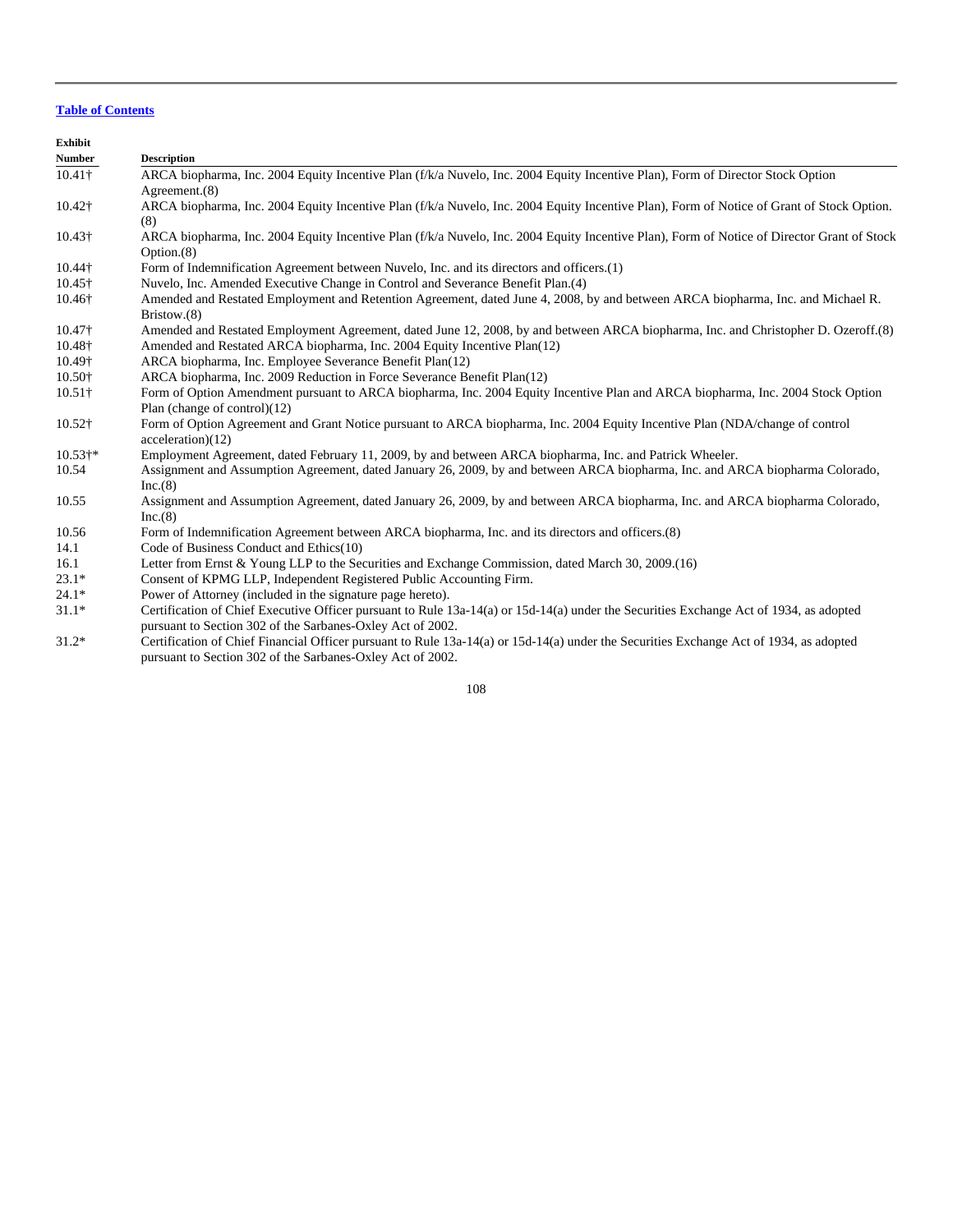## **[Table of Contents](#page-2-0)**

| Exhibit<br><b>Number</b> | <b>Description</b>                                                                                                                                                                                                                                                                                           |  |  |  |  |  |
|--------------------------|--------------------------------------------------------------------------------------------------------------------------------------------------------------------------------------------------------------------------------------------------------------------------------------------------------------|--|--|--|--|--|
| $32.1*$                  | Certification of Chief Executive Officer and Chief Financial Officer pursuant to 18 U.S.C. sec. 1350, as adopted pursuant to Section 906 of<br>the Sarbanes-Oxley Act of 2002.                                                                                                                               |  |  |  |  |  |
| $\ast$                   | Filed herewith.                                                                                                                                                                                                                                                                                              |  |  |  |  |  |
| Ť                        | Compensatory plan or agreement.                                                                                                                                                                                                                                                                              |  |  |  |  |  |
| §<br>(1)                 | Confidential treatment has been requested for portions of this document, which are omitted and filed separately with the SEC.<br>Previously filed with the SEC as an Exhibit to and incorporated herein by reference from Hyseq, Inc.'s Form S-1, filed on June 12, 1997, as amended,<br>File No. 333-29091. |  |  |  |  |  |
| (2)                      | Previously filed with the SEC as an Exhibit to and incorporated herein by reference from Nuvelo, Inc.'s Form 10-Q, filed on November 8, 2006, File<br>No. 000-22873.                                                                                                                                         |  |  |  |  |  |
| (3)                      | Previously filed with the SEC as an Appendix to and incorporated herein by reference from Nuvelo, Inc.'s Proxy Statement on Schedule 14A, filed on<br>April 18, 2007, File No. 000-22873.                                                                                                                    |  |  |  |  |  |
| (4)                      | Previously filed with the SEC as an Exhibit to and incorporated herein by reference from Nuvelo, Inc.'s Form 10-Q, filed on November 7, 2007, File<br>No. 000-22873.                                                                                                                                         |  |  |  |  |  |
| (5)                      | Previously filed with the SEC as an Exhibit to and incorporated herein by reference from Nuvelo, Inc.'s Form 8-K, filed on September 25, 2008, File<br>No. 000-22873.                                                                                                                                        |  |  |  |  |  |
| (6)                      | Previously filed with the SEC as an Exhibit to and incorporated herein by reference from Nuvelo, Inc.'s Form 8-K, filed on October 29, 2008, File No.<br>000-22873.                                                                                                                                          |  |  |  |  |  |
| (7)                      | Previously filed with the SEC as an Exhibit to and incorporated herein by reference from ARCA biopharma, Inc.'s Form 8-K, filed on January 28,<br>2009, File No. 000-22873.                                                                                                                                  |  |  |  |  |  |
| (8)                      | Previously filed with the SEC as an Exhibit to and incorporated herein by reference from ARCA biopharma, Inc.'s Form 10-K, filed on March 27,<br>2009, File No. 000-22873.                                                                                                                                   |  |  |  |  |  |
| (9)                      | Previously filed with the SEC as an Exhibit to and incorporated herein by reference from ARCA biopharma, Inc.'s Form 8-K, filed on December 8,<br>2009, File No. 000-22873.                                                                                                                                  |  |  |  |  |  |
| (10)                     | Previously filed with the SEC as an Exhibit to and incorporated herein by reference from ARCA biopharma, Inc.'s Form 10-Q, filed on November 16,<br>2009, File No. 000-22873.                                                                                                                                |  |  |  |  |  |
| (11)                     | Previously filed with the SEC as an Exhibit to and incorporated herein by reference from ARCA biopharma, Inc.'s Form 8-K, filed on September 24,<br>2009, File No. 000-22873.                                                                                                                                |  |  |  |  |  |
| (12)                     | Previously filed with the SEC as an Exhibit to and incorporated herein by reference from ARCA biopharma, Inc.'s Form 10-Q/A, filed on August 21,<br>2009, File No. 000-22873.                                                                                                                                |  |  |  |  |  |
| (13)                     | Previously filed with the SEC as an Exhibit to and incorporated herein by reference from ARCA biopharma, Inc.'s Form 10-Q, filed on May 15, 2009,<br>File No. 000-22873.                                                                                                                                     |  |  |  |  |  |
| (14)                     | Previously filed with the SEC as an Exhibit to and incorporated herein by reference from ARCA biopharma, Inc.'s Form 10-Q/A, filed on November<br>6, 2009, File No. 000-22873.                                                                                                                               |  |  |  |  |  |
| (15)                     | Previously filed with the SEC as an Exhibit to and incorporated herein by reference from ARCA biopharma, Inc.'s Form 8-K, filed on April 10, 2009,<br>File No. 000-22873.                                                                                                                                    |  |  |  |  |  |
| (16)                     | Previously filed with the SEC as an Exhibit to and incorporated herein by reference from ARCA biopharma, Inc.'s Form 8-K, filed on March 30,<br>2009, File No. 000-22873.                                                                                                                                    |  |  |  |  |  |
|                          |                                                                                                                                                                                                                                                                                                              |  |  |  |  |  |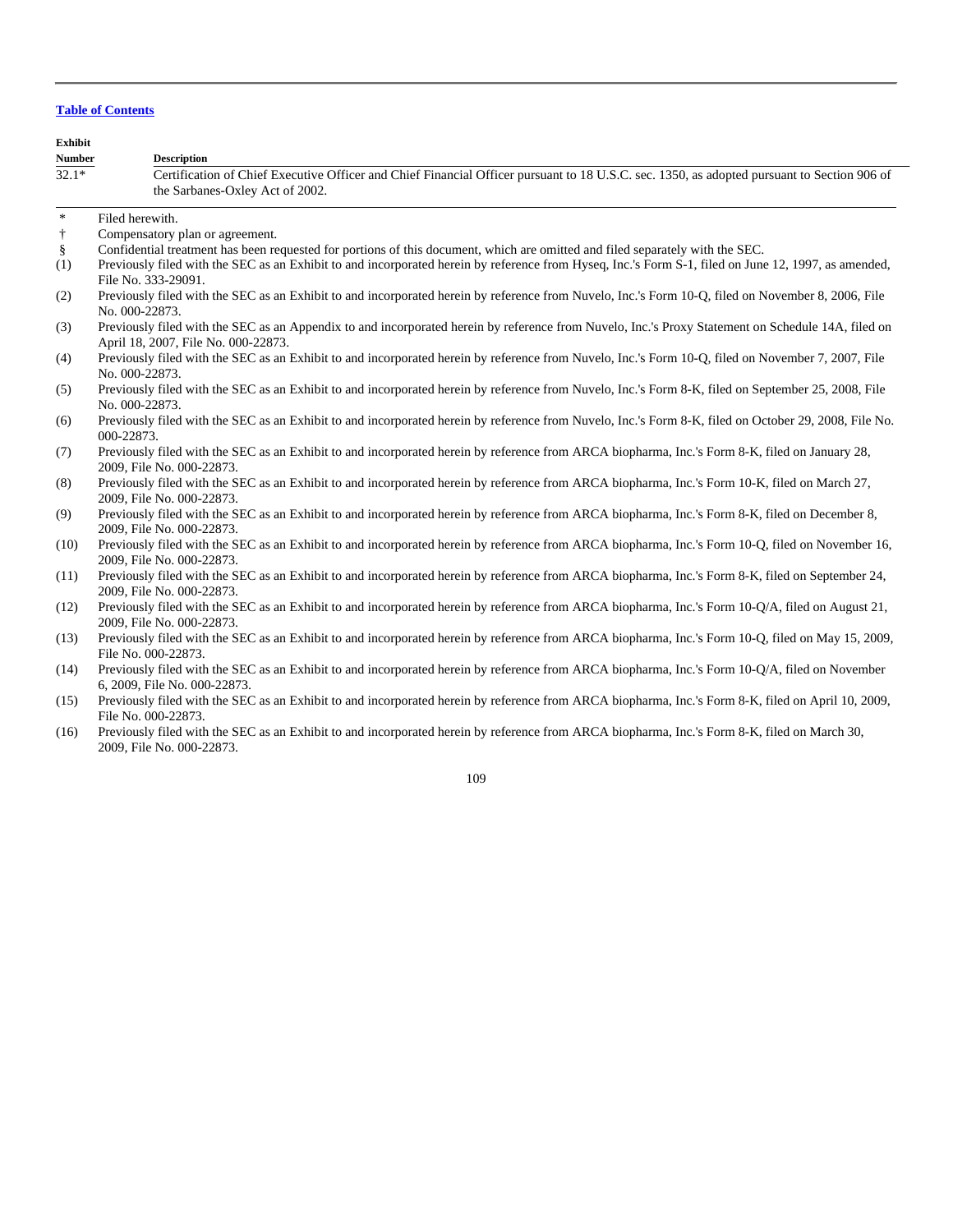THIS WARRANT AND THE SECURITIES ISSUABLE UPON EXERCISE HEREOF HAVE NOT BEEN REGISTERED UNDER THE SECURITIES ACT OF 1933, AS AMENDED (THE "SECURITIES ACT"), OR ANY STATE SECURITIES LAW, AND MAY NOT BE SOLD, TRANSFERRED, ASSIGNED, PLEDGED, HYPOTHECATED OR OTHERWISE DISPOSED OF OR EXERCISED UNLESS (I) A REGISTRATION STATEMENT REGISTERING SUCH SECURITIES UNDER THE SECURITIES ACT AND APPLICABLE STATE SECURITIES LAWS SHALL HAVE BECOME EFFECTIVE, OR (II) THE CORPORATION HAS RECEIVED AN OPINION OF COUNSEL SATISFACTORY TO IT THAT SUCH TRANSFER MAY LAWFULLY BE MADE WITHOUT REGISTRATION UNDER THE SECURITIES ACT OR QUALIFICATION UNDER APPLICABLE STATE SECURITIES LAWS, OR (III) SUCH SECURITIES ARE SOLD PURSUANT TO RULE 144.

AN INVESTMENT IN THESE SECURITIES INVOLVES A HIGH DEGREE OF RISK. HOLDERS MUST RELY ON THEIR OWN ANALYSIS OF THE INVESTMENT AND ASSESSMENT OF THE RISKS INVOLVED.

#### ARCA BIOPHARMA, INC.

#### **WARRANT TO PURCHASE COMMON STOCK**

**No. CW – 7** October 18, 2009

This certifies that, for value received, BioMed Realty, L.P., with its principal office at 17190 Bernardo Center Drive, San Diego, California 92128, or its permitted assigns (the "Holder"), is entitled to subscribe for and purchase at the Exercise Price (as defined below) from ARCA biopharma, Inc., a Delaware corporation, with its principal office at 8001 Arista Place, Suite 200, Broomfield, Colorado 80021 (the "Corporation"), up to a number of Exercise Shares (as defined below), upon the terms and subject to the adjustments as provided herein.

This Warrant is being issued pursuant to the terms of the Lease Termination and Warrant Purchase Agreement, dated September 18, 2009 (the "Lease Termination and Warrant Purchase Agreement") by and among the Corporation, BMR-201 Industrial Road LLC, a Delaware limited liability company, and the Holder. Capitalized terms used herein but not otherwise defined shall have the meanings given to them in the Lease Termination and Warrant Purchase Agreement.

**1. Definitions**. As used herein, the following terms shall have the following respective meanings:

**(a)** "Exercise Period" shall mean the time period commencing with the date of this Warrant and ending on the earlier of (i) the date that is seven (7) years from date of this Warrant, or (ii) the commencement of any liquidation, bankruptcy, insolvency, dissolution or winding-up (or the occurrence of any analogous proceeding) of the Corporation.

**(b)** "Exercise Price" shall mean \$3.82 per share subject to adjustment pursuant to the terms herein, including Section 5 below.

**(c)** "Exercise Shares" shall mean 130,890 shares of common stock of the Corporation (the "Common Stock") subject to adjustment pursuant to the terms herein, including Section 5 below.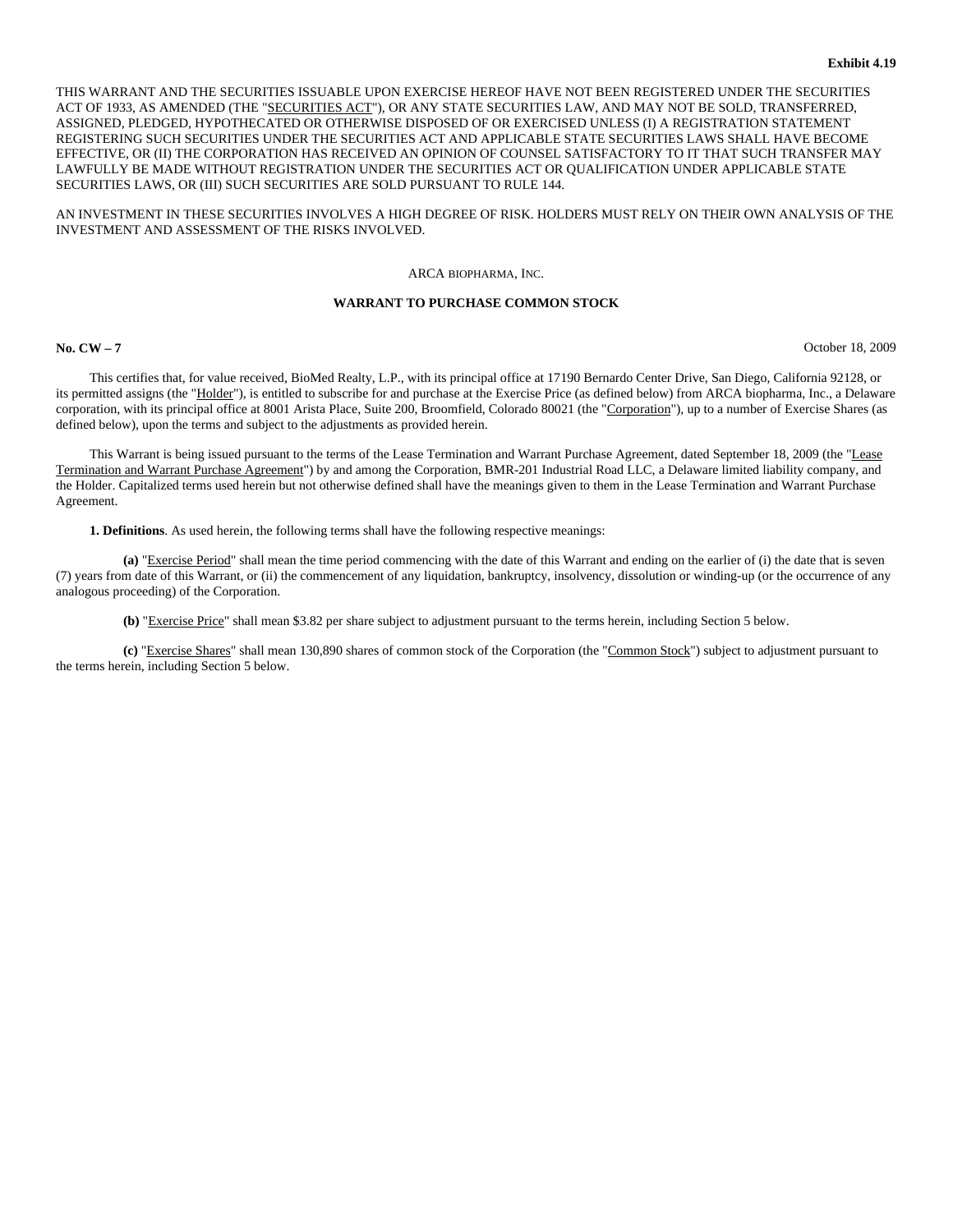#### **2. EXERCISE OF WARRANT**.

2.1 IN GENERAL. The rights represented by this Warrant may be exercised in whole or in part at any time during the Exercise Period, by delivery of the following to the Corporation at its address set forth above (or at such other address as it may designate by notice in writing to the Holder):

A. an executed Notice of Exercise in the form attached hereto;

B. payment of the Exercise Price either (i) in cash or by check, or (ii) pursuant to Section 2.2 below; and

C. this Warrant.

Upon the exercise of the rights represented by this Warrant, a certificate or certificates for the Exercise Shares so purchased, registered in the name of the Holder or persons affiliated with the Holder, if the Holder so designates, shall be issued and delivered to the Holder as soon as practicable after the rights represented by this Warrant shall have been so exercised.

The person in whose name any certificate or certificates for Exercise Shares are to be issued upon exercise of this Warrant shall be deemed to have become the holder of record of such shares on the date on which this Warrant was surrendered and payment of the Exercise Price was made, irrespective of the date of delivery of such certificate or certificates, except that, if the date of such surrender and payment is a date when the stock transfer books of the Corporation are closed, such person shall be deemed to have become the holder of such shares at the close of business on the next succeeding date on which the stock transfer books are open. In the event that this Warrant is exercised in respect of fewer than all of the Exercise Shares issuable on such exercise at any time prior to the date of expiration of this Warrant, a new certificate evidencing the remaining Warrant will be issued, in a form substantially identical hereto, in the name of the Holder, and delivered to the Holder or to another person that the Holder has designated for delivery as soon as practicable.

This Warrant shall be null and void, and the rights represented hereby shall automatically expire immediately upon the expiration of the Exercise Period.

**2.2 Net Exercise**. Notwithstanding any provisions herein to the contrary, if the fair market value of one share of the Corporation's Common Stock is greater than the Exercise Price (at the date of calculation as set forth below), in lieu of exercising this Warrant by payment of cash, the Holder may elect to receive shares equal to the value (as determined below) of this Warrant (or the portion thereof being canceled) by surrender of this Warrant at the principal office of the Corporation together with the properly endorsed Notice of Exercise, in which event the Corporation shall issue to the Holder a number of shares of Common Stock computed using the following formula:

 $X = \underline{Y (A-B)}$ A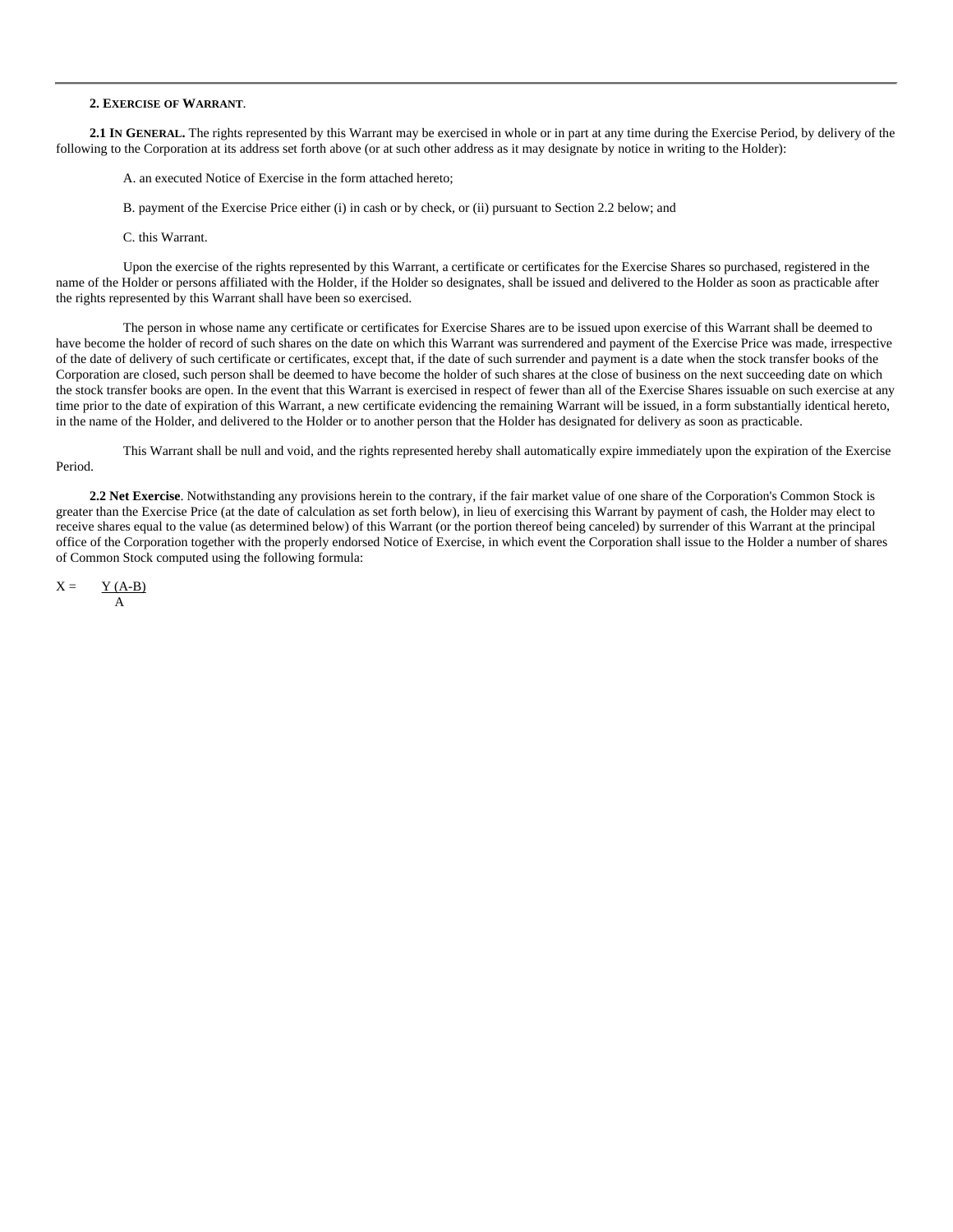### Where:

- $X =$  the number of shares of Common Stock to be issued to the Holder
- $Y =$ the number of shares of Common Stock purchasable under the Warrant or, if only a portion of the Warrant is being exercised, the portion of the Warrant being canceled (at the date of such calculation)
- A = the fair market value of one share of the Corporation's Common Stock (at the date of such calculation)
- $B =$  Exercise Price (as adjusted to the date of such calculation)

For purposes of the above calculation, for so long as the Corporation's Common Stock is traded in a public market, the fair market value of each share of Common Stock shall be the closing price of a share of Common Stock for the business day immediately before the day the Holder delivers its Notice of Exercise to the Corporation. If the Corporation's Common Stock is not traded in a public market, the fair market value of one share of Common Stock shall be determined by the Corporation's Board of Directors in good faith.

**3. REPRESENTATIONS, WARRANTIES AND COVENANTS OF THE CORPORATION.** The Corporation hereby represents and covenants to the Holder as of the date hereof, and with respect to Sections 3.3 and 3.5 for so long as the Holder holds the Warrant or any Exercise Shares, as follows:

**3.1 Covenants as to Exercise Shares**. The Corporation covenants and agrees that all Exercise Shares that may be issued upon the exercise of the rights represented by this Warrant will, upon issuance, be validly issued and outstanding, fully paid and nonassessable, and free from all taxes, liens and charges with respect to the issuance thereof. The Corporation further covenants and agrees that the Corporation shall at all times during the Exercise Period have authorized and reserved, free from preemptive rights, a sufficient number of shares of its Common Stock to provide for the exercise of the rights represented by this Warrant.

**3.2 Notices of Record Date**. In the event of any taking by the Corporation of a record of the holders of any class of securities for the purpose of determining the holders thereof who are entitled to receive any dividend (other than a cash dividend which is the same as cash dividends paid in previous quarters) or other distribution, the Corporation shall mail to the Holder, at least ten (10) days prior to the date specified herein, a notice specifying the date on which any such record is to be taken for the purpose of such dividend or distribution.

**3.3 Health Care / Lodging Facilities.** The Corporation does not operate or manage any health care facilities (including a congregate care facility or assisted living facility) or lodging facilities or provide any person, under a franchise, license or otherwise, rights to any brand name under which any lodging facility or health care facility is operated.

**3.4 Percentage of Outstanding Stock.** As of the date hereof, the Exercise Shares for which this Warrant may be exercised in full represent less than five percent (5.0%) of the voting interest and less than five percent (5.0%) of the value of the outstanding stock of the Corporation.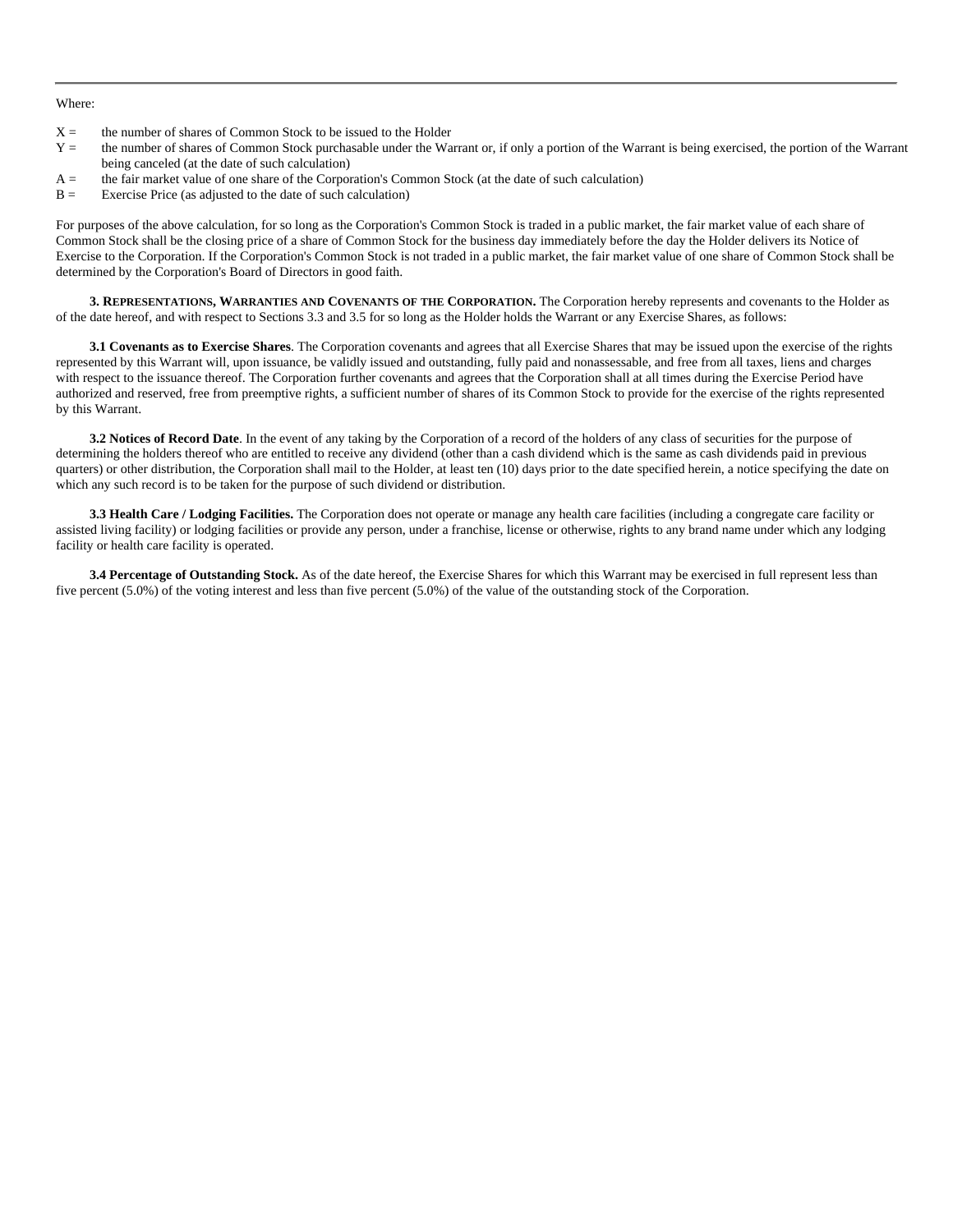**3.5 Notification.** Upon the written request of the Holder, the Corporation shall, within five (5) days confirm in writing to the Holder whether the Exercise Shares for which this Warrant may be exercised in full constitute greater than five percent (5.0%) of the voting interest and/or greater than five percent (5.0%) of the value of the outstanding stock of the Corporation.

## **4. REPRESENTATIONS, WARRANTIES AND COVENANTS OF THE OF HOLDER**.

**4.1 Acquisition of Warrant for Personal Account.** The Holder represents and warrants that it is acquiring the Warrant solely for his, her or its account for investment and not with a view to or for sale or distribution of said Warrant or any part thereof, other than potential transfers between affiliates. The Holder also represents that the entire legal and beneficial interests of the Warrant and Exercise Shares the Holder is acquiring is being acquired for, and will be held for, his, her or its account only.

#### **4.2 Securities Are Not Registered.**

**(a)** The Holder understands that the Warrant and the Exercise Shares have not been registered under the Securities Act of 1933, as amended (the "Act") on the basis that no distribution or public offering of the stock of the Corporation is to be effected. The Holder realizes that the basis for the exemption may not be present if, notwithstanding his, her or its representations, the Holder has a present intention of acquiring the securities for a fixed or determinable period in the future, selling (in connection with a distribution or otherwise), granting any participation in, or otherwise distributing the securities. The Holder has no such present intention.

**(b)** The Holder is an "accredited investor" within the meaning of Regulation D promulgated under the Act.

**(c)** The Holder recognizes that the Warrant and the Exercise Shares must be held indefinitely unless they are subsequently registered under the Act or an exemption from such registration is available.

**(d)** The Holder is aware of Rule 144 adopted under the Act and the conditions of permitted sales in reliance thereof.

**4.3 Disposition of Warrant and Exercise Shares.** The Holder further agrees not to make any disposition of all or any part of the Warrant or Exercise Shares in any event unless and until:

**(a)** The Corporation shall have received a letter secured by the Holder from the Securities and Exchange Commission stating that no action will be recommended to the Commission with respect to the proposed disposition; or

**(b)** There is then in effect a registration statement under the Act covering such proposed disposition and such disposition is made in accordance with said registration statement; or

**(c)** The Holder shall have notified the Corporation of the proposed disposition and shall have furnished the Corporation with a statement of the circumstances surrounding the proposed disposition; provided, however, that such statement will not be required if the disposition is permitted under Rule 144 of the Act, except in unusual circumstances.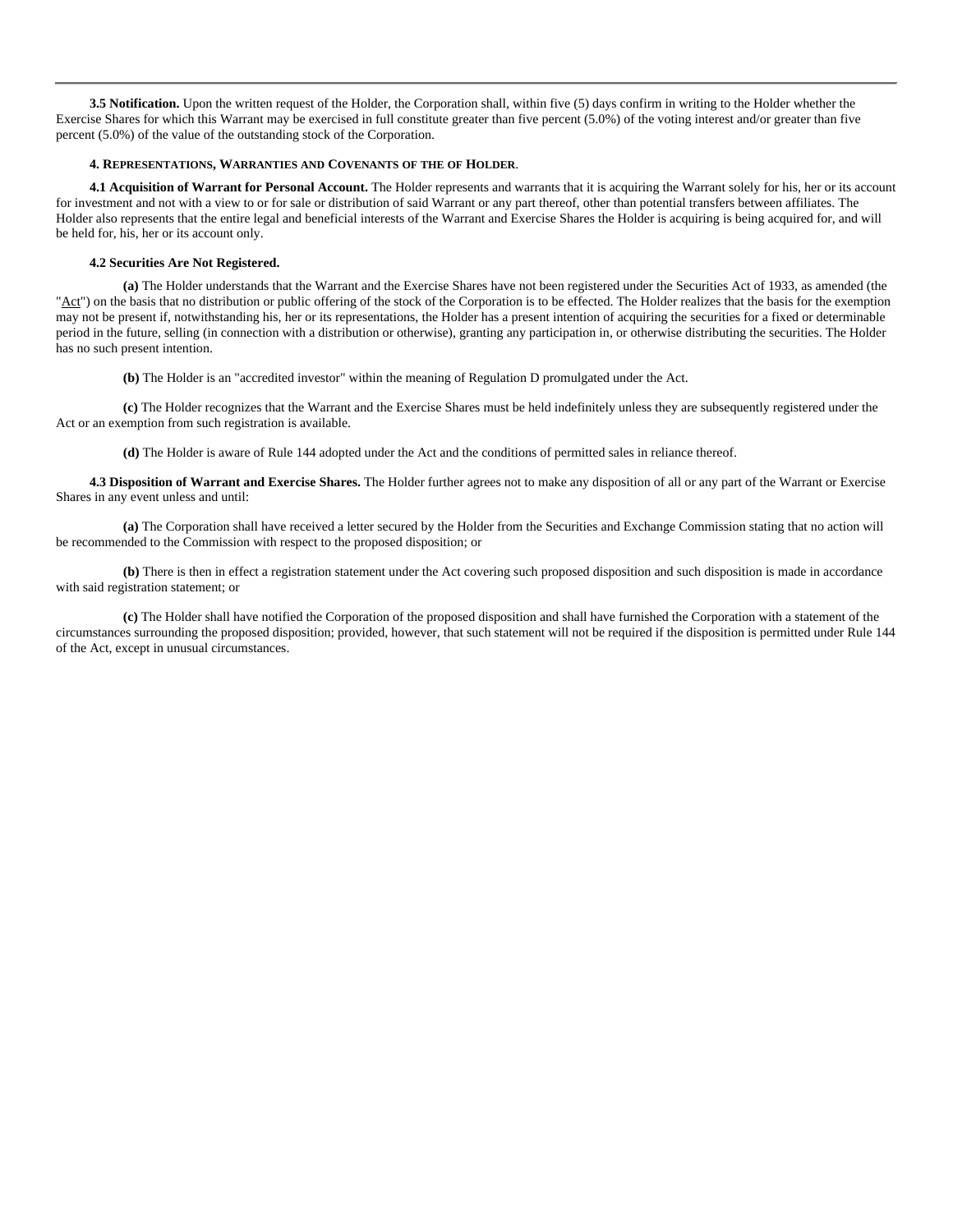#### 5. ADJUSTMENT OF EXERCISE PRICE AND EXERCISE SHARES; EFFECT OF ORGANIC CHANGES; CUTBACKS

**5.1 Adjustment of Exercise Price and/or Exercise Shares.** In the event of changes in the outstanding capital stock of the Corporation by reason of stock dividends, splits, recapitalizations, reclassifications, combinations or exchanges of shares, separations, reorganizations, liquidations, or the like, the number and class of shares available under the Warrant in the aggregate and the Exercise Price shall be correspondingly adjusted to give the Holder of the Warrant, on exercise for the same aggregate Exercise Price, the total number, class, and kind of shares as the Holder would have owned had the Warrant been exercised immediately prior to the event and had the Holder continued to hold such shares until after the event requiring adjustment. The Corporation will provide prompt written notice to the Holder describing the change and the corresponding adjustment of the Exercise Price or number of Exercise Shares subject to this Warrant made pursuant to this section.

**5.2 Reorganization, Reclassification, Consolidation, Merger or Sale.** If any recapitalization, reclassification or reorganization of the capital stock of the Corporation, or any consolidation or merger of the Corporation with another corporation, or the sale of all or substantially all of its assets or other transaction shall be effected in such a way that holders of the Corporation's Common Stock shall be entitled to receive stock, securities, or other assets or property, including, without limitation, upon conversion of such Common Stock (an "Organic Change"), then, as a condition of such Organic Change, lawful and adequate provisions shall be made by the Corporation whereby the Holder hereof shall thereafter have the right to purchase and receive (in lieu of the shares of the Common Stock of the Corporation immediately theretofore purchasable and receivable upon the exercise of the rights represented hereby) such shares of stock, securities or other assets or property as may be issued or payable with respect to or in exchange for a number of outstanding shares of such Common Stock equal to the number of shares of such stock immediately theretofore purchasable and receivable upon the exercise of the rights represented hereby. In the event of any Organic Change, appropriate provision shall be made by the Corporation with respect to the rights and interests of the Holder of this Warrant to the end that the provisions hereof (including, without limitation, provisions for adjustments of the Exercise Price and of the number of shares purchasable and receivable upon the exercise of this Warrant) shall thereafter be applicable, in relation to any shares of stock, securities or assets thereafter deliverable upon the exercise hereof and following such Organic Change the Corporation or its successor shall promptly issue to Holder an amendment to this Warrant reflecting such adjustments.

**5.3 Certain Events.** If any change in the outstanding Common Stock of the Corporation or any other event occurs as to which the other provisions of this Section 5 are not strictly applicable or if strictly applicable would not fairly protect the purchase rights of the Holder of the Warrant in accordance with such provisions, then the Board of Directors of the Corporation shall make, in good faith, an adjustment in the number and class of shares available under the Warrant, the Exercise Price or the application of such provisions, so as to protect such purchase rights as aforesaid. The adjustment shall be such as to give the Holder of the Warrant upon exercise for the same aggregate Exercise Price the total number, class and kind of shares as he would have owned had the Warrant been exercised prior to the event and had he continued to hold such shares until after the event requiring adjustment. The Corporation will provide prompt written notice to the Holder describing the change and the corresponding adjustment of the Exercise Price or number of Exercise Shares subject to this Warrant made pursuant to this section.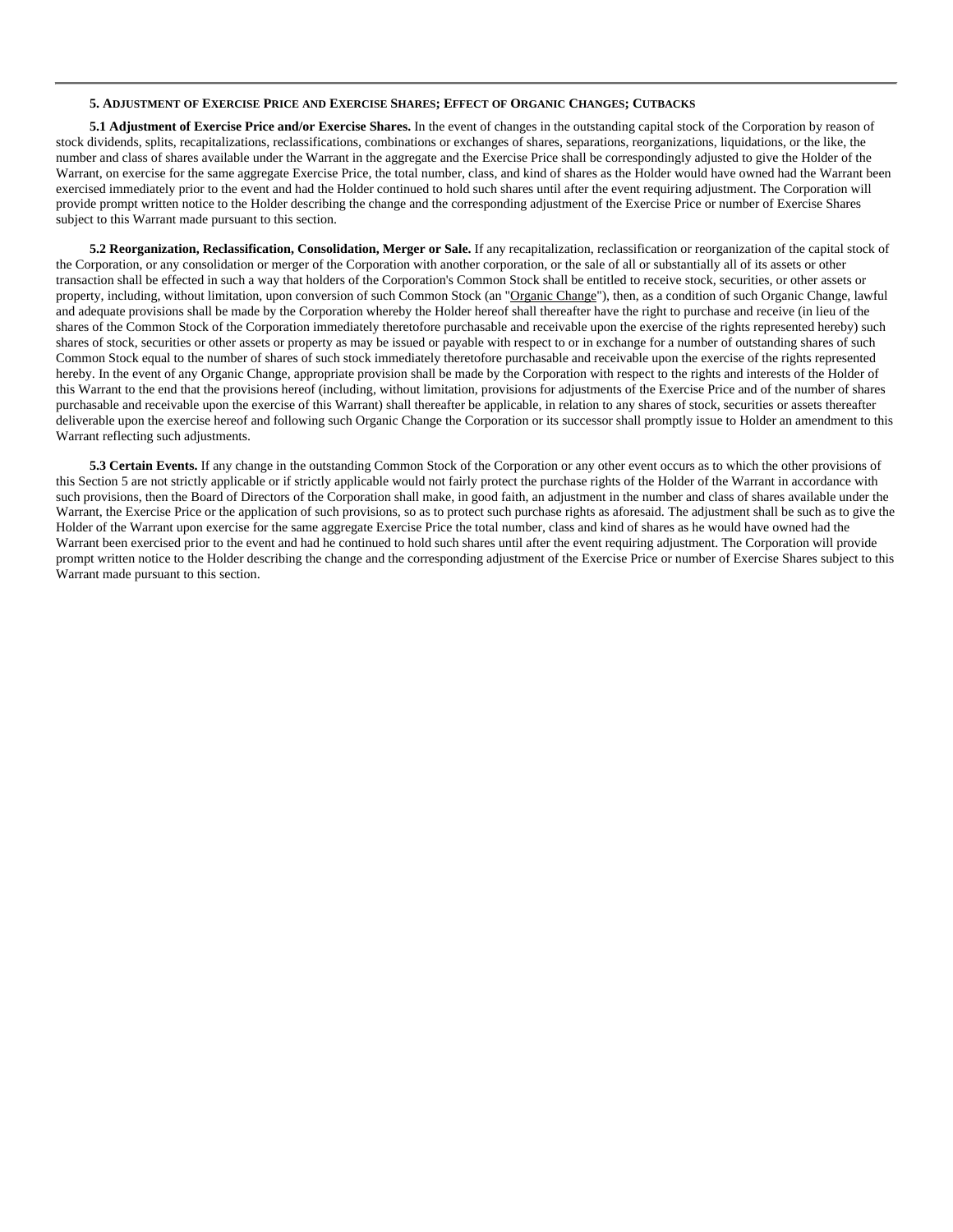**6. FRACTIONAL SHARES.** No fractional shares shall be issued upon the exercise of this Warrant as a consequence of any adjustment pursuant hereto. All Exercise Shares (including fractions) issuable upon exercise of this Warrant may be aggregated for purposes of determining whether the exercise would result in the issuance of any fractional share. If, after aggregation, the exercise would result in the issuance of a fractional share, the Corporation shall, in lieu of issuance of any fractional share, pay the Holder otherwise entitled to such fraction a sum in cash equal to the product resulting from multiplying the then current fair market value of an Exercise Share by such fraction.

**7. NO STOCKHOLDER RIGHTS.** This Warrant in and of itself shall not entitle the Holder to any voting rights or other rights as a stockholder of the Corporation.

**8. TRANSFER OF WARRANT.** Subject to applicable laws and any restrictions on transfer set forth in this Warrant, this Warrant and all rights hereunder are transferable, by the Holder in person or by duly authorized attorney, upon delivery of this Warrant and the form of assignment attached hereto to any transferee designated by Holder.

**9. LOST, STOLEN, MUTILATED OR DESTROYED WARRANT**. The Corporation covenants to the Holder that, upon receipt of evidence reasonably satisfactory to the Corporation of the loss, theft, destruction or mutilation of this Warrant or any stock certificate and, in the case of any such loss, theft or destruction, upon receipt of an indemnity reasonably satisfactory to the Corporation, or in the case of any such mutilation, upon surrender and cancellation of such Warrant or stock certificate, the Corporation will make and deliver a new Warrant or stock certificate, of like tenor, in lieu of the lost, stolen, destroyed or mutilated Warrant or stock certificate.

**10. NOTICES, ETC.** Any notice required or permitted under this Warrant shall be given in writing and shall be deemed effectively given: (a) upon personal delivery to the party to be notified, (b) when sent by confirmed facsimile if sent during normal business hours of the recipient; if not, then on the next business day, (c) five (5) business days after having been sent by registered or certified mail, return receipt requested, postage prepaid, or (d) one (1) business day after deposit with a nationally recognized overnight courier, specifying next day delivery, with written verification of receipt. All communications shall be sent to (i) the Corporation at the address set forth above, Attention: Chief Executive Officer and General Counsel; or to (ii) the Holder at his, her or its address set forth above, or at such other address as any such party may designate by ten (10) days advance written notice to the other parties hereto.

**11. ACCEPTANCE.** Receipt of this Warrant by the Holder shall constitute acceptance of and agreement to all of the terms and conditions contained herein.

**12. GOVERNING LAW.** This Warrant and all rights, obligations and liabilities hereunder shall be governed and construed under the laws of the State of Colorado in all respects as such laws are applied to agreements among Colorado residents entered into and performed entirely within Colorado, without giving effect to conflict of law principles thereof. The Corporation and Holder agree that any action brought by any party under or in relation to this Warrant, including without limitation to interpret or enforce any provision of this Warrant, shall be brought in, and each agrees to and does hereby submit to the jurisdiction and venue of, any state or federal court located in the County of Denver, Colorado.

### **[Signature Page Follows]**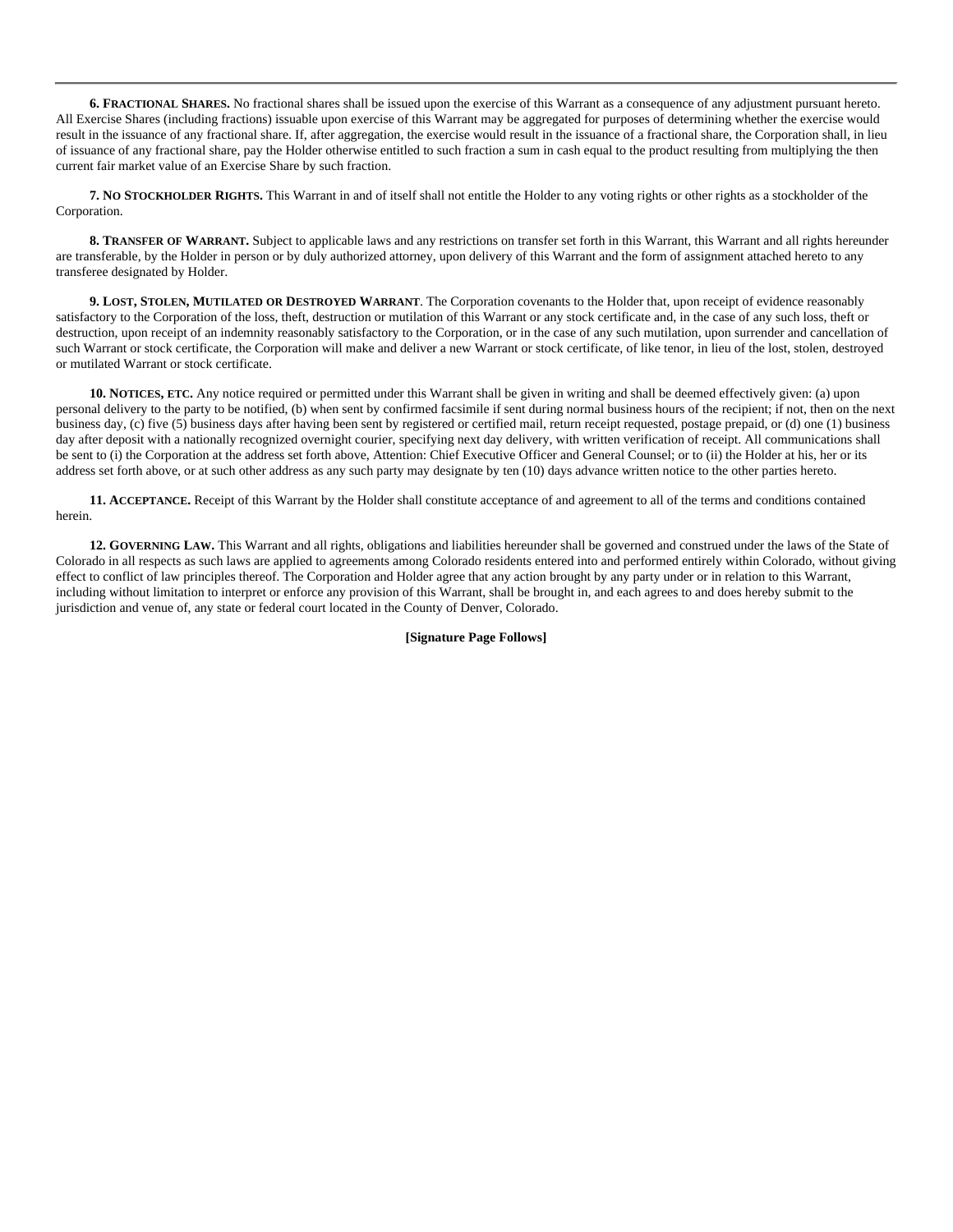**IN WITNESS WHEREOF**, the Corporation has caused this Warrant to be executed by its duly authorized officer as of October 18, 2009.

| ARCA BIOPHARMA, INC. |                                                     |  |  |
|----------------------|-----------------------------------------------------|--|--|
| By:                  | /s/ Christopher D. Ozeroff                          |  |  |
| Print Name:          | Christopher D. Ozeroff                              |  |  |
| Title:               | <b>EVP Business Development and General Counsel</b> |  |  |
|                      |                                                     |  |  |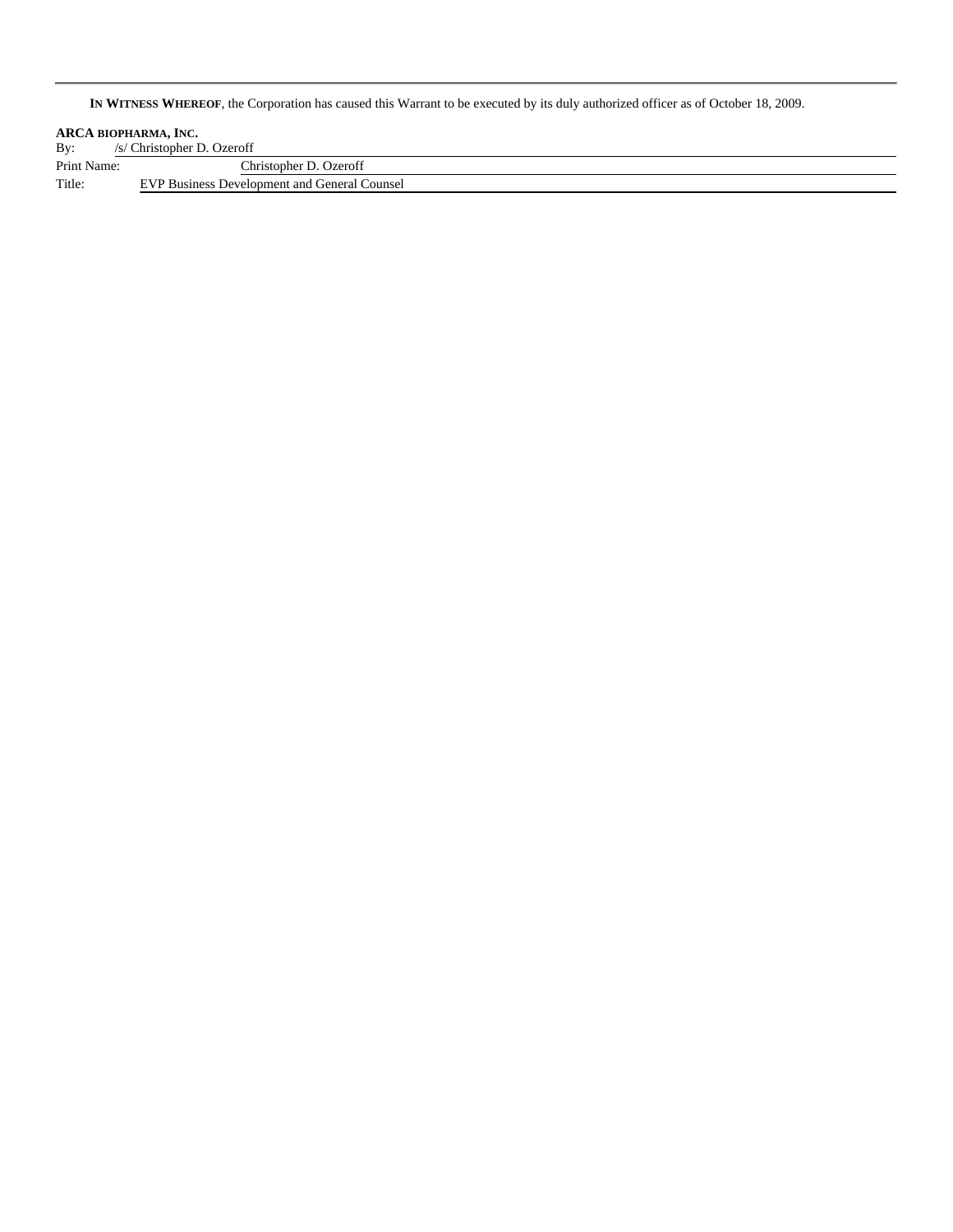## **NOTICE OF EXERCISE**

**TO:** ARCA biopharma, Inc. 8001 Arista Place, Suite 200 Broomfield, CO 80021 Chief Executive Officer and General Counsel

(1) The undersigned hereby elects to purchase shares of the Common Stock of ARCA biopharma, Inc. (the "Corporation") pursuant to the terms of the attached Warrant, and tenders herewith payment of the exercise price in full, together with all applicable transfer taxes, if any.

The undersigned hereby elects to purchase \_\_\_\_\_\_ shares of the Common Stock of the Corporation pursuant to the terms of the net exercise provisions set forth in Section 2.2 of the attached Warrant, and shall tender payment of all applicable transfer taxes, if any.

(2) Please issue a certificate or certificates representing said shares of Common Stock in the name of the undersigned or in such other name as is specified below:

(Name)

(Address)

(Date) (Signature)

(Print name)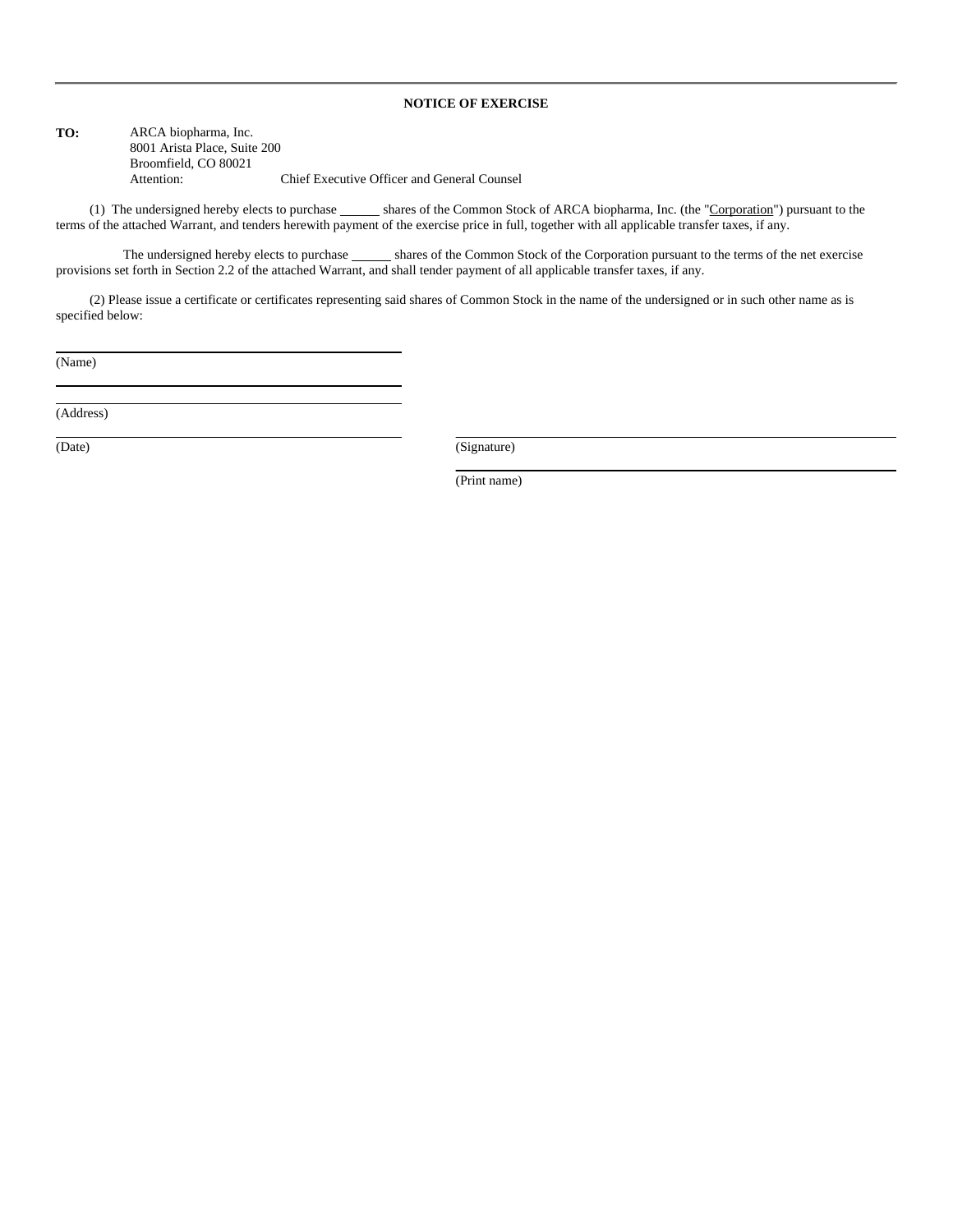## **ASSIGNMENT FORM**

(To assign the foregoing Warrant, execute this form and supply required information. Do not use this form to purchase shares.)

## **FOR VALUE RECEIVED**, the foregoing Warrant and all rights evidenced thereby are hereby assigned to

| Name:                      |  |
|----------------------------|--|
| (Please Print)<br>Address: |  |
|                            |  |
| (Please Print)<br>Dated:   |  |
|                            |  |
| Holder's<br>Signature:     |  |
|                            |  |
| Holder's<br>Address:       |  |
|                            |  |

**NOTE**: The signature to this Assignment Form must correspond with the name as it appears on the face of the Warrant, without alteration or enlargement or any change whatsoever. Officers of corporations and those acting in a fiduciary or other representative capacity should file proper evidence of authority to assign the foregoing Warrant.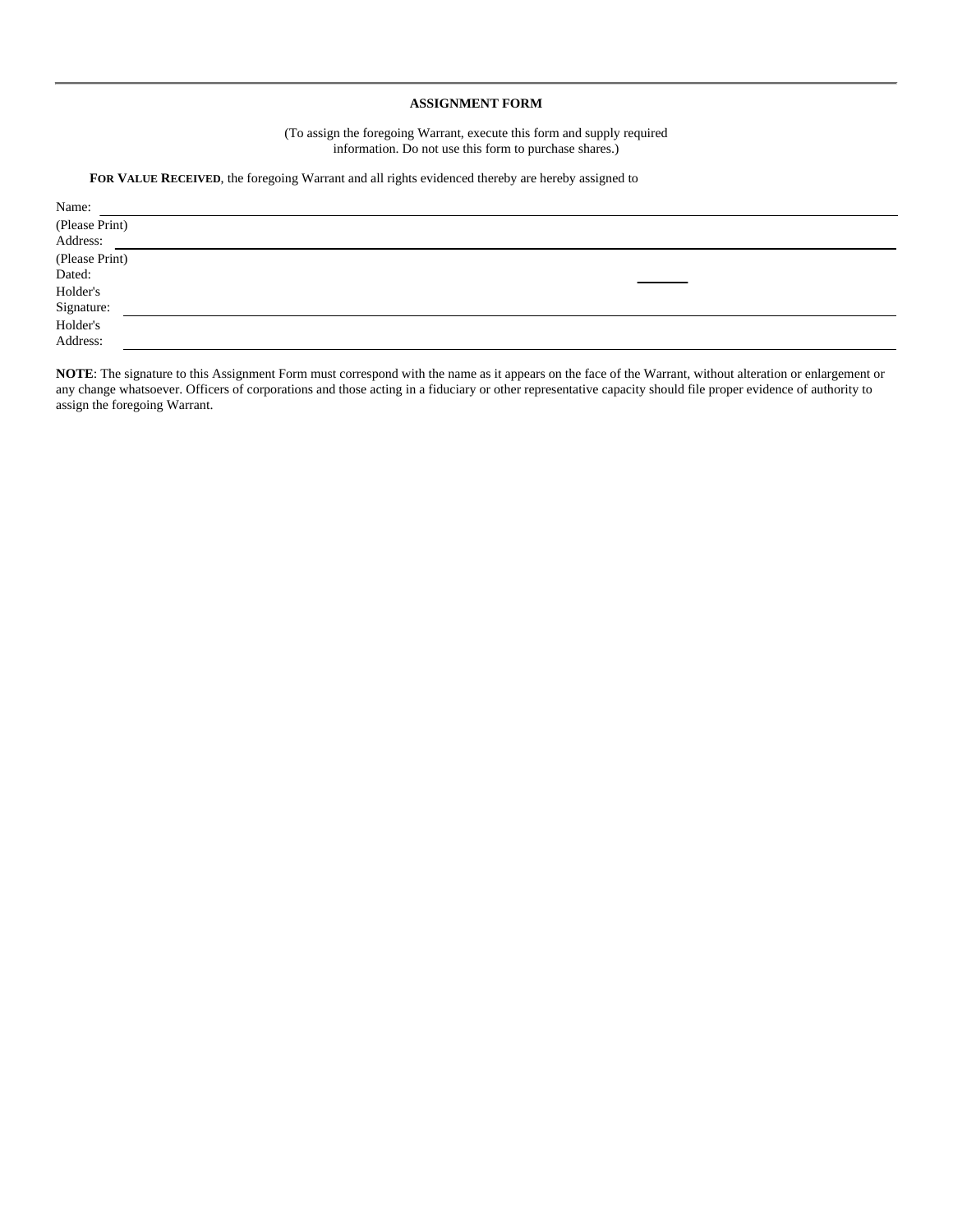[\*] Certain confidential information contained in this document, marked by brackets, is filed with the Securities and Exchange Commission pursuant to Rule 24b-2 of the Securities Exchange Act of 1934, as amended.

**This Exclusive Option Agreement** ("the Agreement") is made and effective as of the date of last signing (the "Effective Date') by and between the University of Cincinnati, a state institution of higher education organized under Section 3361 of the Ohio Revised Code, having a principal place of business at Cincinnati, OH 45221, USA (hereinafter "UC") and ARCA biopharma, Inc, a corporation having its principal office at 8001 Arista Place, Suite 200, Broomfield, Colorado,80021 USA (hereinafter "ARCA").

**WHEREAS**, UC is the owner of certain Intellectual Property Rights and Know-How relating to polymorphisms of the alpha2 and beta adrenergic receptors, as more specifically described on Exhibit A hereto (the "Receptor Technology"), that is currently licensed to CardioDx, Inc. under those certain license agreements between CardioDx and UC dated August 15, 2004, as amended (the "Alpha2 License") and August 10, 2004, as amended (the "Beta License") (collectively, the "Receptor Licenses").

**WHEREAS**, ARCA is interested in obtaining an option to exclusively license the Receptor Technology, in the event that either or both of the Alpha2 and Beta Licenses terminate, for whatever reason; and

**WHEREAS**, UC is willing to grant such option for the Receptor Technology.

**NOW, THEREFORE**, in consideration of the promises and the mutual covenants contained herein, the parties hereto agree as follows:

### **SECTION 1. DEFINITIONS**

For the purposes of this Agreement, the following words and phrases shall have the following meanings:

- 1.1 "Know-How" shall mean, and be limited to, UC's proprietary information which has been created, developed, or fixed in any tangible medium of expression and which is directly related to the use of, or desirable for the practice of, the Intellectual Property Rights.
- 1.2 "Fields of Use" shall mean all fields.
- 1.3 "Territory" shall mean worldwide.

## **SECTION 2. OPTION**

2.1 UC hereby grants ARCA an exclusive Option to license the Receptor Technology and associated Know-How for the Fields of Use in the Territory (the "ARCA License"). The terms of the ARCA License shall be as set forth on Exhibit B hereto. The Option Period will begin upon the Effective Date, and shall terminate the later of (i) one year, (ii) 30 days after written notice from UC that one or both of the Receptor Licenses has terminated within such one year period, or (iii) 30 days after written notice from UC that all of the patents associated with one or both of the Receptor Licenses has been removed from its respective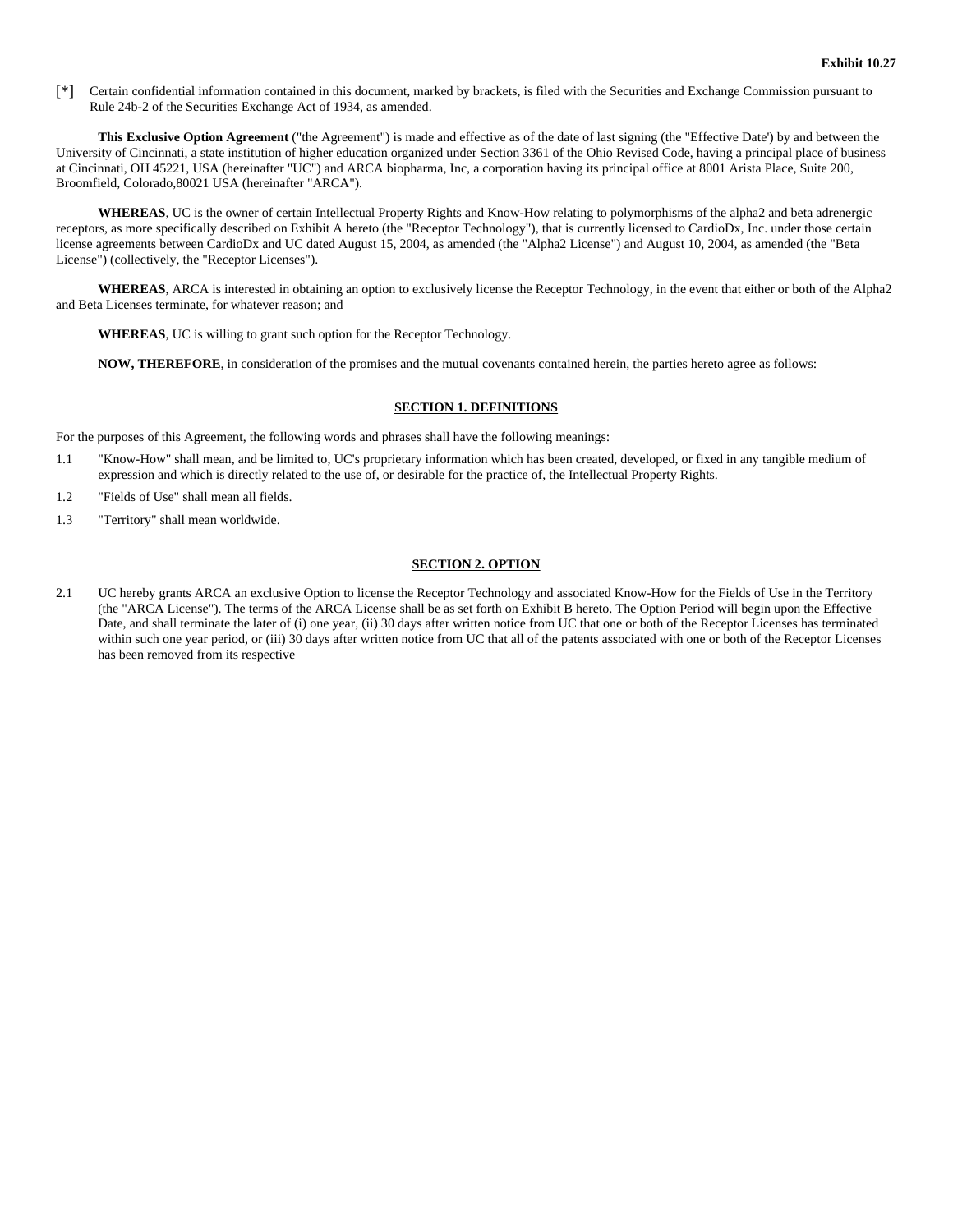license through the operation of Article 8.4 of the Receptor Licenses. In the event that the Alpha2 and Beta Licenses do not terminate at the same time, ARCA shall have a separate Option for each Receptor License.

2.2 UC shall give written notice to ARCA of the termination of either or both of the Receptor Licenses within the one year period after the Effective Date, not later than 30 days after termination. After receiving such notice, ARCA shall have the remainder of the Option Period to elect to exercise the Option by giving written notice to UC that it is electing to license the Receptor Technology covered under either or both of the Alpha 2 and Beta Licenses. Upon receipt of such notice by UC, the parties shall negotiate in good faith to reach agreement on a definitive license agreement for the ARCA License, containing the terms set forth in Exhibit B hereto, and such other provisions as would be commercially standard.

## **SECTION 3. CONSIDERATION**

3.1 As consideration for the Option granted ARCA in Section 3, ARCA will assume [\*] reasonable costs of prosecuting (i) [\*] patent of the Receptor Technology IP Portfolio which is [\*], and (ii) the Receptor Technology IP Portfolio that [\*]. At UC's request, ARCA will also assume responsibility for such prosecution, by counsel of its own selection, reasonably acceptable to UC. If it assumes responsibility for prosecution, ARCA shall consult with UC as to the preparation, filing, prosecution and maintenance of such patent applications and patents and shall incorporate UC's input with respect to patent prosecution strategy and content of any proposed filings. To facilitate UC's input on such matters, ARCA shall furnish to UC copies of documents relating to any such preparation, filing, prosecution or maintenance sufficiently in advance of the filing thereof to permit UC's review and ARCA's incorporation of any comments with respect thereto.

## **SECTION 4. CONFIDENTIALITY**

- 4.1 In connection with this Agreement, it is acknowledged that each Party may disclose its confidential and proprietary information to the other Party. Any such information that is first disclosed in writing, or if first disclosed orally is later transmitted in written form, and is labeled as "Confidential" is referred to herein as "Confidential Information."
- 4.2 Each Party hereto shall maintain the Confidential Information of the other Party in confidence, and shall not disclose or otherwise communicate such Confidential Information to others during the term of this Agreement and for a period of three (3) years following termination, or use it for any purpose except pursuant to, and in order to carry out, the terms and objectives of this Agreement, and hereby agrees to exercise every reasonable precaution to prevent the unauthorized disclosure of such Confidential Information by any of its directors, officers, employees, consultants or agents.
- 4.3 The provisions of section 6.2 shall not apply to any Confidential Information disclosed hereunder which:
	- 4.3.1. either was or will be lawfully disclosed to the recipient by an independent third party rightfully in possession of the Confidential Information; or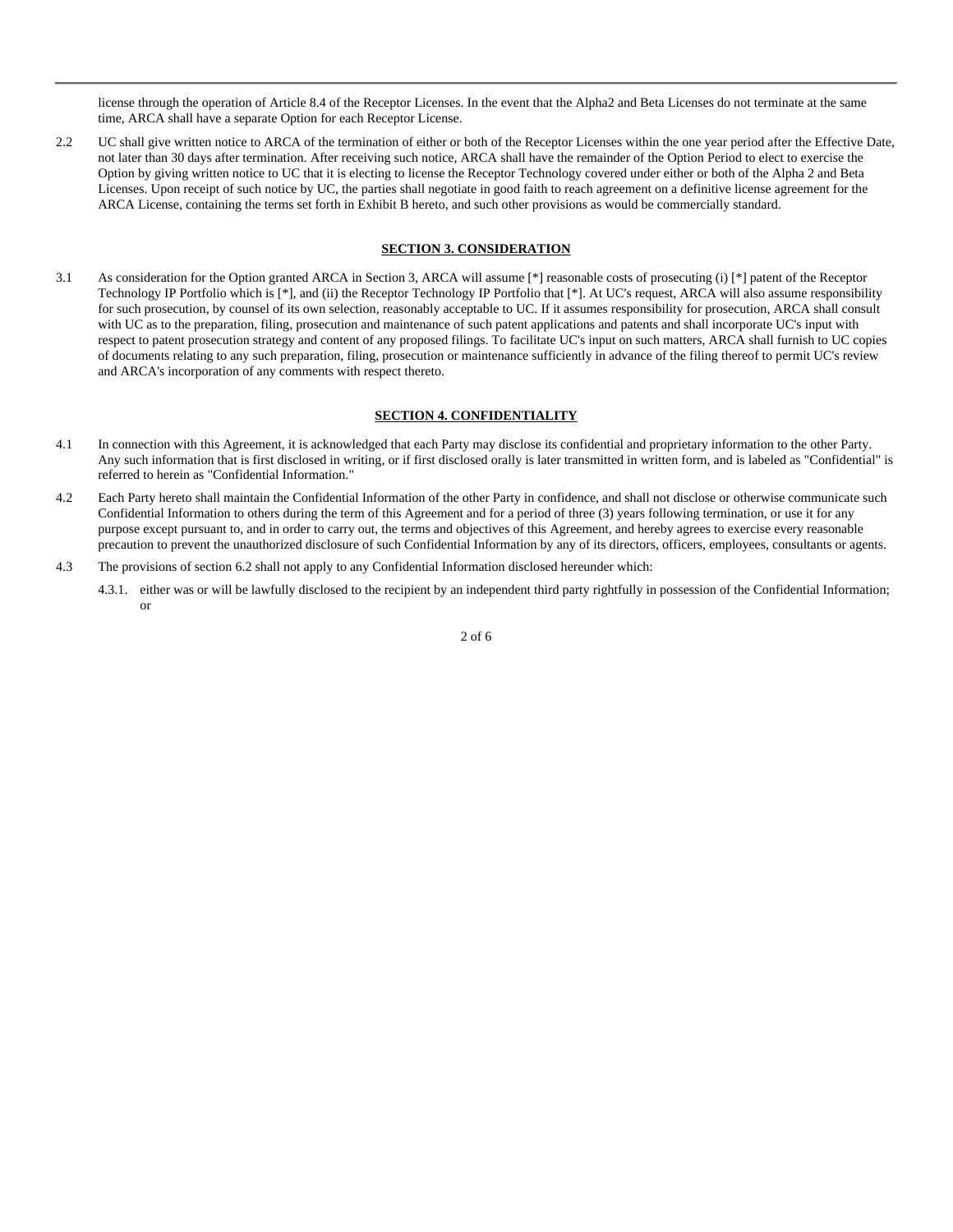- 4.3.2. is public knowledge prior to or after its disclosure other than through acts of omission attributable to recipient; or
- 4.3.3 was independently known to the recipient prior to receipt from the disclosing party, as demonstrably documented in contemporaneous written records of the recipient; or
- 4.3.4 is required to be disclosed by any of the parties to comply with applicable laws, to defend or prosecute litigation or to comply with governmental regulations, provided that such party promptly notifies the other party so as to permit such party to take action to avoid and/or minimize the degree or such disclosure.

## **SECTION 5. TERMINATION**

5.1 UC may terminate this Option Agreement upon thirty (30) days prior written notice if ARCA is in default of any of its obligations under this Agreement, if such default shall continue after such 30-day period, or is incapable of being cured within such 30 day period. UC may terminate this Option Agreement by written notice if ARCA dissolves, liquidates, ceases to carry on business, commits any act of bankruptcy, becomes insolvent, is unable to pay its debts as they become due, files a petition under any bankruptcy or insolvency act, or has any such petition filed against it which is not dismissed within sixty (60) days. ARCA may terminate this Option Agreement at any time upon thirty (30) days prior written notice to UC; in such event, ARCA shall pay UC any amounts due through the end of such 30-day notice period.

#### **SECTION 6. GENERAL**

- 6.1 **Assignment:** ARCA may not assign its rights in this Agreement without written consent of UC, which shall not be unreasonably withheld.
- 6.2 Communications to Company concerning this Agreement should be addressed to:

ARCA biopharma, Inc. 8001 Arista Place, Suite 200 Broomfield, CO 80021 Fax: 720-208-9261 Attn: Chief Executive Officer

6.3 Communications to UC concerning this Agreement should be addressed to:

Director of Intellectual Property University of Cincinnati Office of Intellectual Property 51 Goodman Dr., Suite 240 PO Box 210829 Cincinnati, OH 45221-0829 Fax: 513-558-2296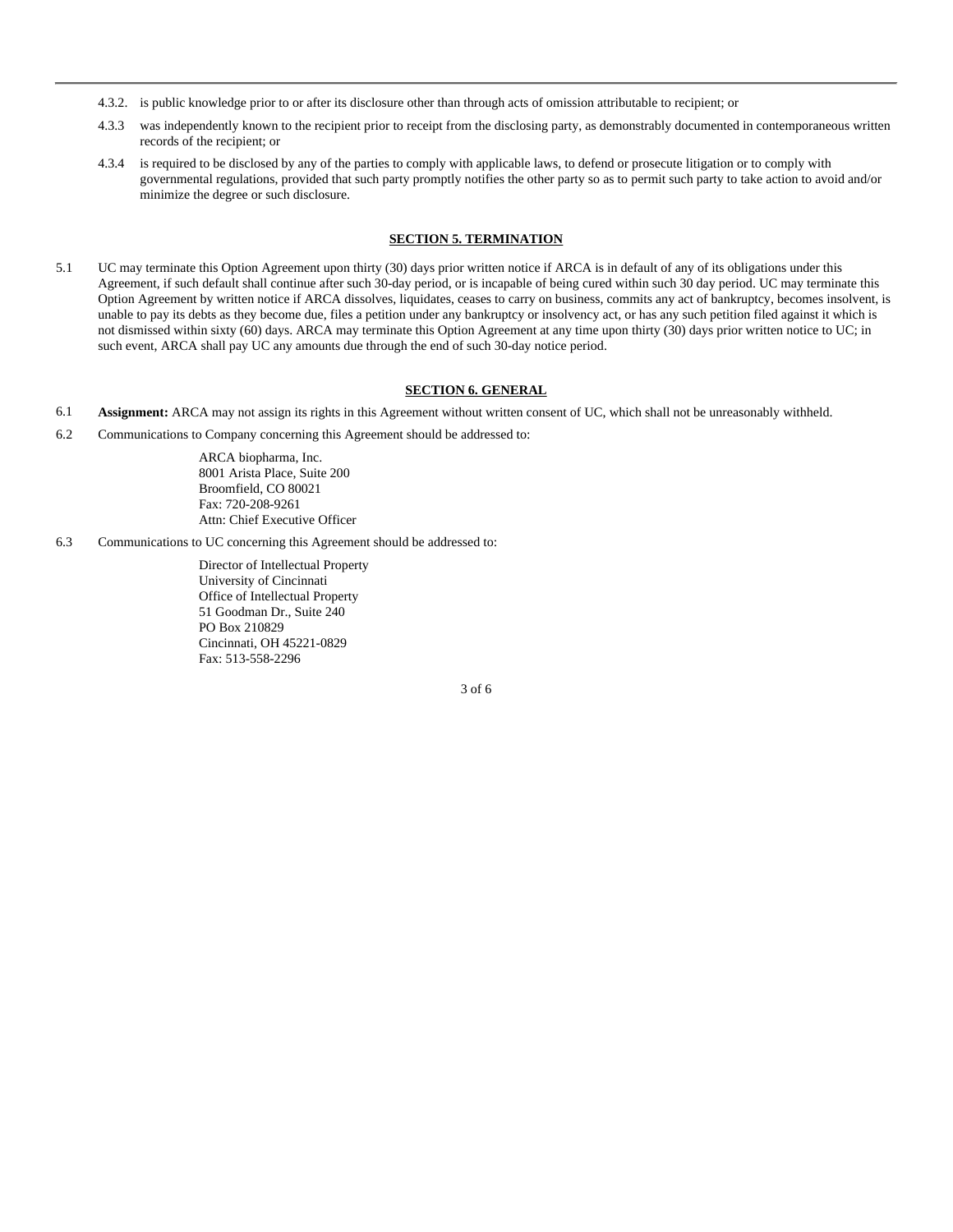- 6.4 **Merger and Modification of Agreement**: The terms and provisions contained in this Agreement constitute the entire Agreement between the parties and shall supersede all previous communications, representations, agreements or understandings, either oral or written, between the parties hereto with respect to the subject matter hereof, and no agreement or understanding varying or extending this Agreement will be binding upon either party hereto, unless in writing which specifically refers to this Agreement, signed by duly authorized officers or representatives of the respective parties, and the provisions of this Agreement not specifically amended thereby shall remain in full force and effect according to their terms.
- 6.5 **Severability**: The provisions and clauses of this Agreement are severable, and in the event that any provision or clause is determined to be invalid or unenforceable under any controlling body of the law, such invalidity or unenforceability will not in any way affect the validity or enforceability of the remaining provisions and clauses hereof.
- 6.6 **Scope**: This Agreement does not establish a joint venture, agency or partnership between the Parties, nor create an employer employee relationship.
- 6.7 **Preservation of Immunity**: The Parties agree that nothing in this Agreement is intended or shall be construed as a waiver, either express or implied, of any of the immunities, rights, benefits, defenses or protections provided to UC under governmental or sovereign immunity laws from time to time applicable to UC, including, without limitation the Eleventh Amendment to the United States Constitution.
- 6.8 **Headings**: Headings are included herein for convenience only and shall not be used to construe this Agreement.

**IN WITNESS WHEREOF** the parties hereto have caused this Agreement, which is effective on the date of the last to sign below, to be executed in duplicate by their respective duly authorized officers.

| UC:    |                           | ARCA:         |                                 |
|--------|---------------------------|---------------|---------------------------------|
| By:    | /s/ Geoffrey Pinski       | Bv:           | /s/ Christopher D. Ozeroff      |
| Name:  | <b>Geoffrey Pinski</b>    | <b>Name:</b>  | <b>Christopher D. Ozeroff</b>   |
| Title: | <b>Associate Director</b> | <b>Title:</b> | <b>Executive Vice President</b> |
| Date:  | <b>December 2, 2009</b>   | Date:         | <b>December 2, 2009</b>         |
|        |                           |               |                                 |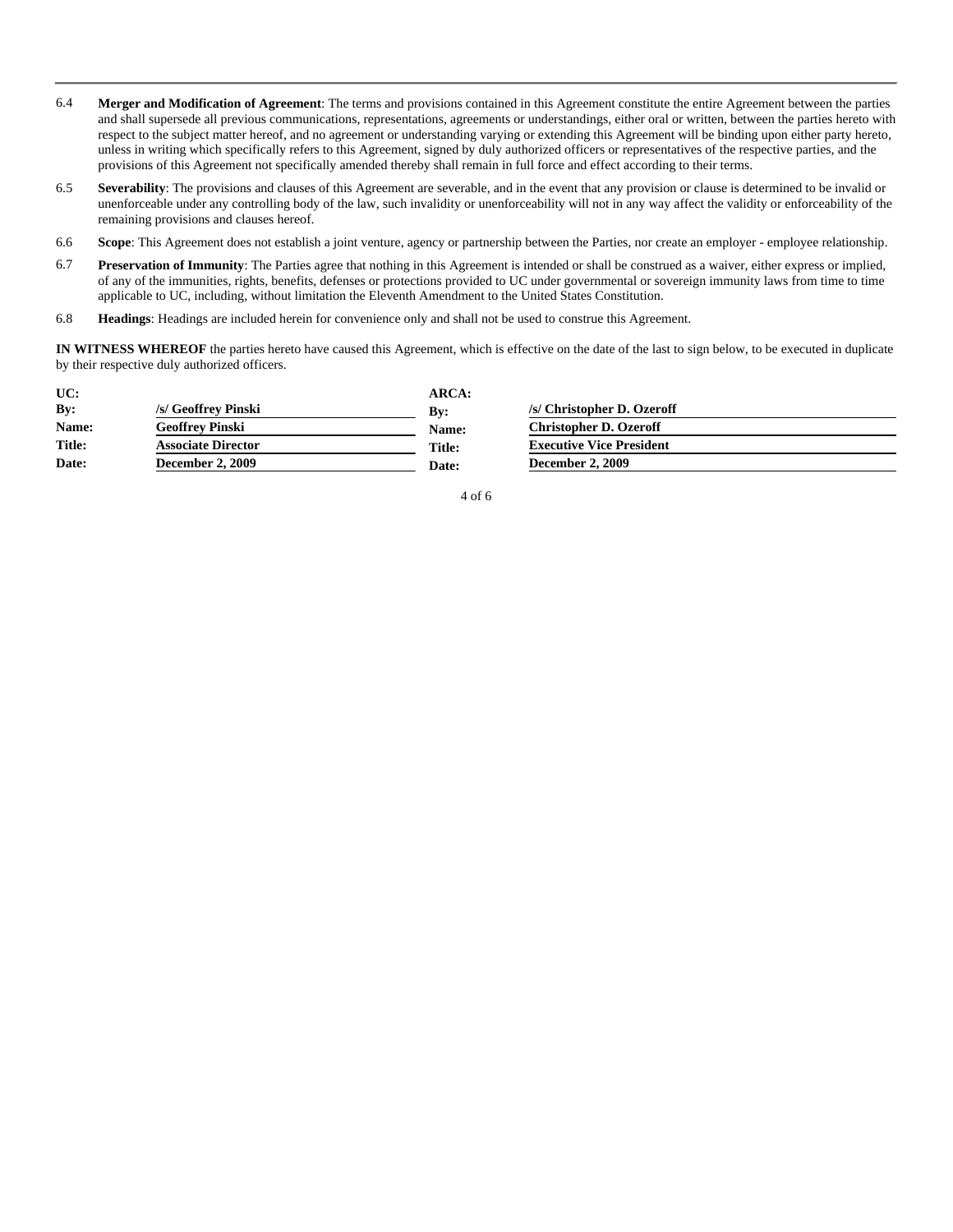### **Exhibit A**

## **RECEPTOR TECHNOLOGY**

#### **The Receptor Technology consists of the following Alpha 2c, Beta and Combination Patent Rights and associated Know-How:**

**Alpha2c Patent Rights** means Invention Disclosure number 100-012, entitled "a 2a and "a 2c adrenergic receptor polymorphisms" Invention disclosure number 100-061, entitled "a 2b adrenergic receptor polymorphisms" U.S. Patent Application Serial Number 60/409,167 filed September 9, 2002, U.S. Patent Application Serial Number 10/638,714 filed on August 11, 2003, U.S. Patent Application Serial Number 09/692,077 filed October 19, 2000, and Patent Application 10/001,073 filed November 1, 2001, U.S. Patent Application Serial Number 11/232,805 filed September 22, 2005, PCT Patent Application Number PCT/US/0112575, filed April 17, 2001; "Polymorphisms and Haplotypes of the Alpha2C Adrenergic Receptor Gene"; U.S. Patent Application Serial Number 60/583,846, filed June 29, 2004; U.S. Patent Application Serial Number 11/571,151, filed December 21, 2006; European Patent Application Number 57891517, filed June 29, 2005, PCT Patent Application Number PCT/US/2005023293 filed June 29, 2005; any letters patent issued thereon, and any foreign counterparts thereof, as well as all continuations, continuations-in-part, divisions, and renewals thereof, all patents which may be granted thereon, and all or reissues, reexaminations, extension, patents of additions and patents of importation thereof.

**Beta Patent Rights** means Invention Disclosure number 97-031, entitled "b-adrenergic receptor polymorphisms" Invention Disclosure number 103-048, entitled "b 1-adrenergic Receptor Polymorphisms Predict Response to Carvedilol in Heart Failure;" U.S. Patent 6,498,009 and U.S. Patent Application Serial Number 60/502,837, filed September 12, 2003, Canadian Patent Application Serial Number 2,305,675, filed October 9, 1998, PCT Patent Application Number PCT/US/98/21227 filed October 9, 1998; "Methods for Diagnosis, Prediction and Treatment of Heart Failure and Other Cardiac Conditions Based on Beta1-Adrenergic Receptor Polymorphisms", U.S. Patent Application Serial Number 10/941,063 filed September 13, 2004; "Methods for Risk Assessment, Survival Prediction and Treatment of Heart Failure and Other Conditions Based on Adrenergic Receptor Polymorphisms"; Australian Patent Application Number 2004272102, filed September 13, 2004, Canadian Patent Application Number 2,538,222, filed September 13, 2004, European Patent Application Number 48161814, filed September 13, 2004, PCT Patent Application Number PCT/US/2004029838, any letters patent issued thereon, and any foreign counterparts thereof, as well as all continuations, continuations-in-part, divisions, and renewals thereof, all patents which may be granted thereon, and all or reissues, reexaminations, extensions, patents of additions and patents of importation thereof.

**Combination Patent Rights** means "Methods for Cardiovascular Disease Assessment in an Individual"; U.S. Patent Application Serial Number 10/527,263, filed March 9, 2005, Canadian Patent Application Number 2498329, filed September 9, 2003, European Patent Application Number 37946662, filed September 9, 2003, Japanese Patent Application Number 2004534771, filed September 9, 2003; and PCT Patent Application Number PCT/US/0328135, filed September 9, 2003, any letters patent issued thereon, and any foreign counterparts thereof, as well as all continuations, continuations-in-part, divisions, and renewals thereof, all patents which may be granted thereon, and all or reissues, reexaminations, extensions, patents of additions and patents of importation thereof.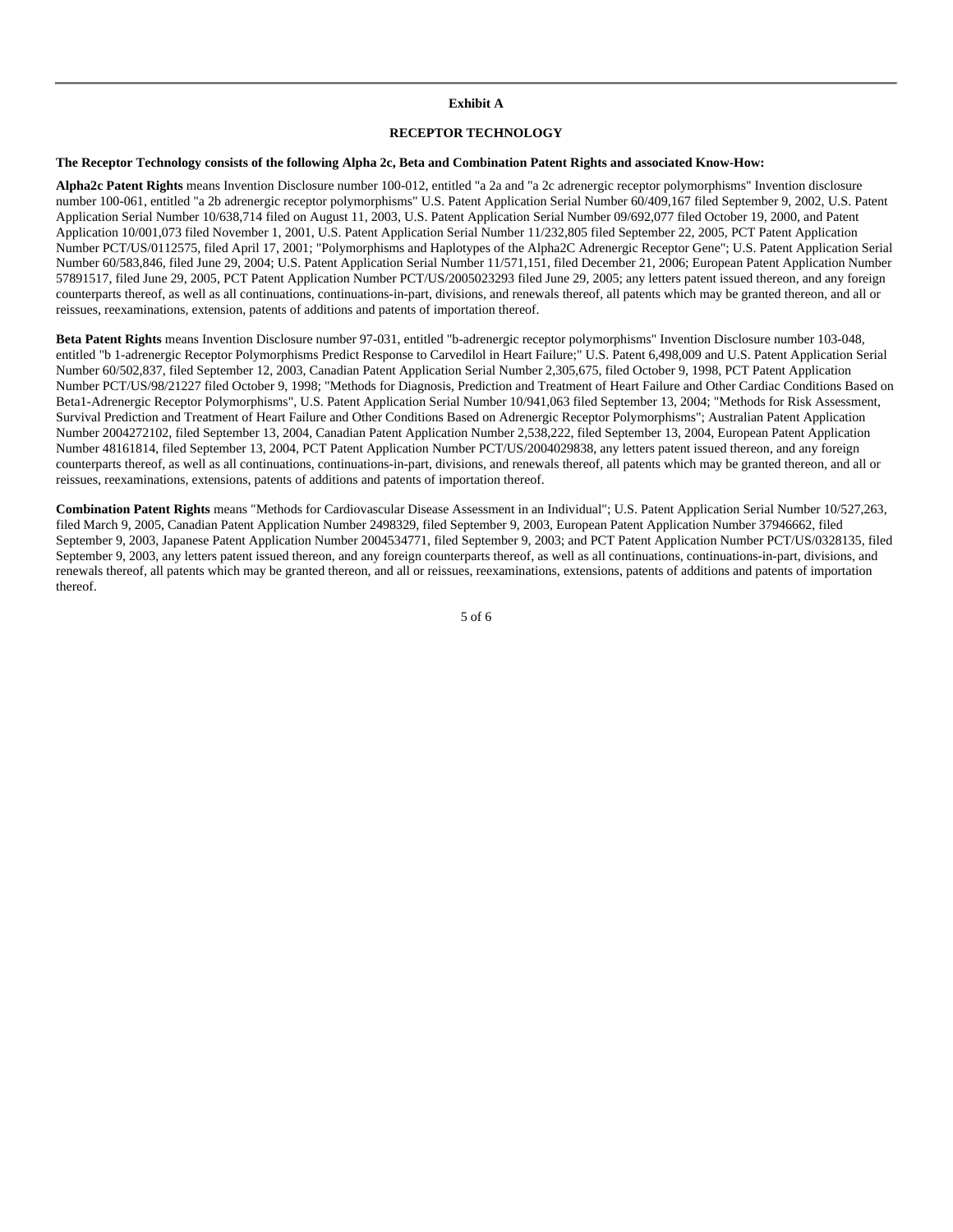## **Exhibit B**

The terms of the ARCA License shall include the following:

[\*]

[\*] Certain confidential information contained in this document, marked by brackets, is filed with the Securities and Exchange Commission pursuant to Rule 24b-2 of the Securities Exchange Act of 1934, as amended.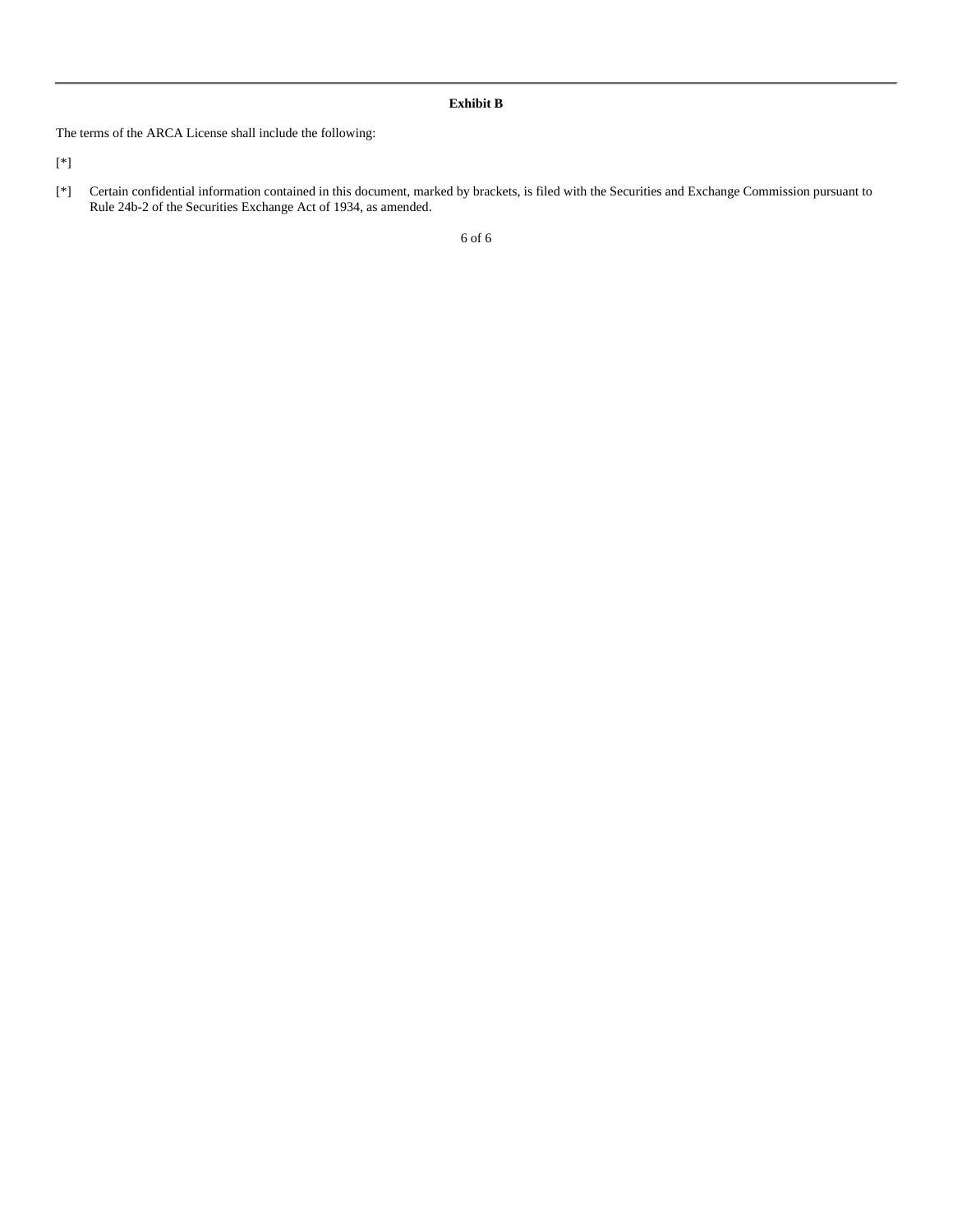

February 11, 2009

Patrick Wheeler 430 Bellaire Court Broomfield, CO 80020

Re: Employment Agreement

Dear Pat:

ARCA biopharma, Inc. (the "**Company**") is pleased to offer you the following agreement regarding your employment as the Company's Senior Vice President, Finance and certain severance benefits (the "**Agreement**"). This Agreement amends, supersedes and terminates any and all prior agreements or understandings with respect to your employment terms and severance benefits; *provided*, *however*, that, except as otherwise expressly provided, the Employee Intellectual Property Agreement (as defined below) is not modified or terminated hereby, and shall continue in full force and effect.

**1. Employment.** The Company hereby agrees to employ you and you hereby accept such employment upon the terms and conditions set forth herein and agree to perform such duties as are commensurate with your office as prescribed by the Board of Directors of the Company. Your start date will be effective as of January 27, 2009 (the "**Start Date**").

**2. Duties.** You shall render exclusive, full-time services to the Company as its Senior Vice President, Finance and shall report to the Company's President and Chief Executive Officer. Your responsibilities, title, working conditions, duties, reporting relationship and/or any other aspect of your employment may be changed, added to or eliminated during your employment at the sole discretion of the Company. During the term of your employment hereunder, you shall devote your best efforts and your full business time, skill and attention to the performance of your duties on behalf of the Company.

**3. Compensation.** For all services rendered and to be rendered hereunder, and for the other agreements by you contained herein, the Company agrees to pay you, and you agree to accept a salary of \$16,063.34 per month. Such salary will be subject to review and adjustment on an annual basis in accordance with the procedures set forth by the Company's Board of Directors or Compensation Committee of the Board of Directors. Any such salary shall be payable pursuant to the Company's payroll procedures which may be changed by the Company from time to time and shall be subject to such deductions or withholdings as the Company is required to make pursuant to law, or by further agreement with you. In addition to your base salary, you may be eligible to receive a bonus pursuant to an employee bonus plan as approved by the Board of Directors in its sole discretion. You will also be eligible to participate in the Company's benefit plans based on the eligibility criteria for each of those plans as they become available, which plans will remain subject to change from time to time at the Company's discretion.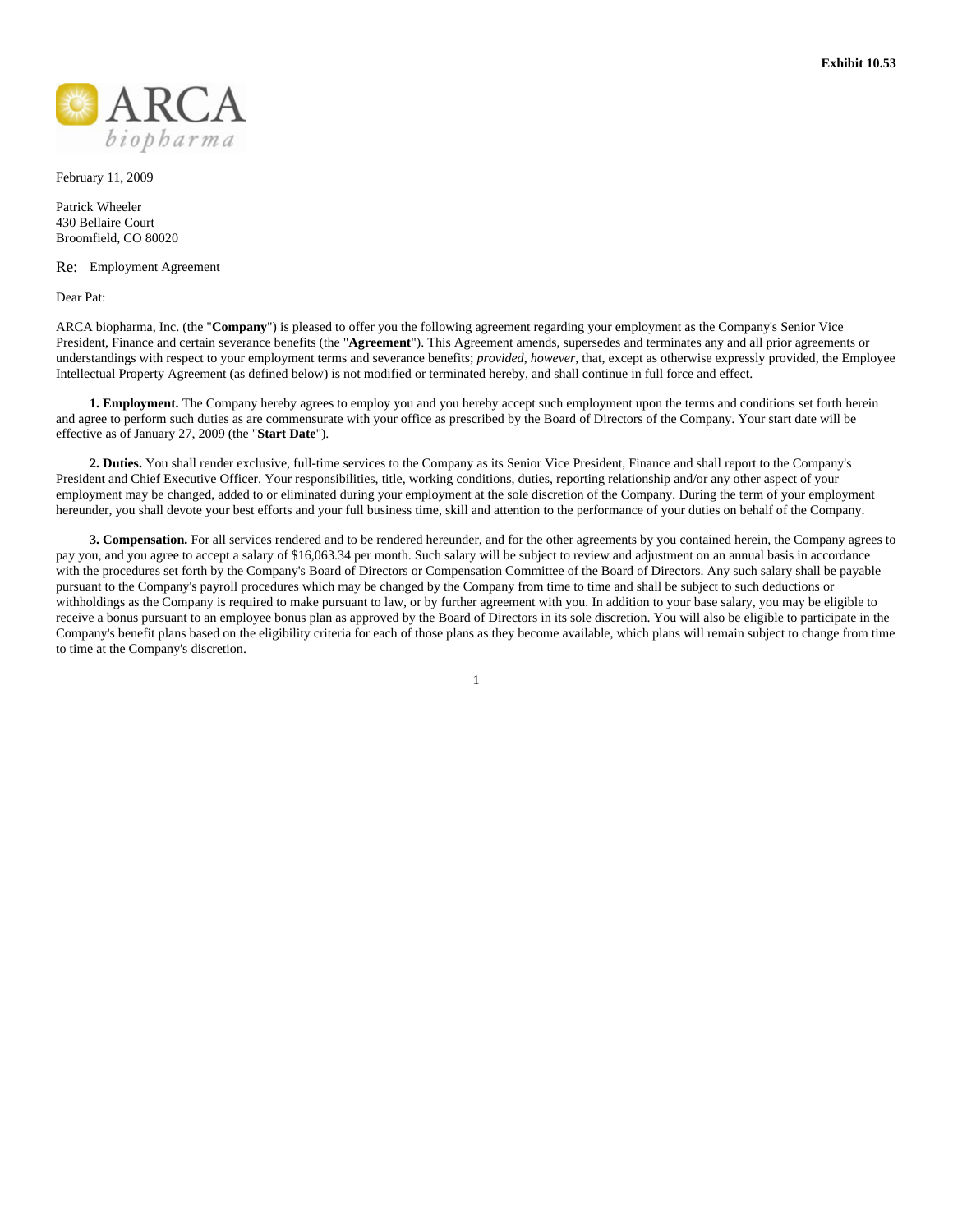**4. Termination.** You and the Company each acknowledge that your employment relationship with the Company is at-will and that either party has the right to terminate your employment with the Company at any time for any reason whatsoever, with or without cause or advance notice pursuant to the following provisions.

**(a) Termination by Death or Disability.** In the event you shall die during the period of your employment hereunder or become permanently disabled, which shall mean you are unable to perform each of the essential duties of your position by reason of a medically determinable physical or mental impairment which is potentially permanent in character or which can be expected to last for a continuous period of not less than twelve (12) months, your employment and the Company's obligation to make payments hereunder shall terminate on the date of your death, or the date upon which, in the sole reasonable determination of the Board of Directors, you are determined to be permanently disabled. The Company's ability to terminate you as a result of any disability shall be to the extent permitted by state and/or federal law.

**(b) Voluntary Resignation.** In the event you voluntarily resign from your employment with the Company (other than for Good Reason as defined below), the Company's obligation to make payments hereunder shall cease upon such resignation, and you shall not be entitled to any severance pay, accelerated vesting, pay in lieu of notice or any other such compensation, except the Company shall pay you (i) any salary earned but unpaid prior to the resignation and all accrued but unused vacation, (ii) if applicable, all commissions rightfully earned prior to your resignation and (iii) any business expenses incurred by you in connection with your performance of your duties, according to the policies of the Company, that were incurred but not reimbursed as of the date of resignation. Vesting of any of your stock options outstanding on the date of resignation shall cease on the date of resignation.

**(c) Termination for Cause.** In the event you are terminated by the Company for Cause (as defined below), the Company's obligation to make payments hereunder shall cease upon the date of receipt by you of written notice and explanation of such termination (the "**Date of Termination**"), and you shall not be entitled to any severance pay, accelerated vesting, pay in lieu of notice or any other such compensation, except the Company shall pay you (i) any salary earned but unpaid prior to the Date of Termination and all accrued but unused vacation, (ii) if applicable, all commissions rightfully earned prior to the Date of Termination and (iii) any business expenses incurred by you in connection with your performance of your duties, according to the policies of the Company, that were incurred but not reimbursed as of the Date of Termination. Vesting of any stock options outstanding on the Date of Termination shall cease on the Date of Termination.

**(d) Termination by the Company Without Cause or Resignation for Good Reason.** Subject to the terms and conditions of this Agreement, the Company will provide you with Severance Benefits (as defined below) if (i) the Company terminates your employment without Cause or (ii) you resign your employment for Good Reason. You will not be entitled to receive any Severance Benefits if (A) the Company terminates your employment for Cause, (B) you resign from your employment with the Company other than for Good Reason, or (C) in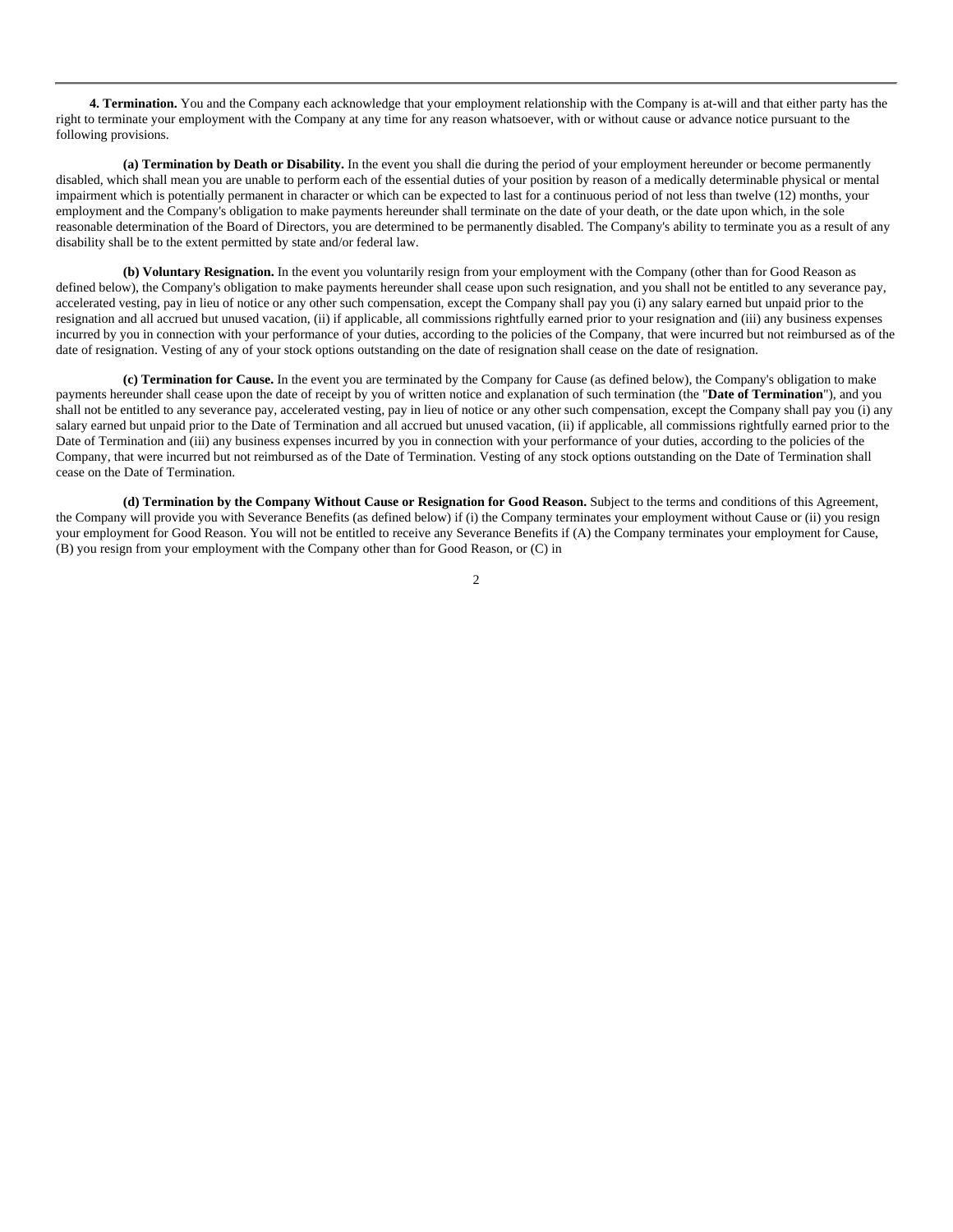the event of your death or permanent disability. In addition, to the extent that any federal, state or local laws, including, without limitation, so-called "plant closing" laws, require the Company to give advance notice or make a payment of any kind to you because of your involuntary termination due to a layoff, reduction in force, plant or facility closing, sale of business, change of control, or any other similar event or reason, the Severance Benefits payable under this Agreement shall either be reduced proportionately or eliminated, such that the total amounts paid to you do not exceed the amounts specified herein. The Severance Benefits provided under this Agreement are intended to satisfy any and all statutory obligations that may arise out of your involuntary termination of employment for the foregoing reasons.

#### **5. Description of Severance Benefits.** For purposes of this Agreement, "**Severance Benefits**" are defined as:

**(a)** severance pay (the "**Severance Pay**") equivalent to: (A)(i) twelve (12) months of your Base Salary (as defined below) in effect as of your last day of *employment with the Company in accordance with this agreement* if a Notice Date (as defined below) occurs (a) on the same day as a Corporate Transaction or (b) within thirteen (13) months after the effective date of a Corporate Transaction or (ii) six (6) months of your Base Salary (as defined below) in effect as of your last day of full-time employment with the Company if a Corporate Transaction has not occurred on or within thirteen (13) months before the Notice Date; and (B) a pro rata portion of any bonus compensation under any employee bonus plan that has been approved by the Board of Directors ("**Bonus Pay**") payable to you for the fiscal year in which your employment terminated to be paid at the same time that such incentive bonus would have been paid if such termination had not occurred. Your pro rata portion of any Bonus Pay shall be based upon the number of days in such calendar year elapsed through the Notice Date of such termination as a proportion of 365.

The date you are notified that your employment with the Company is being terminated without Cause or the date you notify the Company that you are terminating your employment for Good Reason, shall be referred to herein as the "**Notice Date**." The Severance Pay shall be payable in equal installments over the applicable number of months (the "**Initial Severance Period**") in accordance with the Company's then applicable payroll policies, beginning no earlier than seven (7) days after the effective date of the release described below, and will be subject to standard payroll deductions and withholdings; *provided*, *however*, that any Bonus Pay shall not be payable to you until such time as bonus compensation under the applicable employee bonus plan is paid to other employees of the Company; and

**(b)** reimbursement of your out-of-pocket costs to continue your group health insurance benefits (and dependent coverage, if applicable) under COBRA at substantially the same level of coverage in effect immediately prior to the Notice Date for (i) twelve (12) months, if Severance Pay is payable pursuant to paragraph  $5(a)(A)(i)$  above, or (ii) six (6) months, if Severance Pay is payable pursuant to paragraph  $5(a)(A)(ii)$  above, following the last day of the month in which your Notice Date occurs, payable at the sole discretion of the Company either in advance on the first day of each month or in a single lump sum, whether or not you elect or are eligible to receive COBRA; *provided*, that even if you do not elect or are not eligible to receive COBRA, you shall receive the equivalent of such out-of-pocket costs paid by you not to exceed the costs that such benefits would equal under COBRA if you were so eligible.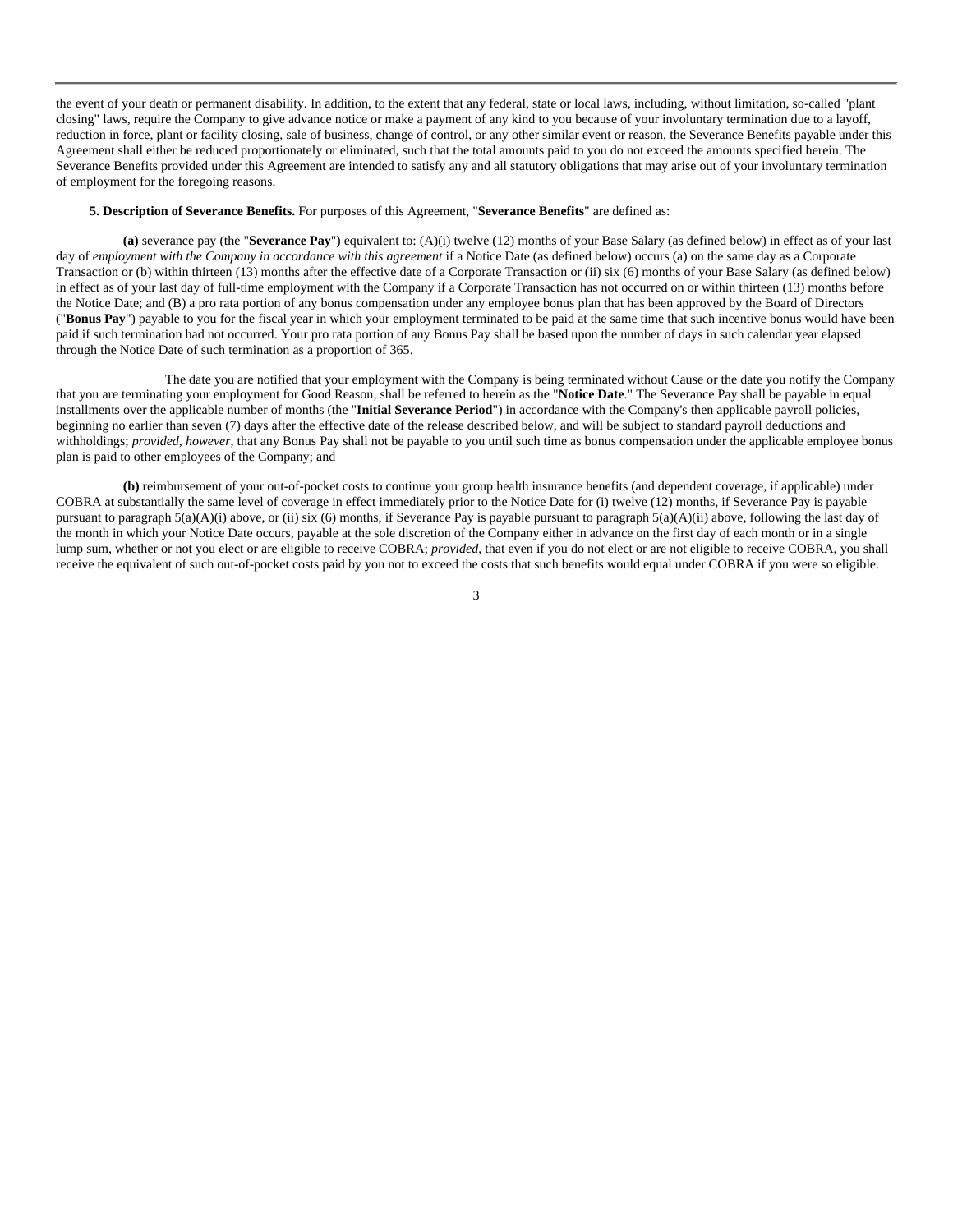To receive any of the Severance Benefits, you must first sign and date a general release of claims in favor of the Company in the form attached hereto as *Exhibit A* (the "**Release**"). Such Release shall not be signed or dated until the Notice Date, and, except as otherwise required by applicable law, is not valid (and will not entitle you to Severance Benefits) unless signed and delivered to the Company within three (3) days after such Notice Date.

**(c)** The Company may elect, in its sole discretion, to pay you the equivalent of up to twelve (12) months of your Base Salary in effect as of your last day of *employment with the Company in accordance with this agreement*, which additional payment shall extend your covenants and obligations set forth in Article IV of the Employee Intellectual Property, Confidentiality and Non-Compete Agreement for such additional period. If the Company elects to make such additional payment to you, the Company shall make such payments in equal installments over the applicable number of months following the Initial Severance Period in accordance with the Company's then applicable payroll policies, or in the sole discretion of the Company as designated by the Company in writing within seven (7) days after the Notice Date, in a single lump sum cash payment, subject to standard payroll deductions and withholdings, and such additional amounts shall be deemed to be "Severance Pay" and to be part of the "Severance Benefits" for purposes of this Agreement.

#### **6. Parachute Payments.**

**(a)** Notwithstanding anything in this Agreement to the contrary, if any payment or benefit you would receive pursuant to a Corporate Transaction from the Company or otherwise ("**Payment**") (i) would constitute a "parachute payment" within the meaning of Section 280G of the Internal Revenue Code of 1986, as amended (the "**Code**"), and (ii) but for this sentence, would be subject to the excise tax imposed by Section 4999 of the Code (the "**Excise Tax**"), then such Payment shall be equal to the Reduced Amount (as defined below). For the avoidance of doubt, a Payment shall not be considered a parachute payment for purposes of this paragraph if such Payment is approved by the shareholders of the Company in accordance with the procedures set forth in Sections  $280G(b)(5)(A)(ii)$  and (B) of the Code and the regulations thereunder, and at the time of such shareholder approval, no stock of the Company is readily tradeable on an established securities market or otherwise (within the meaning of Section 280G(b)(5)(A)(ii)(I) of the Code) ("**280G Shareholder Approval**"). The "**Reduced Amount**" shall be either (i) the largest portion of the Payment that would result in no portion of the Payment being subject to the Excise Tax, or (ii) the Payment or a portion thereof after payment of the applicable Excise Tax, whichever amount after taking into account all applicable federal, state and local employment taxes, income taxes, and the Excise Tax (all computed at the highest applicable marginal rate), results in your receipt, on an after-tax basis, of the greatest amount of the Payment to you. If a reduction in payments or benefits constituting "parachute payments" is necessary so that the Payment equals the Reduced Amount, reduction shall occur in the following order unless you elect in writing a different order (*provided, however,* that such election shall be subject to Company approval if made on or after the date on which the event that triggers the Payment occurs): reduction of cash payments; cancellation of accelerated vesting of stock awards; reduction of employee benefits. In the event that acceleration of vesting of stock award compensation is to be reduced, such acceleration of vesting shall be cancelled in the reverse order of the date of grant of your stock awards unless you elect in writing a different order for cancellation.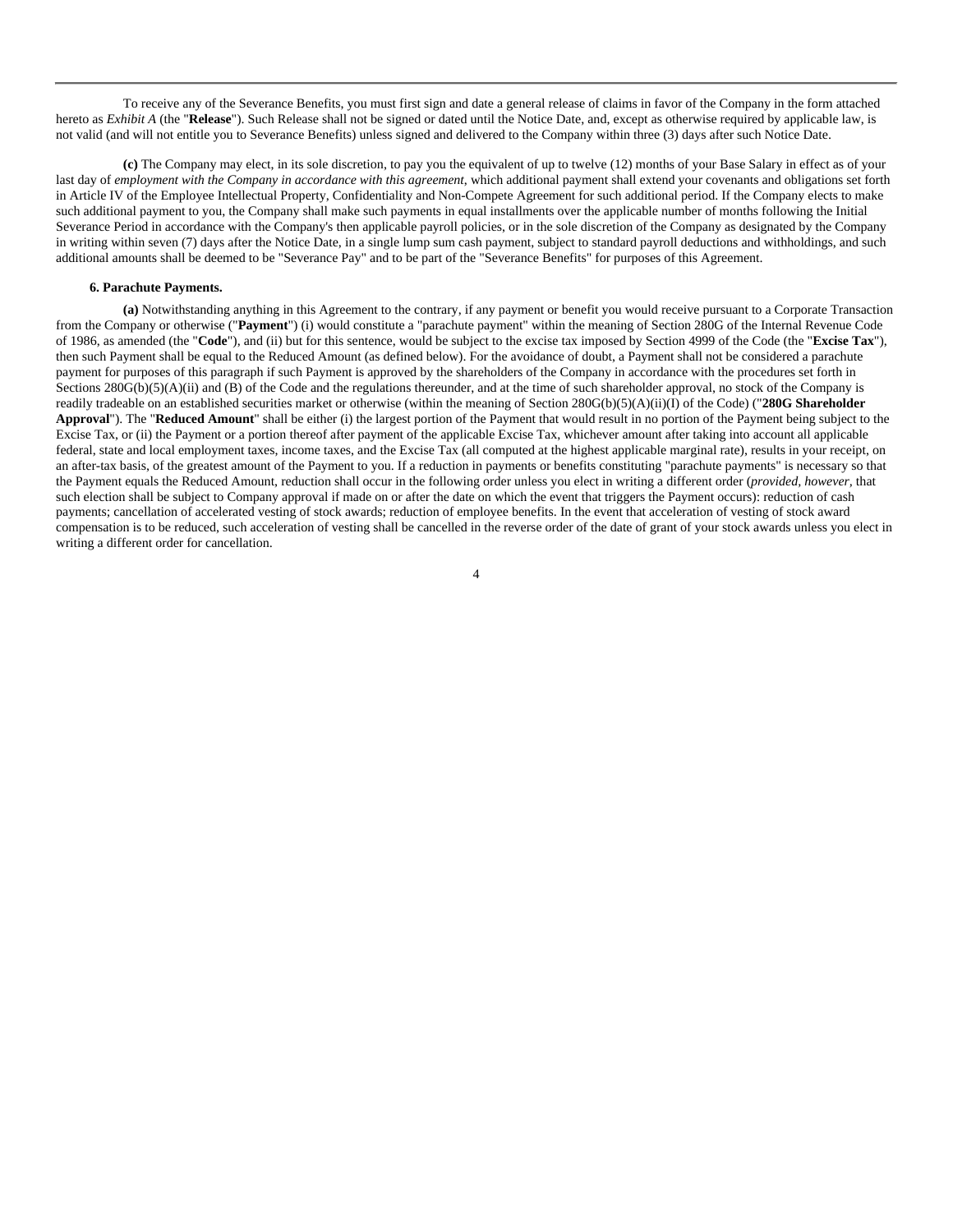**(b)** The accounting firm engaged by the Company for general audit purposes as of the day prior to the effective date of the event giving rise to the Payment ("**Payment Event**") shall perform the foregoing calculations. If the accounting firm so engaged by the Company is serving as accountant or auditor for the individual, entity or group effecting the Payment Event, the Board shall have the discretion to appoint a nationally recognized accounting firm to make the determinations required hereunder. The Company shall bear all expenses with respect to the determinations by such accounting firm required to be made hereunder.

**(c)** The accounting firm engaged to make the determinations hereunder shall provide its calculations, together with detailed supporting documentation, to the Company and you within fifteen (15) calendar days after the date on which your right to a Payment is triggered (if requested at that time by the Company or you) or such other time as requested by the Company or you. If the accounting firm determines that no Excise Tax is payable with respect to a Payment, either before or after the application of the Reduced Amount, it shall furnish the Company and you with an opinion reasonably acceptable to you that no Excise Tax will be imposed with respect to such Payment. The Company shall be entitled to rely upon the accounting firm's determinations, which shall be final and binding.

**7. Compliance with Revenue Code Section 409A.** To the extent any Severance Benefits are paid from the date of termination of your employment through March 15 of the calendar year following such termination, such Severance Benefits are intended to constitute separate payments for purposes of Section 1.409A-2(b)(2) of the Treasury Regulations and thus payable pursuant to the "short-term deferral" rule set forth in Section 1.409A-1(b)(4) of the Treasury Regulations; (b) are paid following said March 15, such Severance Benefits are intended to constitute separate payments for purposes of Section 1.409A-2(b)(2) of the Treasury Regulations made upon an involuntary separation from service and payable pursuant to Section 1.409A-1(b)(9)(iii) of the Treasury Regulations, to the maximum extent permitted by said provision, and (c) are in excess of the amounts specified in clauses (a) and (b) of this paragraph, shall (unless otherwise exempt under Treasury Regulations) be considered separate payments subject to the distribution requirements of Section 409A(a)(2)(A) of the Code, including, without limitation, the requirement of Section 409A(a)(2)(B)(i) of the Code that payments or benefits be delayed until 6 months after your separation from service (if the Company is publicly traded and you are a "specified employee" within the meaning of the aforesaid section of the Code at the time of such separation from service). In the event that a six-month delay of any such separation payments or benefits is required, on the first regularly scheduled pay date following the conclusion of the delay period you shall receive a lump sum payment or benefit in an amount equal to the separation payments and benefits that were so delayed, and any remaining separation payments or benefits shall be paid on the same basis and at the same time as otherwise specified pursuant to this Agreement (subject to applicable tax withholdings and deductions).

**8. Description of Corporate Transaction.** For purposes of this Agreement, "**Corporate Transaction**" is defined as: (i) a sale of all or substantially all of the assets of the Company; (ii) a merger, consolidation or reorganization involving the Company if, immediately after the consummation of such merger, consolidation or reorganization, the stockholders of the Company immediately prior thereto do not own, directly or indirectly, either (A) outstanding voting securities representing more than fifty percent (50%) of the combined outstanding voting power of the surviving entity in such merger, consolidation or reorganization or (B) more than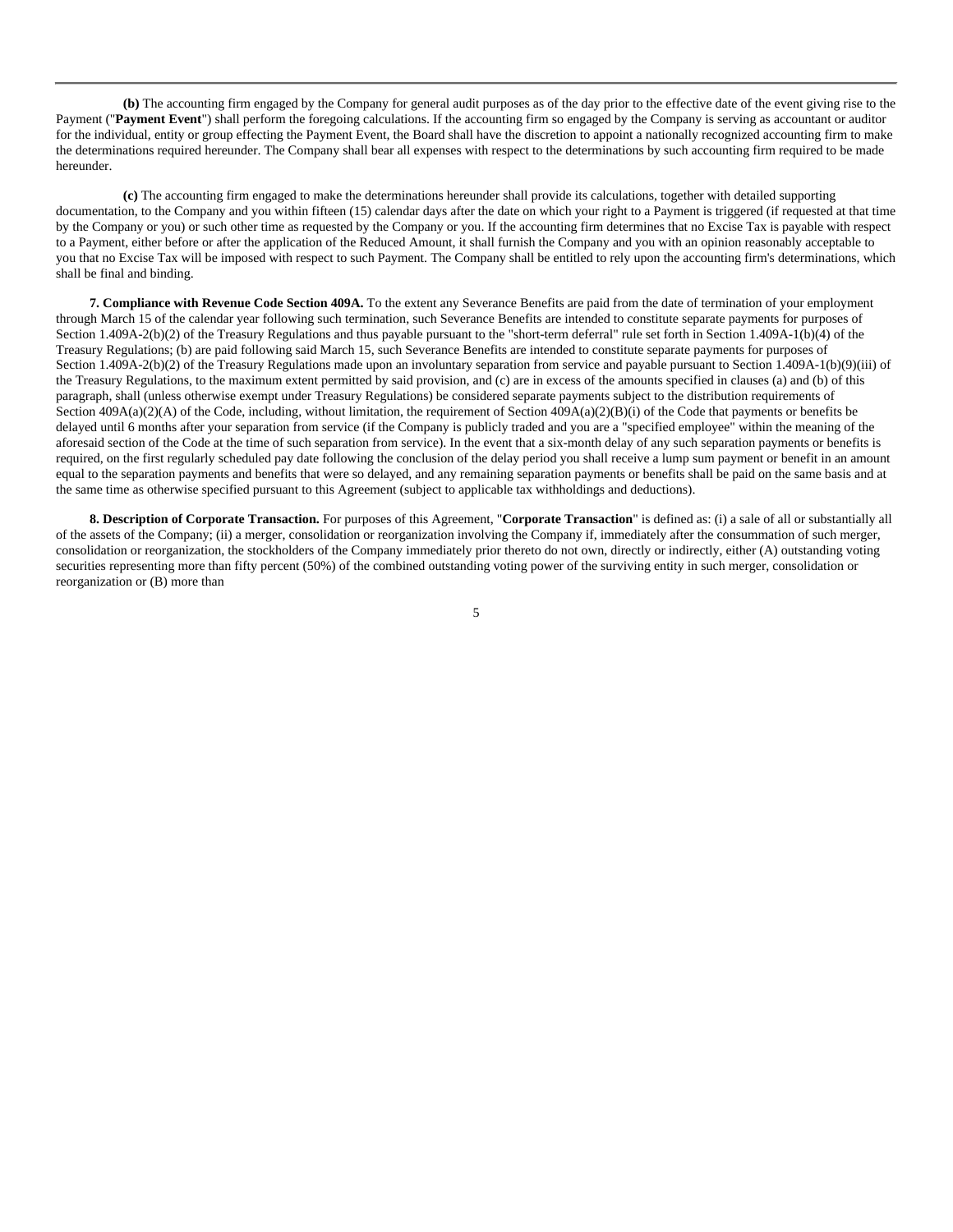fifty percent (50%) of the combined outstanding voting power of the parent of the surviving entity in such merger, consolidation or similar transaction; or (iii) any transaction (including without limitation a merger or reorganization in which the Company is the surviving entity) which results in any person or entity (other than persons who are stockholders or affiliates of the Company immediately prior to the transaction) owning fifty percent (50%) or more of the combined voting power of all classes of stock of the Company, other than the sale by the Company of stock in transactions the primary purpose of which is to raise capital for the Company's operations and activities.

**9. Salary and Accrued PTO/Vacation.** On your last date of employment with the Company, the Company will pay to you all of your accrued salary and all of your accrued but unused paid time off ("**PTO**") or vacation as the case may be earned through your last day of employment.

**10. Definition of Base Salary.** For purposes of this Agreement, "**Base Salary**" means your base salary in effect as of your last day of full-time employment with the Company, excluding the following: any type of commissions, incentive payments or any other similar remuneration paid directly to you, or any other income received in connection with stock options, contributions made by the Company under any employee benefit plan, or similar items of compensation.

**11. Definition of Cause.** For purposes of this Agreement, "**Cause**" means that you have committed or engaged in: (i) willful misconduct, gross negligence, theft, fraud, or other illegal or dishonest conduct, any of which are considered to be materially harmful to the Company; (ii) refusal, unwillingness, failure, or inability to perform material job duties or habitual absenteeism; or (iii) violation of fiduciary duty, violation of any duty of loyalty, or material breach of any material term of this Agreement or of your Employee Intellectual Property, Confidentiality and Non-Compete Agreement (a copy of which is attached hereto as *Exhibit B*) (the "**Employee Intellectual Property Agreement**") or any other contract between you and the Company. In the event you are terminated for Cause you will not be entitled to the Severance Benefits, pay in lieu of notice, vesting of any shares under any option plan, vesting of any unrestricted shares, or any other such compensation set forth herein and you shall immediately forfeit all rights to any options to purchase shares of the Company's common stock (including vested options) and such options shall immediately expire, but you will be entitled to all other compensation (including commissions rightfully earned), benefits and unreimbursed expenses accrued through the Date of Termination.

**12. Definition of Good Reason.** For purposes of this Agreement, "**Good Reason**" shall mean (i) the relocation of your normal principal place of work greater than thirty (30) miles from your then current normal work location; (ii) a decrease in your then current base salary of more than fifteen percent (15%), other than any such decrease resulting from a general reduction by the Company in the base salary of all Company executive officers; or (iii) the Company unilaterally makes significant detrimental reductions in your job responsibilities; provided, that you shall give written notice to the Chairman of the Company's Board of Directors setting forth your intent to resign for Good Reason and the facts in support of your claim that Good Reason exists within ninety (90) days of the initial existence of any of the foregoing conditions; and the Company shall have thirty (30) days after the applicable party has received such notice to take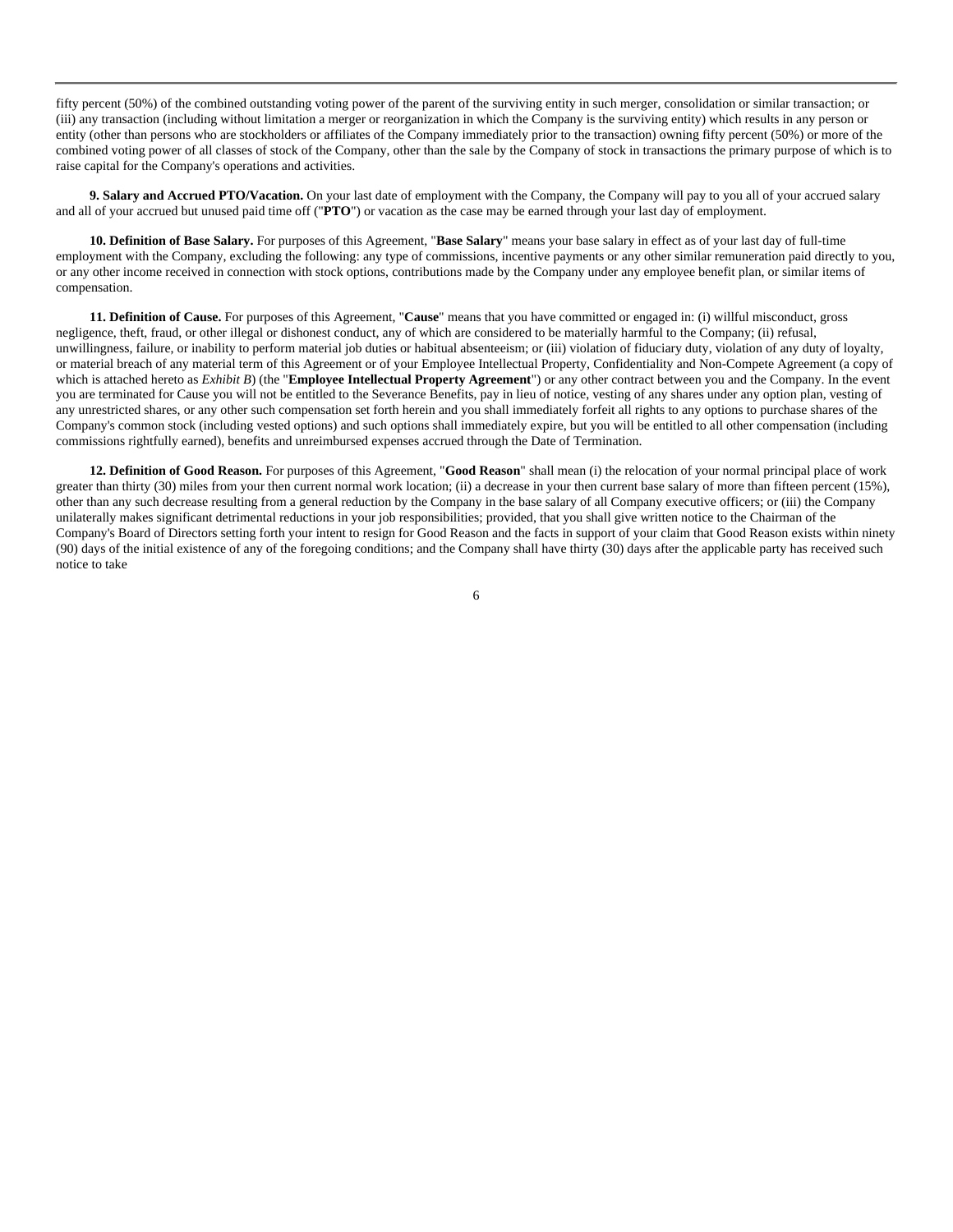such actions, if any, as the Company may deem appropriate to eliminate such claimed Good Reason (without thereby admitting that such Good Reason had occurred); and your final separation from service occurs within two (2) years of the initial existence of any of the foregoing conditions. If the Company acts to eliminate such claimed Good Reason within the thirty (30) day period after receipt of your notice, then you shall not be deemed to be resigning for Good Reason under such facts.

**13. At-Will Employment.** *Nothing in this Agreement alters the at-will nature of your employment relationship with the Company. Any contrary representations or agreements, which may have been made to you, are superseded by this Agreement. Subject to the terms of this Agreement, either you or the Company may terminate your employment relationship at any time, with or without Cause or advance notice.*

## **14. Employee Intellectual Property Agreement.**

**(a) Execution and Compliance**. You acknowledge that you are a member of the Company's executive and management personnel and that, as such, you have been and will be privy to extremely sensitive, confidential and valuable commercial information, which constitutes trade secrets of the Company, the disclosure of which would greatly harm the Company. Your work for the Company is conditioned on your execution of and continued compliance with the Employee Intellectual Property Agreement, which shall continue in full force and effect.

**(b) Extension of Time.** In the event that you breach any covenant, obligation or duty in the Employee Intellectual Property Agreement or its subparts, any such duty, obligation, or covenants to which you and the Company agreed by the Employee Intellectual Property Agreement and its subparts shall automatically toll from the date of the first breach, and all subsequent breaches, until the resolution of the breach through private settlement, judicial or other action, including all appeals. The duration and length of your duties and obligations as agreed by the Employee Intellectual Property Agreement and its subparts shall continue upon the effective date of any such settlement, or judicial or other resolution.

**15. Miscellaneous.** Except as specifically set forth herein, this Agreement constitutes the complete, final and exclusive embodiment of the entire agreement between you and the Company with regard to your employment terms and Severance Benefits. It is entered into without reliance on any promise or representation, written or oral, other than those expressly contained herein, and it supersedes any other such promises, warranties or representations. This Agreement may not be modified or amended except in writing signed by you and a duly authorized officer of the Company. This Agreement will be deemed to have been entered into and will be construed and enforced in accordance with the laws of the State of Colorado as applied to contracts made and to be performed entirely within Colorado.

\*\*\*\*\*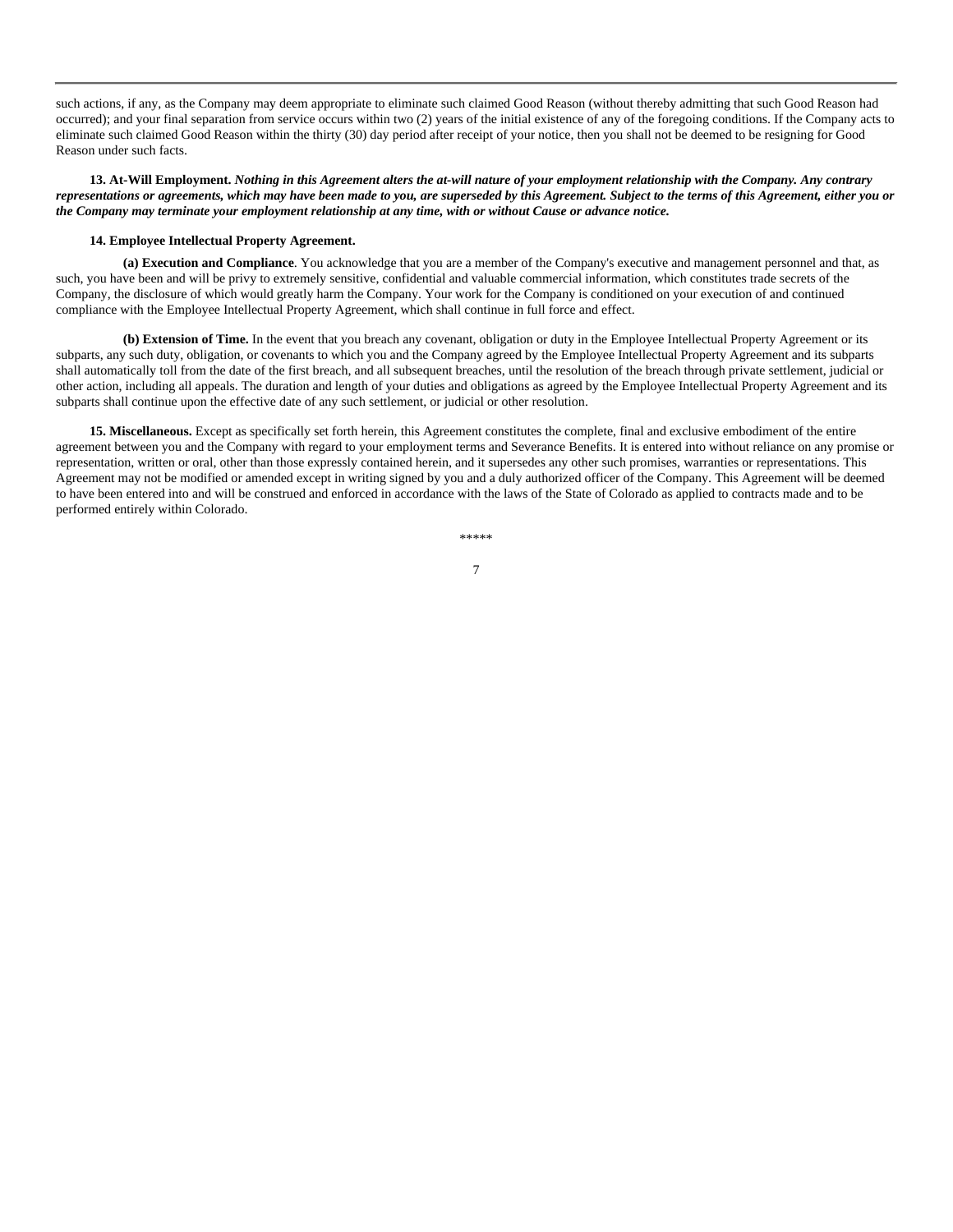Please sign below to indicate your understanding and acceptance of this Agreement and return the signed original to me at your earliest convenience.

| Very truly yours,    |                               |                   |  |
|----------------------|-------------------------------|-------------------|--|
| ARCA BIOPHARMA, INC. |                               |                   |  |
| By:                  | /s/ Richard B. Brewer         |                   |  |
| Name:                | Richard B. Brewer             |                   |  |
| Title:               | Chief Executive Officer       |                   |  |
|                      | <b>UNDERSTOOD AND AGREED:</b> |                   |  |
|                      |                               |                   |  |
| /s/ Patrick Wheeler  |                               | February 11, 2009 |  |

Patrick Wheeler Date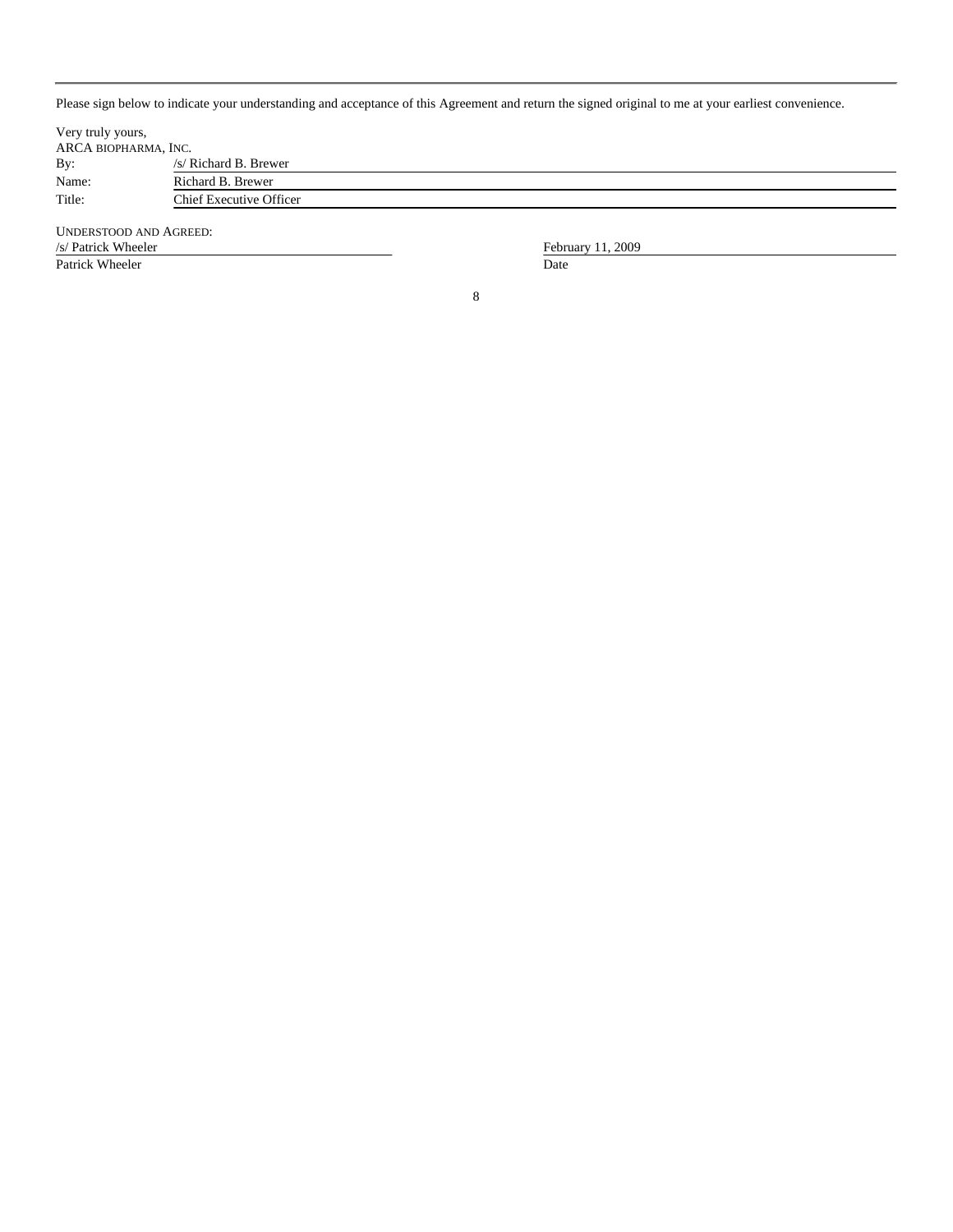## **EXHIBIT A**

### **RELEASE**

In exchange for the Severance Benefits provided under the foregoing Employment and Retention Agreement with ARCA biopharma, Inc. (the "**Company**"), dated [], and except as set forth in this release, I hereby release, acquit and forever discharge the Company, its parents and subsidiaries, and their officers, directors, agents, servants, employees, shareholders, successors, assigns and affiliates, of and from any and all claims, liabilities, demands, causes of action, costs, expenses, attorneys fees, damages, indemnities and obligations of every kind and nature, in law, equity, or otherwise, known and unknown, suspected and unsuspected, disclosed and undisclosed (other than any claim for indemnification I may have as a result of any third party action against me based on my employment with the Company), arising out of or in any way related to agreements, events, acts or conduct at any time prior to the date I execute this release, including, but not limited to: all such claims and demands directly or indirectly arising out of or in any way connected with my employment with the Company or the termination of that employment, including but not limited to, claims of intentional and negligent infliction of emotional distress, any and all tort claims for personal injury, claims or demands related to salary, bonuses, commissions, stock, stock options, or any other ownership interests in the Company, vacation pay, fringe benefits, expense reimbursements, severance pay, or any other form of compensation; all claims for breach of contract and wrongful termination; claims pursuant to any federal, state or local law or cause of action including, but not limited to, the federal Civil Rights Act of 1964, as amended; the federal Employee Retirement Income Security Act of 1974, as amended; the federal Americans with Disabilities Act of 1990; Colorado antidiscrimination statutes, including the Colorado Civil Rights Act (as amended); tort law; contract law; wrongful discharge; discrimination; fraud; defamation; emotional distress; and breach of the implied covenant of good faith and fair dealing; *provided, however,* that nothing in this paragraph shall be construed in any way to release the Company from its existing obligations to indemnify me pursuant to any agreement or applicable law.

I also hereby acknowledge that I am knowingly and voluntarily waiving and releasing any rights I may have under the federal Age Discrimination in Employment Act of 1967, as amended ("**ADEA**"). I also acknowledge that the consideration given for the release in the preceding paragraph hereof is in addition to anything of value to which I was already entitled. I further acknowledge that I have been advised by this writing, as required by the ADEA, that:

- (a) my waiver and release do not apply to any rights or claims that arise on or after the date I execute this release;
- (b) I have the right to consult with an attorney prior to executing this release;
- (c) I have twenty-one (21) days to consider this release (although I may choose to voluntarily execute this release earlier);
- (d) I have seven (7) days following my execution of this release to revoke the release; and
- (e) this release shall not be effective until the date upon which the revocation period has expired, which shall be the eighth day after I execute this release.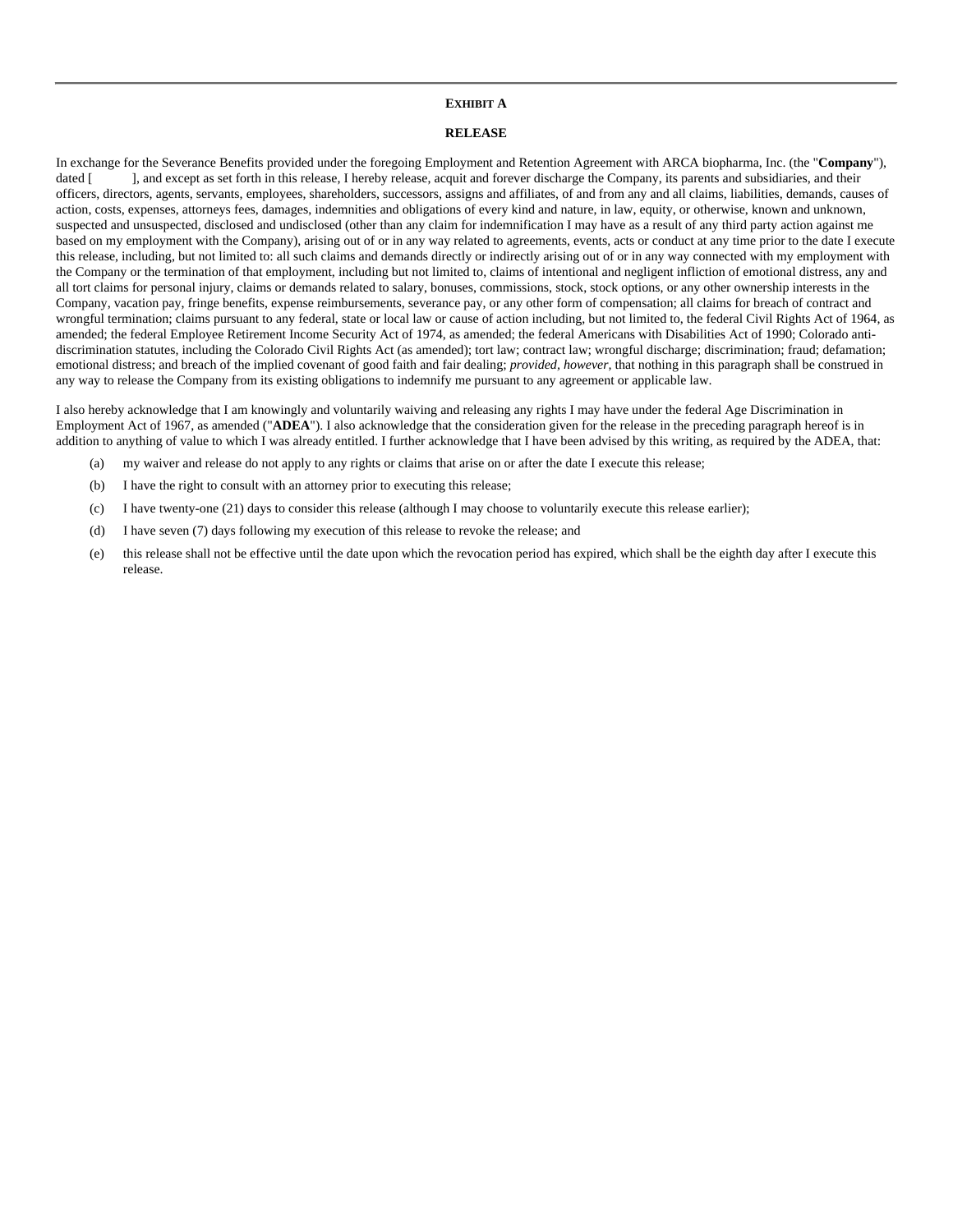This Release constitutes the complete, final and exclusive embodiment of the entire agreement between the Company and me with regard to the subject matter hereof. I am not relying on any promise or representation by the Company that is not expressly stated herein. This Release may only be modified by a writing signed by both me and a duly authorized officer of the Company. This Release will be deemed to have been entered into and will be construed and enforced in accordance with the laws of the State of Colorado as applied to contracts made and to be performed entirely within Colorado. This Release shall be effective on the date I sign and return it to the Company, provided that the Company has also signed it.

I accept and agree to the terms and conditions stated above.

| Patrick Wheeler      |  |  |
|----------------------|--|--|
| Date:                |  |  |
| ARCA BIOPHARMA, INC. |  |  |
| By:                  |  |  |
| Name:                |  |  |
| Title:               |  |  |
|                      |  |  |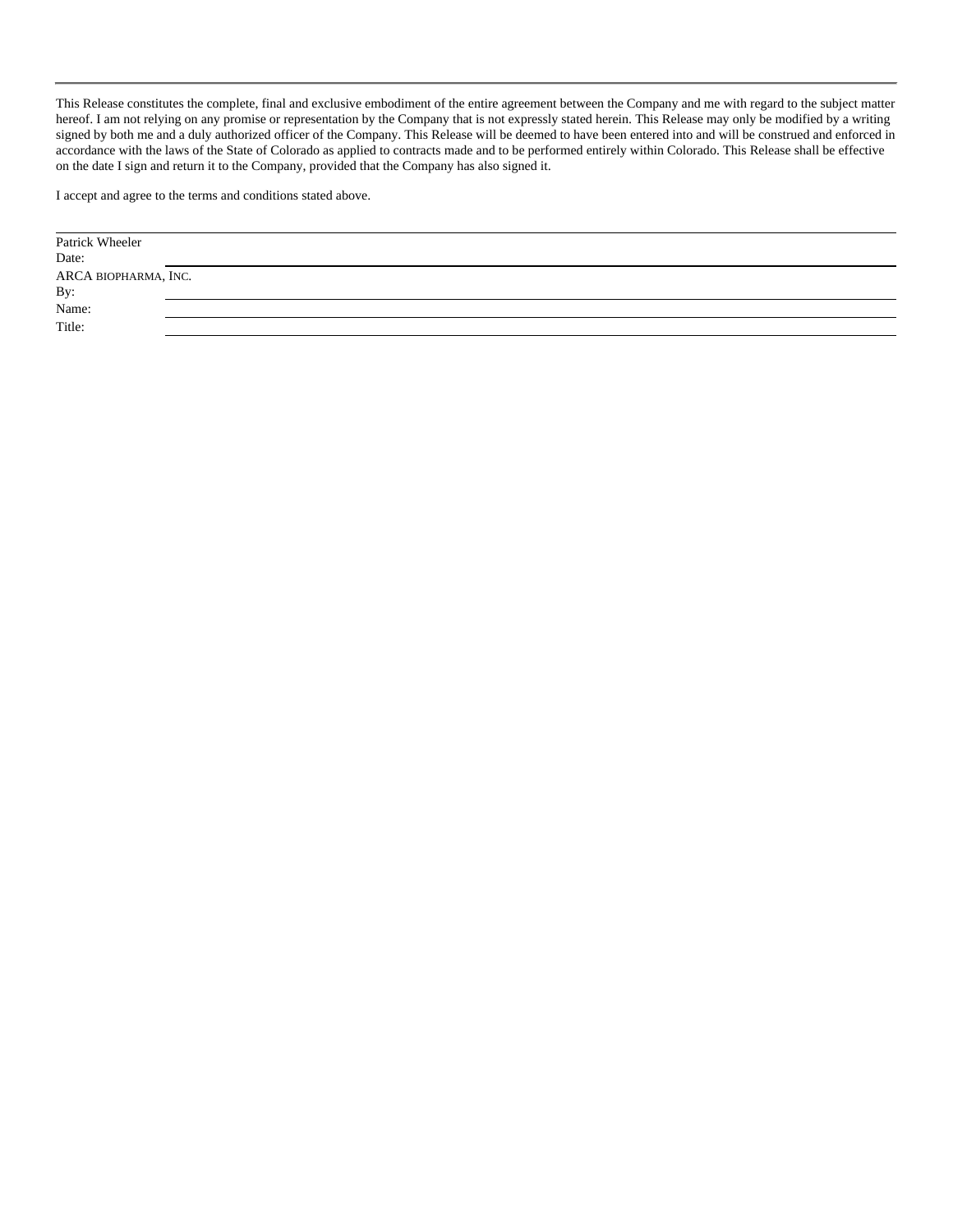## **EXHIBIT B**

# **EMPLOYEE INTELLECTUAL PROPERTY, CONFIDENTIALITY AND NON-COMPETE AGREEMENT**

[omitted]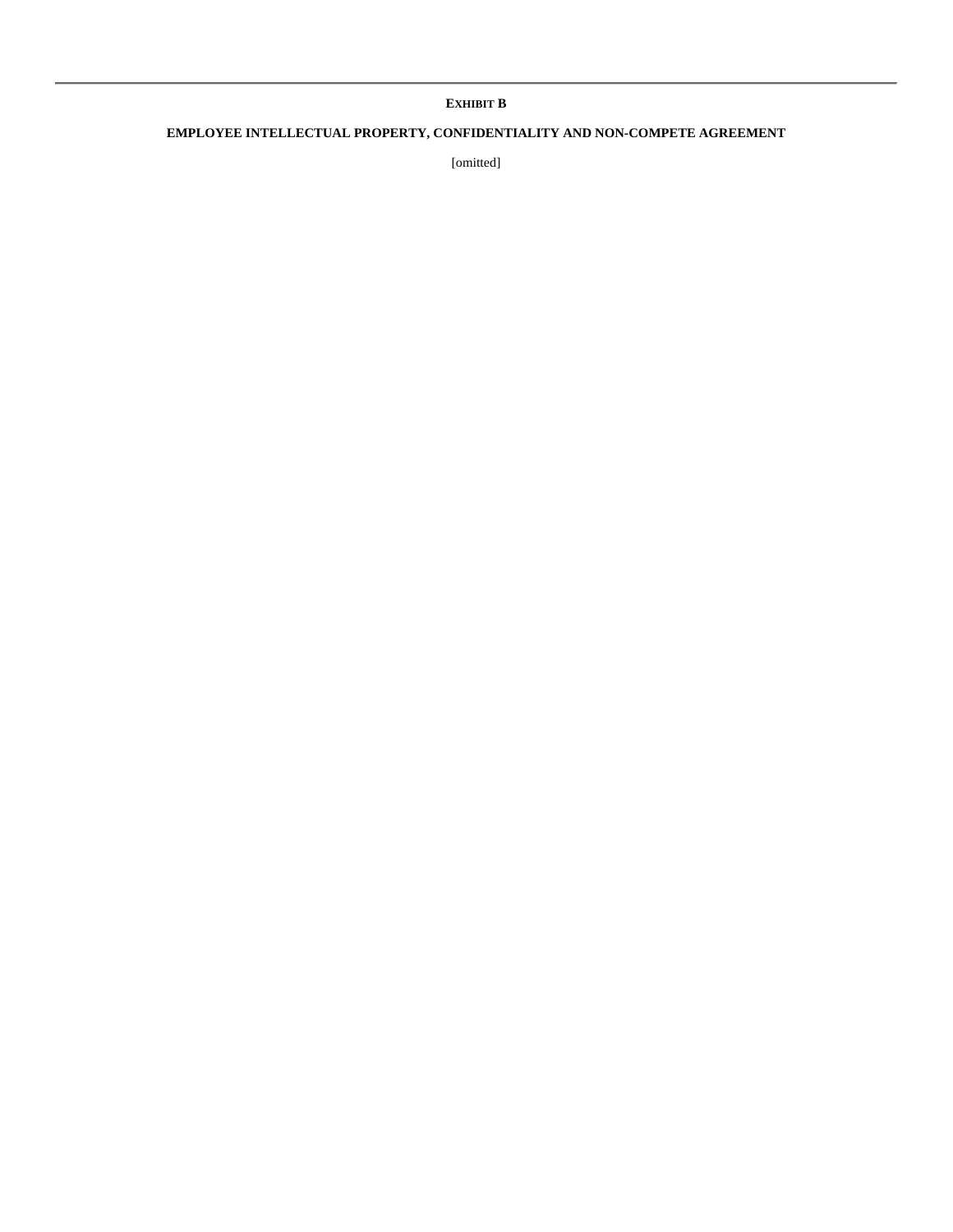## **Consent of Independent Registered Public Accounting Firm**

The Board of Directors ARCA biopharma, Inc.:

We consent to the incorporation by reference in the registration statements (Nos. 333-148288, 333-131392, 333-128316, 333-126591, 333-118821, 333-112209, 333-106873, 333-103257, 333-90458, and 333-70134) on Form S-3 and the registration statements (Nos. 333-161485, 333-146078, 333-134981, 333-126590, 333-115747, 333-108563, 333-103055, 333-101276, 333-96313, 333-91471, 333-68172, 333-68170, 333-53089, 333-53087, 333-41663, 333-39194, 333-08978, and 333-154839) on Form S-8 of ARCA biopharma, Inc. of our report dated March 4, 2010, with respect to the consolidated balance sheets of ARCA biopharma, Inc. as of December 31, 2009 and 2008, and the related consolidated statements of operations, preferred stock and stockholders' equity (deficit), and cash flows for each of the years in the two-year period ended December 31, 2009, and for the period from December 17, 2001 (inception) to December 31, 2009, which report appears in the December 31, 2009 annual report on Form 10-K of ARCA biopharma, Inc.

/s/ KPMG LLP

Boulder, Colorado March 4, 2010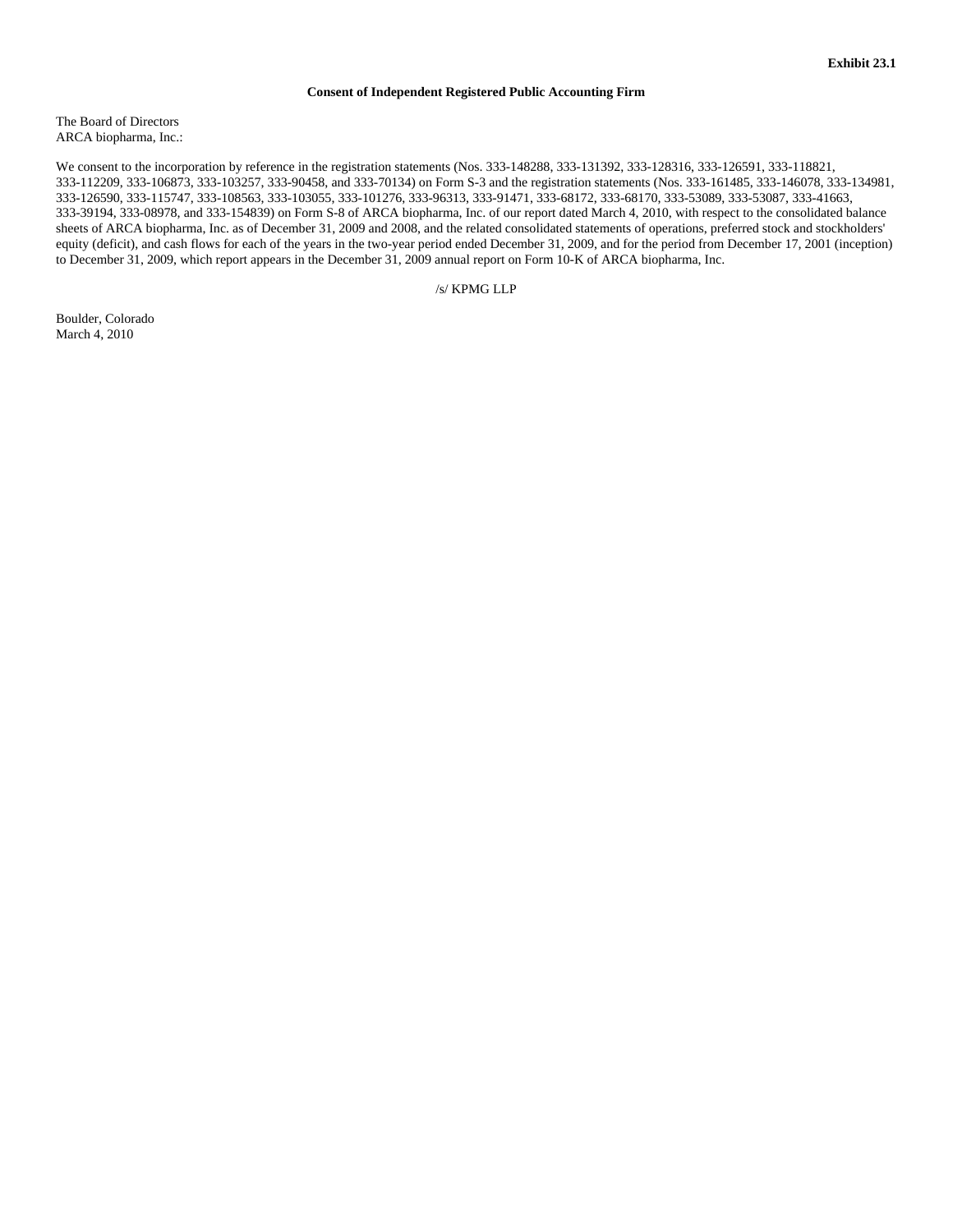### **CERTIFICATION**

I, Michael R. Bristow, certify that:

- 1. I have reviewed this annual report on Form 10-K of ARCA biopharma, Inc.;
- 2. Based on my knowledge, this annual report does not contain any untrue statement of a material fact or omit to state a material fact necessary to make the statements made, in light of the circumstances under which such statements were made, not misleading with respect to the period covered by this annual report;
- 3. Based on my knowledge, the financial statements, and other financial information included in this annual report, fairly present in all material respects the financial condition, results of operations and cash flows of the registrant as of, and for, the periods presented in this annual report;
- 4. The registrant's other certifying officer and I are responsible for establishing and maintaining disclosure controls and procedures (as defined in Exchange Act Rules 13a-15(e) and 15d-15(e)) and internal control over financial reporting (as defined in Exchange Act Rules 13a-15(f) and 15d-15(f)) for the registrant and have:
	- a) designed such disclosure controls and procedures or caused such disclosure controls and procedures to be designed under our supervision, to ensure that material information relating to the registrant, including its consolidated subsidiaries, is made known to us by others within those entities, particularly during the period in which this annual report is being prepared;
	- b) designed such internal control over financial reporting, or caused such internal control over financial reporting to be designed under our supervision, to provide reasonable assurance regarding the reliability of financial reporting and the preparation of financial statements for external purposes in accordance with generally accepted accounting principles;
	- c) evaluated the effectiveness of the registrant's disclosure controls and procedures and presented in the report our conclusions about the effectiveness of the disclosure controls and procedures, as of the end of the period covered by this annual report based on such evaluation;
	- d) disclosed in this report any change in the registrant's internal control over financial reporting that occurred during the registrant's most recent fiscal quarter (the registrant's fourth fiscal quarter in the case of an annual report) that has materially affected, or is reasonably likely to materially affect, the registrant's internal control over financial reporting; and
- 5. The registrant's other certifying officer and I have disclosed, based on our most recent evaluation of internal control over financial reporting, to the registrant's auditors and the audit committee of the registrant's board of directors (or persons performing the equivalent functions):
	- a) all significant deficiencies and material weaknesses in the design or operation of internal control over financial reporting which are reasonably likely to adversely affect the registrant's ability to record, process, summarize and report financial information; and
	- b) any fraud, whether or not material, that involves management or other employees who have a significant role in the registrant's internal control over financial reporting.

Date: March 4, 2010

/s/ Michael R. Bristow

#### **Michael R. Bristow** *President and Chief Executive Officer*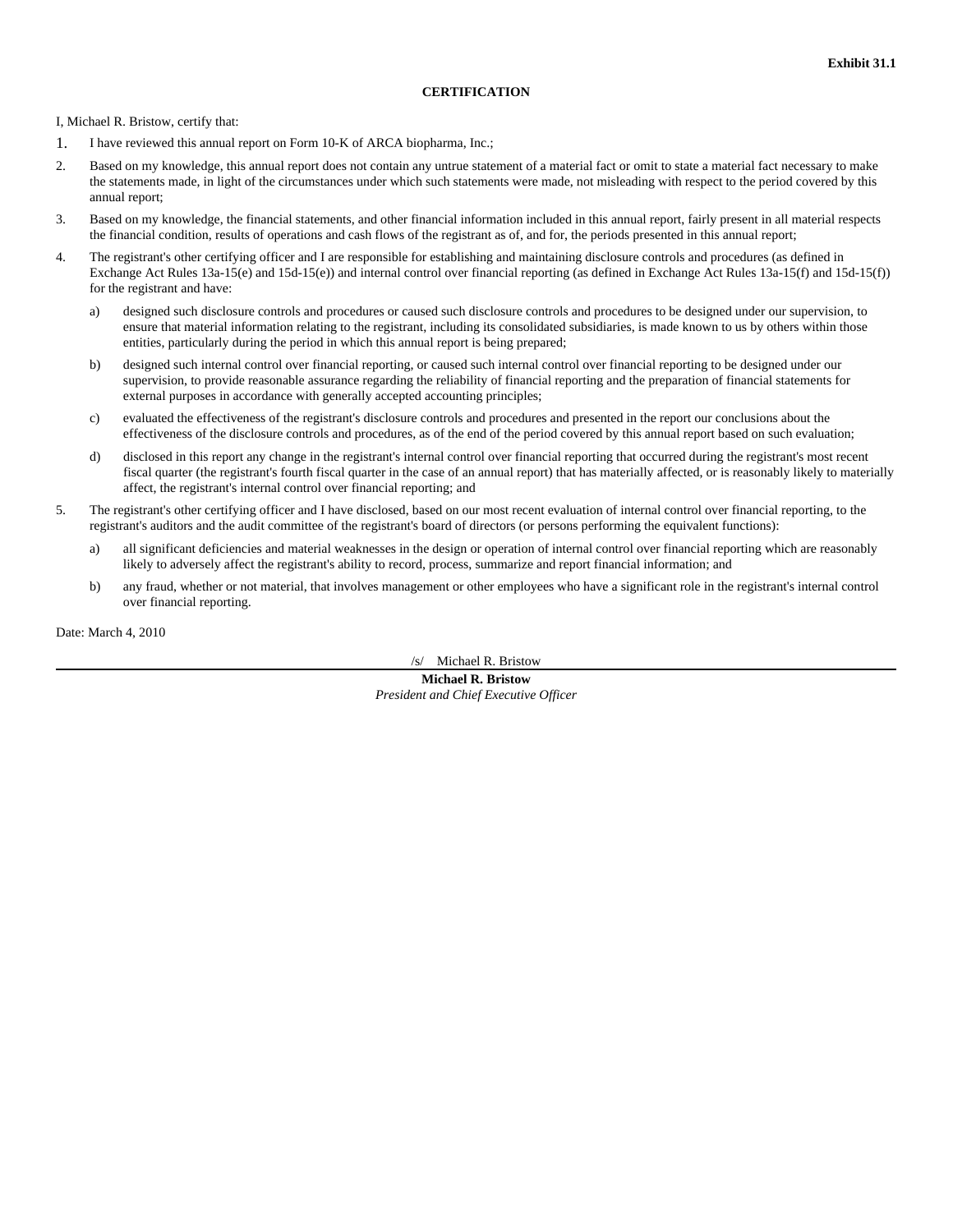### **CERTIFICATION**

I, Patrick M. Wheeler, certify that:

- 1. I have reviewed this annual report on Form 10-K of ARCA biopharma, Inc.;
- 2. Based on my knowledge, this annual report does not contain any untrue statement of a material fact or omit to state a material fact necessary to make the statements made, in light of the circumstances under which such statements were made, not misleading with respect to the period covered by this annual report;
- 3. Based on my knowledge, the financial statements, and other financial information included in this annual report, fairly present in all material respects the financial condition, results of operations and cash flows of the registrant as of, and for, the periods presented in this annual report;
- 4. The registrant's other certifying officer and I are responsible for establishing and maintaining disclosure controls and procedures (as defined in Exchange Act Rules 13a-15(e) and 15d-15(e)) and internal control over financial reporting (as defined in Exchange Act Rules 13a-15(f) and 15d-15(f)) for the registrant and have:
	- a) designed such disclosure controls and procedures or caused such disclosure controls and procedures to be designed under our supervision, to ensure that material information relating to the registrant, including its consolidated subsidiaries, is made known to us by others within those entities, particularly during the period in which this annual report is being prepared;
	- b) designed such internal control over financial reporting, or caused such internal control over financial reporting to be designed under our supervision, to provide reasonable assurance regarding the reliability of financial reporting and the preparation of financial statements for external purposes in accordance with generally accepted accounting principles;
	- c) evaluated the effectiveness of the registrant's disclosure controls and procedures and presented in the report our conclusions about the effectiveness of the disclosure controls and procedures, as of the end of the period covered by this annual report based on such evaluation;
	- d) disclosed in this report any change in the registrant's internal control over financial reporting that occurred during the registrant's most recent fiscal quarter (the registrant's fourth fiscal quarter in the case of an annual report) that has materially affected, or is reasonably likely to materially affect, the registrant's internal control over financial reporting; and
- 5. The registrant's other certifying officer and I have disclosed, based on our most recent evaluation of internal control over financial reporting, to the registrant's auditors and the audit committee of the registrant's board of directors (or persons performing the equivalent functions):
	- a) all significant deficiencies and material weaknesses in the design or operation of internal control over financial reporting which are reasonably likely to adversely affect the registrant's ability to record, process, summarize and report financial information; and
	- b) any fraud, whether or not material, that involves management or other employees who have a significant role in the registrant's internal control over financial reporting.

Date: March 4, 2010

/s/ Patrick M. Wheeler

**Patrick M. Wheeler** *Acting Chief Financial Officer*